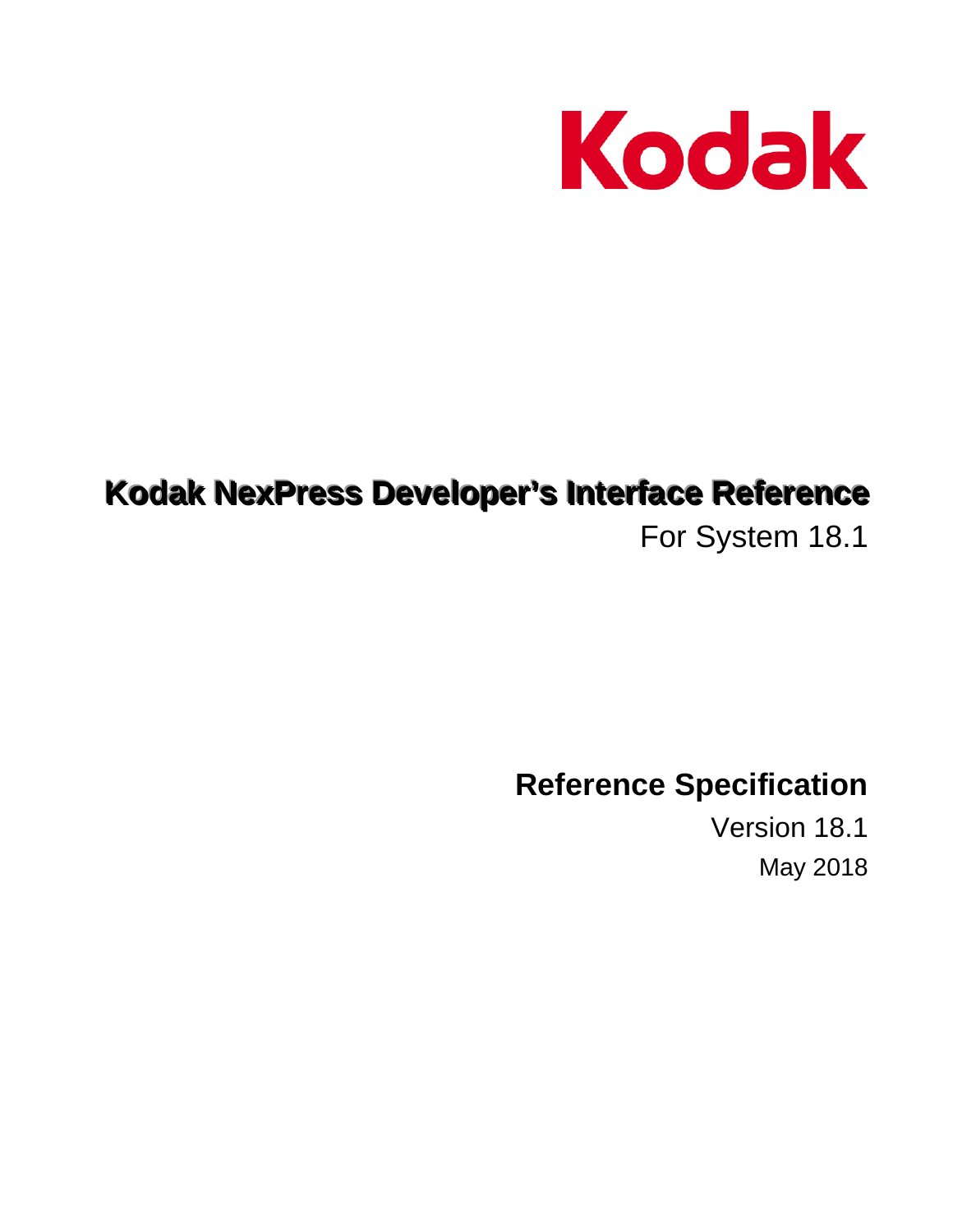# **LEGAL**

All rights reserved. No part of this work may be reproduced or transmitted in any form or by any means, electronic or mechanical, including photocopying, recording, or by any information storage or retrieval system, without the prior written permission of the copyright owner.

The information contained in this document and the accompanying written materials is provided "as is" without warranty of any kind, expressed or implied. Eastman Kodak Company specifically disclaims the warranties of fitness for a particular purpose and merchantability.

Eastman Kodak Company believes that the information contained within this document and the accompanying material to be correct. However, Eastman Kodak Company does not make any warranties of any kind, either express or implied, as to the correctness of this document or the accompanying material. Eastman Kodak Company specifically reserves the right to make any changes to the material contained in this document or the accompanying material without notice.

The information contained in this document and the accompanying material shall not by oral or written information or advice given by publisher, its dealers, distributors, agents, or employees create a warranty and you may not rely upon such information provided in this document and the accompanying material alone or in combination with advise given by Eastman Kodak Company related to the information provided in this document and the accompanying material to create any such warranty.

NEITHER EASTMAN KODAK COMPANY NOR ANYONE ELSE WHO HAS BEEN INVOLVED IN THE CREATION, PRODUCTION OR DELIVERY OF THIS DOCUMENT AND ACCOMPANYING DOCUMENTS SHALL BE LIABLE FOR ANY DIRECT, INDIRECT, CONSEQUENTIAL, OR INCIDENTAL DAMAGE (INCLUDING DAMAGE FOR LOSS OF BUSINESS PROFIT, BUSINESS INTERRUPTION, LOSS OF DATA, AND THE LIKE) ARISING OUT OF THE USE OF OR INABILITY TO USE THE INFORMATION CONTAINED IN THIS DOCUMENT AND ACCOMPANYING DOCUMENTS EVEN IF EASTMAN KODAK COMPANY HAS BEEN ADVISED OF THE POSSIBILITY OF SUCH DAMAGE.

Trademarked names may appear in this document. Rather than use a trademark symbol with every occurrence of a trademarked name, we use the names only in an editorial fashion and to the benefit of the trademark owner, with no intention of infringement of the trademark.

> Eastman Kodak Company 2400 Mt. Read Blvd Rochester, NY 14650 USA

© Kodak, 2006-2017. Kodak, NexPress and NexTreme are trademarks of Kodak.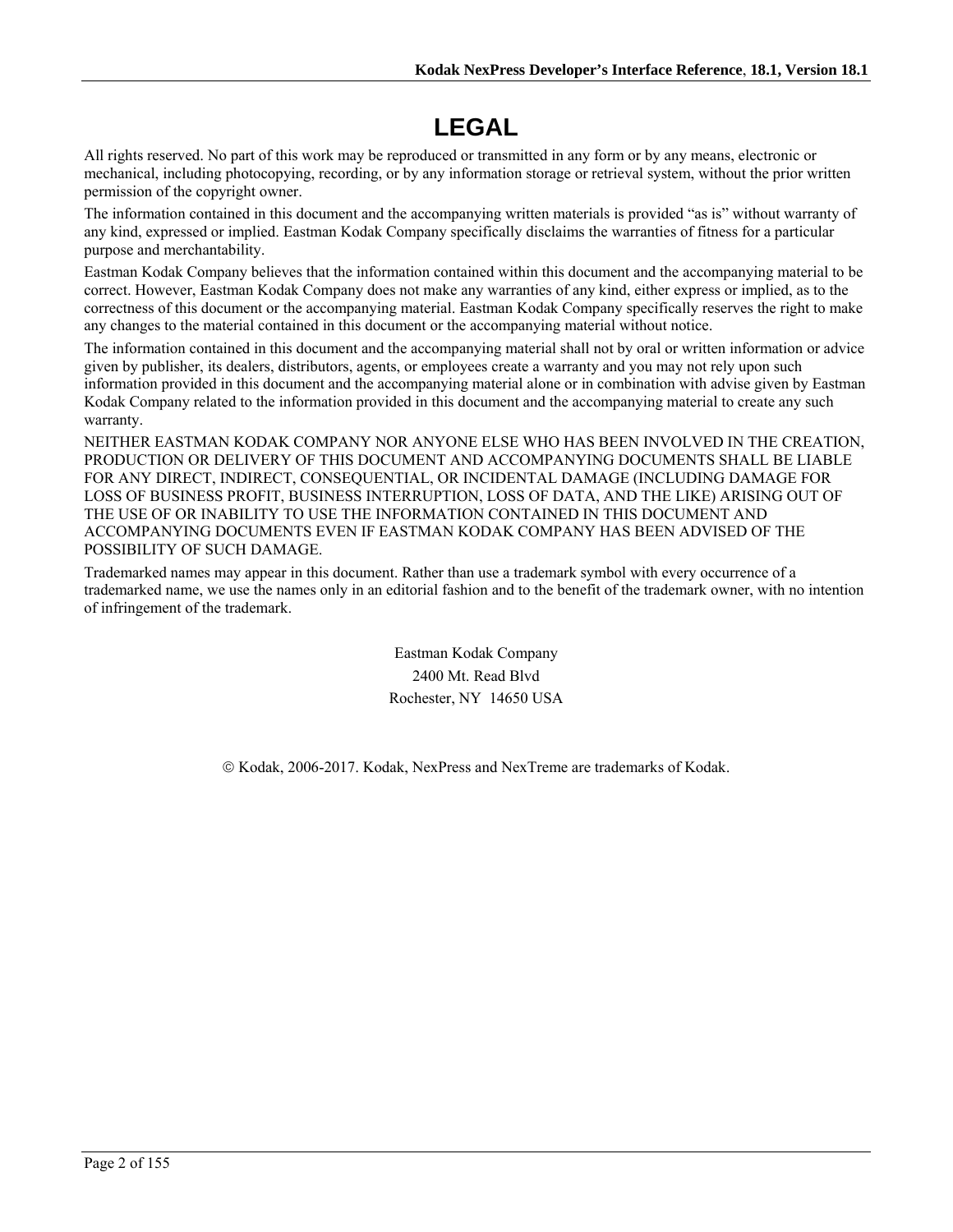# **Table of Contents**

| $\mathbf{1}$   |            |        |         |  |  |  |  |
|----------------|------------|--------|---------|--|--|--|--|
|                | 1.1        |        |         |  |  |  |  |
|                | 1.2        |        |         |  |  |  |  |
|                | 1.3        |        |         |  |  |  |  |
|                | 1.4        |        |         |  |  |  |  |
|                |            | 1.5    |         |  |  |  |  |
| $\overline{2}$ |            |        |         |  |  |  |  |
|                | 2.1        |        |         |  |  |  |  |
|                | 2.2        |        |         |  |  |  |  |
|                | 2.3        |        |         |  |  |  |  |
|                | 2.4<br>2.5 |        |         |  |  |  |  |
|                | 2.6        |        |         |  |  |  |  |
|                | 2.7        |        |         |  |  |  |  |
|                | 2.8        |        |         |  |  |  |  |
|                | 2.9        |        |         |  |  |  |  |
|                | 2.10       |        |         |  |  |  |  |
|                |            |        |         |  |  |  |  |
|                | 2.11       |        |         |  |  |  |  |
|                | 2.12       |        |         |  |  |  |  |
|                |            |        |         |  |  |  |  |
|                | 2.13       |        |         |  |  |  |  |
|                |            | 2.13.1 |         |  |  |  |  |
|                |            |        |         |  |  |  |  |
|                |            |        |         |  |  |  |  |
|                |            |        |         |  |  |  |  |
|                |            |        |         |  |  |  |  |
|                |            |        |         |  |  |  |  |
|                |            |        |         |  |  |  |  |
|                |            |        |         |  |  |  |  |
|                |            |        |         |  |  |  |  |
|                | 2.17       |        |         |  |  |  |  |
|                |            |        |         |  |  |  |  |
|                |            | 2.17.2 |         |  |  |  |  |
|                |            |        |         |  |  |  |  |
|                |            |        |         |  |  |  |  |
| 3              |            |        |         |  |  |  |  |
|                | 3.1        |        |         |  |  |  |  |
|                |            | 3.1.1  |         |  |  |  |  |
|                |            |        | 3.1.1.1 |  |  |  |  |
|                |            |        | 3.1.1.2 |  |  |  |  |
|                |            |        | 3.1.1.3 |  |  |  |  |
|                |            |        | 3.1.1.4 |  |  |  |  |
|                |            |        | 3.1.1.5 |  |  |  |  |
|                |            |        | 3.1.1.6 |  |  |  |  |
|                |            |        | 3.1.1.7 |  |  |  |  |
|                |            |        | 3.1.1.8 |  |  |  |  |
|                |            |        | 3.1.1.9 |  |  |  |  |
|                |            | 3.1.2  |         |  |  |  |  |
|                |            |        | 3.1.2.1 |  |  |  |  |
|                |            |        | 3.1.2.2 |  |  |  |  |
|                | 3.2        |        | 3.1.2.3 |  |  |  |  |
|                |            |        |         |  |  |  |  |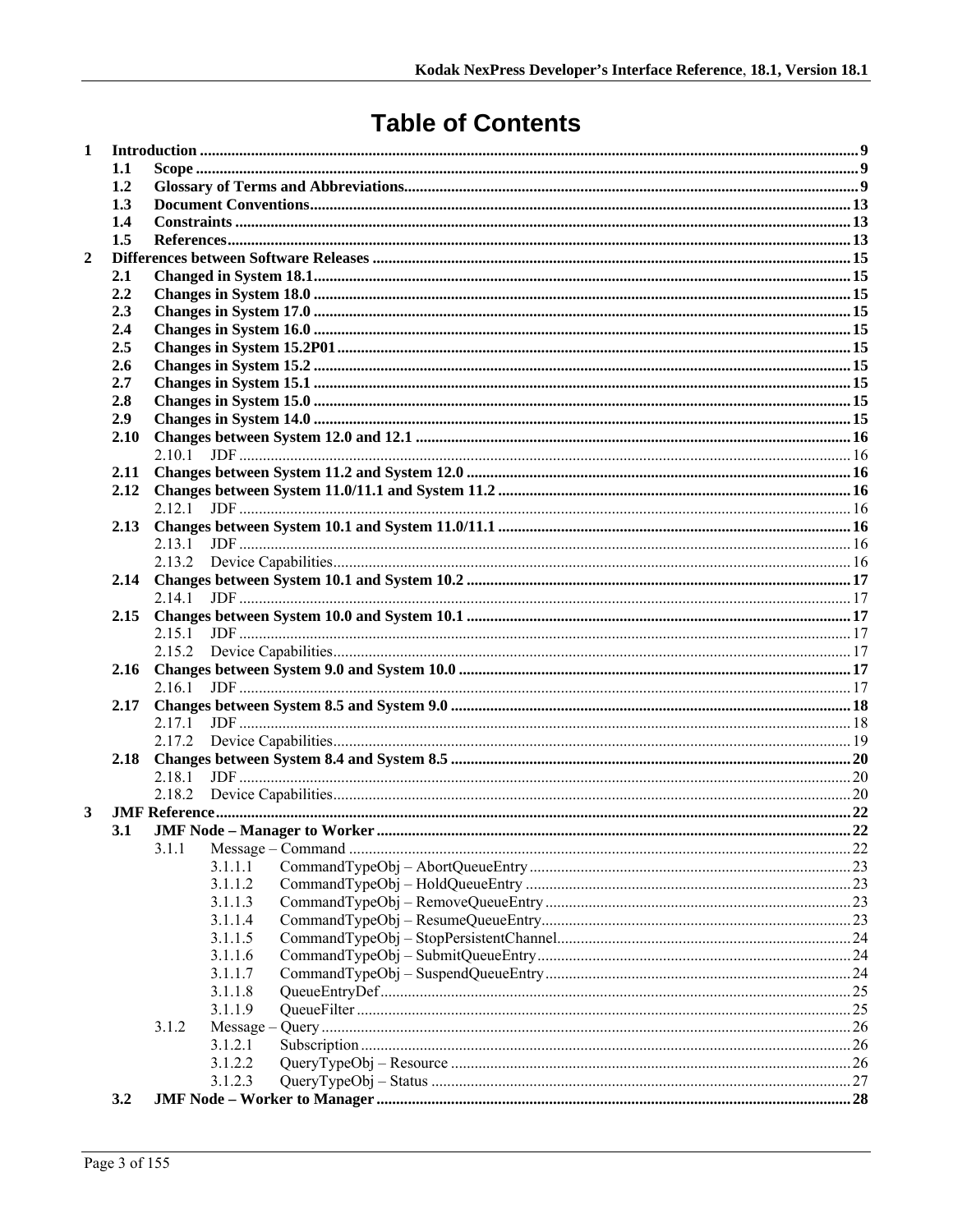|   |     | 3.2.1 |          |                                                                           |  |
|---|-----|-------|----------|---------------------------------------------------------------------------|--|
|   |     |       | 3.2.1.1  |                                                                           |  |
|   |     |       | 3.2.1.2  | ResponseTypeObj - AbortQueueEntry, CloseQueue, HoldQueue, HoldQueueEntry, |  |
|   |     |       |          |                                                                           |  |
|   |     |       | 3.2.1.3  |                                                                           |  |
|   |     |       | 3.2.1.4  |                                                                           |  |
|   |     |       | 3.2.1.5  |                                                                           |  |
|   |     |       | 3.2.1.6  |                                                                           |  |
|   |     |       | 3.2.1.7  |                                                                           |  |
|   |     |       | 3.2.1.8  |                                                                           |  |
|   |     |       | 3.2.1.9  |                                                                           |  |
|   |     |       | 3.2.1.10 |                                                                           |  |
|   |     | 3.2.2 |          |                                                                           |  |
| 4 |     |       |          |                                                                           |  |
|   | 4.1 |       |          |                                                                           |  |
|   | 4.2 |       |          |                                                                           |  |
|   |     | 4.2.1 |          |                                                                           |  |
|   |     |       | 4.2.1.1  |                                                                           |  |
|   |     |       | 4.2.1.2  |                                                                           |  |
|   |     |       | 4.2.1.3  |                                                                           |  |
|   |     |       | 4.2.1.4  |                                                                           |  |
|   |     | 4.2.2 |          |                                                                           |  |
|   | 4.3 |       |          |                                                                           |  |
|   |     | 4.3.1 |          |                                                                           |  |
|   |     | 4.3.2 |          |                                                                           |  |
|   |     | 4.3.3 |          |                                                                           |  |
|   | 4.4 |       |          |                                                                           |  |
|   | 4.5 |       |          |                                                                           |  |
|   |     | 4.5.1 |          |                                                                           |  |
|   | 4.6 |       |          |                                                                           |  |
|   |     | 4.6.1 |          |                                                                           |  |
|   | 4.7 |       |          |                                                                           |  |
|   |     | 4.7.1 |          |                                                                           |  |
|   |     |       | 4.7.1.1  |                                                                           |  |
|   |     |       | 4.7.1.2  |                                                                           |  |
|   |     |       | 4.7.1.3  |                                                                           |  |
|   |     |       | 4.7.1.4  |                                                                           |  |
|   | 4.8 |       |          |                                                                           |  |
|   |     | 4.8.1 |          |                                                                           |  |
| 5 |     |       |          |                                                                           |  |
|   | 5.1 |       |          |                                                                           |  |
|   |     | 5.1.1 |          |                                                                           |  |
|   |     | 5.1.2 |          |                                                                           |  |
|   |     | 5.1.3 |          |                                                                           |  |
|   |     | 5.1.4 |          |                                                                           |  |
|   |     | 5.1.5 |          |                                                                           |  |
|   |     | 5.1.6 |          |                                                                           |  |
|   |     | 5.1.7 |          |                                                                           |  |
|   |     | 5.1.8 |          |                                                                           |  |
|   | 5.2 |       |          |                                                                           |  |
|   |     | 5.2.1 |          |                                                                           |  |
|   |     |       | 5.2.1.1  |                                                                           |  |
|   |     |       | 5.2.1.2  |                                                                           |  |
|   |     |       | 5.2.1.3  |                                                                           |  |
|   |     |       | 5.2.1.4  |                                                                           |  |
|   |     | 5.2.2 |          |                                                                           |  |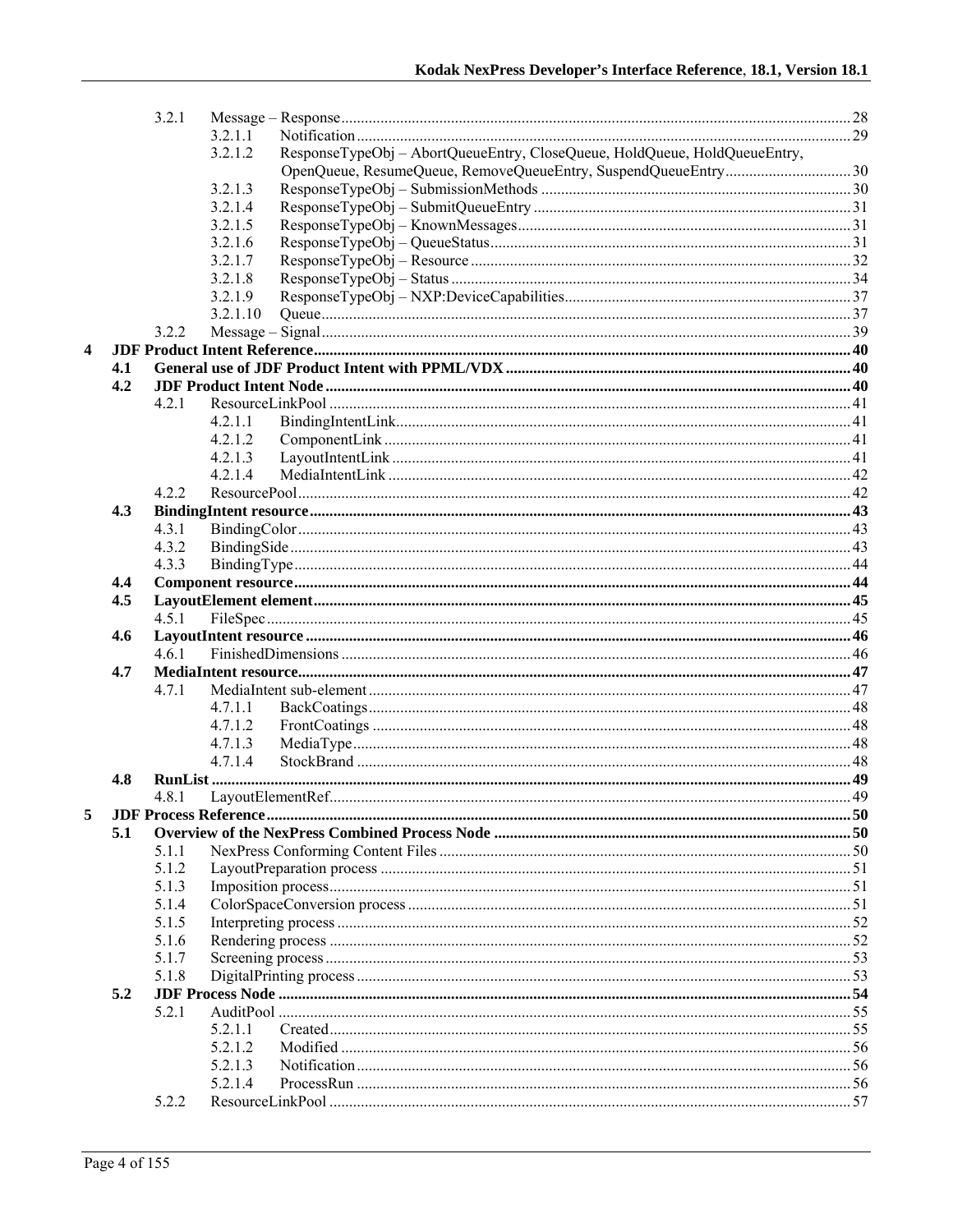|      |        | 5.2.2.1  |                                                             |  |
|------|--------|----------|-------------------------------------------------------------|--|
|      |        | 5.2.2.2  |                                                             |  |
|      |        | 5.2.2.3  |                                                             |  |
|      |        | 5.2.2.4  |                                                             |  |
|      |        | 5.2.2.5  |                                                             |  |
|      |        | 5.2.2.6  |                                                             |  |
|      |        | 5.2.2.7  |                                                             |  |
|      |        | 5.2.2.8  |                                                             |  |
|      |        | 5.2.2.9  |                                                             |  |
|      |        | 5.2.2.10 |                                                             |  |
|      |        | 5.2.2.11 |                                                             |  |
|      |        | 5.2.2.12 |                                                             |  |
|      |        | 5.2.2.13 |                                                             |  |
|      |        | 5.2.2.14 |                                                             |  |
|      |        | 5.2.2.15 |                                                             |  |
|      |        | 5.2.2.16 |                                                             |  |
|      | 5.2.3  |          |                                                             |  |
| 5.3  |        |          |                                                             |  |
|      | 5.3.1  |          |                                                             |  |
|      |        | 5.3.1.1  |                                                             |  |
| 5.4  |        |          |                                                             |  |
|      | 5.4.1  |          |                                                             |  |
|      | 5.4.2  |          |                                                             |  |
|      | 5.4.3  |          | Allowable combinations of ColorSpaceConversion/FileSpec and |  |
|      |        |          |                                                             |  |
| 5.5  |        |          |                                                             |  |
| 5.6  |        |          |                                                             |  |
| 5.7  |        |          |                                                             |  |
|      | 5.7.1  |          |                                                             |  |
|      |        | 5.7.1.1  |                                                             |  |
|      | 5.7.2  |          |                                                             |  |
| 5.8  |        |          |                                                             |  |
| 5.9  |        |          |                                                             |  |
| 5.10 |        |          |                                                             |  |
| 5.11 |        |          |                                                             |  |
| 5.12 |        |          |                                                             |  |
| 5.13 |        |          |                                                             |  |
|      | 5.13.1 |          |                                                             |  |
|      |        |          |                                                             |  |
|      |        | 5.13.2.1 |                                                             |  |
|      | 5.13.3 |          |                                                             |  |
|      | 5.13.4 |          |                                                             |  |
|      | 5.13.5 |          |                                                             |  |
| 5.14 |        |          |                                                             |  |
|      | 5.14.1 |          |                                                             |  |
| 5.15 |        |          |                                                             |  |
|      | 5.15.1 |          |                                                             |  |
| 5.16 |        |          |                                                             |  |
|      | 5.16.1 |          |                                                             |  |
|      | 5.16.2 |          |                                                             |  |
| 5.17 |        |          |                                                             |  |
|      | 5.17.1 |          |                                                             |  |
|      |        | 5.17.1.1 |                                                             |  |
|      | 5.17.2 |          |                                                             |  |
| 5.18 |        |          |                                                             |  |
| 5.19 |        |          |                                                             |  |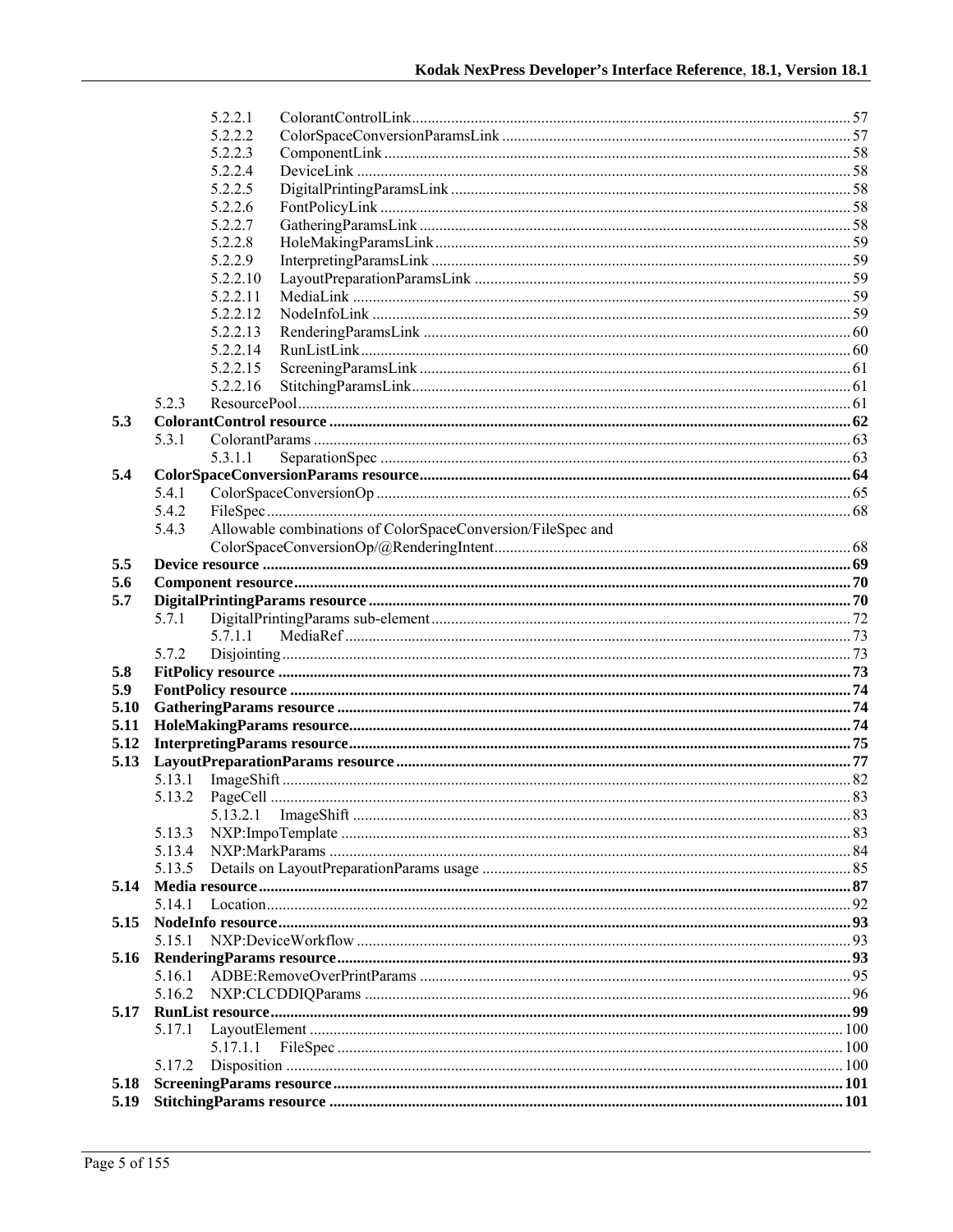| 6 |     |        |  |  |  |
|---|-----|--------|--|--|--|
|   | 6.1 |        |  |  |  |
|   | 6.2 |        |  |  |  |
|   | 6.3 |        |  |  |  |
| 7 |     |        |  |  |  |
|   | 7.1 |        |  |  |  |
| 8 |     |        |  |  |  |
|   | 8.1 |        |  |  |  |
|   |     | 8.1.1  |  |  |  |
|   |     | 8.1.2  |  |  |  |
|   |     | 8.1.3  |  |  |  |
|   | 8.2 |        |  |  |  |
|   | 8.3 |        |  |  |  |
|   |     | 8.3.1  |  |  |  |
|   |     | 8.3.2  |  |  |  |
|   |     | 8.3.3  |  |  |  |
|   |     | 8.3.4  |  |  |  |
|   |     | 8.3.5  |  |  |  |
| 9 |     |        |  |  |  |
|   | 9.1 |        |  |  |  |
|   | 9.2 |        |  |  |  |
|   |     | 9.2.1  |  |  |  |
|   |     | 9.2.2  |  |  |  |
|   |     | 9.2.3  |  |  |  |
|   |     | 9.2.4  |  |  |  |
|   |     | 9.2.5  |  |  |  |
|   |     | 9.2.6  |  |  |  |
|   |     | 9.2.7  |  |  |  |
|   |     | 9.2.8  |  |  |  |
|   |     | 9.2.9  |  |  |  |
|   |     | 9.2.10 |  |  |  |
|   |     | 9.2.11 |  |  |  |
|   |     | 9.2.12 |  |  |  |
|   |     | 9.2.13 |  |  |  |
|   |     | 9.2.14 |  |  |  |
|   |     | 9.2.15 |  |  |  |
|   |     | 9.2.16 |  |  |  |
|   |     | 9.2.17 |  |  |  |
|   |     | 9.2.18 |  |  |  |
|   |     | 9.2.19 |  |  |  |
|   |     | 9.2.20 |  |  |  |
|   |     | 9.2.21 |  |  |  |
|   |     | 9.2.22 |  |  |  |
|   |     | 9.2.23 |  |  |  |
|   |     | 9.2.24 |  |  |  |
|   |     | 9.2.25 |  |  |  |
|   |     | 9.2.26 |  |  |  |
|   |     | 9.2.27 |  |  |  |
|   |     | 9.2.28 |  |  |  |
|   |     | 9.2.29 |  |  |  |
|   |     | 9.2.30 |  |  |  |
|   |     | 9.2.31 |  |  |  |
|   |     | 9.2.32 |  |  |  |
|   |     | 9.2.33 |  |  |  |
|   |     | 9.2.34 |  |  |  |
|   |     | 9.2.35 |  |  |  |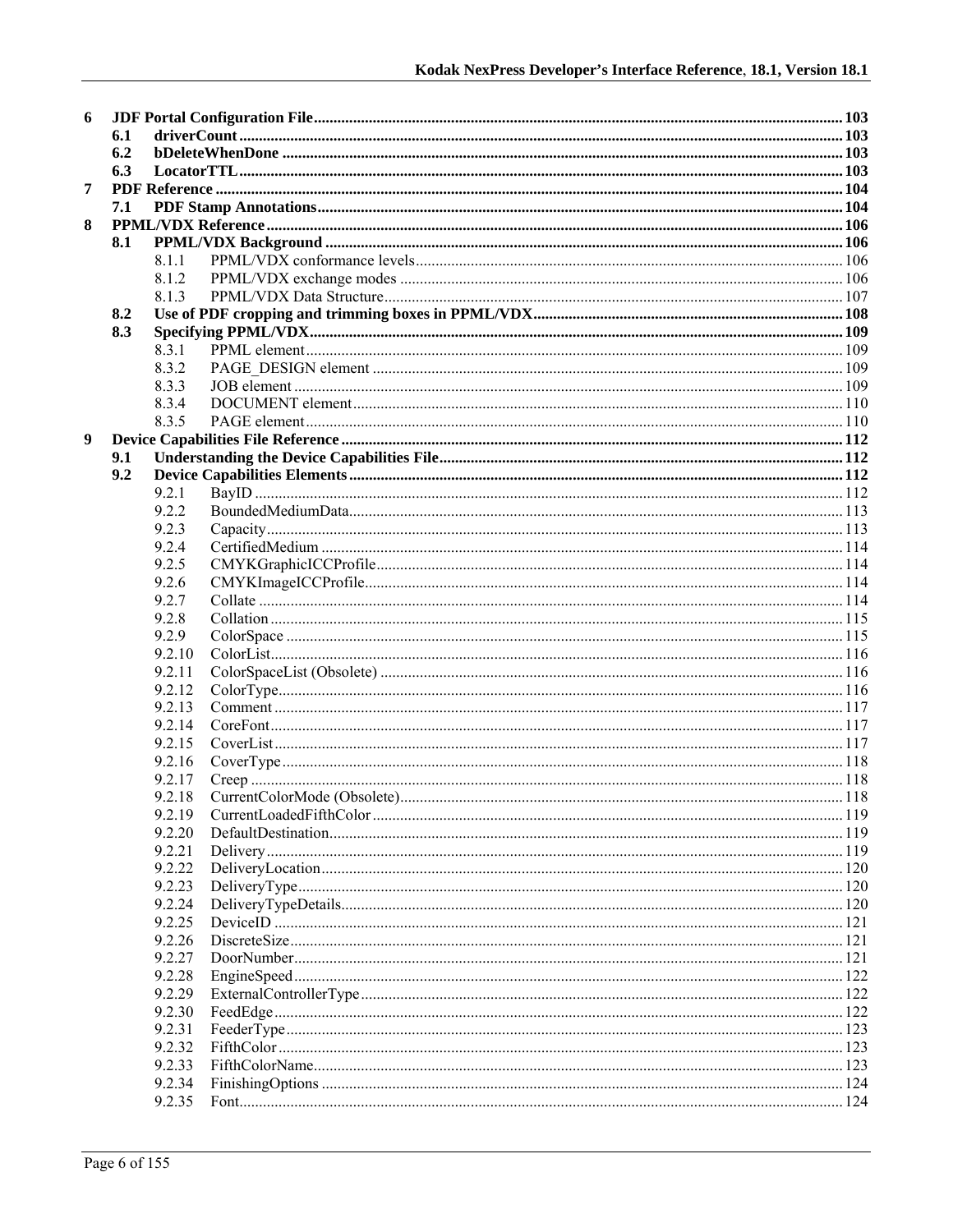| 9.2.36 |  |
|--------|--|
| 9.2.37 |  |
| 9.2.38 |  |
| 9.2.39 |  |
| 9.2.40 |  |
| 9.2.41 |  |
| 9.2.42 |  |
| 9.2.43 |  |
| 9.2.44 |  |
| 9.2.45 |  |
| 9.2.46 |  |
| 9.2.47 |  |
| 9.2.48 |  |
| 9.2.49 |  |
| 9.2.50 |  |
| 9.2.51 |  |
| 9.2.52 |  |
|        |  |
| 9.2.53 |  |
| 9.2.54 |  |
| 9.2.55 |  |
| 9.2.56 |  |
| 9.2.57 |  |
| 9.2.58 |  |
| 9.2.59 |  |
| 9.2.60 |  |
| 9.2.61 |  |
| 9.2.62 |  |
| 9.2.63 |  |
| 9.2.64 |  |
| 9.2.65 |  |
| 9.2.66 |  |
| 9.2.67 |  |
| 9.2.68 |  |
| 9.2.69 |  |
| 9.2.70 |  |
| 9.2.71 |  |
| 9.2.72 |  |
| 9.2.73 |  |
| 9.2.74 |  |
| 9.2.75 |  |
| 9.2.76 |  |
| 9.2.77 |  |
| 9.2.78 |  |
| 9.2.79 |  |
| 9.2.80 |  |
| 9.2.81 |  |
| 9.2.82 |  |
| 9.2.83 |  |
| 9.2.84 |  |
| 9.2.85 |  |
| 9.2.86 |  |
| 9.2.87 |  |
| 9.2.88 |  |
| 9.2.89 |  |
|        |  |
| 9.2.90 |  |
| 9.2.91 |  |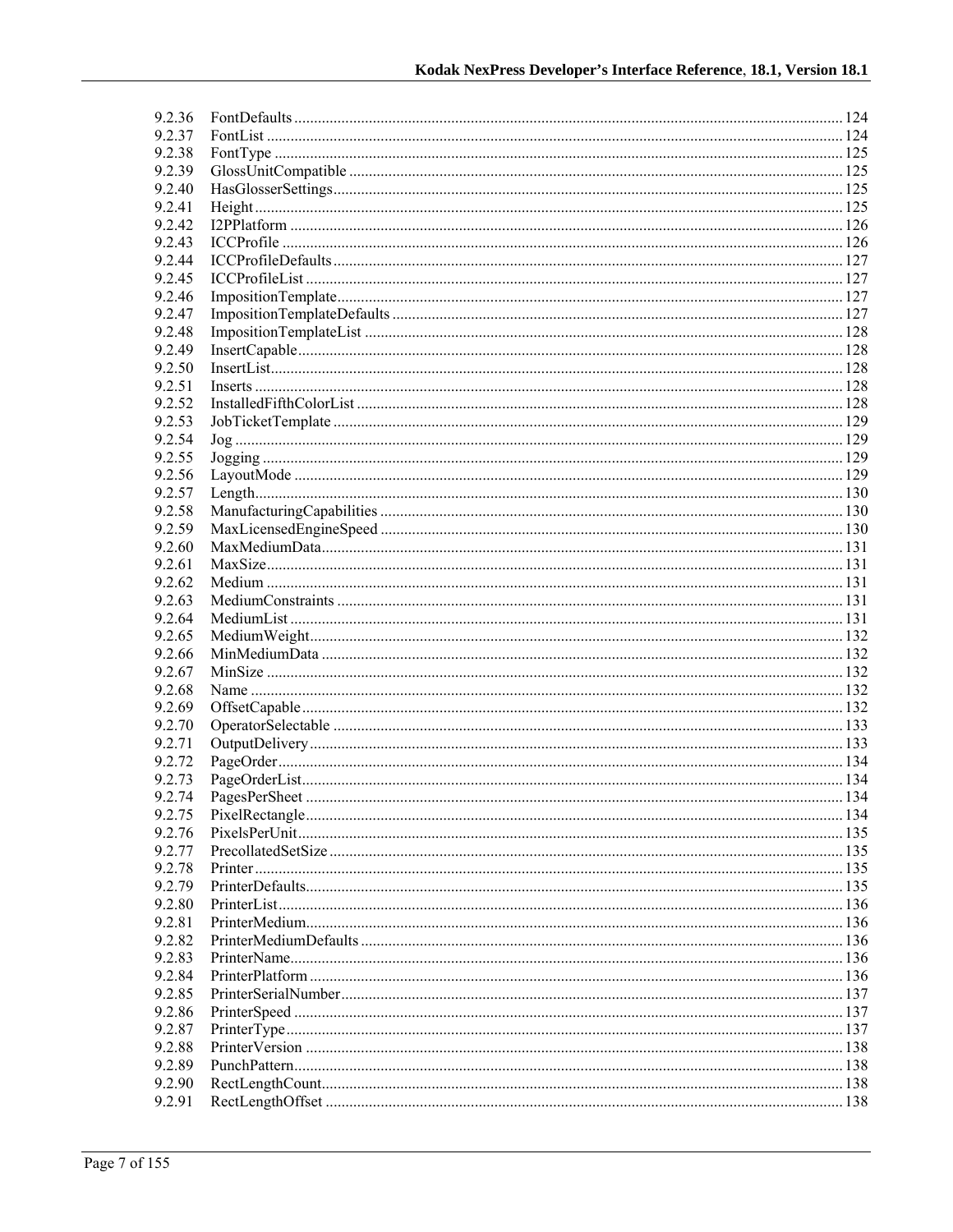| 9.2.92  |  |
|---------|--|
| 9.2.93  |  |
| 9 2 9 4 |  |
| 9.2.95  |  |
| 9.2.96  |  |
| 9.2.97  |  |
| 9.2.98  |  |
| 9.2.99  |  |
|         |  |
|         |  |
|         |  |
|         |  |
|         |  |
|         |  |
|         |  |
|         |  |
|         |  |
|         |  |
|         |  |
|         |  |
|         |  |
|         |  |
|         |  |
|         |  |
|         |  |
|         |  |
|         |  |
|         |  |
|         |  |
|         |  |
|         |  |
|         |  |
|         |  |
|         |  |

 $9.3$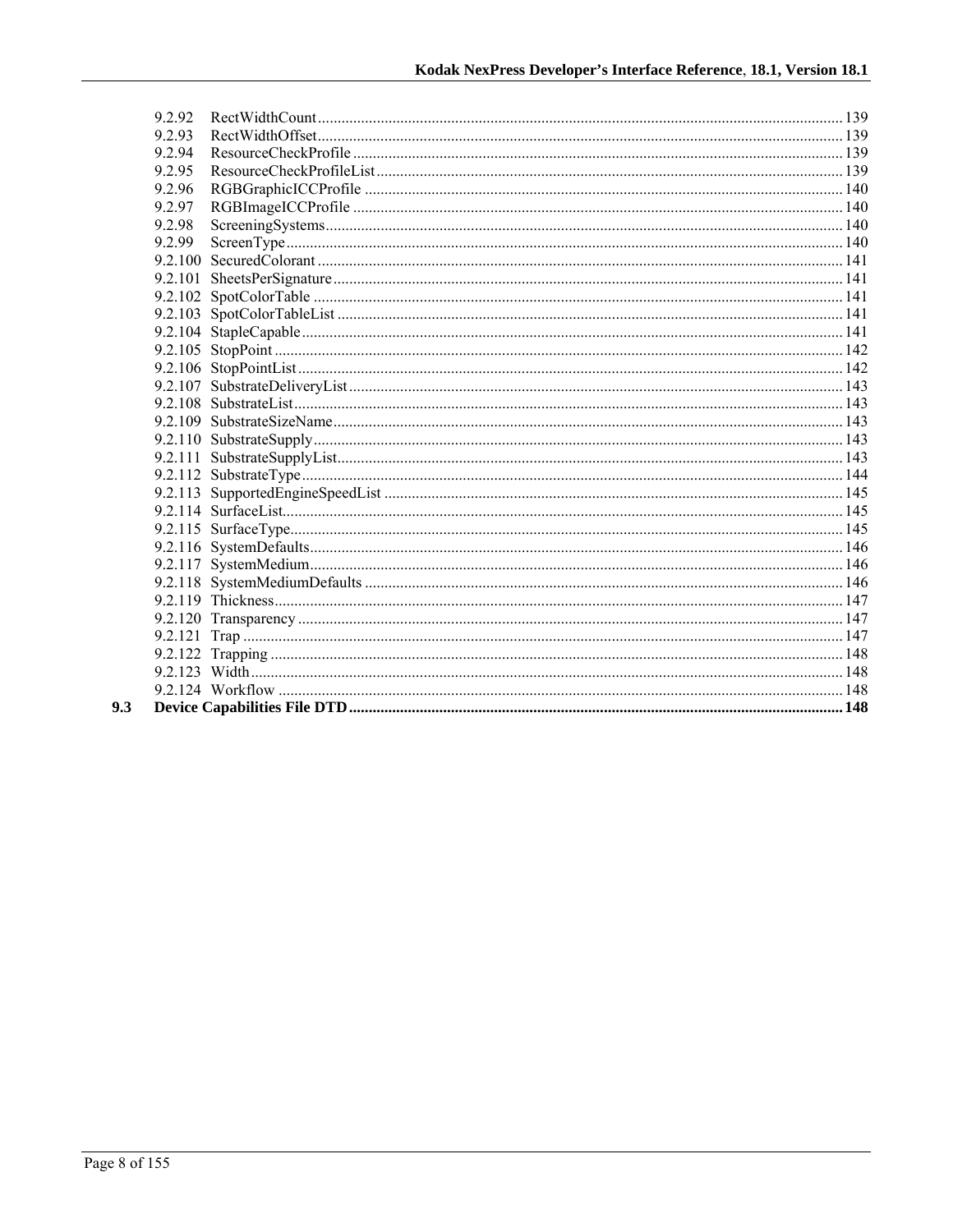# **1 Introduction**

The NexPress digital production color press is designed to handle a wide range of applications from short-run and quick turnaround, to variable data printing. It uses an open and standards-compliant architecture to integrate existing software applications. The NexPress digital production color press is driven by the NexPress front end controller. The NexPress front end is a scalable and open PDF-based product. It supports hot folder and JDF/JMF-based job submission and JMFbased job and press management.

Some of the key features of the NexPress front end are:

- Built upon Adobe® PDF-based workflow architecture
- Scalable hardware
- Accepts Job Definition Format (JDF) Job Tickets
- Supports hot folder submission
- Provides JDF/JMF interface for Job Ticket submission, queue management, and status messaging
- Supports common static page description language (PDL) formats including Adobe® PDF and Adobe® PostScript. Submission of a JDF Job Ticket requires PDF content.
- Supports variable data printing using ANSI Standard PPML/VDX.

### **1.1 Scope**

This document is one of two used by third party software developers who design software controllers and output drivers that target the NexPress family of digital production color presses. The complete set of documents is:

- Kodak NexPress Developer's Interface Guide [KNDIG]
- Kodak NexPress Developer's Interface Reference [KNDIR] (This document)

The **Kodak NexPress Developer's Interface Guide** is the main user document. It references the [KNDIR], and provides descriptions of the various job submission, job management and press management operations. This guide also identifies the various content formats for the NexPress products, and describes the job submission methods and control interfaces using these content formats. Detail on the specific content formats is provided in the [KNDIR].

The **Kodak NexPress Developer's Interface Reference** provides technical detail on interfaces used in JDF and PPML/VDX submission and in control of the JDF portal. This technical companion document to the [KNDIG] is intended as a reference. The syntax and semantics of Device Capabilities, JDF Intent, JDF Process, JMF and PPML/VDX used by the NexPress front end is provided within this reference document.

These documents do not describe the interface between the NexPress front end and the NexPress print engine. This interface is not intended to be accessible to third-party workflow tool developers.

It is assumed that readers of this document have a working understanding of the Job Definition Format (i.e. JDF), the Adobe® Portable Document Format (i.e. PDF), and the PPML/VDX standard.

### **1.2 Glossary of Terms and Abbreviations**

The table below explains terms and concepts used throughout this document, which may or may not be unique to the system environment described in this document.

| <b>Term</b>                     | <b>Definition</b>                                                                                                                                                                                             |
|---------------------------------|---------------------------------------------------------------------------------------------------------------------------------------------------------------------------------------------------------------|
| <b>CGATS</b>                    | Committee for Graphic Arts Technologies Standards – an ANSI accredited standards<br>body that develops technical standards for the graphic arts industry.<br>http://www.NPES.org                              |
| CIP4                            | International Cooperation for Integration of Processes in Prepress, Press, and Postpress.<br>The consortium responsible for creating and maintaining the JDF Specifications.<br>http://www.CIP4.org           |
| <b>Combined Process</b><br>node | A JDF processes node definition that is an aggregate of several JDF processes. Such<br>combined JDF process node definitions serve to model multiple function devices. See<br>NexPress Combined Process Node. |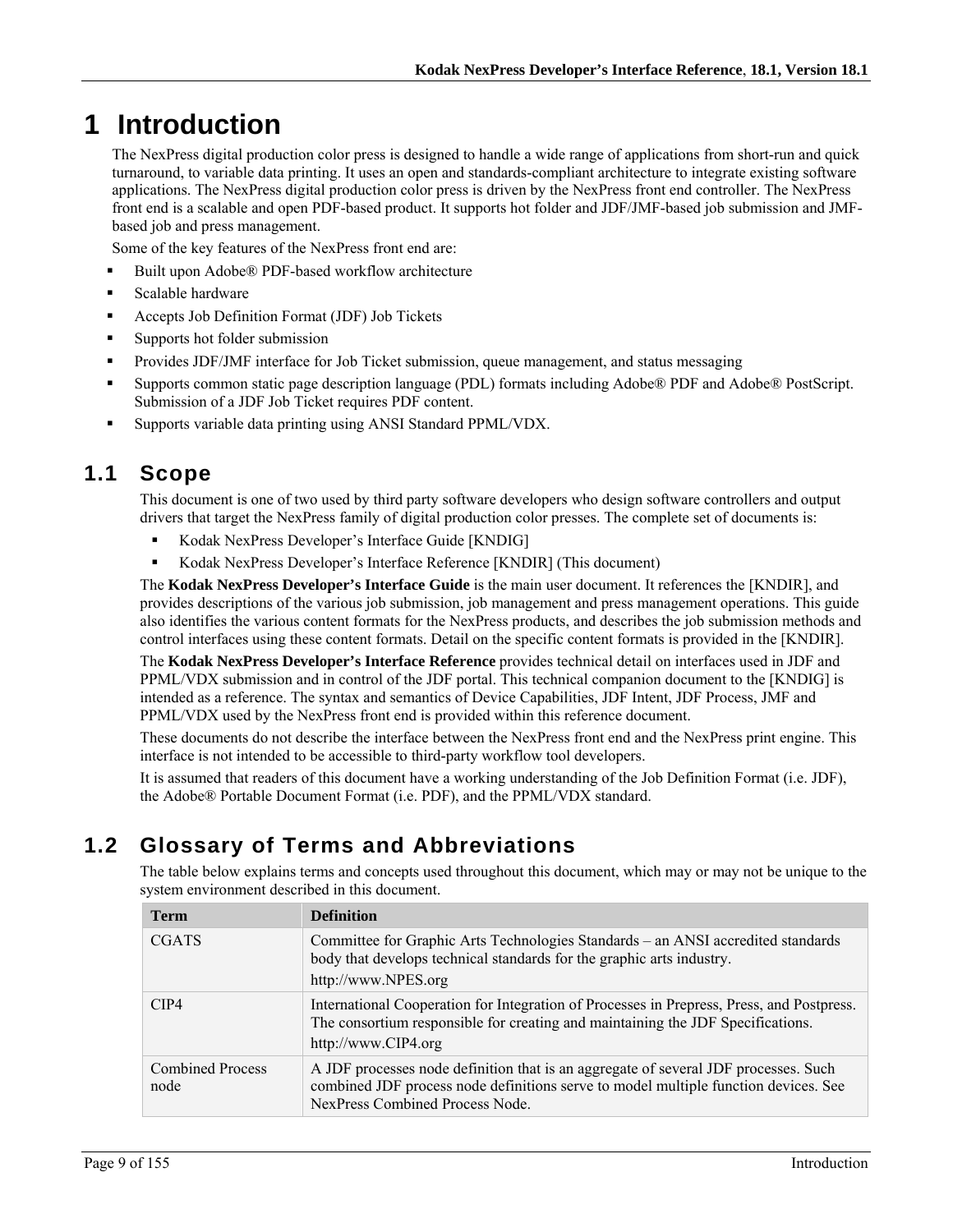| <b>Term</b>                                         | <b>Definition</b>                                                                                                                                                                                                                                                                                                                                                                                                                                                                                                                                                                                                                                                                                      |  |  |  |  |
|-----------------------------------------------------|--------------------------------------------------------------------------------------------------------------------------------------------------------------------------------------------------------------------------------------------------------------------------------------------------------------------------------------------------------------------------------------------------------------------------------------------------------------------------------------------------------------------------------------------------------------------------------------------------------------------------------------------------------------------------------------------------------|--|--|--|--|
| Component                                           | Various versions or parts of semi-finished print products.                                                                                                                                                                                                                                                                                                                                                                                                                                                                                                                                                                                                                                             |  |  |  |  |
| Device Capabilities;<br>Device Capabilities<br>File | The Device Capabilities file is a proprietary XML data file stored in the NexPress front<br>end. It is named DevCaps.xml. This file provides a mechanism to inform client<br>software applications of the system features and resources available on the NexPress<br>digital production color press. Features include items such as output sheet delivery and<br>finishing capabilities that are dependent on the press configuration. Resources include a<br>complete characterization of all qualified substrates and their names, lists of installed<br>fonts and ICC color profiles, and the names of defined Virtual Printer Hot Folders.                                                         |  |  |  |  |
| <b>DFE</b>                                          | Digital Front End — The device that processes a print job (including impositioning and<br>Ripping) and sends rasterized print data to the NexPress print engine for imaging onto<br>media. It is referred throughout this document as the Kodak NexPress front end.                                                                                                                                                                                                                                                                                                                                                                                                                                    |  |  |  |  |
| <b>DIG</b>                                          | Developer's Interface Guide $-$ A NexPress document that specifies the use of the<br>various interfaces for submitting jobs and managing the press. Provides technical<br>information for third-party application developers to successfully integrate their<br>solution with the Kodak NexPress digital production color press.                                                                                                                                                                                                                                                                                                                                                                       |  |  |  |  |
| Document                                            | A meaningful unit of information. It may be represented in various ways including as a<br>file, as a part of a file, or by printed output from a job.                                                                                                                                                                                                                                                                                                                                                                                                                                                                                                                                                  |  |  |  |  |
| <b>DTD</b>                                          | Data Type Dictionary                                                                                                                                                                                                                                                                                                                                                                                                                                                                                                                                                                                                                                                                                   |  |  |  |  |
| Hot Folder                                          | A hot folder is a file system directory that is monitored by a software process. Files<br>placed into a hot folder are treated as input data and are processed by the software<br>monitoring the hot folder. JDF uses this mechanism for file-based JDF job ticket<br>submission.                                                                                                                                                                                                                                                                                                                                                                                                                      |  |  |  |  |
| Internal Job Queue                                  | NexPress Job Queue containing jobs submitted through both the JDF Portal interface<br>and Virtual Printer Hot Folders.                                                                                                                                                                                                                                                                                                                                                                                                                                                                                                                                                                                 |  |  |  |  |
| <b>JDF</b>                                          | The Job Definition Format (JDF) is an evolving industry standard created and<br>maintained by the International Cooperation for the Integration of Processes in<br>Prepress, Press, and Postpress (CIP4). JDF is an extensible, XML-based format built on<br>existing technologies such as the Portable Job Ticket Format (PJTF) from Adobe® and<br>on the Print Production Format (PPF) from CIP3.<br>JDF provides a container for a universal electronic job ticket for all kinds of print<br>production data. A JDF structure can describe both the print product to be produced<br>(intent) and the steps required to produce it (processes). The NexPress front end only<br>consumes JDF process. |  |  |  |  |
| JDF device                                          | As defined in the JDF Specification, a JDF device interprets JDF data, identifies a<br>compatible process node definition, and employs a machine that executes it<br>appropriately.                                                                                                                                                                                                                                                                                                                                                                                                                                                                                                                    |  |  |  |  |
| JDF job ticket                                      | An XML data structure that specifies a print job. It may include both a print product<br>description (product intent) and process definition (JDF Process). A JDF job ticket is<br>comprised of one or more JDF nodes. Submission through the NexPress JDF Portal<br>requires a JDF job ticket containing a single JDF process node.                                                                                                                                                                                                                                                                                                                                                                   |  |  |  |  |
| <b>JDF</b> Portal                                   | The NexPress front end's job submission interface that conforms to the JDF<br>Specification and accepts JDF job tickets either by file-based submission to a JDF Hot<br>Folder, or by a SubmitQueueEntry JMF message.                                                                                                                                                                                                                                                                                                                                                                                                                                                                                  |  |  |  |  |
| <b>JDF</b> Portal Job Queue                         | Queue containing only jobs submitted through the JDF Portal interface.                                                                                                                                                                                                                                                                                                                                                                                                                                                                                                                                                                                                                                 |  |  |  |  |
| JDF process                                         | A JDF node that specifies a unit of work or a step in the job workflow. Stitching,<br>DigitalPrinting, Imposition, and LayoutPreparation are examples of JDF Processes. A<br>JDF Process node often specifies the unit of work to be done by a JDF Device. The<br>NexPress front end only supports a single combined process node that lists all the<br>required JDF processes.                                                                                                                                                                                                                                                                                                                        |  |  |  |  |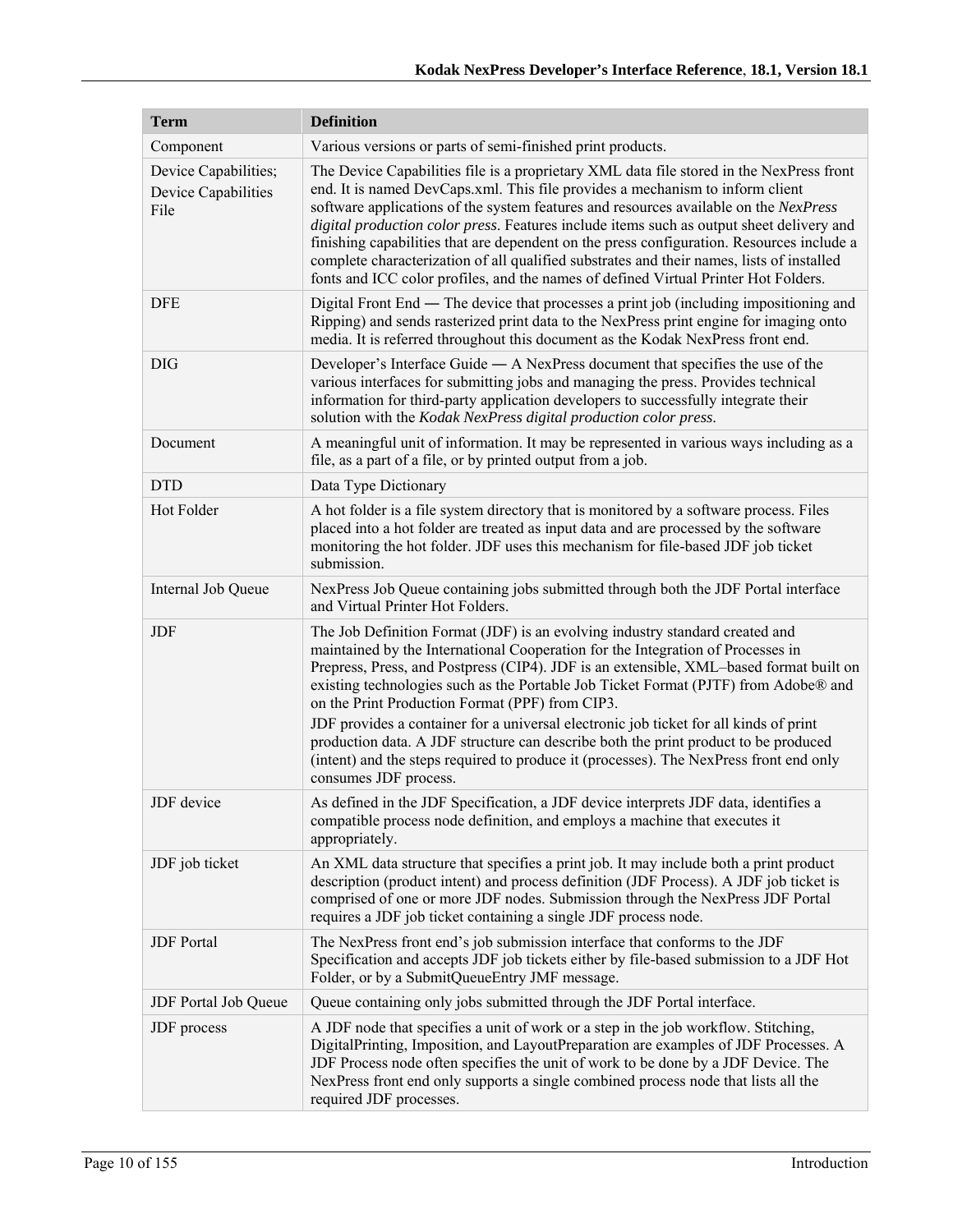| <b>Term</b>                                 | <b>Definition</b>                                                                                                                                                                                                                                                                                                                                                                                                                                                                                                                                                   |  |  |  |
|---------------------------------------------|---------------------------------------------------------------------------------------------------------------------------------------------------------------------------------------------------------------------------------------------------------------------------------------------------------------------------------------------------------------------------------------------------------------------------------------------------------------------------------------------------------------------------------------------------------------------|--|--|--|
| JDF resources                               | JDF elements (such as Media, MediaIntent, or Component) that are input to or output<br>from a JDF process or product intent node. JDF resources are always defined as sub-<br>elements of the ResourcePool. The JDF device may consume physical resources that<br>are input to JDF processes (e.g., substrate described by a Media resource input to a<br>digital printing process).                                                                                                                                                                                |  |  |  |
| JMF                                         | Job Messaging Format — JDF Specification: "JMF is a subset of JDF that handles<br>communication among JDF controllers and equipment on the shop floor JMF can be<br>used to establish a queue, discover the capabilities of a JDF-enabled device, determine<br>the status of a device, e.g., "RIPing", "Idle", and so on."                                                                                                                                                                                                                                          |  |  |  |
| Job                                         | A unit of work that can processed separately. A job within a printing system may be a<br>part of a larger job from the perspective of a print shop. JDF specifies what needs to be<br>produced in a job and how it is to be accomplished. Typically, a job consists of work<br>done on one or more files, using a set of resources, to produce output.                                                                                                                                                                                                              |  |  |  |
| Media Catalog                               | A data resource managed by the NexPress front end that contains a profile entry for<br>each substrate, or medium, supported by this NexPress digital production color press.<br>Each profile entry describes physical characteristics of a supported medium, and the<br>medium name.                                                                                                                                                                                                                                                                                |  |  |  |
| <b>NCF</b>                                  | NexPress Capabilities Format. See also: Device Capabilities                                                                                                                                                                                                                                                                                                                                                                                                                                                                                                         |  |  |  |
| NexPress digital<br>production color press  | The Kodak NexPress print engine and front end (DFE).                                                                                                                                                                                                                                                                                                                                                                                                                                                                                                                |  |  |  |
| NexPress print engine                       | The printing device component of the NexPress digital production color press                                                                                                                                                                                                                                                                                                                                                                                                                                                                                        |  |  |  |
| <b>NexPress Combined</b><br>Process node    | A JDF-Combined Process node (value of the Types attribute is <i>Combined</i> ) that<br>conforms to the restrictions identified in the Kodak NexPress Developer's Interface<br>Reference. The NexPress digital production color press Combined Process Node<br>includes LayoutPreparation, Imposition, ColorSpaceConversion, Interpreting,<br>Rendering, Screening, and DigitalPrinting. Beginning with Release 10.1, only<br>Digital Printing is required in JDF/ $\omega$ Types, other parameters will use default settings if<br>not specified.                   |  |  |  |
| NexPress Conforming<br><b>Content Files</b> | Content files assembled from composite pages and specified in reader order, including<br>Adobe® PDF documents for static jobs and ANSI CGATS.20 (PPML/VDX) for<br>variable data jobs.<br>NexPress Conforming Content Files may also represent a sequence of pre-imposed<br>sheet surfaces for both static PDF jobs and variable PPML/VDX jobs; each PDF or<br>PPML page definition is a pre-imposed layout to be printed 1-up onto a sheet surface.                                                                                                                 |  |  |  |
| NexPress front end                          | The DFE processor of the NexPress digital production color press                                                                                                                                                                                                                                                                                                                                                                                                                                                                                                    |  |  |  |
| Page                                        | A unit of content that is normally imaged onto a rectangular area of a surface of an<br>output medium. The page is normally the unit of output to which medium selection,<br>imposition, and a variety of other output processing options are applied.                                                                                                                                                                                                                                                                                                              |  |  |  |
| <b>PDF</b>                                  | Adobe® Portable Document Format                                                                                                                                                                                                                                                                                                                                                                                                                                                                                                                                     |  |  |  |
| PDF/VT                                      | Portable Document Format / Variable Transactional                                                                                                                                                                                                                                                                                                                                                                                                                                                                                                                   |  |  |  |
| PDL                                         | Page Description Language (i.e. Adobe® PostScript).                                                                                                                                                                                                                                                                                                                                                                                                                                                                                                                 |  |  |  |
| PDM (VDX)                                   | <i>Portable Digital Master version 2.01</i> – an early draft of what is now the fully balloted<br>and accredited ANSI CGATS.20-2002 PPML/VDX standard. This is the optimized<br>Structured Document Format used by earlier versions of the NexPress front end for<br>representing the page content of a VDP job. Like PPML/VDX, this also is a PDF-based<br>format that contains PPML data and is used to encode the many Recipient Instances of<br>a VDP job in a highly optimized way. PDM support by the NexPress front end will be<br>deprecated in the future. |  |  |  |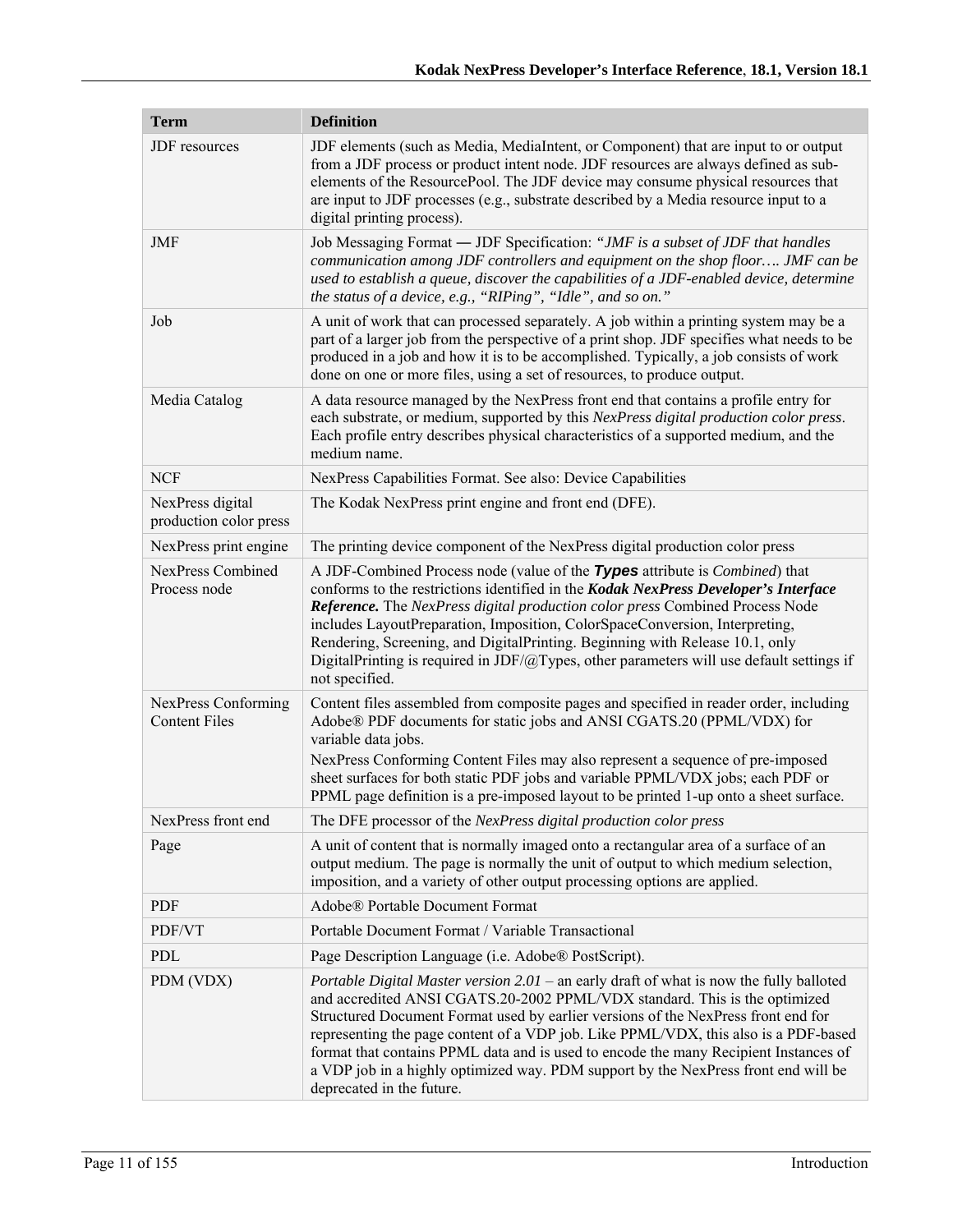| <b>Term</b>                          | <b>Definition</b>                                                                                                                                                                                                                                                                                                                                                                                                                                                                                                                                                                                                                                                                                                           |  |  |  |  |
|--------------------------------------|-----------------------------------------------------------------------------------------------------------------------------------------------------------------------------------------------------------------------------------------------------------------------------------------------------------------------------------------------------------------------------------------------------------------------------------------------------------------------------------------------------------------------------------------------------------------------------------------------------------------------------------------------------------------------------------------------------------------------------|--|--|--|--|
| <b>PJTF</b>                          | Portable Job Ticket Format — Developed by Adobe®, this is is the internal data format<br>for representing job ticket control information in the NexPress front end. JDF job<br>tickets are converted to PJTF upon submission.                                                                                                                                                                                                                                                                                                                                                                                                                                                                                               |  |  |  |  |
| PPML                                 | Personalized Print Markup Language - Name of the XML-based variable data mark-<br>up language developed by the Print On Demand initiative (PODi). PPML provides<br>semantics for object-level reusability of graphical content. The PDF-based PPML/VDX<br>and PDM formats use PPML data to describe Instance documents and their pages.                                                                                                                                                                                                                                                                                                                                                                                     |  |  |  |  |
| PPML/VDX                             | Personalized Print Markup Language/Variable Data eXchange — The CGATS.20<br>ANSI standard PDF and PPML-based file format for representing variable content<br>documents. A Structured Document Format that may be device and workflow-<br>independent. It separates the variable data creative design process from the details of<br>the print manufacturing process. This standard was accredited after the first release of<br>the NexPress digital production color press. PDM is closely related to this standard.<br>Like PDM, it is PDF-based and uses PPML data to describe Recipient Instances and<br>their pages. PPML data is embedded within one of the PDF files of the set files that<br>comprise an Instance. |  |  |  |  |
| Recipient Instance                   | The pages of a VDP content data stream that belong to a particular recipient.<br>Represented in the PPML data of a PPML/VDX instance as a JOB element.                                                                                                                                                                                                                                                                                                                                                                                                                                                                                                                                                                      |  |  |  |  |
| <b>RIP</b>                           | Raster Image Processor – converts vector and sampled image data interpreted from<br>page content formats such as PDF, PostScript, and PPML/VDX into raster image data<br>that is used to drive the print imaging apparatus of the digital printer.                                                                                                                                                                                                                                                                                                                                                                                                                                                                          |  |  |  |  |
| <b>SDK</b>                           | Software Developer's Kit - A collection of documentation and tools intended to<br>enable third party application developers to successfully integrate their variable data<br>solutions (using ANSI PPML/VDX) with the NexPress digital production color press.                                                                                                                                                                                                                                                                                                                                                                                                                                                              |  |  |  |  |
| Sheet                                | A unit of a medium, typically a sheet of paper or an area on a continuous roll of roll-fed<br>paper, on which output is printed. Sheets may be cut and folded after printing. For<br>example, a sheet with no folds may contain one or two Pages, one per imaged side; a<br>brochure with one fold may contains four Pages, one located on each side of the fold<br>per side.                                                                                                                                                                                                                                                                                                                                               |  |  |  |  |
| Structure component                  | A partial component of a print product such as the cover pages, body pages, dust cover,<br>or insert pages of a book. Note that a book may be an assembly of structure<br>components.                                                                                                                                                                                                                                                                                                                                                                                                                                                                                                                                       |  |  |  |  |
| <b>Structured Document</b><br>Format | Page content definition format that is structured such that the data that makes up<br>graphical page definitions are defined independent of each other (e.g. Adobe® PDF and<br>ANSI PPML/VDX). The pages of a document using Structured Document Format may<br>be indexed and the data can be efficiently accessed in random fashion.                                                                                                                                                                                                                                                                                                                                                                                       |  |  |  |  |
| <b>URI</b>                           | Uniform Resource Identifier as defined in RFC 2396: Uniform Resource Identifiers<br>(URI)                                                                                                                                                                                                                                                                                                                                                                                                                                                                                                                                                                                                                                   |  |  |  |  |
| URL                                  | Uniform Resource Locator as defined in RFC 2396: Uniform Resource Identifiers<br>(URI)                                                                                                                                                                                                                                                                                                                                                                                                                                                                                                                                                                                                                                      |  |  |  |  |
| <b>VDP</b>                           | Variable Data Printing — The concept of customizing each print (or Instance) of a run<br>of a digital print job.                                                                                                                                                                                                                                                                                                                                                                                                                                                                                                                                                                                                            |  |  |  |  |
| <b>VDX</b>                           | Short term for PPML/VDX. See PPML/VDX                                                                                                                                                                                                                                                                                                                                                                                                                                                                                                                                                                                                                                                                                       |  |  |  |  |
| Virtual Printer Hot<br>Folder        | An active operating system folder that provides a mechanism to submit print job data<br>for execution by the NexPress front end. Each Virtual Printer Hot Folder has a pre-<br>assigned Virtual Printer Job Ticket that specifies processing requirements for the PDF,<br>PDM2, PostScript, or PPML/VDX data submitted into it.                                                                                                                                                                                                                                                                                                                                                                                             |  |  |  |  |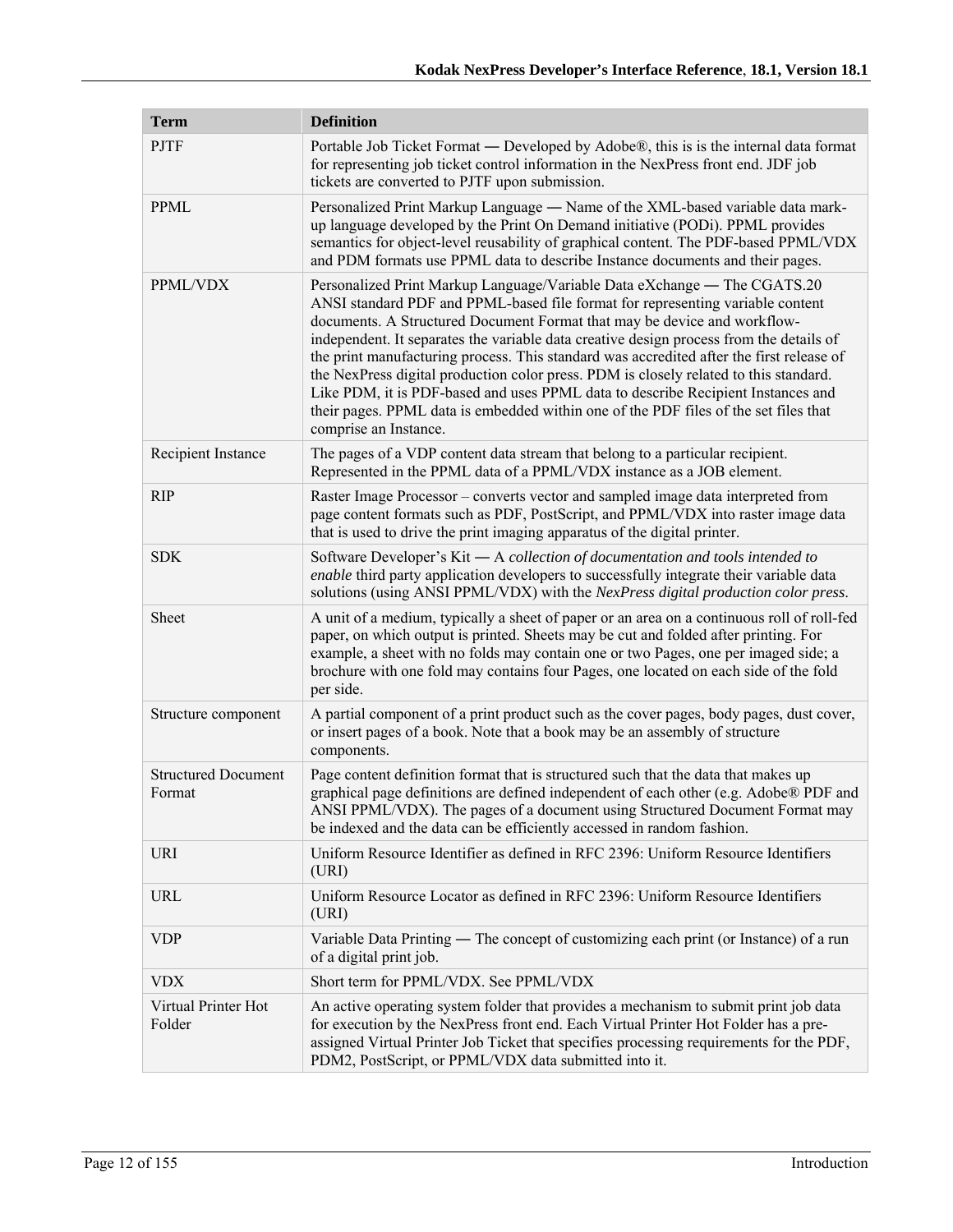| Term         | <b>Definition</b>                                                                                                                                                                                                                 |
|--------------|-----------------------------------------------------------------------------------------------------------------------------------------------------------------------------------------------------------------------------------|
| <b>VPJTT</b> | Virtual Printer Job Ticket Template – Specifies settings required by NexPress front end<br>to process content files submitted into a Virtual Printer Hot Folder. The NexPress<br>Client software is used to specify its settings. |
| <b>XML</b>   | Extensible Markup Language                                                                                                                                                                                                        |

### **1.3 Document Conventions**

This section identifies the standard conventions used in this document. Following these conventions will help ensure consistency throughout the document.

- 1) PDF operators, PDF keywords, the names of keys in PDF dictionaries, and other predefined names are written in a bold sans serif type font; for example, the **ID** key.
- 2) Operands of PDF operators or values of dictionary keys are written in an italic sans serif font, for example the */Catalog* key.
- 3) PPML and JDF element and XML element names in general are written in a bold sans serif type font, for example the **DOCUMENT** element.
- 4) Values of attributes of XML elements are written in an italic sans serif font. For example: *LineArt.*
- 5) Attribute names of PPML and XML elements are written in a bold italic sans serif font. For example, the *ProcessColorModel* attribute of the **ColorColorantControl** element.
- 6) In some cases the Xpath notation may also be used when showing the relationship of an XML element attribute or sub-element to an element. For example: *ColorantControl/@ProcessColorModel*.
- 7) Placeholders for normally variable information are written in an italic serif font. For example: "The first value specifies the number of *columns* of page cells and the second value specifies the number of *rows* of page cells in the multi–up grid".
- 8) Within examples, use of bold font has no technical significance and is used for emphasis only.

### **1.4 Constraints**

- 1) Similar to the CIP4 Interoperability Conformance Specification (ICS) documents, all NexPress front end supported elements, sub-elements, and attributes are presented in this document in a tabular format with the following column headings: "Name or Value", "Manager", "Worker", and "Description". Please refer to [BICS] for how to read ICS documents if further understanding of notations and format is needed.
- 2) NexPress front end also conforms to the size limits for attribute values as specified in [BICS].
- 3) Refer to [JDF] for additional detail on specific JDF references mentioned in this document. Information from the JDF Specification will not be duplicated in this document whenever possible. This will help in maintenance of this document and help to eliminate any discrepancies with [JDF].
- 4) NexPress front end, System 10.1 uses JDF 1.3.

### **1.5 References**

- [ 1 ] Adobe Portable Document Format Reference Manual, Version 1.6, 2004, Adobe Systems Incorporated, [PDF]
- [ 2 ] Adobe Portable Job Ticket Format Technical Note #5620, Version 1.1, April 1999, Adobe Systems Incorporated, http://partners.adobe.com/asn/developer/PDFS/TN/5620.pdf, [PJTF]
- [ 3 ] JDF Specification, Release 1.3, September 2005, www.cip4.org, [JDF]
- [4] XML Specification, Version 1.0, February 1998, www.w3.org, [XML]
- [ 5 ] PPML Functional Specification, Version 2.0, 27-March-2002, Print On Demand Initiative (PODi), [PPML]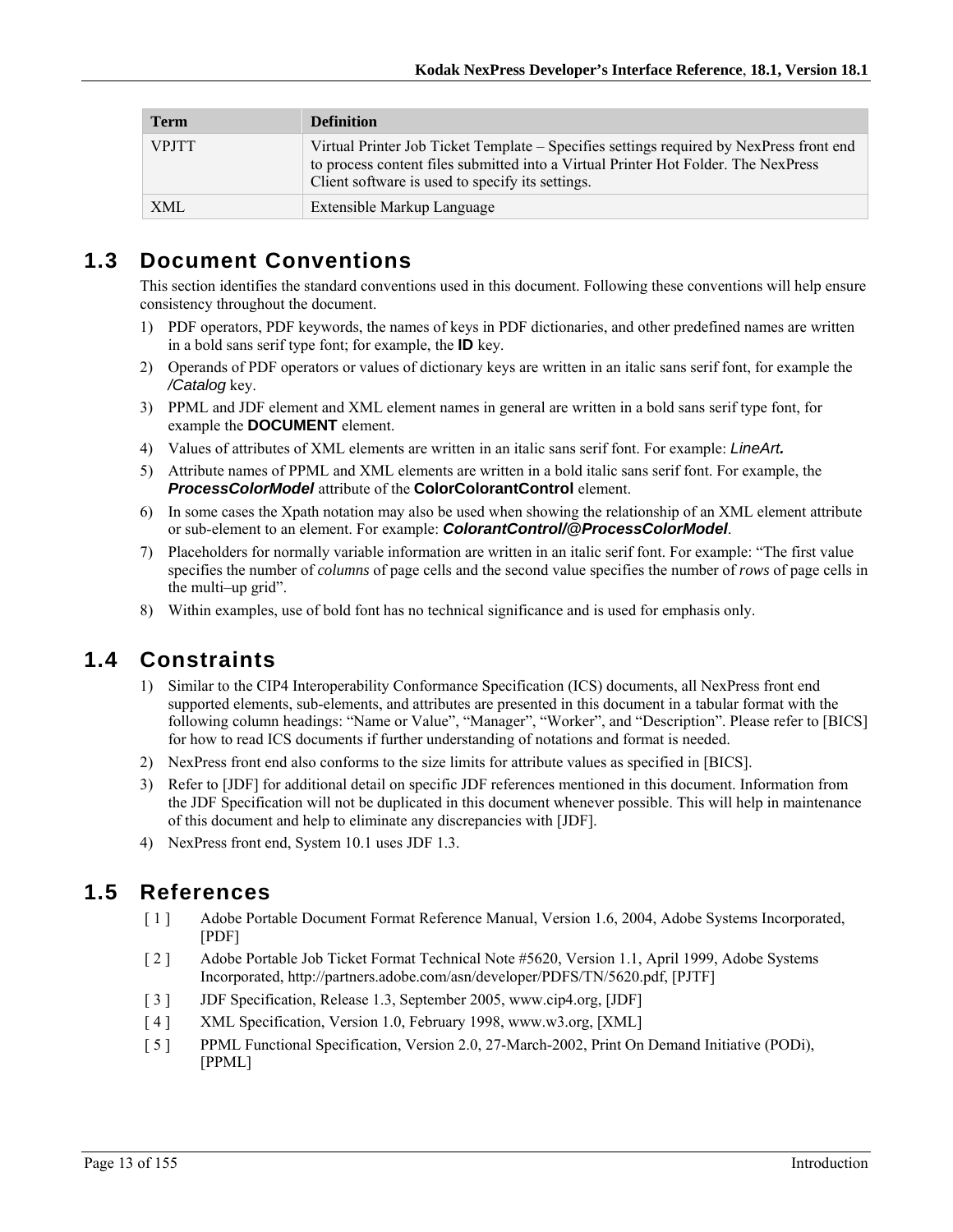- [ 6 ] ANSI CGATS.20:2002 Graphic Technology, Variable printing data exchange using PPML and PDF (PPML/VDX), Approval dated 8-July-2002, American National Standards Institute, Inc. available from NPES, [PPML/VDX]
- [ 7 ] Application Notes for CGATS.20-2002, Prepared by CGATS SC6/TF2, August 2004, http://www.npes.org/standards/tools.html, [PPML/VDX-AN]
- [ 8 ] Base Interoperability Conformance Specification (ICS), Version 1.0, December 2004, www.cip4.com, [BICS]
- [ 9 ] Kodak NexPress Developer's Interface Guide, for System 9.0, Version 2.0, January 2007, Eastman Kodak Company, [KNDIG]
- [ 10 ] Kodak NexPress Developer's Interface Reference, for System 9.0, Version 2.0, January 2007, Eastman Kodak Company, [KNDIR]
- [ 11 ] ISO 16612-2 Graphic Technology Variable Data Exchange Part 2: Using PDF/X-4 and PDF/X5 (PDF/VT-1 and PDF/VT-2) , First Edition, 15-August-2010. [PDF/VT]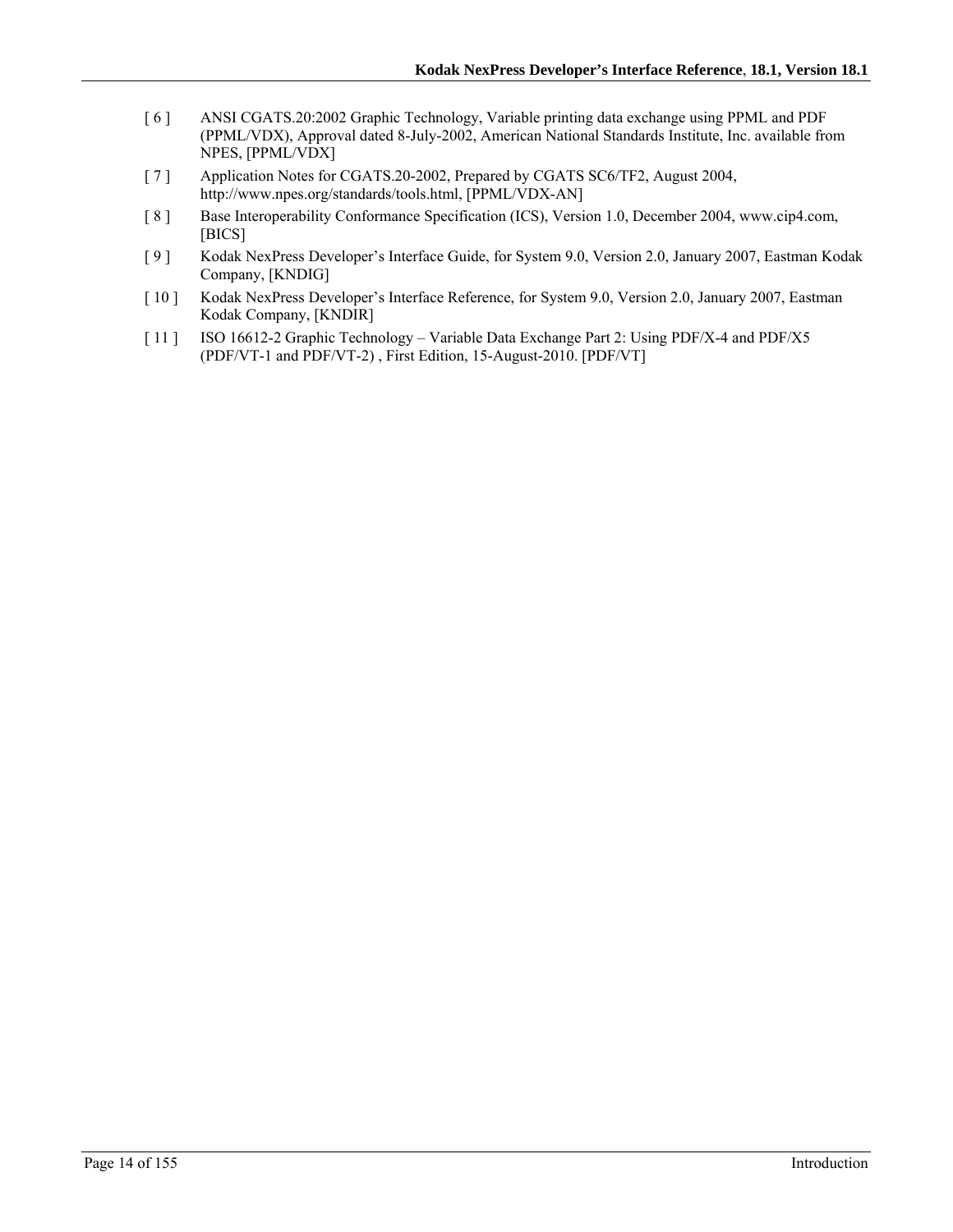# **2 Differences between Software Releases**

# **2.1 Changed in System 18.1**

- Deprecate NexPress DryInk pearlescent, renamed to NexPress DryInk metallic clear
- pearlizedPaperEffect, uniformSparkleFlood, uniformSparkleImage, metallicFlood, metallicImage overcoat values for Media/@NXPClearCoatBack, Media/@NXP:ClearCoatFront
- Support for RenderingParams/@NXP:MetallicCLProcessColorantLaydown, required when metallicFlood or metallicImage overcoat values are selected

## **2.2 Changes in System 18.0**

• Support for multiple-size substrates via Media/ $@NXP$ :MediaSizeName

## **2.3 Changes in System 17.0**

Support for InterpretingParams/@JobPrintSpeed and InterpretingParams/@JobPTRType

# **2.4 Changes in System 16.0**

- whiteFlood, whiteImage and autoWhite overcoats for White dry ink
- Support InterpretingParams/@MirrorAround

### **2.5 Changes in System 15.2P01**

Enhanced Ink Optimization

### **2.6 Changes in System 15.2**

- Halo Effect Correction
- DuraCoat Overcoat

# **2.7 Changes in System 15.1**

Windows 2012 Server Primary

# **2.8 Changes in System 15.0**

- Economy Mode
- RGB Image Smoothing
- Ink Optimization
- Windows 2008 Server R2 Primary
- Windows 7 Pro Secondary

### **2.9 Changes in System 14.0**

- New Dry ink support: white, gold, neon pink
- Deprecate NexPress DryInk silver, renamed to NexPress DryInk pearlescent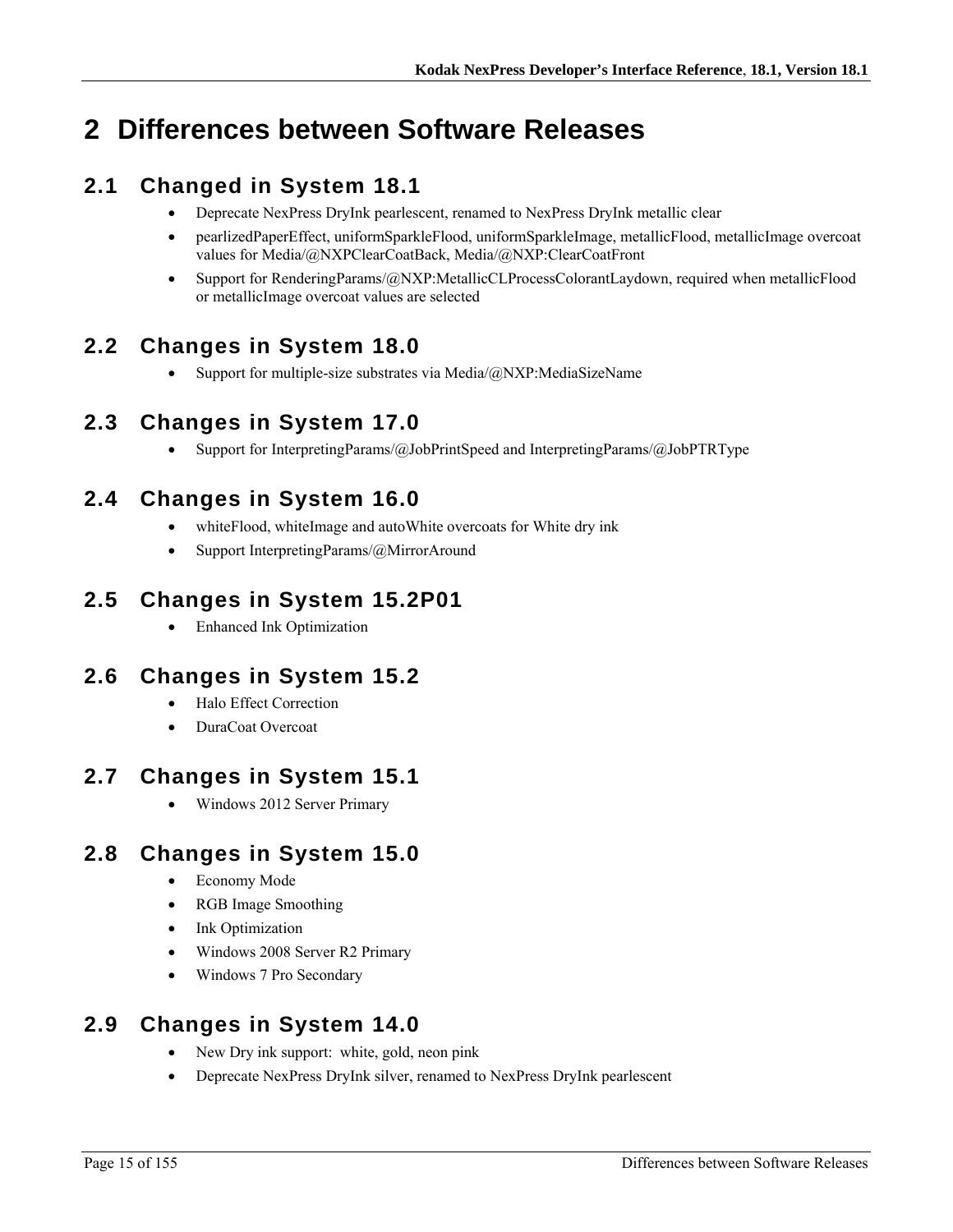# **2.10 Changes between System 12.0 and 12.1**

### **2.10.1 JDF**

- Matte Clear Dry Ink support
	- o Media/ $\widehat{a}$ NXP:ClearCoat[Front|Back] = matteClearEasy
	- o RenderingParams/@NXP:MTCLProcessColorantThreshold
	- o RenderingParams/@NXP:MTCLThresholdApplication
- Silver Dry Ink support
- Custom Color Dry Ink support

### **2.11 Changes between System 11.2 and System 12.0**

- Light Black dry ink support
- HD inks support
- Support for PDF/VT-1 documents

## **2.12 Changes between System 11.0/11.1 and System 11.2**

- **2.12.1 JDF** 
	- Red Fluorescing clear dry ink support:

### **2.13 Changes between System 10.1 and System 11.0/11.1**

#### **2.13.1 JDF**

- Dimensional DryInk clear support:
	- o Media/@NXP:ClearCoat[Front|Back] = raiseAllSimple
	- o ColorantControl/@HotOffsetCompensation
	- o RenderingParams/@NXP:DMCLProcessColorantThreshold
	- o RenderingParams/@NXP:DMCLThresholdApplication
- Color management for RGB colorspaces may no longer be disabled.

### **2.13.2 Device Capabilities**

- SupportedEngineSpeedList indicating the engine speeds for which the resource is supported has been added to:
	- o Printer
	- o PrinterMedium
	- o CurrentLoadedFifthColor
	- o SubstrateSupply
	- o DeliveryTypeDetails
	- o Delivery
- Printer includes PrinterSerialNumber to identify the engine by serial number.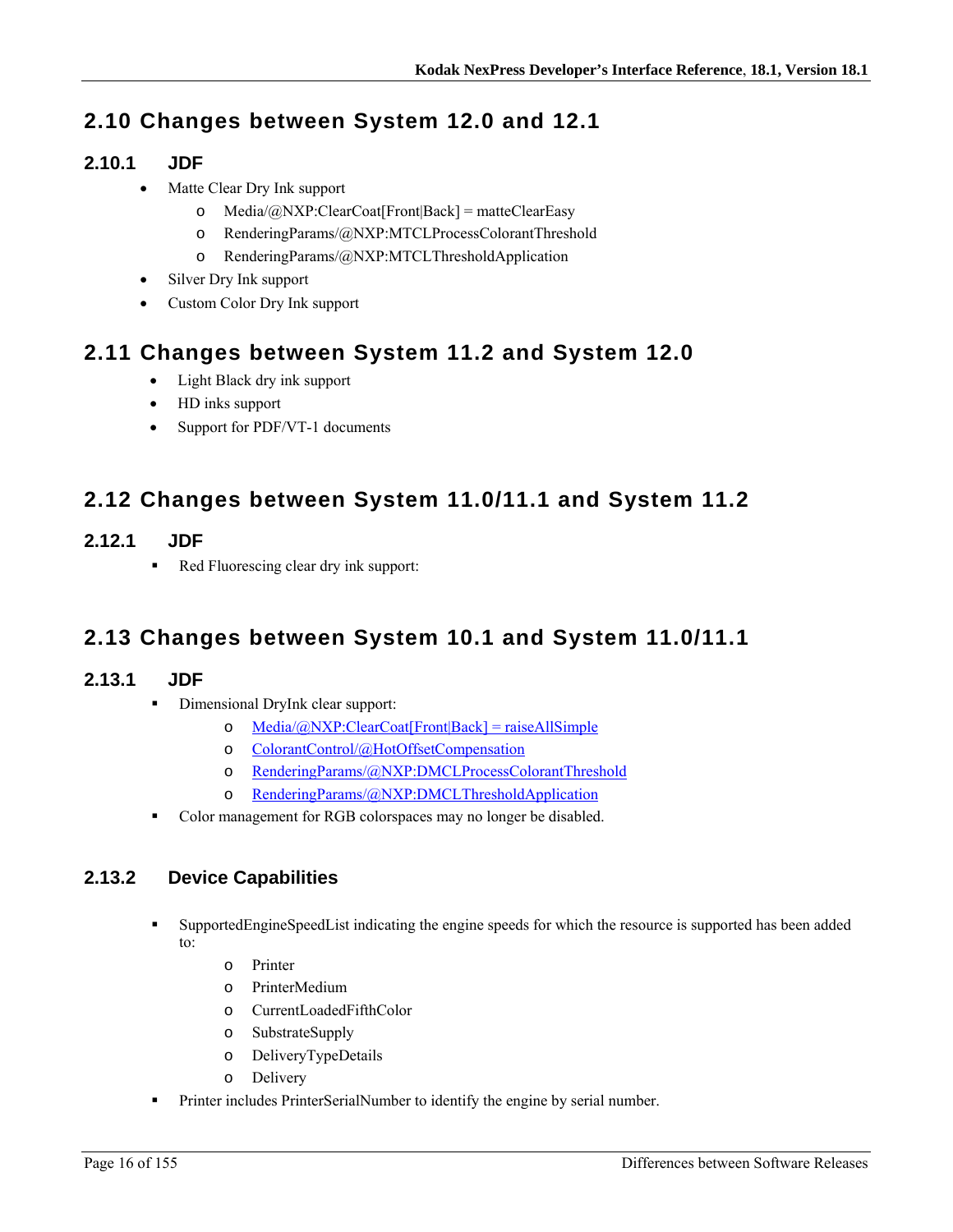## **2.14 Changes between System 10.1 and System 10.2**

#### **2.14.1 JDF**

- Support for M700e finishing options
- M700e Resource Check warnings and errors are reported in JobPhase/@Comment for queued jobs.

# **2.15 Changes between System 10.0 and System 10.1**

#### **2.15.1 JDF**

- **LocatorTTL (See Section 6.3)**  A multicast locator was added for use by the Creo Prinergy Workflow Controller.
- **JDF Combined Types (See Section 5.1)**  Restrictions have been removed that required a specific set of types in the JDF Process combined node. Now only DigitalPrinting is required.
- **Most of the configuration files in \CDFE\_CONFIG\InitialConfig\Printready for use by Heidelberg PrintReady** version 2.1 have been removed.
- Use of the JDFStorage directory for completed JDF tickets has been deprecated.
- **Additional inks for Separations (See Section 5.3.1.1)**  Dry ink values were defined for micr, raised clear, and xd clear.
- **Additional ClearCoat options (See Section 5.14)**  Values added to support iqFlood, iqImage, xdPhoto, and xdGraphic.
- **Additional DeviceInfo status reported (See Section 3.2.1.8.1)**  DeviceCondition and StatusDetails are reported for press condition "NeedsAttention".
- **Resource Check details added to JobPhase (See Section 3.2.1.8.1.2)**  Resource Check warnings and errors are reported in JobPhase/@Comment for queued jobs.
- **Resource Query supported (See Sections 3.1.2 and 3.2.1.7)**  Reports descriptions and availability of media and dry ink resources.
- **Job processing controls defined in JDF (See Section 5.15.1 )**  Custom attribute NXP:StopPoints created to stop job during processing.
- References to "NexStation" have been replaced with "NexPress".
- **Removed HDM:Shutdown (See Section 3.1.1)** Removed JMF commands HDM:Shutdown and HDM:CheckFolderAccess. "Shutdown" is equivalent to HDM:Shutdown, and continues to be supported.

#### **2.15.2 Device Capabilities**

- **SecuredColorant (See Section 9.2.100)**  Identify colorants in the fifth station that support secure printing (such as MICR).
- **DeliveryTypeDetails for Finishing devices (See Section 9.2.24)**  List of finishers using the DFA interface in Delivery/DeliveryType/@DeliveryTypeDetails have been replaced by the single identifier "DFA".

### **2.16 Changes between System 9.0 and System 10.0**

#### **2.16.1 JDF**

JDFHotFolder is available as a network share whenever the JDF Portal Queue is open.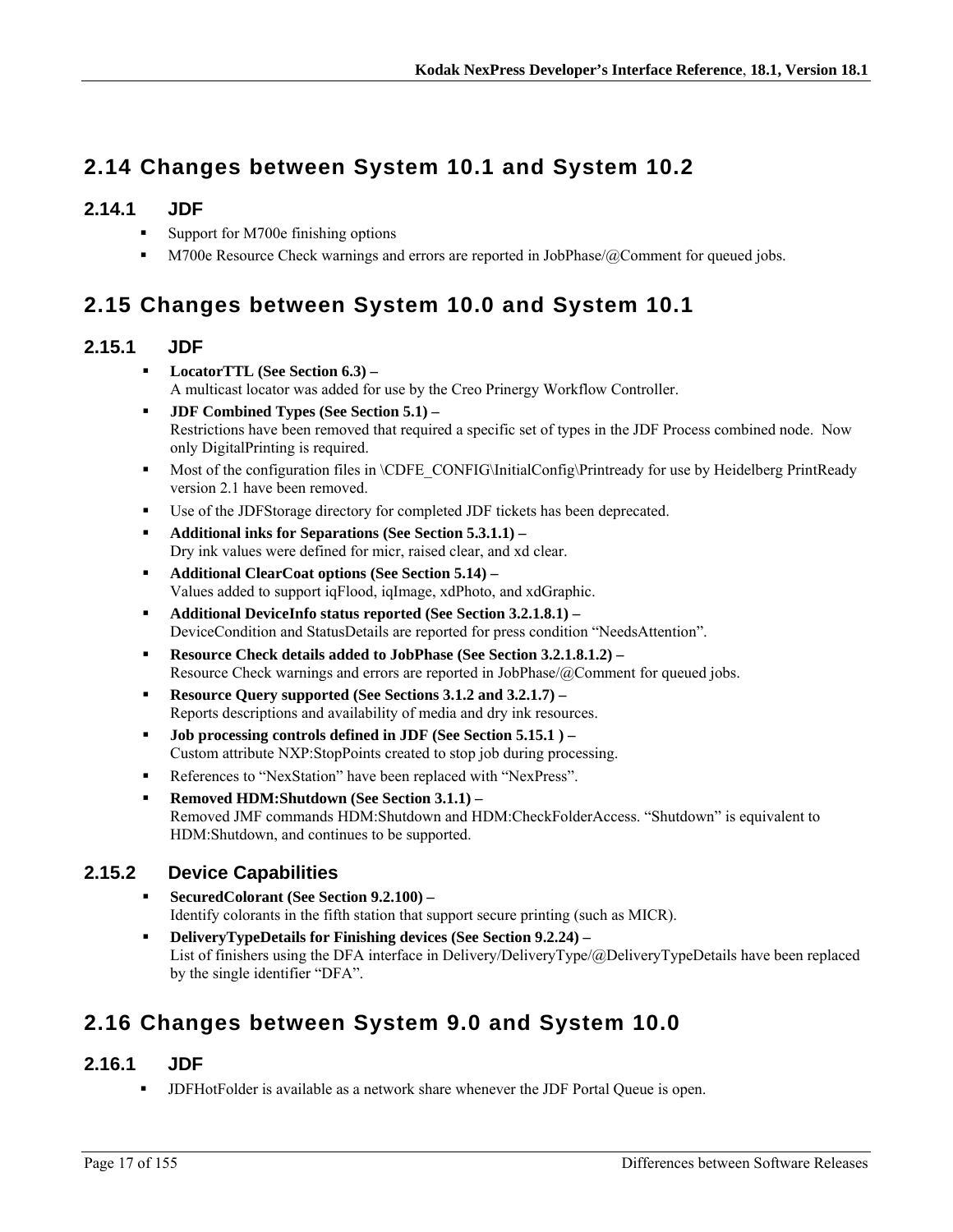- PDF content files accompanying JMF SubmitQueueEntry in 3-part MIME can now be spooled directly to a file to eliminate the filesize restrictions of earlier releases. To enable this behavior, the content-file part must be identified within the MIME header using "Content-Disposition: Attachment" and "Content-Type: application/pdf".
- **RenderingParams/NXP:CLCDDIQParams (See Section 5.16.2)**  "DeviceDefault" is now interpretated as "Gradation" for the following attributes within RenderingParams/NXP:CLCDDIQParams: HTTextBW, HTGraphicsBW, HTImageBW, HTTextCMYK, HTLineCMYK, HTGraphicsCMYK, HTImageCMYK.
- **QueueSubmissionParams/@URL (See Section 3.1.1.6.1)**  Support for "ftp:" added to QueueSubmissionParams/@URL.

### **2.17 Changes between System 8.5 and System 9.0**

#### **2.17.1 JDF**

- Postscript support has been added for content files in a JDF runlist. In previous releases only PDF was supported.
- Content-Type in the HTTP header of a JMF response will use application/vnd.cip4-jmf+xml if this type is used in the request.
- When the JDF queue is closed or blocked, any JDF Tickets dropped onto the JDF hot folder are deleted. In the previous release, these files remained in the hot folder directory until the queue was opened.
- **RunList resource Layout Element: FileSpec (See Section 5.17.1.1)**  Support was added for URI scheme "FTP:" in **RunList/Layout/FileSpec/@URL**. This allows content files on an FTP server to be referenced within a JDF JobTicket.
- **RunList resource (See Section 5.15) Runlist/@Directory** is supported. It can be used to identify a base path for FILE: URLs containing a relative path. Previously relative paths had to be located within the JDF Hotfolder.
- **Runlist/@Directory** can also be used to designate a search path for VDX PDL content. In this case the URL must be either a local path (drive letter required if not on the C: drive) or a UNC path. For example:

```
<RunList Directory="/parentDirectory/theDirectory" …/> 
<RunList Directory="d:/parentDirectory/theDirectory" …/>
```

```
<RunList Directory="//servername/sharename" …/>
```
- **JMF Node Worker to Manager: Message Response (See Section 3.2.1)**  Whenever applicable, failed JMF commands return one of the standard exception codes defined in the JDF 1.3 specification.
- **Media resource: Location (See Section 5.14.1)**  Restrictions on media definition have been loosened so that **Location/@LocationName** is not required in some jobs. If omitted from the JDF, LocationName for body and cover will be determined using media partitions.
- **Media resource: Location (See Section 5.14.1)**  Additional values in **Media/Location/@LocationName** are supported.
- **JMF Node Manager to Worker: QueueFilter (See Section 3.1.1.9) QueueFilter** is now supported on incoming JMF commands and queries.
- **JMF Node Worker to Manager: Message Response (See Section 3.2.1.1)**  Persistent JMF messages that are sent to registered subscribers will include **Notification/@JobID** and **Notification/@NXP:QueueEntryID** when these values are known.
- **Message Response: ResponseTypeObj Submission Methods (See Section 3.2.1.3)**  JMF KnownMessages response includes SubmissionMethods query.
- **Device resource (See Section 5.5)**  When **Device/@DeviceID** is supplied in a JDF ticket, it is matched against the *SenderID* reported by the device in JMF responses.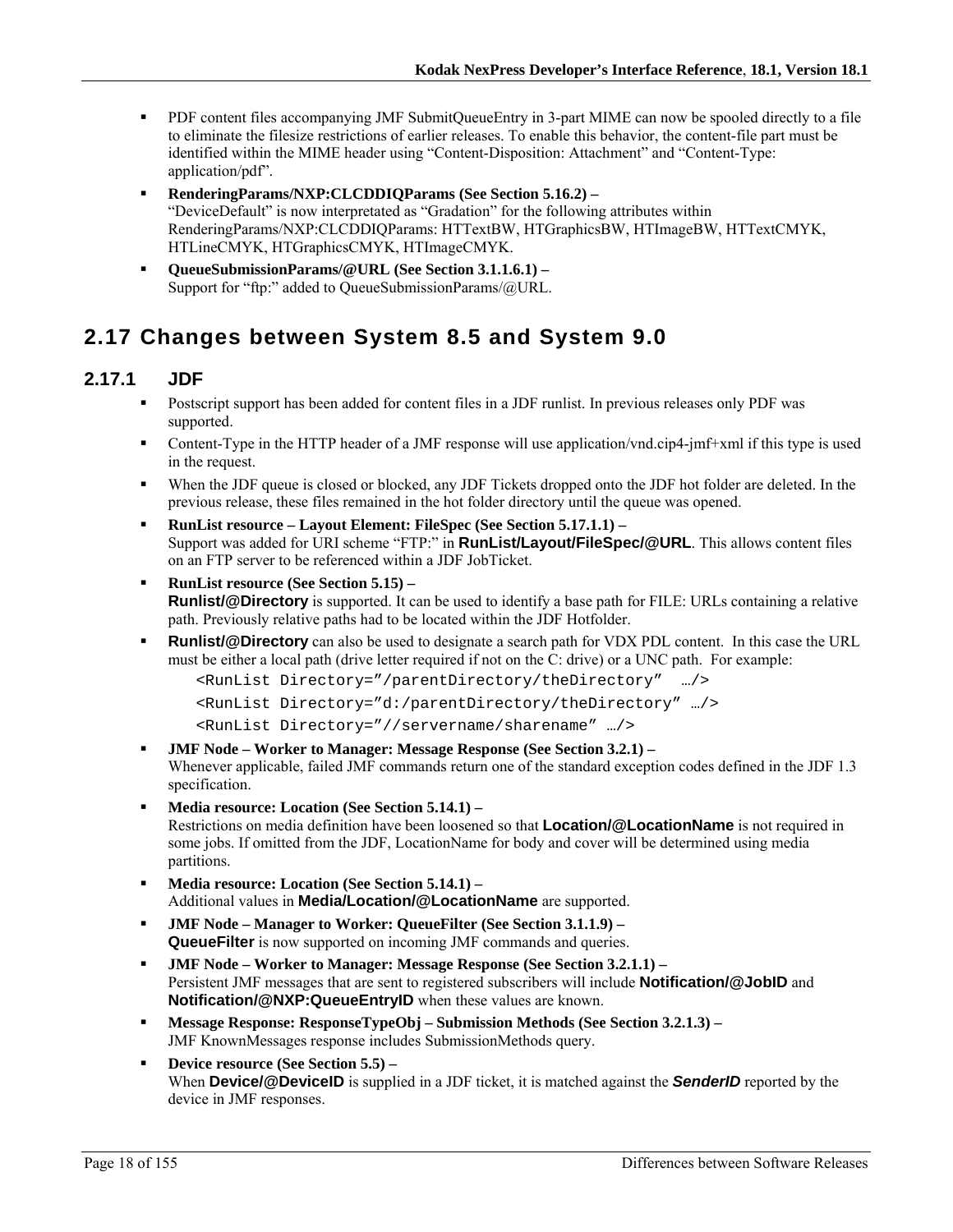- **NodeInfo resource (See Section 5.15) JDF/NodeInfo** was moved to a resource in the JDF 1.3 specification. It is used to designate *@TargetRoute* for the completed JDF. The deprecated notation continues to be supported as well.
- **JDF Process Node (See Section 5.2)**  Support was added for **JDF/@Activation.** A value of "Held" in a job ticket will set the initial state of the submitted job to "Held".
- **DigitalPrintingParams resource (See Section 5.7) DigitalPrintingParams/@NXP:ColorFlow** has been added to identify jobs that should adhere to the ColorFlow policy of the press.
- **RenderingParams resource (See Section 5.15.1) RenderingParams** with selected proprietary attributes has been added.
- **ColorSpaceConversionParams resource: ColorSpaceConversionOp (See Section 5.4.1) ColorSpaceConversionOp/@ConvRGBGrayToBlack** and **ColorSpaceConversionOp/@RGBGrayToBlackThreshold** have been added to control use of black colorant in RGB Graphics images.
- **NodeInfo resource (See Section 5.15)**  Proprietary attribute **NodeInfo/@NXP:DeleteWhenDone** has been added to the JDF ticket so that hotfolder jobs can designate whether to be automatically removed upon completion or abort.
- **Documentation added for Portal Configuration File (See Section 6)**  The JDF Portal Configuration file is not new, but the configuration file was not previously referenced in this document. For System 9.0, usage of the configuration value bDeleteWhenDone has been enhanced to control auto-delete behavior when submitted JDF hotfolder jobs reach completion or are aborted.
- **Device/ModelName (See Section 3.2.1.8.1.1 and Section 5.5)**  This attribute has been defined to facilitate rejection of a JDF ticket for situations in which the JDF was written using device-specific attributes and values that may be interpreted incorrectly on other JDF device. No action is taken in System 9.0 from this attribute.

#### **2.17.2 Device Capabilities**

- **Device Capabilities Elements: SubstrateType (See Section 9.2.112)**  New SubstrateType members: Plain, SingleCoated, DoubleCoated, Recycled, Texture, Film, Label, Vellium, and Bond.
- **Device Capabilities Elements: SurfaceType (See Section 9.2.115)**  New SurfaceType members: Normal, Tabbed, and Punched.
- **Device Capabilities Elements: ColorType (See Section 9.2.12)**  Substrate ColorName replaced by ColorType enumeration.
- **Device Capabilities Elements: ColorList (See Section 9.2.10)**  New element ColorList.
- **Device Capabilities Elements: PrinterPlatform (See Section 9.2.84)**  NexPress\_M700 added to PrinterPlatform.
- **Device Capabilities Elements: SystemMedium (See Section 9.2.117)**  ColorType added to SystemMedium.
- **Device Capabilities Elements: MinSize and MaxSize (See Sections 9.2.67 and 9.2.61)** PixelRectangle replaced by individual Width and Height members in definition of MinSize and MaxSize.
- **Device Capabilities Elements: FeederType (See Section 9.2.30)**  New element FeederType to characterize SubstrateSupply in the P1 engine.
- **Device Capabilities Elements: FontType (See Section 9.2.38)**  New FontType member PostScriptTTF.
- **Device Capabilities Elements: DeliveryTypeDetails (See Section 9.2.24)**  New DeliveryTypeDetails members HighCapacity, ProofWaste, and Invalid.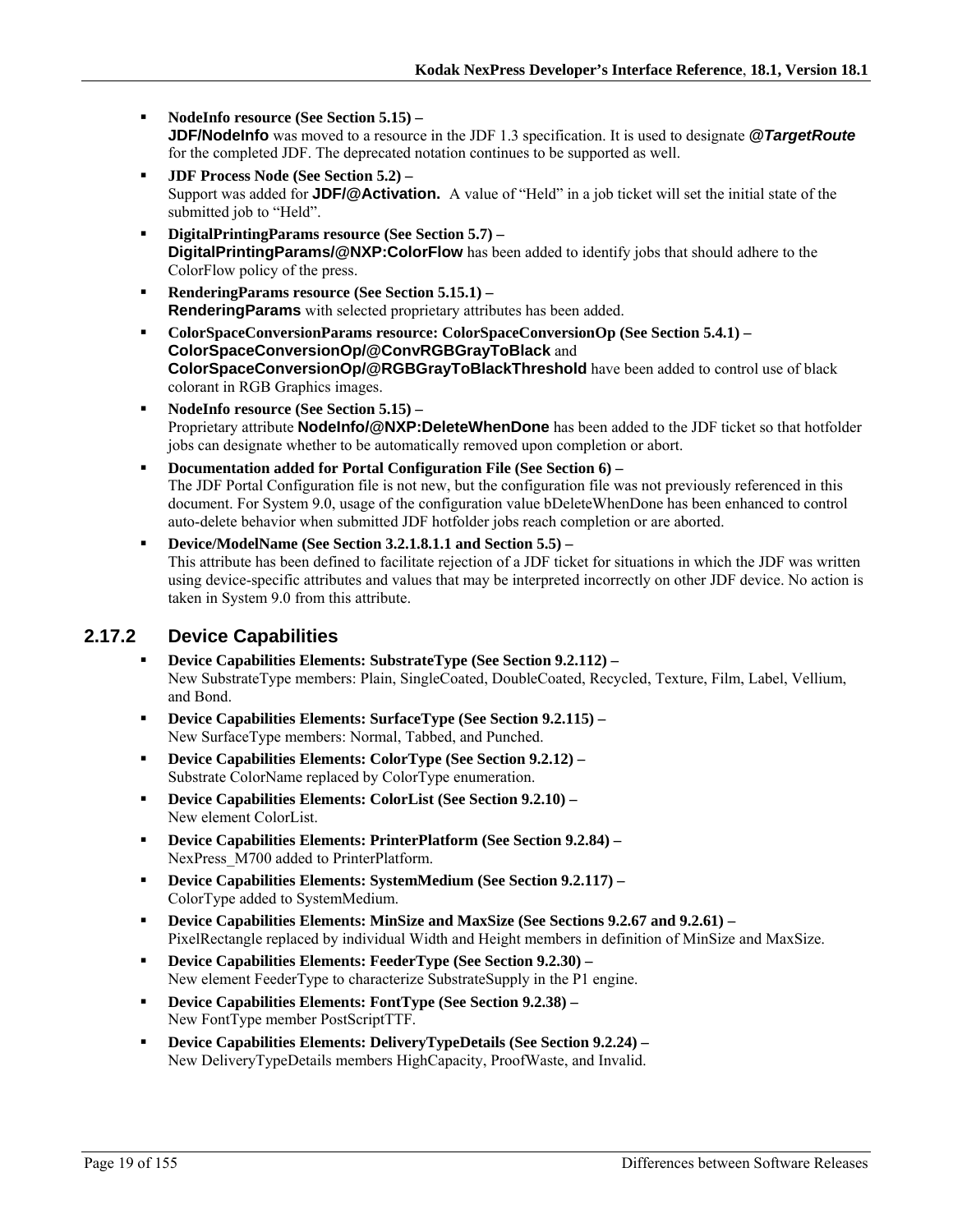### **2.18 Changes between System 8.4 and System 8.5**

The primary development goal for the NexPress JDF Portal in System 8.4 was to support Base ICS Level 2. The Base ICS (Interoperability Conformance Specification)[BICS] is published by CIP4. In System 8.5, development focused on aspects of ICS Level 3 support that were thought to have the greatest benefit for users of the NexPress.

### **2.18.1 JDF**

- Support was added for MIME packaging of content files. MIME packaged submissions using a MIME file to the JDF Portal Hot Folder, or a 3-part MIME with JMF SubmitQueueEntry are both supported.
- The location of the JDF Portal Hot Folder has changed to  $\S$ ervername> $\H{\text{older}}\DFFH{\text{older}}$ .
- The completed JDF file can be sent to a web server by specifying "HTTP://servername:PORT#/" in the URI for *TargetRoute* or *ReturnURL*.
- Support is extended for PDF version 1.6 as produced by Adobe® Acrobat® 7.
- To assist developers who are integrating a controller with the JDF Portal, all JMF communications received and sent by the NexPress front end are logged. Only JMF messages and MIME-encoded JDF job tickets are written to the log; received PDF content is not saved.
- **RunList resource: Disposition (See Section 5.17.2)** Support for **FileSpec/Disposition** was added to provide automatic deletion of content files. By default, the content file is preserved.
- **JMF: QueueSubmissionParams /** *@Disposition* **(See Section 3.1.1.6.1)**  If supplied the job will not be automatically removed from the queue when status becomes completed or aborted. No attribute values are supported.
- **JMF: QueueSubmissionParams /** *@ReturnURL* **(See Section 3.1.1.6.1)**  Http support added.
- **JMF: QueueSubmissionParams /** *@URL* **(See Section 3.1.1.6.1)**  "cid:", "file:", and "http:" schemes supported.
- **JMF: Message Query (See Section 3.1.1.9)**  Support added for SubmissionMethods; it returns the hot folder location.
- **JMF: StatusResponse: JobPhase(See Section 3.2.1.8.1.2)**  Job phase *FailedTestRun* reported for JDF failed verification.
- **JDF Product Intent: JDF Product Intent Node / JDF (See Section 4.2)** NexPress Combined Process Node. A root JDF intent node may be submitted to the NexPress for processing if the JDF intent includes a NexPress Combined Process Node. The job ticket is constructed entirely from the JDF Process; the JDF intent is ignored.
- **JDF Process: JDF Process Node (See Section 5.2)**  The NexPress Process Node can be anywhere in the submitted JDF ticket, and any JDF Product nodes WILL BE ignored in favor of the NexPress Combined Process node.
- **JDF Process: NodeInfo / TargetRoute (See Section 5.15) –** The completed JDF file can be sent to a web server by specifying "HTTP://servername:PORT#".
- **JDF Process: ScreeningParams Resource (See Section 5.17.2)**  The NexPress JDF Portal does not enumerate screen names, however legacy screen enumerations continue to be supported. Supported ScreeningID values are listed in the NexPress Device Capabilities File. Supported ScreeningParams values are "Classic", "Optimum", "Line", "Supra", and "Stochastic".

#### **2.18.2 Device Capabilities**

- **Device Capabilities Elements: DeliveryTypeDetails (See Section 9.2.24)**  Additional delivery devices identified. "BookletMaker" replaced with *"*WatkissVarioBookletMaker", "WatkissVarioBookletMaker WithSpinemaster", "WatkissGen2BookletMaker", "WatkissGen2BookletMaker WithSpinemaster", "Coverbind", and "NonDfa".
- **Device Capabilities Elements: ExternalControllerType (See Section 9.2.28)**  Replaced "SPIRE" with "CREO\_PODS".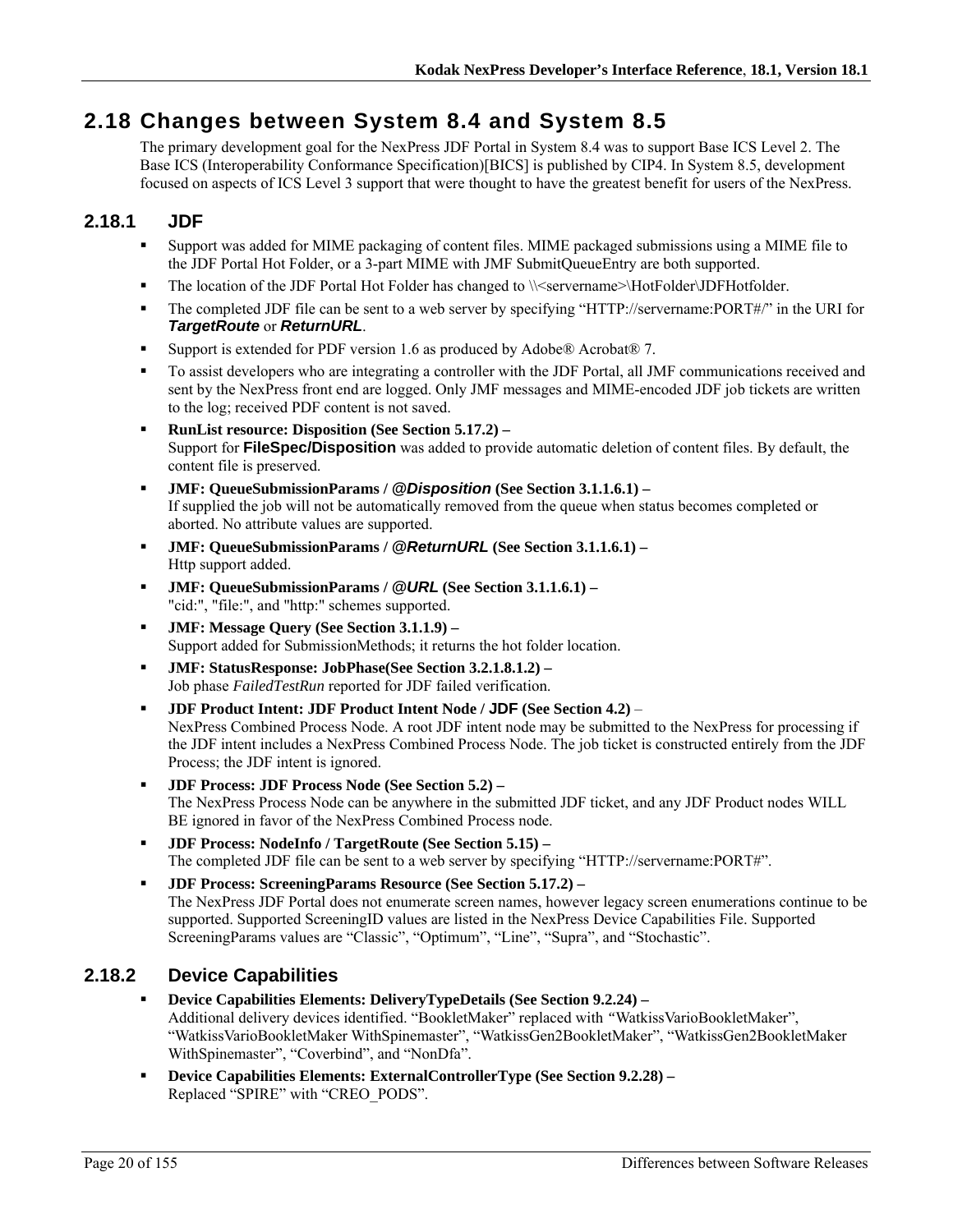- **Device Capabilities Elements: I2Pplatform (See Section 9.2.41)**
- **Device Capabilities Elements: Printer (See Section 9.2.77)**  I2Pplatform added.
- **Device Capabilities Elements: ScreenType (See Section 9.2.99)** New screen types "Stochastic" and "None".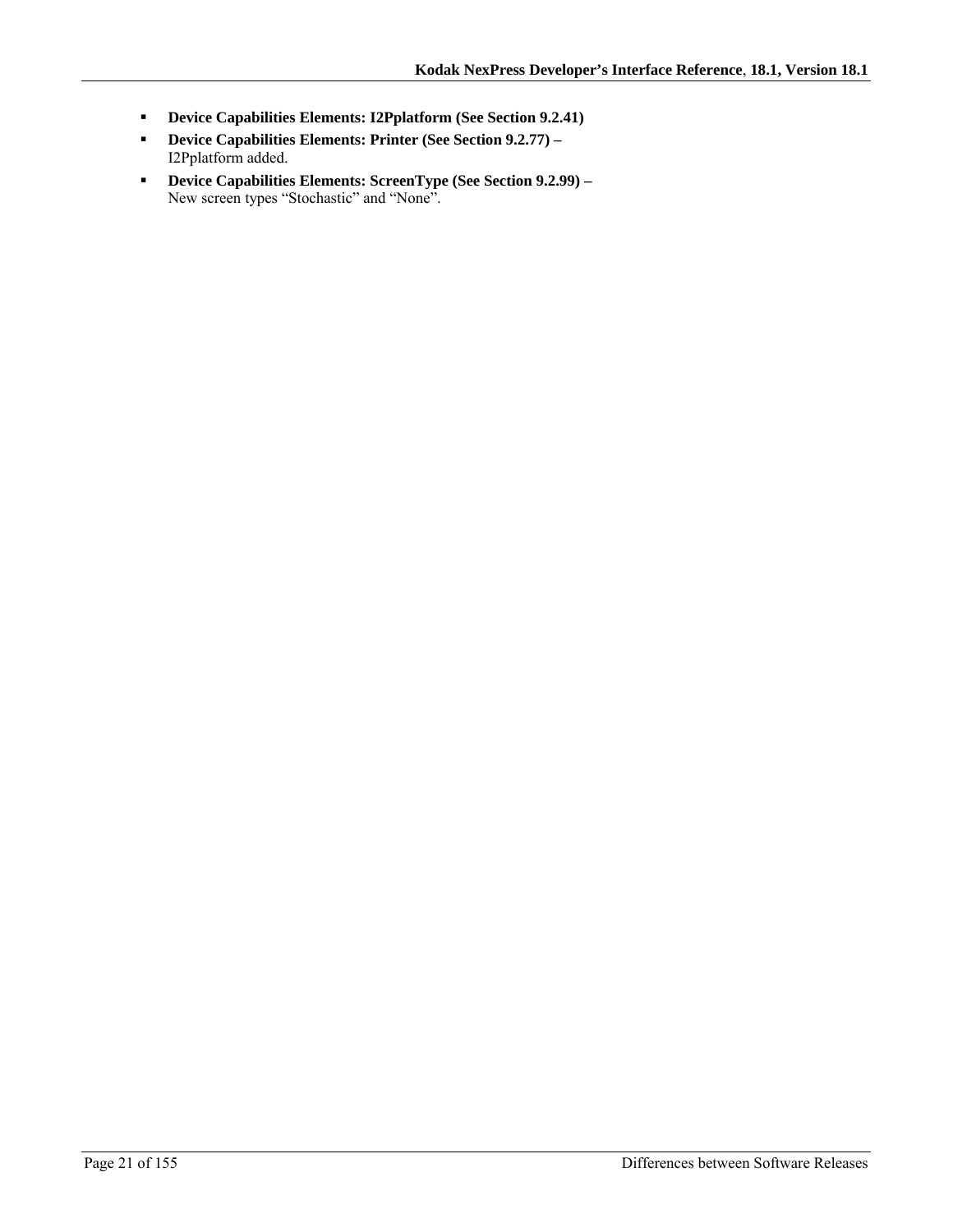# **3 JMF Reference**

The JDF Portal processes JMF and JDF content using a policy of Best Effort. With few exceptions, an omitted attribute or an incorrect value will not fail submission. All received JMF and JDF must, however, be properly formed XML. A JDF ticket or JMF request will be summarily rejected if XML parsing fails.

This chapter documents the NexPress support for JMF as referenced in the [KNDIG]. Use of JMF for the NexPress front end is provided in [KNDIG] and not here.

*The NexPress front end and NexPress workflow tools support only the attributes, values and sub-elements of the resources identified below. Any attributes, values or sub-elements of the resource other then those defined below will be ignored.* 

## **3.1 JMF Node – Manager to Worker**

For this section, many tables have their columns as Manager and Worker. The Manager in this case is sending a JMF message and the Worker is receiving the JMF message. The Manager is the Client Application accessing the NexPress front end and the Worker is the NexPress front end responding to the Client Application. "Client Application" is used in the broadest terms to indicate any entity accessing the NexPress JDF interface. The notation is similar to that in the Base ICS [BICS], except a value of "r" in the "Worker" column indicates the NexPress requires the attribute, element, or value; "r?" indicates the field is supported and will be used if supplied.

| <b>Name or Value</b>                  | <b>Manager</b> | Worker         | <b>Description</b>                                               |
|---------------------------------------|----------------|----------------|------------------------------------------------------------------|
| <b>DeviceID</b>                       | $w$ ?          | !r             | Data Type: string                                                |
|                                       |                |                | Not read or written by NexPress for JMF nodes                    |
| <b>SenderID</b>                       | W              | !r             | Data Type: string                                                |
|                                       |                |                | Not read by NexPress for JMF nodes                               |
| <b>TimeStamp</b>                      | w?             | $r$ ?          | Data Type: date Time                                             |
| <b>Version</b>                        | W              | $r$ ?          | Data Type: JDFJMFVersion                                         |
| 1.0                                   |                |                |                                                                  |
| 1.1                                   |                |                |                                                                  |
| 1.2                                   | w?             | $r$ ?          | JDF spec version 1.2                                             |
| 1.3                                   | $w$ ?          | $r$ ?          | JDF spec version 1.3                                             |
| <b>xmlns</b>                          | W              | r <sup>2</sup> | Data Type: URI                                                   |
| http://www.CIP4.org/JDF<br>Schema_1_1 | W              | r <sub>2</sub> |                                                                  |
| <b>Message</b>                        | W              | r              | Abstract element. One message supported.                         |
|                                       |                |                | See individual Message section below for each<br>message family. |
| <b>Command</b>                        | w?             | r <sub>2</sub> | Message should be either command or query                        |
| Query                                 | w?             | r <sub>2</sub> | Message should be either command or query                        |

#### **3.1.1 Message – Command**

| Name or Value | Manager | Worker | <b>Description</b>                                     |
|---------------|---------|--------|--------------------------------------------------------|
| ID            | W       |        | Data Type: <i>ID</i><br>Value established by Producer. |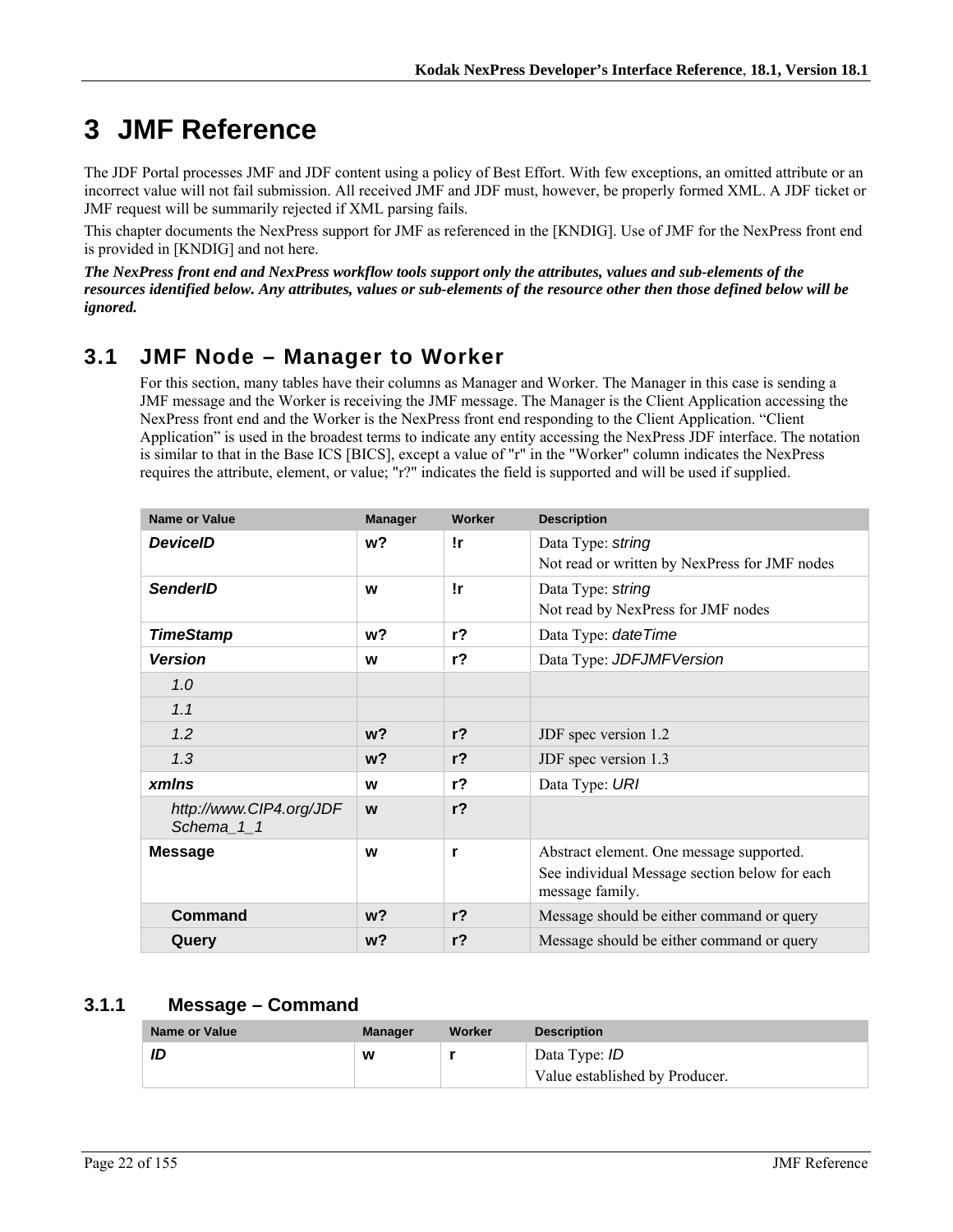| <b>Name or Value</b>         | <b>Manager</b> | Worker         | <b>Description</b>                                                                                                                |
|------------------------------|----------------|----------------|-----------------------------------------------------------------------------------------------------------------------------------|
| <b>Type</b>                  | W              | r              | Data Type: NMTOKEN                                                                                                                |
|                              |                |                | Only one command Type value allowed.                                                                                              |
| <b>AbortQueueEntry</b>       | w <sub>2</sub> | r <sub>2</sub> |                                                                                                                                   |
| <b>CloseQueue</b>            | w <sub>2</sub> | $r$ ?          |                                                                                                                                   |
| HoldQueue                    | $w$ ?          | r <sub>2</sub> |                                                                                                                                   |
| <b>HoldQueueEntry</b>        | w <sub>2</sub> | $r$ ?          |                                                                                                                                   |
| <b>OpenQueue</b>             | w <sub>2</sub> | $r$ ?          |                                                                                                                                   |
| ResumeQueue                  | w <sub>2</sub> | $r$ ?          |                                                                                                                                   |
| <b>RemoveQueueEntry</b>      | $w$ ?          | $r$ ?          |                                                                                                                                   |
| <b>StopPersistentChannel</b> | w <sub>2</sub> | r <sub>2</sub> |                                                                                                                                   |
| <b>SubmitQueueEntry</b>      | w <sub>2</sub> | $r$ ?          |                                                                                                                                   |
| <b>SuspendQueueEntry</b>     | w <sub>2</sub> | $r$ ?          |                                                                                                                                   |
| Shutdown                     | w <sub>2</sub> | r <sub>2</sub> | Resets the NexPress JDF Portal                                                                                                    |
| CommandTypeObj               | w←             | r              | Abstract element. Not all Type values listed<br>require this element. See CommandTypeObj<br>elements below for required elements. |
| xsi:type                     | w <sub>2</sub> | $r$ ?          | Data Type: NMTOKEN                                                                                                                |
|                              |                |                | NexPress does not do schema validation on<br>received JMF/JDF even when this value is supplied.                                   |

#### **3.1.1.1** CommandTypeObj – **AbortQueueEntry**

| Name or Value        | <b>Manager</b> | Worker | <b>Description</b>                                                                 |
|----------------------|----------------|--------|------------------------------------------------------------------------------------|
| <b>QueueEntryDef</b> | W              |        | See QueueEntryDef below.                                                           |
| QueueFilter          | w?             | r?     | Specify queue contents returned in the response.<br>See QueueFilter element below. |

#### **3.1.1.2** CommandTypeObj – **HoldQueueEntry**

| Name or Value        | <b>Manager</b> | Worker | <b>Description</b>                                                                 |
|----------------------|----------------|--------|------------------------------------------------------------------------------------|
| <b>QueueEntryDef</b> | W              |        | See QueueEntryDef below.                                                           |
| QueueFilter          | w?             |        | Specify queue contents returned in the response.<br>See QueueFilter element below. |

#### **3.1.1.3** CommandTypeObj – **RemoveQueueEntry**

| Name or Value        | <b>Manager</b> | Worker | <b>Description</b>                                                                 |
|----------------------|----------------|--------|------------------------------------------------------------------------------------|
| <b>QueueEntryDef</b> | W              |        | See QueueEntryDef below.                                                           |
| QueueFilter          | w?             |        | Specify queue contents returned in the response.<br>See QueueFilter element below. |

#### **3.1.1.4** CommandTypeObj – **ResumeQueueEntry**

|--|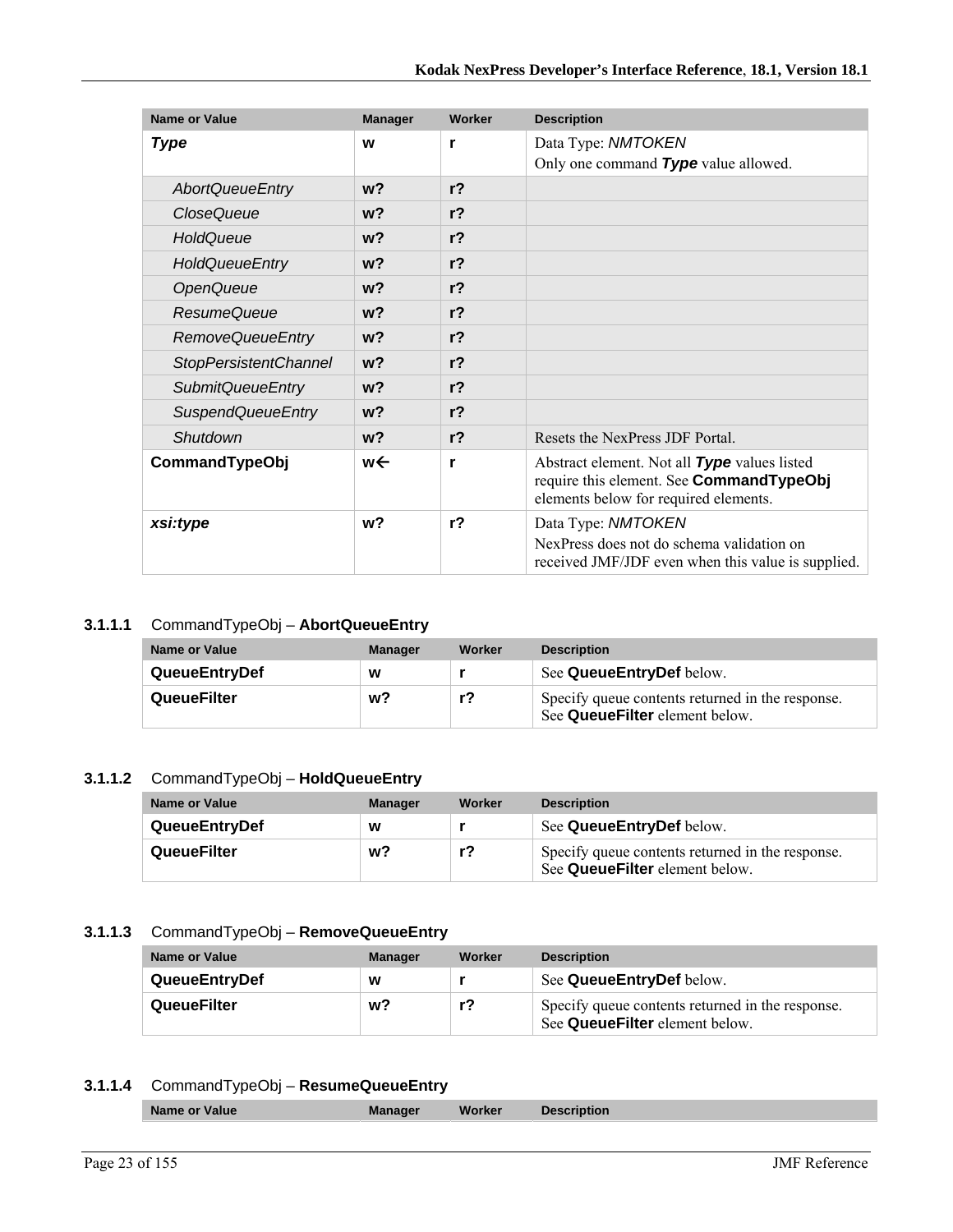| Name or Value        | <b>Manager</b> | Worker | <b>Description</b>                                                                 |
|----------------------|----------------|--------|------------------------------------------------------------------------------------|
| <b>QueueEntryDef</b> | W              |        | See QueueEntryDef below.                                                           |
| QueueFilter          | w?             |        | Specify queue contents returned in the response.<br>See QueueFilter element below. |

#### **3.1.1.5** CommandTypeObj – **StopPersistentChannel**

| Name or Value           | Manager | Worker | <b>Description</b>          |
|-------------------------|---------|--------|-----------------------------|
| <b>StopPersChParams</b> | W       |        | See StopPersChParams below. |

#### 3.1.1.5.1 StopPersChParams

| <b>Name or Value</b> | <b>Manager</b> | Worker | <b>Description</b>                                                                      |
|----------------------|----------------|--------|-----------------------------------------------------------------------------------------|
| URL                  | w              |        | Same as <b>URL</b> set in query to establish the persistent<br>channel.                 |
| <b>ChannellD</b>     | W              |        | Data Type: NMTOKEN<br>Same as $ID$ used in query to establish the persistent<br>channel |

#### **3.1.1.6** CommandTypeObj – **SubmitQueueEntry**

| Name or Value                | <b>Manager</b> | Worker | <b>Description</b>                                                                 |
|------------------------------|----------------|--------|------------------------------------------------------------------------------------|
| <b>QueueSubmissionParams</b> | W              |        | See QueueSubmissionParams below.                                                   |
| QueueFilter                  | w?             | r?     | Specify queue contents returned in the response.<br>See QueueFilter element below. |

#### 3.1.1.6.1 QueueSubmissionParams

| Name or Value      | <b>Manager</b> | Worker         | <b>Description</b>                                                                                                                                          |
|--------------------|----------------|----------------|-------------------------------------------------------------------------------------------------------------------------------------------------------------|
| <b>Disposition</b> | w?             | $r$ ?          | If supplied, the job will not be automatically<br>removed from the queue when status becomes<br>completed or aborted. No attribute values are<br>supported. |
| $Priority = 50$    | W              | $r$ ?          | Data Type: <i>integer</i><br>NexPress only adjusts order of jobs not yet<br>submitted to the Internal Queue                                                 |
| $1 - 100$          | w?             | r <sub>2</sub> | Default Value: 50.                                                                                                                                          |
| <b>ReturnURL</b>   | w?             | $r$ ?          | Data Type: URL<br>"file:" and "http:" schemes supported.                                                                                                    |
| URL                | W              | $r$ ?          | Data Type: URL<br>"cid:", "file:", "ftp:", and "http:" schemes supported.                                                                                   |

#### **3.1.1.7** CommandTypeObj – **SuspendQueueEntry**

| Name or Value        | <b>Manager</b> | Worker | <b>Description</b>                                                                 |
|----------------------|----------------|--------|------------------------------------------------------------------------------------|
| <b>QueueEntryDef</b> | W              |        | See QueueEntryDef below.                                                           |
| <b>QueueFilter</b>   | w?             | r?     | Specify queue contents returned in the response.<br>See QueueFilter element below. |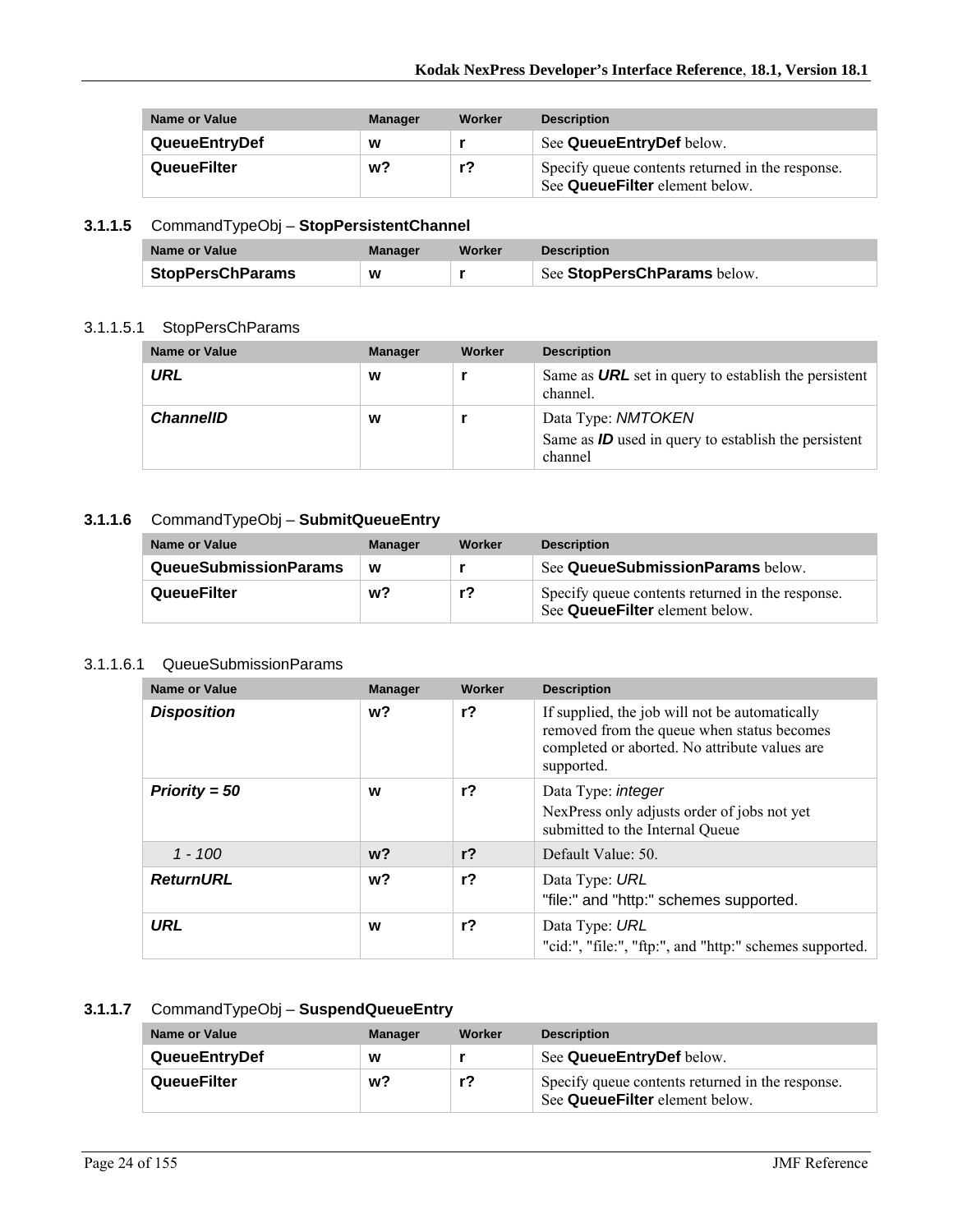### **3.1.1.8 QueueEntryDef**

| Name or Value | <b>Manager</b> | Worker | <b>Description</b>                                  |
|---------------|----------------|--------|-----------------------------------------------------|
| QueueEntryID  | W              |        | Data Type: string<br>Refers to specific queue entry |

#### **3.1.1.9 QueueFilter**

| <b>Name or Value</b>      | <b>Manager</b> | Worker         | <b>Description</b>                                                                                                                                                                                |
|---------------------------|----------------|----------------|---------------------------------------------------------------------------------------------------------------------------------------------------------------------------------------------------|
| <b>MaxEntries</b>         | w?             | $r$ ?          | Data Type: integer<br>Maximum number of entries to be returned in<br>message response. If not specified, all matching<br>entries are returned.                                                    |
| <b>OlderThan</b>          | w?             | $r$ ?          | Data Type: dateTime<br>Return only queue entries with a submission time<br>older than or equal to that specified. If omitted, all                                                                 |
|                           |                |                | entries matching other filter options are returned.                                                                                                                                               |
| <b>NewerThan</b>          | w <sub>2</sub> | r <sub>2</sub> | Data Type: dateTime<br>Return only queue entries with a submission time<br>newer than or equal to that specified. If omitted, all<br>entries matching other filter options are returned.          |
| QueueEntryDetails = Brief | w?             | $r$ ?          | Data Type: enumeration<br>Specifies the amount of information provided in<br>matching queue entries for the returned queue.                                                                       |
| None                      | w <sub>2</sub> | r <sub>2</sub> | Do not fill in QueueEntry elements in the queue.                                                                                                                                                  |
| <b>Brief</b>              | w?             | r <sub>2</sub> | Returned QueueEntry elements omit job phase<br>information.                                                                                                                                       |
| <b>JobPhase</b>           | w <sub>2</sub> | r <sub>2</sub> | Returned QueueEntry elements include in phase<br>information in addition to that returned by "Brief".                                                                                             |
| <b>JDF</b>                | $w$ ?          | r <sub>2</sub> | Returned QueueEntry elements include the original<br>JDF ticket in addition to all information returned by<br>"JobPhase".                                                                         |
| <b>StatusList</b>         | w <sub>2</sub> | r <sub>2</sub> | Data Type: enumerations<br>Return only queue entries with a status matching<br>one of the entries in specified StatusList. If omitted,<br>all entries matching other filter options are returned. |
| Running                   | $w$ ?          | r <sub>2</sub> |                                                                                                                                                                                                   |
| Waiting                   | w <sub>2</sub> | r <sub>2</sub> |                                                                                                                                                                                                   |
| Held                      | w <sub>2</sub> | r <sub>2</sub> |                                                                                                                                                                                                   |
| Removed                   | w?             | $r$ ?          |                                                                                                                                                                                                   |
| Suspended                 | w?             | r?             |                                                                                                                                                                                                   |
| Completed                 | $w$ ?          | $r$ ?          |                                                                                                                                                                                                   |
| Aborted                   | w <sub>2</sub> | $r$ ?          |                                                                                                                                                                                                   |
| <b>QueueEntryDef</b>      | w?             | $r$ ?          | Return only queue entries matching this list of one<br>or more queue entry IDs. See QueueEntryDef<br>above. If omitted, all entries matching other filter<br>options are returned.                |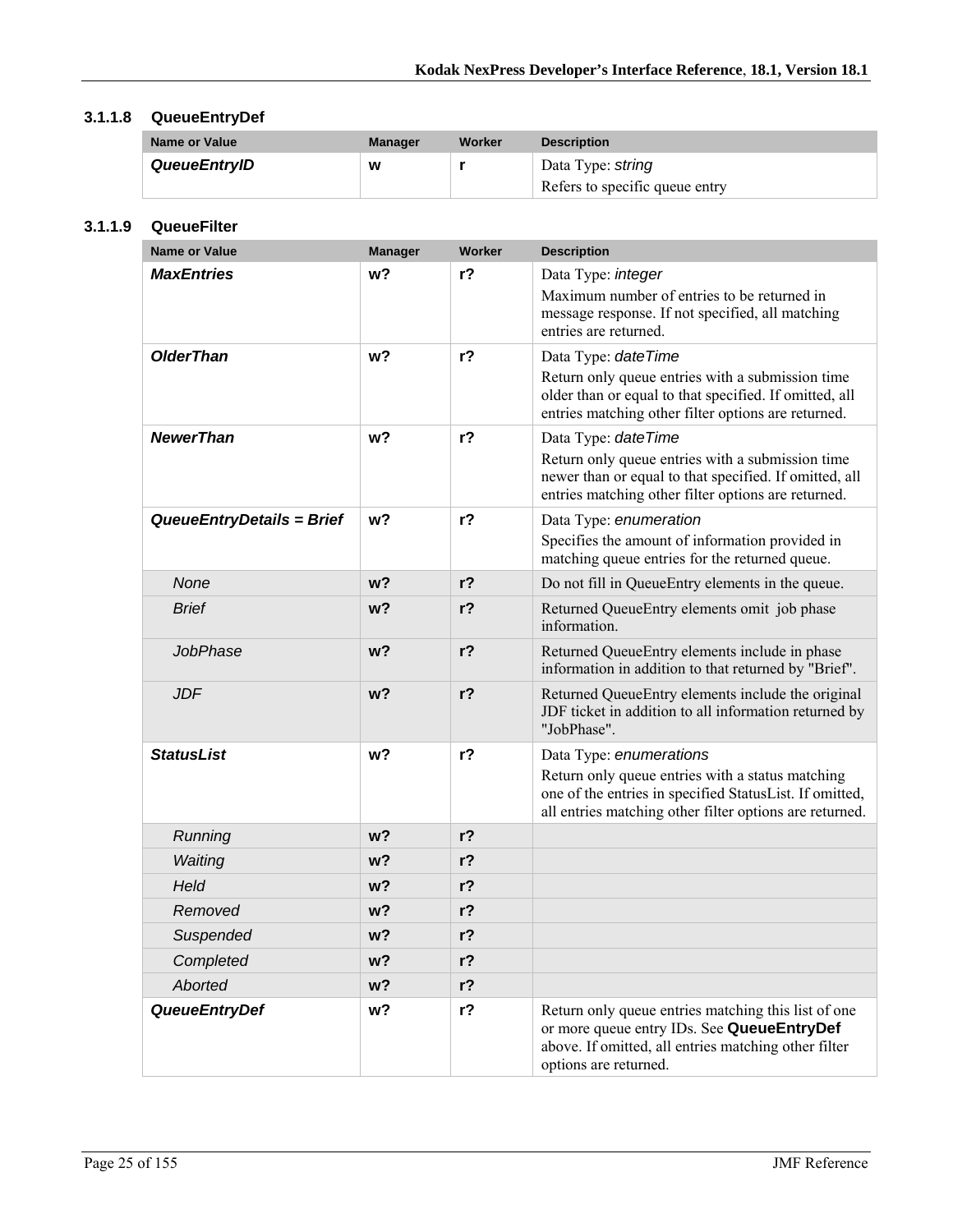| Name or Value            | <b>Manager</b> | Worker         | <b>Description</b>                                                                                              |
|--------------------------|----------------|----------------|-----------------------------------------------------------------------------------------------------------------|
| ID                       | W              | $r$ ?          | Data Type: ID<br>Required only with subscription. Used in refID of<br>response                                  |
| QueryTypeObj             | w←             | r              | Abstract element. The NexPress only supports this<br>element for Type=Status. See QueryTypeObj<br>element below |
| <b>Subscription</b>      | w <sub>2</sub> | r              | Only supported for Type=Status. See<br><b>Subscription below.</b>                                               |
| <b>Type</b>              | w←             | r              | Data Type: NMTOKEN<br>Only one query Type value allowed.                                                        |
| KnownMessages            | w <sub>2</sub> | r <sub>2</sub> |                                                                                                                 |
| <b>QueueStatus</b>       | w <sub>2</sub> | r <sub>2</sub> |                                                                                                                 |
| Resource                 | $w$ ?          | r <sub>2</sub> | Request status of consumable resources. See below.                                                              |
| <b>Status</b>            | $w$ ?          | r <sub>2</sub> | See below                                                                                                       |
| <b>SubmissionMethods</b> | w <sub>2</sub> | r <sub>2</sub> | Provides location of the JDF hot folder                                                                         |
| NXP:DeviceCapabilities   | w <sub>2</sub> | r <sub>2</sub> | Requests content of the Device Capabilities File.                                                               |
| xsi:type                 | w <sub>2</sub> | r <sub>2</sub> | Data Type: NMTOKEN                                                                                              |
|                          |                |                | NexPress does not do schema validation on received<br>JMF/JDF even when value is supplied.                      |
| <b>QueueFilter</b>       | w <sub>2</sub> | r <sub>2</sub> | Only applicable for queries that always return a<br>queue (i.e. QueueStatus). See QueueFilter element<br>above. |

### **3.1.2 Message – Query**

### **3.1.2.1 Subscription**

| <b>Name or Value</b> | <b>Manager</b> | Worker | <b>Description</b>                                                                                                  |
|----------------------|----------------|--------|---------------------------------------------------------------------------------------------------------------------|
| URL                  | W              |        | Data Type: URL<br>Scheme must be "http:". Port number is optional. If<br>the receiving web server does not properly |
|                      |                |        | handshake subscriptions, the subscribed channel<br>will be closed after 3 consecutive failed attempts.              |

#### **3.1.2.2** QueryTypeObj – **Resource**

| Name or Value           | Manager | Worker | <b>Description</b>                                                          |
|-------------------------|---------|--------|-----------------------------------------------------------------------------|
| <b>ResourceQuParams</b> | w?      | r?     | Only required for non-default values. See<br><b>ResourceQuParams</b> below. |

#### 3.1.2.2.1 ResourceQuParams

| <b>Name or Value</b>        | <b>Manager</b> | Worker | <b>Description</b>                                              |
|-----------------------------|----------------|--------|-----------------------------------------------------------------|
| <b>Classes = Consumable</b> | w?             | r?     | Data Type: enumeration                                          |
| Consumable                  | w?             | $r$ ?  | Query for the status of consumable resources.<br>Default Value. |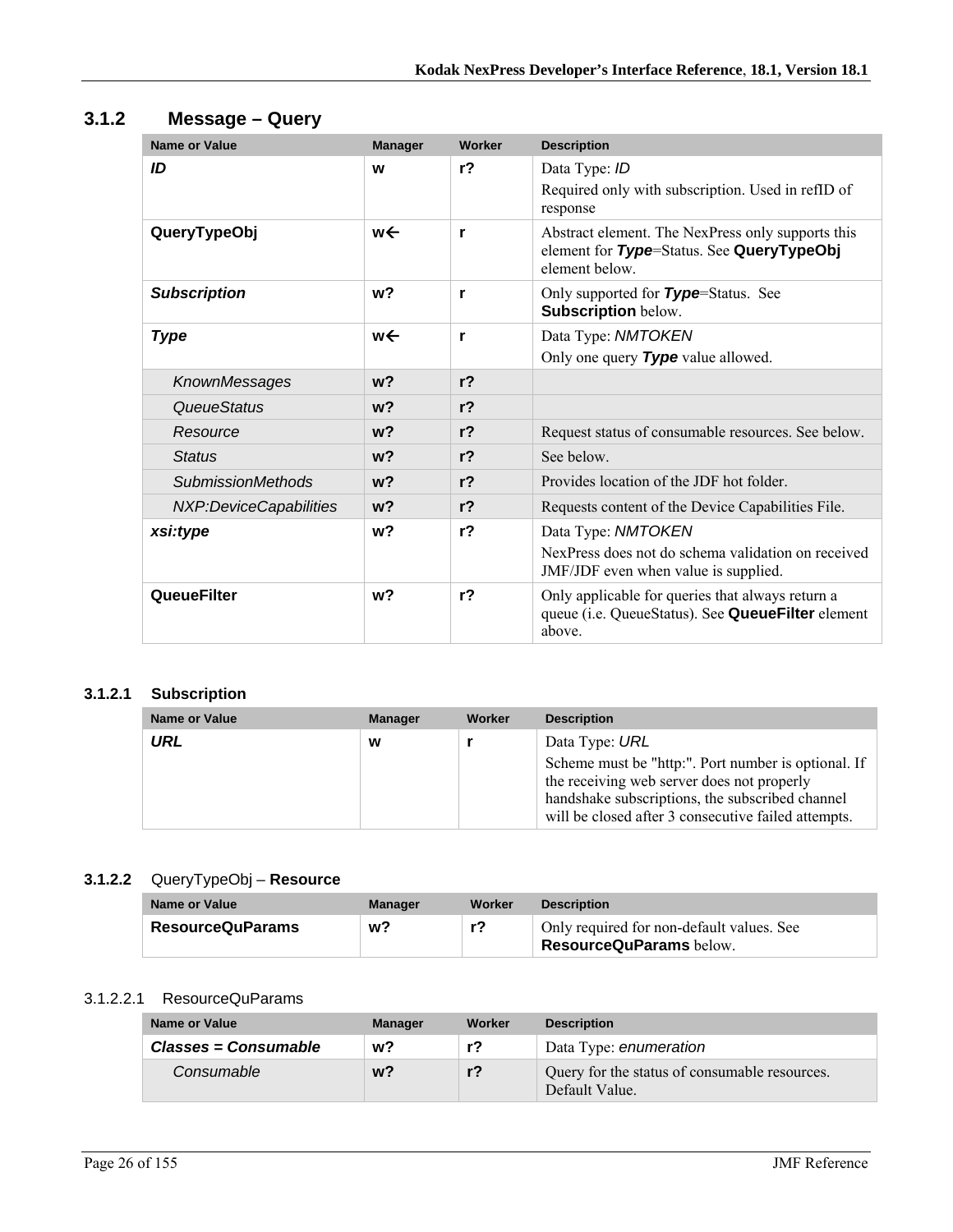| <b>Name or Value</b> | <b>Manager</b> | Worker | <b>Description</b>                                                |
|----------------------|----------------|--------|-------------------------------------------------------------------|
| $Exact = false$      | w?             | r?     | Data Type: enumeration                                            |
| false                | w?             | $r$ ?  | Details for queried resources is NOT requested.<br>Default Value. |
| true                 | w?             | $r$ ?  | Response should provide details for the queried<br>resources.     |

#### **3.1.2.3** QueryTypeObj – **Status**

| Name or Value         | Manager | Worker | <b>Description</b>                                                        |
|-----------------------|---------|--------|---------------------------------------------------------------------------|
| <b>StatusQuParams</b> | w?      | r?     | Only required for non-default values. See<br><b>StatusQuParams</b> below. |

#### 3.1.2.3.1 StatusQuParams

| <b>Name or Value</b>        | <b>Manager</b> | Worker         | <b>Description</b>                                                                                                                                                                                                              |
|-----------------------------|----------------|----------------|---------------------------------------------------------------------------------------------------------------------------------------------------------------------------------------------------------------------------------|
| <b>DeviceDetails = None</b> | w?             | r <sub>2</sub> | Data Type: enumeration                                                                                                                                                                                                          |
| <b>None</b>                 | w <sub>2</sub> | $r$ ?          | Minimal attributes are returned in <b>Devicelnfo</b> .<br>Default Value.                                                                                                                                                        |
| <b>Brief</b>                | w <sub>2</sub> | $r$ ?          | Additional <b>Devicelnfo</b> attributes are returned.<br>Includes attributes <b>Manufacturer</b> and<br>DeviceType.                                                                                                             |
| <b>Full</b>                 | w <sub>2</sub> | $r$ ?          | Maximum availableDeviceInfo is returned.<br>Includes a <b>Device</b> sub-element.                                                                                                                                               |
| <b>Details</b>              | w <sub>2</sub> | r <sub>2</sub> | Equivalent to DeviceDetails="Full"                                                                                                                                                                                              |
| Queuelnfo = false           | w <sub>2</sub> | r <sub>2</sub> | Data Type: boolean                                                                                                                                                                                                              |
| true                        | w <sub>2</sub> | $r$ ?          | A Queue element containing a list of<br><b>QueueEntry</b> is returned.                                                                                                                                                          |
| false                       | w <sub>2</sub> | $r$ ?          | No Queue element or QueueEntry is returned.<br>Default Value.                                                                                                                                                                   |
| JobDetails = None           | w <sub>2</sub> | r <sub>2</sub> | Data Type: enumeration                                                                                                                                                                                                          |
| None                        | w <sub>2</sub> | r <sub>2</sub> | Minimal JobPhase elements in<br>Response/DeviceInfo. Default Value.                                                                                                                                                             |
| <b>Brief</b>                | w <sub>2</sub> | $r$ ?          | <b>JobPhase</b> includes additional attributes<br><b>QueueEntryID and StartTime.</b>                                                                                                                                            |
| Full                        | w <sub>2</sub> | $r$ ?          | JobPhase also includes JDF job ticket.                                                                                                                                                                                          |
| <b>JobID</b>                | w?             | $r$ ?          | Data Type: string<br>If supplied, returned queue is filtered to only<br>provide details of job matching JDF/@JobID. Note<br>that $JDF/\omega$ JobID is optional in a submitted JDF.                                             |
| <b>QueueEntryID</b>         | w <sub>2</sub> | $r$ ?          | Data Type: string<br>If supplied, returned queue is filtered to only<br>provide details of job that has been assigned<br>QueueEntryID. If<br>StatusQuParams/@QueueEntryID is defined, then<br>StatusQuParams/@JobID is ignored. |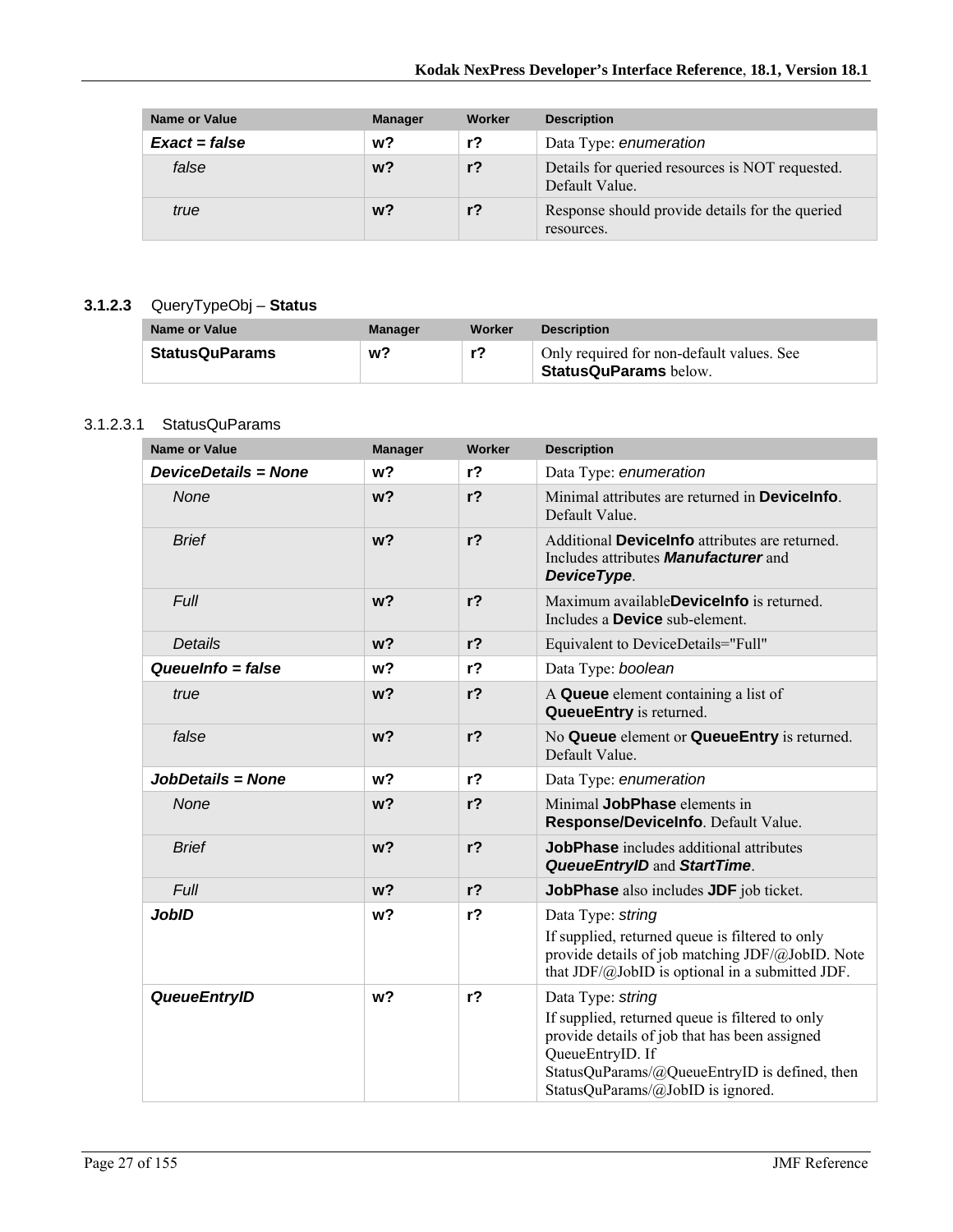## **3.2 JMF Node – Worker to Manager**

For this section, many tables have their columns as Manager and Worker. The Worker in this case is sending a JMF message and the Manager is receiving the JMF message. The Manager is the Client Application accessing the NexPress front end and the Worker is the NexPress front end responding to the Client Application. "Client Application" is used in the broadest terms to indicate any entity accessing the NexPress JDF interface. The notation is similar to that in the Base ICS [BICS], except a value of "w" in the "Worker" column indicates the NexPress will write the attribute, element, or value; "w  $\leftarrow$ " indicates the field is supported and will be written when appropriate; "!w" indicates the field is not supported.

| <b>Name or Value</b>                     | Worker | <b>Manager</b> | <b>Description</b>                                                                                           |
|------------------------------------------|--------|----------------|--------------------------------------------------------------------------------------------------------------|
| <b>DeviceID</b>                          | !w     | $r$ ?          | Data Type: string<br>Not used by NexPress in JMF Messaging.                                                  |
| <b>SenderID</b>                          | W      | $r$ ?          | Data Type: string<br><servername></servername>                                                               |
| <b>TimeStamp</b>                         | W      | $r$ ?          | Data Type: date Time                                                                                         |
| <b>Version</b>                           | W      | $r$ ?          | Data Type: JDFJMFVersion                                                                                     |
| 1.3                                      | W      | r <sub>2</sub> |                                                                                                              |
| xmlns                                    | W      | $r$ ?          | Data Type: URI                                                                                               |
| http://www.CIP4.org/JDFS<br>chema $_1$ 1 | W      | r <sub>2</sub> |                                                                                                              |
| <b>Message</b>                           | W      | $r$ ?          | Abstract element. One message supported.<br>See individual Message section below for each<br>message family. |
| <b>Response</b>                          | $w$ ?  | r <sub>2</sub> |                                                                                                              |
| <b>Signal</b>                            | $w$ ?  | r <sub>2</sub> |                                                                                                              |

#### **3.2.1 Message – Response**

| <b>Name or Value</b> | Worker | <b>Manager</b> | <b>Description</b>                                   |
|----------------------|--------|----------------|------------------------------------------------------|
| ID                   | W      | $r$ ?          | Data Type: ID                                        |
|                      |        |                | Value established by NexPress.                       |
| refID                | W      | $r$ ?          | Data Type: NMTOKEN                                   |
|                      |        |                | Same as <b>ID</b> from query or command.             |
| <b>ReturnCode</b>    | w?     | $r$ ?          | Data Type: <i>integer</i>                            |
|                      |        |                | May be omitted for value "0", Success. See [JDF]     |
|                      |        |                | Appendix D for list of JMF Return Codes.             |
| <b>Subscribed</b>    | w←     | $r$ ?          | Data Type: boolean                                   |
|                      |        |                | Provided only with responses for queries.            |
| true                 | $w$ ?  | r <sub>2</sub> | Query initiates a persistent channel. The channel is |
|                      |        |                | identified by Response@refID.                        |
| false                | $w$ ?  | r <sub>2</sub> | No persistent channel established.                   |
| <b>Type</b>          | W      | $r$ ?          | Data Type: NMTOKEN                                   |
|                      |        |                | Same as Type set in query or command.                |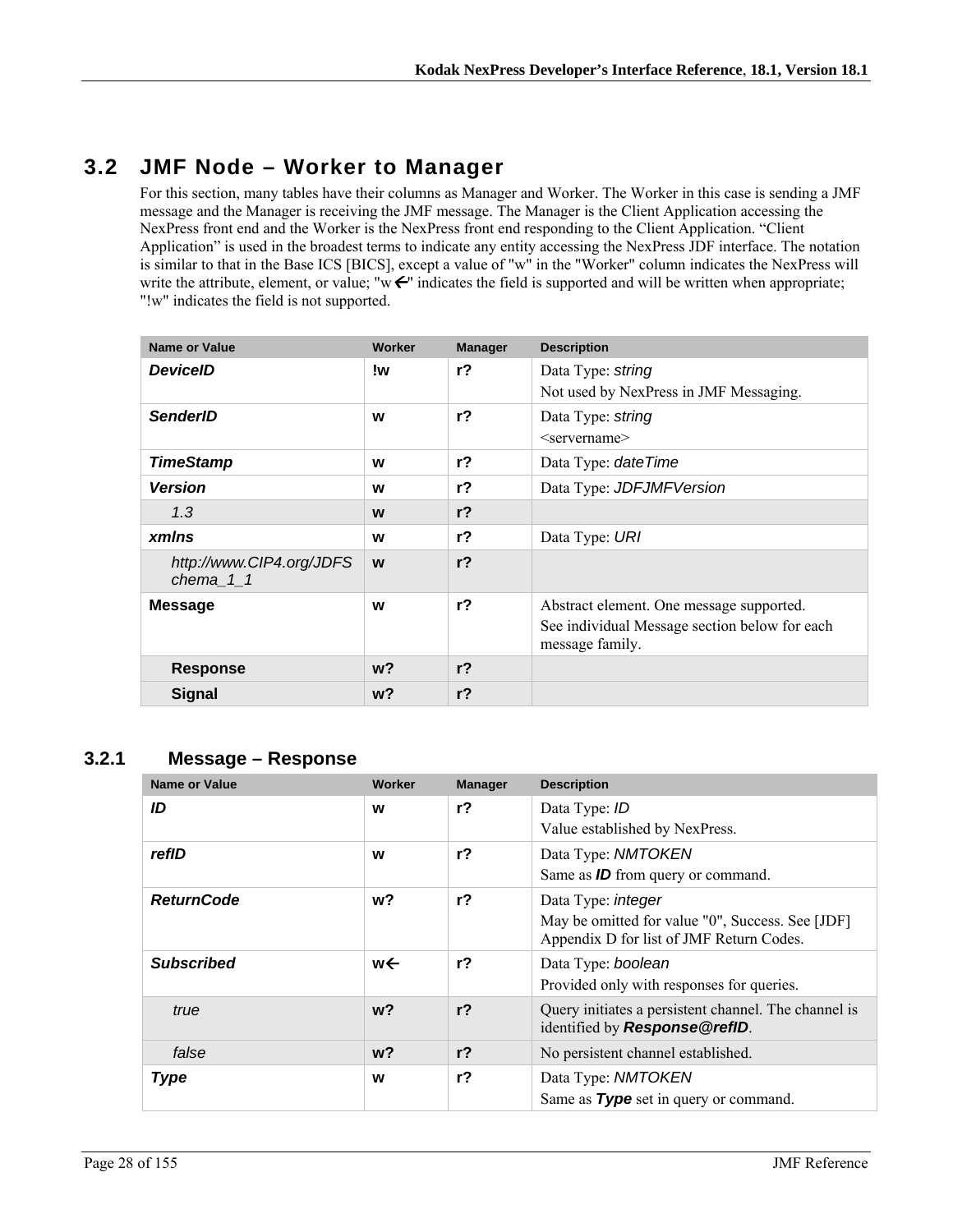| <b>Name or Value</b>                          | <b>Worker</b>  | <b>Manager</b> | <b>Description</b>                                                                                                                                                                                                                                                                       |
|-----------------------------------------------|----------------|----------------|------------------------------------------------------------------------------------------------------------------------------------------------------------------------------------------------------------------------------------------------------------------------------------------|
| <b>AbortQueueEntry</b>                        | w?             | r <sub>2</sub> |                                                                                                                                                                                                                                                                                          |
| <b>CloseQueue</b>                             | w?             | $r$ ?          |                                                                                                                                                                                                                                                                                          |
| HoldQueue                                     | w?             | $r$ ?          |                                                                                                                                                                                                                                                                                          |
| <b>HoldQueueEntry</b>                         | w?             | $r$ ?          |                                                                                                                                                                                                                                                                                          |
| OpenQueue                                     | w?             | r <sub>2</sub> |                                                                                                                                                                                                                                                                                          |
| Resource                                      | w?             | $r$ ?          |                                                                                                                                                                                                                                                                                          |
| <b>ResumeQueue</b>                            | w <sub>2</sub> | $r$ ?          |                                                                                                                                                                                                                                                                                          |
| <b>RemoveQueueEntry</b>                       | w?             | $r$ ?          |                                                                                                                                                                                                                                                                                          |
| <b>StopPersistentChannel</b>                  | w?             | $r$ ?          |                                                                                                                                                                                                                                                                                          |
| <b>SubmissionMethods</b>                      | w?             | $r$ ?          |                                                                                                                                                                                                                                                                                          |
| <b>SubmitQueueEntry</b>                       | w?             | $r$ ?          |                                                                                                                                                                                                                                                                                          |
| <b>SuspendQueueEntry</b>                      | w?             | r <sub>2</sub> |                                                                                                                                                                                                                                                                                          |
| <b>HDM:Shutdown</b>                           | w?             | r <sub>2</sub> |                                                                                                                                                                                                                                                                                          |
| KnownMessages                                 | w <sub>2</sub> | $r$ ?          |                                                                                                                                                                                                                                                                                          |
| QueueStatus                                   | w?             | $r$ ?          |                                                                                                                                                                                                                                                                                          |
| <b>Status</b>                                 | $w$ ?          | $r$ ?          |                                                                                                                                                                                                                                                                                          |
| NXP:DeviceCapabilities                        | w?             | $r$ ?          |                                                                                                                                                                                                                                                                                          |
| xmlns:xsi                                     | W              | r <sub>2</sub> | Data Type: URI                                                                                                                                                                                                                                                                           |
| http://www.w3.org/2001/X<br>MLSchema-instance | w <sub>2</sub> | r <sub>2</sub> |                                                                                                                                                                                                                                                                                          |
| xsi:type                                      | W              | $r$ ?          | Data Type: NMTOKEN                                                                                                                                                                                                                                                                       |
|                                               |                |                | Value is generated through a concatenation of<br>"Response" and the Type value, e.g.<br><b>ResponseHoldQueue</b>                                                                                                                                                                         |
| <b>Notification</b>                           | w?             | $r$ ?          | Returned only when an improper <b>Command</b> or<br><b>Query</b> message is received. NexPress may respond<br>to an invalid message without including<br>Notification element. See Notification below.<br>NOTE: Only SubmitQueueEntry consistently uses<br><b>Notification</b> on error. |
| ResponseTypeObj                               | w?             | r              | Abstract element. Not all Type values listed require<br>this element. See ResponseTypeObj below.                                                                                                                                                                                         |

#### **3.2.1.1 Notification**

| Name or Value       | Worker | <b>Manager</b> | <b>Description</b>                                                            |
|---------------------|--------|----------------|-------------------------------------------------------------------------------|
| <b>AgentName</b>    | W      | $r$ ?          | Data Type: string                                                             |
| <b>AgentVersion</b> | w      | $r$ ?          | Data Type: string<br>NexPress software build version                          |
| Class               | W      | $r$ ?          | Data Type: enumeration                                                        |
| Error               | W      | $r$ ?          |                                                                               |
| Error               | w?     | r?             | Provides additional information for common errors.<br>See <b>Error</b> below. |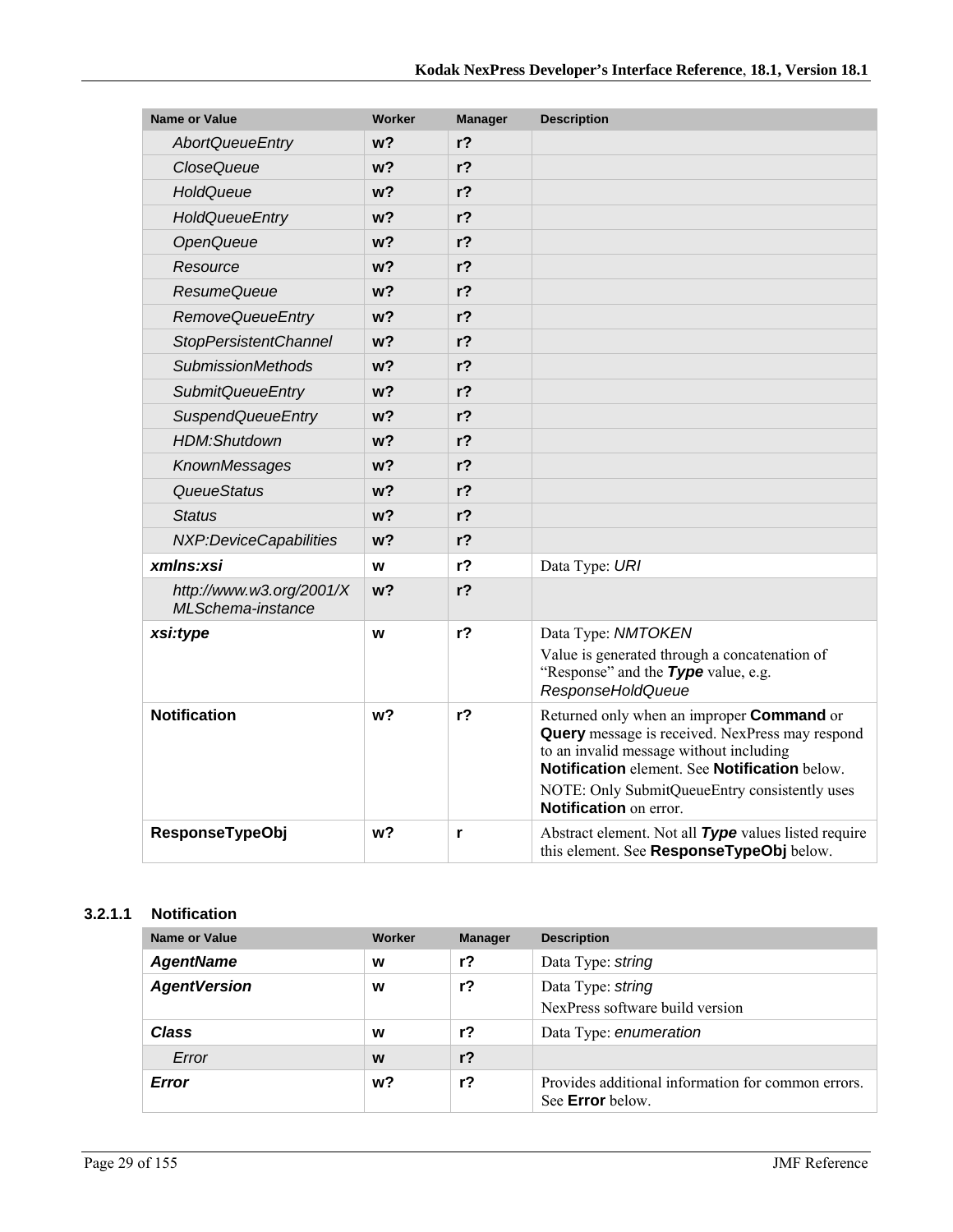| <b>Name or Value</b>     | Worker | <b>Manager</b> | <b>Description</b>                                                                                                                              |
|--------------------------|--------|----------------|-------------------------------------------------------------------------------------------------------------------------------------------------|
| <b>JobID</b>             | w?     | r?             | $JDF(\omega JobID)$ of job originating Notification<br>response. Omitted if undefined. Useful in signal<br>notification of persistent channels. |
| <b>NXP::QueueEntryID</b> | w?     | r?             | QueueEntryID of job originating Notification<br>response. Omitted if undefined. Useful in signal<br>notification of persistent channels.        |
| <b>TimeStamp</b>         | w      | $r$ ?          | Data Type: date Time                                                                                                                            |
| <b>Type</b>              | W      | $r$ ?          | Data Type: NMTOKEN                                                                                                                              |
| Error                    | W      | r <sub>2</sub> |                                                                                                                                                 |
| <b>Comment</b>           | W      | r?             | Data Type: <i>telem</i><br>Free-form text describing failure                                                                                    |

#### 3.2.1.1.1 Error

| Name or Value | Worker | <b>Manager</b> | <b>Description</b>                                                             |
|---------------|--------|----------------|--------------------------------------------------------------------------------|
| ErrorID       | W      | r?             | Data Type: string<br>Error code for condition; defined in [JDF]<br>Appendix D. |

#### **3.2.1.2 ResponseTypeObj – AbortQueueEntry, CloseQueue, HoldQueue, HoldQueueEntry, OpenQueue, ResumeQueue, RemoveQueueEntry, SuspendQueueEntry**

| Name or Value | Worker | Manager | <b>Description</b>      |
|---------------|--------|---------|-------------------------|
| Queue         | W      | --      | See <b>Queue</b> below. |

#### **3.2.1.3 ResponseTypeObj – SubmissionMethods**

| <b>Name or Value</b> | Worker | <b>Manager</b> | <b>Description</b>                                                                                                                                                                               |
|----------------------|--------|----------------|--------------------------------------------------------------------------------------------------------------------------------------------------------------------------------------------------|
| <b>HotFolder</b>     | W      | r <sub>2</sub> | Data Type: URL<br>Location of hot folder.                                                                                                                                                        |
| Packaging            | W      | $r$ ?          | Data Type: enumerations<br>List of packaging methods supported.                                                                                                                                  |
| <b>MIME</b>          | W      | r <sub>2</sub> | <b>JDF Portal accepts MIME Multipart/Related</b><br>packaging of JMF and content files within JDF<br>ticket.                                                                                     |
| <b>URLSchemes</b>    | W      | r?             | Data Type: NMTOKENS<br>List of schemes supported for retrieval of content<br>files within JDF ticket. In the current release, all<br>the following schemes are supported within a JDF<br>ticket. |
| file                 | W      | r <sub>2</sub> | file scheme. Note: The DFE must have<br>unauthenticated access to referenced content files.<br>Windows 2003 Server imposes new requirements<br>on access not applicable in Windows 2000 Server   |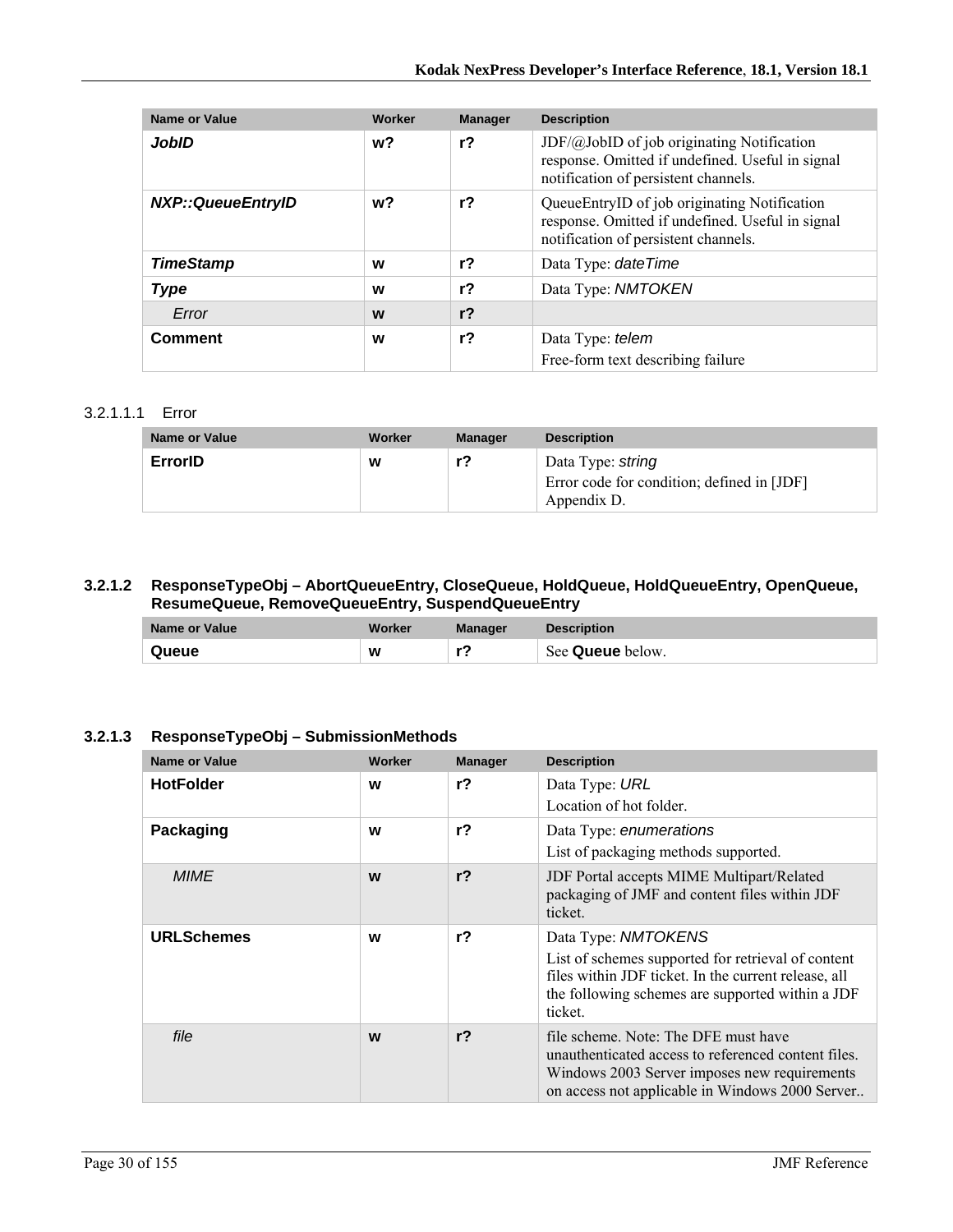| Name or Value | Worker | <b>Manager</b> | <b>Description</b>                  |
|---------------|--------|----------------|-------------------------------------|
| ftp           | W      |                | FTP (File Transfer Protocol)        |
| http          | W      |                | HTTP (Hypertext Transport Protocol) |

### **3.2.1.4 ResponseTypeObj – SubmitQueueEntry**

| Name or Value     | Worker | <b>Manager</b> | <b>Description</b>                                                                                 |
|-------------------|--------|----------------|----------------------------------------------------------------------------------------------------|
| <b>QueueEntry</b> | W      | r?             | <b>QueueEntry</b> just submitted. Use to obtain<br>assigned QueueEntryID. See QueueEntry<br>below. |
| Queue             | w      |                | See <b>Queue</b> below.                                                                            |

#### **3.2.1.5 ResponseTypeObj – KnownMessages**

| Name or Value         | Worker | <b>Manager</b> | <b>Description</b>                                 |
|-----------------------|--------|----------------|----------------------------------------------------|
| <b>MessageService</b> | W      |                | Abstract element. See <b>MessageService</b> below. |

#### 3.2.1.5.1 MessageService

| <b>Name or Value</b>          | <b>Worker</b>  | <b>Manager</b> | <b>Description</b>                                                                         |
|-------------------------------|----------------|----------------|--------------------------------------------------------------------------------------------|
| $Command = false$             | w←             | r <sub>2</sub> | Data Type: boolean                                                                         |
|                               |                |                | Identifies a command message.                                                              |
| false                         | w <sub>2</sub> | r <sub>2</sub> | Message is not a command. Default Value.                                                   |
| true                          | w <sub>2</sub> | r <sub>2</sub> | Message is supported as a command.                                                         |
| $Persistent = false$          | w←             | r <sub>2</sub> | Data Type: boolean                                                                         |
|                               |                |                | Indicates whether Persistent Channel/Signal<br>subscription is supported for this message. |
| false                         | w <sub>2</sub> | r <sub>2</sub> | Subscription is not supported. Default Value.                                              |
| true                          | $w$ ?          | $r$ ?          | Persistent Channel/Signal subscription is supported.                                       |
| $Query = false$               | we             | r <sub>2</sub> | Data Type: boolean                                                                         |
|                               |                |                | Identifies a query message.                                                                |
| false                         | w <sub>2</sub> | r <sub>2</sub> | Message is not a query. Default Value.                                                     |
| true                          | w <sub>2</sub> | r <sub>2</sub> | Message is supported as a query.                                                           |
| Signal = false                | w←             | r <sub>2</sub> | Data Type: boolean                                                                         |
|                               |                |                | Indicates whether Persistent Channel/Signal<br>subscription is supported for this message. |
| false                         | w <sub>2</sub> | r <sub>2</sub> | Subscription is not supported. Default Value.                                              |
| true                          | $w$ ?          | r <sub>2</sub> | Persistent Channel/Signal subscription is supported.                                       |
| <b>Type</b>                   | W              | r <sub>2</sub> | Data Type: NMTOKEN                                                                         |
|                               |                |                | Message Type. Value is "HoldQueue",<br>"SubmitQueueEntry", "Status", etc.                  |
| <message-type></message-type> | W              | r              | Message type described by this response entry.                                             |

### **3.2.1.6** ResponseTypeObj – **QueueStatus**

| <b>Name or Value</b><br><b>Manager</b><br>Description<br>orker |
|----------------------------------------------------------------|
|----------------------------------------------------------------|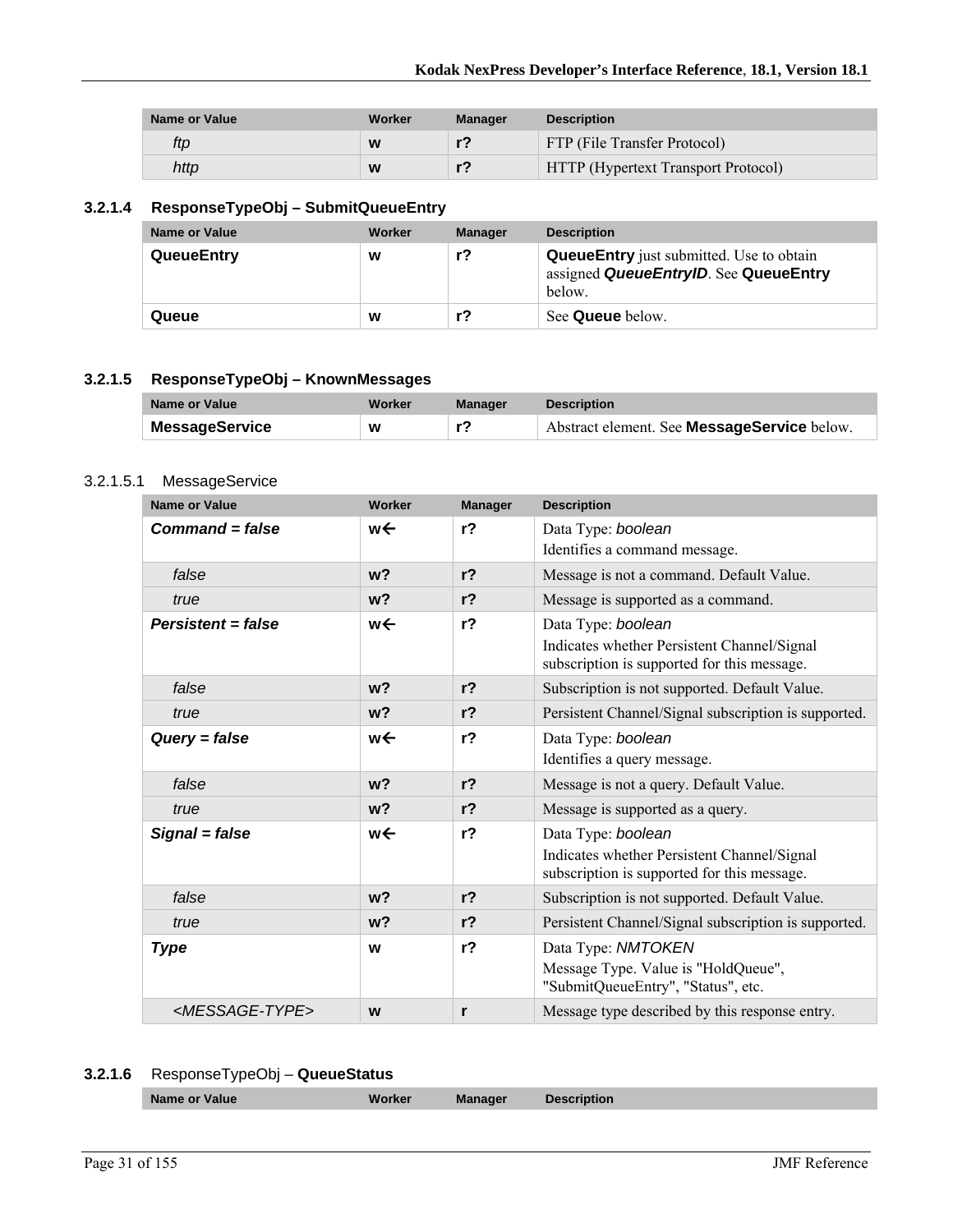| <b>Name or Value</b> | Worker | <b>Manager</b> | <b>Description</b>                                                                                                                                                         |
|----------------------|--------|----------------|----------------------------------------------------------------------------------------------------------------------------------------------------------------------------|
| Queue                | W      | r?             | <b>Queue/</b> $\mathcal{D}$ <b>Status</b> is set to the current queue state.<br>All current QueueEntry elements are returned.<br>See Queue below for remaining attributes. |

#### **3.2.1.7** ResponseTypeObj – **Resource**

| Name or Value       | Worker | Manager | <b>Description</b>      |
|---------------------|--------|---------|-------------------------|
| <b>Resourceinfo</b> | W      | - 7     | See Resourcelnfo below. |

#### 3.2.1.7.1 ResourceInfo

| <b>Name or Value</b>         | Worker         | <b>Manager</b> | <b>Description</b>                             |
|------------------------------|----------------|----------------|------------------------------------------------|
| <b>AvailableAmount</b>       | W              | $r$ ?          | Data Type: integer                             |
|                              |                |                | Percentage of resource remaining               |
| Level                        | W              | r <sub>2</sub> | Data Type: enumeration                         |
| OK                           | w <sub>2</sub> | $r$ ?          | Device reports resource is Ready.              |
| Low                          | w <sub>2</sub> | $r$ ?          | Device reports Warning for resource.           |
| Empty                        | w <sub>2</sub> | $r$ ?          | Device reports Error for resource.             |
| <b>Unknown</b>               | w <sub>2</sub> | $r$ ?          | Resource status cannot be determined.          |
| <b>Location</b>              | W              | $r$ ?          | Data Type: string                              |
| Cyan                         | w <sub>2</sub> | $r$ ?          | Resource is Cyan dry ink station.              |
| Magenta                      | $w$ ?          | $r$ ?          | Resource is Magenta dry ink station.           |
| Yellow                       | w <sub>2</sub> | $r$ ?          | Resource is Yellow dry ink station.            |
| <b>Black</b>                 | w <sub>2</sub> | $r$ ?          | Resource is Black dry ink station.             |
| <b>Fifth Station</b>         | w <sub>2</sub> | $r$ ?          | Resource is dry ink station in Fifth position. |
| <b>Unknown Toner Station</b> | w <sub>2</sub> | r?             | Unidentified dry ink resource.                 |
| Feeder_A                     | w <sub>2</sub> | $r$ ?          | Substrate Feeder A in NPP or Classic press.    |
| Feeder_B                     | w <sub>2</sub> | $r$ ?          | Substrate Feeder B in NPP or Classic press.    |
| Feeder_C                     | w <sub>2</sub> | $r$ ?          | Substrate Feeder C in NPP or Classic press.    |
| Feeder D                     | w <sub>2</sub> | $r$ ?          | Substrate Feeder D in NPP or Classic press.    |
| Feeder_E                     | w <sub>2</sub> | r?             | Substrate Feeder E in NPP or Classic press.    |
| Feeder_F                     | w <sub>2</sub> | $r$ ?          | Substrate Feeder F in NPP or Classic press.    |
| Feeder G                     | w <sub>2</sub> | $r$ ?          | Substrate Feeder G in NPP or Classic press.    |
| Feeder H                     | w <sub>2</sub> | $r$ ?          | Substrate Feeder H in NPP or Classic press.    |
| Main                         | w?             | $r$ ?          | Main substrate supply in Classic press.        |
| Upper                        | w <sub>2</sub> | $r$ ?          | Upper substrate supply in Classic press.       |
| Lower                        | w <sub>2</sub> | $r$ ?          | Lower substrate supply in Classic press.       |
| Feeder 1                     | w <sub>2</sub> | $r$ ?          | Substrate Feeder 1 in M700 press.              |
| Feeder 2                     | w <sub>2</sub> | $r$ ?          | Substrate Feeder 2 in M700 press.              |
| Feeder 3                     | w <sub>2</sub> | $r$ ?          | Substrate Feeder 3 in M700 press.              |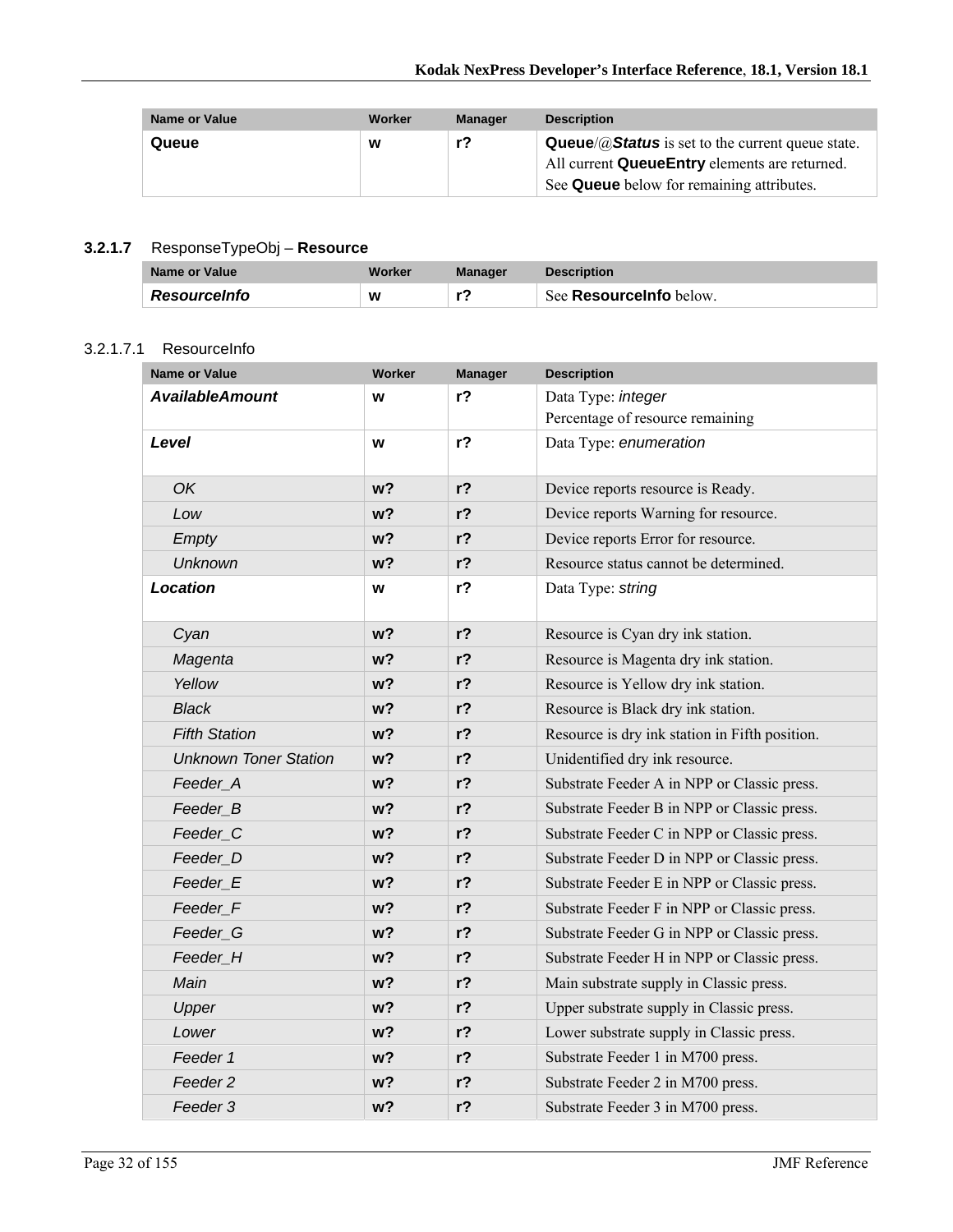| <b>Name or Value</b> | Worker | <b>Manager</b> | <b>Description</b>                                                                                                                          |
|----------------------|--------|----------------|---------------------------------------------------------------------------------------------------------------------------------------------|
| Feeder 4             | $w$ ?  | r <sub>2</sub> | Substrate Feeder 4 in M700 press.                                                                                                           |
| Feeder 5             | $w$ ?  | r <sub>2</sub> | Substrate Feeder 5 in M700 press.                                                                                                           |
| Feeder 6             | $w$ ?  | $r$ ?          | Substrate Feeder 6 in M700 press.                                                                                                           |
| Feeder 7             | $w$ ?  | r <sub>2</sub> | Substrate Feeder 7 in M700 press.                                                                                                           |
| Feeder 8             | $w$ ?  | $r$ ?          | Substrate Feeder 8 in M700 press.                                                                                                           |
| <b>Unknown</b>       | $w$ ?  | r <sub>2</sub> | Unidentified substrate location.                                                                                                            |
| <b>ResourceName</b>  | w←     | r <sub>2</sub> | Data Type: string<br>Name of media(substrate) or dry ink resource.<br>Provided only in response to<br><b>ResourceQuParams/@Exact=false.</b> |
| <b>Ink</b>           | w←     | r <sub>2</sub> | See Ink below. Provided for Ink resource AND<br>only in response to<br>ResourceQuParams/@Exact=true.                                        |
| Media                | w←     | r <sub>2</sub> | See <b>Media</b> below. Provided for <b>Media</b> resource<br>AND only in response to<br>ResourceQuParams/@Exact=true.                      |

#### **3.2.1.7.1.1.1 Ink**

| <b>Name or Value</b>     | Worker         | <b>Manager</b> | <b>Description</b>                  |
|--------------------------|----------------|----------------|-------------------------------------|
| <b>Class=Consumable</b>  | W              | r <sub>2</sub> | Data Type: enumeration              |
| Consumable               | w <sub>2</sub> | $r$ ?          | Consumable resource. Default value. |
| <b>ColorName</b>         | W              | $r$ ?          | Data Type: string                   |
| <b>Black</b>             | w <sub>2</sub> | $r$ ?          |                                     |
| Yellow                   | w <sub>2</sub> | $r$ ?          |                                     |
| Magenta                  | w <sub>2</sub> | $r$ ?          |                                     |
| Cyan                     | w <sub>2</sub> | $r$ ?          |                                     |
| Clear                    | w <sub>2</sub> | $r$ ?          |                                     |
| Red                      | w <sub>2</sub> | r <sub>2</sub> |                                     |
| Green                    | w <sub>2</sub> | $r$ ?          |                                     |
| <b>Blue</b>              | w <sub>2</sub> | $r$ ?          |                                     |
| Custom                   | w <sub>2</sub> | $r$ ?          |                                     |
| Micr                     | w <sub>2</sub> | $r$ ?          |                                     |
| <b>Raised Clear</b>      | w <sub>2</sub> | $r$ ?          |                                     |
| <b>XD Clear</b>          | w <sub>2</sub> | $r$ ?          |                                     |
| <b>Traceless Clear</b>   | w <sub>2</sub> | r <sub>2</sub> |                                     |
| <b>Fluorescent Clear</b> | w <sub>2</sub> | $r$ ?          |                                     |
| White                    | w <sub>2</sub> | $r$ ?          |                                     |
| Gold                     | w <sub>2</sub> | $r$ ?          |                                     |
| <b>Metallic Clear</b>    | w <sub>2</sub> | $r$ ?          |                                     |
| <b>Neon Pink</b>         | w <sub>2</sub> | $r$ ?          |                                     |
| <b>Unknown</b>           | w <sub>2</sub> | $r$ ?          |                                     |
| Family                   | W              | r <sub>2</sub> | Data Type: NMTOKEN                  |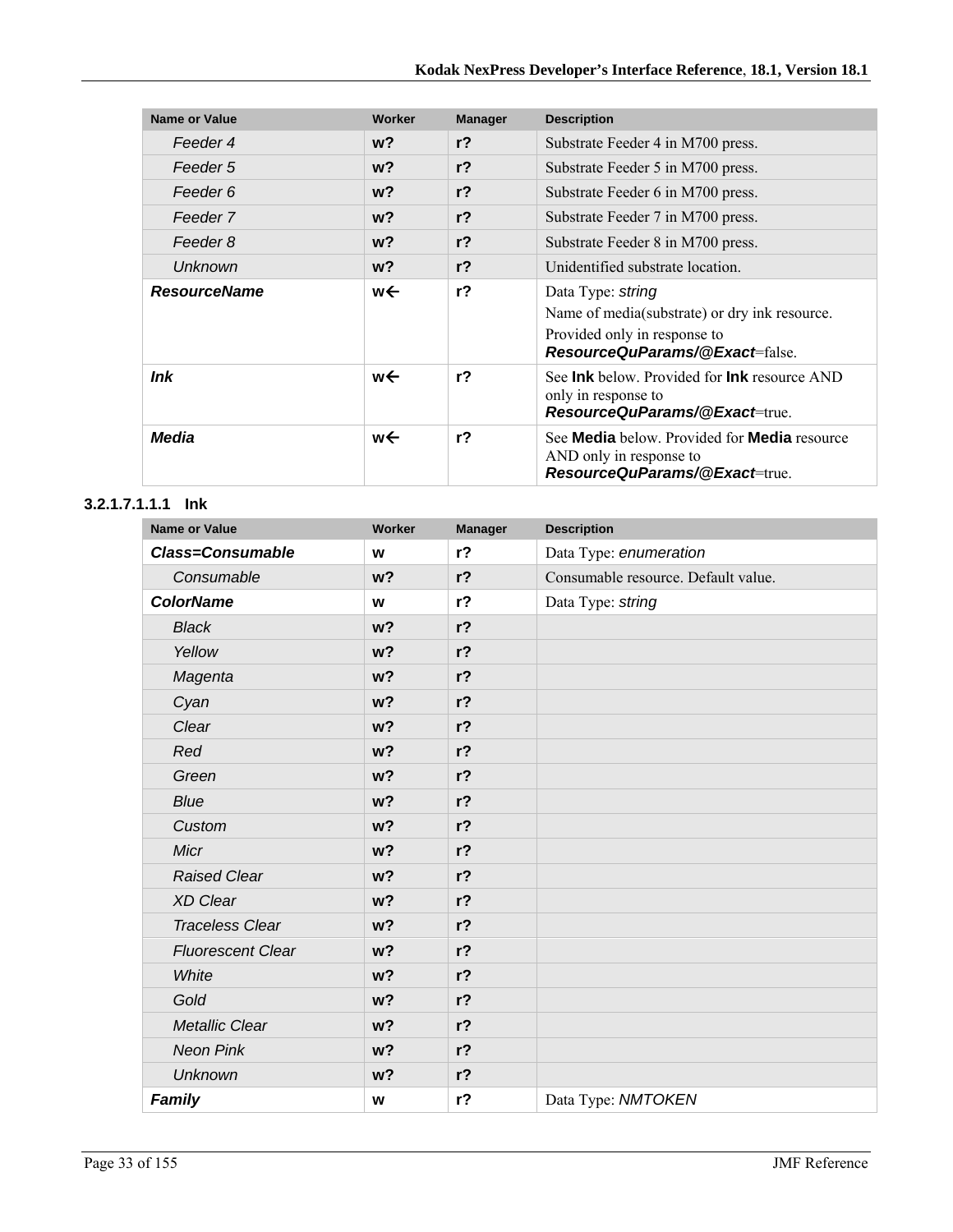| <b>Name or Value</b>   | Worker | <b>Manager</b> | <b>Description</b>                                                               |
|------------------------|--------|----------------|----------------------------------------------------------------------------------|
| <b>NexPress DryInk</b> | W      | $r$ ?          |                                                                                  |
| <b>Status</b>          | w←     | r?             | Data Type: enumeration<br>Provided only when status has value of<br>"Available". |
| Available              | W      | r <sub>2</sub> | Resource is not in error.                                                        |

#### **3.2.1.7.1.1.2 Media**

| <b>Name or Value</b> | Worker         | <b>Manager</b> | <b>Description</b>                                                |
|----------------------|----------------|----------------|-------------------------------------------------------------------|
| <b>Brand</b>         | W              | r <sub>2</sub> | Data Type: string<br>Name of media (substrate).                   |
| Class=Consumable     | W              | $r$ ?          | Data Type: enumeration                                            |
| Consumable           | $w$ ?          | $r$ ?          | Consumable resource. Default value.                               |
| <b>Dimension</b>     | W              | $r$ ?          | Data Type: XYPair<br>Specifies the dimensions of media in points. |
| <b>Status</b>        | w              | $r$ ?          | Data Type: enumeration                                            |
| Available            | w <sub>2</sub> | r <sub>2</sub> | Supply is closed and locked.                                      |
| Unavailable          | $w$ ?          | $r$ ?          | Supply is not closed or not locked.                               |

### **3.2.1.8** ResponseTypeObj – **Status**

| Name or Value     | Worker | <b>Manager</b> | <b>Description</b>                                                                         |
|-------------------|--------|----------------|--------------------------------------------------------------------------------------------|
| <b>DeviceInfo</b> | W      |                | See <b>Devicelnfo</b> below.                                                               |
| Queue             | w←     |                | Provided only in response to<br>StatusQuParams/@QueueInfo=true. See<br><b>Queue</b> below. |

#### 3.2.1.8.1 DeviceInfo

| <b>Name or Value</b>   | Worker | <b>Manager</b> | <b>Description</b>                                                                                                                               |
|------------------------|--------|----------------|--------------------------------------------------------------------------------------------------------------------------------------------------|
| <b>CounterUnit</b>     | w←     | r <sub>2</sub> | Data Type: string<br>Provided only in response to<br>Status QuParams/@DeviceDetails=Brief or<br>Full.                                            |
| <b>Sheets</b>          | $w$ ?  | r <sub>2</sub> |                                                                                                                                                  |
| <b>DeviceCondition</b> | w←     | r <sub>2</sub> | Data Type: enumeration<br>Provided only when the press itself is reporting an<br>error that requires operator attention.                         |
| <b>NeedsAttention</b>  | $w$ ?  | r <sub>2</sub> |                                                                                                                                                  |
| <b>DeviceStatus</b>    | W      | r <sub>2</sub> | Data Type: enumeration                                                                                                                           |
| Idle                   | $w$ ?  | r <sub>2</sub> | No active JDF jobs have been submitted to the<br>Internal Job Queue.                                                                             |
| Down                   | $w$ ?  | r <sub>2</sub> | <b>JDF</b> Portal shutdown started                                                                                                               |
| Running                | $w$ ?  | r <sub>2</sub> | One or more active JDF jobs has been submitted to<br>the Internal Job Queue. NOTE: DeviceStatus<br>remains running until the JDF queue is empty. |
| Setup                  | w?     | r <sub>2</sub> | JDF Portal initialization in progress                                                                                                            |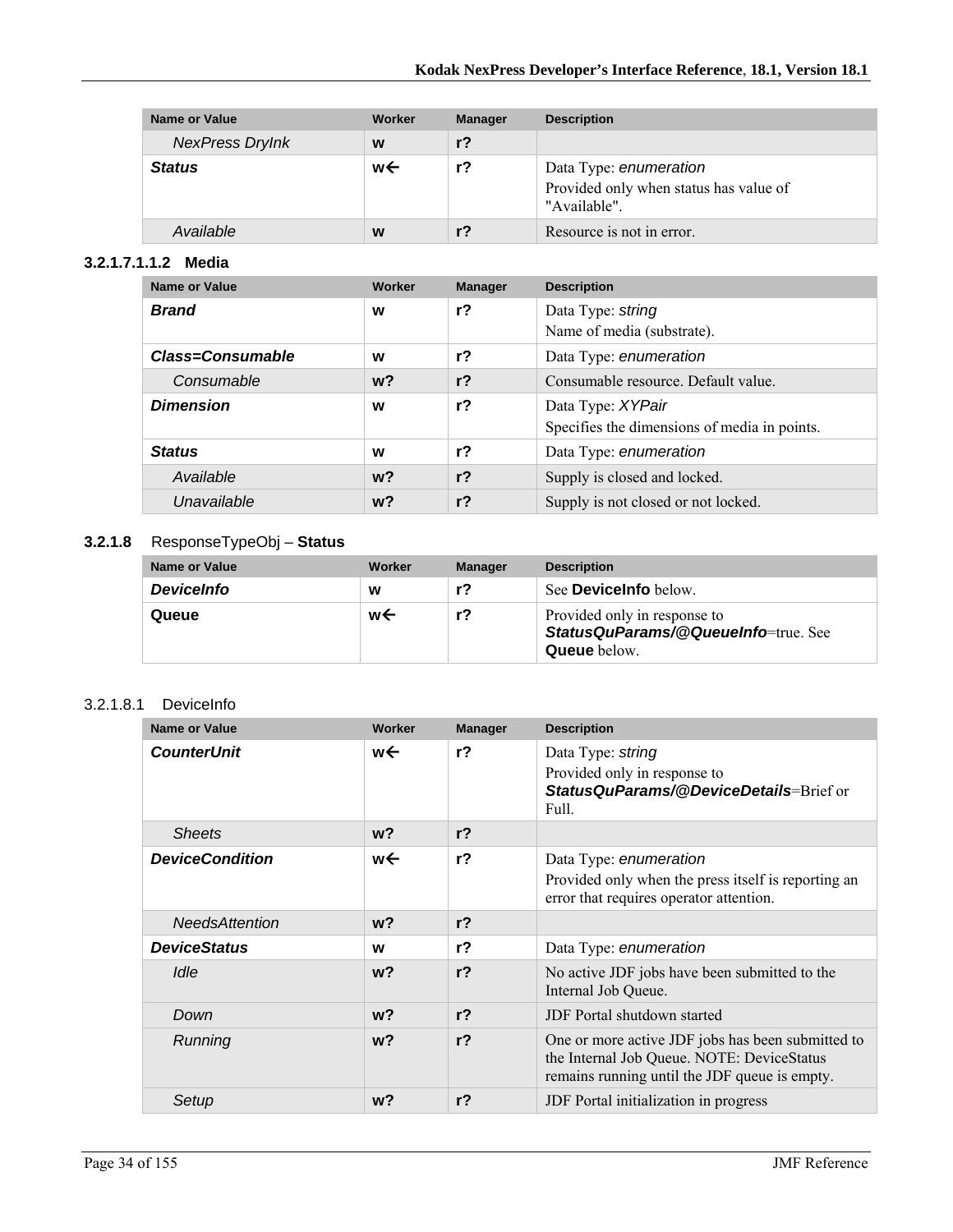| <b>Name or Value</b>                | Worker | <b>Manager</b> | <b>Description</b>                                                                                 |
|-------------------------------------|--------|----------------|----------------------------------------------------------------------------------------------------|
| Cleanup - TBD                       | $w$ ?  | r <sub>2</sub> |                                                                                                    |
| <b>Stopped</b>                      | $w$ ?  | r <sub>2</sub> |                                                                                                    |
| <b>Unknown</b>                      | $w$ ?  | r <sub>2</sub> |                                                                                                    |
| <b>Device</b>                       | w←     | r <sub>2</sub> | Provided only when <b>DeviceDetails</b> = $Full$ in<br>status request. See Device below.           |
| <b>JobPhase</b>                     | W      | r <sup>2</sup> | See JobPhase below.                                                                                |
| <b>StatusDetails</b>                | w←     | r <sup>2</sup> | Data Type: enumeration<br>Provided only when <b>DeviceCondition</b> . $=$<br><b>NeedsAttention</b> |
| Unknown                             | $w$ ?  | r <sub>2</sub> | Press condition not described by another defined<br>enumeration.                                   |
| <b>Color Mismatch</b>               | $w$ ?  | r <sub>2</sub> | Press is reporting a Color Mismatch condition.                                                     |
| ColorMode Mismatch                  | $w$ ?  | r <sub>2</sub> | Press is reporting a ColorMode Mismatch<br>condition.                                              |
| <b>Destination Tray</b><br>Mismatch | $w$ ?  | r <sub>2</sub> | Press is reporting a Destination Tray Mismatch<br>condition.                                       |
| Jammed                              | $w$ ?  | r <sub>2</sub> | Press is reporting a Paper Jam condition.                                                          |
| Substrate Mismatch                  | w?     | r <sub>2</sub> | Press is reporting a Substrate Mismatch condition.                                                 |

#### *3.2.1.8.1.1 Device*

| <b>Name or Value</b>    | Worker | <b>Manager</b> | <b>Description</b>                                                                                        |
|-------------------------|--------|----------------|-----------------------------------------------------------------------------------------------------------|
| <b>Class</b>            | W      | r <sub>2</sub> | Data Type: enumeration                                                                                    |
| Implementation          | W      | r <sub>2</sub> |                                                                                                           |
| <b>DeviceID</b>         | W      | $r$ ?          | Data Type: string                                                                                         |
| <b>DeviceType</b>       | W      | $r$ ?          | Data Type: string                                                                                         |
| <b>Manufacturer</b>     | W      | r <sub>2</sub> | Data Type: string                                                                                         |
| Eastman Kodak Company   | W      | $r$ ?          |                                                                                                           |
| <b>ModelName</b>        | W      | $r$ ?          | Data Type: string<br>The value of ModelName will match<br>PrinterPlatform in DeviceCapabilities response. |
| <b>NexPress Classic</b> | $w$ ?  | r <sub>2</sub> | NexPress Classic Color Press                                                                              |
| NexPress NPP            | $w$ ?  | r <sub>2</sub> | NexPress New Paper Platform Color Press                                                                   |
| NexPress_M700           | $w$ ?  | r <sub>2</sub> | NexPress Model M700 Color Press                                                                           |
| Unknown                 | $w$ ?  | r <sub>2</sub> | Unknown Press                                                                                             |

### *3.2.1.8.1.2 JobPhase*

| Name or Value | Worker | <b>Manager</b> | <b>Description</b>                                                                                           |
|---------------|--------|----------------|--------------------------------------------------------------------------------------------------------------|
| Amount        | w←     |                | Data Type: <i>double</i><br>Quantity printed. Provided only when non-zero<br>while job is actively printing. |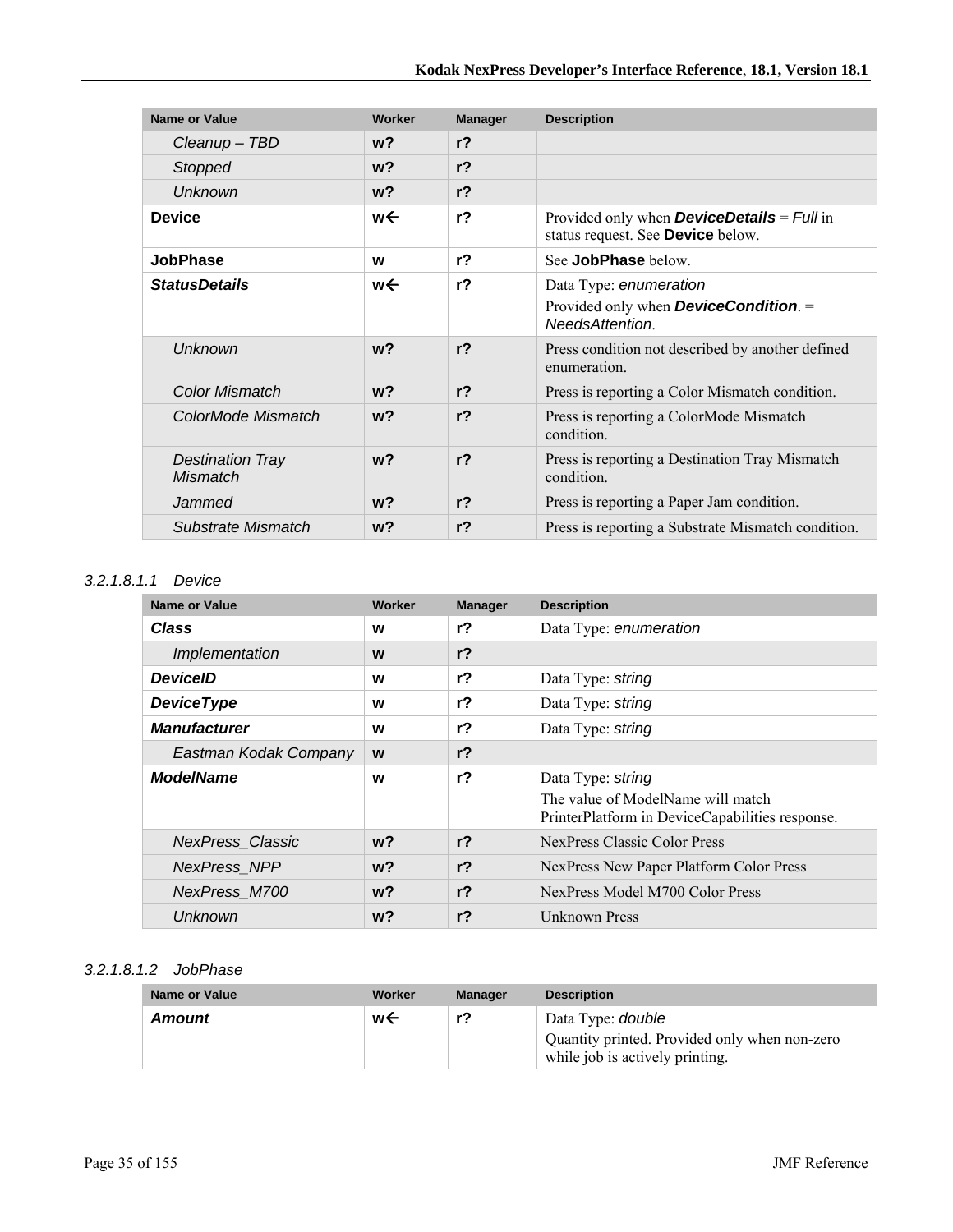| <b>Name or Value</b>    | <b>Worker</b> | <b>Manager</b> | <b>Description</b>                                                                                                                                                                                                                                                                                                              |
|-------------------------|---------------|----------------|---------------------------------------------------------------------------------------------------------------------------------------------------------------------------------------------------------------------------------------------------------------------------------------------------------------------------------|
| <b>Comment</b>          | w←            | $r$ ?          | Supplies details for Resource Check Warnings and<br>Errors. Each warning or error is a separate<br>comment. Provided only when StatusDetails =<br>ResourceCheck. See Comment below.                                                                                                                                             |
| <b>JDF</b>              | w←            | r <sub>2</sub> | JDF Job Ticket for job. Provided only when<br><b>JobDetails</b> = $Full$ is requested.                                                                                                                                                                                                                                          |
| <b>JobID</b>            | W             | $r$ ?          | Data Type: string<br>JobID of root JDF node in Job Ticket                                                                                                                                                                                                                                                                       |
| <b>JobPartID</b>        | w?            | $r$ ?          | Data Type: string<br>JobPartID of root JDF node in Job Ticket                                                                                                                                                                                                                                                                   |
| <b>PercentCompleted</b> | W             | $r$ ?          | Data Type: double<br>Percentage of job completed in the current<br>processing phase. NOTE: Value will be 100% after<br>submission, but before RIPping begins; and again<br>after RIPping completes, but before Printing<br>begins. When job is actively printing,<br>PercentComplete refers to percentage of sheets<br>printed. |
| <b>QueueEntryID</b>     | W             | $r$ ?          | Data Type: string<br>Unique identifier within JDF Queue. Assigned to<br>job upon submission.                                                                                                                                                                                                                                    |
| <b>StartTime</b>        | W             | $r$ ?          | Data Type: date Time<br>Date and Time job added to JDF Queue.                                                                                                                                                                                                                                                                   |
| <b>Status</b>           | W             | $r$ ?          | Data Type: enumeration                                                                                                                                                                                                                                                                                                          |
| Aborted                 | w?            | $r$ ?          | Job has been aborted due to error or operator action                                                                                                                                                                                                                                                                            |
| Completed               | w?            | $r$ ?          | Job has finished printing successfully                                                                                                                                                                                                                                                                                          |
| FailedTestRun           | w?            | $r$ ?          | JDF failed validation                                                                                                                                                                                                                                                                                                           |
| <b>InProgress</b>       | w?            | $r$ ?          | Job will progress as resources are available.<br>Multiple jobs may be InProgress simultaneously                                                                                                                                                                                                                                 |
| Stopped                 | $w$ ?         | $r$ ?          | Operator must resume job for it to continue<br>processing.                                                                                                                                                                                                                                                                      |
| <b>Unknown</b>          | w?            | $r$ ?          | Job state is undetermined                                                                                                                                                                                                                                                                                                       |
| <b>StatusDetails</b>    | w?            | $r$ ?          | Data Type: string<br>Free-Form text providing additional status<br>information. The values in this field may change in<br>future releases.                                                                                                                                                                                      |
| Submitting              | w?            | $r$ ?          |                                                                                                                                                                                                                                                                                                                                 |
| Normalizing             | w?            | $r$ ?          |                                                                                                                                                                                                                                                                                                                                 |
| Formatting              | w?            | $r$ ?          |                                                                                                                                                                                                                                                                                                                                 |
| Resource check          | w?            | $r$ ?          |                                                                                                                                                                                                                                                                                                                                 |
| <b>RIP'ing</b>          | w?            | $r$ ?          |                                                                                                                                                                                                                                                                                                                                 |
| Printing                | w?            | $r$ ?          |                                                                                                                                                                                                                                                                                                                                 |
| <b>TotalAmount</b>      | w←            | $r$ ?          | Data Type: double<br>Quantity to be printed. Provided only when non-<br>zero while job is actively printing.                                                                                                                                                                                                                    |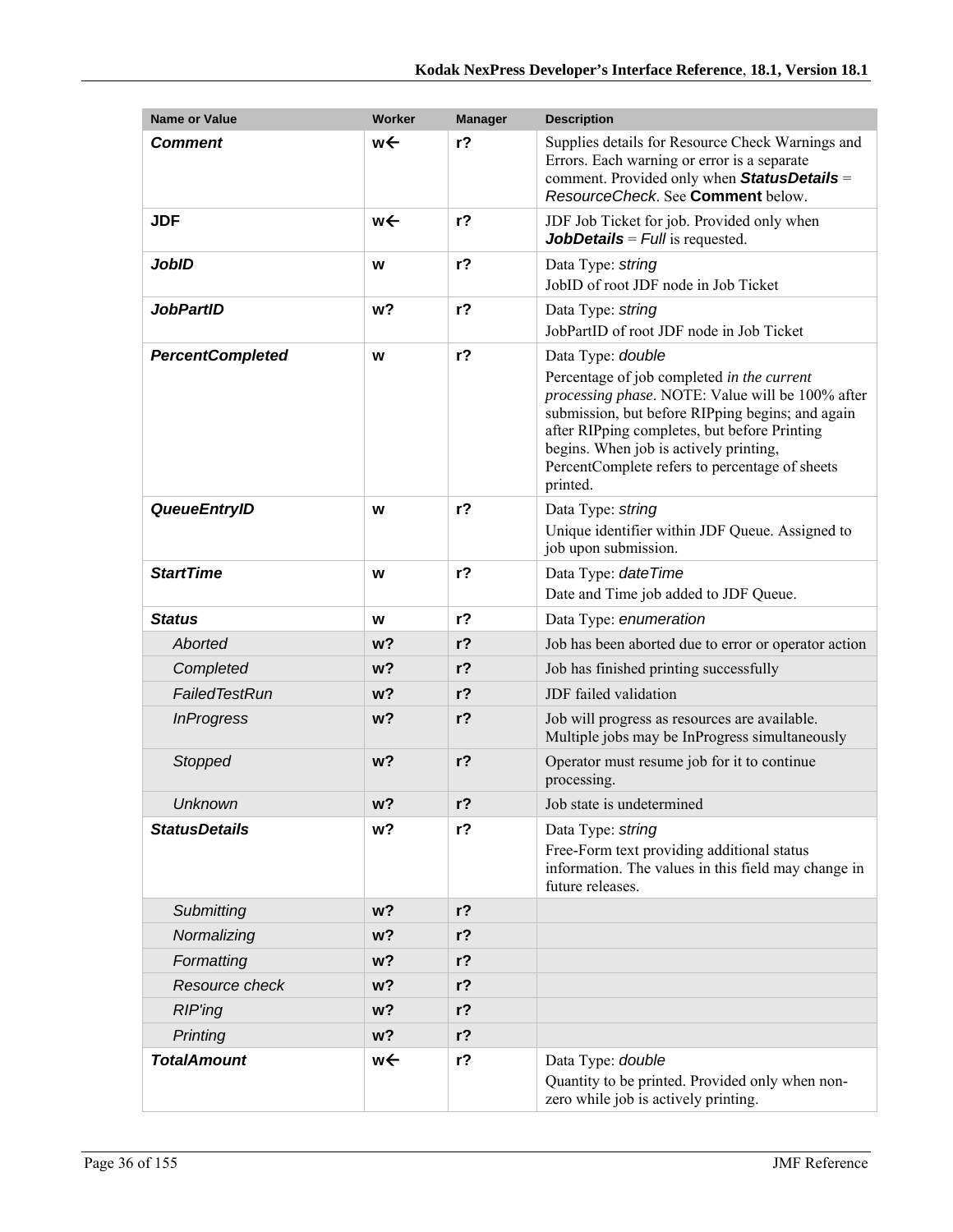| 3.2.1.8.1.2.1 | <b>Comment</b> |
|---------------|----------------|
|               |                |

| <b>Name or Value</b>       | Worker | <b>Manager</b> | <b>Description</b>                                                                                                                                                                                                                                                |
|----------------------------|--------|----------------|-------------------------------------------------------------------------------------------------------------------------------------------------------------------------------------------------------------------------------------------------------------------|
| Language                   | W      | $r$ ?          | Data Type: enumeration                                                                                                                                                                                                                                            |
| en                         | $w$ ?  | $r$ ?          | English. (Comments are only written in English.)                                                                                                                                                                                                                  |
| <b>Name</b>                | W      | $r$ ?          | Data Type: enumeration                                                                                                                                                                                                                                            |
| NxpPreflightError          | $w$ ?  | $r$ ?          | Resource Check Error                                                                                                                                                                                                                                              |
| <b>NxpPreflightWarning</b> | $w$ ?  | $r$ ?          | <b>Resource Check Warning</b>                                                                                                                                                                                                                                     |
| <b>Comment</b>             | $r$ ?  | w?             | Data Type: telem<br>Free-Form text containing details of the Resource<br>Check warning or error. Contents match that<br>provided in the Job Ticket Editor Resource Check<br>Tab of the NexPress Client interface. Each field in<br>the message is delimited by ". |

## **3.2.1.9** ResponseTypeObj – **NXP:DeviceCapabilities**

| Name or Value                             | Worker | Manager | <b>Description</b>                                       |
|-------------------------------------------|--------|---------|----------------------------------------------------------|
| Full Device Capabilities File<br>XML data | W      |         | See reference on Device Capabilities File and<br>[KNDIG] |

#### **3.2.1.10 Queue**

| <b>Name or Value</b> | <b>Worker</b>  | <b>Manager</b> | <b>Description</b>                                                                                                              |
|----------------------|----------------|----------------|---------------------------------------------------------------------------------------------------------------------------------|
| <b>DeviceID</b>      | w              | r <sub>2</sub> | Data Type: string                                                                                                               |
| <b>Status</b>        | W              | $r$ ?          | Data Type: enumeration                                                                                                          |
| <b>Blocked</b>       | $w$ ?          | r <sub>2</sub> | Queue is Closed and Held                                                                                                        |
| Closed               | w <sub>2</sub> | r <sub>2</sub> | Queue is Closed but not Held                                                                                                    |
| Held                 | $w$ ?          | r <sub>2</sub> | Queue is Held but not Closed                                                                                                    |
| Running              | $w$ ?          | r <sub>2</sub> | Queue is Open, not Held, but all processing threads<br>are busy                                                                 |
| Waiting              | $w$ ?          | r <sub>2</sub> | Queue is Open, not Held, and processing threads<br>are available                                                                |
| QueueEntry           | w←             | r <sub>2</sub> | One or more queue entries reflective of the current<br>queue. Only provided when queue is non-empty.<br>See QueueElement below. |

#### 3.2.1.10.1 QueueEntry

| Name or Value  | Worker | <b>Manager</b> | <b>Description</b>                                                                                                       |
|----------------|--------|----------------|--------------------------------------------------------------------------------------------------------------------------|
| <b>EndTime</b> | w←     |                | Data Type: <i>dateTime</i><br>Date and Time job completed printing. Only set for<br>Completed, Aborted, or Stopped jobs. |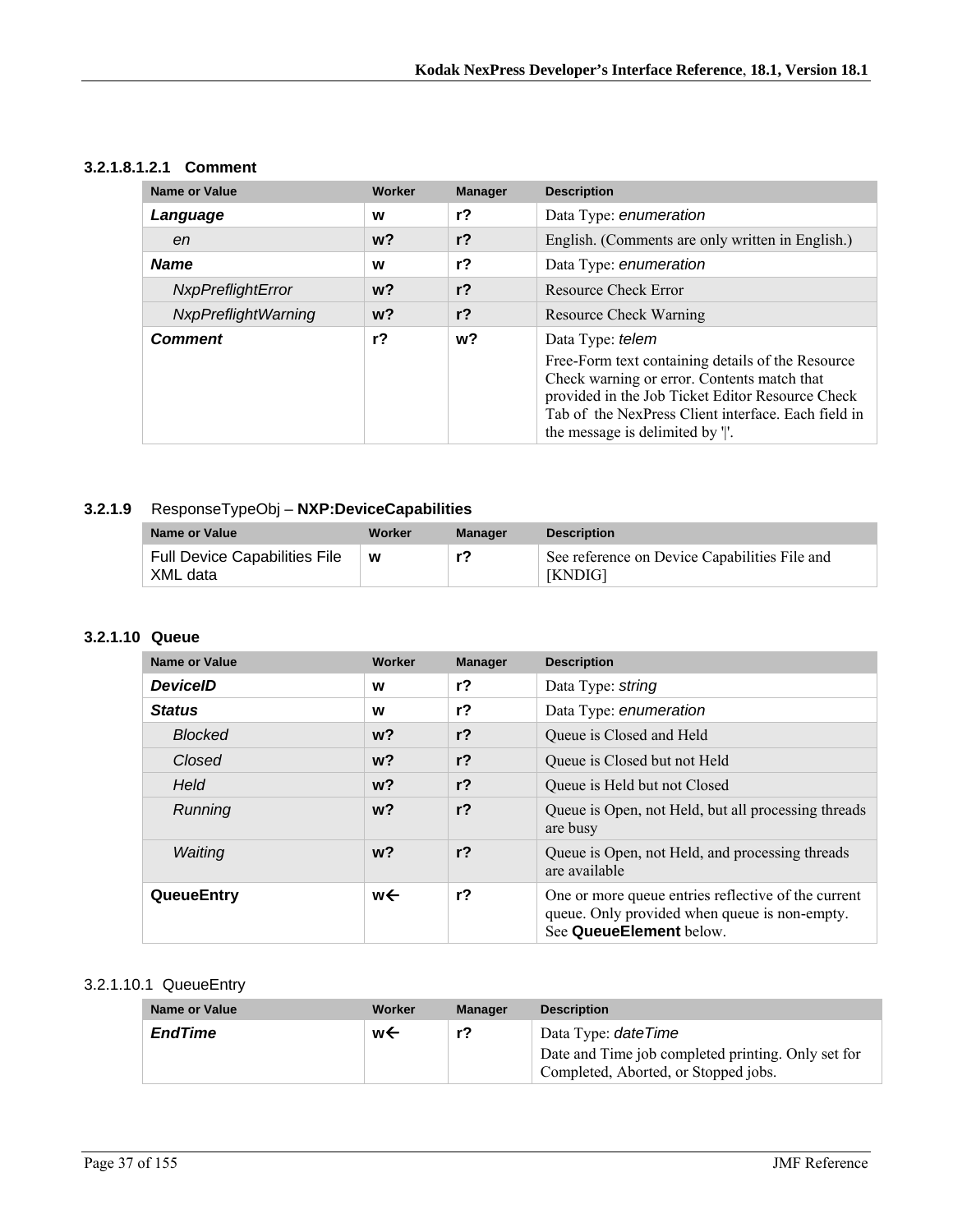| <b>Name or Value</b>    | Worker         | <b>Manager</b> | <b>Description</b>                                                                                                                                                                                                           |
|-------------------------|----------------|----------------|------------------------------------------------------------------------------------------------------------------------------------------------------------------------------------------------------------------------------|
| <b>JobID</b>            | W              | $r$ ?          | Data Type: string<br>JobID of root JDF node in job ticket                                                                                                                                                                    |
| <b>JobPartID</b>        | w?             | $r$ ?          | Data Type: string<br>JobPartID of root JDF node in job ticket                                                                                                                                                                |
| Priority = $50$         | W              | $r$ ?          | Data Type: integer<br>Queue submission priority 1-100.<br>NOTE: Priority only effects job order prior to<br>placement in the Internal Job Queue. Use of Priority<br>to influence job processing order is not<br>recommended. |
| $1 - 100$               | w <sub>2</sub> | $r$ ?          | Default: 50                                                                                                                                                                                                                  |
| <b>QueueEntryID</b>     | w              | $r$ ?          | Data Type: string<br>Unique identifier within JDF Queue. Assigned to job<br>upon submission.                                                                                                                                 |
| <b>StartTime</b>        | W              | $r$ ?          | Data Type: date Time<br>Essentially the same as SubmissionTime                                                                                                                                                               |
| <b>Status</b>           | W              | $r$ ?          | Data Type: enumeration                                                                                                                                                                                                       |
| Aborted                 | w?             | $r$ ?          | Job has been aborted due to error or operator action                                                                                                                                                                         |
| Completed               | w?             | $r$ ?          | Job has finished printing successfully                                                                                                                                                                                       |
| Held                    | w?             | $r$ ?          | Job held following HoldQueueEntry command                                                                                                                                                                                    |
| Running                 | w?             | $r$ ?          | Job active in the Internal Job Queue. "Running" does<br>not necessarily indicate the job is currently printing.                                                                                                              |
| Suspended               | w?             | $r$ ?          | Job suspended following SuspendQueueEntry, an<br>explicit job stop using the NexPress Client interface,<br>or a Portal restart with the job queued                                                                           |
| Waiting                 | w <sub>2</sub> | $r$ ?          | Job awaiting submission to the Internal Job Queue                                                                                                                                                                            |
| <b>SubmisssionTime</b>  | w?             | $r$ ?          | Data Type: date Time<br>Date and time job was added to the Portal queue.                                                                                                                                                     |
| <b>HDM:FirstStart</b>   | w?             | $r$ ?          | Data Type: string<br>Nodelnfo/@FirstStart of job ticket. NOTE: JDF<br>Portal does not enforce <b>@FirstStart</b> when<br>scheduling job.                                                                                     |
| HDM:ID                  | W              | $r$ ?          | Data Type: string<br>Same as HDM:NodeID                                                                                                                                                                                      |
| <b>HDM: JobPriority</b> | W              | $r$ ?          | Data Type: <i>integer</i><br>Same as Priority                                                                                                                                                                                |
| <b>HDM:JobURL</b>       | w <sub>2</sub> | $r$ ?          | Data Type: string<br>Filename of first element in AncestorPool in job<br>ticket                                                                                                                                              |
| <b>HDM:LastEnd</b>      | w?             | $r$ ?          | Data Type: string<br>Nodelnfo/@LastEnd of job ticket. NOTE: JDF<br>Portal does not enforce @LastEnd when scheduling<br>job.                                                                                                  |
| <b>HDM:NodelD</b>       | w?             | r <sub>2</sub> | Data Type: string<br><b>ID</b> of root <b>JDF</b> node in job ticket                                                                                                                                                         |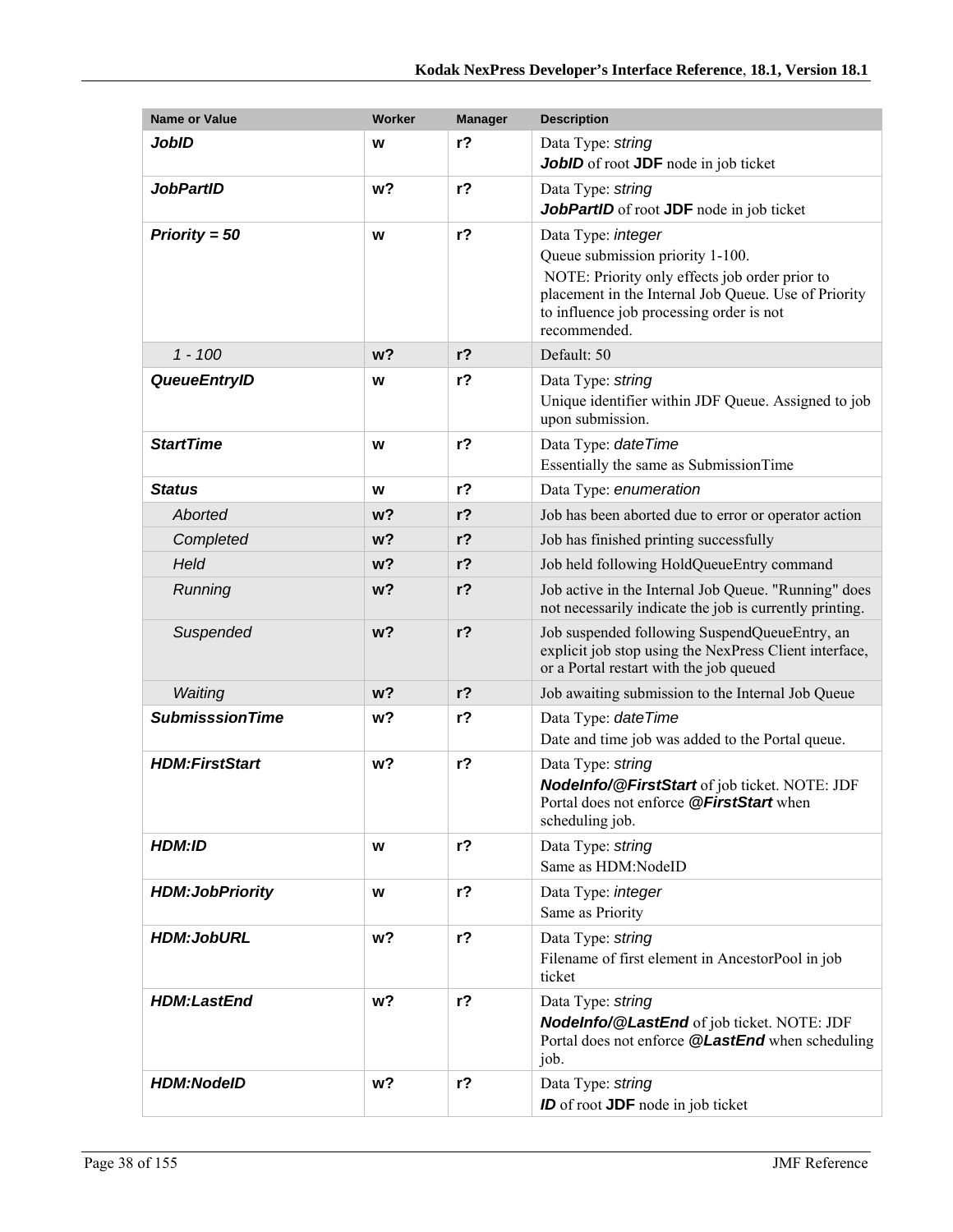| <b>Name or Value</b>              | <b>Worker</b> | <b>Manager</b> | <b>Description</b>                                                                                                                 |
|-----------------------------------|---------------|----------------|------------------------------------------------------------------------------------------------------------------------------------|
| <b>HDM:SpawnID</b>                | w?            | $r$ ?          | Data Type: string<br><b>SpawnID</b> of root <b>JDF</b> node in job ticket                                                          |
| <b>HDM:Start</b>                  | w?            | $r$ ?          | Data Type: string<br><b>Nodelnfo/@Start</b> of job ticket. NOTE: JDF Portal<br>does not enforce <b>@Start</b> when scheduling job. |
| <b>HDM:StatusDetails</b>          | w?            | $r$ ?          | Data Type: string<br>Free-form comment containing additional status<br>details when applicable.                                    |
| <b>NXP:CDFEJobID</b>              | w             | $r$ ?          | Data Type: string<br>Job identifier used by the Internal Job Queue.                                                                |
| xmlns:HDM                         | W             | r <sub>2</sub> | Data Type: string                                                                                                                  |
| www.heidelberg.com/sche<br>ma/HDM | W             | $r$ ?          |                                                                                                                                    |
| xmlns:NXP                         | W             | $r$ ?          | Data Type: string                                                                                                                  |
| www.nexpress.com                  | W             | r <sub>2</sub> |                                                                                                                                    |

# **3.2.2 Message – Signal**

| <b>Name or Value</b>                           | <b>Worker</b>  | <b>Manager</b> | <b>Description</b>                                                                                                                 |
|------------------------------------------------|----------------|----------------|------------------------------------------------------------------------------------------------------------------------------------|
| ID                                             | W              | $r$ ?          | Data Type: ID<br>Generated by NexPress                                                                                             |
|                                                |                |                |                                                                                                                                    |
| refID                                          | W              | $r$ ?          | Data Type: NMTOKEN                                                                                                                 |
|                                                |                |                | Matches Query/@ID to which the subscription was<br>attached.                                                                       |
| <b>Type</b>                                    | W              | $r$ ?          | Data Type: enumeration                                                                                                             |
|                                                |                |                | Same as Type from Query initiating persistent<br>channel.                                                                          |
| <b>Status</b>                                  | W              | r <sub>2</sub> | NexPress only supports opening a persistent channel<br>on the Status query                                                         |
| xmlns:xsi                                      | W              | r <sub>2</sub> | Data Type: URI                                                                                                                     |
| http://www.w3.org/2001/X<br>ML Schema-instance | W              | r <sub>2</sub> |                                                                                                                                    |
| xsi:type                                       | W              | r <sub>2</sub> | Data Type: NMTOKEN                                                                                                                 |
|                                                |                |                | Value is generated through a concatenation of<br>"Signal" and the Type value, e.g. SignalStatus                                    |
| <b>Notification</b>                            | w <sub>2</sub> | r <sub>2</sub> | Only used to report an error condition on a                                                                                        |
|                                                |                |                | subscribed queue entry. Normally signal responses<br>do not include <b>Notification</b> element. See<br><b>Notification</b> above. |
|                                                |                |                |                                                                                                                                    |
| <b>ResponseTypeObj</b>                         | W              | r <sub>2</sub> | Abstract element. NexPress only supports a<br>persistent channel on Status Query; see<br>ResponseTypeObj-Status.                   |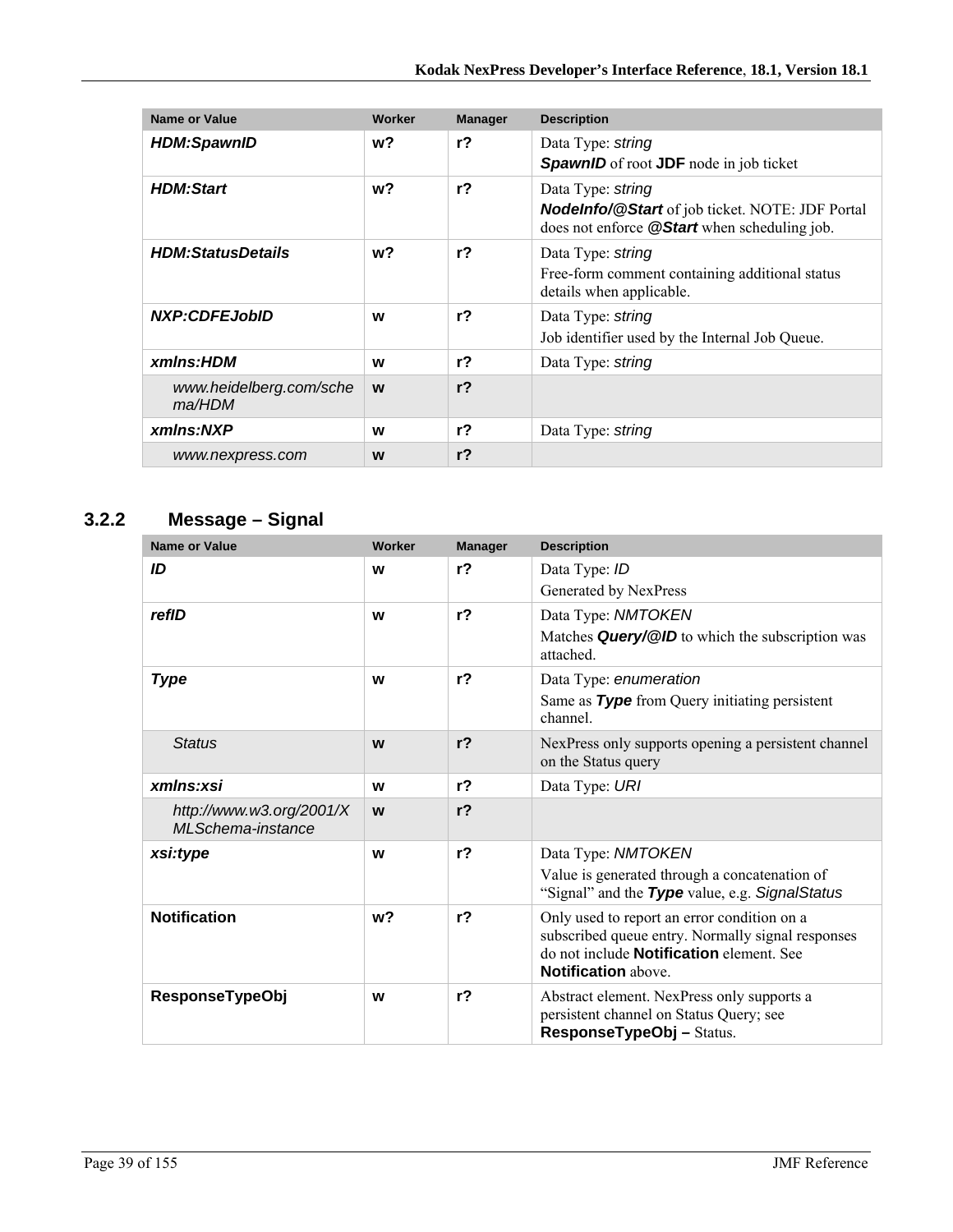# **4 JDF Product Intent Reference**

This chapter documents NexPress support for JDF Product Intent as referenced in the [KNDIG]. Examples demonstrating the use of JDF Product Intent for the NexPress front end are provided in [KNDIG] and not here.

For this section, many tables have their columns as Manager and Worker. The Manager in this case is the Client Application sending a JMF message and the Worker is the NexPress front end or Kodak Imposition Viewer. The notation is similar to that in the Base ICS [BICS], except a value of "r" in the "Worker" column indicates the NexPress or Imposition Viewer requires the attribute, element, or value; "r?" indicates the field is supported and will be used if supplied.

*The NexPress front end andNexPress workflow tools support only the attributes, values and sub-elements of the resources identified below. Any attributes, values or sub-elements of the resource other then those defined below will be ignored. If an illegal or unsupported attribute value is identified, the default value will be used instead.* 

# **4.1 General use of JDF Product Intent with PPML/VDX**

JDF Product Intent is defined by [JDF]; it refers to the use of JDF for describing the print product(s) to be produced. A JDF Product Intent job ticket describes "what" to produce rather than "how" to produce it. In contrast, process-oriented JDF describes the details of "how" to manufacture the print product(s). JDF Product Intent data in conjunction with the PPML/VDX structured page content data provides a complete job definition, enabling a production process to be defined that can create variable print products such as customized postcards, booklets, and brochures.

There are two basic methods to link the PPML/VDX data with the JDF Product Intent data:

- **Integrated JDF Intent** uses a JDF job ticket stored within or referenced from the **ProductIntent** sub-element of the **PPMLVDX** as defined by [PPML/VDX].
- **Referential JDF Intent** uses a JDF job ticket that is not integral to the PPML/VDX structured data. In this case, the JDF Product node's **RunList** resource refers to the PPML/VDX data (i.e. **JOB** and **DOCUMENT** elements) through the use of the JDF *RunTags* partition key.

This following specifies the general restrictions and constraints for using JDF Product Intent and PPML/VDX with the NexPress front end and NexPress workflow tools.

- Only **Referential JDF Intent** MUST be used.
- All **Integrated JDF Intent** WILL BE ignored whether **Referential JDF Intent** is present or not.
- When embedding **Referential JDF Intent** within a PPML/VDX-Layout file, it MUST be embedded as a PDF COS stream object within the body of the file, and referenced by a **/JDF** key entry within the **/Catalog** dictionary at the root of the file.
- NexPress Workflow tools, including Imposition Viewer, only support JDF resources **ArtDeliveryIntent, BindingIntent**, **LayoutIntent**, **MediaIntent, RunList** and **Component**. Other JDF Product Intent resources SHOULD NOT be used with a PPML/VDX job and will be ignored.
- The NexPress front end only supports embedded **MediaIntent**. All other JDF Product Intent data is ignored.
- All parameters of supported JDF Product Intent resources and those of their sub-elements that have JDF Span data types MUST have a value specified for the *Actual* attribute. This implies that all negotiation for the final product description has been completed, and actual values have been determined.
- Only a single JDF Product Intent node MUST be used to describe the print products of a PPML/VDX job.

# **4.2 JDF Product Intent Node**

| Name or Value          | <b>Manager</b> | Worker | <b>Description</b>                                                                          |
|------------------------|----------------|--------|---------------------------------------------------------------------------------------------|
| <b>DescriptiveName</b> | w              |        | Data Type: string<br>Should contain a human-readable string describing<br>the print product |
| ID                     | W              |        | Data Type: ID                                                                               |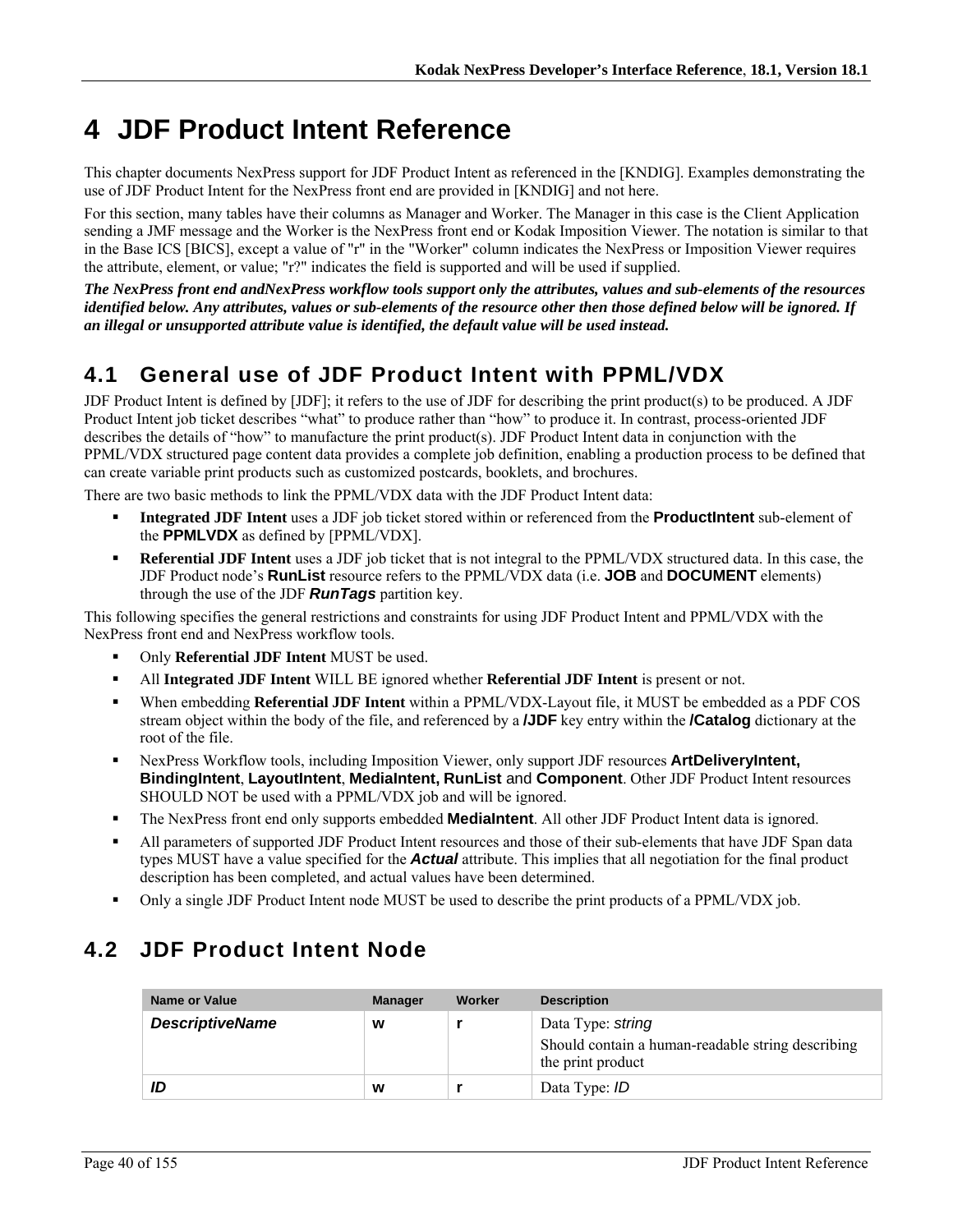| <b>Name or Value</b>                     | <b>Manager</b> | <b>Worker</b> | <b>Description</b>                                                                                                                                                                                                                                                         |
|------------------------------------------|----------------|---------------|----------------------------------------------------------------------------------------------------------------------------------------------------------------------------------------------------------------------------------------------------------------------------|
| JobID                                    | w?             | $r$ ?         | Data Type: string                                                                                                                                                                                                                                                          |
| <b>Type</b>                              | W              | r             | Data Type: NMTOKEN                                                                                                                                                                                                                                                         |
| Product                                  | W              | r             |                                                                                                                                                                                                                                                                            |
| <b>Version</b>                           | W              | r             | Data Type: JDFJMFVersion                                                                                                                                                                                                                                                   |
| 1.3                                      | W              | r             |                                                                                                                                                                                                                                                                            |
| xmlns                                    | W              | r             | Data Type: URI                                                                                                                                                                                                                                                             |
| http://www.CIP4.org/JDFS<br>chema_ $1_1$ | W              | r             |                                                                                                                                                                                                                                                                            |
| <b>Status</b>                            | W              | r             | Data Type: enumeration                                                                                                                                                                                                                                                     |
| Waiting                                  | W              | r             |                                                                                                                                                                                                                                                                            |
| <b>JDF</b>                               | w?             | $r$ ?         | NexPress Combined Process Node. A root JDF<br>intent node may be submitted to the NexPress for<br>processing if the JDF intent includes a NexPress<br>Combined Process Node. The job ticket is<br>constructed entirely from the JDF Process; the JDF<br>intent is ignored. |
| <b>AuditPool</b>                         | w?             | $r$ ?         | See AuditPool below.                                                                                                                                                                                                                                                       |
| <b>ResourceLinkPool</b>                  | W              | r             | See ResourceLinkPool below.                                                                                                                                                                                                                                                |
| <b>ResourcePool</b>                      | W              | r             | See <b>ResourcePool</b> below.                                                                                                                                                                                                                                             |

### **4.2.1 ResourceLinkPool**

| Name or Value            | <b>Manager</b> | Worker         | <b>Description</b>                              |
|--------------------------|----------------|----------------|-------------------------------------------------|
| <b>ResourceLink</b> *    | W              |                | List of <b>ResourceLink</b> entries. See below. |
| <b>BindingIntentLink</b> | $w$ ?          | r <sub>2</sub> |                                                 |
| <b>ComponentLink</b>     | w?             | r <sub>2</sub> |                                                 |
| LayoutIntentLink         | w?             | $r$ ?          |                                                 |
| <b>MediaIntentLink</b>   | w?             | r?             |                                                 |

### **4.2.1.1 BindingIntentLink**

| <b>Name or Value</b> | <b>Manager</b> | Worker | <b>Description</b>      |
|----------------------|----------------|--------|-------------------------|
| rRef                 | W              |        | Data Type: <b>IDREF</b> |
| Usage                | W              |        | Data Type: enumeration  |
| Input                | W              |        |                         |

## **4.2.1.2 ComponentLink**

| Name or Value | <b>Manager</b> | Worker | <b>Description</b>      |
|---------------|----------------|--------|-------------------------|
| rRef          | W              |        | Data Type: <i>IDREF</i> |
| Usage         | W              |        | Data Type: enumeration  |
| Output        | W              |        |                         |

#### **4.2.1.3 LayoutIntentLink**

| Name or Value | <b>Manager</b> | Worker | <b>Description</b>      |
|---------------|----------------|--------|-------------------------|
| rRef          | W              |        | Data Type: <b>IDREF</b> |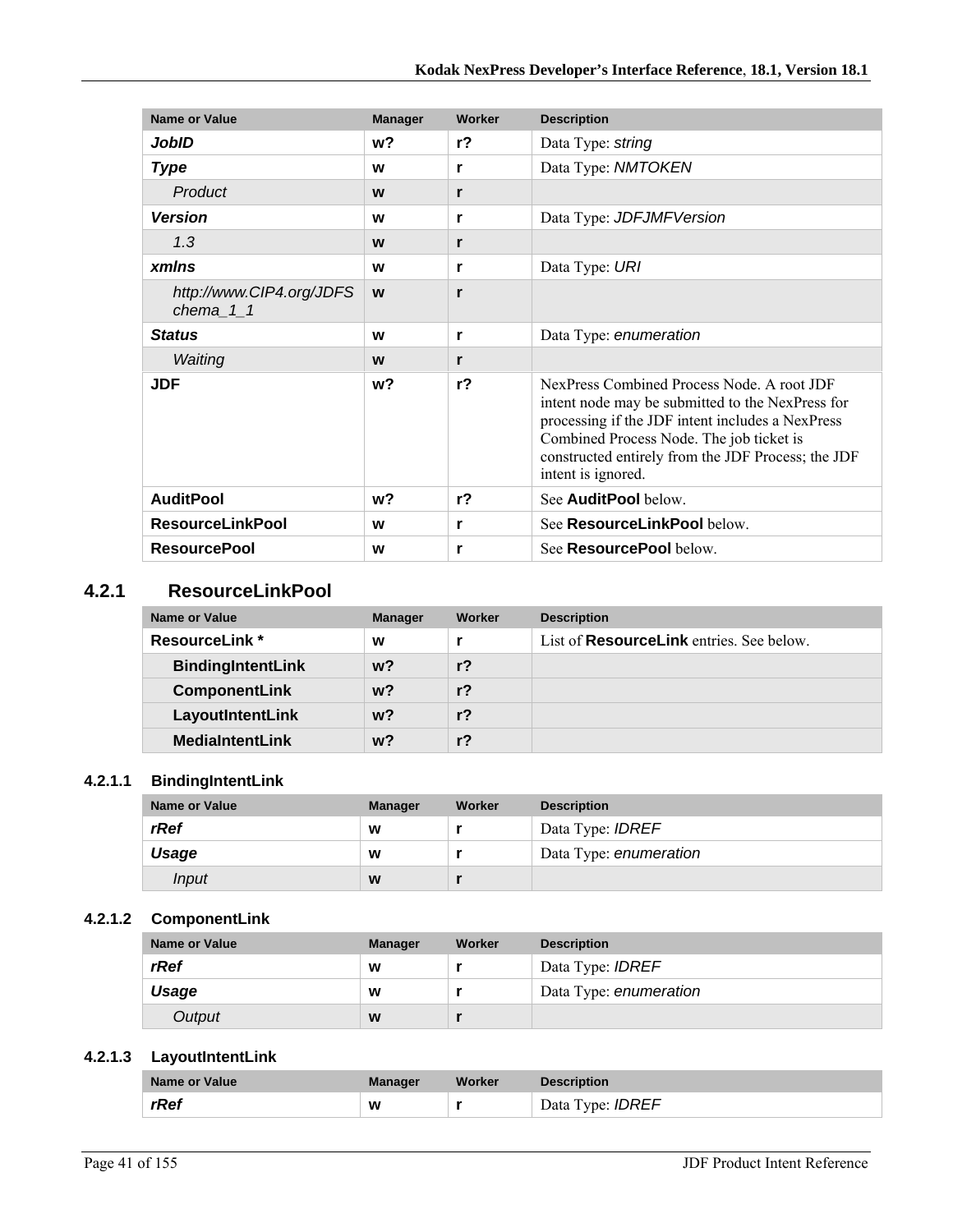| <b>Name or Value</b> | <b>Manager</b> | Worker | <b>Description</b>     |
|----------------------|----------------|--------|------------------------|
| Usage                | W              |        | Data Type: enumeration |
| Input                | W              |        |                        |

#### **4.2.1.4 MediaIntentLink**

| <b>Name or Value</b> | <b>Manager</b> | <b>Worker</b> | <b>Description</b>      |
|----------------------|----------------|---------------|-------------------------|
| rRef                 | W              |               | Data Type: <b>IDREF</b> |
| Usage                | W              |               | Data Type: enumeration  |
| <i>Input</i>         | W              |               |                         |

### **4.2.2 ResourcePool**

| <b>Name or Value</b> | <b>Manager</b> | Worker         | <b>Description</b>                                                                                                                                                                                                                                                                                                                                     |
|----------------------|----------------|----------------|--------------------------------------------------------------------------------------------------------------------------------------------------------------------------------------------------------------------------------------------------------------------------------------------------------------------------------------------------------|
| Resource *           | W              | r              | List of <b>Resource</b> entries. See below for detail.                                                                                                                                                                                                                                                                                                 |
| <b>BindingIntent</b> | w <sub>2</sub> | $r$ ?          | Specifies the style of binding for an instance of a<br>finished print product.<br><b>PPML/VDX Usage: The BindingIntent</b><br>characterization will be applied to all Recipient<br>Instances (i.e. JOB elements) of a PPML/VDX<br>instance.                                                                                                            |
| <b>Component</b>     | w <sub>2</sub> | r <sub>2</sub> | Represents the complete or partially finished print<br>product that is the output of the printing process.                                                                                                                                                                                                                                             |
| LayoutElement        | w←             | $r$ ?          | Either a sub-element of or referenced from a<br><b>RunList resource</b><br>PPML/VDX usage: Identifies the PPML/VDX<br>layout file of a PPML/VDX instance that is used as<br>the source of page content data.                                                                                                                                           |
| LayoutIntent         | w <sub>2</sub> | $r$ ?          | Specifies one or two-sided printing of finished pages.<br>PPML/VDX Usage: The LayoutIntent<br>characterization will be applied to all Recipient<br>Instances (i.e. <b>JOB</b> elements) of a PPML/VDX<br>instance                                                                                                                                      |
| <b>MediaIntent</b>   | w <sub>2</sub> | $r$ ?          | Specifies one or more descriptions or<br>characterizations of media to use for printed pages. A<br>maximum of three <b>MediaIntent</b> sub-element<br>characterizations are allowed.<br><b>PPML/VDX Usage: The MediaIntent</b><br>characterization will be applied to all Recipient<br>Instances (i.e. <b>JOB</b> elements) of a PPML/VDX<br>instance. |
| <b>RunList</b>       | w <sub>2</sub> | r <sub>2</sub> | <b>PPML/VDX</b> usage: Identifies the sequence of<br>Recipient Instances, or records of the PPML/VDX<br>file. These records are referenced by the<br>LayoutElement sub-element as page content of the<br>print products described by the JDF Product node.                                                                                             |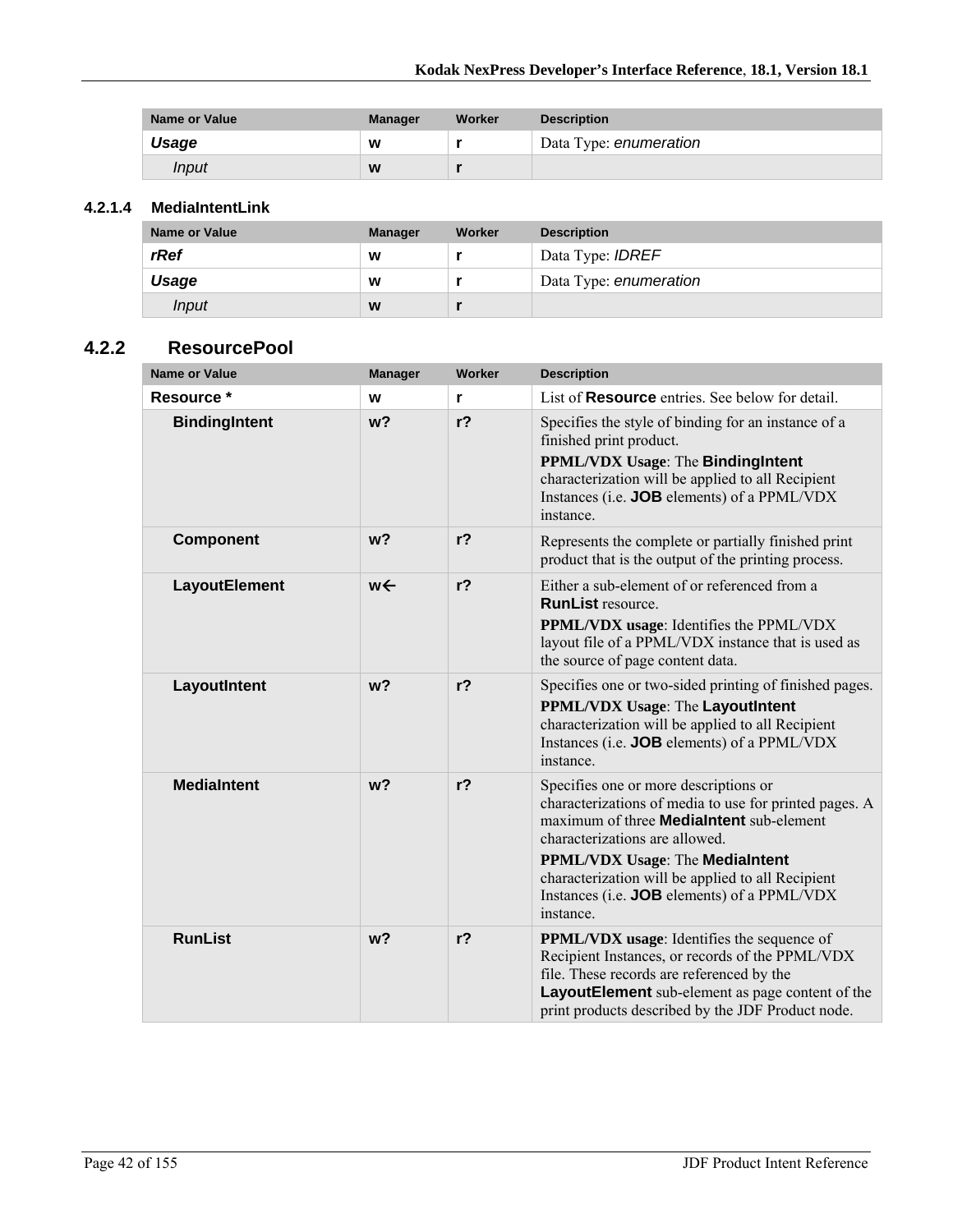# **4.3 BindingIntent resource**

| <b>Name or Value</b>      | <b>Manager</b> | <b>Worker</b>  | <b>Description</b>                                                                                                                                                     |
|---------------------------|----------------|----------------|------------------------------------------------------------------------------------------------------------------------------------------------------------------------|
| <b>Class</b>              | W              | r              | Data Type: enumeration                                                                                                                                                 |
| Intent                    | W              | r              |                                                                                                                                                                        |
| ID                        | W              | r              | Data Type: ID                                                                                                                                                          |
| <b>Status</b>             | W              | r              | Data Type: enumeration                                                                                                                                                 |
| Available                 | W              | r              |                                                                                                                                                                        |
| <b>BindingColor</b>       | w <sub>2</sub> | $r$ ?          | Data Type: EnumerationSpan<br>Defines the color of the spine material of the<br>binding. See BindingColor below.                                                       |
| <b>BindingSide</b>        | w←             | r <sub>2</sub> | Data Type: EnumerationSpan<br>MUST be present if <b>BindingType</b> is defined and<br><b>Binding Type/@Actual other than LooseBinding.</b><br>See BindingSide below.   |
| <b>BindingType</b>        | W              | r              | Data Type: EnumerationSpan<br>Desired binding for the job. See <b>Binding Type</b><br>below.                                                                           |
| <b>CoilBinding</b>        | w <sub>2</sub> | r <sub>2</sub> | Details of coil binding. MAY be present if<br><b>BindingType/@Actual=CoilBinding.</b><br>See [JDF] for structure of <b>CoilBinding</b> element.                        |
| <b>PlasticCombBinding</b> | w <sub>2</sub> | $r$ ?          | Details of plastic comb binding. MAY be present if<br><b>BindingType/@Actual</b> = $PlasticComb$ .<br>See [JDF] for structure of <b>PlasticCombBinding</b><br>element. |
| <b>SaddleStitching</b>    | w <sub>2</sub> | $r$ ?          | Details of saddle stitching. MAY be present if<br><b>BindingType/@Actual</b> = SaddleStitch.<br>See [JDF] for structure of <b>SaddleStitching</b><br>element.          |
| <b>WireCombBinding</b>    | w <sub>2</sub> | r <sub>2</sub> | Details of wire comb binding. MAY be present if<br><b>BindingType/@Actual</b> = WireComb.<br>See [JDF] for structure of <b>WireCombBinding</b><br>element.             |

# **4.3.1 BindingColor**

| <b>Name or Value</b> | <b>Manager</b> | Worker | <b>Description</b>                                                                                                                                         |
|----------------------|----------------|--------|------------------------------------------------------------------------------------------------------------------------------------------------------------|
| <b>DataType</b>      | W              |        | Data Type: enumeration                                                                                                                                     |
| EnumerationSpan      | W              |        |                                                                                                                                                            |
| Actual               | w              |        | Data Type: enumeration<br>See [JDF] for possible values. MUST be present,<br>implying all negotiation for final product description<br>has been completed. |

# **4.3.2 BindingSide**

| Name or Value   | <b>Manager</b> | Worker | <b>Description</b>     |
|-----------------|----------------|--------|------------------------|
| <b>DataType</b> | W              |        | Data Type: enumeration |
| EnumerationSpan | W              |        |                        |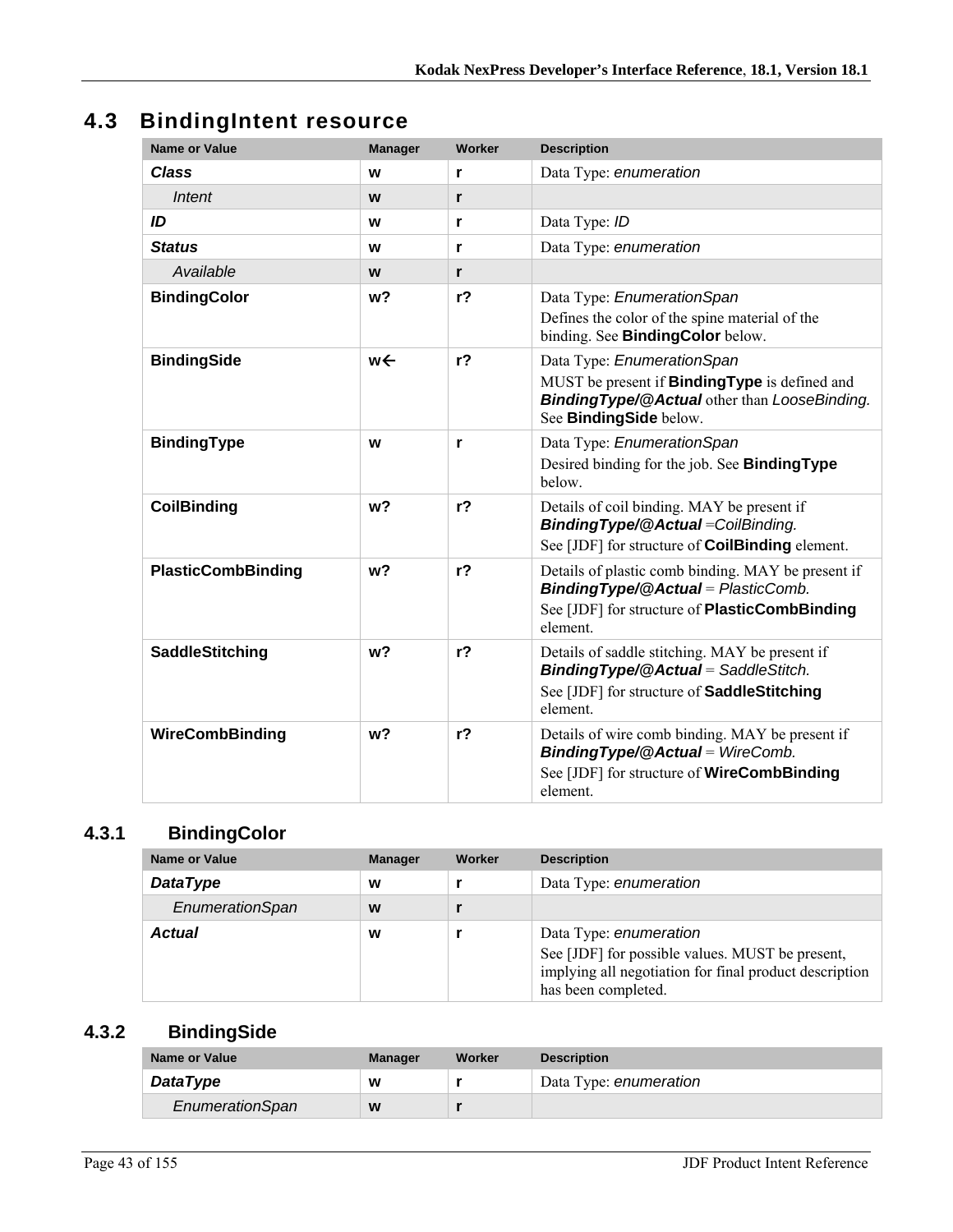| <b>Name or Value</b> | <b>Manager</b> | <b>Worker</b>  | <b>Description</b>                                                                                                       |
|----------------------|----------------|----------------|--------------------------------------------------------------------------------------------------------------------------|
| <b>Actual</b>        | W              |                | Data Type: enumeration<br>MUST be present, implying all negotiation for final<br>product description has been completed. |
| Top                  | $w$ ?          | $r$ ?          |                                                                                                                          |
| <b>Bottom</b>        | $w$ ?          | r <sub>2</sub> |                                                                                                                          |
| <b>Right</b>         | $w$ ?          | r <sub>2</sub> |                                                                                                                          |
| Left                 | w?             | r?             |                                                                                                                          |

## **4.3.3 BindingType**

| <b>Name or Value</b> | <b>Manager</b> | Worker         | <b>Description</b>                                                                                                                                                                                                                                                                                                                                                    |
|----------------------|----------------|----------------|-----------------------------------------------------------------------------------------------------------------------------------------------------------------------------------------------------------------------------------------------------------------------------------------------------------------------------------------------------------------------|
| <b>DataType</b>      | W              |                | Data Type: enumeration                                                                                                                                                                                                                                                                                                                                                |
| EnumerationSpan      | W              | r              |                                                                                                                                                                                                                                                                                                                                                                       |
| <b>Actual</b>        | W              | r              | Data Type: enumeration<br><b>PPML/VDX</b> usage: If other than LooseBinding, all<br>pages of related PPML DOCUMENT sub-elements<br>of a <b>JOB</b> element MUST be bound. This disallows<br>the definition of a Recipient Instance having multiple<br>bound documents; multiple bound documents are not<br>supported by the NexPress front end and workflow<br>tools. |
| CoilBinding          | $w$ ?          | r <sub>2</sub> |                                                                                                                                                                                                                                                                                                                                                                       |
| LooseBinding         | $w$ ?          | r <sub>2</sub> |                                                                                                                                                                                                                                                                                                                                                                       |
| PlasticComb          | $w$ ?          | r <sub>2</sub> |                                                                                                                                                                                                                                                                                                                                                                       |
| <b>SaddleStitch</b>  | w?             | $r$ ?          |                                                                                                                                                                                                                                                                                                                                                                       |
| WireComb             | w?             | r <sub>2</sub> |                                                                                                                                                                                                                                                                                                                                                                       |

# **4.4 Component resource**

| <b>Name or Value</b>           | <b>Manager</b> | Worker         | <b>Description</b>      |
|--------------------------------|----------------|----------------|-------------------------|
| <b>Class</b>                   | W              | r              | Data Type: enumeration  |
| Quantity                       | W              | r              |                         |
| ComponentType                  | W              | r              | Data Type: enumerations |
| FinalProduct                   | w?             | r <sub>2</sub> |                         |
| PartialProduct                 | w?             | $r$ ?          |                         |
| ID                             | W              | r              | Data Type: ID           |
| <b>ProductType</b> = $Unknown$ | $w$ ?          | $r$ ?          | Data Type: NMTOKEN      |
| <b>BackCover</b>               | w?             | $r$ ?          |                         |
| Book                           | w?             | $r$ ?          |                         |
| <b>BookBlock</b>               | $w$ ?          | r <sub>2</sub> |                         |
| <b>BookCase</b>                | w?             | $r$ ?          |                         |
| <b>Brochure</b>                | w?             | r <sub>2</sub> |                         |
| <b>BusinessCard</b>            | w?             | $r$ ?          |                         |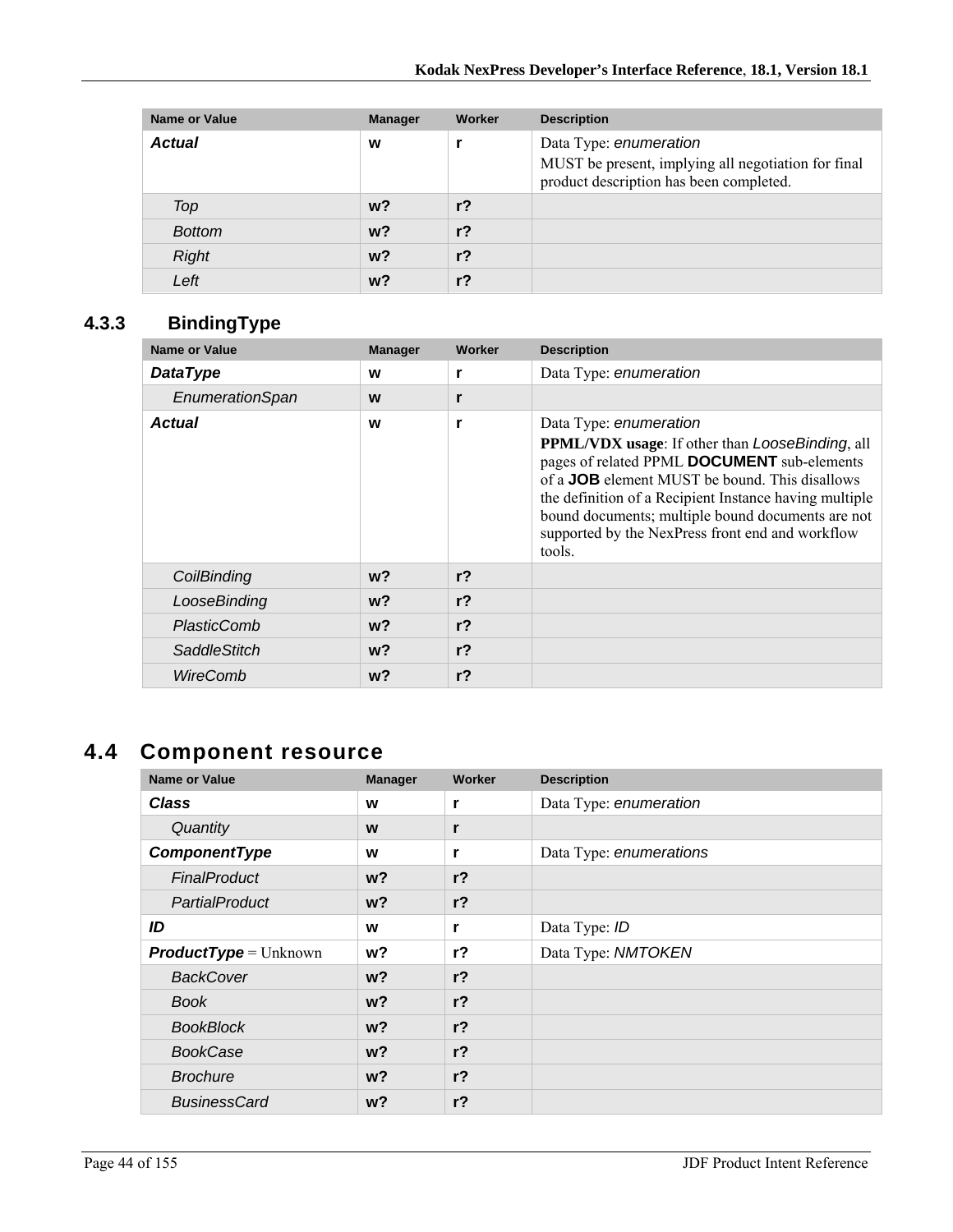| <b>Name or Value</b> | <b>Manager</b> | Worker         | <b>Description</b>     |
|----------------------|----------------|----------------|------------------------|
| Cover                | $w$ ?          | $r$ ?          |                        |
| FrontCover           | $w$ ?          | $r$ ?          |                        |
| Label                | $w$ ?          | r <sub>2</sub> |                        |
| Poster               | $w$ ?          | r <sub>2</sub> |                        |
| <b>Unknown</b>       | $w$ ?          | r <sub>2</sub> | Default Value.         |
| <b>Status</b>        | W              |                | Data Type: enumeration |
| Unavailable          | W              |                |                        |

# **4.5 LayoutElement element**

| <b>Name or Value</b> | <b>Manager</b> | Worker         | <b>Description</b>                                                                                                                                                  |
|----------------------|----------------|----------------|---------------------------------------------------------------------------------------------------------------------------------------------------------------------|
| <b>Class</b>         | w?             | $r$ ?          | Data Type: enumeration<br>Not required if LayoutElement is defined as an<br>immediate sub-element of <b>RunList</b> .                                               |
| Parameter            | W              | r              |                                                                                                                                                                     |
| <b>ElementType</b>   | W              | r              | Data Type: NMTOKEN                                                                                                                                                  |
| <b>MultiSet</b>      | W              | r              |                                                                                                                                                                     |
| ID                   | w?             | r <sub>2</sub> | Data Type: ID<br>Not required if LayoutElement is defined as an<br>immediate sub-element of <b>RunList</b> .                                                        |
| $HasBleads = false$  | w?             | r <sup>2</sup> | Data Type: boolean                                                                                                                                                  |
| false                | $w$ ?          | $r$ ?          | Default Value.                                                                                                                                                      |
| true                 | $w$ ?          | r <sub>2</sub> | <b>PPML/VDX</b> usage: SHOULD have the value "true"<br>if the <b>PAGE_DESIGN/@BleedBox</b> attribute of<br>the PPML data of the PPML/VDX-Layout file is<br>present. |
| <b>Status</b>        | w?             | $r$ ?          | Data Type: enumeration                                                                                                                                              |
| Available            | W              | r              |                                                                                                                                                                     |
| <b>FileSpec</b>      | W              | r              | See FileSpec below.                                                                                                                                                 |

## **4.5.1 FileSpec**

| Name or Value      | <b>Manager</b> | Worker | <b>Description</b>                                                                                                                       |
|--------------------|----------------|--------|------------------------------------------------------------------------------------------------------------------------------------------|
| <b>Application</b> | w?             | $r$ ?  | Data Type: string<br><b>PPML/VDX</b> usage: The descriptive name of the<br>software application used to create the PPML/VDX<br>instance. |
| <b>AppOS</b>       | w?             | $r$ ?  | Data Type: string                                                                                                                        |
| <b>AppVersion</b>  | w?             | $r$ ?  | Data Type: string                                                                                                                        |
| <b>OSVersion</b>   | w?             | $r$ ?  | Data Type: string                                                                                                                        |
| UID                | w?             | $r$ ?  | Data Type: string                                                                                                                        |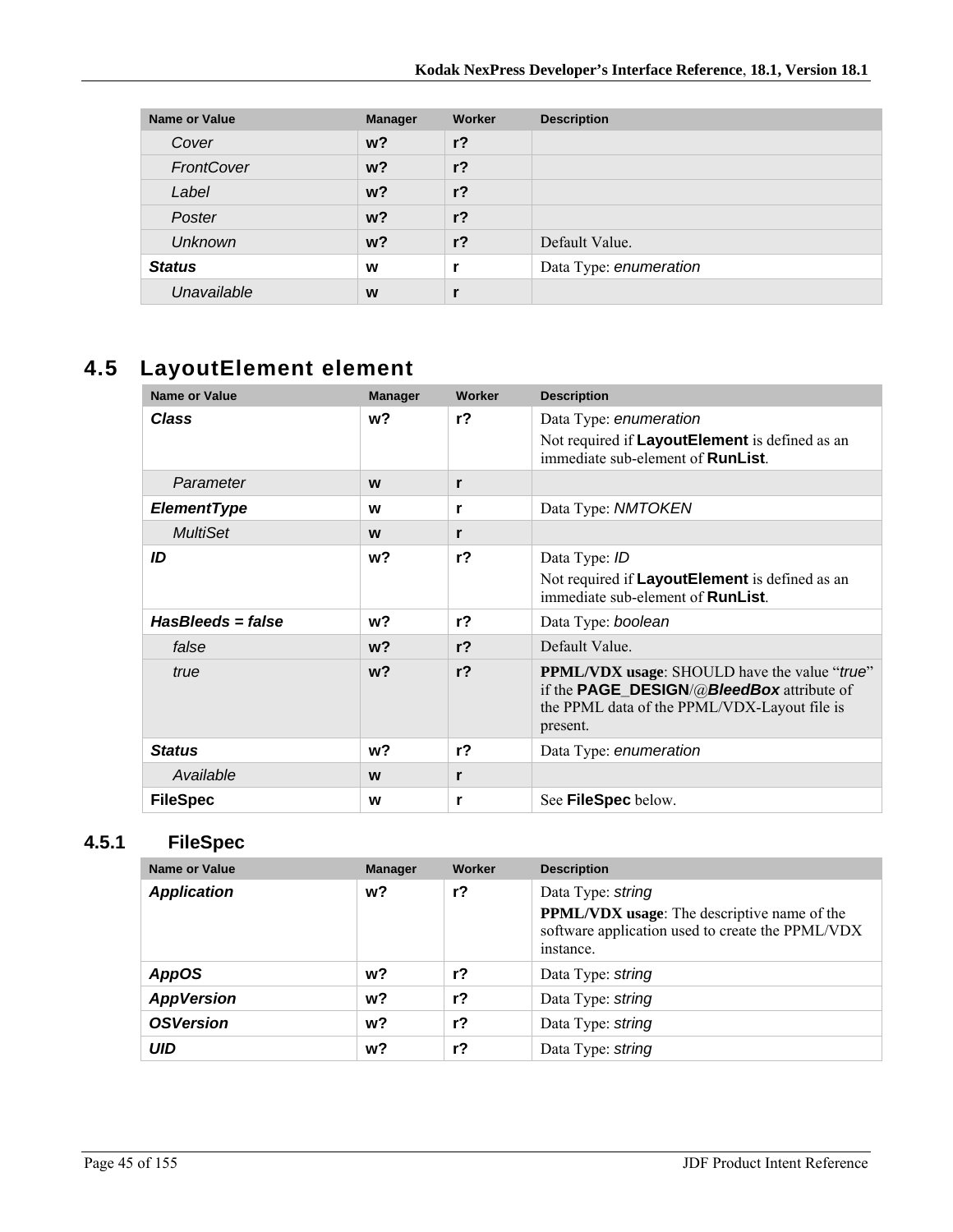| <b>Name or Value</b> | <b>Manager</b> | Worker | <b>Description</b>                                                                                                                                                                                                                                                                                                |
|----------------------|----------------|--------|-------------------------------------------------------------------------------------------------------------------------------------------------------------------------------------------------------------------------------------------------------------------------------------------------------------------|
| URL                  | $w$ ?          | r?     | Data Type: URL                                                                                                                                                                                                                                                                                                    |
|                      |                |        | <b>PPML/VDX</b> usage: MUST NOT be present if the<br>JDF data is embedded within the PPML/VDX-<br>Layout file. Note that the absence of this attribute is<br>interpreted as an implicit reference to the containing<br>PPML/VDX-Layout file. This is the normal case<br>supported by the NexPress Workflow tools. |

# **4.6 LayoutIntent resource**

| <b>Name or Value</b>      | <b>Manager</b> | Worker         | <b>Description</b>                                                                                                                                                                                                                                                                                                                                                                                                          |
|---------------------------|----------------|----------------|-----------------------------------------------------------------------------------------------------------------------------------------------------------------------------------------------------------------------------------------------------------------------------------------------------------------------------------------------------------------------------------------------------------------------------|
| <b>Class</b>              | W              | r              | Data Type: enumeration                                                                                                                                                                                                                                                                                                                                                                                                      |
| Intent                    | W              | r              |                                                                                                                                                                                                                                                                                                                                                                                                                             |
| ID                        | W              | r              | Data Type: ID                                                                                                                                                                                                                                                                                                                                                                                                               |
| <b>Sides</b>              | w <sub>2</sub> | r <sub>2</sub> | Data Type: enumeration<br><b>PPML/VDX</b> usage: If both single-sided printing and<br>two-sided printing is desired for different pages of a<br>print product defined in the same PPML/VDX<br>instance, then two sided printing must be asserted for<br>all pages, and blank pages (i.e. $\langle$ PAGE/s) must be<br>explicitly defined in the PPML data as appropriate<br>for specifying a blank side of a finished page. |
| <b>OneSided</b>           | $w$ ?          | r <sub>2</sub> | Implies front-side                                                                                                                                                                                                                                                                                                                                                                                                          |
| <b>OneSidedBack</b>       | w <sub>2</sub> | r <sub>2</sub> |                                                                                                                                                                                                                                                                                                                                                                                                                             |
| <b>TwoSidedHeadToHead</b> | w <sub>2</sub> | r <sub>2</sub> |                                                                                                                                                                                                                                                                                                                                                                                                                             |
| <b>TwoSidedHeadToFoot</b> | w <sub>2</sub> | r <sub>2</sub> |                                                                                                                                                                                                                                                                                                                                                                                                                             |
| <b>FinishedDimensions</b> | w <sub>2</sub> | r <sub>2</sub> | <b>PPML/VDX</b> usage: If present, its value overrides<br>the value of the <b>TrimBox</b> attribute of the PPML<br><b>PAGE_DESIGN</b> element. The value of<br><b>FinishedDimensions</b> SHOULD match the value<br>of the <b>TrimBox</b> attribute of the PPML<br>PAGE_DESIGN element. See<br><b>FinishedDimensions below.</b>                                                                                              |
| <b>Status</b>             | W              | r              | Data Type: enumeration                                                                                                                                                                                                                                                                                                                                                                                                      |
| Available                 | W              | r              |                                                                                                                                                                                                                                                                                                                                                                                                                             |

# **4.6.1 FinishedDimensions**

| Name or Value    | <b>Manager</b> | Worker | <b>Description</b>                                                                               |
|------------------|----------------|--------|--------------------------------------------------------------------------------------------------|
| <b>DataType</b>  | W              |        | Data Type: enumeration                                                                           |
| <b>ShapeSpan</b> | W              |        |                                                                                                  |
| <b>Actual</b>    | w?             | r?     | Data Type: shape                                                                                 |
| <i>xyz</i>       | W              |        | an array of three numbers: width x, height y, and<br>depth z, where x,y, and z are each $>= 0$ . |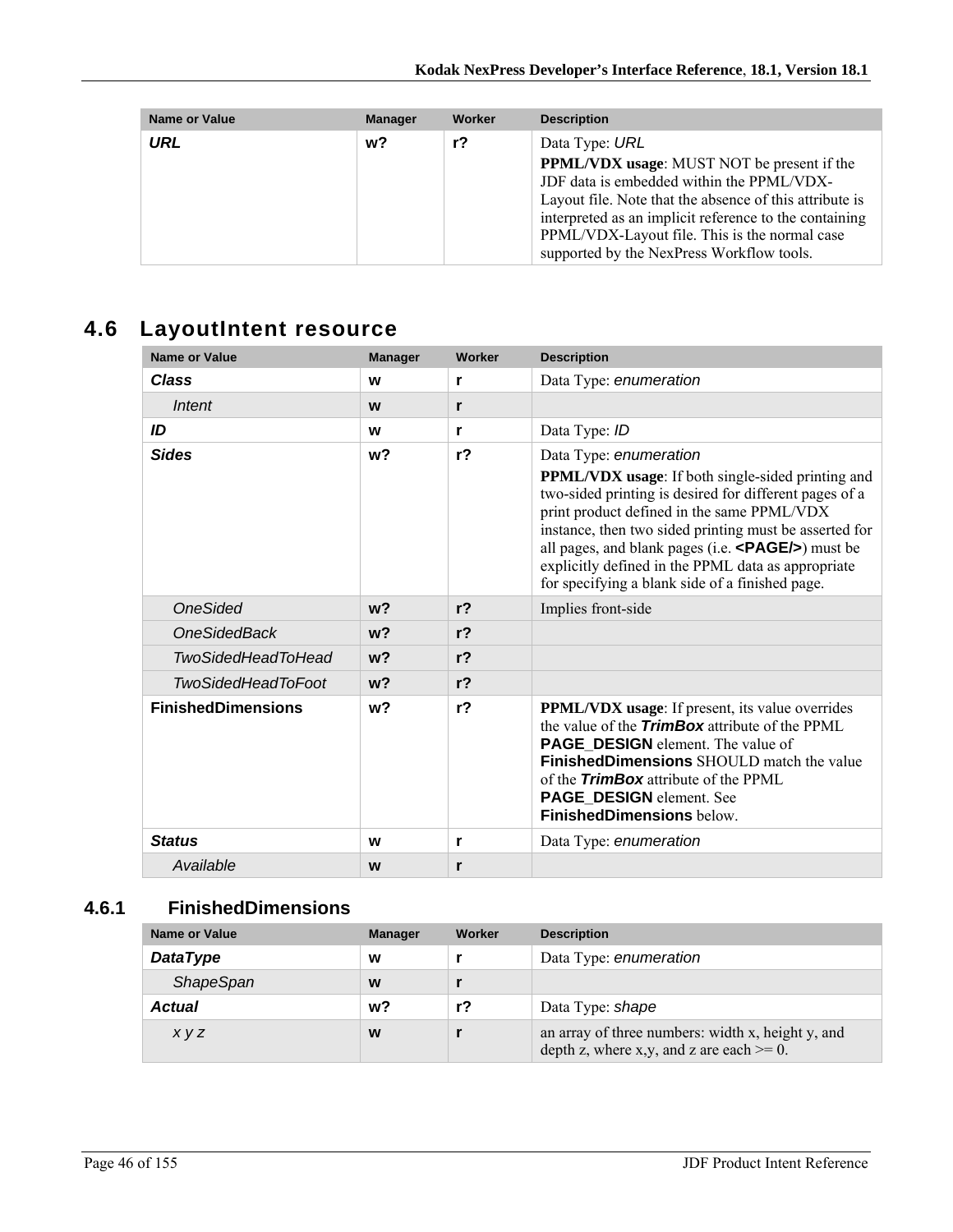# **4.7 MediaIntent resource**

| <b>Name or Value</b>      | <b>Manager</b> | <b>Worker</b>  | <b>Description</b>                                                                                                                                                                                                                                                                               |
|---------------------------|----------------|----------------|--------------------------------------------------------------------------------------------------------------------------------------------------------------------------------------------------------------------------------------------------------------------------------------------------|
| Class                     | W              | r              | Data Type: enumeration                                                                                                                                                                                                                                                                           |
| Intent                    | W              | r              |                                                                                                                                                                                                                                                                                                  |
| ID                        | W              | r              | Data Type: ID                                                                                                                                                                                                                                                                                    |
| <b>PartIDKeys</b>         | w <sub>2</sub> | r <sub>2</sub> | Data Type: enumeration<br>Partitions the <b>MediaIntent</b> .<br>See <b>MediaIntent</b> sub-element below.                                                                                                                                                                                       |
| <b>RunTags</b>            | W              | r              |                                                                                                                                                                                                                                                                                                  |
| <b>PrePrinted = false</b> | w?             | $r$ ?          | Data Type: boolean<br>If true, identifies media as pre-printed stock.                                                                                                                                                                                                                            |
| false                     | w <sub>2</sub> | $r$ ?          | Default Value.                                                                                                                                                                                                                                                                                   |
| true                      | w <sub>2</sub> | $r$ ?          |                                                                                                                                                                                                                                                                                                  |
| <b>Status</b>             | W              | r              | Data Type: enumeration                                                                                                                                                                                                                                                                           |
| Available                 | W              | r              |                                                                                                                                                                                                                                                                                                  |
| <b>BackCoatings</b>       | w?             | r <sub>2</sub> | Data Type: EnumerationSpan<br>Pre-process coating that has been applied to the back<br>surface of the media.<br>If not present, the default <b>Actual</b> value is the same<br>as the FrontCoating/@Actual value.<br>Do not specify here for partitioned MediaIntent.<br>See BackCoatings below. |
| <b>FrontCoatings</b>      | w <sub>2</sub> | $r$ ?          | Data Type: EnumerationSpan<br>Pre-process coating that has been applied to the front<br>surface of the media.<br>Do not specify here for partitioned MediaIntent.<br>See FrontCoatings below.                                                                                                    |
| <b>MediaIntent</b> *      | w <sub>2</sub> | r <sub>2</sub> | Up to 3 partitions are allowed.<br>See <b>MediaIntent</b> characterization below.                                                                                                                                                                                                                |
| <b>MediaType</b>          | w?             | $r$ ?          | Do not specify here for partitioned <b>MediaIntent</b> .<br>See MediaType below.                                                                                                                                                                                                                 |
| <b>StockBrand</b>         | w <sub>2</sub> | $r$ ?          | Do not specify here for partitioned MediaIntent.<br>See StockBrand below.                                                                                                                                                                                                                        |

## **4.7.1 MediaIntent sub-element**

| Name or Value       | <b>Manager</b> | Worker | <b>Description</b>                                                                                                                                                                                                          |
|---------------------|----------------|--------|-----------------------------------------------------------------------------------------------------------------------------------------------------------------------------------------------------------------------------|
| <b>RunTags</b>      | w?             | r?     | Data Type: NMTOKENS<br><b>PPML/VDX</b> usage: If present, it MUST have values<br>that are equal to the values of one or more PPML<br>DOCUMENT/@Label attributes.                                                            |
| <b>BackCoatings</b> | w?             | r?     | Data Type: EnumerationSpan<br>Pre-process coating that has been applied to the back<br>surface of the media<br>If not present, the default <b>Actual</b> value is the same<br>as the FrontCoating/@Actual value. See below. |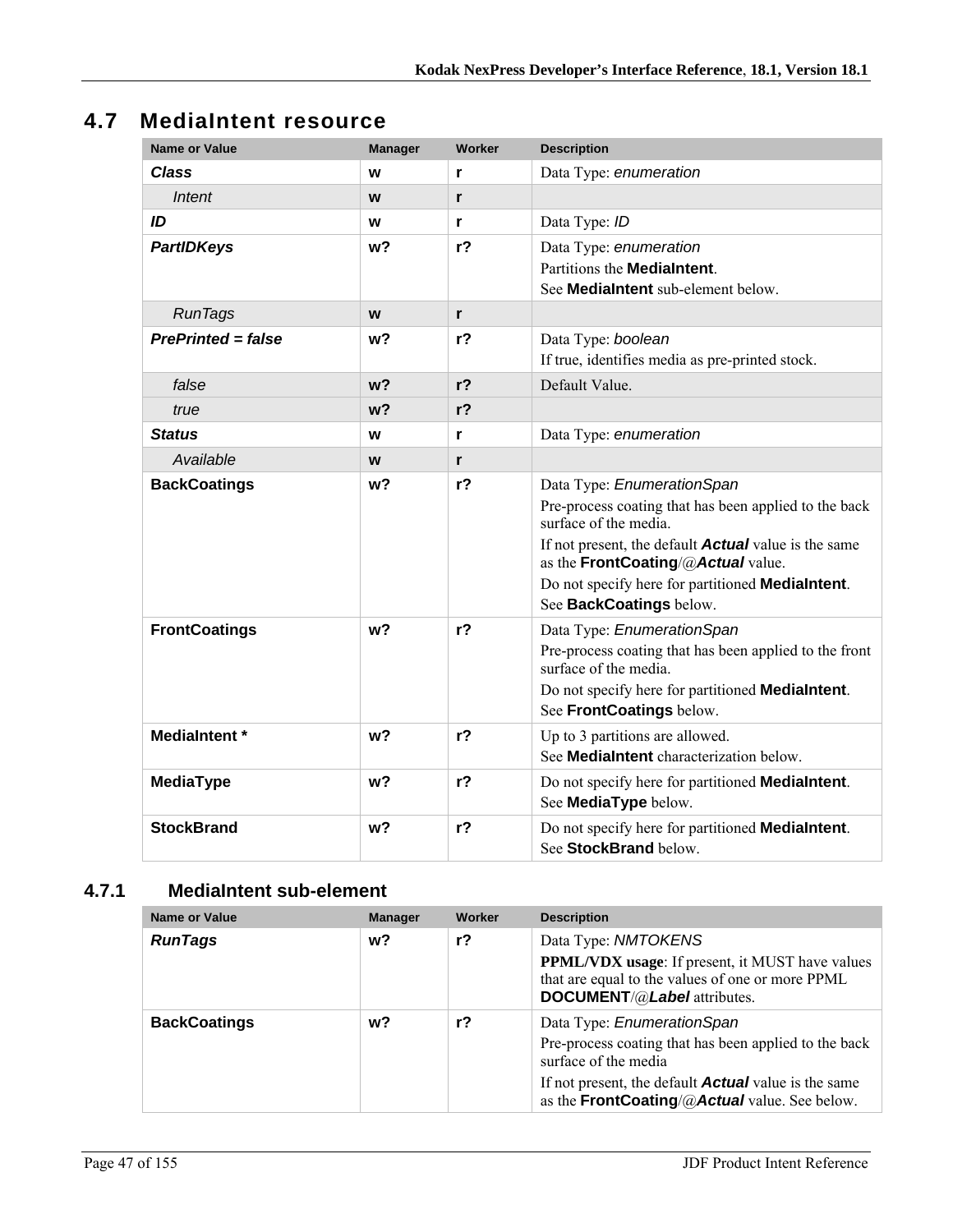| Name or Value        | <b>Manager</b> | Worker | <b>Description</b>                                                                                          |
|----------------------|----------------|--------|-------------------------------------------------------------------------------------------------------------|
| <b>FrontCoatings</b> | w?             | r?     | Pre-process coating that has been applied to the front<br>surface of the media.<br>See FrontCoatings below. |
| <b>MediaType</b>     | w?             | r?     | See <b>MediaType</b> below.                                                                                 |
| <b>StockBrand</b>    | w?             | r?     | See StockBrand below.                                                                                       |

#### **4.7.1.1 BackCoatings**

| Name or Value        | <b>Manager</b> | Worker         | Description. Refer to [JDF] |
|----------------------|----------------|----------------|-----------------------------|
| <b>DataType</b>      | W              |                | Data Type: enumeration      |
| EnumerationSpan      | W              | r              |                             |
| <b>Actual = None</b> | w?             | $r$ ?          | Data Type: enumeration      |
| <b>None</b>          | $w$ ?          | $r$ ?          | Default Value.              |
| Glossy               | $w$ ?          | $r$ ?          |                             |
| <b>HighGloss</b>     | $w$ ?          | $r$ ?          |                             |
| Matte                | $w$ ?          | r <sub>2</sub> |                             |
| Satin                | $w$ ?          | r <sub>2</sub> |                             |
| Semigloss            | $w$ ?          | $r$ ?          |                             |

#### **4.7.1.2 FrontCoatings**

| Name or Value       | <b>Manager</b> | Worker         | <b>Description. Refer to [JDF]</b> |
|---------------------|----------------|----------------|------------------------------------|
| <b>DataType</b>     | W              | r              | Data Type: enumeration             |
| EnumerationSpan     | W              | r              |                                    |
| <b>Actual</b> =None | w?             | $r$ ?          | Data Type: enumeration             |
| <b>None</b>         | w <sub>2</sub> | r <sub>2</sub> | Default Value.                     |
| Glossy              | w <sub>2</sub> | $r$ ?          |                                    |
| <b>HighGloss</b>    | w?             | r <sub>2</sub> |                                    |
| Matte               | $w$ ?          | r <sub>2</sub> |                                    |
| Satin               | w <sub>2</sub> | $r$ ?          |                                    |
| Semigloss           | w?             | r <sub>2</sub> |                                    |

#### **4.7.1.3 MediaType**

| Name or Value   | <b>Manager</b> | Worker | Description. Refer to [JDF] |
|-----------------|----------------|--------|-----------------------------|
| <b>DataType</b> | W              |        | Data Type: enumeration      |
| EnumerationSpan | W              |        |                             |
| <b>Actual</b>   | W              |        | Data Type: enumeration      |
| Paper           | W              |        |                             |

#### **4.7.1.4 StockBrand**

| Name or Value     | <b>Manager</b> | Worker | Description. Refer to [JDF] |
|-------------------|----------------|--------|-----------------------------|
| <b>DataType</b>   | W              |        | Data Type: enumeration      |
| <b>StringSpan</b> | W              |        |                             |
| Actual            | W              |        | Data Type: string           |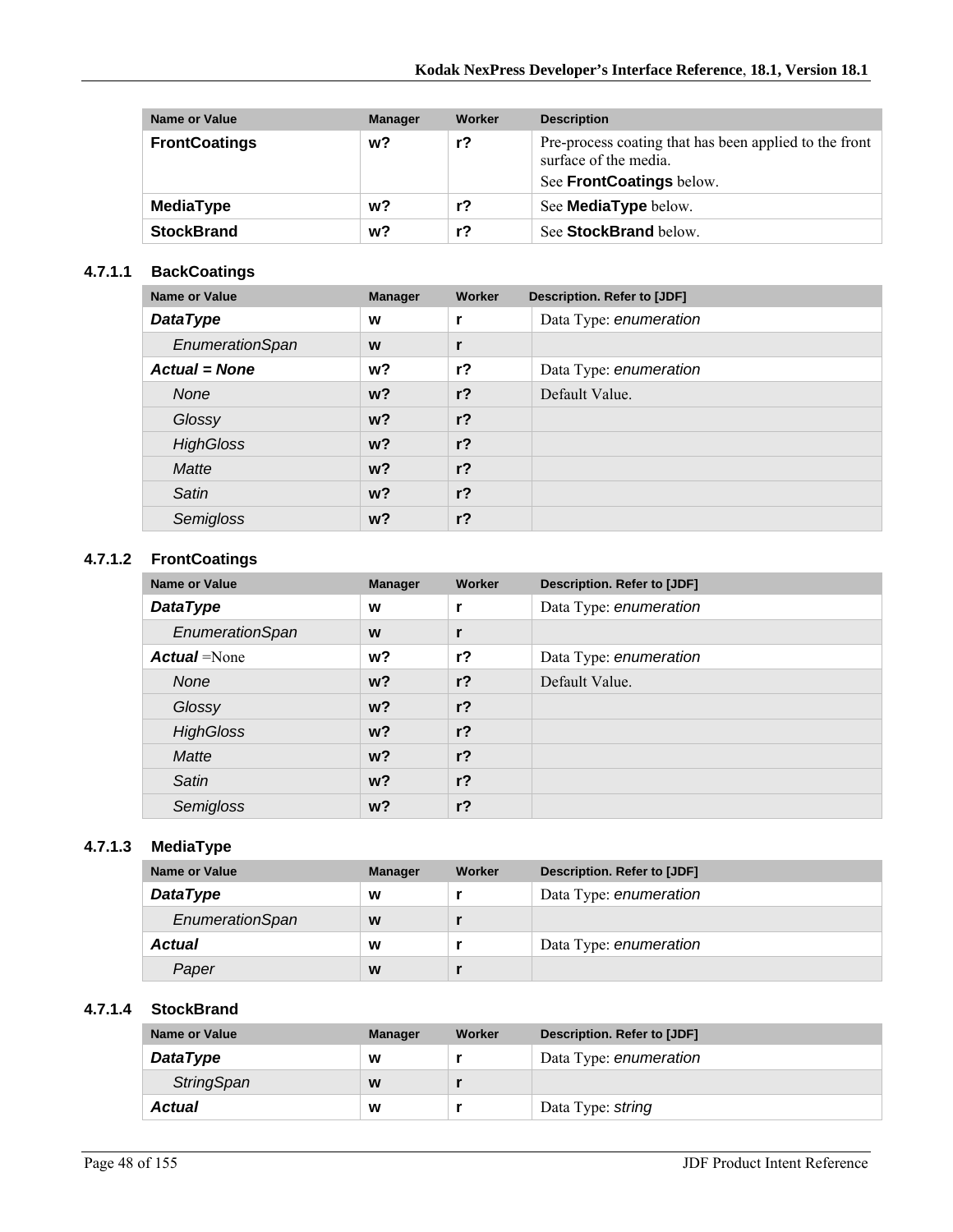| Name or Value | <b>Manager</b> | <b>Worker</b>  | Description. Refer to [JDF]                                          |
|---------------|----------------|----------------|----------------------------------------------------------------------|
| Media0        | $w$ ?          | r <sub>2</sub> | Equivalent to <b>Body</b>                                            |
| Media1        | $w$ ?          | r <sub>2</sub> | Equivalent to Cover                                                  |
| Media2        | $w$ ?          | r <sub>2</sub> | Equivalent to <i>Insert</i>                                          |
| Body          | $w$ ?          | r <sub>2</sub> | Logical name for body media as known to the<br>NexPress front end.   |
| Cover         | $w$ ?          | r <sub>2</sub> | Logical name for cover media as known to the<br>NexPress front end.  |
| <i>Insert</i> | $w$ ?          | r <sub>2</sub> | Logical name for insert media as known to the<br>NexPress front end. |

# **4.8 RunList**

| Name or Value               | <b>Manager</b> | Worker         | <b>Description. Refer to [JDF]</b>                                                                                                                                                                                                                                                                                                                        |
|-----------------------------|----------------|----------------|-----------------------------------------------------------------------------------------------------------------------------------------------------------------------------------------------------------------------------------------------------------------------------------------------------------------------------------------------------------|
| <b>Class</b>                | W              | r              | Data Type: enumeration                                                                                                                                                                                                                                                                                                                                    |
| Parameter                   | W              | r              |                                                                                                                                                                                                                                                                                                                                                           |
| <b>ComponentGranularity</b> | W              | r              | Data Type: enumeration                                                                                                                                                                                                                                                                                                                                    |
| Set                         | W              | r              | PPML/VDX usage: Indicates that each PPML JOB<br>element is interpreted as containing the set of content<br>pages for a JDF Product Intent instance.                                                                                                                                                                                                       |
| ID                          | W              | r              | Data Type: ID                                                                                                                                                                                                                                                                                                                                             |
| $\text{Sets} = 0 \sim -1$   | w?             | r <sub>2</sub> | Data Type: IntegerRangeList<br><b>PPML/VDX</b> usage: Refers to an index range of<br>PPML <b>JOB</b> elements of the PPML/VDX file.<br><b>PPML/VDX</b> usage: If not present, all <b>JOB</b> elements<br>present in the PPML data are included as input to the<br><b>RunList</b> in the order they appear in the PPML data.<br>Default Value: $0 \sim -1$ |
| $0 - -1$                    | W              | r              | This (the default) is the only supported value.                                                                                                                                                                                                                                                                                                           |
| <b>Status</b>               | W              | r              | Data Type: enumeration                                                                                                                                                                                                                                                                                                                                    |
| Available                   | W              | r              |                                                                                                                                                                                                                                                                                                                                                           |
| <b>LayoutElementRef</b>     | W              | r              | See LayoutElementRef below.                                                                                                                                                                                                                                                                                                                               |

# **4.8.1 LayoutElementRef**

| Name or Value | <b>Manager</b> | Worker | <b>Description</b>                                                                    |
|---------------|----------------|--------|---------------------------------------------------------------------------------------|
| rRef          | W              |        | Reference to LayoutElement resource. Specifies<br>ID of corresponding Layout Element. |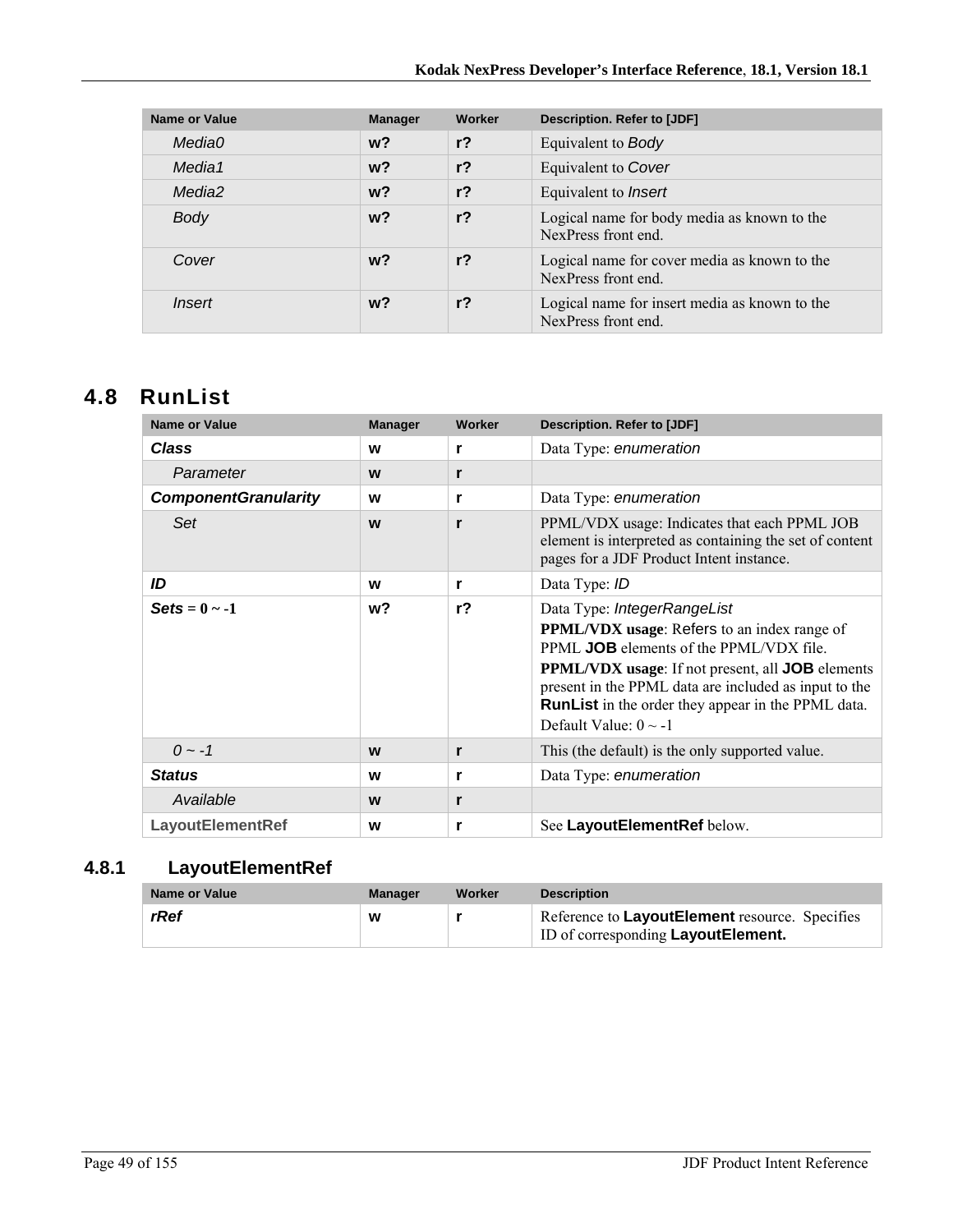# **5 JDF Process Reference**

This chapter contains the NexPress support for JDF Process as referenced in the [KNDIG].

The NexPress front end is described as an integrated workflow system comprising a sequence of process operations, or phases. The JDF job ticket submitted to the NexPress front end must contain a JDF combined process node that specifies the sequence of process steps and their parameters. The NexPress front end is a JDF Device; its JDF Portal Interface accepts JDF job tickets that contain a specific JDF combined process node (the NexPress Combined Process Node).

For all descriptions within this chapter, the Manager is the Client Application accessing the NexPress front end and the Worker is the NexPress front end responding to the Client Application. "Client Application" is used in the broadest terms to indicate any entity accessing the NexPress JDF interface.

*The NexPress front end supports only the attributes, values and sub-elements of the resources identified in the sections below. Any attributes, values or sub-elements of the resource other then those defined below will be ignored. If an illegal or unsupported attribute value is identified, the default value will be used instead.* 

# **5.1 Overview of the NexPress Combined Process Node**

JDF combined process nodes are used to model complex JDF Devices. A JDF combined process is a linear point-topoint processing chain comprised of the fixed sequence of JDF processes described by the node's **JDF**/@*Types* attribute.

Resources are produced and consumed in succession as the sequence of processes from the combined node are executed. Intermediate resources, however, are not explicitly defined in the JDF data. These implicit resources do not have **ResourceLink** elements in the node's **ResourceLinkPool**. Such resources are referred to in [JDF] as exchange resources.

Specific input resources in the process chain must be explicitly defined and linked in accordance with this specification. Resources are defined as XML data structures with sub-elements and attributes that control how each sub-process in the chain transforms input resources to output resources.

The NexPress front end extends the base functionality of a *Combined Ripping* process that is built upon the JDF processes *ColorSpaceConversion*, *Interpreting*, *Rendering* and *Screening*. The NexPress front end also supports the JDF In-Rip imposition model. This imposition model specifies sheet imposition layout using a set of high-level parameters to control placement, or layout, of reader pages and sheet marks (i.e. trim and fold marks) on the sheet surface. This parameterized layout is an implementation of the *LayoutPreparation* process and is controlled by the **LayoutPreparationParams** resource. For JDF Process submitted to the the NexPress, *LayoutPreparation* and *Imposition* are added before the *Combined Ripping* process names and *DigitalPrinting* is added to the end of the process name list. This specific combination of JDF processes is referred to as the NexPress Combined Process Node.

The JDF Processes supported by the NexPress front end are listed here in processing order. Within the NexPress Combined Process Node, the output resources of one process are the implicit input resources of the next; additional explicit input resources can also be specified. Implicit resources are identified by brackets (e.g. [**ImplicitResource**]) in the sections that follow.

The NexPress requires that the list of combined types in JDF/ $@T$ ypes include "DigitalPrinting". Additional types should also be specified as appropriate; default values will be used for any required attributes that are omitted from the JDF job ticket.

## **5.1.1 NexPress Conforming Content Files**

The NexPress front end workflow is based on *NexPress Conforming Content Files*. Such content files must first be assembled from composite pages and specified in reader order.

NexPress Conforming Content Files include PostScript and Adobe PDF documents for static jobs, and ANSI CGATS.20 (PPML/VDX) conforming data for variable data jobs.

NexPress Conforming Content Files may also represent a sequence of pre–imposed sheet surfaces for both static PDF and variable PPML/VDX jobs in which each PDF or PPML page definition is a pre-imposed layout printed 1 up onto a sheet surface.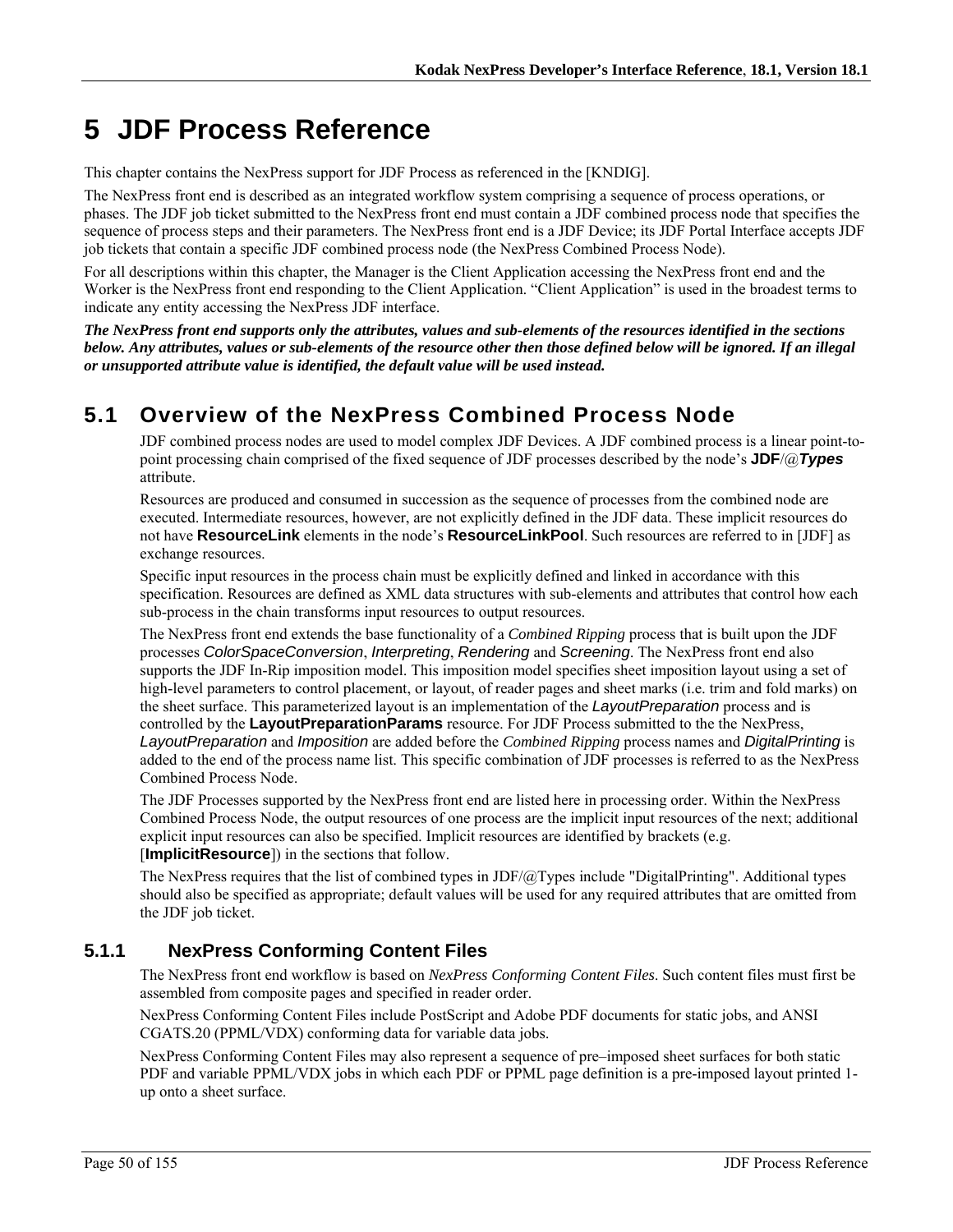### **5.1.2 LayoutPreparation process**

*LayoutPreparation* defines the **Layout** resource for the *Imposition* process. The *LayoutPreparation* process is executed by the NexPress front end's built-in imposition engine.

| Name or Value                  | $UO$   | <b>Description</b>                                                                                                                                                                                                       |
|--------------------------------|--------|--------------------------------------------------------------------------------------------------------------------------------------------------------------------------------------------------------------------------|
| <b>LayoutPreparationParams</b> | Input  | Set of parameters required to control LayoutPreparation.<br>From Manager.                                                                                                                                                |
| <b>RunList</b> (Document)      | Input  | A structured list of incoming page contents conforming to<br>the NexPress Conforming Content Files definition,<br>implicitly partitioned to support page or sheet based print<br>range parameterization<br>From Manager. |
| [RunList (Marks)]              | Output | Represents a structured list of marked page contents.                                                                                                                                                                    |
| [Layout]                       | Output | Represents the layout instructions for <i>Imposition</i>                                                                                                                                                                 |

The following identifies the explicit and [implict] resources for *LayoutPreparation*:

### **5.1.3 Imposition process**

*Imposition* combines several pages of graphical content onto a single surface. The dimensions of the surface produced are dependent upon the physical output media, utilizing parameters set up by the *LayoutPreparation* process. Printer's marks can be added to the surface to facilitate various aspects of production.

**Layout** is an implicit input resource to Imposition. JDF defines the **Layout** resource structure broadly enough to encompass the needs of both fully specified and template–driven imposition. A fully described **Layout** includes an array of signatures. Each signature specifies an array of sheets, and each sheet can have up to two surfaces (front and back). The page images and any marks are placed on these surfaces using **PlacedObject** elements. A sheet that specifies no surface content will be blank. Source pages are placed onto surfaces using **ContentObject** subelements with *Ord* attributes; this attribute specifies an index into the document **RunList**. The **Layout** resource hierarchy explicitly specifies which pages will be imaged.

To describe automated imposition, **Layout** resources specify a single signature of sheet(s) on which page contents are imaged. The document **RunList** resource defines the sequence of pages to be imaged using automated layout. Pages are consumed in order from this **RunList** resource to satisfy the **ContentObject** subelements in the surfaces constructed by the layout signature. The signature is repeated until all pages of the **RunList** resource are consumed. Each time the signature is repeated, pages are consumed in chunks; the size of each chunk is determined by the value of *MaxOrd* + 1 (if present in the **Layout** resource), by the largest *Ord* value, or from the calculated *OrdExpression* value for any **ContentObject** sub-element in the signature (if *MaxOrd* is absent).

Media attributes are given for each sheet used in printing. Because the same signature is repeated until all pages are consumed, the **Layout** resource hierarchy can provide hints or preferences about special needs for sets of page content via **InsertSheet** elements. Inserting media is a way to separate sections of the document content. Alternate content is printed only as necessary to fill areas that need page content because new media has been added or to begin a document section as specified by the odd or even position of the signature.

| Name or Value              | <b>VO</b> | <b>Description</b>                                                      |
|----------------------------|-----------|-------------------------------------------------------------------------|
| <b>RunList</b> (Document)  | Input     | Same input used by LayoutPreparation.<br>From Manager.                  |
| [RunList (Marks)]          | Input     | From LayoutPreparation.                                                 |
| [Layout]                   | Input     | From LayoutPreparation.                                                 |
| [RunList (Sheet Surfaces)] | Output    | Represents a structured list of the resulting imposed sheet<br>surfaces |

The following identifies the explicit and [implict] resources for Imposition:

### **5.1.4 ColorSpaceConversion process**

*ColorSpaceConversion* converts all colors used in the job to a known color space.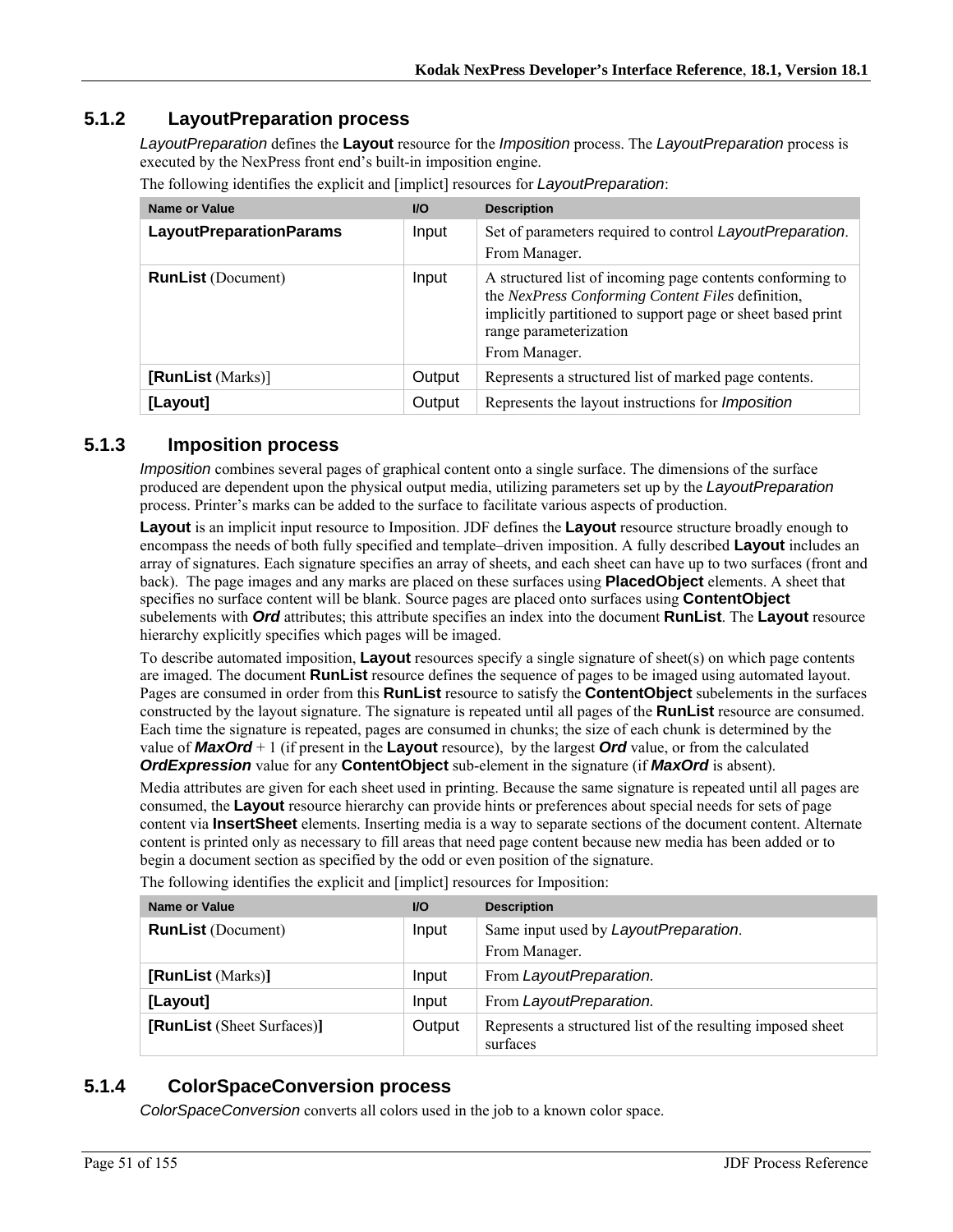The NexPress front end supports the use and application of ICC color profiles. A separate input ICC profile can be associated with each PDF graphical content data type (including vector graphics and sampled image data) in combination with the input color spaces of RGB, CMYK, and CIE Based.

Also supported is the ability to specify a simulation color transform. This mechanism is used to emulate reference printing conditions or other color printing devices. For example, this feature is useful for proofing color content data targeted at a specific color-printing device, or at a standard printing condition such as CGATS TR001 (SWOP).

The NexPress front end stores several ICC output profiles for each supported print medium. Among these profiles are versions for available halftone screening methods in combination with each color process model. Separate profiles are also defined for protective and gloss clear coating with process CMYK imaged content.

Selection of the output ICC profile is automatic based on the process color model and the media selected by the process node. It is not explicitly controlled by the parameterization of the *ColorSpaceConversion* process.

| Name or Value                        | $UO$   | <b>Description</b>                                                                                                   |
|--------------------------------------|--------|----------------------------------------------------------------------------------------------------------------------|
| <b>ColorConversionParams</b>         | Input  | Parameters that define how color spaces will be converted in<br>the file.<br>From Manager.                           |
| <b>ColorantControl</b>               | Input  | Identifies the assumed color model for the job. If not present,<br>the default color model is CMYK.<br>From Manager. |
| [RunList (Sheet Surfaces)]           | Input  | From <i>Imposition</i> .                                                                                             |
| <b>[RunList</b> (CM Sheet Surfaces)] | Output | Represents a structured list of the color managed, imposed<br>sheet surfaces                                         |

The following identifies the explicit and [implict] resources for *ColorSpaceConversion*:

### **5.1.5 Interpreting process**

The *Interpreting* process parses graphical content in the page descriptions to produce a canonical display list of the elements to be drawn on each page. The *Interpreting* process is executed by Raster Image Processors (RIPs) within the NexPress front end. The RIPs are capable of interpreting *NexPress Conforming Content* data.

| <b>Name or Value</b>                   | $UO$   | <b>Description</b>                                                                                  |
|----------------------------------------|--------|-----------------------------------------------------------------------------------------------------|
| <b>ColorantControl</b>                 | Input  | Identifies the color model used by the job.                                                         |
|                                        |        | From Manager.                                                                                       |
| <b>InterpretingParams</b>              | Input  | Provides the parameters needed to interpret PDL pages<br>specified by RunList.<br>From Manager.     |
| <b>FontPolicy</b>                      | Input  | Describes the behavior of the font machinery in the absence<br>of requested fonts.<br>From Manager. |
| [RunList (CM Sheet Surfaces)]          | Input  | From ColorSpaceConversion process.                                                                  |
| [RunList (Interpreted Sheet Surfaces)] | Output | Represents a structured list of the interpreted, imposed sheet<br>surfaces.                         |

The following identifies the explicit and [implict] resources for *Interpreting*:

#### **5.1.6 Rendering process**

The *Rendering* process consumes the display list of graphical elements generated by an interpreter. It color manages and scans/converts the graphical elements according to the geometric and graphic state information contained within the display list.

The following identifies the explicit and [implict] resources for *Rendering*:

**Name or Value III CONSUMINATION CONSUMING THE IVO Description**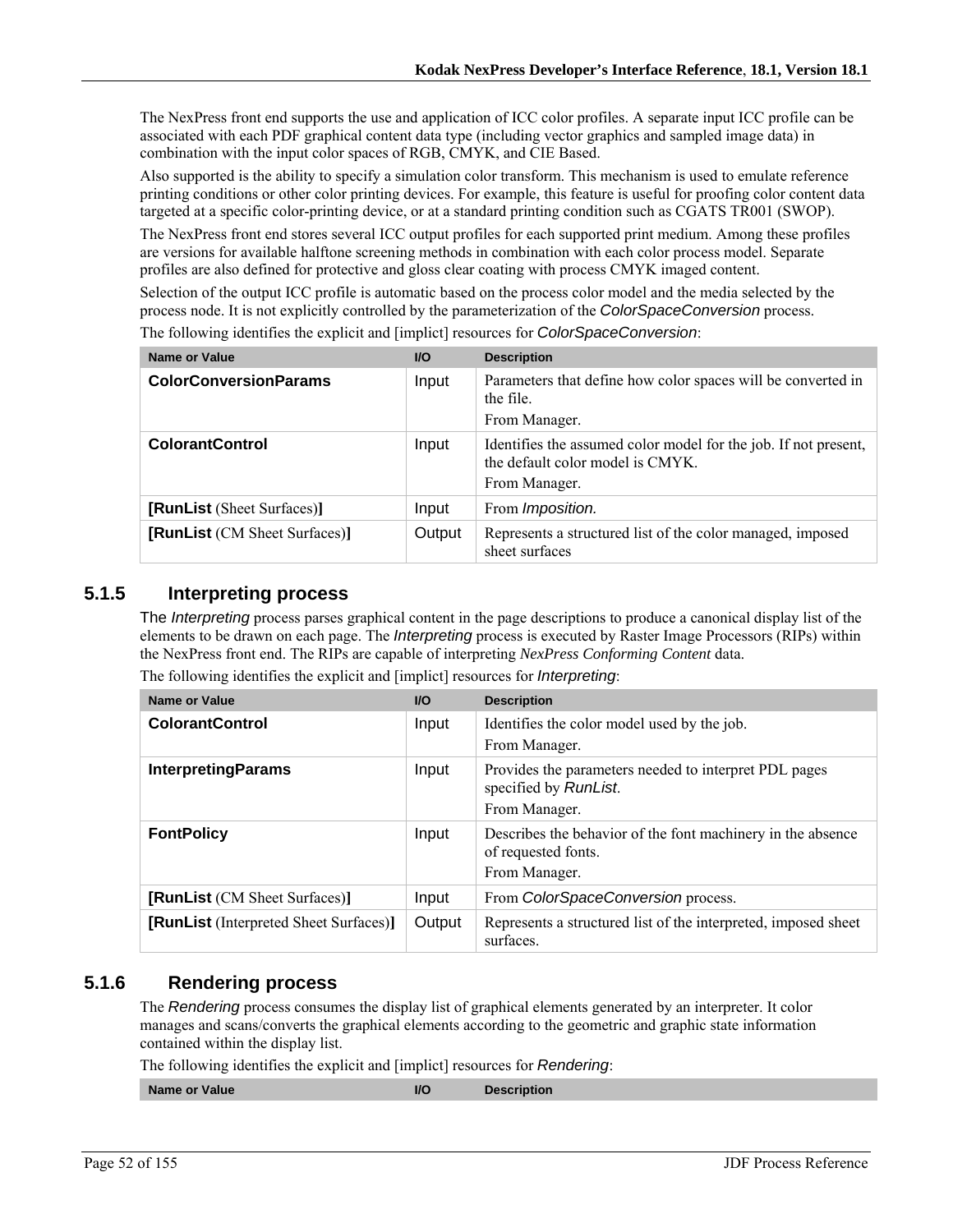| Name or Value                          | $U$    | <b>Description</b>                                                                                                                                                                                                                   |
|----------------------------------------|--------|--------------------------------------------------------------------------------------------------------------------------------------------------------------------------------------------------------------------------------------|
| <b>RenderingParams</b>                 | Input  | Parameters that refine the rendering of image data into color<br>planes or subsequent processing by the engine. Many<br>RenderingParams elements are engine-specific and not<br>supported by all NexPress products.<br>From Manager. |
| [RunList (Interpreted Sheet Surfaces)] | Input  | From <i>Interpreting</i> process.                                                                                                                                                                                                    |
| [RunList (ByteMaps)]                   | Output | Represents a structured list of the rasterized ByteMaps for<br>imposed sheet surfaces.                                                                                                                                               |

## **5.1.7 Screening process**

This *Screening* process consumes rasterized ByteMaps, producing rasterized and screened output data. The following identifies the explicit and [implict] resources for *Screening*:

| <b>Name or Value</b>          | <b>VO</b> | <b>Description</b>                                                                                       |
|-------------------------------|-----------|----------------------------------------------------------------------------------------------------------|
| <b>ScreeningParams</b>        | Input     | Parameters specifying which halftone screening method to<br>use in the imaging process.<br>From Manager. |
| [RunList (ByteMaps)]          | Input     | From Rendering process.                                                                                  |
| [RunList (Screened ByteMaps)] | Output    | Represents a structured list of the screened, rasterized<br>ByteMaps for imposed sheet surfaces.         |

## **5.1.8 DigitalPrinting process**

*DigitalPrinting* is a direct printing process that occurs after prepress processes and before postpress processes. During *DigitalPrinting* the toner is directly transferred onto a substrate.

*DigitalPrinting* is the final sub-process of the NexPress Combined Process Node. Media are selected, and **RunList** (Document) content pages are mapped to physical media loaded in the NexPress digital production color press. Selection is performed using a RunTags partitioned **DigitalPrintingParams** resource in combination with annotations present in the *NexPress Conforming Content File*. **DigitalPrintingParams** also identifies the output tray and specifies sheet ordering properties of the output stack (Output Destination, Print Order, Collation, and Jog).

The properties of the output **Component** resources must be matched to the intended post-press processing workflow. An output **Component** resource characterizes the physical product that is input to a post-process finishing device in a JDF process network.

| Name or Value                 | $UO$   | <b>Description</b>                                                                                                                                                                                 |
|-------------------------------|--------|----------------------------------------------------------------------------------------------------------------------------------------------------------------------------------------------------|
| <b>ColorantControl</b>        | Input  | Defines the ordering and usage of inks in print modules<br>From Manager.                                                                                                                           |
| <b>DigitalPrintingParams</b>  | Input  | Parameters specifying the printing device set up.<br>From Manager.                                                                                                                                 |
| <b>Media</b>                  | Input  | Up to three different types of substrates are allowed for a<br>single job in the NexPress digital production color press. One<br>or more instances of this resource MUST be linked as an<br>input. |
| [RunList (Screened ByteMaps)] | Input  | From Screening process.                                                                                                                                                                            |
| <b>Component</b>              | Output | A physical resource that represents the stack of printed sheets<br>produced.                                                                                                                       |

The following identifies the explicit and [implict] resources for *DigitalPrinting*: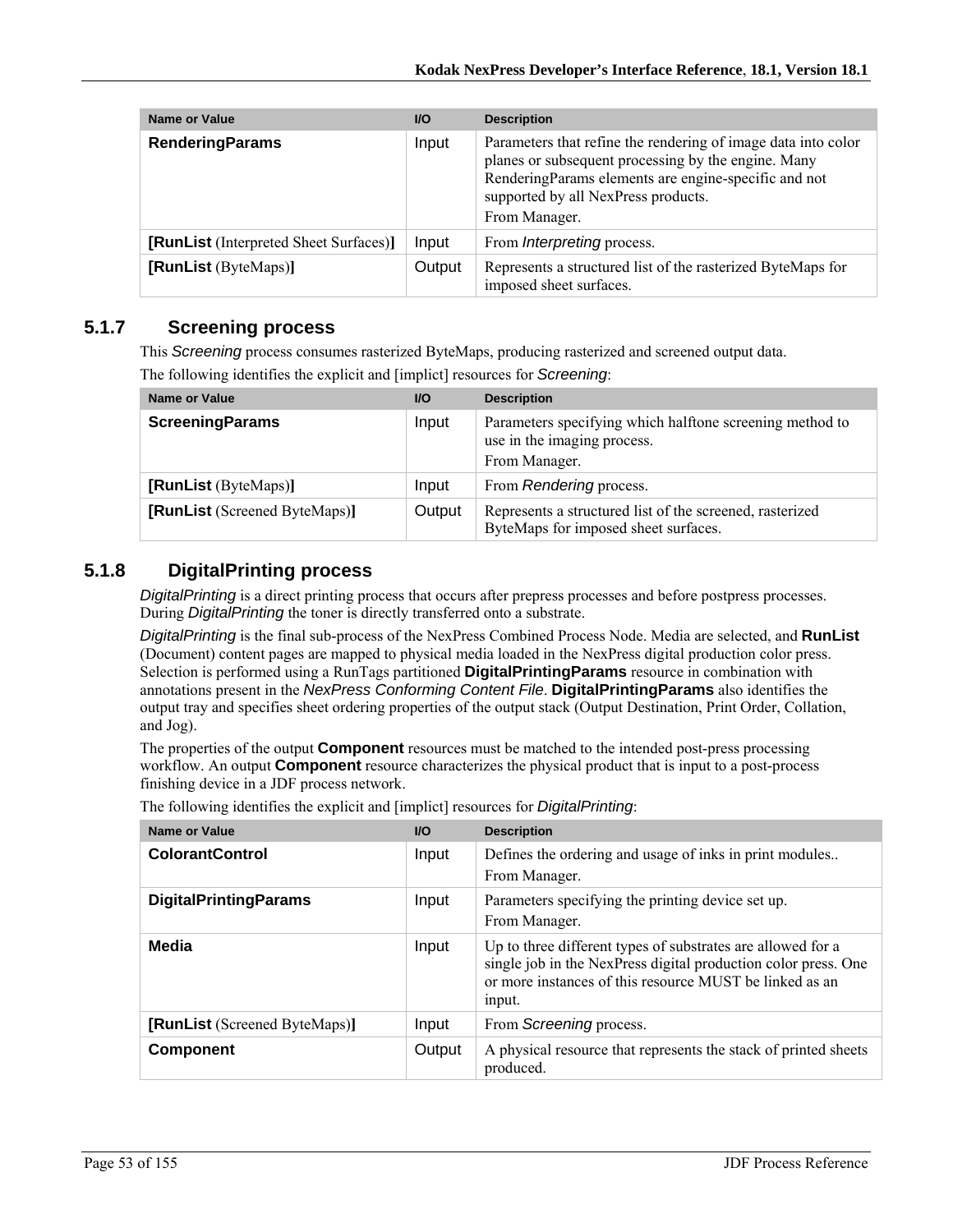# **5.2 JDF Process Node**

The NexPress will only process JDF that contains a NexPress Combined Process Node. In addition, the following requirements must also be satisfied:

- There MUST only be a single NexPress Combined Process node in the JDF job ticket.
- The NexPress Process Node can be anywhere in the submitted JDF ticket, any JDF Product nodes are ignored by the NexPress during processing.
- For submissions using the NexPress Portal Interface, any NexPress Combined Process Node embedded within a PDL will be ignored. Embedded JDF Process nodes are supported for submissions that use the Virtual Printer Hot Folder interface.
- **If Device resource is specified and Device/@DeviceID is defined, Device/@DeviceID must have either the** value "2100" or match the JMF/@SenderID returned by the JDF Portal in its JMF response.

In the tables that follow, "Manager" refers to the Client Application creating the JDF Process; "Worker" is the NexPress front end. The notation is similar to that used by the Base ICS [BICS], except a value of "r" in the "Worker" column indicates the NexPress requires the attribute, element, or value; "r?" indicates the field is supported and will be used if supplied.

| <b>Name or Value</b>                                                                                                                                                      | <b>Manager</b> | <b>Worker</b>  | <b>Description</b>                                                                                                                                 |
|---------------------------------------------------------------------------------------------------------------------------------------------------------------------------|----------------|----------------|----------------------------------------------------------------------------------------------------------------------------------------------------|
| <b>DescriptiveName</b>                                                                                                                                                    | w <sub>2</sub> | r <sub>2</sub> | Data Type: string                                                                                                                                  |
| ID                                                                                                                                                                        | W              | r              | Data Type: ID                                                                                                                                      |
| <b>JobID</b>                                                                                                                                                              | w?             | $r$ ?          | Data Type: string                                                                                                                                  |
| <b>JobPartID</b>                                                                                                                                                          | w?             | r <sub>2</sub> | Data Type: string                                                                                                                                  |
| <b>SettingsPolicy</b>                                                                                                                                                     | w?             | r <sub>2</sub> | Data Type: enumeration                                                                                                                             |
| <b>BestEffort</b>                                                                                                                                                         | W              | $\mathbf{r}$   | NexPress applies a policy of BestEffort                                                                                                            |
| <b>Status</b>                                                                                                                                                             | W              | r              | Data Type: enumeration                                                                                                                             |
| Ready                                                                                                                                                                     | w <sub>2</sub> | r <sub>2</sub> |                                                                                                                                                    |
| Waiting                                                                                                                                                                   | w <sub>2</sub> | r <sub>2</sub> |                                                                                                                                                    |
| <b>Type</b>                                                                                                                                                               | W              | r              | Data Type: NMTOKEN                                                                                                                                 |
| Combined                                                                                                                                                                  | W              | $\mathbf{r}$   |                                                                                                                                                    |
| <b>Types</b>                                                                                                                                                              | W              | r              | Data Type: NMTOKENS                                                                                                                                |
| LayoutPreparation Imposition<br><b>ColorSpaceConversion</b><br><b>Interpreting Rendering Screening</b><br><b>DigitalPrinting Gathering</b><br><b>HoleMaking Stitching</b> | W              | $\mathbf{r}$   | This set of types identifies the NexPress<br>Combined Process Node. Any subset of<br>listed types is permitted that contains<br>"DigitalPrinting". |
| <b>Version</b>                                                                                                                                                            | w              | r <sub>2</sub> | Data Type: JDFJMFVersion                                                                                                                           |
| 1.3                                                                                                                                                                       | W              | $\mathsf{r}$   |                                                                                                                                                    |
| xmlns                                                                                                                                                                     | W              | r <sub>2</sub> | Data Type: URI                                                                                                                                     |
| http://www.CIP4.org/JDFSchema_<br>11                                                                                                                                      | W              | $\mathsf{r}$   |                                                                                                                                                    |
| xmlns:HDM                                                                                                                                                                 | W              | r <sub>2</sub> | Data Type: URI                                                                                                                                     |
| http://www.heidelberg.com/schem<br>a/HDM                                                                                                                                  | W              | $\mathbf{r}$   |                                                                                                                                                    |
| xmlns:NXP                                                                                                                                                                 | W              | r <sub>2</sub> | Data Type: string                                                                                                                                  |
| www.nexpress.com                                                                                                                                                          | W              | $\mathbf{r}$   |                                                                                                                                                    |
| xmlns:xsi                                                                                                                                                                 | W              | $r$ ?          | Data Type: URI                                                                                                                                     |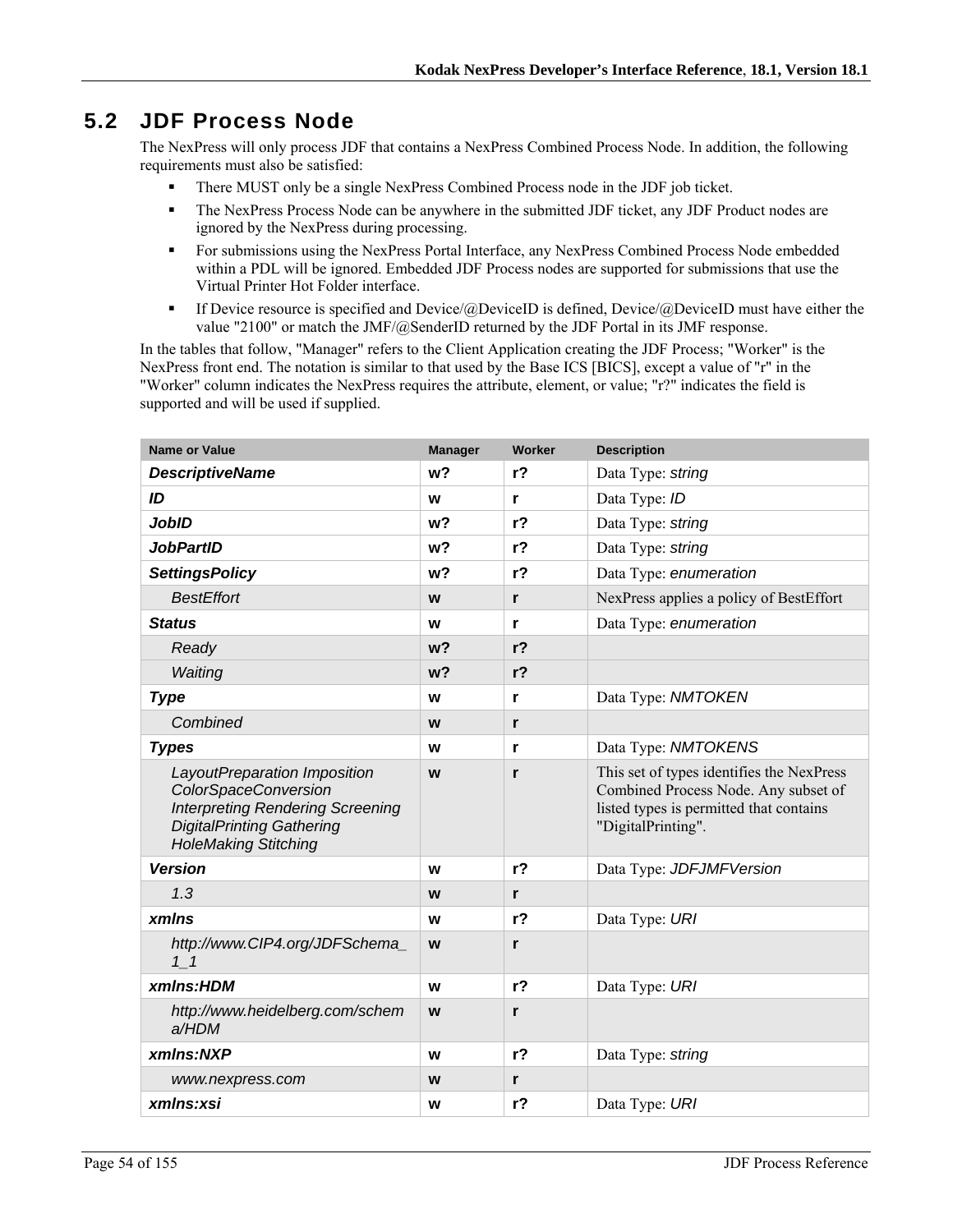| <b>Name or Value</b>                          | <b>Manager</b> | Worker         | <b>Description</b>                                                                                                                                                                                                                     |
|-----------------------------------------------|----------------|----------------|----------------------------------------------------------------------------------------------------------------------------------------------------------------------------------------------------------------------------------------|
| http://www.w3.org/2001/XMLSche<br>ma-instance | W              | r              |                                                                                                                                                                                                                                        |
| xsi:schemaLocation                            | W              | r <sub>2</sub> | Data Type: URI                                                                                                                                                                                                                         |
| http://www.CIP4.org/JDFSchema<br>$1\quad1$    | W              | r              |                                                                                                                                                                                                                                        |
| xsi:type                                      | w <sub>2</sub> | <u>Ir</u>      | Data Type: NMTOKEN<br>The NexPress Portal does not do schema<br>validation                                                                                                                                                             |
| Combined                                      | W              | r              |                                                                                                                                                                                                                                        |
| <b>Activation = Active</b>                    | w?             | $r$ ?          | Describes the activation status of the JDF<br>node                                                                                                                                                                                     |
| <b>Active</b>                                 | w <sub>2</sub> | r <sub>2</sub> | The submitted JDF ticket is ready for<br>processing.                                                                                                                                                                                   |
| <b>Held</b>                                   | w <sub>2</sub> | r <sub>2</sub> | The submitted JDF ticket should enter the<br>Portal Queue with an initial state of Held.<br>ResumeQueueEntry is required before the<br>job will begin processing.                                                                      |
| <b>AuditPool</b>                              | w?             | r <sub>2</sub> | See AuditPool below.                                                                                                                                                                                                                   |
| <b>Nodelnfo</b>                               | w?             | r <sub>2</sub> | Although deprecated in JDF 1.3, the<br>NexPress supports use of this element to<br>designate a TargetRoute. Alternatively,<br>create it as a member of the<br>ResourcePool. See <b>Nodelnfo</b> resource<br>within ResourcePool below. |
| <b>ResourceLinkPool</b>                       | W              | r              | See ResourceLinkPool below.                                                                                                                                                                                                            |
| <b>ResourcePool</b>                           | W              | r              | See <b>ResourcePool</b> below.                                                                                                                                                                                                         |

## **5.2.1 AuditPool**

| Name or Value       | <b>Manager</b> | Worker | <b>Description</b>                                                     |
|---------------------|----------------|--------|------------------------------------------------------------------------|
| <b>Created</b>      | w?             | r?     | See <b>Created</b> below.                                              |
| <b>Modified</b>     | w?             | r?     | See <b>Modified</b> below.                                             |
| <b>Notification</b> | r <sub>2</sub> | w      | Written as JDF ticket is processed. See<br><b>Notification</b> below.  |
| <b>ProcessRun</b>   | $r$ ?          | w      | Written upon completion of JDF ticket.<br>See <b>ProcessRun</b> below. |

#### **5.2.1.1 Created**

| <b>Name or Value</b> | <b>Manager</b> | Worker | <b>Description</b>   |
|----------------------|----------------|--------|----------------------|
| <b>AgentName</b>     | w?             | $r$ ?  | Data Type: string    |
| <b>AgentVersion</b>  | w?             | $r$ ?  | Data Type: string    |
| <b>Author</b>        | w?             | $r$ ?  | Data Type: string    |
| ID                   | W              |        | Data Type: ID        |
| <b>TimeStamp</b>     | w?             | r?     | Data Type: date Time |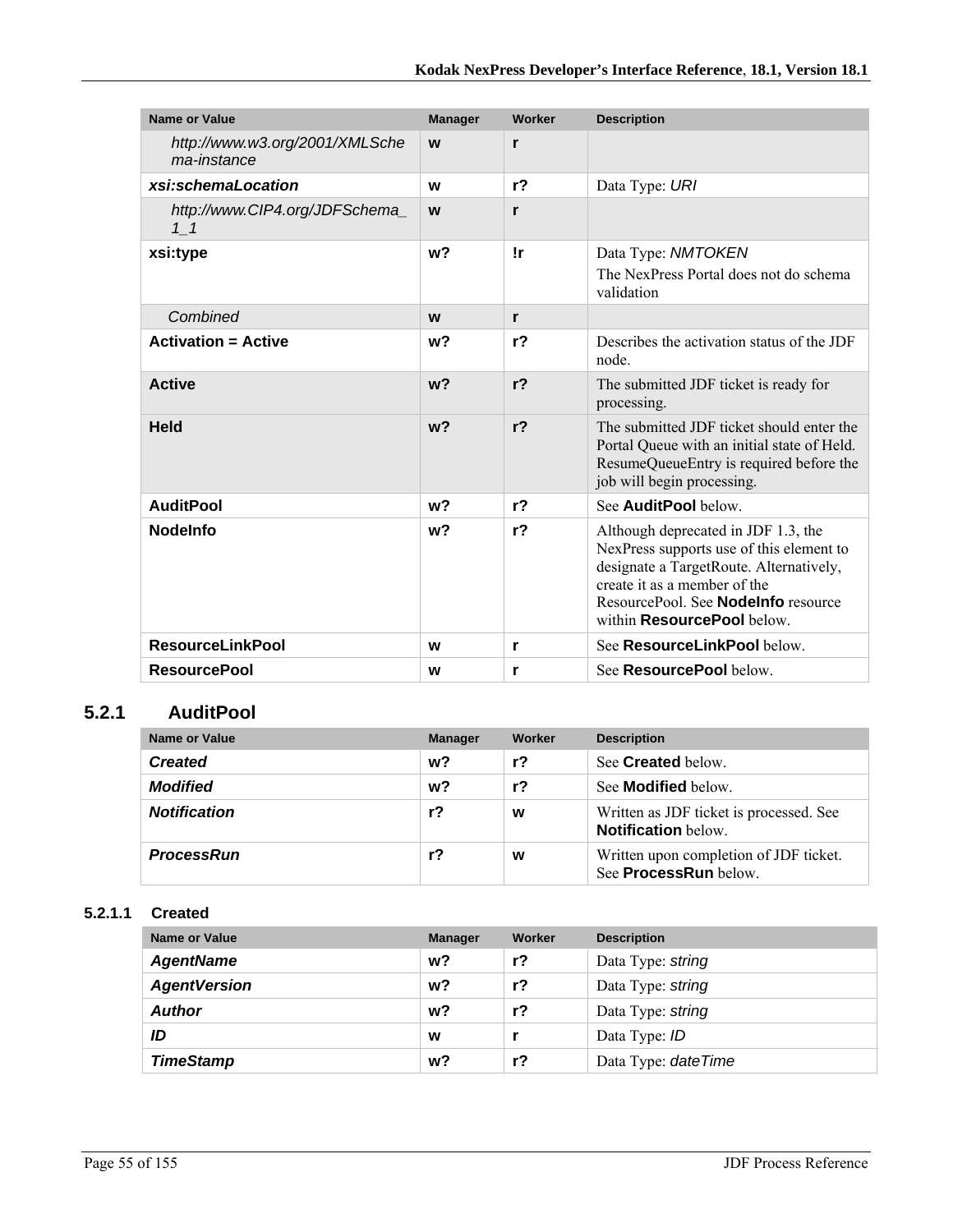#### **5.2.1.2 Modified**

| <b>Name or Value</b> | <b>Manager</b> | Worker         | <b>Description</b>   |
|----------------------|----------------|----------------|----------------------|
| <b>AgentName</b>     | w?             | r?             | Data Type: string    |
| <b>AgentVersion</b>  | w?             | r <sub>2</sub> | Data Type: string    |
| <b>Author</b>        | w?             | r?             | Data Type: string    |
| <b>TimeStamp</b>     | w?             | r?             | Data Type: date Time |

#### **5.2.1.3 Notification**

| <b>Name or Value</b> | <b>Manager</b> | Worker         | <b>Description</b>                                                               |
|----------------------|----------------|----------------|----------------------------------------------------------------------------------|
| <b>AgentName</b>     | r <sub>2</sub> | W              | Data Type: string<br>Kodak NexPress <servername></servername>                    |
| <b>AgentVersion</b>  | r <sub>2</sub> | w              | Data Type: string                                                                |
| Class                | $r$ ?          | W              | Data Type: enumeration                                                           |
| Error                | r <sub>2</sub> | w <sub>2</sub> | An error has occurred. Execution cannot<br>continue.                             |
| Information          | r <sub>2</sub> | $w$ ?          | Information about a process.                                                     |
| Warning              | r <sub>2</sub> | w <sub>2</sub> | A minor error occurred and an automatic<br>fix was applied. Execution continues. |
| <b>Comment</b>       | r <sub>2</sub> | w?             | Data Type: telem<br>Free-Form text                                               |
| ID                   | $r$ ?          | W              | Data Type: ID<br>Generated for this <b>Notification</b> node.                    |
| <b>TimeStamp</b>     | $r$ ?          | W              | Data Type: <i>dateTime</i><br>Time of <b>Notification</b> node creation.         |

#### **5.2.1.4 ProcessRun**

| Name or Value       | <b>Manager</b> | Worker         | <b>Description</b>                                                                                           |
|---------------------|----------------|----------------|--------------------------------------------------------------------------------------------------------------|
| <b>AgentName</b>    | $r$ ?          | W              | Data Type: string<br>Kodak NexPress <servername></servername>                                                |
| <b>AgentVersion</b> | r <sub>2</sub> | W              | Data Type: string                                                                                            |
| <b>Author</b>       | r <sub>2</sub> | W              | Data Type: string<br>NXP2100@ <servername></servername>                                                      |
| <b>Comment</b>      | r <sub>2</sub> | w <sup>2</sup> | Data Type: telem<br>Free-Form text                                                                           |
| <b>End</b>          | $r$ ?          | W              | Data Type: date Time<br>Time job completed or aborted processing                                             |
| <b>EndStatus</b>    | $r$ ?          | W              | Data Type: enumeration<br>Final job status                                                                   |
| Completed           | r <sub>2</sub> | $w$ ?          | Job completed printing                                                                                       |
| Aborted             | r <sub>2</sub> | $w$ ?          | Job ticket aborted due to error, or job was<br>removed by operator using the NexPress<br>Client application. |
| ID                  | $r$ ?          | W              | Data Type: ID<br>Generated for this <b>ProcessRun</b> node.                                                  |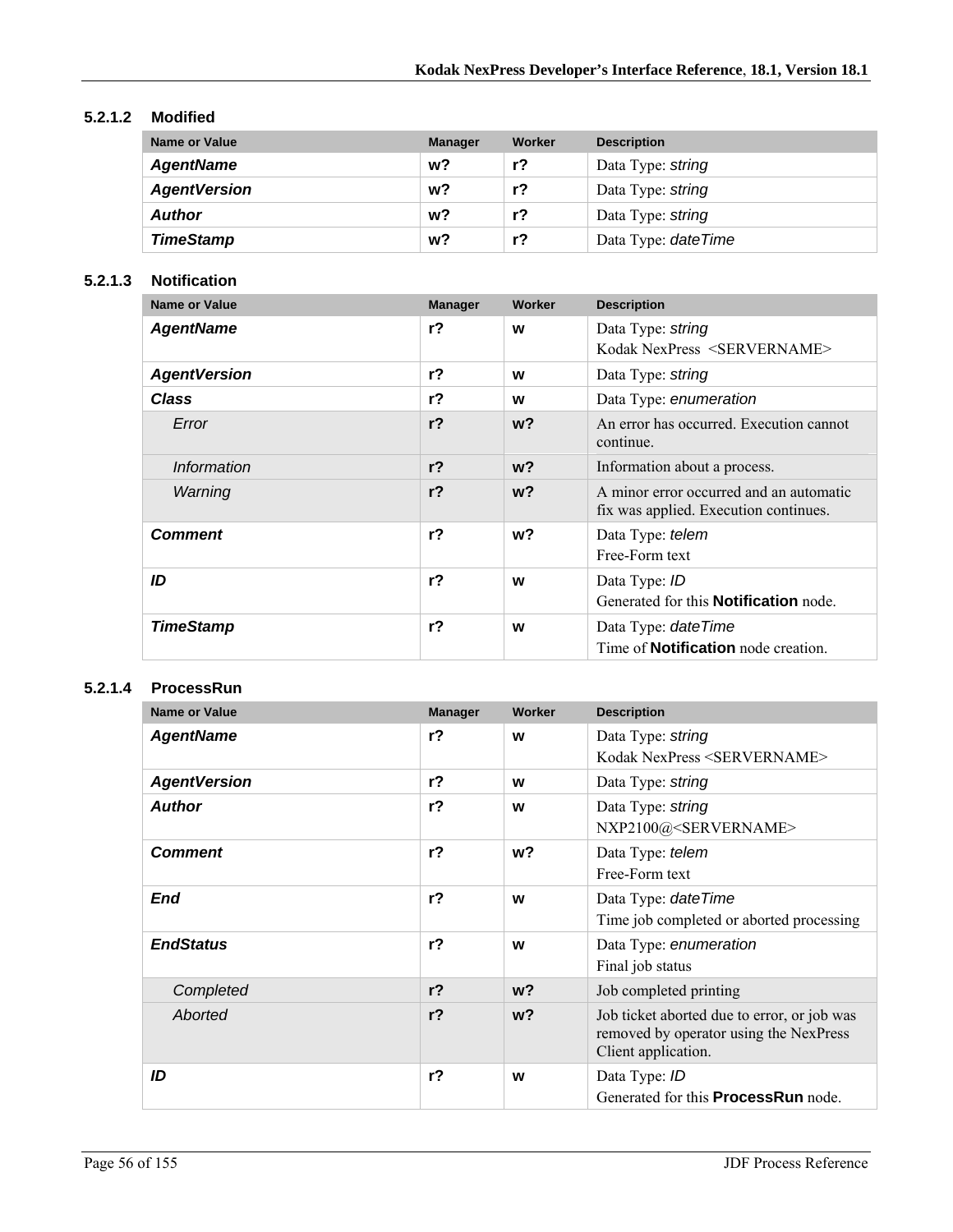| Name or Value    | <b>Manager</b> | Worker | <b>Description</b>                                                             |
|------------------|----------------|--------|--------------------------------------------------------------------------------|
| NXP:CDFEJobID    | r?             | W      | Data Type: <i>integer</i><br>ID of job as referenced by Internal Job<br>Oueue. |
| <b>Start</b>     | $r$ ?          | W      | Data Type: date Time<br>Time job added to Internal Job Queue                   |
| <b>TimeStamp</b> | r?             | W      | Data Type: date Time<br>Time of <b>ProcessRun</b> node creation.               |

### **5.2.2 ResourceLinkPool**

| <b>Name or Value</b>                      | <b>Manager</b> | Worker         | <b>Description</b>                                                                  |
|-------------------------------------------|----------------|----------------|-------------------------------------------------------------------------------------|
| <b>ResourceLink*</b>                      | W              | r              | One or more <b>ResourceLink</b> elements.<br>See below.                             |
| <b>ColorantControlLink</b>                | w <sub>2</sub> | r <sub>2</sub> |                                                                                     |
| <b>ColorSpaceConversionParamsL</b><br>ink | w <sub>2</sub> | r <sub>2</sub> |                                                                                     |
| <b>ComponentLink</b>                      | W              | r              |                                                                                     |
| <b>DeviceLink</b>                         | w <sub>2</sub> | r <sub>2</sub> | Optional. If a Device Resource is defined,<br>the value of DeviceID must be "2100". |
| <b>DigitalPrintingParamsLink</b>          | W              | r              |                                                                                     |
| <b>FontPolicyLink</b>                     | w <sub>2</sub> | r <sub>2</sub> |                                                                                     |
| <b>GatheringParamsLink</b>                | w <sub>2</sub> | r <sub>2</sub> | Required for post-fuser insertion of cover<br>media                                 |
| <b>HoleMakingParamsLink</b>               | w <sub>2</sub> | r <sub>2</sub> | Required for punching                                                               |
| <b>InterpretingParamsLink</b>             | w <sub>2</sub> | r <sub>2</sub> |                                                                                     |
| LayoutPreparationParamsLink               | W              | r              |                                                                                     |
| <b>MediaLink</b>                          | W              | r              |                                                                                     |
| <b>NodeInfoLink</b>                       | w <sub>2</sub> | r <sub>2</sub> |                                                                                     |
| <b>RenderingParamsLink</b>                | w <sub>2</sub> | r <sub>2</sub> |                                                                                     |
| <b>RunListLink</b>                        | W              | r              |                                                                                     |
| <b>ScreeningParamsLink</b>                | W              | r              |                                                                                     |
| <b>StitchingParamsLink</b>                | w <sub>2</sub> | r <sub>2</sub> | Required for stapling                                                               |

#### **5.2.2.1 ColorantControlLink**

| Name or Value               | <b>Manager</b> | Worker | <b>Description</b>                                     |
|-----------------------------|----------------|--------|--------------------------------------------------------|
| <b>CombinedProcessIndex</b> | W              |        | Data Type: IntegerList<br>Maps to ColorSpaceConversion |
| rRef                        | W              |        | Data Type: <i>IDREF</i>                                |
| Usage                       | W              |        | Data Type: enumeration                                 |
| Input                       | W              |        |                                                        |

## **5.2.2.2 ColorSpaceConversionParamsLink**

|--|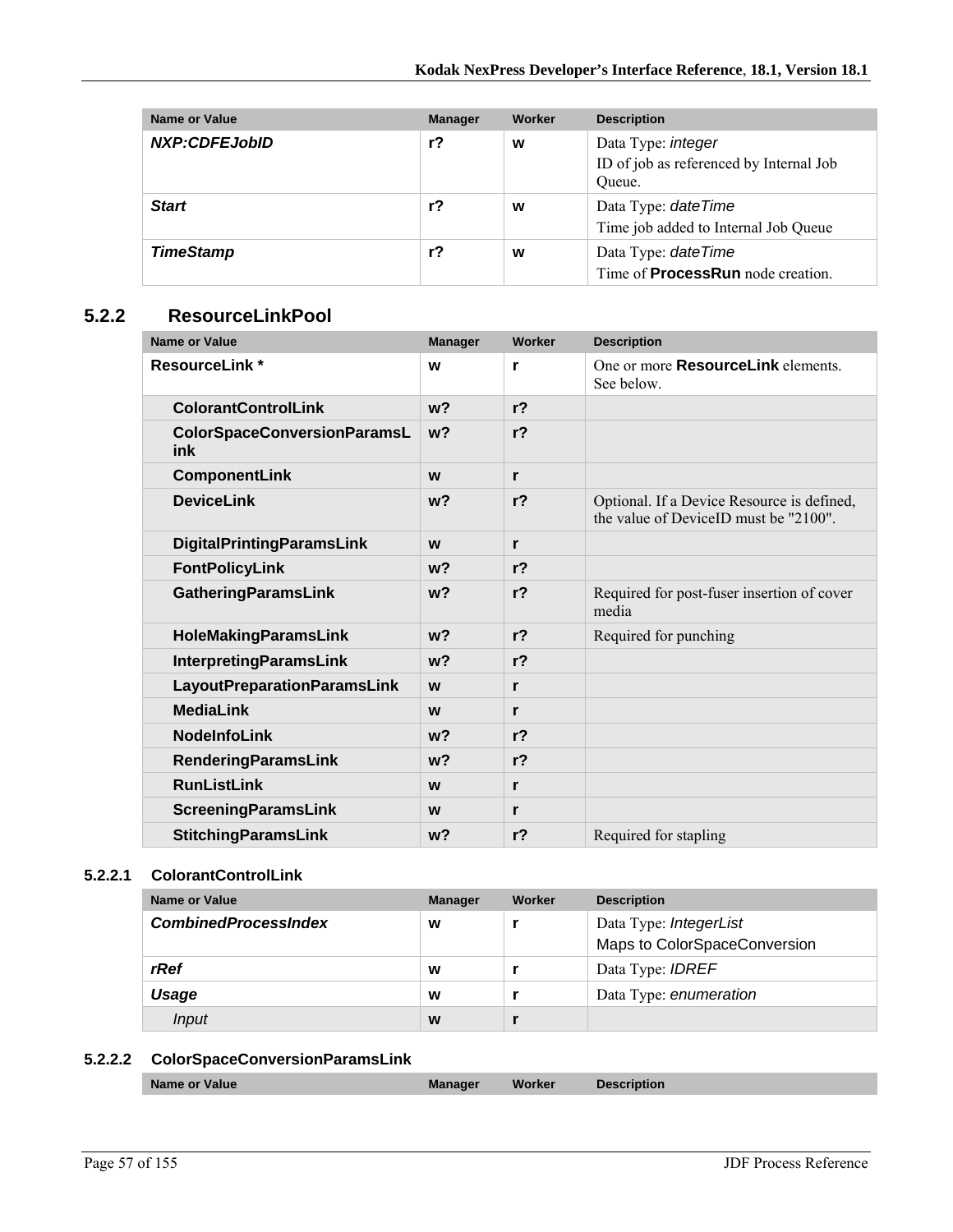| Name or Value               | <b>Manager</b> | Worker | <b>Description</b>                                     |
|-----------------------------|----------------|--------|--------------------------------------------------------|
| <b>CombinedProcessIndex</b> | W              |        | Data Type: IntegerList<br>Maps to ColorSpaceConversion |
| rRef                        | W              |        | Data Type: <b>IDREF</b>                                |
| Usage                       | W              |        | Data Type: enumeration                                 |
| Input                       | W              |        |                                                        |

#### **5.2.2.3 ComponentLink**

| <b>Name or Value</b>        | <b>Manager</b> | Worker         | <b>Description</b>                             |
|-----------------------------|----------------|----------------|------------------------------------------------|
| <b>CombinedProcessIndex</b> | W              | r              | Data Type: IntegerList<br>Maps to Interpreting |
| <b>ProcessUsage</b>         | w?             | !r             | Data Type: string<br>Not used.                 |
| Document                    | w <sup>2</sup> | r <sub>2</sub> |                                                |
| Proof                       | w <sup>2</sup> | r <sub>2</sub> |                                                |
| rRef                        | W              | r              | Data Type: <b>IDREF</b>                        |
| <b>Usage</b>                | W              |                | Data Type: enumeration                         |
| Output                      | W              |                |                                                |

#### **5.2.2.4 DeviceLink**

| <b>Name or Value</b> | <b>Manager</b> | Worker | <b>Description</b>      |
|----------------------|----------------|--------|-------------------------|
| rRef                 | W              |        | Data Type: <i>IDREF</i> |
| Usage                | w              |        | Data Type: enumeration  |
| Input                | W              |        |                         |

#### **5.2.2.5 DigitalPrintingParamsLink**

| Name or Value               | <b>Manager</b> | Worker | <b>Description</b>      |
|-----------------------------|----------------|--------|-------------------------|
| <b>CombinedProcessIndex</b> | W              |        | Data Type: IntegerList  |
|                             |                |        | Maps to DigitalPrinting |
| rRef                        | W              |        | Data Type: <b>IDREF</b> |
| Usage                       | W              |        | Data Type: enumeration  |
| Input                       | W              |        |                         |

#### **5.2.2.6 FontPolicyLink**

| Name or Value               | <b>Manager</b> | Worker | <b>Description</b>                             |
|-----------------------------|----------------|--------|------------------------------------------------|
| <b>CombinedProcessIndex</b> | W              |        | Data Type: IntegerList<br>Maps to Interpreting |
| rRef                        | W              |        | Data Type: <i>IDREF</i>                        |
| Usage                       | W              |        | Data Type: enumeration                         |
| Input                       | W              |        |                                                |

#### **5.2.2.7 GatheringParamsLink**

|--|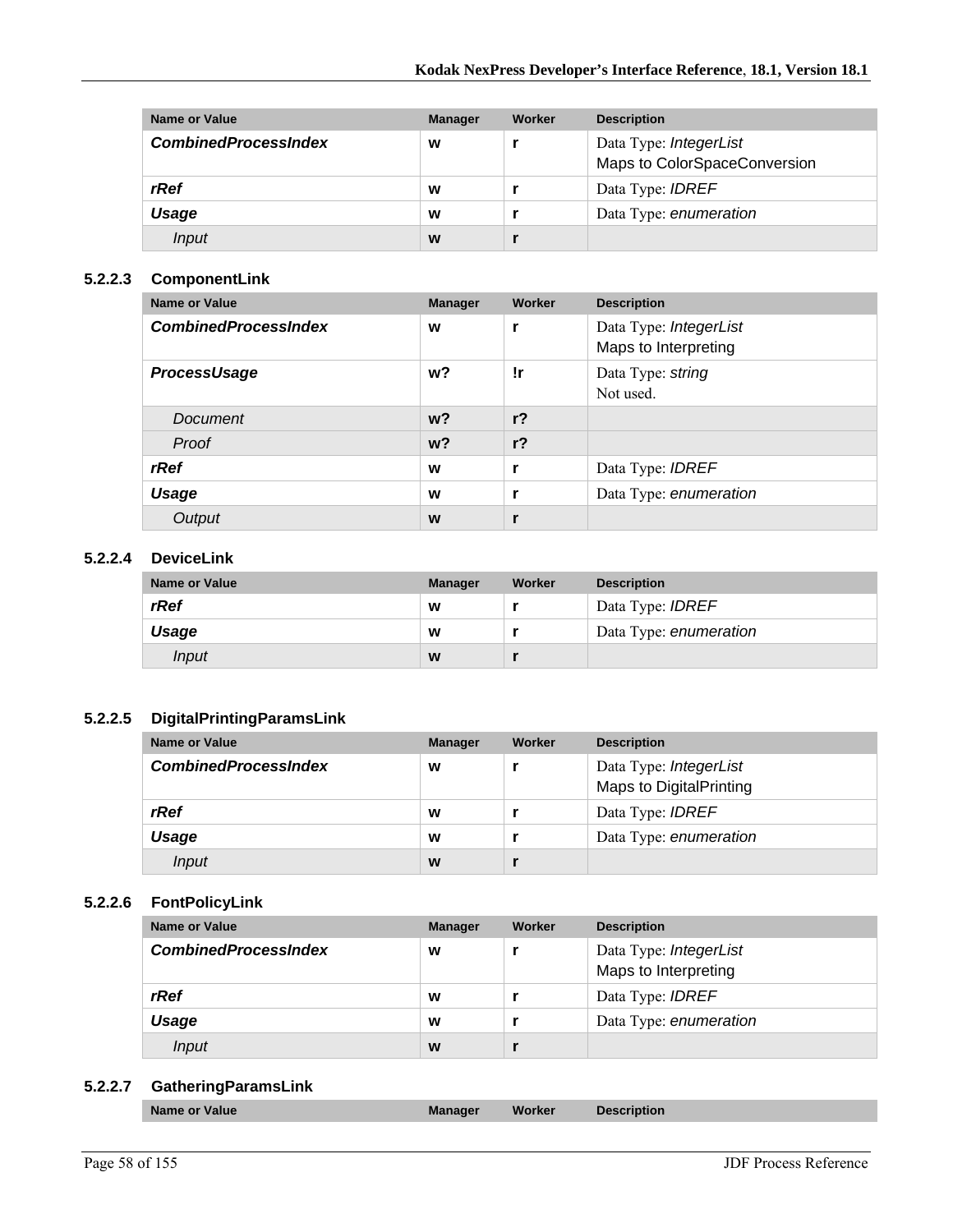| Name or Value               | <b>Manager</b> | Worker | <b>Description</b>      |
|-----------------------------|----------------|--------|-------------------------|
| <b>CombinedProcessIndex</b> | W              |        | Data Type: IntegerList  |
|                             |                |        | Maps to Gathering       |
| rRef                        | W              |        | Data Type: <b>IDREF</b> |
| Usage                       | W              |        | Data Type: enumeration  |
| Input                       | W              |        |                         |

## **5.2.2.8 HoleMakingParamsLink**

| Name or Value               | <b>Manager</b> | Worker | <b>Description</b>      |
|-----------------------------|----------------|--------|-------------------------|
| <b>CombinedProcessIndex</b> | W              |        | Data Type: IntegerList  |
|                             |                |        | Maps to HoleMaking      |
| rRef                        | W              |        | Data Type: <i>IDREF</i> |
| Usage                       | W              |        | Data Type: enumeration  |
| Input                       | W              |        |                         |

#### **5.2.2.9 InterpretingParamsLink**

| Name or Value               | <b>Manager</b> | Worker | <b>Description</b>      |
|-----------------------------|----------------|--------|-------------------------|
| <b>CombinedProcessIndex</b> | W              |        | Data Type: IntegerList  |
|                             |                |        | Maps to Interpreting    |
| rRef                        | W              |        | Data Type: <b>IDREF</b> |
| Usage                       | W              |        | Data Type: enumeration  |
| Input                       | W              |        |                         |

#### **5.2.2.10 LayoutPreparationParamsLink**

| Name or Value               | <b>Manager</b> | Worker | <b>Description</b>                                  |
|-----------------------------|----------------|--------|-----------------------------------------------------|
| <b>CombinedProcessIndex</b> | W              |        | Data Type: IntegerList<br>Maps to LayoutPreparation |
|                             |                |        |                                                     |
| rRef                        | W              |        | Data Type: <b>IDREF</b>                             |
| Usage                       | W              |        | Data Type: enumeration                              |
| Input                       | W              |        |                                                     |

#### **5.2.2.11 MediaLink**

| Name or Value               | <b>Manager</b> | Worker | <b>Description</b>                                |
|-----------------------------|----------------|--------|---------------------------------------------------|
| <b>CombinedProcessIndex</b> | W              |        | Data Type: IntegerList<br>Maps to DigitalPrinting |
|                             |                |        |                                                   |
| rRef                        | W              |        | Data Type: <b>IDREF</b>                           |
| Usage                       | W              |        | Data Type: enumeration                            |
| Input                       | W              |        |                                                   |

#### **5.2.2.12 NodeInfoLink**

| Name or Value               | <b>Manager</b> | Worker | <b>Description</b>                                       |
|-----------------------------|----------------|--------|----------------------------------------------------------|
| <b>CombinedProcessIndex</b> | W              |        | Data Type: <i>IntegerList</i><br>Maps to DigitalPrinting |
| rRef                        | W              |        | Data Type: <b>IDREF</b>                                  |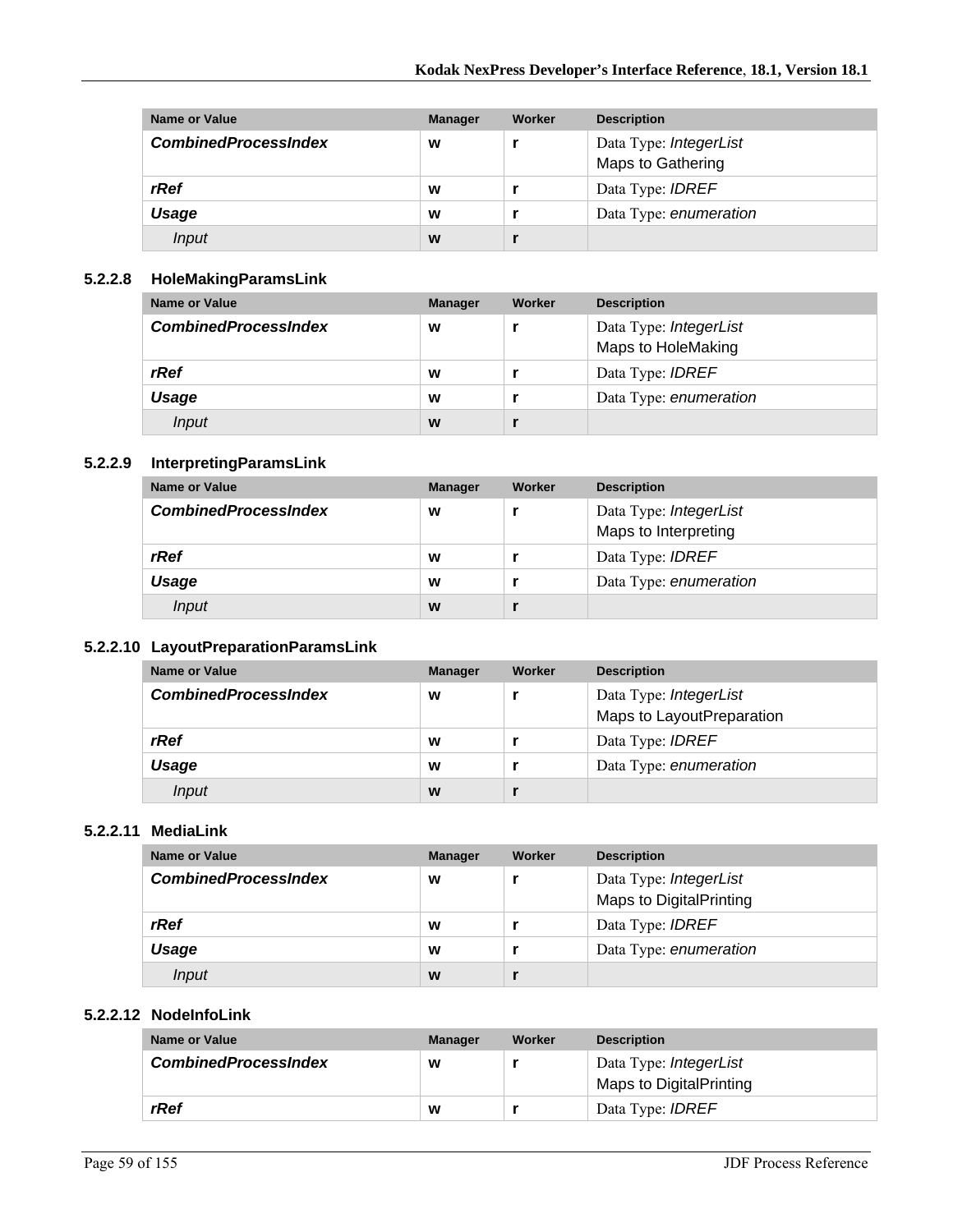| <b>Name or Value</b> | <b>Manager</b> | Worker | <b>Description</b>     |
|----------------------|----------------|--------|------------------------|
| Usage                | w              |        | Data Type: enumeration |
| Input                | W              |        |                        |

#### **5.2.2.13 RenderingParamsLink**

| Name or Value               | <b>Manager</b> | Worker | <b>Description</b>                          |
|-----------------------------|----------------|--------|---------------------------------------------|
| <b>CombinedProcessIndex</b> | W              |        | Data Type: IntegerList<br>Maps to Rendering |
| rRef                        | W              |        | Data Type: <b>IDREF</b>                     |
| Usage                       | W              |        | Data Type: enumeration                      |
| Input                       | W              |        |                                             |

#### **5.2.2.14 RunListLink**

| <b>Name or Value</b>        | <b>Manager</b> | Worker         | <b>Description</b>                                                                                                                                                        |
|-----------------------------|----------------|----------------|---------------------------------------------------------------------------------------------------------------------------------------------------------------------------|
| <b>CombinedProcessIndex</b> | W              | r              | Data Type: IntegerList<br>Maps to LayoutPreparation and<br>Imposition                                                                                                     |
|                             |                |                |                                                                                                                                                                           |
| <b>ProcessUsage</b>         | w?             | r <sub>2</sub> | Data Type: string                                                                                                                                                         |
| Document                    | $w$ ?          | r <sub>2</sub> |                                                                                                                                                                           |
| rRef                        | W              | r              | Data Type: <b>IDREF</b>                                                                                                                                                   |
| Usage                       | w              | r              | Data Type: enumeration                                                                                                                                                    |
| <b>Input</b>                | W              | r              |                                                                                                                                                                           |
| Part *                      | w?             | $r$ ?          | References <b>RunList</b> (Documents) as input<br>to the LayoutPreparation and Imposition<br>processes.<br>For each print range, a separate sub-<br>element MUST be used. |

#### 5.2.2.14.1 Part

Both *RunIndex* and *SheetIndex* attributes select a set of pages from the **RunList** resource. Either contains an array of mixed ranges and individual indices separated by whitespace. Each range consists of two indices connected by a tilde ( $\sim$ ). Negative numbers reference from the back of a file; each IntegerRange value of m  $\sim$  n MUST satisfy the condition:  $m \ge 0$  and  $m \le n$ . Additionally, for two successive IntegerRanges the value of the first n must be equal or less than the second value (monotonically increasing sequence ranges). If  $m \sim n$  is the last IntegerRange in the list, then n can have the value "-1" to represent the last element of the sequence. As logical indices, **RunIndex** and **SheetIndex** cannot be used as partition keys of RunList resources. See [JDF] for details and examples.

| <b>Name or Value</b> | <b>Manager</b> | Worker | <b>Description</b>                                                                                            |
|----------------------|----------------|--------|---------------------------------------------------------------------------------------------------------------|
| <b>RunIndex</b>      | w?             | r?     | Data Type: IntegerRangeList<br>Only one of the attributes <b>Runlndex</b> or<br><b>SheetIndex</b> is allowed. |
|                      |                |        | Identifies by explicit index the pages from<br><b>RunList</b> (Document) to be printed.                       |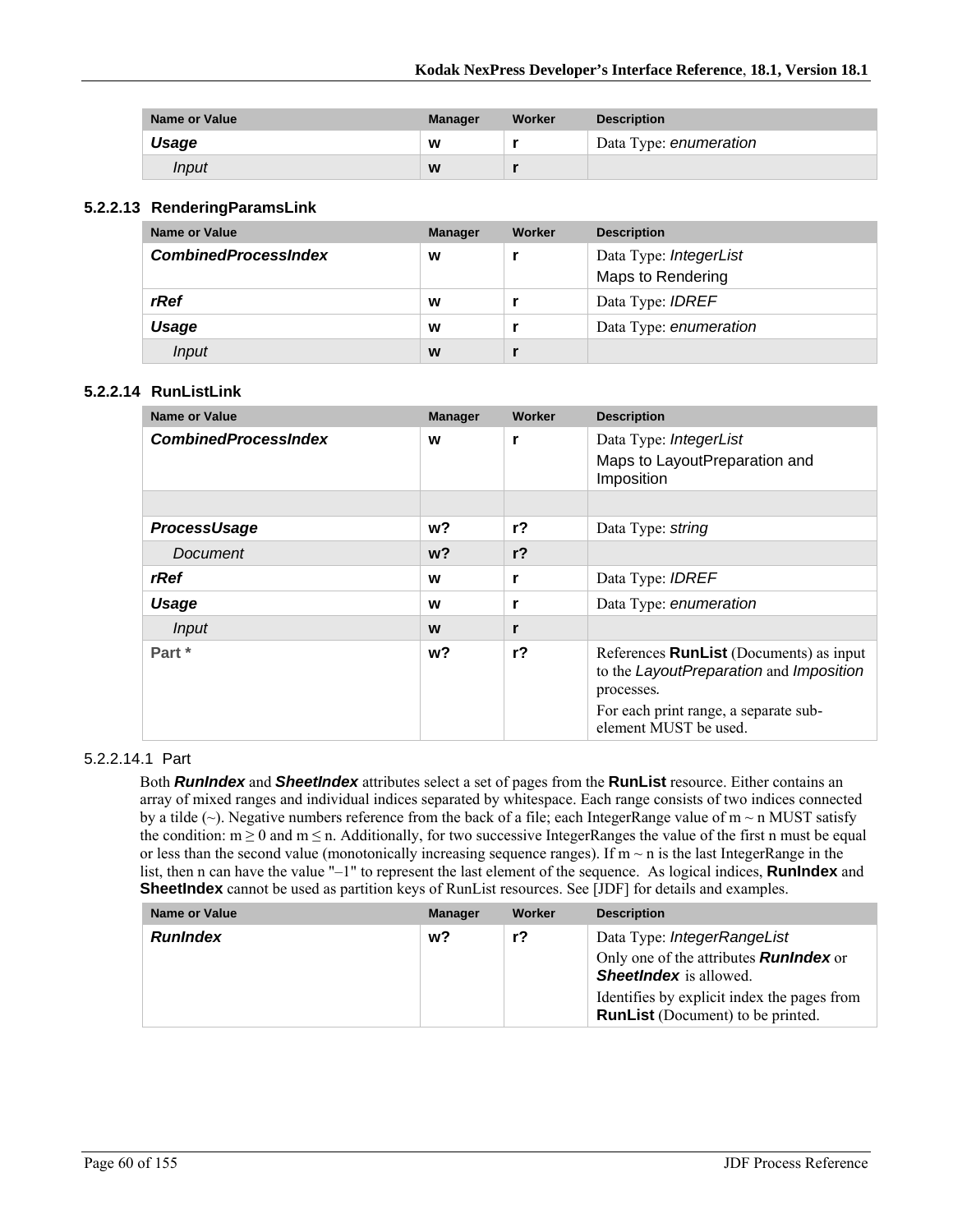| Name or Value     | <b>Manager</b> | Worker | <b>Description</b>                                                                                                                                                                                                                                                         |
|-------------------|----------------|--------|----------------------------------------------------------------------------------------------------------------------------------------------------------------------------------------------------------------------------------------------------------------------------|
| <b>SheetIndex</b> | w?             | $r$ ?  | Data Type: IntegerRangeList                                                                                                                                                                                                                                                |
|                   |                |        | Only one of the attributes <b>Runlndex</b> or<br><b>SheetIndex</b> is allowed.                                                                                                                                                                                             |
|                   |                |        | Identifies the set of logical sheets to be<br>printed. The NexPress front end determines<br>which document pages are selected for<br>printing using the specified <b>SheetIndex</b> .<br>In 1-up simplex printing, <b>SheetIndex</b> and<br><b>RunIndex</b> are identical. |

#### **5.2.2.15 ScreeningParamsLink**

| Name or Value               | <b>Manager</b> | Worker | <b>Description</b>                          |
|-----------------------------|----------------|--------|---------------------------------------------|
| <b>CombinedProcessIndex</b> | W              |        | Data Type: IntegerList<br>Maps to Screening |
| rRef                        | W              |        | Data Type: <b>IDREF</b>                     |
| Usage                       | W              |        | Data Type: enumeration                      |
| <i>Input</i>                | W              |        |                                             |
|                             |                |        |                                             |

## **5.2.2.16 StitchingParamsLink**

| <b>Name or Value</b>        | <b>Manager</b> | Worker | <b>Description</b>                          |
|-----------------------------|----------------|--------|---------------------------------------------|
| <b>CombinedProcessIndex</b> | W              |        | Data Type: IntegerList<br>Maps to Stitching |
| rRef                        | W              |        | Data Type: <b>IDREF</b>                     |
| Usage                       | W              |        | Data Type: enumeration                      |
| Input                       | W              |        |                                             |
|                             |                |        |                                             |

## **5.2.3 ResourcePool**

| <b>Name or Value</b>              | <b>Manager</b> | Worker         | <b>Description</b>                                                                                                                                      |
|-----------------------------------|----------------|----------------|---------------------------------------------------------------------------------------------------------------------------------------------------------|
| Resource *                        | W              | r              | One or more <b>Resource</b> elements See<br>below.                                                                                                      |
| <b>ColorantControl</b>            | $w$ ?          | r <sub>2</sub> | Specifies the process-color printing model<br>to be used. See <b>ColorantControl</b> below                                                              |
| <b>ColorSpaceConversionParams</b> | $w$ ?          | r <sub>2</sub> | Specifies the color conversion to be.<br>performed for each type of color space<br>found in the PDL. See<br><b>ColorSpaceConversionParams</b><br>below. |
| <b>Component</b>                  | W              | r              | Describes finished product including print<br>quantity and dimensions. See<br><b>Component below.</b>                                                   |
| <b>Device</b>                     | w <sub>2</sub> | r <sub>2</sub> | Optional. If a Device Resource is defined,<br>the value of DeviceID must be "2100". See<br><b>Component</b> below.                                      |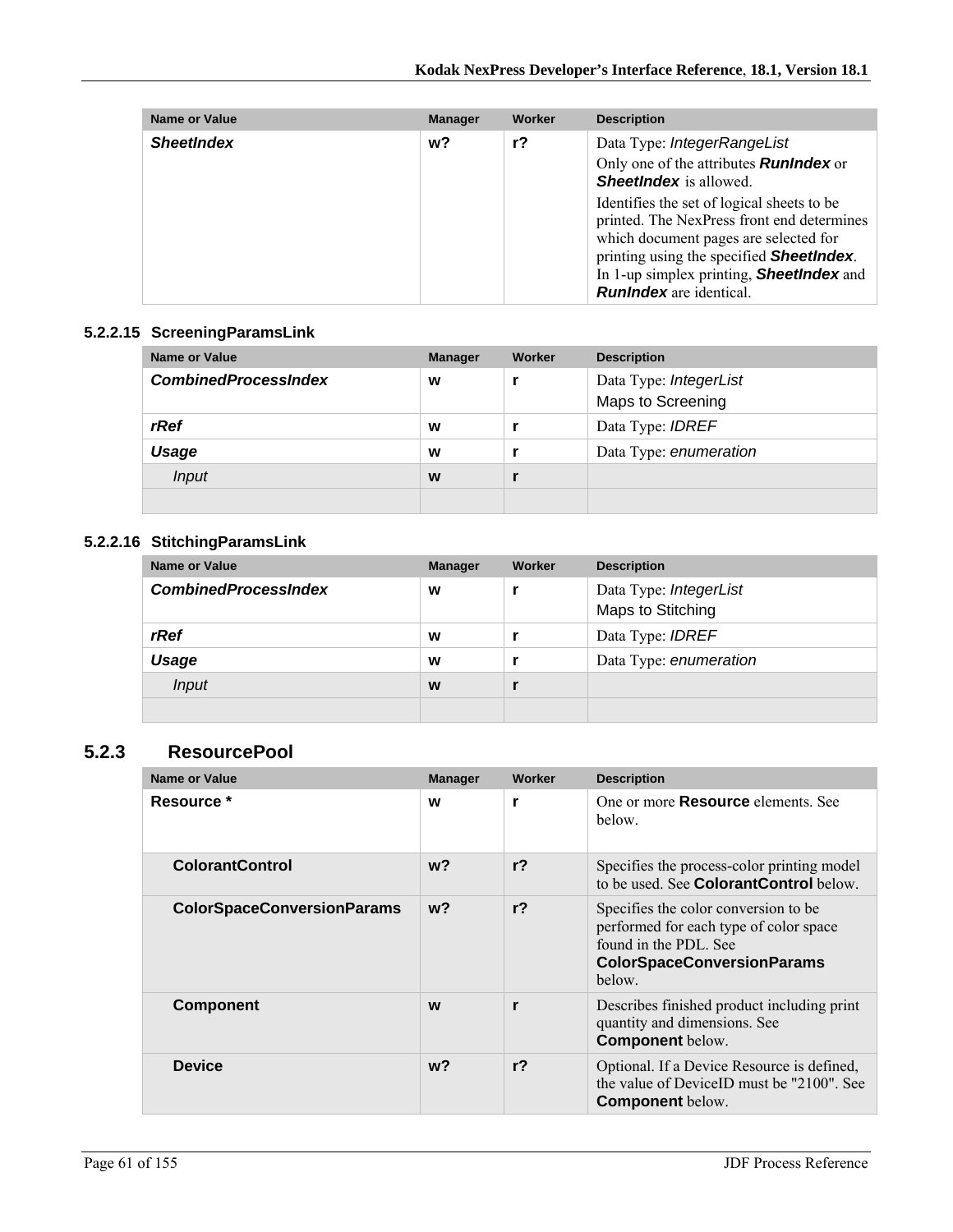| <b>Name or Value</b>           | <b>Manager</b> | Worker         | <b>Description</b>                                                                                                                       |
|--------------------------------|----------------|----------------|------------------------------------------------------------------------------------------------------------------------------------------|
| <b>DigitalPrintingParams</b>   | W              | $\mathbf{r}$   | Specifies the printing parameters including<br>output location, media/tag mapping, and<br>page order. See DigitalPrintingParams<br>helow |
| <b>FitPolicy</b>               | w <sub>2</sub> | r <sub>2</sub> | Specifies the policy for the NexPress front<br>end when fitting content to specific media.<br>See FitPolicy below.                       |
| <b>FontPolicy</b>              | w <sub>2</sub> | r <sub>2</sub> | Specifies the policy for the NexPress front<br>end when font errors occur in PDL files.<br>See FontPolicy below.                         |
| <b>InterpretingParams</b>      | w <sub>2</sub> | r <sub>2</sub> | Specifies the manner in which the<br>NexPress front end interprets the PDL<br>pages. See InterpretingParams below.                       |
| <b>LayoutPreparationParams</b> | w <sub>2</sub> | r <sub>2</sub> | Provides the details of how page contents<br>will be imaged onto media. See<br>LayoutPreparationParams below.                            |
| <b>Media</b>                   | W              | r              | Describes the physical media and clearcoat<br>selections. See <b>Media</b> below.                                                        |
| <b>Nodelnfo</b>                | w <sub>2</sub> | $r$ ?          | The NexPress supports use of this element<br>to designate a TargetRoute. See <b>Nodelnfo</b><br>below.                                   |
| <b>RenderingParams</b>         | w <sub>2</sub> | r <sub>2</sub> | Identifies how the Rendering process<br>should operate.                                                                                  |
| <b>RunList</b>                 | W              | r              | Identifies the source content file. See<br><b>RunList below.</b>                                                                         |
| <b>ScreeningParams</b>         | w <sub>2</sub> | r <sub>2</sub> | Identifies the screening method to use for<br>processing. See ScreeningParams<br>below.                                                  |

# **5.3 ColorantControl resource**

| <b>Name or Value</b>           | <b>Manager</b> | Worker | <b>Description</b>                                                                                                                                                                                                                                                   |
|--------------------------------|----------------|--------|----------------------------------------------------------------------------------------------------------------------------------------------------------------------------------------------------------------------------------------------------------------------|
| Class                          | w              | r      | Data Type: enumeration                                                                                                                                                                                                                                               |
| Parameter                      | W              | r      |                                                                                                                                                                                                                                                                      |
| ID                             | W              | r      | Data Type: ID                                                                                                                                                                                                                                                        |
| ProcessColorModel = DeviceCMYK | w←             | $r$ ?  | Data Type: NMTOKEN<br>If not present or value is invalid, the<br>default value is used and<br><b>ColorantParams</b> is ignored.<br>Only specific values of<br><b>ColorantParams</b> are allowed. See table<br>below for valid combinations with<br>ProcessColorModel |
| <b>DeviceCMYK</b>              | W              | r      | Default Value.                                                                                                                                                                                                                                                       |
| DeviceN                        | W              | r      |                                                                                                                                                                                                                                                                      |
| <b>Status</b>                  | w              | r      | Data Type: enumeration                                                                                                                                                                                                                                               |
| Available                      | W              | r      |                                                                                                                                                                                                                                                                      |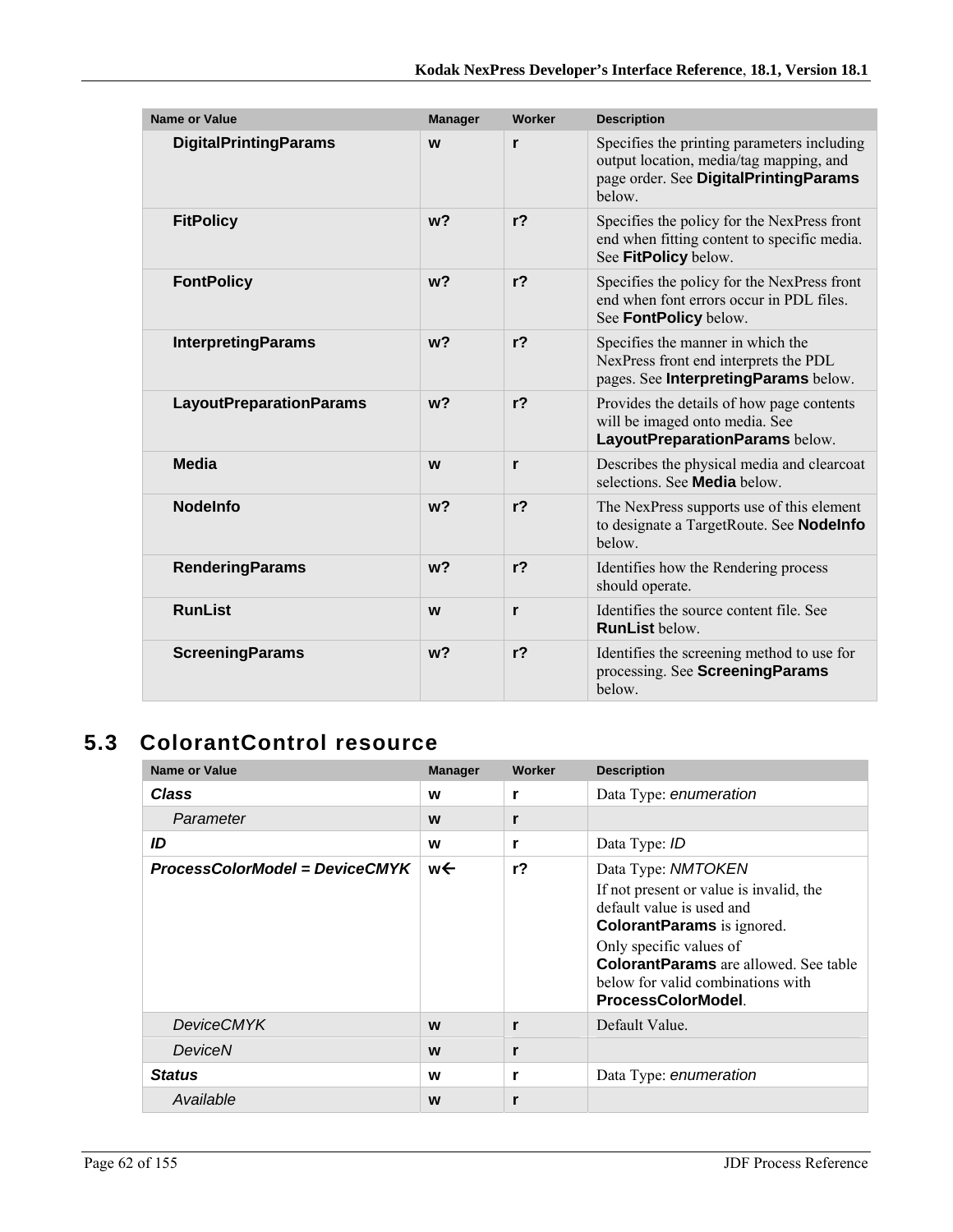| Name or Value             | <b>Manager</b> | Worker | <b>Description</b>                                                                                        |
|---------------------------|----------------|--------|-----------------------------------------------------------------------------------------------------------|
| NXP:HotOffsetCompensation | w?             | r?     | Specifies the level of HotOffset<br>compensation required with Dimensional<br>Easy Overcoat applications. |
| None                      |                |        | Default Value - No hot offset<br>compensation                                                             |
| Low                       |                |        | low hot offset compensation                                                                               |
| Medium                    |                |        | medium hot offset compensation                                                                            |
| High                      |                |        | high hot offset compensation                                                                              |
| <b>ColorantParams</b>     | w←             | r?     | See <b>ColorantParams</b> and table below.                                                                |

# Specific combinations of *ProcessColorModel* and **ColorantParams** allowed.

| <b>ProcessColorModel</b> | <b>ColorantParams</b>                                                                                                                                                                                                                                                                                                                                                                                                                                                                                        | <b>NexPress Color Mode</b>  |
|--------------------------|--------------------------------------------------------------------------------------------------------------------------------------------------------------------------------------------------------------------------------------------------------------------------------------------------------------------------------------------------------------------------------------------------------------------------------------------------------------------------------------------------------------|-----------------------------|
| Not present              | N/A                                                                                                                                                                                                                                                                                                                                                                                                                                                                                                          | Four Color                  |
| <b>DeviceCMYK</b>        | Not present or empty                                                                                                                                                                                                                                                                                                                                                                                                                                                                                         | Four Color                  |
| DeviceCMYK               | Present and containing exactly one <b>Separation Spec</b><br>sub-element with a <b>Name</b> value of one of the clear<br>dry ink names: NexPress DryInk clear, NexPress<br>Drylnk xd clear, NexPress Drylnk uv clear,<br>NexPress Drylnk matte clear; or the name of one<br>non-gamut ink: NexPress DryInk micr, NexPress<br>DryInk light black spot, NexPress DryInk light<br>black photo, NexPress DryInk custom color,<br>NexPress DryInk white, NexPress DryInk gold,<br>NexPress DryInk metallic clear. | Four $Color + Clear DryInk$ |
| DeviceN                  | Present and containing exactly 5 Separation Spec<br>sub-elements (one <b>Separation Spec</b> sub-element for<br>each of the four CMYK process colorants and one<br>designating the NexPress gamut expansion DryInk<br>colorant). Name values of Cyan, Magenta, Yellow<br>and Black, NexPress DryInk blue, NexPress<br>DryInk green, NexPress DryInk red, NexPress<br>DryInk raised clear, NexPress DryInk neon pink).                                                                                        | Five Color                  |

### **5.3.1 ColorantParams**

| Name or Value           | <b>Manager</b> | Worker | <b>Description</b>                                                                                                                 |
|-------------------------|----------------|--------|------------------------------------------------------------------------------------------------------------------------------------|
| <b>SeparationSpec *</b> | w?             | r?     | Identifies the names of required colorants.<br>Refer to the above table for usage; see<br><b>SeparationSpec</b> below for details. |

#### **5.3.1.1 SeparationSpec**

| <b>Name or Value</b> | <b>Manager</b> | Worker         | <b>Description</b>    |
|----------------------|----------------|----------------|-----------------------|
| <b>Name</b>          | w?             | r?             | Data Type: string     |
| Cyan                 | w <sup>2</sup> | $r$ ?          | Process Color Cyan    |
| Magenta              | w <sup>2</sup> | $r$ ?          | Process Color Magenta |
| Yellow               | w <sub>2</sub> | r <sub>2</sub> | Process Color Yellow  |
| Black                | w <sub>2</sub> | r <sub>2</sub> | Process Color Black   |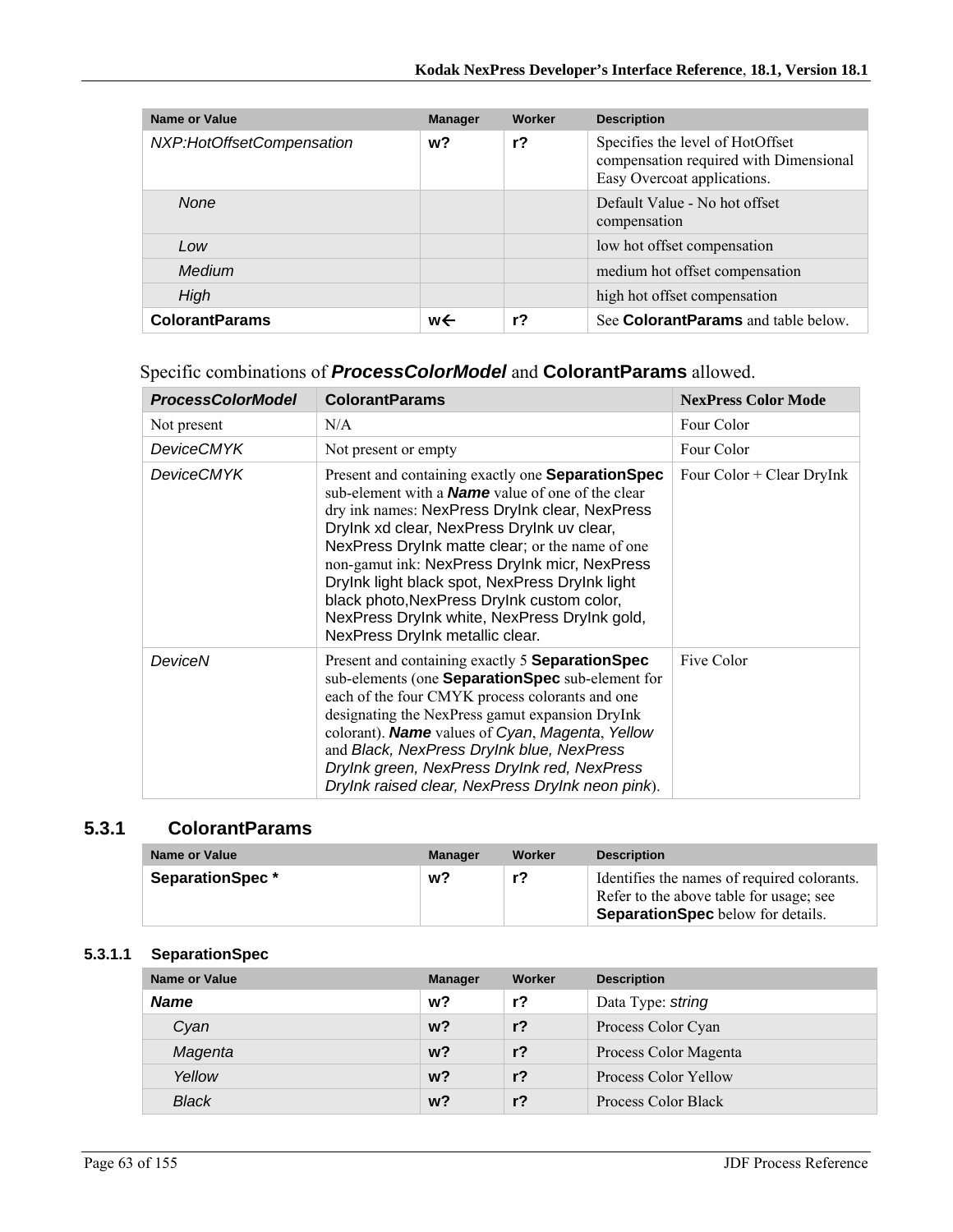| Name or Value                     | <b>Manager</b> | <b>Worker</b>  | <b>Description</b>                                                                                                            |
|-----------------------------------|----------------|----------------|-------------------------------------------------------------------------------------------------------------------------------|
| NexPress DryInk clear             | w <sub>2</sub> | r <sub>2</sub> | NexPress ClearCoat and GlossCoat ink.<br>Must be specified whenever ClearCoat is<br>selected.                                 |
| <b>NexPress DryInk red</b>        | w <sub>2</sub> | $r$ ?          | NexPress Gamut Expansion DryInk Red.<br>Specify exactly one Gamut Expansion<br>DryInk when<br>ProcessColorModel=DeviceN       |
| NexPress DryInk green             | w <sub>2</sub> | $r$ ?          | NexPress Gamut Expansion DryInk Green.<br>Specify exactly one Gamut Expansion<br>DryInk when<br>ProcessColorModel=DeviceN     |
| <b>NexPress DryInk blue</b>       | w <sup>2</sup> | $r$ ?          | NexPress Gamut Expansion DryInk Blue.<br>Specify exactly one Gamut Expansion<br>DryInk when<br>ProcessColorModel=DeviceN      |
| <b>NexPress DryInk micr</b>       | w <sub>2</sub> | $r$ ?          | NexPress MICR secure printing ink.                                                                                            |
| NexPress DryInk raised clear      | $w$ ?          | $r$ ?          | NexPress Raised Clear ink.                                                                                                    |
| NexPress DryInk xd clear          | w <sub>2</sub> | $r$ ?          | NexPress XD Clear ink.                                                                                                        |
| NexPress DryInk uv clear          | w <sub>2</sub> | r <sub>2</sub> | NexPress Red Fluorescing Clear ink                                                                                            |
| NexPress DryInk light black spot  | w <sub>2</sub> | $r$ ?          | NexPress Light Black ink                                                                                                      |
| NexPress DryInk light black photo | w <sub>2</sub> | r <sub>2</sub> | NexPress Light Black ink                                                                                                      |
| NexPress DryInk metallic clear    | w <sub>2</sub> | $r$ ?          | NexPress Metallic Clear ink                                                                                                   |
| NexPress DryInk matte clear       | w <sub>2</sub> | $r$ ?          | NexPress Matte Clear ink                                                                                                      |
| NexPress DryInk custom color      | w <sub>2</sub> | r <sub>2</sub> | NexPress Custom Color                                                                                                         |
| NexPress DryInk gold              | w <sub>2</sub> | $r$ ?          | NexPress Gold ink                                                                                                             |
| <b>NexPress DryInk white</b>      | $w$ ?          | $r$ ?          | NexPress White ink                                                                                                            |
| NexPress DryInk neon pink         | w <sub>2</sub> | $r$ ?          | NexPress Gamut Expansion DryInk Neon<br>Pink. Specify exactly one Gamut<br>Expansion DryInk when<br>ProcessColorModel=DeviceN |

# **5.4 ColorSpaceConversionParams resource**

| Name or Value             | <b>Manager</b> | Worker         | <b>Description</b>                                                                                                                   |
|---------------------------|----------------|----------------|--------------------------------------------------------------------------------------------------------------------------------------|
| <b>Class</b>              | W              |                | Data Type: enumeration                                                                                                               |
| Parameter                 | W              |                |                                                                                                                                      |
| ID                        | W              |                | Data Type: ID                                                                                                                        |
| $NXP:ColorMapping = true$ | w?             | $r$ ?          | Data Type: boolean<br>Specifies the method of spot color to<br>process color translation to be used.                                 |
| false                     | $w$ ?          | r <sub>2</sub> | Spot colors are mapped using the color<br>equivalents specified in the content file.                                                 |
| true                      | w <sub>2</sub> | r <sub>2</sub> | Spot colors are mapped using spot color to<br>process color conversion tables available in<br>the NexPress front end. Default Value. |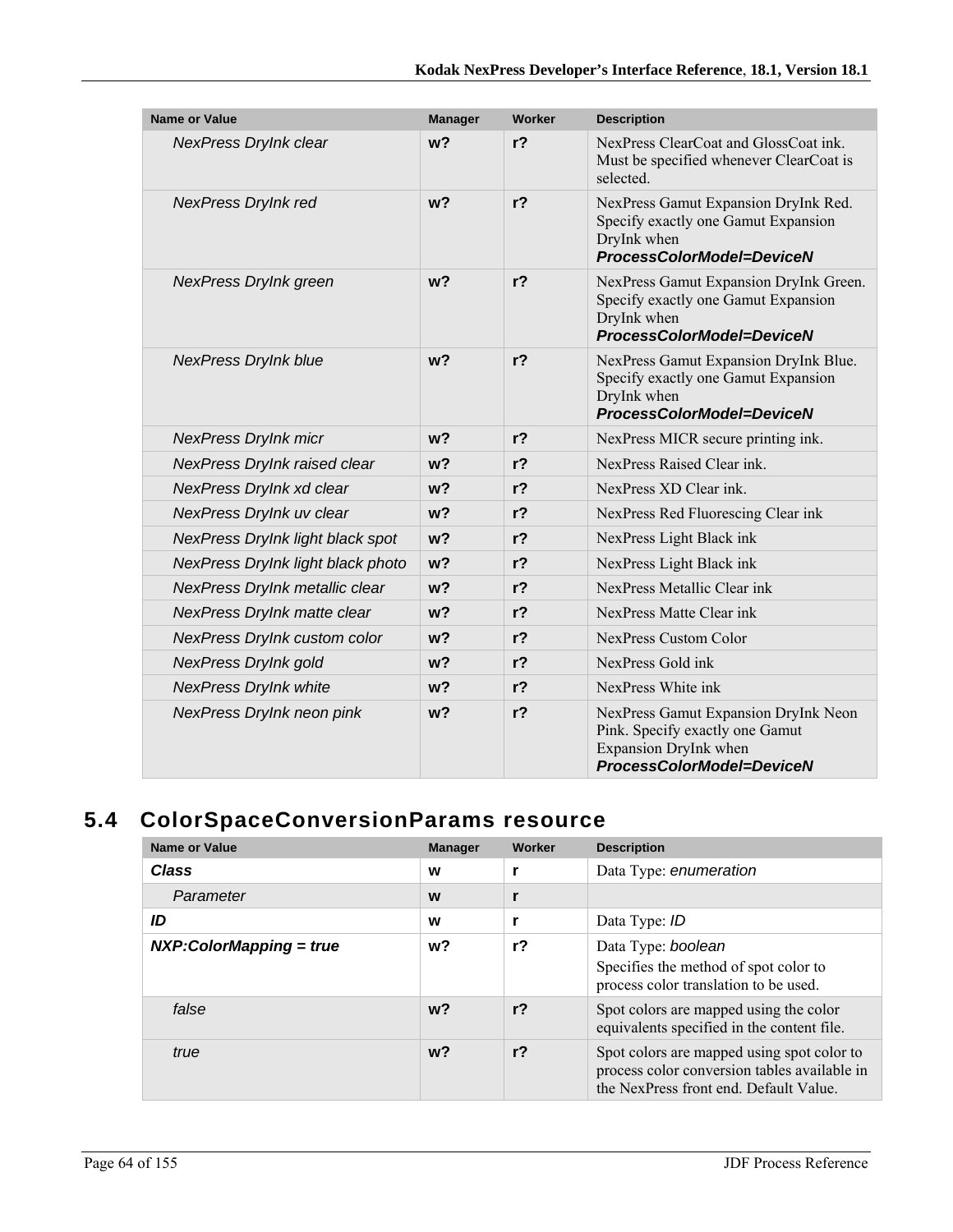| <b>Name or Value</b>    | <b>Manager</b> | Worker         | <b>Description</b>                                                                                                                                                                                                                                                                                                                                                                                                                          |
|-------------------------|----------------|----------------|---------------------------------------------------------------------------------------------------------------------------------------------------------------------------------------------------------------------------------------------------------------------------------------------------------------------------------------------------------------------------------------------------------------------------------------------|
| <b>Status</b>           | W              | r              | Data Type: enumeration                                                                                                                                                                                                                                                                                                                                                                                                                      |
| Available               | W              | r              |                                                                                                                                                                                                                                                                                                                                                                                                                                             |
| ColorSpaceConversionOp* | w <sub>2</sub> | $r$ ?          | Up to five ColorSpaceConversionOp<br>elements may be present to differentiate the<br>following types of graphical objects:<br>CMYK Image: Match DeviceCMYK<br>Images<br><b>CMYK Graphics: Match DeviceCMYK</b><br>Graphics<br>RGB Image: Match DeviceRGB<br>Images<br>RGB Graphics: Match DeviceRGB<br>Graphics<br><i>CIE Based</i> : Device Independent<br>CIEBased Color data<br>See ColorSpaceConversionOp below<br>for more detail      |
| <b>FileSpec</b>         | w <sub>2</sub> | r <sub>2</sub> | Data Type: refelement<br>Used to select an output ICC profile<br>installed as a resource on the NexPress front<br>end used for output color rendering<br>simulation.<br>If not present or <b>FileSpec</b> is not valid, the<br>identified ICC profile is not applied. See<br>below. A FileSpec element is sometimes<br>required even when no ICC profile is<br>required (as with "untag" operations for<br>CIEBased ColorSpaceCovnersions). |

# **5.4.1 ColorSpaceConversionOp**

| <b>Name or Value</b>         | <b>Manager</b> | Worker         | <b>Description</b>                                                                                                                                                                                                                                                                                                                            |
|------------------------------|----------------|----------------|-----------------------------------------------------------------------------------------------------------------------------------------------------------------------------------------------------------------------------------------------------------------------------------------------------------------------------------------------|
| IgnoreEmbeddedICC =<br>false | w?             | r <sub>2</sub> | Data Type: boolean<br>Selective ignoring of embedded ICC profiles with respect<br>to the source object types and source color space<br>combinations is not supported by the NexPress front end.<br>However IgnoreEmbeddedICC can be used to globally<br>ignore embedded ICC profiles for all supported objects<br>and color spaces available. |
| false                        | w?             | r <sub>2</sub> | Default Value.                                                                                                                                                                                                                                                                                                                                |
| true                         | $w$ ?          | r <sub>2</sub> | Ignore all embedded ICC profiles. Also requires<br>ColorSpaceConversionOp/@SourceObjects<br>MUST have the value "All", and<br>ColorSpaceConversionOp/@SourceCS MUST<br>have the value "DevIndep".                                                                                                                                             |
| <b>Operation</b>             | W              | r              | Data Type: enumeration<br>Controls behavior of color space conversion utility                                                                                                                                                                                                                                                                 |
| Convert                      | w?             | r <sub>2</sub> | Transforms graphical elements to final target color space.                                                                                                                                                                                                                                                                                    |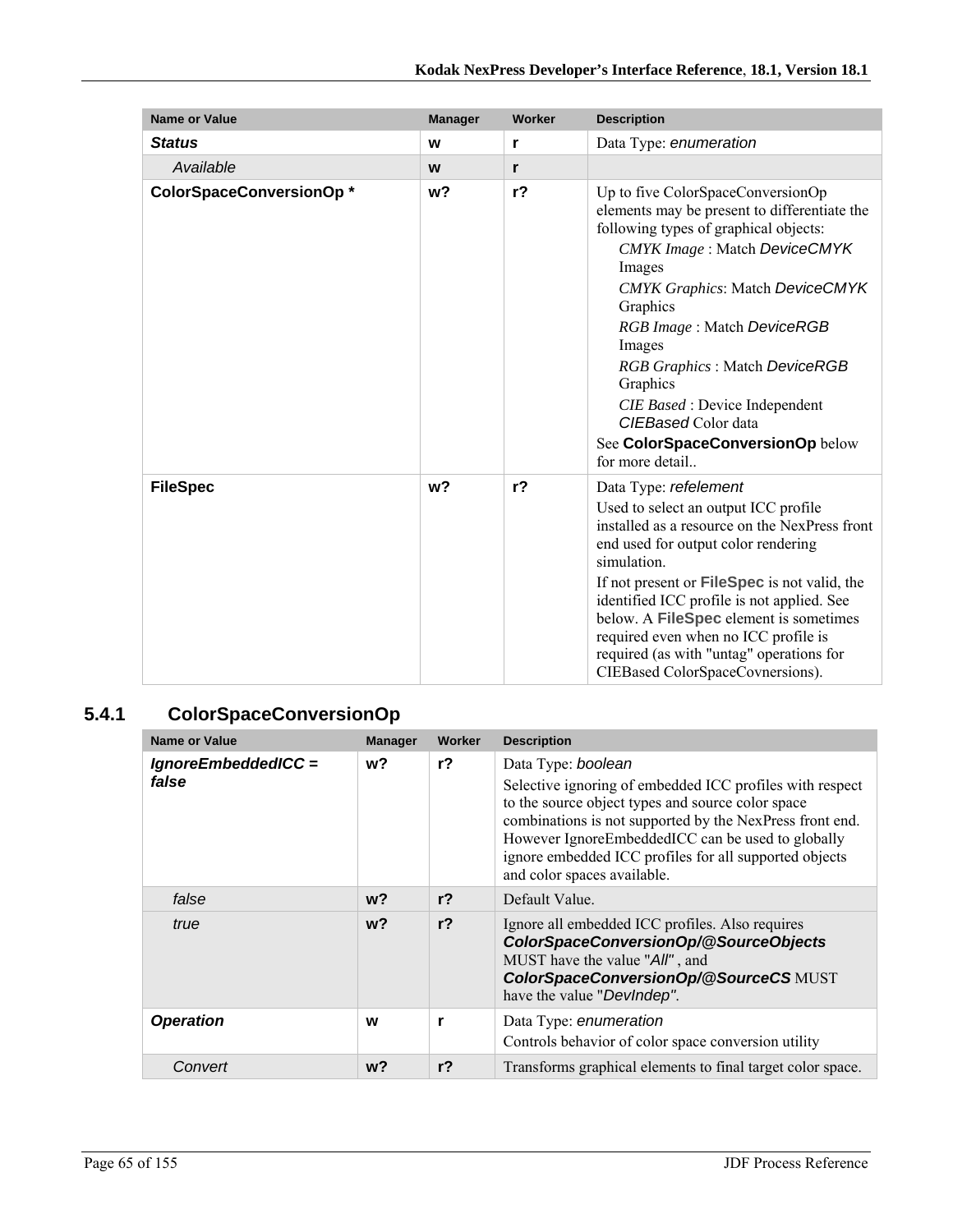| <b>Name or Value</b>                   | <b>Manager</b> | Worker         | <b>Description</b>                                                                                                                                                                                                                                                                                                                                                                                                                                                                                                                                                                                     |
|----------------------------------------|----------------|----------------|--------------------------------------------------------------------------------------------------------------------------------------------------------------------------------------------------------------------------------------------------------------------------------------------------------------------------------------------------------------------------------------------------------------------------------------------------------------------------------------------------------------------------------------------------------------------------------------------------------|
| Untag                                  | $w$ ?          | r <sub>2</sub> | Removes all profiles and color characterizations from<br>graphical elements. An operation of "Untag" is required to<br>disable ColorConversion operations that are defined by<br>the default job ticket.                                                                                                                                                                                                                                                                                                                                                                                               |
| PreserveBlack = false                  | w <sub>2</sub> | $r$ ?          | Data Type: boolean<br>Controls how the tints of black should be handled. Only<br>applicable to CMYK Image and CMYK Graphics. There<br>are interactions between SourceCS, SourceObjects,<br>PreserveBlack and RGBGray2Black. Refer to the<br>table below for allowable values of these attributes.                                                                                                                                                                                                                                                                                                      |
| false                                  | w <sub>2</sub> | $r$ ?          | Tints of black are handled through the standard ICC<br>workflow. Default Value.                                                                                                                                                                                                                                                                                                                                                                                                                                                                                                                        |
| true                                   | w <sub>2</sub> | r <sub>2</sub> | Tints of black are converted into other shades of black.<br>Algorithm is implementation-specific.                                                                                                                                                                                                                                                                                                                                                                                                                                                                                                      |
| RenderingIntent                        | w←             | $r$ ?          | Data Type: enumeration<br>Specifies the output rendering intent for print process<br>simulation in a CIE-Based ColorSpaceConversionOp<br>element. Requires the explicit definition of<br><b>ColorSpaceConversionParams/FileSpec and its</b><br>attributes @ResourceUsage="ReferenceOutputProfile"<br>and @UserFileName.<br><b>RenderingIntent</b> is ignored if<br>FileSpec/ColorSpaceConversionParams/<br>FileSpec/@ResourceUsage = "ActualOutputProfile".<br>RenderingIntent MUST be defined if FileSpec is fully<br>specified. When RenderingIntent is defined,<br><b>SourceCS</b> = " $DevIndep".$ |
| <b>RelativeColorimetric</b>            | w <sub>2</sub> | $r$ ?          |                                                                                                                                                                                                                                                                                                                                                                                                                                                                                                                                                                                                        |
| <b>AbsoluteColorimetric</b>            | $w$ ?          | $r$ ?          |                                                                                                                                                                                                                                                                                                                                                                                                                                                                                                                                                                                                        |
| RGBGray2Black = false                  | w?             | $r$ ?          | Data Type: boolean<br>Controls mapping of gray values $(R = G = B)$ from CMY<br>to Black ink. Only applicable for RGB Graphics elements<br>(SourceCS = RGB; SourceObjects of type Text, LineArt,<br>or SmoothShades). Cannot be enabled when<br>RenderingParams/@NXP:RichBlack = true; there<br>are also interactions between <b>SourceCS</b> ,<br>SourceObjects, PreserveBlack and<br>RGBGray2Black. Refer to the table below for allowable<br>values of these attributes.                                                                                                                            |
| false                                  | $w$ ?          | $r$ ?          | Feature is disabled. Default Value.                                                                                                                                                                                                                                                                                                                                                                                                                                                                                                                                                                    |
| true                                   | $w$ ?          | $r$ ?          | Values below the RGBGray2BlackThreshold are replaced<br>by Black equivalents.                                                                                                                                                                                                                                                                                                                                                                                                                                                                                                                          |
| <b>RGBGray2BlackThreshold</b><br>$= 1$ | w <sub>2</sub> | $r$ ?          | Data Type: double<br>A value between 0.0 and 1.0 specifying the threshold<br>value above which gray ( $R = G = B$ ) IS NOT converted to<br>Black. The threshold is only applicable when<br>RGBGray2Black is true. A "0" value will convert only R<br>$= G = B = 0$ to Black; A "1" value will convert all $R = G$<br>$=$ B values to Black.                                                                                                                                                                                                                                                            |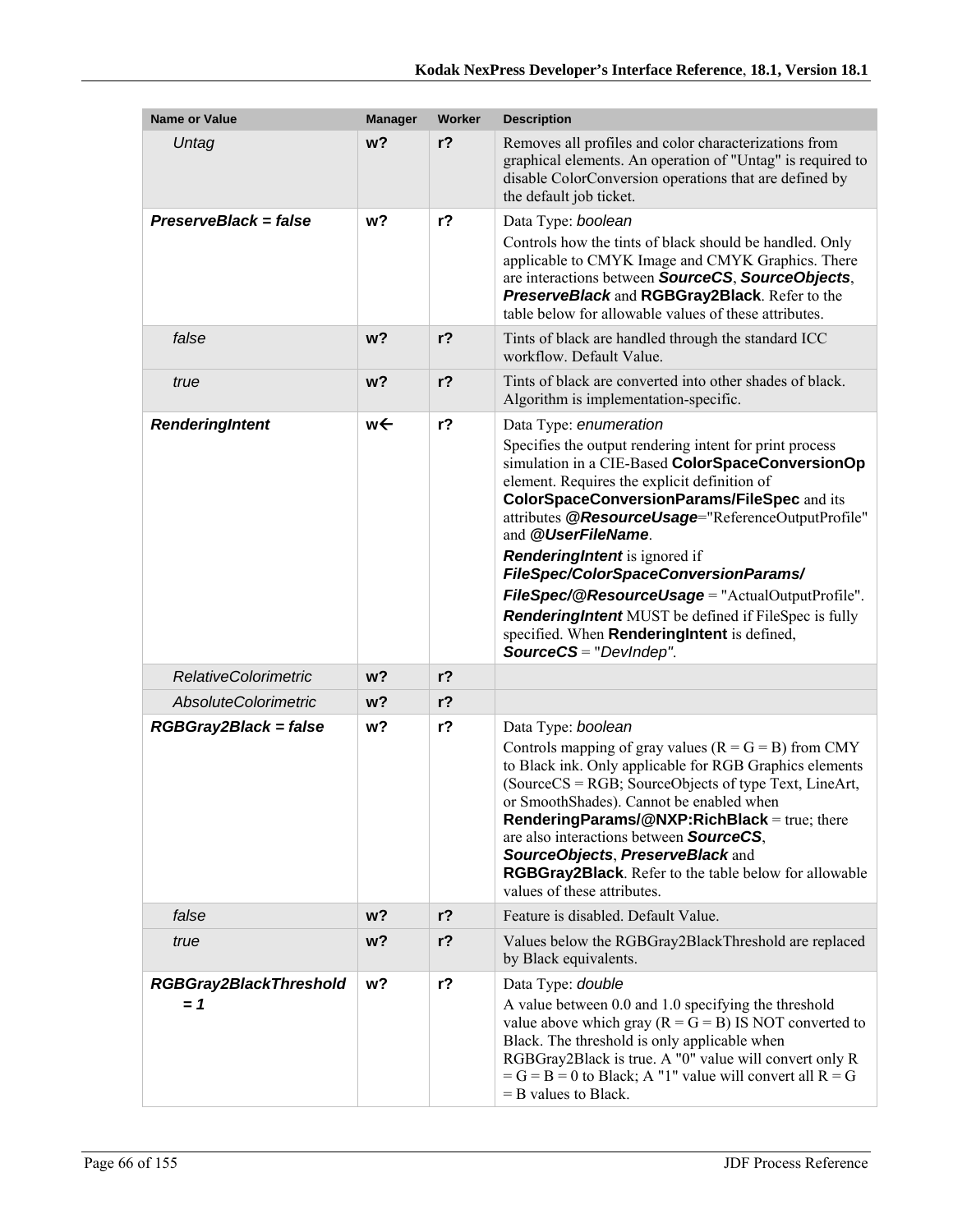| <b>Name or Value</b>        | <b>Manager</b> | Worker         | <b>Description</b>                                                                                                                                                                                                                                                                                                                     |
|-----------------------------|----------------|----------------|----------------------------------------------------------------------------------------------------------------------------------------------------------------------------------------------------------------------------------------------------------------------------------------------------------------------------------------|
| SourceRenderingIntent =     | w <sub>2</sub> | r <sub>2</sub> | Data Type: enumeration                                                                                                                                                                                                                                                                                                                 |
| <b>Perceptual</b>           |                |                | Specifies rendering intent for the source profile of this<br>ColorSpaceConversionOp.                                                                                                                                                                                                                                                   |
| Saturation                  | w <sub>2</sub> | $r$ ?          |                                                                                                                                                                                                                                                                                                                                        |
| Perceptual                  | w <sub>2</sub> | $r$ ?          | Default Value.                                                                                                                                                                                                                                                                                                                         |
| <b>RelativeColorimetric</b> | w <sub>2</sub> | $r$ ?          |                                                                                                                                                                                                                                                                                                                                        |
| <b>AbsoluteColorimetric</b> | w <sub>2</sub> | $r$ ?          |                                                                                                                                                                                                                                                                                                                                        |
| <b>SourceCS</b>             | W              | r              | Data Type: enumeration<br>Identifies which of the incoming color spaces are operated<br>on by this ColorSpaceConversionOp.<br>There are interactions between <b>SourceCS</b> ,<br>SourceObjects, PreserveBlack, and<br>RGBGray2Black. Refer to the table below for allowable<br>values of these attributes.                            |
| <b>CMYK</b>                 | w <sub>2</sub> | $r$ ?          |                                                                                                                                                                                                                                                                                                                                        |
| DevIndep                    | w <sub>2</sub> | $r$ ?          |                                                                                                                                                                                                                                                                                                                                        |
| <b>RGB</b>                  | w <sub>2</sub> | $r$ ?          | In instances when SourceCS=RGB,<br>FileSpec@ResourceUsage shall be force to be<br>SourceProfile. This prevents color management from<br>being disabled for RGB colorspaces.                                                                                                                                                            |
| SourceObjects = All         | w←             | $r$ ?          | Data Type: enumerations<br>List of object classes that identifies which incoming<br>graphical objects are operated on. List all applicable<br>values.<br>There are interactions between <b>SourceCS</b> ,<br>SourceObjects, PreserveBlack, and<br>RGBGray2Black. Refer to the table below for allowable<br>values of these attributes. |
| All                         | w <sub>2</sub> | $r$ ?          | Default Value.                                                                                                                                                                                                                                                                                                                         |
| <b>ImagePhotographic</b>    | w?             | $r$ ?          | Contone images                                                                                                                                                                                                                                                                                                                         |
| <b>ImageScreenShot</b>      | w?             | $r$ ?          | Images largely comprised of rasterized vector art                                                                                                                                                                                                                                                                                      |
| Text                        | w?             | $r$ ?          | Text                                                                                                                                                                                                                                                                                                                                   |
| LineArt                     | w?             | $r$ ?          | Line Art                                                                                                                                                                                                                                                                                                                               |
| <b>SmoothShades</b>         | w?             | $r$ ?          | Gradients and blends                                                                                                                                                                                                                                                                                                                   |
| <b>FileSpec</b>             | w?             | $r$ ?          | Data Type: refelement<br>Reference to a FileSpec resource for an ICC Profile that<br>describes the assumed color space.<br>If not present, embedded profiles are used.<br>FileSpec@ResourceUsage may be SourceProfile.                                                                                                                 |

## Allowable combinations of *SourceCS*, *SourceObjects*, *PreserveBlack*, and *RGBGray2Black* for **ColorSpaceConversionOp**.

| <b>Object Type</b> | <b>SourceCS</b> | <b>SourceObjects</b>                               | <b>PreserveBlack</b> | <b>RGBGray2Black</b> |
|--------------------|-----------------|----------------------------------------------------|----------------------|----------------------|
| CMYK Images        | <b>CMYK</b>     | <i>ImagePhotographic</i><br><b>ImageScreenShot</b> | True or False        | N/A                  |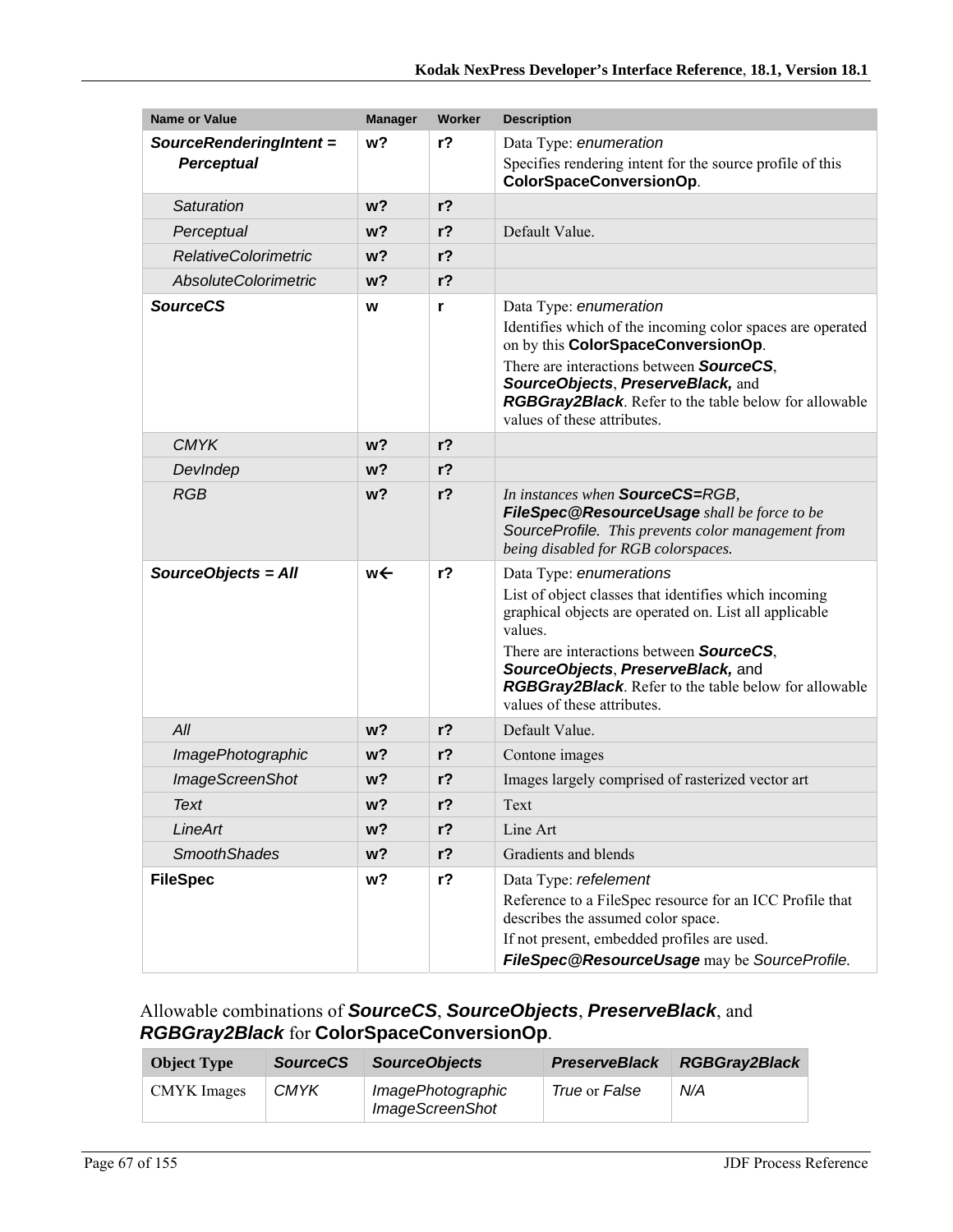| <b>Object Type</b>      | <b>SourceCS</b> | <b>SourceObjects</b>                        | <b>PreserveBlack</b> | <b>RGBGray2Black</b> |
|-------------------------|-----------------|---------------------------------------------|----------------------|----------------------|
| <b>CMYK</b><br>Graphics | <b>CMYK</b>     | Text LineArt<br><b>SmoothShades</b>         | True or False        | N/A                  |
| RGB Images              | RGB             | ImagePhotographic<br><b>ImageScreenShot</b> | N/A                  | N/A                  |
| <b>RGB</b> Graphics     | RGB             | Text LineArt<br><b>SmoothShades</b>         | N/A                  | True or False        |
| <b>CIE</b> Based        | Devindep        | All                                         | N/A                  | N/A                  |

## **5.4.2 FileSpec**

| <b>Name or Value</b>   | <b>Manager</b> | Worker         | <b>Description</b>                                                                                                                                                                                                                                                                            |
|------------------------|----------------|----------------|-----------------------------------------------------------------------------------------------------------------------------------------------------------------------------------------------------------------------------------------------------------------------------------------------|
| <b>ResourceUsage</b>   | W              | r              | Data Type: NMTOKEN<br>In instances where<br>ColorSpaceConversionOp/@SourceCS<br>$=$ RGB, <b>ResourceUsage</b> will be forced to<br>SourceProfile. This prevents disabling color<br>management for RGB color spaces.                                                                           |
| ActualOutputProfile    | $w$ ?          | r <sub>2</sub> |                                                                                                                                                                                                                                                                                               |
| ReferenceOutputProfile | w <sub>2</sub> | r <sub>2</sub> | Indicates that the referenced output profile is<br>used for color rendering simulation (i.e. proof<br>emulation).                                                                                                                                                                             |
| <i>SourceProfile</i>   | $w$ ?          | r <sub>2</sub> | Indicates that the referenced file is a source.<br>ICC profile.                                                                                                                                                                                                                               |
| <b>UserFileName</b>    | W              | r              | Data Type: string<br>Identifies the name of the ICC profile<br>resource as it is known to the NexPress front<br>end. The names of the ICC profiles installed<br>on the NexPress front end can be obtained<br>through the NexPress front end's device<br>capabilities file (refer to [KNDIR]). |

## **5.4.3 Allowable combinations of** *ColorSpaceConversion/FileSpec* **and**  *ColorSpaceConversionOp/@RenderingIntent*

|                            |                     | ColorSpaceConversionParams/FileSpec ColorSpaceConversionOp |          |
|----------------------------|---------------------|------------------------------------------------------------|----------|
|                            |                     | /@RenderingIntent                                          | Expected |
| /@ResourceUsage            | /@UserFileName      | (SourceCS_DevIndep)                                        | Result*  |
| ReferenceOutputProfile     | Provided            | <b>RelativeColorimetric</b>                                | Print    |
| ReferenceOutputProfile     | Provided            | AbsoluteColorimetric                                       | Print    |
| ReferenceOutputProfile     | Provided            | <b>Not Provided</b>                                        | Error    |
| ReferenceOutputProfile     | <b>Not Provided</b> | <b>RelativeColorimetric</b>                                | Error    |
| ReferenceOutputProfile     | <b>Not Provided</b> | <b>Not Provided</b>                                        | Error    |
| <b>ActualOutputProfile</b> | Provided            | <b>Not Provided</b>                                        | Print    |
| ActualOutputProfile        | <b>Not Provided</b> | <b>Not Provided</b>                                        | Print    |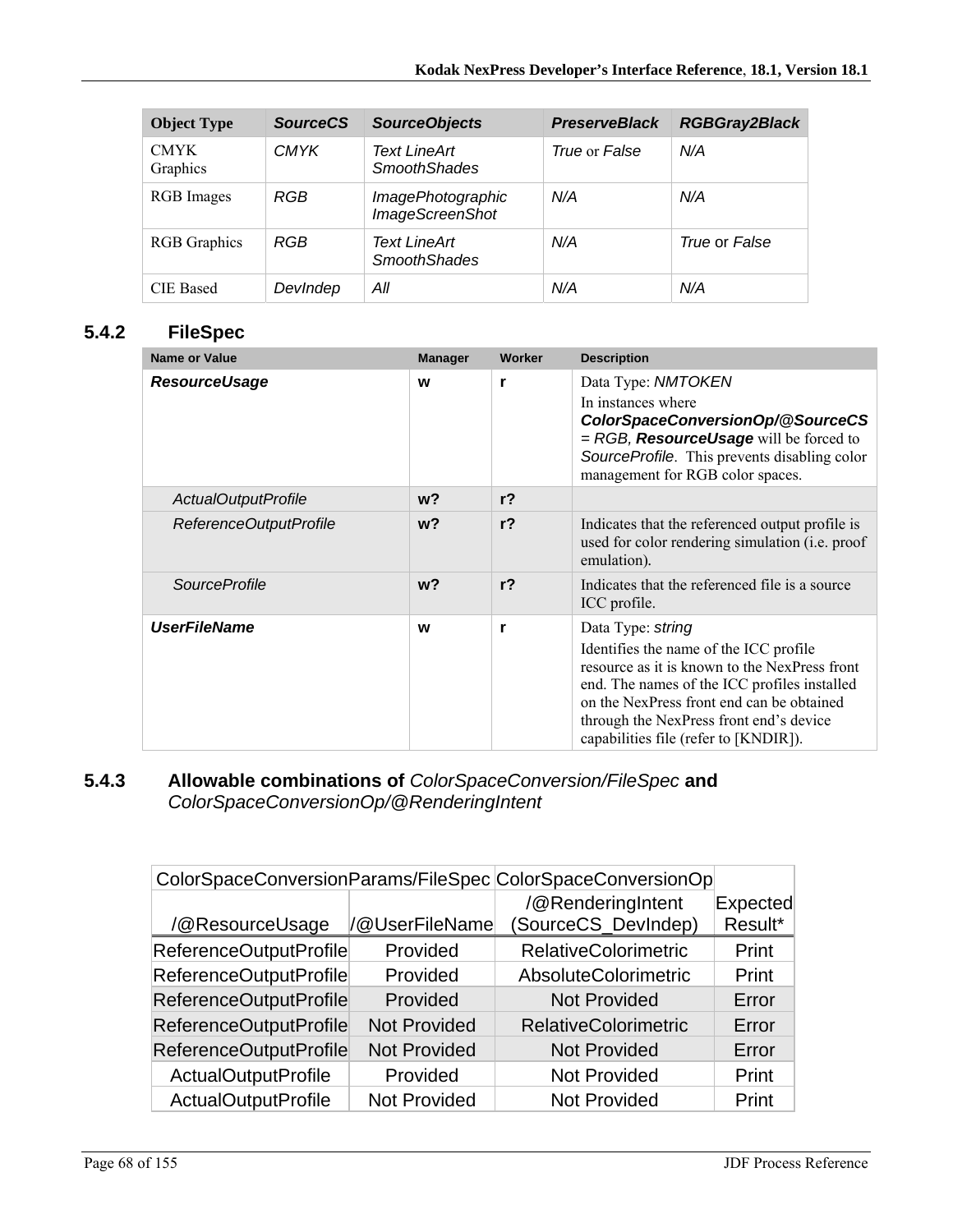| <b>ActualOutputProfile</b>   | Not Provided | <b>RelativeColorimetric</b> | Print |
|------------------------------|--------------|-----------------------------|-------|
| <b>ActualOutputProfile</b>   | Provided     | <b>RelativeColorimetric</b> | Print |
| <b>Not Provided</b>          | Provided     | <b>RelativeColorimetric</b> | Error |
| <b>Not Provided</b>          | Provided     | Not Provided                | Print |
| <b>FileSpec Not Provided</b> |              | <b>RelativeColorimetric</b> | Error |
| <b>FileSpec Not Provided</b> |              | Not Provided                | Print |

# **5.5 Device resource**

| <b>Name or Value</b>      | <b>Manager</b> | Worker         | <b>Description</b>                                                                                                                                                                                                                                                            |
|---------------------------|----------------|----------------|-------------------------------------------------------------------------------------------------------------------------------------------------------------------------------------------------------------------------------------------------------------------------------|
| <b>Class</b>              | W              | r              | Data Type: enumeration                                                                                                                                                                                                                                                        |
| Implementation            | W              | r              |                                                                                                                                                                                                                                                                               |
| <b>DeviceID</b>           | w?             | r?             | Data Type: string<br>Device identifier. Restricts processing of<br>the JDF node to only the specified device.<br>Optional, but if supplied, <b>DevicelD</b> must<br>match JMF/@SenderID reported by the<br>device in JMF responses. <b>DevicelD</b> is<br>NOT case sensitive. |
| <servername></servername> | w <sub>2</sub> | r <sub>2</sub> | Use the same string value returned in<br>JMF/@SenderID                                                                                                                                                                                                                        |
| 2100                      | w <sub>2</sub> | r <sub>2</sub> | <b>DEPRECATED</b><br>Not JDF1.3 compliant. Supported for<br>compatibility with past NexPress releases.                                                                                                                                                                        |
| <b>DeviceType</b>         | w?             | !r             | Data Type: string<br>Not used.                                                                                                                                                                                                                                                |
| <b>FriendlyName</b>       | w <sub>2</sub> | !r             | Data Type: string<br>Not used.                                                                                                                                                                                                                                                |
| ID                        | W              | r              | Data Type: ID                                                                                                                                                                                                                                                                 |
| <b>ModelName</b>          | w?             | $r$ ?          | Data Type: string<br>Identifies intended printer model for JDF<br>ticket. See Device/@ModelName<br>returned in JMF Status query. This tag<br>is not currently used by NexPress for<br>job acceptance or processing.                                                           |
| <b>NexPress Classic</b>   | w?             | $r$ ?          | <b>NexPress Classic Color Press</b>                                                                                                                                                                                                                                           |
| <b>NexPress NPP</b>       | w?             | r <sub>2</sub> | NexPress New Paper Platform Color Press                                                                                                                                                                                                                                       |
| NexPress M700             | w?             | $r$ ?          | NexPress Model M700 Color Press                                                                                                                                                                                                                                               |
| Unknown                   | w?             | r <sub>2</sub> | <b>Unknown Press</b>                                                                                                                                                                                                                                                          |
| <b>Status</b>             | w?             | $r$ ?          | Data Type: enumeration<br><b>Component/@Status</b> is not used.                                                                                                                                                                                                               |
| Available                 | w?             | $r$ ?          |                                                                                                                                                                                                                                                                               |
| Unavailable               | w <sub>2</sub> | $r$ ?          |                                                                                                                                                                                                                                                                               |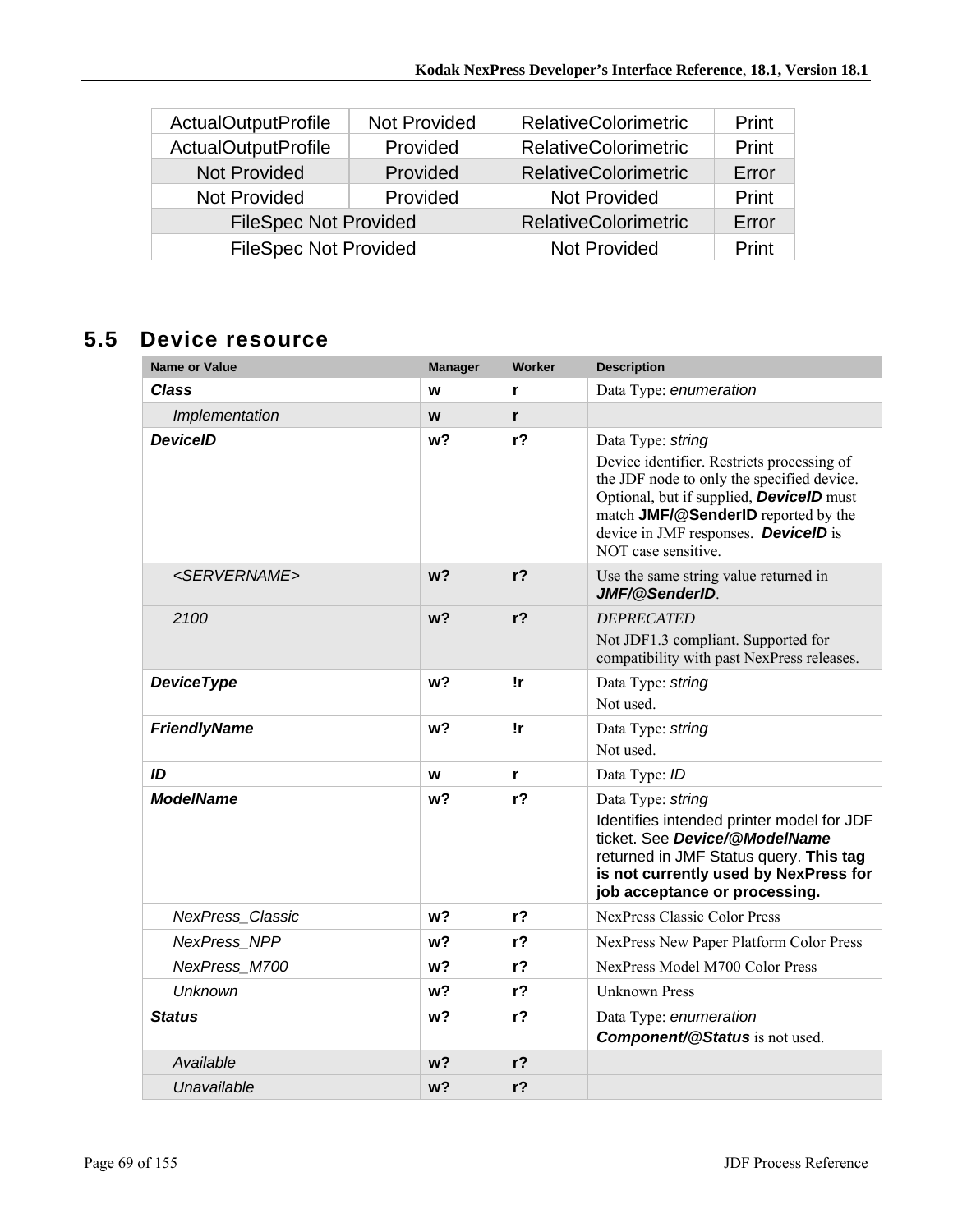# **5.6 Component resource**

| <b>Name or Value</b> | <b>Manager</b> | Worker       | <b>Description</b>                                                                                                                                                                                                              |
|----------------------|----------------|--------------|---------------------------------------------------------------------------------------------------------------------------------------------------------------------------------------------------------------------------------|
| <b>Amount</b>        | W              | $r$ ?        | Data Type: integer<br>Number of copies to produce.<br>NOTE: The use of this attribute by the<br>NexPress front end is different from its<br>semantics as defined in [JDF].                                                      |
| Class                | W              | r            | Data Type: enumeration                                                                                                                                                                                                          |
| Quantity             | W              | r            |                                                                                                                                                                                                                                 |
| ComponentType        | W              | r            | Data Type: enumerations<br>Category of the component.                                                                                                                                                                           |
| PartialProduct       | W              | $\mathbf{r}$ | The NexPress only supports a component<br>type of PartialProduct                                                                                                                                                                |
| Dimensions = $000$   | w <sub>2</sub> | $r$ ?        | Data Type: shape<br>Output component resource is linked as an<br>input resource to the succeeding postpress<br>process. Default of "0 0 0" specifies<br>unknown. In this case a portrait orientation (<br>$Y > X$ ) is assumed. |
| ID                   | W              | r            | Data Type: ID                                                                                                                                                                                                                   |
| <b>Status</b>        | w?             | $r$ ?        | Data Type: enumeration<br><b>Component/@Status</b> is not used.                                                                                                                                                                 |
| Available            | w <sub>2</sub> | $r$ ?        |                                                                                                                                                                                                                                 |
| Unavailable          | w <sub>2</sub> | $r$ ?        |                                                                                                                                                                                                                                 |

# **5.7 DigitalPrintingParams resource**

A **DigitalPrintingParams** resource MUST be specified in one of the following two syntax variants:

- As a single non-partitioned **DigitalPrintingParams** resource
- As a partitioned **DigitalPrintingParams** resource where it shall be partitioned by *SheetIndex* and/or *RunTags*. This syntax variant should be used when specifying the use of multiple mediums.

| <b>Name or Value</b>  | <b>Manager</b> | Worker         | <b>Description</b>                                                                                                                                                                                               |
|-----------------------|----------------|----------------|------------------------------------------------------------------------------------------------------------------------------------------------------------------------------------------------------------------|
| <b>Class</b>          | W              | r              | Data Type: enumeration                                                                                                                                                                                           |
| Parameter             | W              | r              |                                                                                                                                                                                                                  |
| ID                    | W              | r              | Data Type: ID                                                                                                                                                                                                    |
| <b>Collate</b>        | w?             | r?             | Data Type: enumeration<br>Determines sequencing of sheets in the<br>document. If not specified or has a non-<br>supported value, the NexPress uses the<br>collation setting in the system default hot<br>folder. |
| <b>None</b>           | $w$ ?          | r <sub>2</sub> | Do not collate sheets in the document or<br>documents comprising the job.                                                                                                                                        |
| <b>SheetSetAndJob</b> | w?             | r <sub>2</sub> | Collate sheets in the document, documents<br>in the set, and sets in the job.                                                                                                                                    |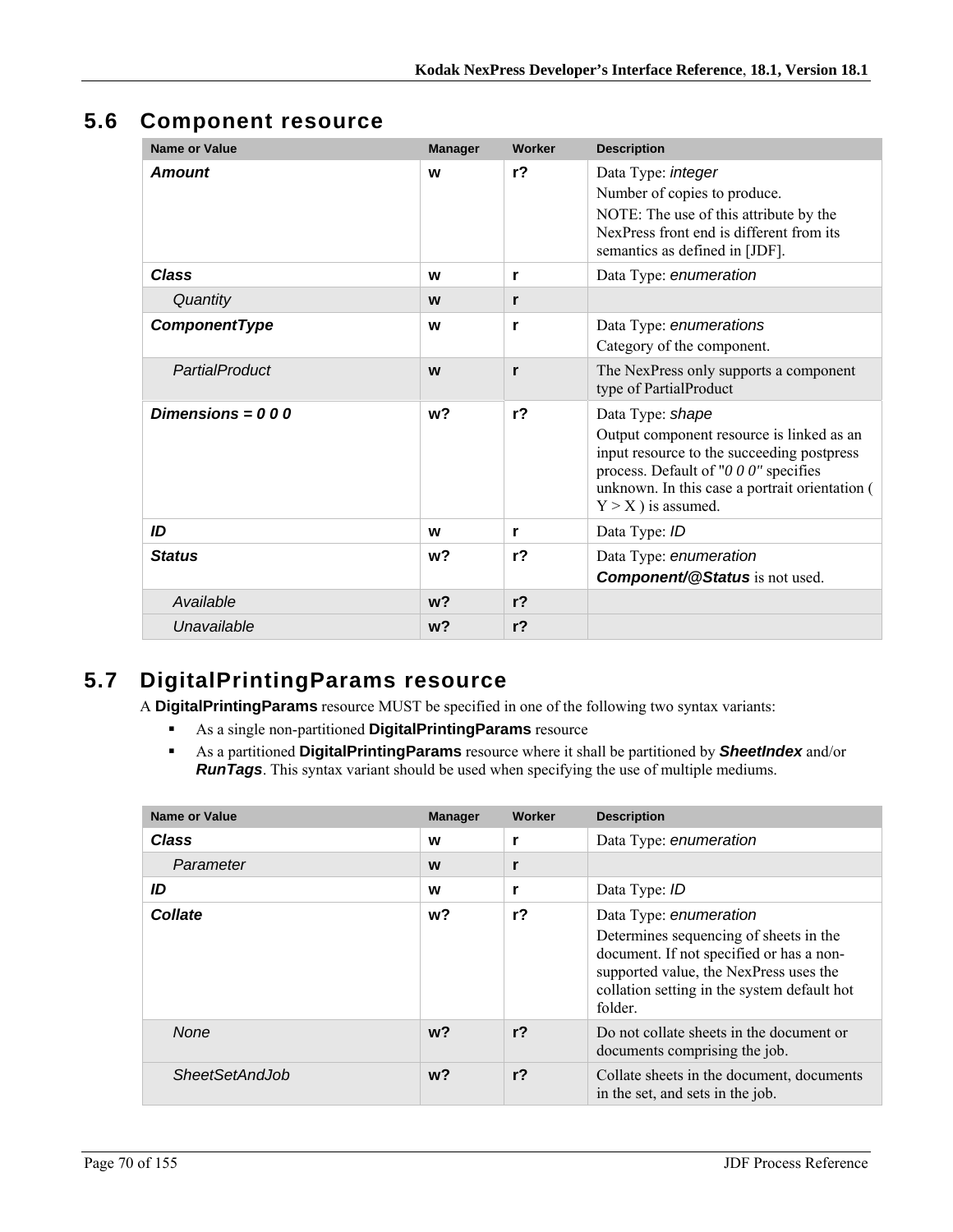| <b>Name or Value</b>                  | <b>Manager</b> | Worker         | <b>Description</b>                                                                                                                                                                                                                       |
|---------------------------------------|----------------|----------------|------------------------------------------------------------------------------------------------------------------------------------------------------------------------------------------------------------------------------------------|
| <b>Disjointing</b>                    | w?             | r <sub>2</sub> | Specifies offset and stacking settings. See<br>Disjointing below.                                                                                                                                                                        |
| <b>OutputBin = SystemSpecified</b>    | w?             | $r$ ?          | Data Type: NMTOKEN                                                                                                                                                                                                                       |
|                                       |                |                | Specifies the bin to which the finished<br>document should be output.                                                                                                                                                                    |
| <b>Booklet</b>                        | w?             | $r$ ?          | <b>Inline Finisher</b>                                                                                                                                                                                                                   |
| LargeCapacity                         | w <sub>2</sub> | $r$ ?          | Main Delivery                                                                                                                                                                                                                            |
| LargeCapacity-2                       | w <sub>2</sub> | $r$ ?          | Main Delivery 2                                                                                                                                                                                                                          |
| <b>SystemSpecified</b>                | w?             | $r$ ?          | The destination uses the system default.<br>Default Value.                                                                                                                                                                               |
| Top                                   | w <sub>2</sub> | $r$ ?          | Proof Delivery                                                                                                                                                                                                                           |
| Tray-1                                | w <sub>2</sub> | $r$ ?          | M700e FinisherUpper tray                                                                                                                                                                                                                 |
| Tray-2                                | w <sub>2</sub> | $r$ ?          | M700e FinisherLower tray                                                                                                                                                                                                                 |
| <b>PageDelivery = SystemSpecified</b> | w <sub>2</sub> | r <sub>2</sub> | Data Type: enumeration                                                                                                                                                                                                                   |
|                                       |                |                | Specifies how pages are to be delivered to<br>the output bin or finisher.                                                                                                                                                                |
| SameOrderFaceUp                       | w <sub>2</sub> | $r$ ?          | Order as defined by the RunList, with<br>"front" sides of the media up.                                                                                                                                                                  |
| SameOrderFaceDown                     | w <sub>2</sub> | $r$ ?          | Order as defined by the RunList, with<br>"front" sides of the media down.                                                                                                                                                                |
| ReverseOrderFaceUp                    | w <sub>2</sub> | $r$ ?          | Order reversed, as defined by the RunList,<br>with "front" sides of the media up.                                                                                                                                                        |
| ReverseOrderFaceDown                  | w <sub>2</sub> | $r$ ?          | Order reversed, as defined by the RunList,<br>with "front" sides of the media down.                                                                                                                                                      |
| <b>SystemSpecified</b>                | w <sub>2</sub> | $r$ ?          | Delivery order uses the system default.<br>Default Value.                                                                                                                                                                                |
| <b>PartIDKeys</b>                     | w?             | $r$ ?          | Data Type: enumerations                                                                                                                                                                                                                  |
|                                       |                |                | If not present, DigitalPrintingParams is                                                                                                                                                                                                 |
|                                       |                |                | a single unpartioned resource.<br>Use when specifying the use of multiple                                                                                                                                                                |
|                                       |                |                | mediums.                                                                                                                                                                                                                                 |
| SheetIndex                            | we             | $r$ ?          | Partition using the NexPress cover-mode<br>method of page-to-media mapping.                                                                                                                                                              |
| <b>RunTags</b>                        | w←             | $r$ ?          | Partition using the NexPress label method<br>of page-to-media mapping.                                                                                                                                                                   |
| <b>SheetIndex RunTags</b>             | w←             | $r$ ?          | Partition using both NexPress cover-mode<br>and NexPress label methods of page-to-<br>media mapping. (NOTE: You must specify<br>the value of PartIDKeys in this order --<br>SheetIndex, then RunTags -- when they are<br>used together.) |
| <b>Status</b>                         | W              | r              | Data Type: enumeration                                                                                                                                                                                                                   |
| Available                             | W              | r              |                                                                                                                                                                                                                                          |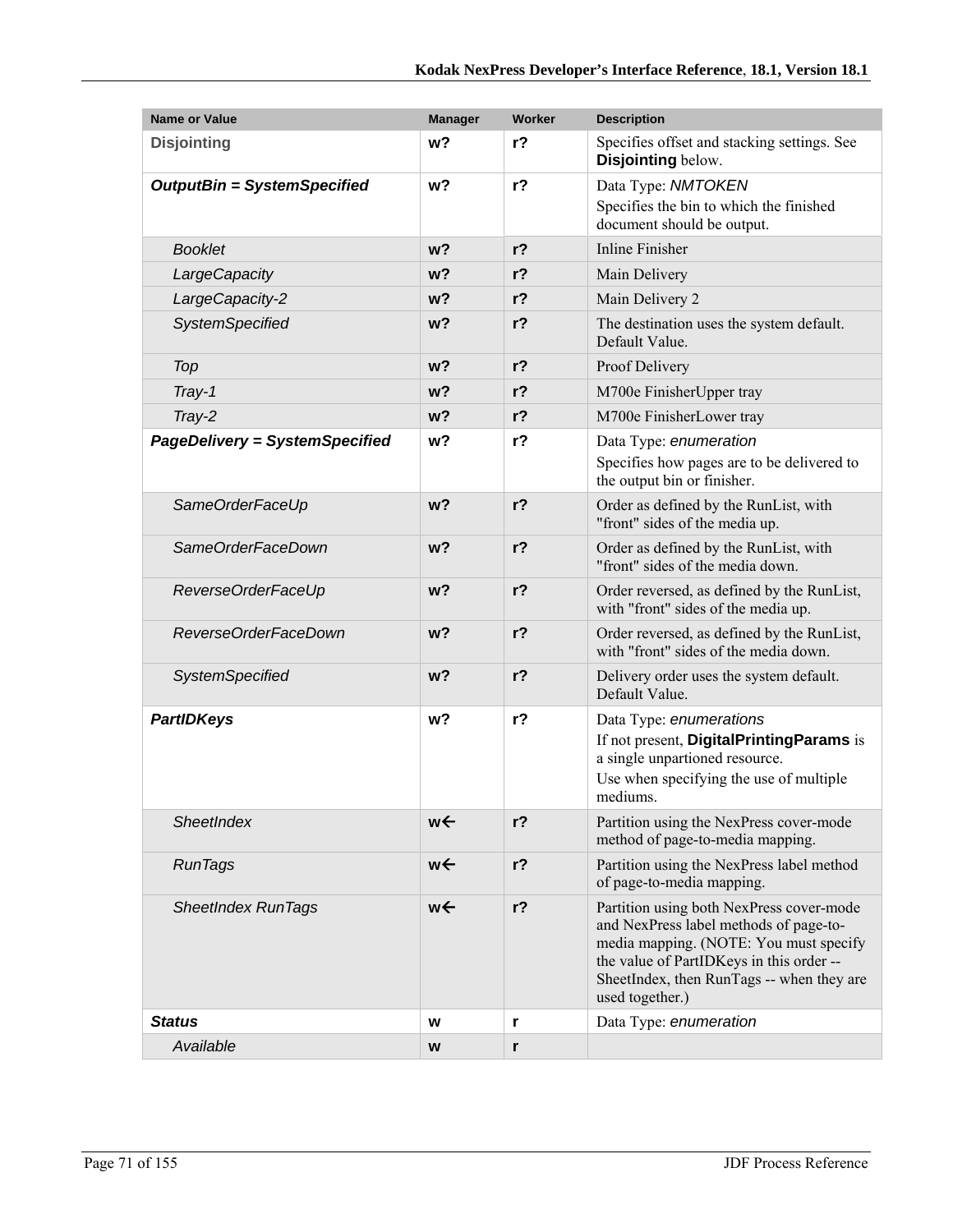| Name or Value        | <b>Manager</b> | Worker | <b>Description</b>                                                                                                                                                             |
|----------------------|----------------|--------|--------------------------------------------------------------------------------------------------------------------------------------------------------------------------------|
| <b>NXP:ColorFlow</b> | w?             | r?     | Data Type: boolean<br>When enabled, job must adhere to<br>ColorFlow policy of the press. This may<br>prevent the job from printing if the press<br>requires color calibration. |

# **5.7.1 DigitalPrintingParams sub-element**

| <b>Name or Value</b>                          | <b>Manager</b> | <b>Worker</b>  | <b>Description</b>                                                                                                                                                                                                                                                                                                                                                               |
|-----------------------------------------------|----------------|----------------|----------------------------------------------------------------------------------------------------------------------------------------------------------------------------------------------------------------------------------------------------------------------------------------------------------------------------------------------------------------------------------|
| <b>RunTags</b>                                | w?             | $r$ ?          | Data Type: NMTOKENS<br>Supports the NexPress label methods<br>(stamp annotation and PPML/VDX labels)<br>for PDL page to media mapping. Creates a<br>partition consisting of sheets tagged with<br>RunTags values.<br>To support stamp annotation, RunTags<br>values are limited to "SubstrateTypeCover"<br>and "SubstrateTypeInsert".<br>To support PPML/VDX labels, values must |
|                                               |                |                | correspond to the arbitrary values of the<br>PPML DOCUMENT/@Label attributes.<br>A RunTags value is ignored if it does not<br>correspond to a PDF stamp annotation or<br>PPML DOCUMENT/@Label.                                                                                                                                                                                   |
| SubstrateTypeCover                            | $w$ ?          | r <sub>2</sub> | Defines a partition for substrates tagged<br>with the stamp annotation:<br>SubstrateTypeCover.                                                                                                                                                                                                                                                                                   |
| SubstrateTypeInsert                           | w <sub>2</sub> | $r$ ?          | Defines a partition for substrates tagged<br>with the stamp annotation:<br>SubstrateTypeInsert.                                                                                                                                                                                                                                                                                  |
| <arbitrary @label="" document=""></arbitrary> | w <sub>2</sub> | $r$ ?          | Defines a partition for substrates in a PPML<br>Document that are assigned the arbitrary<br>label.                                                                                                                                                                                                                                                                               |
| <b>SheetIndex</b>                             | w?             | $r$ ?          | Data Type: IntegerRangeList<br>Creates a partition that maps sheets to<br><b>MediaRef</b>                                                                                                                                                                                                                                                                                        |
| 0 (used without <b>RunTags</b> key)           | w <sub>2</sub> | $r$ ?          | Defines a partition consisting of the first<br>sheet.                                                                                                                                                                                                                                                                                                                            |
| -1 (used without <b>RunTags</b> key)          | w <sub>2</sub> | $r$ ?          | Defines a partition consisting of the last<br>sheet.                                                                                                                                                                                                                                                                                                                             |
| $0 - 1$ (used without <b>RunTags</b> key)     | w?             | $r$ ?          | Defines a partition consisting of the first<br>and last sheets.                                                                                                                                                                                                                                                                                                                  |
| $1 - 1$ (used with <b>RunTags</b> key)        | $w$ ?          | $r$ ?          | Defines a partition consisting of all but the<br>first sheet.                                                                                                                                                                                                                                                                                                                    |
| $0 \sim -2$ (used with <b>RunTags</b> key)    | w?             | r?             | Defines a partition consisting of all but the<br>last sheet.                                                                                                                                                                                                                                                                                                                     |
| $1 \sim -2$ (used with <b>RunTags</b> key)    | w?             | r?             | Defines a partition consisting of all but the<br>first and last sheets.                                                                                                                                                                                                                                                                                                          |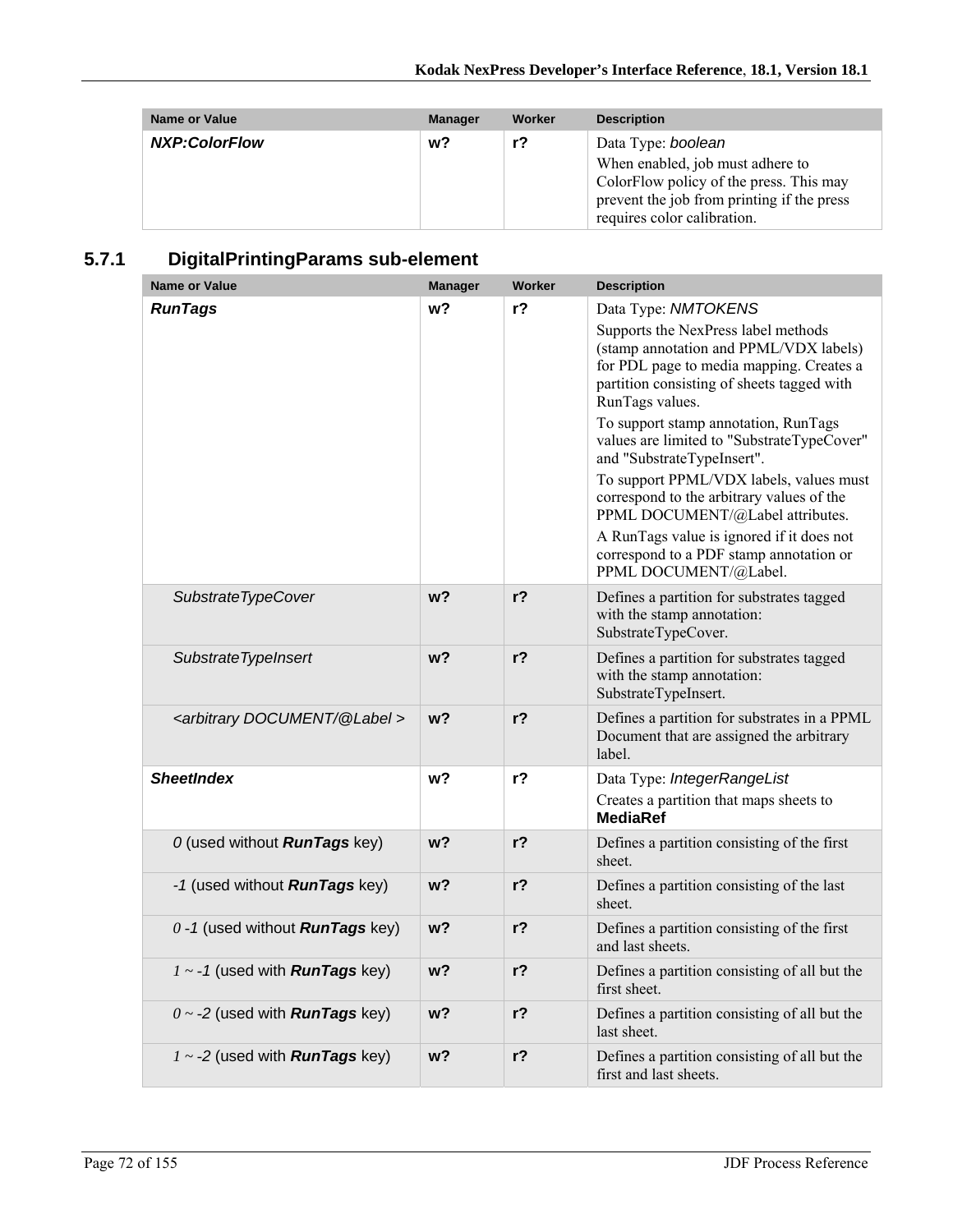| <b>Name or Value</b> | <b>Manager</b> | Worker | <b>Description</b>                                                                                                                                                                                                                                                                                                                      |
|----------------------|----------------|--------|-----------------------------------------------------------------------------------------------------------------------------------------------------------------------------------------------------------------------------------------------------------------------------------------------------------------------------------------|
| <b>MediaRef</b>      | w←             | $r$ ?  | Data Type: refelement<br>The <b>Media</b> resource can be partitioned to<br>designate mixed media usage within the job.<br>Alternatively, <b>MediaRef</b> can be added to a<br>partitioned DigitalPrintingParams.<br><b>MediaRef</b> is not used if the <b>Media</b><br>resource is itself partitioned by<br>SheetIndex and/or RunTags. |

#### **5.7.1.1 MediaRef**

| Name or Value | <b>Manager</b> | Worker | <b>Description</b> |
|---------------|----------------|--------|--------------------|
| rRef          | W              |        |                    |

#### **5.7.2 Disjointing**

| <b>Name or Value</b>          | <b>Manager</b> | Worker         | <b>Description</b>                                                                                                                           |
|-------------------------------|----------------|----------------|----------------------------------------------------------------------------------------------------------------------------------------------|
| $OffsetAmount = 1$            | $w$ ?          | r?             | Data Type: <i>integer</i><br>Offset Set Count. Default $= 1$ .                                                                               |
| <b>OffsetDirection = None</b> | $w$ ?          | $r$ ?          | Data Type: enumeration<br>Control offset stacking of printed output.                                                                         |
| <b>None</b>                   | $w$ ?          | r <sub>2</sub> | Offset Stacking Disabled. Default Value.                                                                                                     |
| Alternate                     | $w$ ?          | r <sub>2</sub> | Offset Stacking Enabled. Stack is alternated<br>after producing each OffsetAmount number<br>of sets.                                         |
| <b>NXP:SeparatorAmount</b>    | $w$ ?          | r <sub>2</sub> | Data Type: <i>integer</i><br>When specified, a separator sheet will be<br>inserted between sets consisting of<br>SeparatorAmount components. |

# **5.8 FitPolicy resource**

| <b>Name or Value</b> | <b>Manager</b> | Worker         | <b>Description</b>                                                                                                                                                            |
|----------------------|----------------|----------------|-------------------------------------------------------------------------------------------------------------------------------------------------------------------------------|
| <b>Class</b>         | W              | r              | Data Type: enumeration                                                                                                                                                        |
| Parameter            | W              | r              |                                                                                                                                                                               |
| ID                   | W              | r              | Data Type: ID                                                                                                                                                                 |
| <b>SizePolicy</b>    | W              | r <sub>2</sub> | Data Type: enumeration<br>Allows printing even if the container size<br>does not match the requirements of the data.<br>If not present, the behavior uses system<br>defaults. |
| Abort                | $w$ ?          | r <sub>2</sub> | Emit an error and abort printing                                                                                                                                              |
| ClipToMaxPage        | $w$ ?          | r <sub>2</sub> | Clip page contents to size of the container.<br>Printed area is centered in the source image.                                                                                 |
| Reduce ToFit         | $w$ ?          | r <sub>2</sub> | Scale down page contents to fit the<br>container; maintain the aspect ratio.                                                                                                  |
| <b>Status</b>        | W              | r              | Data Type: enumeration                                                                                                                                                        |
| Available            | W              | r              |                                                                                                                                                                               |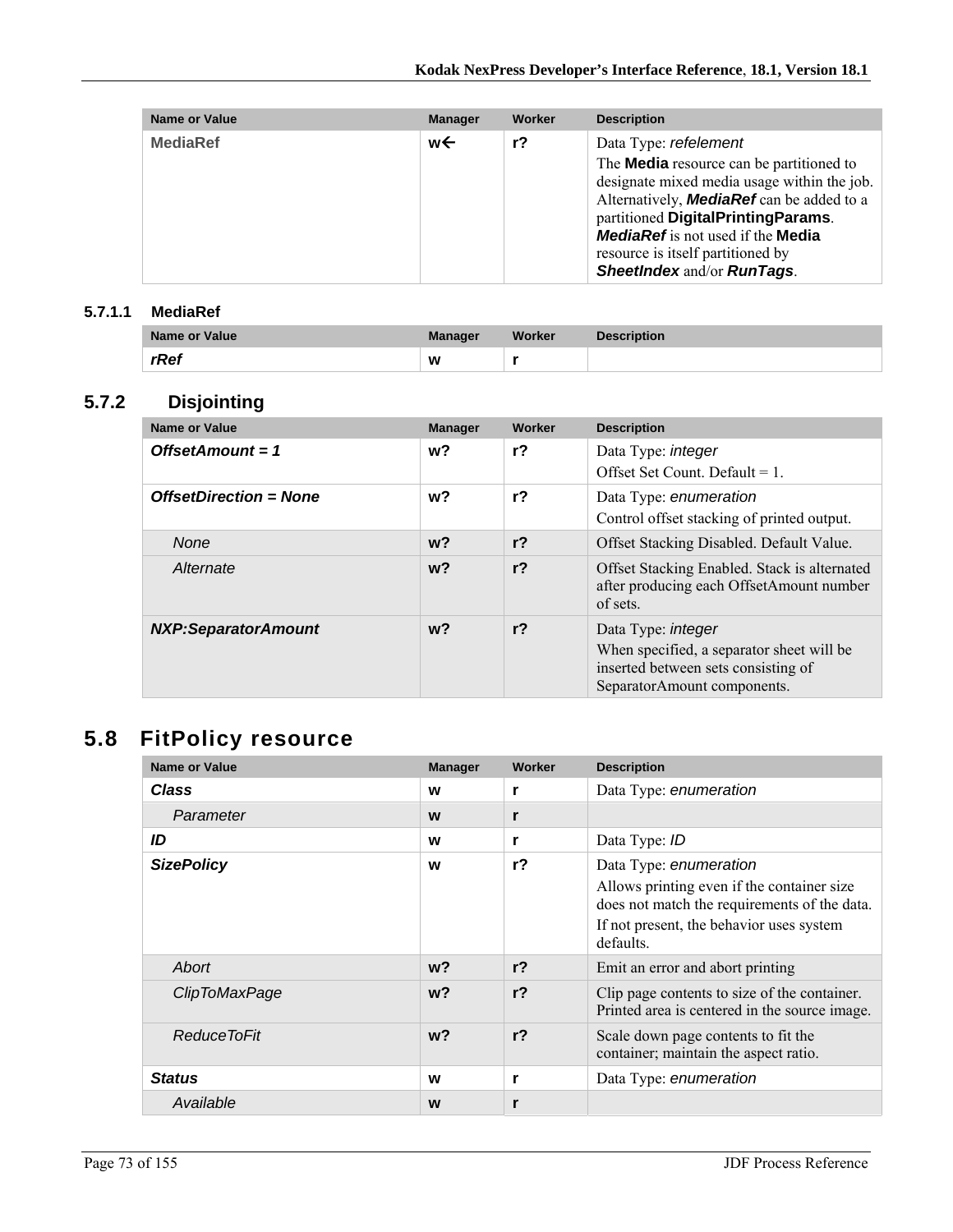# **5.9 FontPolicy resource**

| <b>Name or Value</b>    | <b>Manager</b> | Worker         | <b>Description</b>                                                                                                                                                                                                                                                  |
|-------------------------|----------------|----------------|---------------------------------------------------------------------------------------------------------------------------------------------------------------------------------------------------------------------------------------------------------------------|
| <b>Class</b>            | W              | r              | Data Type: enumeration                                                                                                                                                                                                                                              |
| Parameter               | W              | r              |                                                                                                                                                                                                                                                                     |
| ID                      | W              | r              | Data Type: ID                                                                                                                                                                                                                                                       |
| <b>PreferredFont</b>    | w?             | !r             | Data Type: NMTOKEN<br>Ignored                                                                                                                                                                                                                                       |
| <b>Status</b>           | W              | $\mathbf{r}$   | Data Type: enumeration                                                                                                                                                                                                                                              |
| Available               | W              | r              |                                                                                                                                                                                                                                                                     |
| <b>UseDefaultFont</b>   | w <sub>2</sub> | r <sub>2</sub> | Data Type: boolean<br>If neither UseDefaultFont nor<br><b>UseFontEmulation</b> is specified, the<br>NexPress uses the <b>UseDefaultFont</b> setting<br>in the system default hot folder. If<br><b>UseFontEmulation</b> is specified, the<br>default value is false. |
| false                   | $w$ ?          | r <sub>2</sub> |                                                                                                                                                                                                                                                                     |
| true                    | w <sub>2</sub> | r <sub>2</sub> | Resort to a default font if font cannot be<br>found.                                                                                                                                                                                                                |
| <b>UseFontEmulation</b> | w <sub>2</sub> | r <sub>2</sub> | Data Type: boolean<br>If neither UseDefaultFont nor<br><b>UseFontEmulation</b> is specified, the<br>NexPress uses the UseFontEmulation<br>setting in the system default hot folder. If<br><b>UseDefaultFont</b> is specified, the default<br>value is false.        |
| false                   | w <sub>2</sub> | r <sub>2</sub> |                                                                                                                                                                                                                                                                     |
| true                    | w?             | r <sub>2</sub> | Emulate a required font if font cannot be.<br>found.                                                                                                                                                                                                                |

# **5.10 GatheringParams resource**

| Name or Value  | <b>Manager</b> | Worker         | <b>Description</b>     |
|----------------|----------------|----------------|------------------------|
| <b>Class</b>   | W              | r.             | Data Type: enumeration |
| Parameter      | W              | $\mathbf{r}$   |                        |
| ID             | W              |                | Data Type: ID          |
| $NoOp = false$ | W              |                | Data Type: boolean     |
| false          | w <sub>2</sub> | r <sub>2</sub> |                        |
| true           | $w$ ?          | r <sub>2</sub> | Ignore this process    |
| <b>Status</b>  | W              |                | Data Type: enumeration |
| Available      | W              |                |                        |

## **5.11 HoleMakingParams resource**

| Name or Value | <b>Manager</b> | Worker | <b>Description</b>     |
|---------------|----------------|--------|------------------------|
| <b>Class</b>  | W              |        | Data Type: enumeration |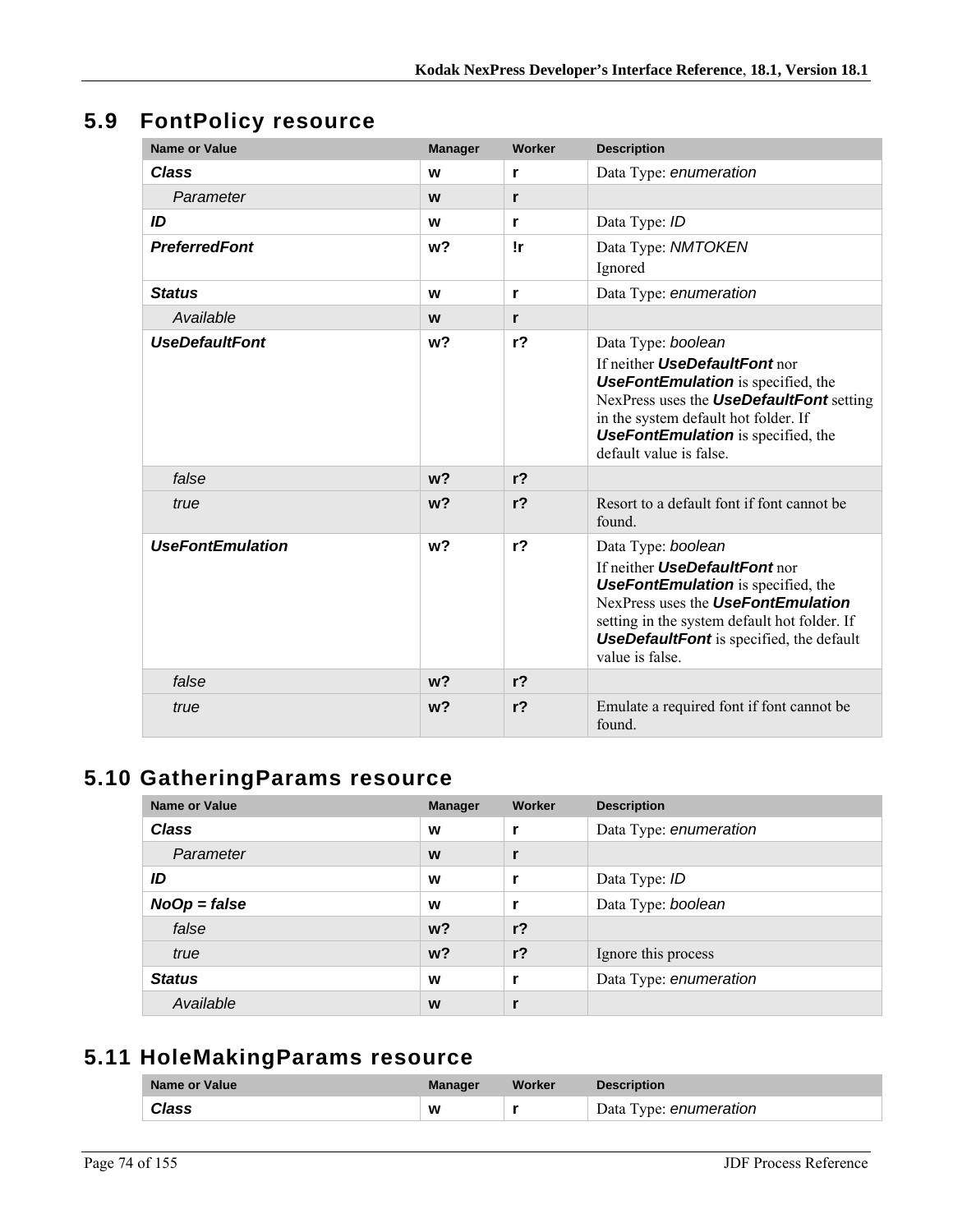| <b>Name or Value</b> | <b>Manager</b> | <b>Worker</b>  | <b>Description</b>     |
|----------------------|----------------|----------------|------------------------|
| Parameter            | W              |                |                        |
| ID                   | W              |                | Data Type: ID          |
| $NoOp = false$       | W              |                | Data Type: boolean     |
| false                | w <sup>2</sup> | $r$ ?          |                        |
| true                 | w <sup>2</sup> | r <sub>2</sub> | Ignore this process    |
| <b>Status</b>        | W              |                | Data Type: enumeration |
| Available            | W              |                |                        |

# **5.12 InterpretingParams resource**

| <b>Name or Value</b>               | <b>Manager</b> | Worker         | <b>Description</b>                                                                                                               |
|------------------------------------|----------------|----------------|----------------------------------------------------------------------------------------------------------------------------------|
| <b>Class</b>                       | W              | r              | Data Type: enumeration                                                                                                           |
| Parameter                          | W              | r              |                                                                                                                                  |
| ID                                 | W              | r              | Data Type: ID                                                                                                                    |
| NXP: KnockoutColors = false        | w <sup>2</sup> | $r$ ?          | Data Type: boolean                                                                                                               |
|                                    |                |                | Determines behavior of the overprint<br>conversion feature " Colors Knockout".                                                   |
| false                              | $w$ ?          | r <sub>2</sub> | No knockout is performed. Default Value.                                                                                         |
| true                               | $w$ ?          | r <sub>2</sub> | The operation to set colors to knockout on<br>PDF data will be performed by the<br>NexPress preflight processor.                 |
| <b>NXP: OverprintBlack = false</b> | w <sub>2</sub> | r <sub>2</sub> | Data Type: boolean<br>Determines behavior of the overprint<br>conversion feature "Black Overprint" for<br>the NexPress front end |
| false                              | W <sup>2</sup> | r <sub>2</sub> | Black will not be set to overprint. Default<br>Value.                                                                            |
| true                               | w <sub>2</sub> | $r$ ?          | Black to overprint is enabled.                                                                                                   |
| HonorPDFOverprint = false          | w <sub>2</sub> | r <sub>2</sub> | Data Type: boolean<br>If true, instructs the RIPs to perform<br>OverprintPreview.                                                |
| false                              | w <sub>2</sub> | $r$ ?          | OverprintPreview disabled. Default Value.                                                                                        |
| true                               | w <sub>2</sub> | $r$ ?          | OverprintPreview enabled.                                                                                                        |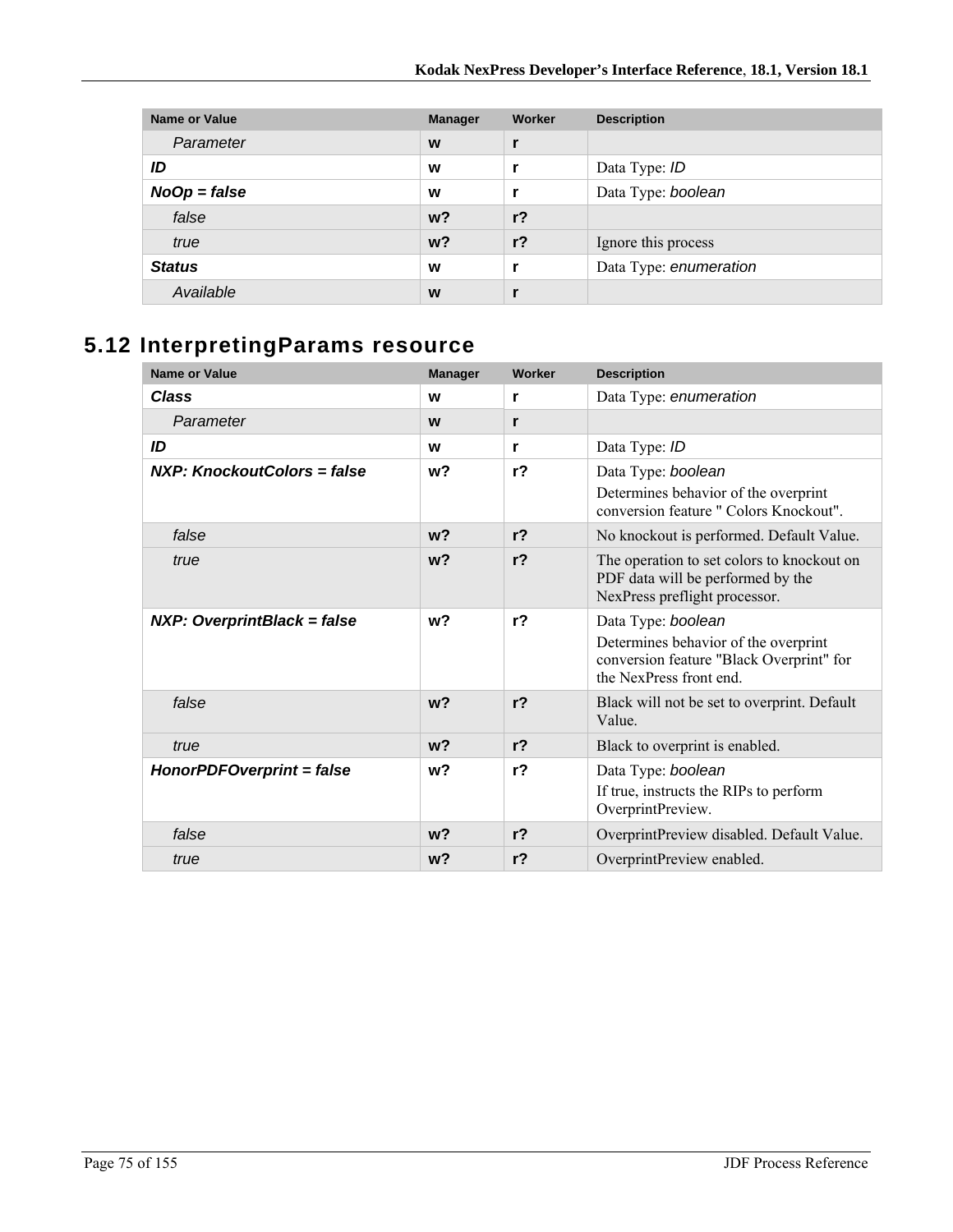| <b>Name or Value</b>               | <b>Manager</b> | Worker         | <b>Description</b>                                                                                                                                                                                                                                                   |
|------------------------------------|----------------|----------------|----------------------------------------------------------------------------------------------------------------------------------------------------------------------------------------------------------------------------------------------------------------------|
| <b>PrintQuality = Normal</b>       | w <sub>2</sub> | $r$ ?          | Data Type: enumeration                                                                                                                                                                                                                                               |
|                                    |                |                | The switch for setting the print quality of<br>the device                                                                                                                                                                                                            |
|                                    |                |                | Two enumerations are recognized by the<br>NexPress:                                                                                                                                                                                                                  |
|                                    |                |                | <i>NexPress:</i> All Job Ticket features are<br>available and the job is processed<br>identically to previous NexStation releases.                                                                                                                                   |
|                                    |                |                | Economy: To achieve ink savings, the job is<br>processed and screened using new<br>parameters; some Job Ticket settings are<br>restrictied and/or turned off.                                                                                                        |
| High                               | $w$ ?          | r <sub>2</sub> | Maps to NexPress                                                                                                                                                                                                                                                     |
| Default                            | $w$ ?          | $r$ ?          | Maps to NexPress                                                                                                                                                                                                                                                     |
| <b>Draft</b>                       | $w$ ?          | $r$ ?          | Maps to Economy                                                                                                                                                                                                                                                      |
| <b>MirrorAround = None</b>         | w?             | $r$ ?          | Data Type: enumeration                                                                                                                                                                                                                                               |
|                                    |                |                | Specifies the axis around which a RIP is to<br>mirror an image.<br>Four enumerations are recognized by the<br>NexPress:<br>None: Do not perform mirror.<br>X: Mirror in cross-track direction.<br>Y: Mirror in in-track direction.<br>XY: Mirror in both directions. |
| None                               | $w$ ?          | $r$ ?          | Maps to None                                                                                                                                                                                                                                                         |
| FeedDirection                      | $w$ ?          | $r$ ?          | Maps to $Y$                                                                                                                                                                                                                                                          |
| <b>MediaWidth</b>                  | $w$ ?          | $r$ ?          | Maps to $X$                                                                                                                                                                                                                                                          |
| <b>Both</b>                        | $w$ ?          | $r$ ?          | Maps to $XY$                                                                                                                                                                                                                                                         |
| <b>Status</b>                      | W              | r              | Data Type: enumeration                                                                                                                                                                                                                                               |
| Available                          | W              | r              |                                                                                                                                                                                                                                                                      |
| <b>NXP: ImageSmoothing = false</b> | w?             | $r$ ?          | Data Type: boolean<br>Determines behavior of DFE feature<br>"SmartRGB" which applies an image<br>smoothing algorithm to RGB images in<br>input files.                                                                                                                |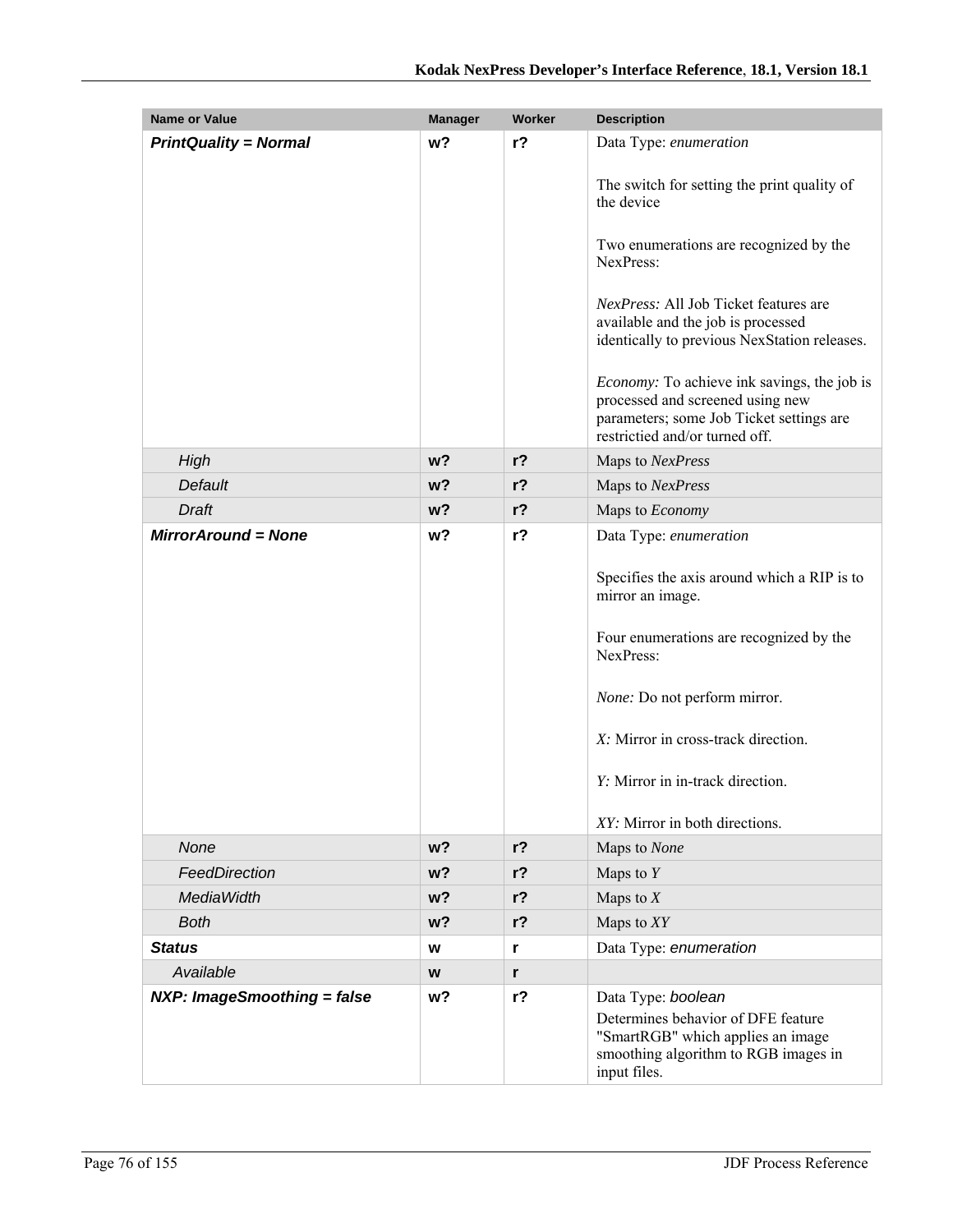| <b>Name or Value</b>            | <b>Manager</b> | Worker         | <b>Description</b>                                                                                                                                                                    |
|---------------------------------|----------------|----------------|---------------------------------------------------------------------------------------------------------------------------------------------------------------------------------------|
| false                           | w <sub>2</sub> | $r$ ?          | No Image Smoothing is performed. Default<br>Value.                                                                                                                                    |
| true                            | w <sub>2</sub> | $r$ ?          | Image Smoothing performed in RIPs.                                                                                                                                                    |
| NXP: HaloRemoval = false        | w <sub>2</sub> | r <sub>2</sub> | Data Type: boolean<br>Determines behavior of the DFE feature<br>"Halo Effect Removal" which applies an<br>image processing algorithm to RIP raster<br>data to address an EP artifact. |
| false                           | w <sub>2</sub> | $r$ ?          | No Halo Removal is performed. Default<br>Value.                                                                                                                                       |
| true                            | w <sub>2</sub> | $r$ ?          | Halo Removal is performed in RIPs.                                                                                                                                                    |
| <b>NXP: JobPrintSpeed = Max</b> | w <sub>2</sub> | $r$ ?          | Data Type: enumeration<br>Specifies the press speed at which the job<br>should be printed. Not all speeds are<br>supported by all press models/job<br>parameters.                     |
| 70                              | $w$ ?          | $r$ ?          | 70 A4-equivalent/min.                                                                                                                                                                 |
| 83                              | w <sub>2</sub> | $r$ ?          | 83 A4-equivalent/min.                                                                                                                                                                 |
| 100                             | w <sub>2</sub> | r <sub>2</sub> | 100 A4-equivalent/min.                                                                                                                                                                |
| 120                             | w <sub>2</sub> | $r$ ?          | 120 A4-equivalent/min.                                                                                                                                                                |
| Max                             | w <sub>2</sub> | $r$ ?          | Maximum achievable speed given the press<br>configuration/state and job parameters.                                                                                                   |
| $NXP: JobPTRType = AnyPTR$      | $w$ ?          | $r$ ?          | Data Type: enumeration<br>Specifies the Paper Transfer Roller (PTR)<br>type to be used when printing the job.                                                                         |
| <b>Standard</b>                 | w <sub>2</sub> | $r$ ?          | Print job using Standard PTRs.                                                                                                                                                        |
| Foam                            | w <sub>2</sub> | $r$ ?          | Print job using Soft PTRs.                                                                                                                                                            |
| AnyPTR                          | w <sub>2</sub> | $r$ ?          | Print job using whichever PTRs are<br>currently installed in the press.                                                                                                               |

# **5.13 LayoutPreparationParams resource**

| Name or Value | <b>Manager</b> | Worker | <b>Description</b>     |
|---------------|----------------|--------|------------------------|
| Class         | W              |        | Data Type: enumeration |
| Parameter     | W              |        |                        |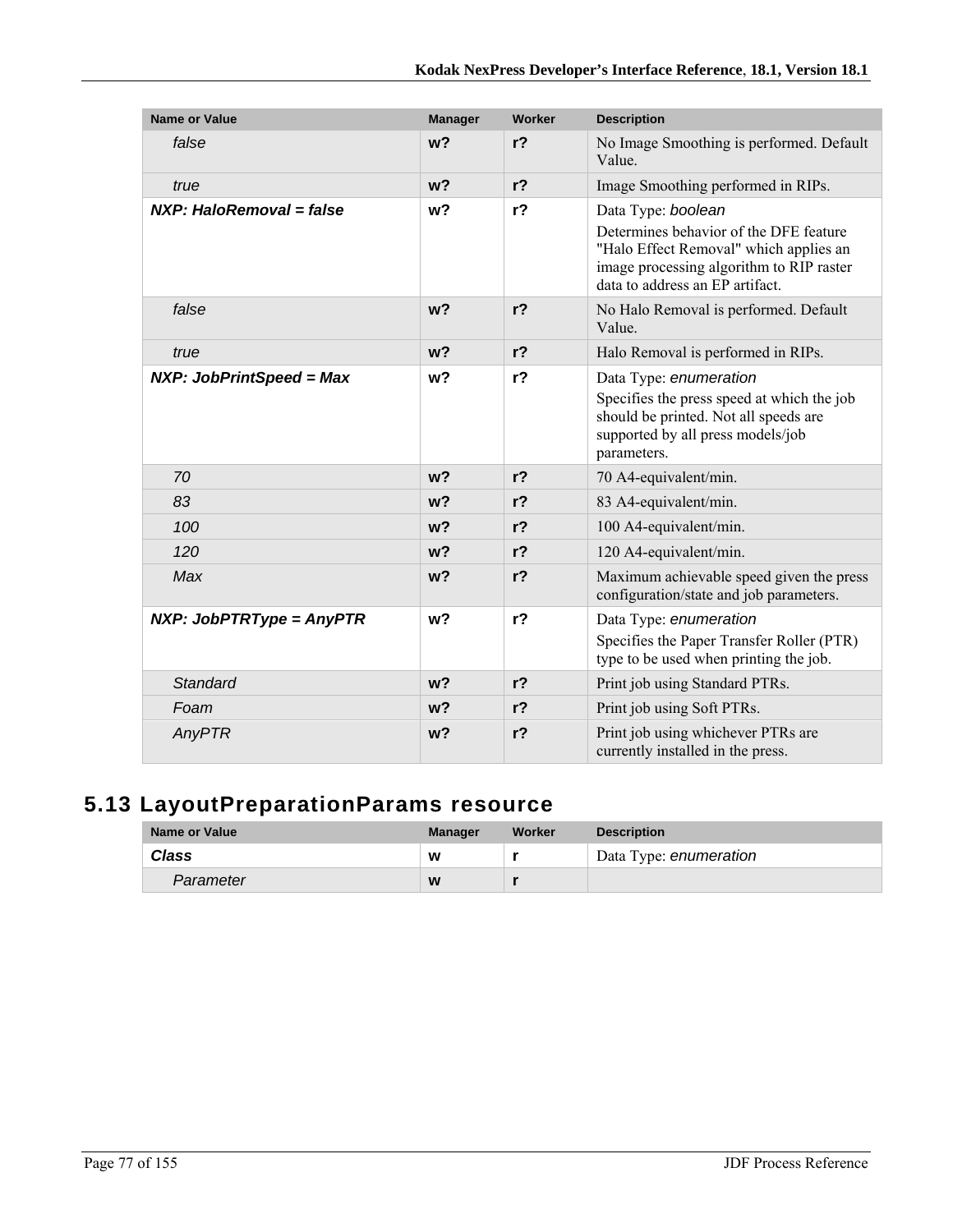| <b>Name or Value</b>              | <b>Manager</b> | Worker         | <b>Description</b>                                                                                                                                                                                                                                                                                                                                                                                                                                                                                                                                                     |
|-----------------------------------|----------------|----------------|------------------------------------------------------------------------------------------------------------------------------------------------------------------------------------------------------------------------------------------------------------------------------------------------------------------------------------------------------------------------------------------------------------------------------------------------------------------------------------------------------------------------------------------------------------------------|
| <b>CreepValue</b>                 | w?             | r?             | Data Type: XYPair<br>Specifies the horizontal and vertical creep<br>compensation values in points. The first<br>value is the creep compensation for<br>horizontal gutters; the second value is for<br>vertical gutters.<br>In the NexPress, gutters can only be<br>decremented for creep compensation. X<br>and $Y \le 0$ . Positive values are set to 0.<br>If not present, the creep values are taken<br>from the NexPress substrate type in the<br>Media Catalog named in Media/@Brand<br>for the body media defined by<br>Media/Location/<br>@LocationName=Media0. |
| <b>FrontMarkList</b>              | w?             | $r$ ?          | Data Type: NMTOKENS<br>List of marks to be produced on the sheet<br>surface. During two-sided printing, also<br>affects back side.                                                                                                                                                                                                                                                                                                                                                                                                                                     |
| <b>ColorControlStrip</b>          | w?             | r?             | <b>Enable Control Density Strip</b>                                                                                                                                                                                                                                                                                                                                                                                                                                                                                                                                    |
| CutMark                           | w?             | r?             | <b>Enable Cut Marks</b>                                                                                                                                                                                                                                                                                                                                                                                                                                                                                                                                                |
| <b>JobField</b>                   | w?             | $r$ ?          | Enable Slug Line                                                                                                                                                                                                                                                                                                                                                                                                                                                                                                                                                       |
| <i><b>IdentificationField</b></i> | $w$ ?          | $r$ ?          | Enable Bar Code. NOTE:<br>NXP:MarkParams/@NXP:BCFinishin<br>gDevicelD must have a value of 2 or<br>greater to enable bar code printing.                                                                                                                                                                                                                                                                                                                                                                                                                                |
| NXP:NGIdentificationField         | w <sub>2</sub> | $r$ ?          | Enable NG Bar Code. Specifies where and<br>whether a barcode identifier mark for the<br>NexGlosser is placed and printed onto each<br>glossed sheet.                                                                                                                                                                                                                                                                                                                                                                                                                   |
| NXP:DuploSCC645Mark               | w <sub>2</sub> | $r$ ?          | Enable 645 Mark. Specifies where and<br>whether an optical registration mark for the<br>Duplo DC-645 SCC unit is placed and<br>printed onto each glossed sheet.                                                                                                                                                                                                                                                                                                                                                                                                        |
| NXP:DuploSCCDBMMark               | w?             | r <sub>2</sub> | Enable DBM Mark. Specifies where and<br>whether an optical registration mark for the<br>Duplo DSF-2000 DBM Booklet maker with<br>SCC unit shall be placed and printed onto<br>each glossed sheet.                                                                                                                                                                                                                                                                                                                                                                      |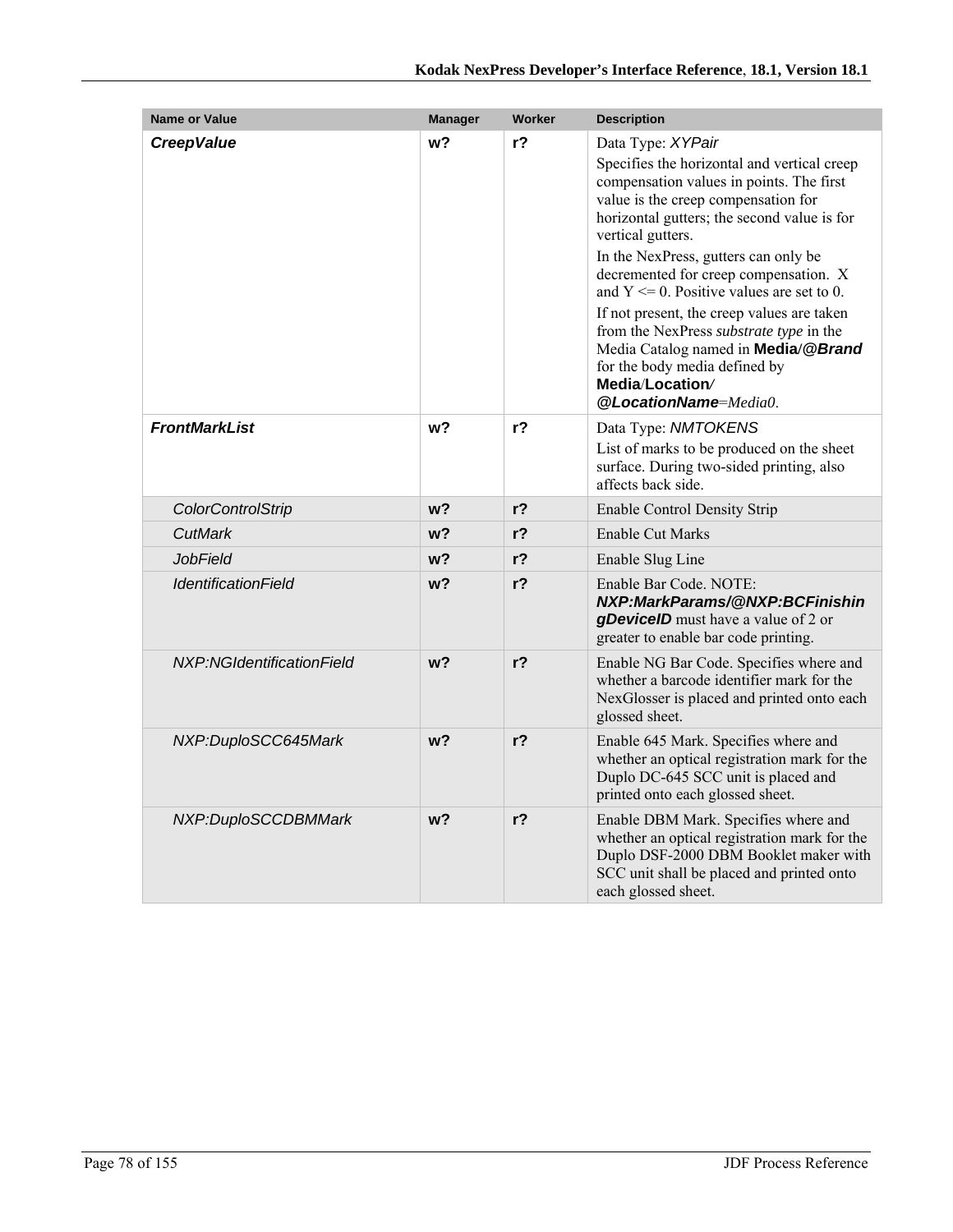| <b>Name or Value</b>   | <b>Manager</b> | Worker         | <b>Description</b>                                                                                                                                                                                                                                                                                                                                                                                                                                                                                                                                                                                                                                                                                                                                                                                                                                                                                                                                                |
|------------------------|----------------|----------------|-------------------------------------------------------------------------------------------------------------------------------------------------------------------------------------------------------------------------------------------------------------------------------------------------------------------------------------------------------------------------------------------------------------------------------------------------------------------------------------------------------------------------------------------------------------------------------------------------------------------------------------------------------------------------------------------------------------------------------------------------------------------------------------------------------------------------------------------------------------------------------------------------------------------------------------------------------------------|
| Gutter = "0.0 0.0"     | w?             | r <sub>2</sub> | Data Type: XYPair<br>Defines the width in points of the horizontal<br>and vertical gutters formed between rows<br>and columns of pages in a multi-up sheet<br>layout. The first value is the width of all<br>horizontal gutters; the second value is the<br>width of all vertical gutters.<br>For creeping gutters (identified by<br>@VerticalCreep or<br><b>@HorizontalCreep</b> ), specifies the initial<br>gutter width.<br>If not present, the implied value is " $0.00$ "<br>which means that the page cells of a multi-<br>up grid of page cells touch.                                                                                                                                                                                                                                                                                                                                                                                                     |
| <b>HorizontalCreep</b> | w?             | $r$ ?          | Data Type: IntegerList<br>Specifies which horizontal gutters creep.<br>Values are zero-based indexes. NexPress<br>supports a maximum of two columns, so a<br>value of "0" indicates that the first and only<br>horizontal gutter creeps.<br>MUST only be present when<br>@PageDistributionScheme = Saddle.                                                                                                                                                                                                                                                                                                                                                                                                                                                                                                                                                                                                                                                        |
| 0                      | w <sub>2</sub> | $r$ ?          | First and only horizontal gutter creeps.                                                                                                                                                                                                                                                                                                                                                                                                                                                                                                                                                                                                                                                                                                                                                                                                                                                                                                                          |
| ID                     | W              | r              | Data Type: ID                                                                                                                                                                                                                                                                                                                                                                                                                                                                                                                                                                                                                                                                                                                                                                                                                                                                                                                                                     |
| <b>ImageShift</b>      | w?             | $r$ ?          | Specifies positioning of the page cell grid,<br>inclusive of any gutter widths, onto the<br>substrate. The value defines the margin for<br>Param imposition mode. When defining<br>LayoutParams/ImageShift with Param<br>imposition mode, PageCell/ImageShift<br>must not be defined.<br>Because <b>ShiftBack</b> is not supported, the<br>front and back origins are locked for two-<br>sided printing. A shift of the page cell grid<br>on the front side forces a shift of the page<br>cell grid on the back side in the direction<br>that maintains alignment with the page cell<br>grid on the front. The origin of the page cell<br>grid of the front is the lower left corner of<br>the substrate, and the origin of the<br>coordinate system of the back side is the<br>lower right corner. For example, a front side<br>horizontal shift of $x=144$ results in a<br>corresponding back side horizontal shift of<br>$x = -144$ .<br>See ImageShift below. |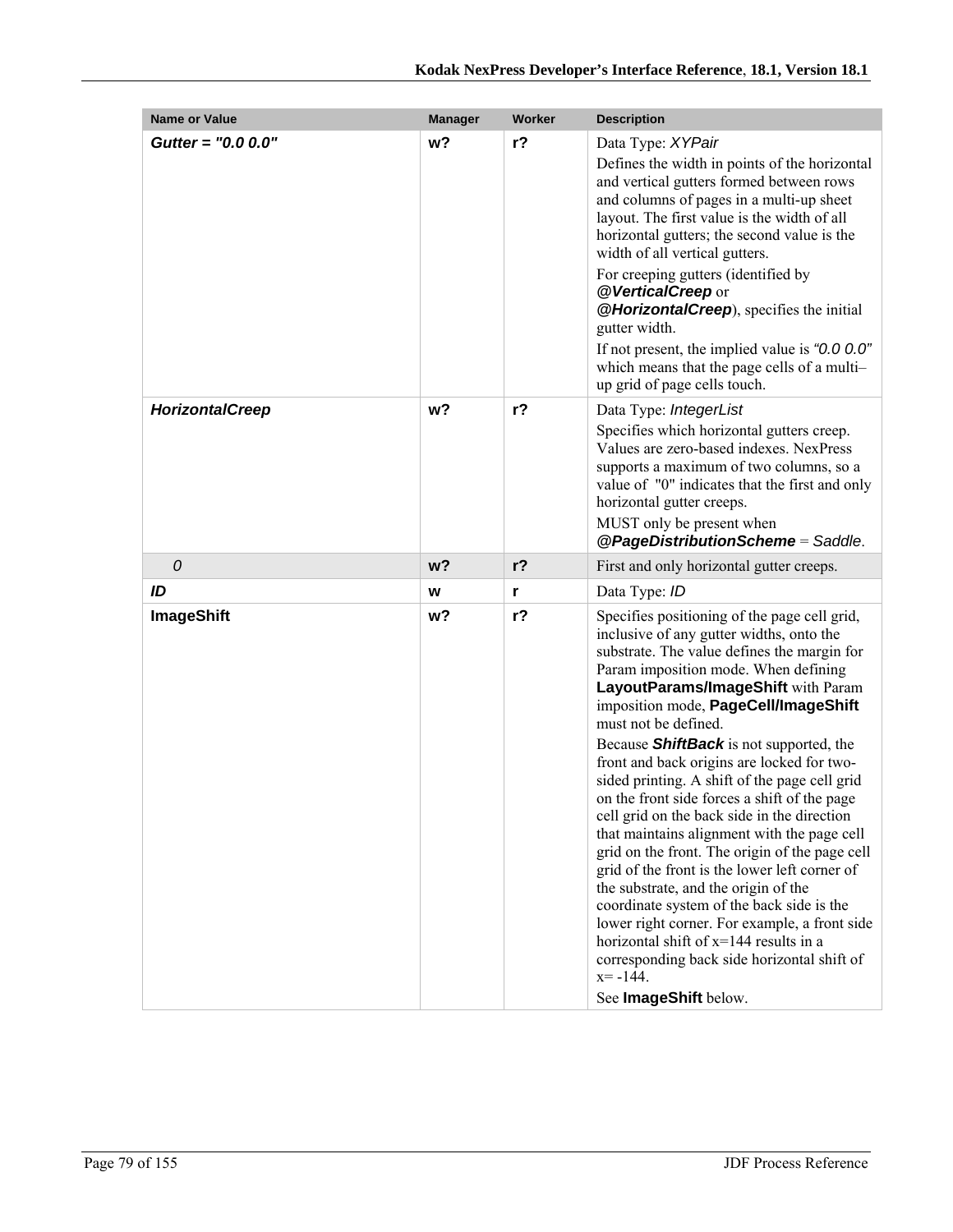| <b>Name or Value</b>                                 | <b>Manager</b> | Worker | <b>Description</b>                                                                                                                                                                                                                                                                                                             |
|------------------------------------------------------|----------------|--------|--------------------------------------------------------------------------------------------------------------------------------------------------------------------------------------------------------------------------------------------------------------------------------------------------------------------------------|
| <b>NumberUp</b>                                      | w?             | $r$ ?  | Data Type: XYPair<br>Defines a regular, multi-up grid of page<br>cells into which content pages are mapped.<br>The first value is the number of columns,<br>the second value is the number or rows in<br>the multi-up grid. Restrictions on the<br>allowed values of this attribute are detailed<br>in a separate table below. |
| <b>PageCell</b>                                      | w?             | $r$ ?  | Describes how page contents will be<br>imaged onto page cells. All cells on a sheet<br>must use the same page cell size.<br>See PageCell below.                                                                                                                                                                                |
| <b>PageDistributionScheme =</b><br><b>Sequential</b> | w?             | $r$ ?  | Data Type: NMTOKEN<br>Specifies how pages are distributed onto a<br>multi-up grid of finished page cells defined<br>by @NumberUp.<br>Restrictions on the allowed values of this<br>attribute are detailed in a separate table<br>below.                                                                                        |
| Perfect                                              | w <sub>2</sub> | $r$ ?  | Distribute pages onto a sequence of one or<br>more signatures in proper order for perfect<br>binding.                                                                                                                                                                                                                          |
| Saddle                                               | $w$ ?          | $r$ ?  | Distribute pages onto a sequence of one or<br>more imposition layouts in proper order for<br>saddle stitch binding.                                                                                                                                                                                                            |
| Sequential                                           | w <sub>2</sub> | $r$ ?  | Distribute pages onto the multi-up layout<br>according to the value of<br>@PresentationDirection. Default Value.                                                                                                                                                                                                               |
| <b>PresentationDirection</b>                         | w?             | $r$ ?  | Data Type: enumeration<br>Indicates the order in which content pages<br>will be distributed into page cells of the<br><b>@NumberUp</b> layout. Permutations specify<br>page flow and are dependent upon the<br>finishing intent specified.                                                                                     |
| zYx                                                  | w?             | $r$ ?  | For use with Saddle Stitch and Perfect<br>Bound. Designates Page Distribution of<br>"Saddle Stitch" or "Perfect Bound (2 <sup>nd</sup> Fold<br>Ver)". See 5.13.5.                                                                                                                                                              |
| zyX                                                  | w?             | $r$ ?  | For use with Saddle Stitch. Designates Page<br>Distribution of "Saddle Stitch Japan". See<br>5.13.5.                                                                                                                                                                                                                           |
| <b>zxY</b>                                           | $w$ ?          | $r$ ?  | For use with Perfect Bound. Designates<br>Page Distribution of "Perfect Bound (2 <sup>nd</sup><br>Fold Hor)". See 5.13.5.                                                                                                                                                                                                      |
| zYX                                                  | w?             | $r$ ?  | For use with Perfect Bound. Designates<br>Page Distribution of "Perfect Bound Japan<br>$(2nd$ Fold Ver)". See 5.13.5.                                                                                                                                                                                                          |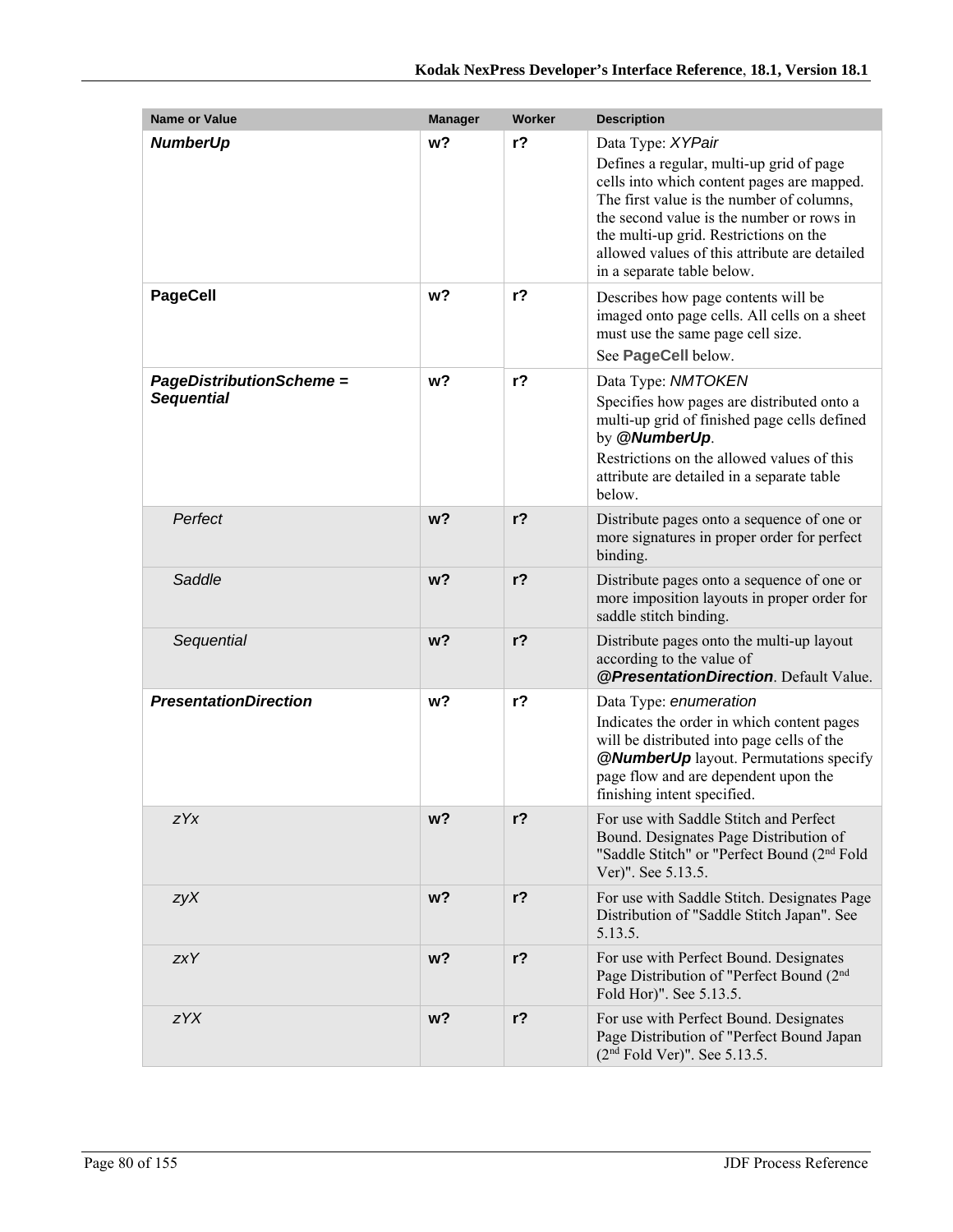| <b>Name or Value</b>    | <b>Manager</b> | Worker | <b>Description</b>                                                                                                                                                                                                                                                                                                                                                  |
|-------------------------|----------------|--------|---------------------------------------------------------------------------------------------------------------------------------------------------------------------------------------------------------------------------------------------------------------------------------------------------------------------------------------------------------------------|
| <b>zXY</b>              | w <sub>2</sub> | $r$ ?  | For use with Perfect Bound. Designates<br>Page Distibution of "Perfect Bound Japan<br>$(2nd$ Fold Hor)". See 5.13.5.                                                                                                                                                                                                                                                |
| Xyz                     | $w$ ?          | $r$ ?  | For use with Sequential. Designates Page<br>Distribution of "Consecutive". See 5.13.5.                                                                                                                                                                                                                                                                              |
| zXy                     | w <sub>2</sub> | $r$ ?  | For use with Sequential. Designates Page<br>Distribution of either "Cut and Stack" or<br>"Odd-Even Perfecting". See 5.13.5.                                                                                                                                                                                                                                         |
| <b>Rotate</b>           | w <sub>2</sub> | $r$ ?  | Data Type: enumeration<br>For sheet rotation with the M700e finisher                                                                                                                                                                                                                                                                                                |
| Rotate <sub>180</sub>   | w <sub>2</sub> | $r$ ?  | Sheet rotation by 180 degrees                                                                                                                                                                                                                                                                                                                                       |
| $Sides = TwoSidedFlipY$ | w <sub>2</sub> | $r$ ?  | Data Type: enumeration<br>Indicates whether the content layout is<br>imaged on one or both sides of the media.<br>NOTE: The JDF 1.3 specification uses a<br>default value of OneSidedFront.                                                                                                                                                                         |
| <b>OneSidedFront</b>    | w <sub>2</sub> | $r$ ?  | Page content is imaged onto the front side<br>of the media.                                                                                                                                                                                                                                                                                                         |
| <b>TwoSidedFlipX</b>    | $w$ ?          | $r$ ?  | Page content is imaged onto both the front<br>and back sides of media sheets so that the<br>corresponding page cells back up to<br>eachother when flipping around the X-axis.<br>Equivalent to "Work and Tumble".                                                                                                                                                   |
| <b>TwoSidedFlipY</b>    | w <sub>2</sub> | $r$ ?  | Page content is imaged onto both the front<br>and back sides of media sheets so that the<br>corresponding page cells back up to<br>eachother when flipping around the Y-axis.<br>Equivalent to "Work and Turn". Default<br>Value.                                                                                                                                   |
| StackDepth = $0$        | w?             | $r$ ?  | Data Type: integer<br>The number of sheets in a stack when<br>imposing along the Z axis.<br>This parameter is used together with<br>PageDistributionScheme and<br><b>PresentationDirection</b> to determine the<br>distribution of pages in the output stack.<br>Restrictions on the allowed values of this<br>attribute are detailed in a separate table<br>below. |
| 0                       | $w$ ?          | $r$ ?  | Entire job defines one stack. Default Value.                                                                                                                                                                                                                                                                                                                        |
| $\mathbf{1}$            | $w$ ?          | $r$ ?  | Any non-zero value is processed as "1".                                                                                                                                                                                                                                                                                                                             |
| <b>Status</b>           | W              | r      | Data Type: enumeration                                                                                                                                                                                                                                                                                                                                              |
| Available               | W              | r      |                                                                                                                                                                                                                                                                                                                                                                     |
| <b>StepDocs</b>         | w?             | !r     | Data Type: XYPair<br>Specifies the number of instance documents<br>to impose on one sheet. Ignored.                                                                                                                                                                                                                                                                 |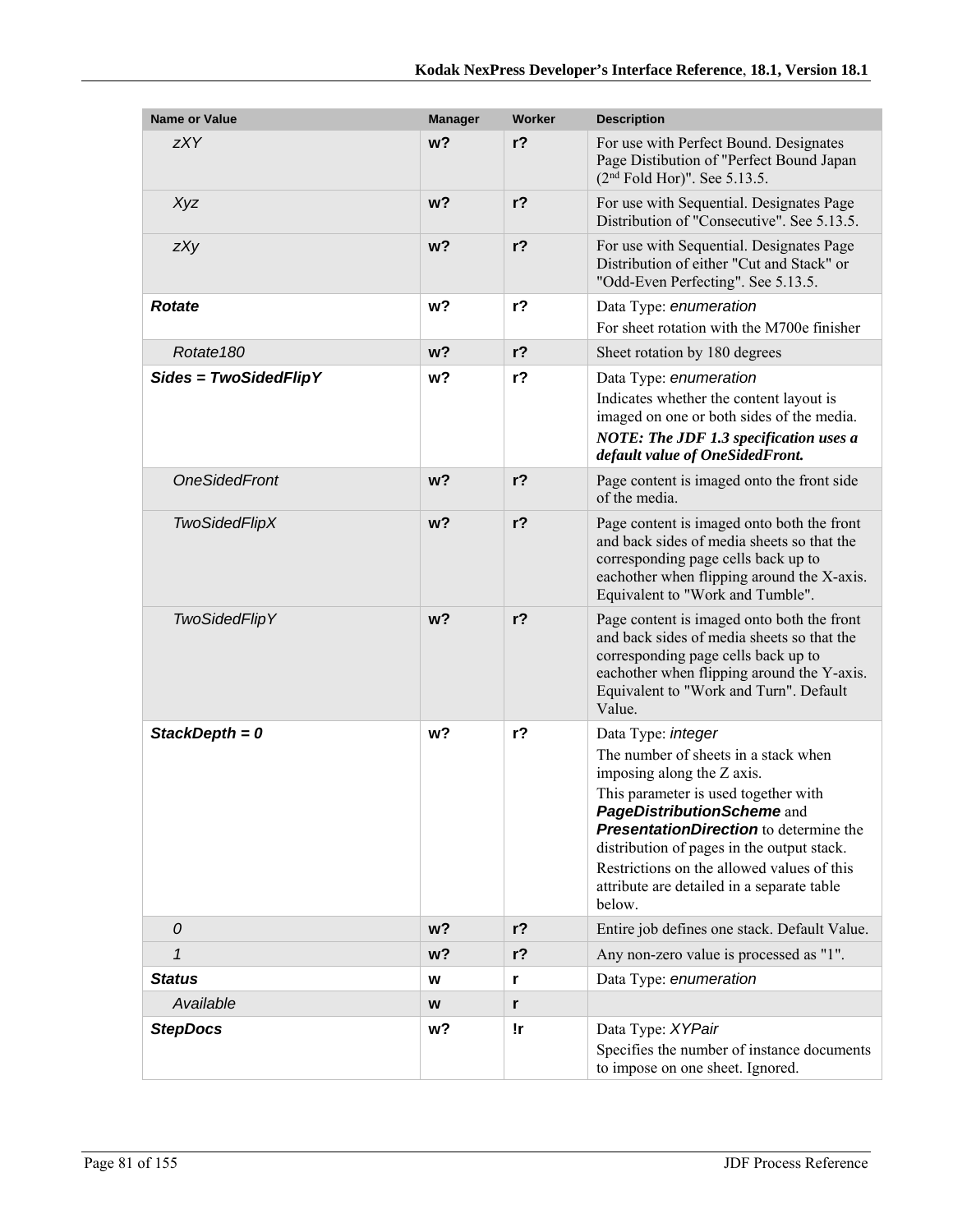| <b>Name or Value</b>      | <b>Manager</b> | Worker         | <b>Description</b>                                                                                                                                                                                                                                                                                                                                                                                                                    |
|---------------------------|----------------|----------------|---------------------------------------------------------------------------------------------------------------------------------------------------------------------------------------------------------------------------------------------------------------------------------------------------------------------------------------------------------------------------------------------------------------------------------------|
| StepRepeat = $"1 1 1"$    | w <sub>2</sub> | $r$ ?          | Data Type: IntegerList<br>A list of three integers specifying the<br>number of identical pages to impose. The<br>first value is the number of repeats along<br>the X axis, the second value is the number of<br>repeats along the Y axis, and the third value<br>is the number of repeats down the stack<br>(along the Z axis).<br>Restrictions on the allowed values of this<br>attribute are detailed in a separate table<br>below. |
| 111                       | w <sub>2</sub> | $r$ ?          | No Step and Repeat. Default Value.                                                                                                                                                                                                                                                                                                                                                                                                    |
| $X$ 1 1 where $(X>1)$     | w <sub>2</sub> | r <sub>2</sub> | Repeat columns.                                                                                                                                                                                                                                                                                                                                                                                                                       |
| 1 Y 1 where $(Y>1)$       | w <sub>2</sub> | r <sub>2</sub> | Repeat rows.                                                                                                                                                                                                                                                                                                                                                                                                                          |
| $XY 1$ where $(X>1, Y>1)$ | $w$ ?          | $r$ ?          | Repeat columns and rows.                                                                                                                                                                                                                                                                                                                                                                                                              |
| <b>VerticalCreep</b>      | w?             | r <sub>2</sub> | Data Type: IntegerList<br>Specifies which vertical gutters creep.<br>Values are zero-based indexes. NexPress<br>supports a maximum of two rows, so a<br>value of "0" indicates that the first and only<br>vertical gutter creeps.<br>MUST only be present when<br>@PageDistributionScheme = Saddle                                                                                                                                    |
| $\mathcal O$              | w <sub>2</sub> | $r$ ?          | First and only vertical gutter creeps.                                                                                                                                                                                                                                                                                                                                                                                                |
| NXP:ImpoTemplate          | w <sub>2</sub> | r <sub>2</sub> | NexPress proprietary element. Identifies an<br>imposition template, and enables NexPress<br>LayoutPreparation process in Template<br>mode.<br>See NXP: ImpoTemplate below.                                                                                                                                                                                                                                                            |
| NXP:MarkParams *          | w <sub>2</sub> | $r$ ?          | NexPress proprietary element. Specifies<br>where special NexPress imposition marks<br>will be placed onto surfaces.<br>See NXP: MarkParams below.                                                                                                                                                                                                                                                                                     |

### **5.13.1 ImageShift**

| <b>Name or Value</b> | <b>Manager</b> | Worker | <b>Description</b>                                                                                                                                                     |
|----------------------|----------------|--------|------------------------------------------------------------------------------------------------------------------------------------------------------------------------|
| $PositionX = None$   | w?             | r?     | Data Type: enumeration                                                                                                                                                 |
| Center               | $w$ ?          | $r$ ?  | For the NexPress front end, this centers the<br>grid both horizontally and vertically.<br>NOTE: This is a different behavior than<br>defined by the JDF Specification. |
| None                 | w?             | $r$ ?  | Default Value.                                                                                                                                                         |
| $ShiftFront = "0 0"$ | w?             | r?     | Data Type: XYPair<br>Specifies the Front side offset for Plain<br>imposition mode. Default Value: 00.                                                                  |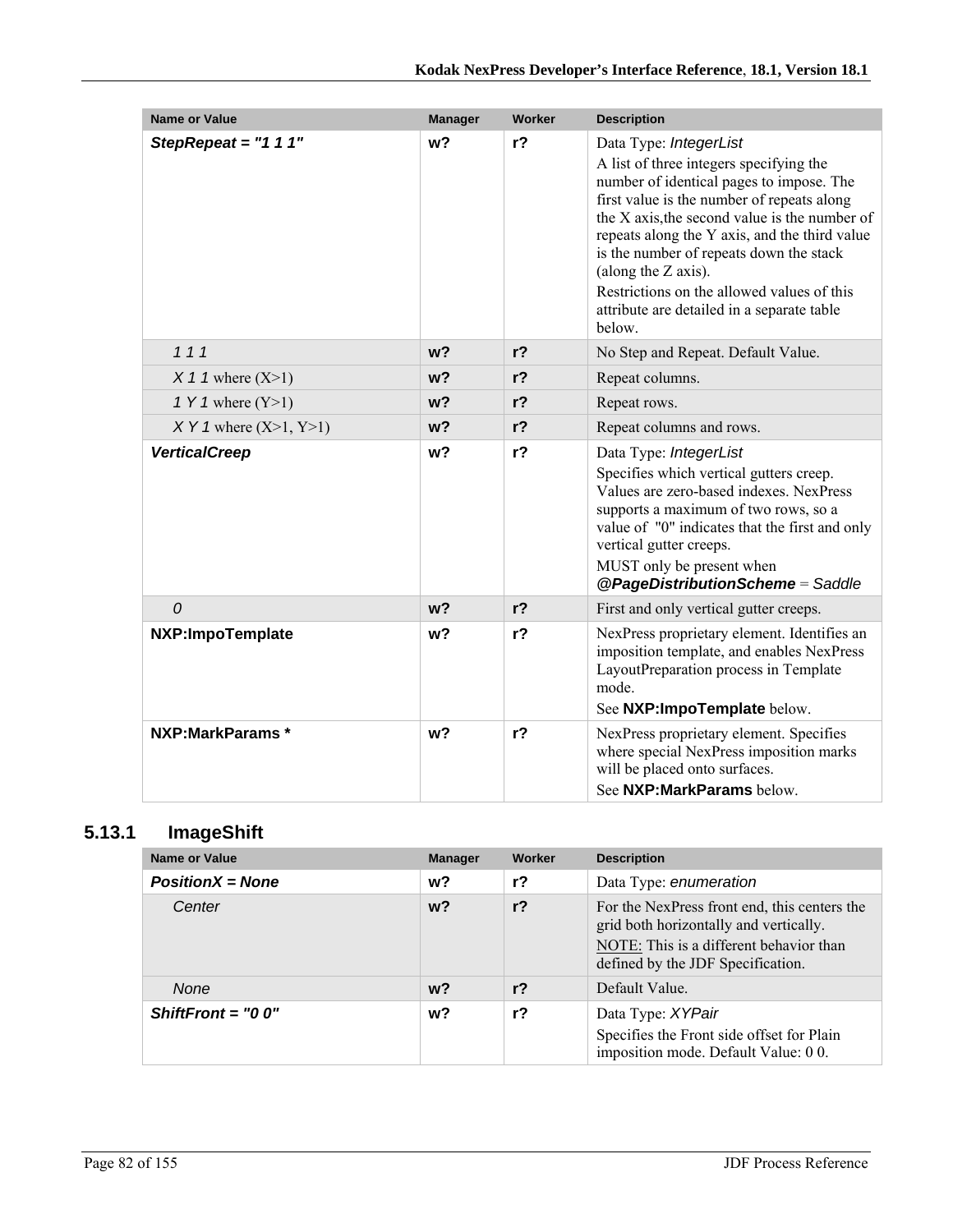### **5.13.2 PageCell**

| Name or Value     | <b>Manager</b> | Worker | <b>Description</b>                                                                                                                                                                                                                                                                                                                                                                                                                                                                            |
|-------------------|----------------|--------|-----------------------------------------------------------------------------------------------------------------------------------------------------------------------------------------------------------------------------------------------------------------------------------------------------------------------------------------------------------------------------------------------------------------------------------------------------------------------------------------------|
| <b>TrimSize</b>   | w <sub>2</sub> | r      | If not present, the default value is derived<br>from the content file's pages. In the case of<br>PDF, the value is taken from the / <b>TrimBox</b><br>key of the Page dictionary. If the TrimSize<br>attribute is present, it specifies the<br>dimensions of an imposition cell in 1/72<br>inch units.<br>NOTE: It is recommended that <b>TrimSize</b><br>always be supplied.                                                                                                                 |
| <b>FitPolicy</b>  | w <sub>2</sub> | r      | Refer to section 5.8 for details.                                                                                                                                                                                                                                                                                                                                                                                                                                                             |
| <b>ImageShift</b> | w <sub>2</sub> | r      | Specifies the positioning of a single page<br>onto the substrate. In most cases this is used<br>for positioning page content on the sheet<br>surface where the page content itself<br>represents an already imposed sheet layout.<br>This is also known as Plain imposition in<br>the context of the NexPress front end.<br>When attributes of<br>PageCell/@ImageShift are supplied, any<br>values of<br>LayoutPreparationParams/@ImageS<br><b>hift</b> are ignored.<br>See ImageShift below. |
| NXP:Bleed         | w <sub>2</sub> | r      | Data type: Number<br>This private attribute specifies a bleed value<br>in points to be used for the calculation of an<br>implicit TrimBox of a PDF page.<br>If not specified, the implied value is $O$ .<br>The TrimBox is calculated in case of<br>$TrimBox = /BleedBox$ and is assumed to<br>reside inside the /BleedBox a distance as<br>specified by the value of the NXP: Bleed<br>attribute.                                                                                            |

#### **5.13.2.1 ImageShift**

| Name or Value        | <b>Manager</b> | Worker | <b>Description</b>                                                                                                                                           |
|----------------------|----------------|--------|--------------------------------------------------------------------------------------------------------------------------------------------------------------|
| ShiftFront = $"0 0"$ | $w$ ?          | $r$ ?  | Data Type: XYPair<br>Specifies the Front side offset for Plain<br>imposition mode. Default Value: 00.                                                        |
| <b>ShiftBack</b>     | w?             | r?     | Data Type: XYPair<br>Specifies the Back side offset for Plain<br>imposition mode. If not specified,<br><b>ShiftBack</b> is calculated from <b>ShiftFront</b> |

### **5.13.3 NXP:ImpoTemplate**

| Name or Value | <b>Manager</b> | <b>Worker</b> | <b>Description</b> |  |
|---------------|----------------|---------------|--------------------|--|
|               |                |               |                    |  |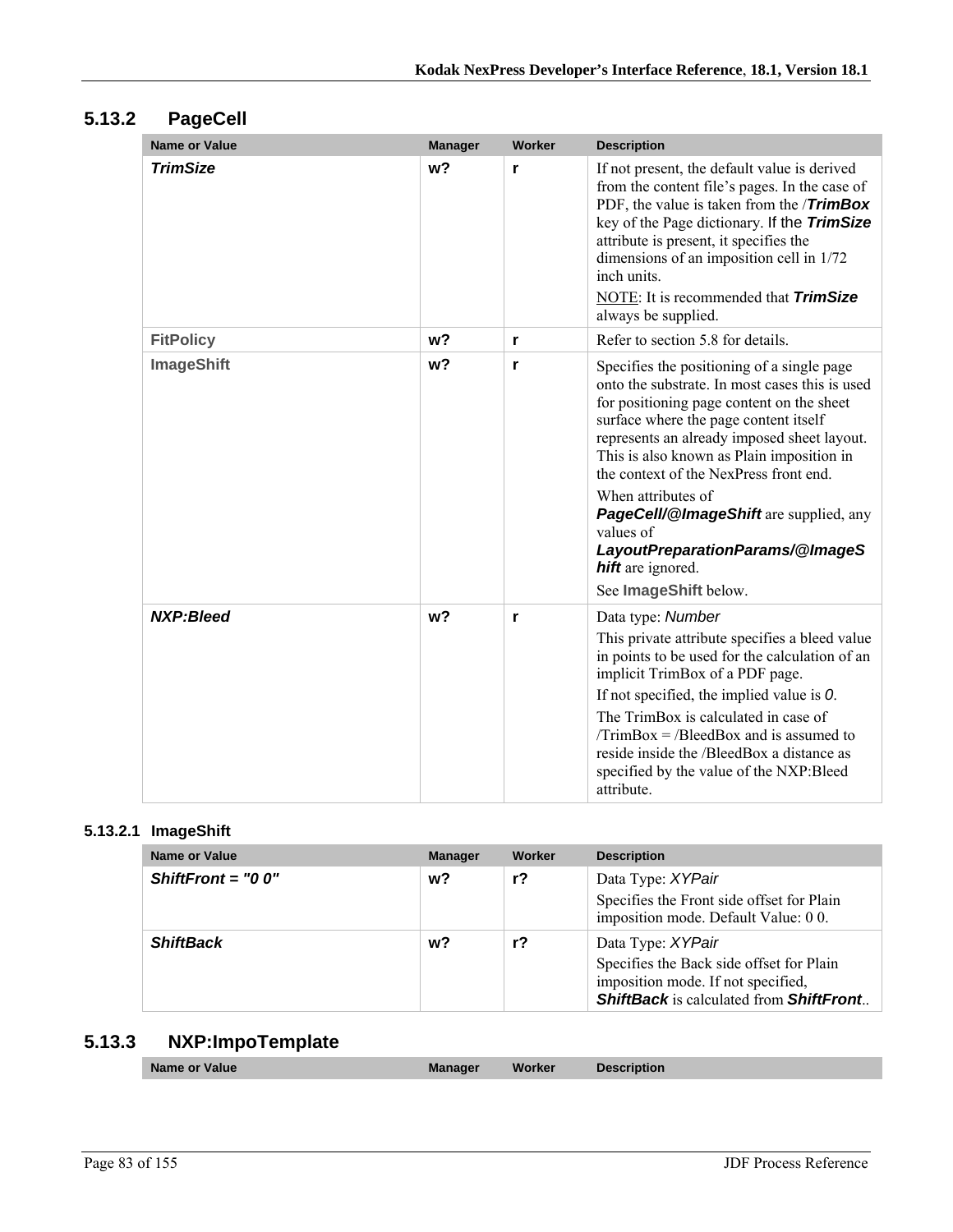| <b>Name or Value</b> | <b>Manager</b> | Worker | <b>Description</b>                                                                                                 |
|----------------------|----------------|--------|--------------------------------------------------------------------------------------------------------------------|
| NXP:Name             | W              | r      | Data Type: string<br>Identifies an element of the CDFE<br>Imposition Template resource category.                   |
| NXP:Type             | w?             | $r$ ?  | Data Type: enumeration<br>Identifies the type of page distribution for<br>reiterated ImpositionTemplate resources. |
| <b>PagePairs</b>     | $w$ ?          | $r$ ?  | Pages are distributed by pairs in a proper<br>order for saddle stitch binding.                                     |
| PageSets             | $w$ ?          | $r$ ?  | Pages are divided into sets that are<br>distributed continuously set by set.                                       |

### **5.13.4 NXP:MarkParams**

| <b>Name or Value</b>          | <b>Manager</b> | <b>Worker</b>  | <b>Description</b>                                                                                                                                                                                                                                    |
|-------------------------------|----------------|----------------|-------------------------------------------------------------------------------------------------------------------------------------------------------------------------------------------------------------------------------------------------------|
| NXP:BCFinishingDeviceID = 1   | w <sub>2</sub> | $r$ ?          | Data Type: integer<br>Identifier for device-specific bar code<br>parameter sets.                                                                                                                                                                      |
| $\mathbf{1}$                  | w <sub>2</sub> | $r$ ?          | No device (no bar code is printed)                                                                                                                                                                                                                    |
| $\overline{c}$                | w <sub>2</sub> | $r$ ?          | Custom device                                                                                                                                                                                                                                         |
| >2                            | $w$ ?          | r <sub>2</sub> | Reserved for use by NexPress                                                                                                                                                                                                                          |
| <b>NXP:BCOnFront = false</b>  | w <sub>2</sub> | $r$ ?          | Data Type: boolean<br>Specifies the substrate side on which to<br>print the bar code.                                                                                                                                                                 |
| false                         | w <sub>2</sub> | $r$ ?          | Back side. Default Value.                                                                                                                                                                                                                             |
| true                          | w <sub>2</sub> | $r$ ?          | Front side.                                                                                                                                                                                                                                           |
| NXP:BCReverseNumbering = true | w?             | $r$ ?          | Data Type: boolean<br>Specifies the numbering direction for the<br>serial sheet count field within the supplied<br>NXP:Pattern                                                                                                                        |
| false                         | $w$ ?          | $r$ ?          | Ascending                                                                                                                                                                                                                                             |
| true                          | w <sub>2</sub> | $r$ ?          | Descending. Default Value.                                                                                                                                                                                                                            |
| <b>NXP:Mode</b>               | w?             | $r$ ?          | Data Type: enumeration<br>Specifies the location mode of the<br>imposition mark relative to the surface.<br>If $NXP:Type = CutMark$ , this attribute is<br>ignored.<br>NOTE: Cutmarks are always placed relative<br>to the trim box of imposed pages. |
| <b>Bottom</b>                 | w <sub>2</sub> | $r$ ?          | Placement near the lower left corner.                                                                                                                                                                                                                 |
| <b>Right</b>                  | $w$ ?          | r <sub>2</sub> | Placement near the upper right corner.                                                                                                                                                                                                                |
| Left                          | $w$ ?          | r <sub>2</sub> | Placement near the upper left corner.                                                                                                                                                                                                                 |
| Top                           | w <sub>2</sub> | r <sub>2</sub> | Placement near the upper right corner.                                                                                                                                                                                                                |
| Explicit                      | w <sub>2</sub> | $r$ ?          | Placement is explicitly specified by means<br>of NXP: Position and NXP: Rotate values                                                                                                                                                                 |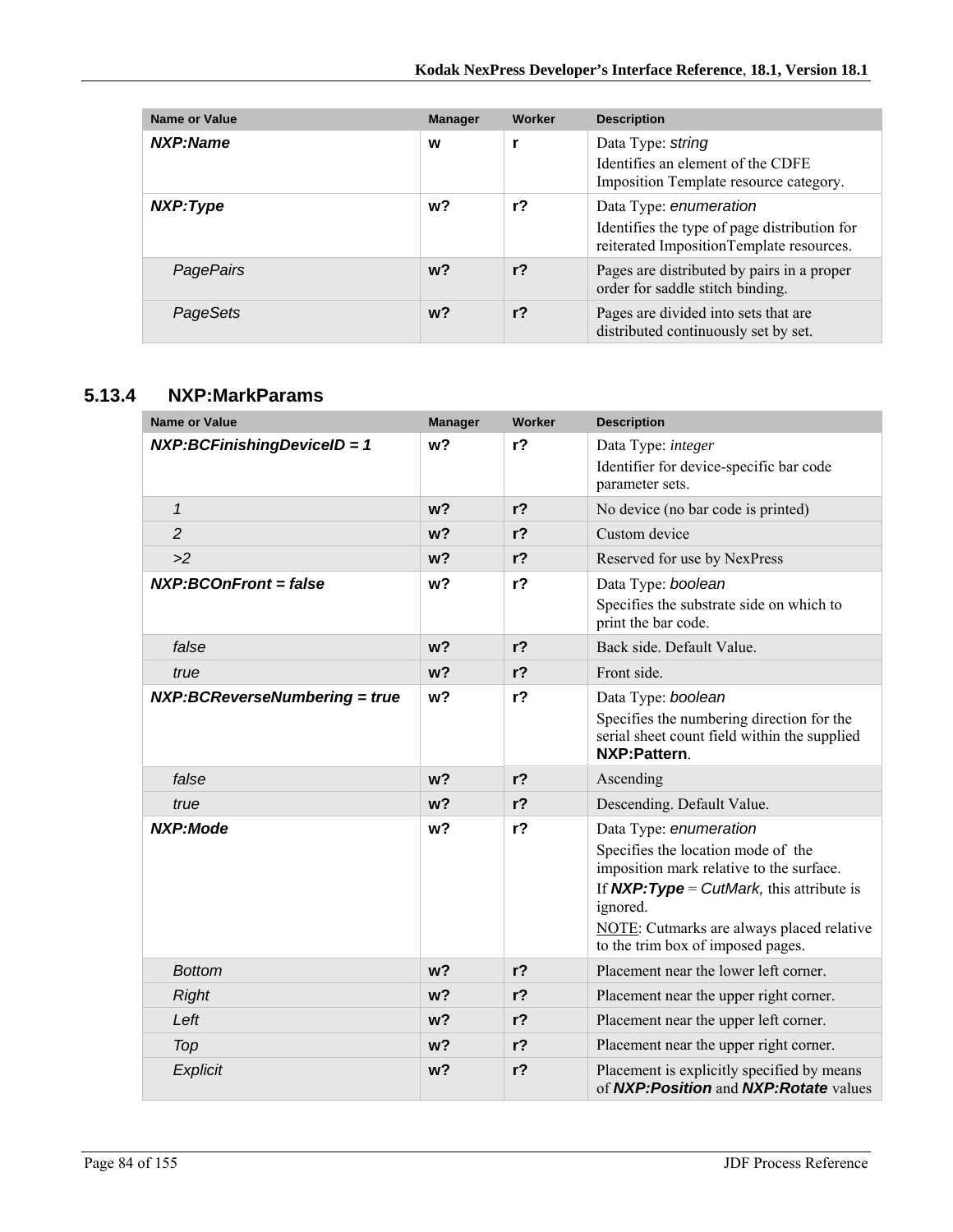| <b>Name or Value</b>       | <b>Manager</b> | Worker         | <b>Description</b>                                                                                                                                                                                           |
|----------------------------|----------------|----------------|--------------------------------------------------------------------------------------------------------------------------------------------------------------------------------------------------------------|
| <b>NXP:Pattern</b>         | w <sub>2</sub> | r <sub>2</sub> | Data Type: String<br>Pattern for the Identification Field $($ = bar<br>code identifier). Possible values using a<br>regular expression syntax are specified in<br>CDFE JT Spec.<br>e.g. "R{6}S{3}T{3}J{10}". |
| <b>NXP:Position</b>        | w <sub>2</sub> | $r$ ?          | Data Type: XYPair<br>Specifies the position of the lower left mark<br>element corner relative to the lower left<br>surface corner.                                                                           |
| <b>NXP:Rotate</b>          | w <sub>2</sub> | $r$ ?          | Data Type: enumeration<br>Specifies the orthogonal rotation angle of<br>the imposition mark.                                                                                                                 |
| Rotate0                    | w <sub>2</sub> | r <sub>2</sub> |                                                                                                                                                                                                              |
| Rotate90                   | w <sub>2</sub> | r <sub>2</sub> |                                                                                                                                                                                                              |
| Rotate <sub>180</sub>      | $w$ ?          | r <sub>2</sub> |                                                                                                                                                                                                              |
| Rotate270                  | w <sub>2</sub> | r <sub>2</sub> |                                                                                                                                                                                                              |
| NXP:Type                   | W              | r              | Data Type: NMTOKEN<br>Specifies the type of NexPress-specific<br>imposition mark.                                                                                                                            |
| <b>ColorControlStrip</b>   | w <sub>2</sub> | r <sub>2</sub> |                                                                                                                                                                                                              |
| <b>CutMark</b>             | w <sub>2</sub> | r <sub>2</sub> |                                                                                                                                                                                                              |
| <b>IdentificationField</b> | w <sub>2</sub> | $r$ ?          |                                                                                                                                                                                                              |
| <b>JobField</b>            | $w$ ?          | r <sub>2</sub> |                                                                                                                                                                                                              |
| NXP:NGIdentificationField  | $w$ ?          | r <sub>2</sub> |                                                                                                                                                                                                              |
| NXP:DuploSCC645Mark        | $w$ ?          | r <sub>2</sub> |                                                                                                                                                                                                              |
| NXP:DuploSCCDBMMark        | w <sub>2</sub> | $r$ ?          |                                                                                                                                                                                                              |
| <b>NXP:UserText</b>        | w <sub>2</sub> | r              | Data Type: string<br>User-defined text for the JobField $( =$ slug<br>line text). Only used if $NXP:Type =$<br>"JobField"                                                                                    |

#### **5.13.5 Details on LayoutPreparationParams usage**

The *NumberUp, PageDistributionScheme, PresentationDirection, Sides, StackDepth,* and *StepRepeat* attributes of **LayoutPreparationParams** parameterize how **RunList** (Document) pages are distributed onto press sheets. This section describes usage restrictions for these attributes.

The following table relates a finishing method to combinations of *@PageDistributionScheme,* 

|  | <b>@PresentationDirection</b> , and <b>@StackDepth</b> required to achieve appropriately imposed sheets. |
|--|----------------------------------------------------------------------------------------------------------|
|--|----------------------------------------------------------------------------------------------------------|

| <b>Finishing Method</b>           | <b>PageDistributionScheme</b> | <b>PresentationDirection</b> | <b>StackDepth</b> |
|-----------------------------------|-------------------------------|------------------------------|-------------------|
| Saddle Stitch                     | Saddle                        | zYx                          |                   |
| Saddle Stitch Japan               | Saddle                        | zyX                          |                   |
| Perfect Bound<br>$(2nd$ Fold Ver) | Perfect                       | zYx                          |                   |
| Perfect Bound                     | Perfect                       | zxY                          |                   |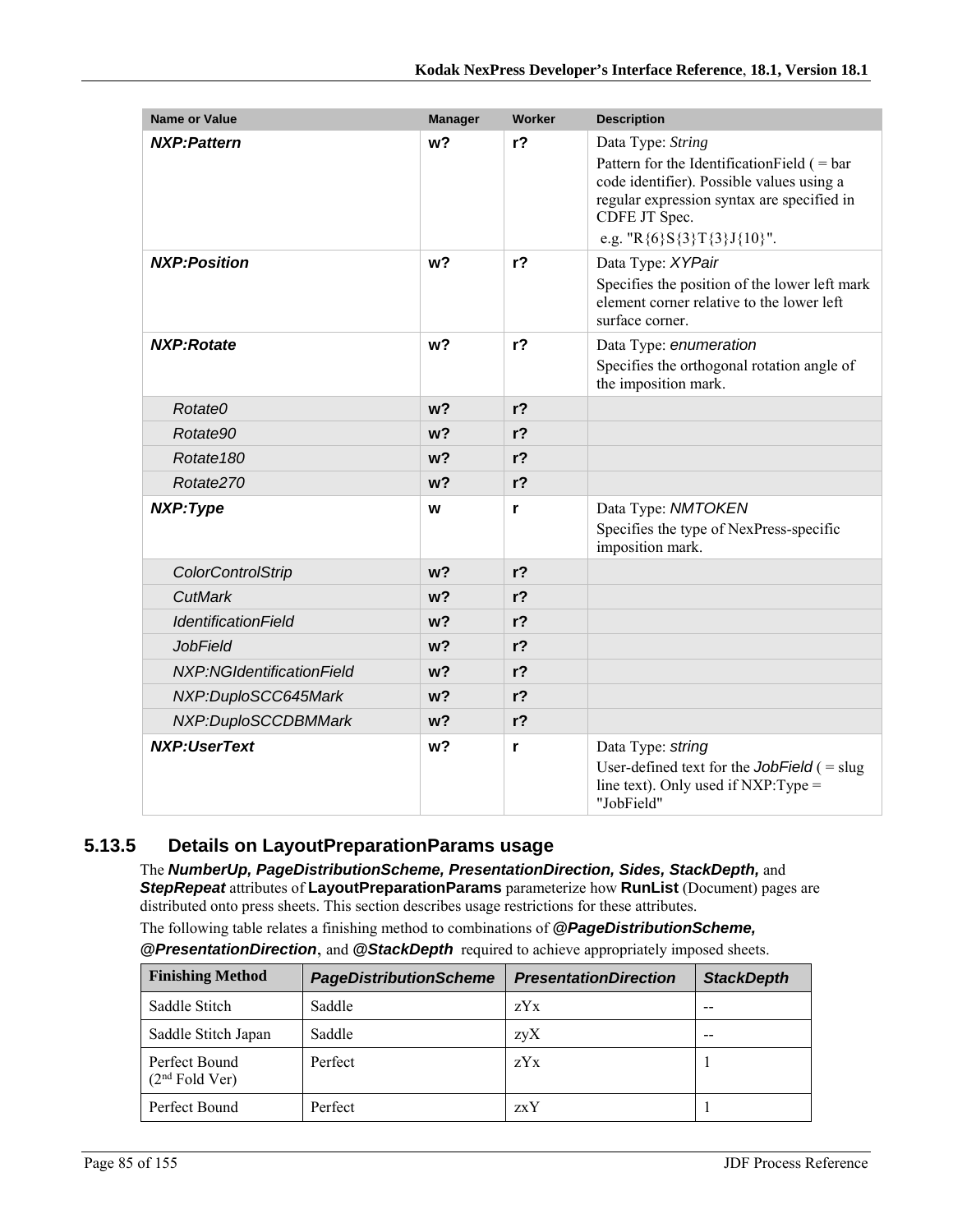| <b>Finishing Method</b>                 | <b>PageDistributionScheme</b> | <b>PresentationDirection</b> | <b>StackDepth</b> |
|-----------------------------------------|-------------------------------|------------------------------|-------------------|
| $(2nd$ Fold Hor)                        |                               |                              |                   |
| Perfect Bound Japan<br>$(2nd$ Fold Ver) | Perfect                       | zYX                          |                   |
| Perfect Bound Japan<br>$(2nd$ Fold Hor) | Perfect                       | zXY                          |                   |
| Consecutive                             | Sequential                    | Xyz                          |                   |
| <b>Odd-Even Perfecting</b>              | Sequential                    | zXy                          |                   |
| Cut and Stack                           | Sequential                    | zXy                          |                   |

To guarantee that each *NumberUp* cell grid can be subdivided evenly into a grid of product sheets applied repeatedly *(StepRepeat)* for each *PageDistributionScheme* attribute value (*Saddle*, *Perfect*, or *Sequential*), the NexPress front end's imposition engine only supports a restricted range of *NumberUp* cell grid values.:

| NumberUp      | <b>StepRepeat</b> | <b>Product Sheet</b> | <b>Subdivision Rule</b>                         |
|---------------|-------------------|----------------------|-------------------------------------------------|
| $N_X$ x $N_V$ | $P_X$ x $P_V$     | $R_X$ x $R_V$        | $N_X = P_X \times R_X$ ; $N_V = P_V \times R_V$ |

For **PageDistributionScheme** = Saddle, additional constraints are required for use with **LayoutPreparationParams**/@*Sides* because the spine's gutter must be parallel with the flip axis. These constraints are referred to as **(C1)** and **(C2)** as defined and referenced in the following tables:

| Constraint (in term of JDF)           | <b>Name</b> | <b>Meaning (in GUI terminology)</b> |
|---------------------------------------|-------------|-------------------------------------|
| $Sides = "TwoSidedFlipX"$ not allowed | (C1)        | 2-sided, Head-to-Foot not allowed   |
| $Sides = "TwoSidedFlipY"$ not allowed | (C2)        | 2-sided, Head-to-Head not allowed   |

|  | Ranges and Constraints for the values of PageDistributionScheme, NumberUp, and StepRepeat: |  |
|--|--------------------------------------------------------------------------------------------|--|
|--|--------------------------------------------------------------------------------------------|--|

| <b>PageDistributionScheme</b> | <b>NumberUp</b>  | <b>StepRepeat</b> | <b>Product Sheet</b> | <b>Additional Constraints</b>               |
|-------------------------------|------------------|-------------------|----------------------|---------------------------------------------|
| Perfect                       | $1 \times 1$     | $1 \times 1$      | $1 \times 1$         |                                             |
|                               | $2 \times 1$     | $2 \times 1$      | $1 \times 1$         |                                             |
|                               | 1 x 2            | 1 x 2             | $1 \times 1$         |                                             |
|                               | 2 x 2            | 2 x 2             | $1 \times 1$         |                                             |
|                               | $2 \times 1$     | $1 \times 1$      | $2 \times 1$         |                                             |
|                               | $2 \times 2$     | 1 x 2             | $2 \times 1$         |                                             |
|                               | $1 \times 2$     | $1 \times 1$      | 1 x 2                |                                             |
|                               | 2 x 2            | $2 \times 1$      | 1 x 2                |                                             |
|                               | 2 x 2            | $1 \times 1$      | 2 x 2                |                                             |
| Saddle                        | $2 \times 1$     | $1 \times 1$      | $2 \times 1$         | (C1)                                        |
|                               | $2 \times 2$     | 1 x 2             | $2 \times 1$         | (C1)                                        |
|                               | 1 x 2            | $1 \times 1$      | 1 x 2                | (C2)                                        |
|                               | 2 x 2            | $2 \times 1$      | 1 x 2                | (C2)                                        |
| Sequential *)                 | $N_X \times N_V$ | $1 \times 1$      | $N_X \times N_V$     | $1 \leq N_X \leq 20$ , $1 \leq N_V \leq 20$ |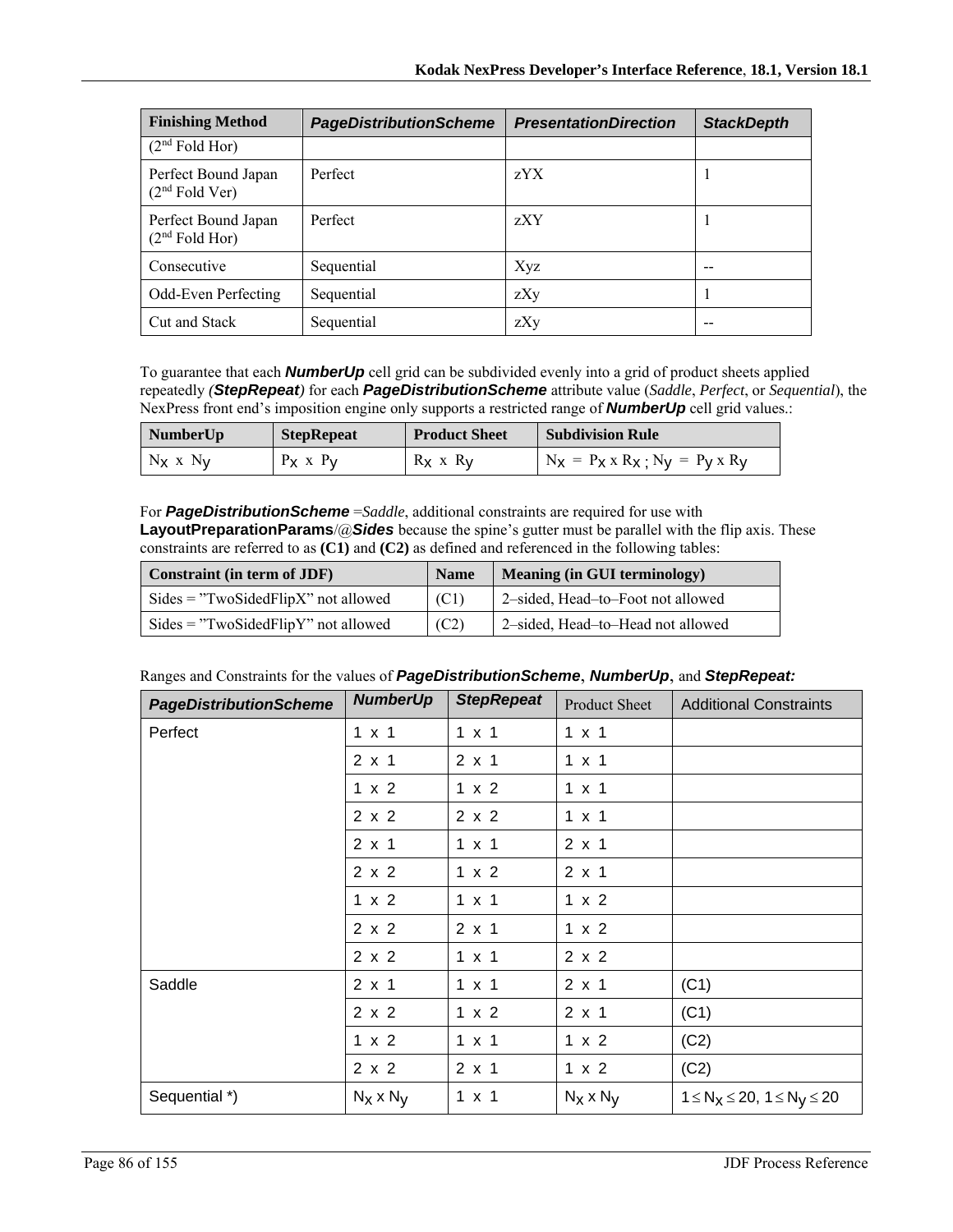| <b>PageDistributionScheme</b> | <b>NumberUp</b>  | <b>StepRepeat</b> | <b>Product Sheet</b>      | <b>Additional Constraints</b>           |
|-------------------------------|------------------|-------------------|---------------------------|-----------------------------------------|
|                               | $N_X \times N_V$ | $1 \times N_V$    | $N_x \times 1$            | $1 \le N_X \le 20$ , $1 \le N_V \le 20$ |
|                               | $N_X \times N_V$ | $N_X \times 1$    | 1 $\times$ N <sub>V</sub> | $1 \le N_X \le 20$ , $1 \le N_V \le 20$ |
|                               | $N_X \times N_V$ | $N_X \times N_V$  | $1 \times 1$              | $1 \le N_X \le 20$ , $1 \le N_V \le 20$ |

\*) For *PageDistributionScheme* = *Sequential*, the ranges and constraints are as enumerated in the table above. The Product Sheet column values interpreted as Cut Blocks for finishing are only applicable for *Consecutive* page distribution (*PresentationDirection* = "*XYz*"). For *Odd–Even Perfecting* and *Cut and Stack* (*PresentationDirection* = "*zXY*"), each grid cell represents a Cut Block of its own.

### **5.14 Media resource**

This resource may be partitioned for the purposes of specifying mixed media. This should not be done if **DigitalPrintingParams** is partitioned for the same purpose.

| <b>Name or Value</b> | <b>Manager</b> | Worker | <b>Description</b>                                                                                                                                                                                                                                                                                                                                                                                                                                                                                                                                                                                                                                                                                                                                                       |
|----------------------|----------------|--------|--------------------------------------------------------------------------------------------------------------------------------------------------------------------------------------------------------------------------------------------------------------------------------------------------------------------------------------------------------------------------------------------------------------------------------------------------------------------------------------------------------------------------------------------------------------------------------------------------------------------------------------------------------------------------------------------------------------------------------------------------------------------------|
| <b>Brand</b>         | w?             | $r$ ?  | Data Type: string<br>Used by the NexPress front end to identify a<br>supported substrate by its name in the<br>Media Catalog. The list of supported media,<br>including the names and characterization<br>information can be obtained directly from<br>the capabilities file of a target NexPress<br>front end. Refer to [KNDIR] for more<br>information about the NexPress front end's<br>capabilities file.<br>If <b>Brand</b> is not supplied, the NexPress uses<br>the media specified for the system default<br>hot folder.                                                                                                                                                                                                                                         |
| <b>Class</b>         | W              | r      | Data Type: enumeration                                                                                                                                                                                                                                                                                                                                                                                                                                                                                                                                                                                                                                                                                                                                                   |
| Consumable           | W              | r      |                                                                                                                                                                                                                                                                                                                                                                                                                                                                                                                                                                                                                                                                                                                                                                          |
| <b>Dimension</b>     | w <sub>2</sub> | $r$ ?  | Data Type: XYPair<br>The width and height dimensions for the<br>Media, measured in points.<br>The order of the XY pair also specifies the<br>orientation of the substrate and how page<br>content is to be imaged onto its surface(s).<br>In the NexPress front end, the medium<br>resource identified by the <b>Brand</b> attribute<br>has rectangular dimensions specified as<br>width W and height H. These dimensions<br>form a rectangular area in either Landscape<br>or Portait orientation as origined from $(0,0)$ .<br>Where $W \leq H$ :<br><b>Portrait</b> – $(0, 0)$ , $(W, H)$<br><b>Landscape</b> – $(0, 0)$ , $(H, W)$<br>If <b>Dimension</b> is not supplied, the<br>NexPress uses the media dimensions<br>specified for the system default hot folder. |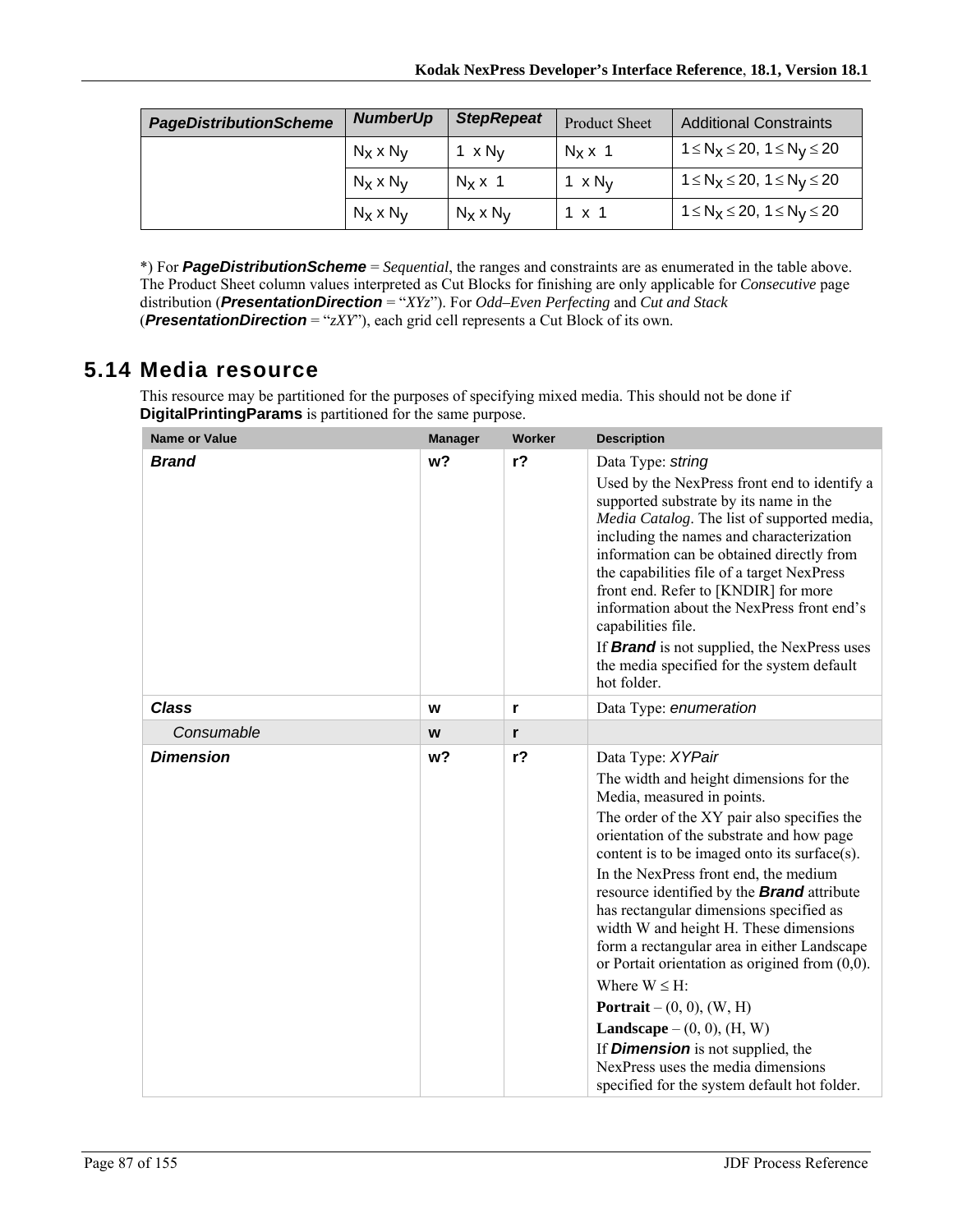| <b>Name or Value</b>      | <b>Manager</b> | Worker         | <b>Description</b>                                                                                                                                                                                                                                                                                                                                                                                     |
|---------------------------|----------------|----------------|--------------------------------------------------------------------------------------------------------------------------------------------------------------------------------------------------------------------------------------------------------------------------------------------------------------------------------------------------------------------------------------------------------|
| NXP:MediaSizeName         | w <sub>2</sub> | r <sub>2</sub> | Data Type: string<br>The media size name as defined in the<br>NexPress front end substrate.<br>If not present, the NexPress front end will<br>attempt to identify the requested size from<br>the @Dimension attribute.<br>If neither are present, the job will error in<br>Resource Check.                                                                                                             |
| Location                  | W              | r              | Data Type: refelement<br>Identifies the "logical tray" corresponding<br>to this Media resource. These logical trays<br>have special names that control media<br>selection when <b>PartIDKeys</b> is not used for<br>Media or DigitalPrintingParams.<br>See Location below.                                                                                                                             |
| <b>Media</b>              | w <sub>2</sub> | $r$ ?          | Data Type: refelement<br>For partitioned <b>Media</b> .                                                                                                                                                                                                                                                                                                                                                |
| <b>PartIDKeys</b>         | w?             | r <sub>2</sub> | Data Type: enumerations<br>The <b>Media</b> resource can be partitioned to<br>designate mixed media usage within the job.<br>Alternatively, <b>MediaRef</b> can be added to a<br>partitioned DigitalPrintingParams. The<br><b>Media</b> resource should not be partitioned if<br>DigitalPrintingParams will also be<br>partitioned by <b>SheetIndex</b> and/or<br><b>RunTags and contain MediaRef.</b> |
| SheetIndex                | $w \leftarrow$ | $r$ ?          | Partition using the NexPress cover-mode<br>method of page-to-media mapping.                                                                                                                                                                                                                                                                                                                            |
| <b>RunTags</b>            | w←             | r <sub>2</sub> | Partition using the NexPress label method<br>of page-to-media mapping.                                                                                                                                                                                                                                                                                                                                 |
| <b>SheetIndex RunTags</b> | w←             | r <sub>2</sub> | Partition using both NexPress cover-mode<br>and NexPress label methods of page-to-<br>media mapping. (NOTE: You must specify<br>the value of PartIDKeys in this order --<br>SheetIndex, then RunTags -- when they are<br>used together.)                                                                                                                                                               |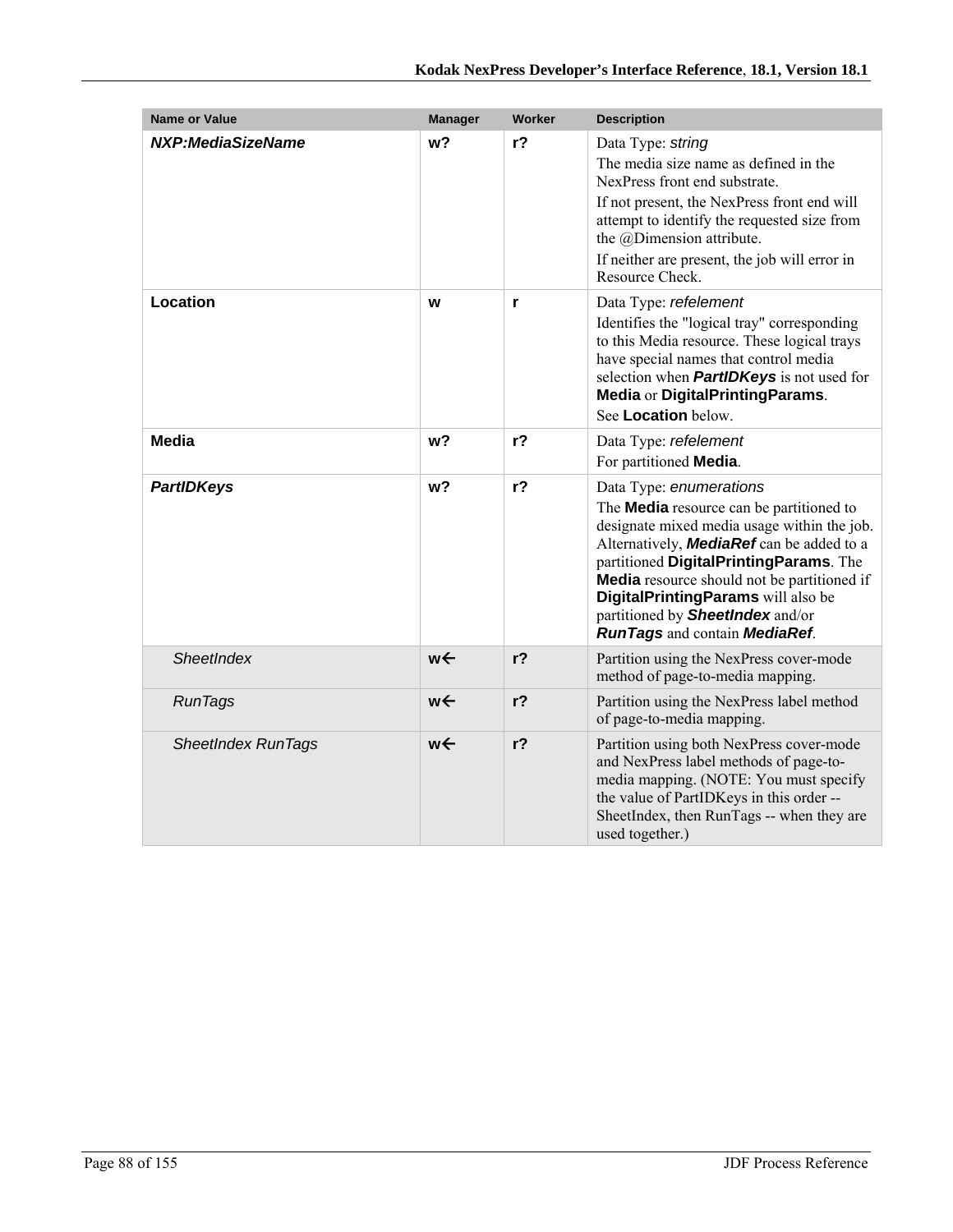| <b>Name or Value</b>                                   | <b>Manager</b> | Worker       | <b>Description</b>                                                                                                                                                                                                                                                                                                                                                                                                                                                                                                                                                                 |
|--------------------------------------------------------|----------------|--------------|------------------------------------------------------------------------------------------------------------------------------------------------------------------------------------------------------------------------------------------------------------------------------------------------------------------------------------------------------------------------------------------------------------------------------------------------------------------------------------------------------------------------------------------------------------------------------------|
| <b>RunTags</b>                                         | w <sup>2</sup> | $r$ ?        | Data Type: NMTOKENS<br>Supports the NexPress label methods<br>(stamp annotation and PPML/VDX labels)<br>for PDL page to media mapping. Creates a<br>partition consisting of sheets tagged with<br>RunTags values.<br>To support stamp annotation, RunTags<br>values are limited to "SubstrateTypeCover"<br>and "SubstrateTypeInsert".<br>To support PPML/VDX labels, values must<br>correspond to the arbitrary values of the<br>PPML DOCUMENT/@Label attributes.<br>A RunTags value is ignored if it does not<br>correspond to a PDF stamp annotation or<br>PPML DOCUMENT/@Label. |
| SubstrateTypeCover                                     | w <sub>2</sub> | $r$ ?        | Defines a partition for substrates tagged<br>with the stamp annotation:<br>SubstrateTypeCover.                                                                                                                                                                                                                                                                                                                                                                                                                                                                                     |
| Substrate TypeInsert                                   | $w$ ?          | $r$ ?        | Defines a partition for substrates tagged<br>with the stamp annotation:<br>SubstrateTypeInsert.                                                                                                                                                                                                                                                                                                                                                                                                                                                                                    |
| <arbitrary pplm<br="">DOCUMENT/@Label &gt;</arbitrary> | $w$ ?          | $r$ ?        | Defines a partition for substrates in a PPM<br>Document that are assigned the arbitrary<br>label.                                                                                                                                                                                                                                                                                                                                                                                                                                                                                  |
| <b>SheetIndex</b>                                      | w?             | $r$ ?        | Data Type: IntegerRangeList<br>Creates a partition that maps sheets to this<br>Media.                                                                                                                                                                                                                                                                                                                                                                                                                                                                                              |
| 0 (used without <b>RunTags</b> key)                    | $w$ ?          | $r$ ?        | Defines a partition consisting of the first<br>sheet.                                                                                                                                                                                                                                                                                                                                                                                                                                                                                                                              |
| -1 (used without <b>RunTags</b> key)                   | $w$ ?          | $r$ ?        | Defines a partition consisting of the last<br>sheet.                                                                                                                                                                                                                                                                                                                                                                                                                                                                                                                               |
| $0 - 1$ (used without <b>RunTags</b> key)              | $w$ ?          | $r$ ?        | Defines a partition consisting of the first<br>and last sheets.                                                                                                                                                                                                                                                                                                                                                                                                                                                                                                                    |
| $1 - 1$ (used with <b>RunTags</b> key)                 | w?             | $r$ ?        | Defines a partition consisting of all but the<br>first sheet.                                                                                                                                                                                                                                                                                                                                                                                                                                                                                                                      |
| $0 \sim -2$ (used with <b>RunTags</b> key)             | w <sub>2</sub> | $r$ ?        | Defines a partition consisting of all but the<br>last sheet.                                                                                                                                                                                                                                                                                                                                                                                                                                                                                                                       |
| $1 - 2$ (used with <b>RunTags</b> key)                 | $w$ ?          | $r$ ?        | Defines a partition consisting of all but the<br>first and last sheets.                                                                                                                                                                                                                                                                                                                                                                                                                                                                                                            |
| <b>Status</b>                                          | W              | $\mathbf{r}$ | Data Type: enumeration                                                                                                                                                                                                                                                                                                                                                                                                                                                                                                                                                             |
| Available                                              | W              | r            |                                                                                                                                                                                                                                                                                                                                                                                                                                                                                                                                                                                    |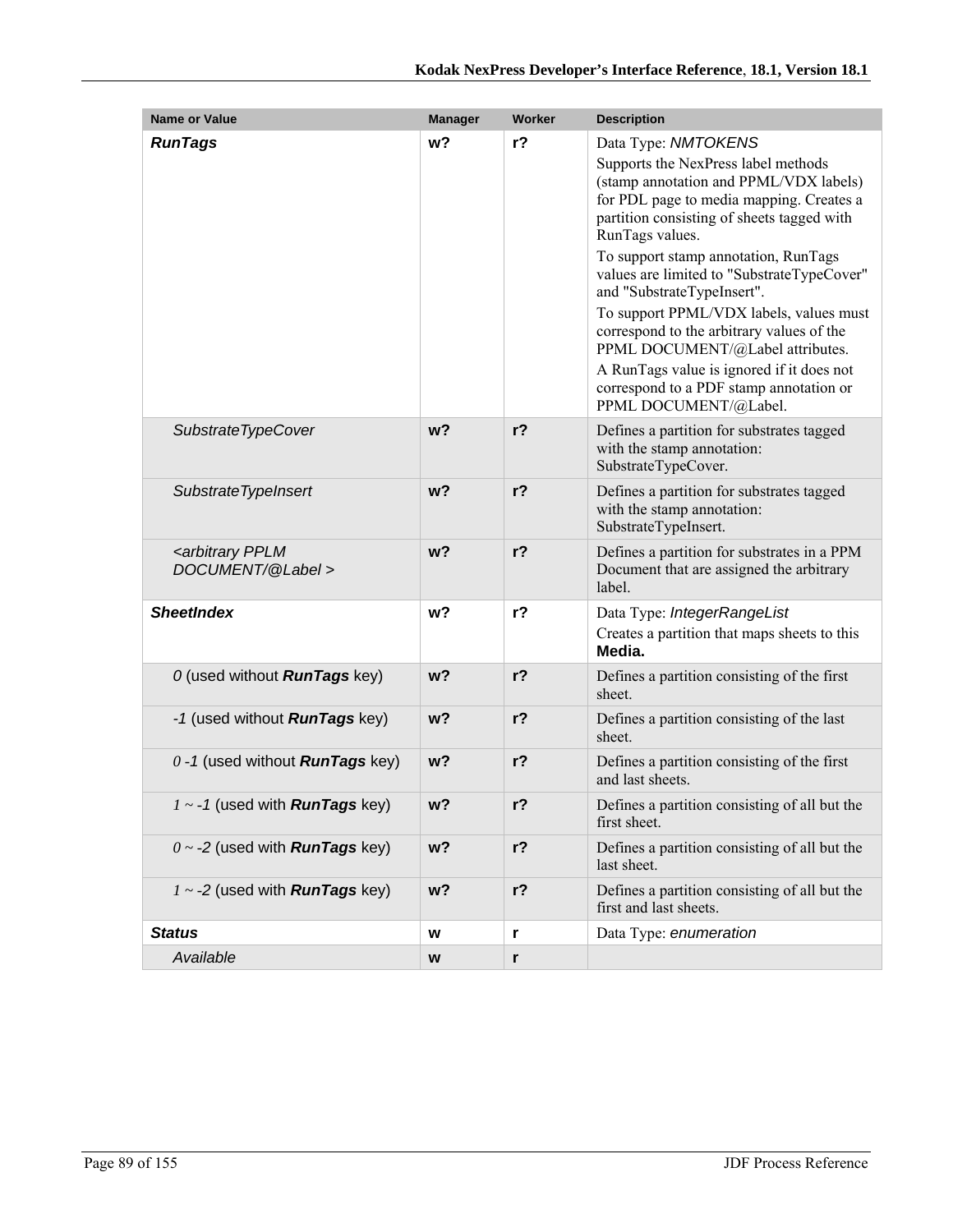| Name or Value               | <b>Manager</b> | Worker         | <b>Description</b>                                                                                                                                                                                                                                                                                                                                                                                                                                               |
|-----------------------------|----------------|----------------|------------------------------------------------------------------------------------------------------------------------------------------------------------------------------------------------------------------------------------------------------------------------------------------------------------------------------------------------------------------------------------------------------------------------------------------------------------------|
| NXP: Clear Coat = None      | w?             | r <sub>2</sub> | Data Type: enumeration<br>DEPRECATED AFTER SYSTEM<br><b>RELEASE 8.2. Use NXP: Clear CoatFront</b><br>and NXP:ClearCoatBack for proper<br>control of gloss type on media<br>NexPress proprietary attribute controls<br>application of a "Clear Coat" Protection<br>finish (clear inverse mask) to a <b>Media</b> .<br>Identifies the side $(s)$ of the medium to<br>which the "Clear Coat" is applied.<br>NOTE: Controls clear coat "protection", not<br>"gloss". |
| None                        | w?             | $r$ ?          | No application to either side of the media.<br>Default Value.                                                                                                                                                                                                                                                                                                                                                                                                    |
| Front                       | $w$ ?          | $r$ ?          | Application to the front side.                                                                                                                                                                                                                                                                                                                                                                                                                                   |
| <b>Back</b>                 | $w$ ?          | $r$ ?          | Application to the back side.                                                                                                                                                                                                                                                                                                                                                                                                                                    |
| <b>Both</b>                 | w <sup>2</sup> | $r$ ?          | Application to the front and back sides.                                                                                                                                                                                                                                                                                                                                                                                                                         |
| NXP: Clear Coat Back = none | w?             | $r$ ?          | Data Type: enumeration<br>NexPress proprietary attribute controls<br>application of a "Clear Coat" finish (clear<br>inverse mask) to the back side of a <b>Media</b> .<br>Value identifies the type of "Clear Coat" to<br>be applied.                                                                                                                                                                                                                            |
| none                        | w <sub>2</sub> | $r$ ?          | No clear coat application to back side of<br>media. Default Value.                                                                                                                                                                                                                                                                                                                                                                                               |
| protection                  | w?             | $r$ ?          | Application of protection coating to back<br>side of media.                                                                                                                                                                                                                                                                                                                                                                                                      |
| gloss                       | w <sub>2</sub> | $r$ ?          | Application of gloss coating to back side of<br>media.                                                                                                                                                                                                                                                                                                                                                                                                           |
| iqFlood                     | $w$ ?          | $r$ ?          | Application of clear toner using "IQFlood"<br>selection to back side of media.                                                                                                                                                                                                                                                                                                                                                                                   |
| iqImage                     | w?             | $r$ ?          | Application of clear toner using "IQImage"<br>selection to back side of media.                                                                                                                                                                                                                                                                                                                                                                                   |
| xdPhoto                     | w?             | $r$ ?          | Application of photographic clear toner<br>using "Photo" selection to back side of<br>media.                                                                                                                                                                                                                                                                                                                                                                     |
| xdGraphic                   | $w$ ?          | $r$ ?          | Application of photographic clear toner<br>using "Graphic" selection to back side of<br>media.                                                                                                                                                                                                                                                                                                                                                                   |
| raiseAllSimple              | w?             | $r$ ?          | Application of Dimensional clear toner to<br>the back side of media. Also called<br>Dimensional Easy Overcoat.                                                                                                                                                                                                                                                                                                                                                   |
| matteClearEasy              | $w$ ?          | $r$ ?          | Application of Matte Clear toner to the back<br>side of the media.                                                                                                                                                                                                                                                                                                                                                                                               |
| duraCoat                    | w?             | r <sub>2</sub> | Application of clear toner using "DuraCoat"<br>selection to the back side of the media.                                                                                                                                                                                                                                                                                                                                                                          |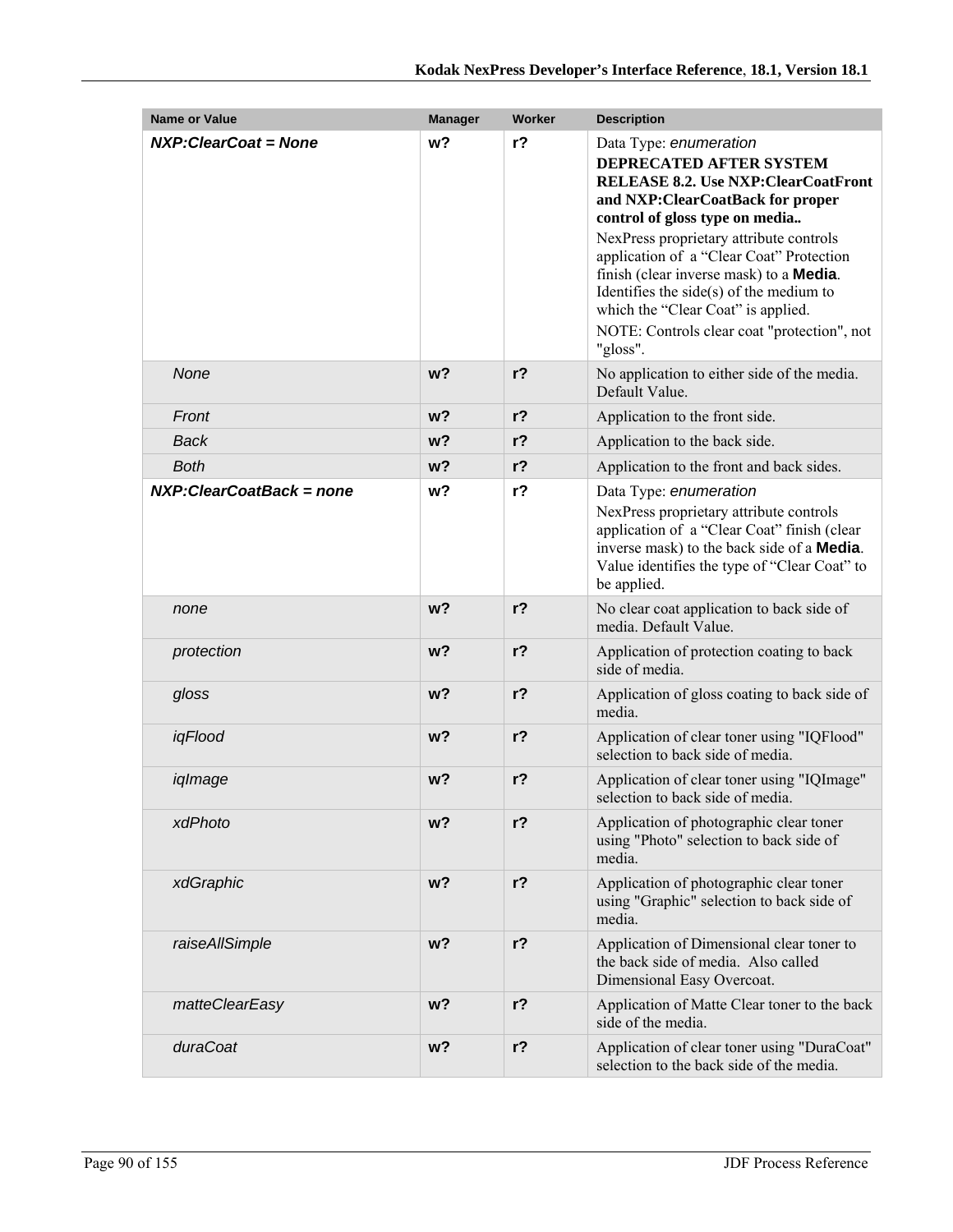| <b>Name or Value</b>        | <b>Manager</b> | <b>Worker</b> | <b>Description</b>                                                                                                                                                                                                                     |
|-----------------------------|----------------|---------------|----------------------------------------------------------------------------------------------------------------------------------------------------------------------------------------------------------------------------------------|
| whiteFlood                  | w <sub>2</sub> | $r$ ?         | Application of white toner using<br>"whiteFlood" selection to the back side of<br>the media.                                                                                                                                           |
| whitelmage                  | w <sub>2</sub> | $r$ ?         | Application of white toner using<br>"whiteImage" selection to the back side of<br>the media.                                                                                                                                           |
| autoWhite                   | w <sub>2</sub> | $r$ ?         | Application of white toner using<br>"autoWhite" selection to the back side of<br>the media.                                                                                                                                            |
| pearlizedPaperEffect        | $w$ ?          | $r$ ?         | Application of metallic clear toner using<br>"pearlizedPaperEffect" selection to the back<br>side of the media.                                                                                                                        |
| uniformSparkleFlood         | w <sub>2</sub> | $r$ ?         | Application of metallic clear toner using<br>"uniformSparkleFlood" selection to the<br>back side of the media.                                                                                                                         |
| uniformSparkleImage         | $w$ ?          | $r$ ?         | Application of metallic clear toner using<br>"uniformSparkleImage" selection to the<br>back side of the media.                                                                                                                         |
| metallicFlood               | w <sub>2</sub> | $r$ ?         | Application of metallic clear toner using<br>"metallicFlood" selection to the back side of<br>the media.                                                                                                                               |
| metallicImage               | w <sub>2</sub> | $r$ ?         | Application of metallic clear toner using<br>"metallicImage" selection to the back side<br>of the media.                                                                                                                               |
| $NXP:ClearCoatFront = none$ | w <sub>2</sub> | $r$ ?         | Data Type: enumeration<br>NexPress proprietary attribute controls<br>application of a "Clear Coat" finish (clear<br>inverse mask) to the front side of a <b>Media</b> .<br>Value identifies the type of "Clear Coat" to<br>be applied. |
| none                        | w <sub>2</sub> | $r$ ?         | No clear coat application to front side of<br>media. Default Value.                                                                                                                                                                    |
| protection                  | w?             | $r$ ?         | Application of protection coating to front<br>side of media.                                                                                                                                                                           |
| gloss                       | $w$ ?          | $r$ ?         | Application of gloss coating to front side of<br>media.                                                                                                                                                                                |
| iqFlood                     | w?             | $r$ ?         | Application of clear toner using "IQFlood"<br>selection to front side of media.                                                                                                                                                        |
| iglmage                     | w?             | $r$ ?         | Application of clear toner using "IQImage"<br>selection to front side of media.                                                                                                                                                        |
| xdPhoto                     | $w$ ?          | $r$ ?         | Application of photographic clear toner<br>using "Photo" selection to front side of<br>media.                                                                                                                                          |
| xdGraphic                   | w <sub>2</sub> | $r$ ?         | Application of photographic clear toner<br>using "Graphic" selection to front side of<br>media.                                                                                                                                        |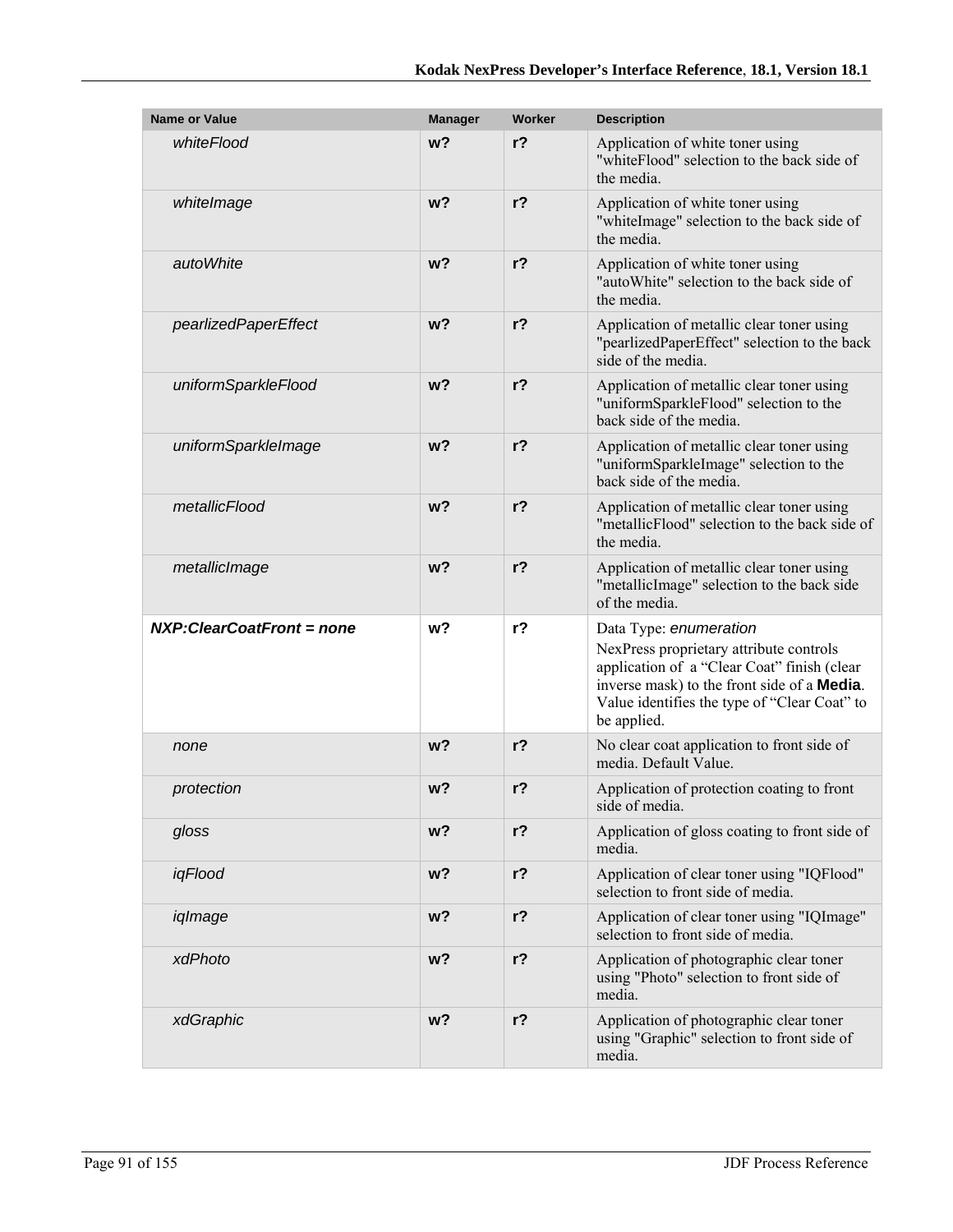| <b>Name or Value</b> | <b>Manager</b> | Worker         | <b>Description</b>                                                                                                 |
|----------------------|----------------|----------------|--------------------------------------------------------------------------------------------------------------------|
| raiseAllSimple       | w <sub>2</sub> | r <sub>2</sub> | Application of Dimensional clear toner to<br>the front side of the media Also called<br>Dimensional Easy Overcoat. |
| matteClearEasy       | w <sub>2</sub> | $r$ ?          | Application of Matte Clear toner to the front<br>side of the media.                                                |
| duraCoat             | w <sub>2</sub> | $r$ ?          | Application of clear toner using "DuraCoat"<br>selection to the front side of the media.                           |
| whiteFlood           | w <sub>2</sub> | $r$ ?          | Application of white toner using<br>"whiteFlood" selection to the front side of<br>the media                       |
| whitelmage           | w <sub>2</sub> | r <sub>2</sub> | Application of white toner using<br>"whiteImage" selection to the front side of<br>the media                       |
| autoWhite            | w <sub>2</sub> | $r$ ?          | Application of white toner using<br>"autoWhite" selection to the front side of<br>the media.                       |
| pearlizedPaperEffect | w <sub>2</sub> | $r$ ?          | Application of metallic clear toner using<br>"pearlizedPaperEffect" selection to the front<br>side of the media.   |
| uniformSparkleFlood  | w <sub>2</sub> | $r$ ?          | Application of metallic clear toner using<br>"uniformSparkleFlood" selection to the<br>front side of the media.    |
| uniformSparkleImage  | w <sub>2</sub> | r <sub>2</sub> | Application of metallic clear toner using<br>"uniformSparkleImage" selection to the b<br>front side of the media.  |
| metallicFlood        | w <sub>2</sub> | $r$ ?          | Application of metallic clear toner using<br>"metallicFlood" selection to the front side of<br>the media.          |
| metallicImage        | w <sub>2</sub> | r <sub>2</sub> | Application of metallic clear toner using<br>"metallicImage" selection to the front side<br>of the media.          |

### **5.14.1 Location**

| Name or Value       | <b>Manager</b> | Worker         | <b>Description</b>                                                                                                                                                                                                               |
|---------------------|----------------|----------------|----------------------------------------------------------------------------------------------------------------------------------------------------------------------------------------------------------------------------------|
| <b>LocationName</b> | w?             | r <sub>2</sub> | Data Type: string<br>Name of a logical substrate supply.<br><b>LocationName</b> is generally required by<br>NexPress; however, Body and Cover media<br>will be inferred using partitioning if<br>Location/@LocationName omitted. |
| MediaO              | w?             | r <sub>2</sub> | Corresponds to the Body substrate.                                                                                                                                                                                               |
| Media1              | $w$ ?          | r <sub>2</sub> | Corresponds to Cover substrate.                                                                                                                                                                                                  |
| Media2              | $w$ ?          | r <sub>2</sub> | Corresponds to <i>Insert</i> substrate.                                                                                                                                                                                          |
| Media3              | $w$ ?          | r <sub>2</sub> | Corresponds to Separators substrate.                                                                                                                                                                                             |
| Media4              | w?             | r <sub>2</sub> | Corresponds to the <i>Insert2</i> substrate.                                                                                                                                                                                     |
| Media <sub>5</sub>  | w?             | $r$ ?          | Corresponds to the <i>Insert3</i> substrate.                                                                                                                                                                                     |
| Media <sub>6</sub>  | w?             | $r$ ?          | Corresponds to the <i>Insert4</i> substrate.                                                                                                                                                                                     |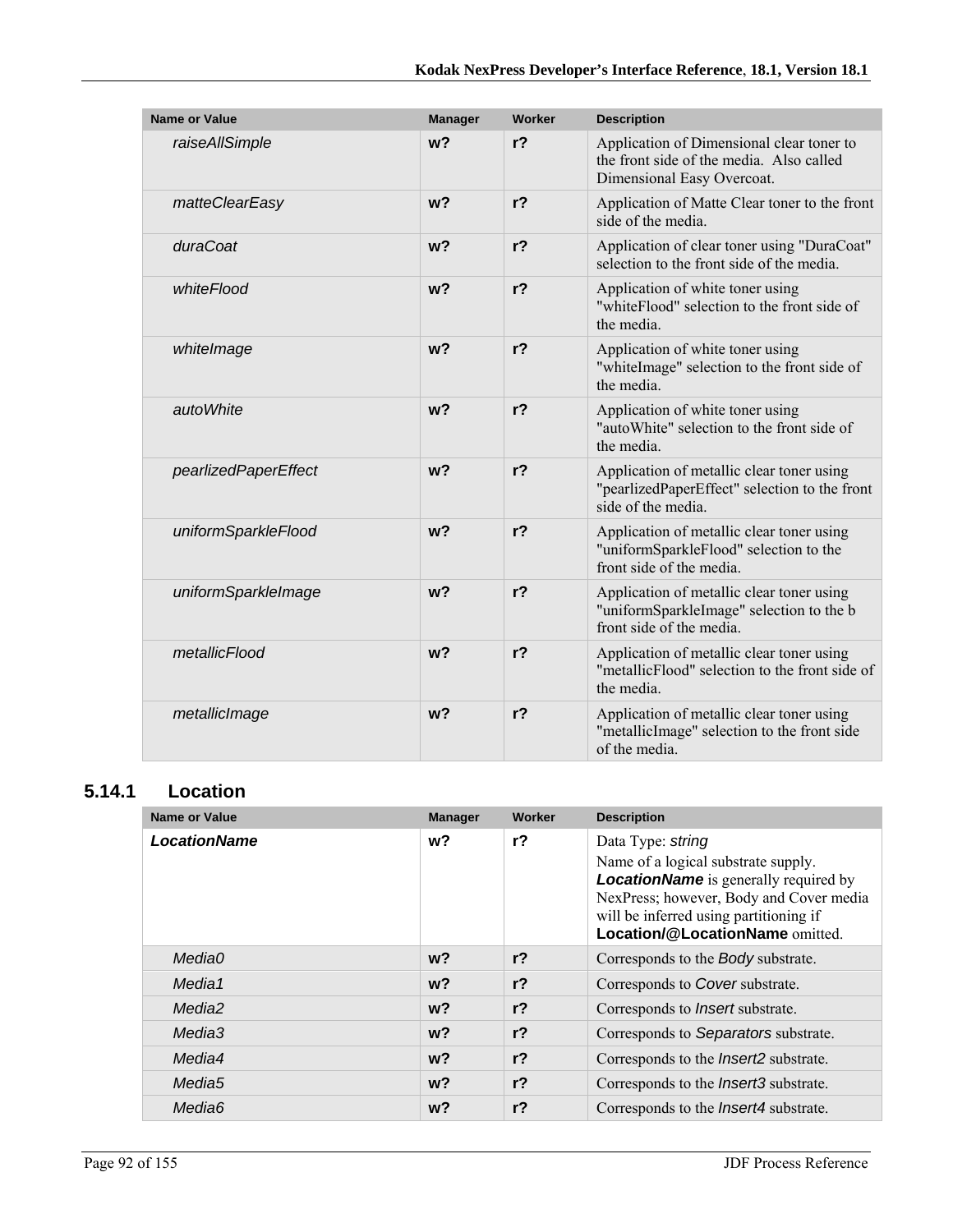| Name or Value | <b>Manager</b> | Worker         | <b>Description</b>                                     |
|---------------|----------------|----------------|--------------------------------------------------------|
| Media7        | w <sub>2</sub> | r <sub>2</sub> | Corresponds to the <i>Insert5</i> substrate.           |
| Media8        | $w$ ?          | r <sub>2</sub> | Corresponds to the <i>Insert6</i> substrate.           |
| Media9        | w <sub>2</sub> | r <sub>2</sub> | Corresponds to the <i>Insert7</i> substrate.           |
| Media 10      | $w$ ?          | r <sub>2</sub> | Corresponds to the <i>Insert8</i> substrate.           |
| LargeCapacity | w <sup>2</sup> | r <sub>2</sub> | Same as Media0. Corresponds to the Body<br>substrate.  |
| Top           | $w$ ?          | r <sub>2</sub> | Same as Media1. Corresponds to the Cover<br>substrate. |

# **5.15 NodeInfo resource**

| <b>Name or Value</b> | <b>Manager</b> | Worker         | <b>Description</b>                                                                                                                             |
|----------------------|----------------|----------------|------------------------------------------------------------------------------------------------------------------------------------------------|
| <b>TargetRoute</b>   | w?             | $r$ ?          | Data Type: URL                                                                                                                                 |
|                      |                |                | URL where JDF is to be sent after completion. The<br>completed JDF file can be sent to a web server by<br>specifying "HTTP://servername:PORT#" |
| NXP:DeleteWhenDone   | w?             | $r$ ?          | Data Type: boolean                                                                                                                             |
|                      |                |                | Overrides the Portal Configuration                                                                                                             |
|                      |                |                | bDeleteWhenDone during processing of this JDF                                                                                                  |
|                      |                |                | ticket. Only applies to JDF jobs submitted through<br>the JDF Hotfolder. Portal Configuration is set by                                        |
|                      |                |                | c:\CDFE_CONFIG\InitialConfig\JDFPortal_cfg.xml.                                                                                                |
| true                 | $w$ ?          | r <sub>2</sub> | If job submitted by JDF Hotfolder, delete when the<br>job completes or aborts.                                                                 |
| false                | w <sub>2</sub> | $r$ ?          | If job submitted by JDF Hotfolder, DO NOT delete<br>when the job completes or aborts.                                                          |
|                      |                |                |                                                                                                                                                |
| NXP:DeviceWorkflow   | w?             | $r$ ?          | Used to define stop points for JDF job during<br>processing. See NXP:DeviceWorkflow below.                                                     |

#### **5.15.1 NXP:DeviceWorkflow**

| <b>Name or Value</b>  | <b>Manager</b> | Worker         | <b>Description</b>                                                                                                                                                                               |
|-----------------------|----------------|----------------|--------------------------------------------------------------------------------------------------------------------------------------------------------------------------------------------------|
| <b>NXP:StopPoints</b> | W              |                | Data Type: enumerations<br>Stop job after each specified processing<br>phase. A JDF job ticket can only add stop<br>points; stop points defined in the default Job<br>Ticket cannot be disabled. |
| NXP:Submitted         | $w$ ?          | r <sub>2</sub> | Enable job stop after submission.                                                                                                                                                                |
| NXP:PDFCreated        | $w$ ?          | r <sub>2</sub> | Enable job stop after PDF has been created.<br>(Added for completeness; JDF only accepts<br>PDF content files).                                                                                  |
| NXP:ResourcesChecked  | $w$ ?          | r <sub>2</sub> | Enable job stop after Resource Check.                                                                                                                                                            |
| NXP:RIPped            | w?             | $r$ ?          | Enable job stop has been RIPped.                                                                                                                                                                 |

# **5.16 RenderingParams resource**

| <b>Name or Value</b> | Manager | Worker | <b>Description</b> |
|----------------------|---------|--------|--------------------|
|                      |         |        |                    |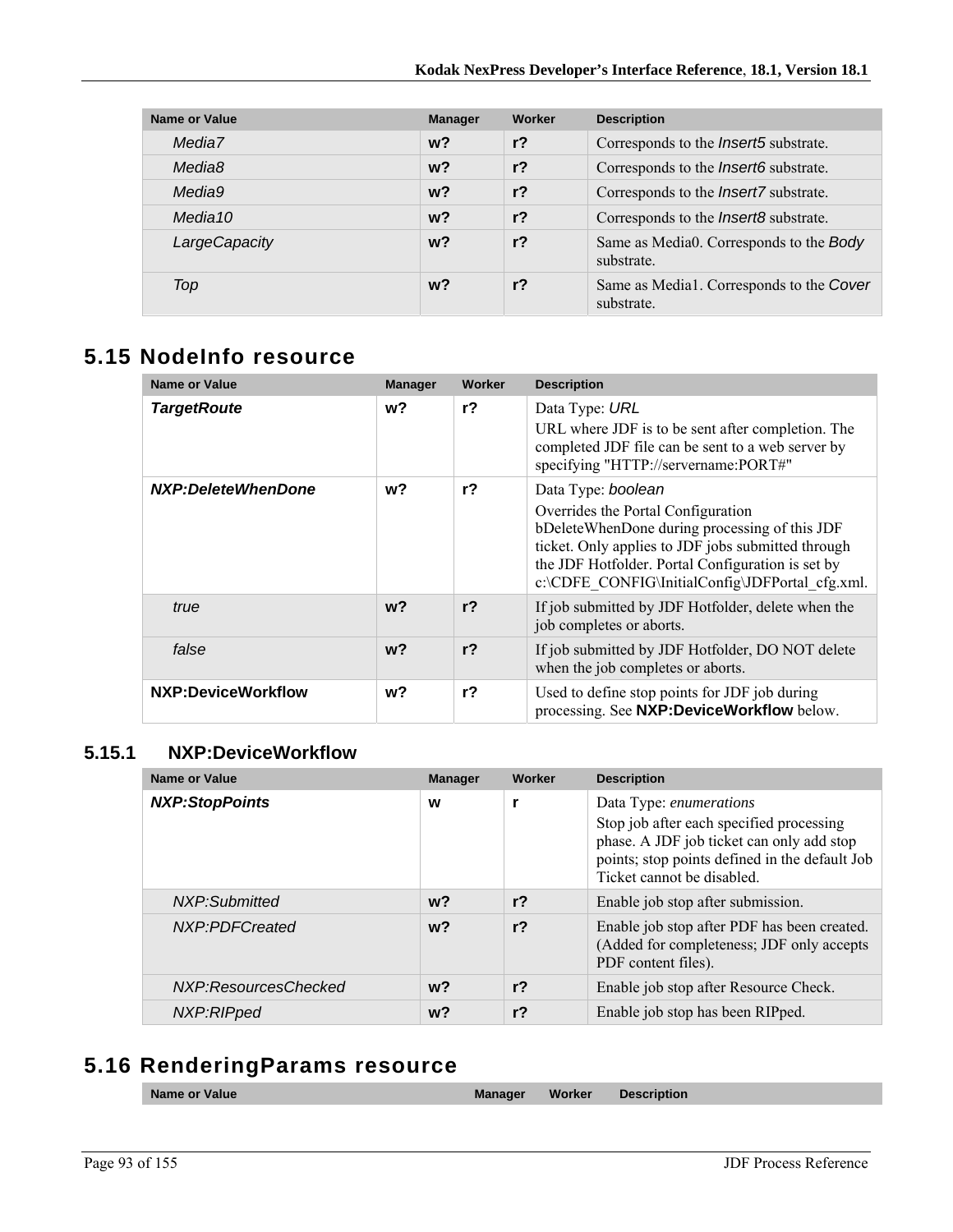| <b>Name or Value</b>                | <b>Manager</b> | Worker         | <b>Description</b>                                                                                                                                                                                                                                                                                     |
|-------------------------------------|----------------|----------------|--------------------------------------------------------------------------------------------------------------------------------------------------------------------------------------------------------------------------------------------------------------------------------------------------------|
| <b>ADBE:RemoveOverPrintParams</b>   | w?             | $r$ ?          | Data Type: refelement<br>See<br>ADBE:RemoveOverPrintParams<br>below.                                                                                                                                                                                                                                   |
| <b>NXP:CLCDDIQParams</b>            | w <sub>2</sub> | r <sub>2</sub> | Data Type: refelement<br>See NXP:CLCDDIQParams below.                                                                                                                                                                                                                                                  |
| $NXP: PureBlack = true$             | w <sub>2</sub> | r <sub>2</sub> | Data Type: boolean<br>Render RGB Black (0,0,0) as CMYK<br>$(0,0,0,100)$ .<br>Cannot be enabled when<br>$@NXP:RichBlack = true.$                                                                                                                                                                        |
| true                                | w <sub>2</sub> | r <sub>2</sub> | Enable. Default Value.                                                                                                                                                                                                                                                                                 |
| false                               | w <sub>2</sub> | r <sub>2</sub> | Disable                                                                                                                                                                                                                                                                                                |
| $NXP: RichBlack = false$            | w?             | $r$ ?          | Data Type: boolean<br>Render RGB Black (0,0,0) as CMYK<br>(80, 60, 40, 100); and CMYK Black<br>$(0,0,0,100)$ as CMYK $(80, 60, 40, 100)$ .<br>Cannot be enabled when<br>$@NXP: Pure Black = true OR when$<br><b>ColorSpaceConversionParams/</b><br>ColorSpaceConversionOp/<br>$@RGBGray2Black = true.$ |
| true                                | w <sub>2</sub> | r <sub>2</sub> | Enable                                                                                                                                                                                                                                                                                                 |
| false                               | w <sub>2</sub> | r <sub>2</sub> | Disable. Default Value.                                                                                                                                                                                                                                                                                |
| NXP:DMCLProcessColorantThreshold    | $w \leftarrow$ | r              | Required if Dimensional Easy Overcoat<br>is requested<br>Data Type: integer<br>Defines the CMYK threshold to be used<br>when generating the Dimensional Clear<br>overcoat.<br><b>Range: 0 - 255</b>                                                                                                    |
| <b>NXP:DMCLThresholdApplication</b> | $w \leftarrow$ | r              | Required if Dimensional Easy Overcoat<br>is requested<br>Data Type: string<br>This parameter controls the usage of the<br><b>DMCLProcessColorantThreshold</b><br>parameter.                                                                                                                            |
| Above                               |                |                | Dimensional overcoat will be generated<br>if any of the CMYK channels have<br>values greater than the overcoat<br>threshold                                                                                                                                                                            |
| <b>Below</b>                        |                |                | Dimensional overcoat will be benerated<br>if any of the CMYK channels have<br>values greater than the overcoat<br>threshold                                                                                                                                                                            |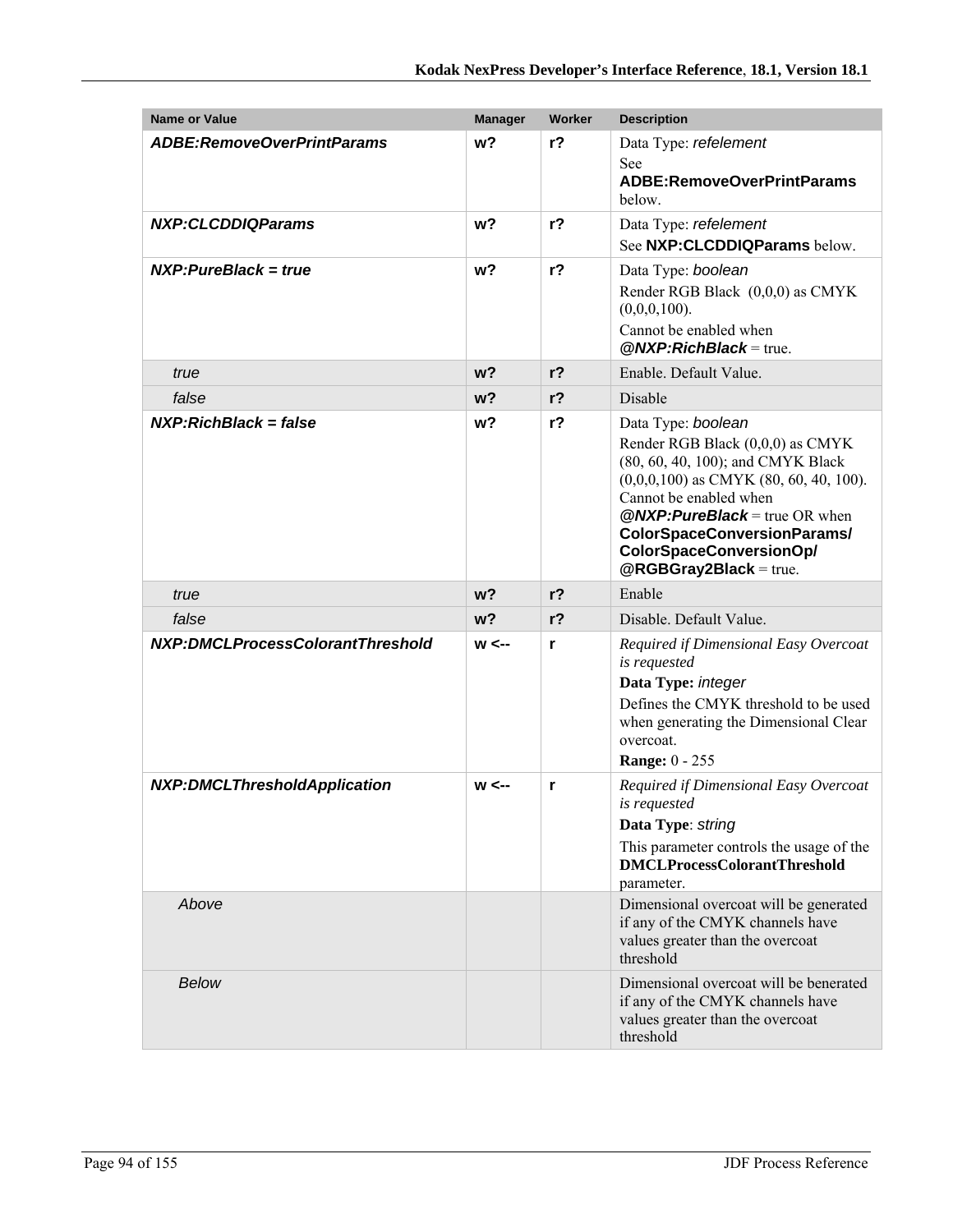| <b>Name or Value</b>                 | <b>Manager</b> | <b>Worker</b>  | <b>Description</b>                                                                                                                                                                                                                             |
|--------------------------------------|----------------|----------------|------------------------------------------------------------------------------------------------------------------------------------------------------------------------------------------------------------------------------------------------|
| NXP:MTCLProcessColorantThreshold     | $w \leftarrow$ | r              | Required if Matte Clear Easy Overcoat<br>is requested<br>Data Type: integer<br>Defines the CMYK threshold to be used<br>when generating the Matte Clear<br>overcoat.<br><b>Range: 0 - 255</b>                                                  |
| <b>NXP:MTCLThresholdApplication</b>  | $w \leftarrow$ | $\mathbf{r}$   | Required if Matte Clear Easy Overcoat<br>is requested<br>Data Type: string                                                                                                                                                                     |
|                                      |                |                | This parameter controls the usage of the<br><b>MTCLProcessColorantThreshold</b><br>parameter.                                                                                                                                                  |
| Above                                |                |                | Matte Clear overcoat will be generated<br>if any of the CMYK channels have<br>values greater than the overcoat<br>threshold                                                                                                                    |
| <b>Below</b>                         |                |                | Matte Clear overcoat will be benerated<br>if any of the CMYK channels have<br>values greater than the overcoat<br>threshold                                                                                                                    |
| $NXP: InkOptimization = Off$         | $w$ ?          | r <sub>2</sub> | Data Type: boolean<br>Controls the InkOptimization (GCR<br>high black replacement) feature.                                                                                                                                                    |
| Off                                  | w <sub>2</sub> | r <sub>2</sub> | InkOptimization is disabled                                                                                                                                                                                                                    |
| GCR70                                | w?             | $r$ ?          | InkOptimization is performed in less<br>aggressive mode.                                                                                                                                                                                       |
| GCR100                               | $w$ ?          | r <sub>2</sub> | Ink Optimization is performed in<br>maximum mode.                                                                                                                                                                                              |
| NXP:MetallicCLProcessColorantLaydown | $w \leftarrow$ | $\mathbf{r}$   | Required if Metallic Clear Flood or<br>Image overcoats are requested<br>Data Type: integer<br>Defines the 5 <sup>th</sup> plane laydown to be used<br>when generating the Metallic Clear<br>Flood or Image overcoats.<br><b>Range: 0 - 255</b> |

### **5.16.1 ADBE:RemoveOverPrintParams**

| Name or Value                | <b>Manager</b> | Worker         | <b>Description</b>                                                                                        |
|------------------------------|----------------|----------------|-----------------------------------------------------------------------------------------------------------|
| <b>EmulateNAInkOverprint</b> | w?             | r?             | Data Type: <i>string</i><br>Enable overprint for spot colors that are not<br>available. No default value. |
| true                         | w <sub>2</sub> | r <sub>2</sub> | Enable                                                                                                    |
| false                        | w?             | $r$ ?          | <b>Disable</b>                                                                                            |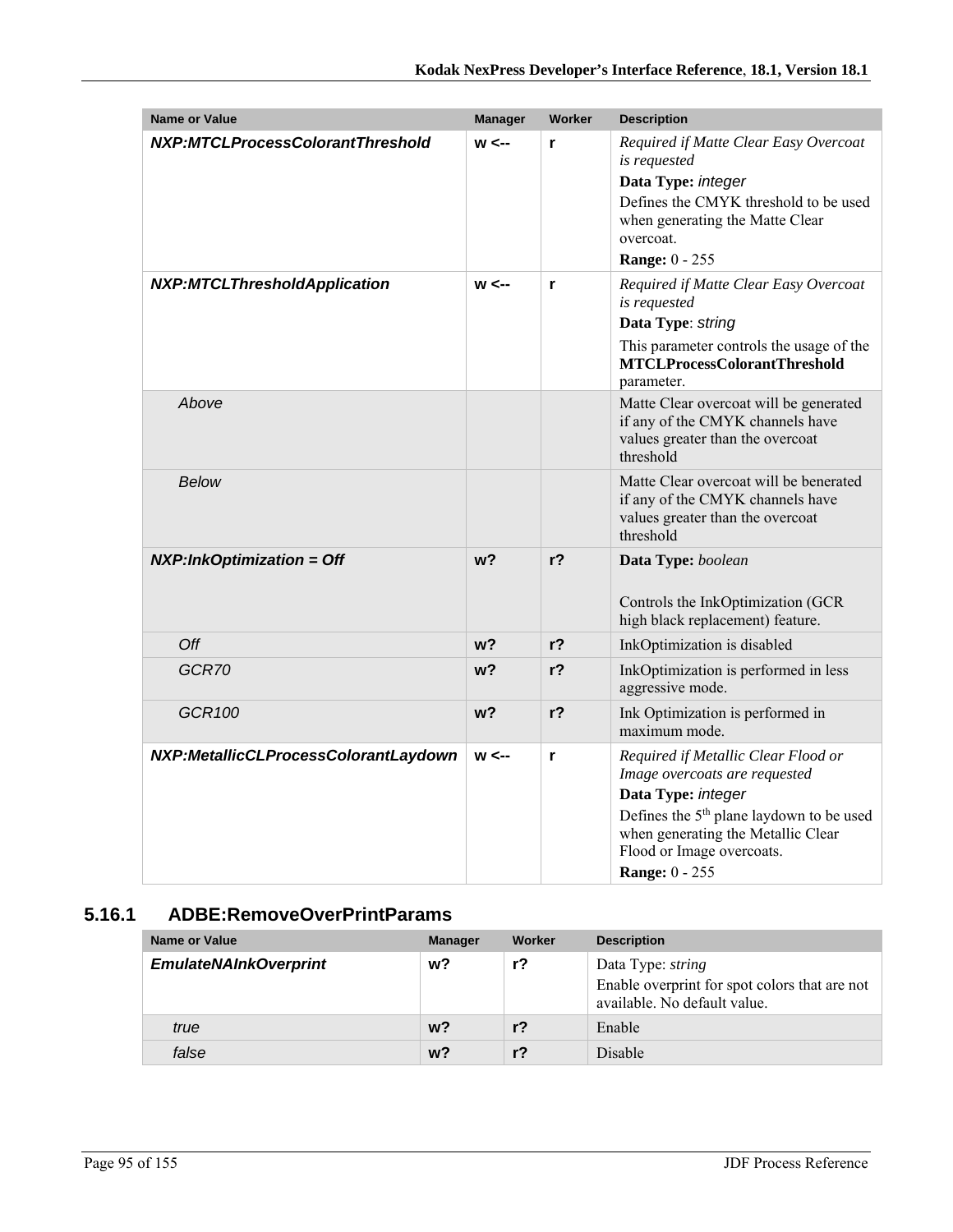### **5.16.2 NXP:CLCDDIQParams**

| <b>Name or Value</b>              | <b>Manager</b> | <b>Worker</b>  | <b>Description</b>                                                                                                                                                                                                                                                                 |
|-----------------------------------|----------------|----------------|------------------------------------------------------------------------------------------------------------------------------------------------------------------------------------------------------------------------------------------------------------------------------------|
| $PD = 0$                          | w <sub>2</sub> | $r$ ?          | Data Type: integer<br>Sets "Print Density" CLCDD engine<br>parameter. Values 0 - 10.                                                                                                                                                                                               |
| $SF = 0$                          | w?             | $r$ ?          | Data Type: integer<br>Sets "Sharpness Filter" CLCDD engine<br>parameter. Values 0 - 7.                                                                                                                                                                                             |
| <b>TS</b> = DeviceDefault         | w <sub>2</sub> | $r$ ?          | Data Type: NMTOKEN<br>Sets "Toner Savings" CLCDD engine<br>parameter.                                                                                                                                                                                                              |
| <b>DeviceDefault</b>              | $w$ ?          | $r$ ?          | Engine uses its default setting.<br>Default Value.                                                                                                                                                                                                                                 |
| On                                | $w$ ?          | $r$ ?          | Enabled                                                                                                                                                                                                                                                                            |
| Off                               | $w$ ?          | $r$ ?          | Disabled                                                                                                                                                                                                                                                                           |
| <b>TextGS = DeviceDefault</b>     | w?             | $r$ ?          | Data Type: NMTOKEN<br>Sets "Text Gradation Smoothing" CLCDD<br>engine parameter.<br>This attribute is provided to enable future<br>development; a value other than<br>DeviceDefault or None may produce<br>undesireable results. Enabling TextGS can<br>distort the edges of text. |
| <b>DeviceDefault</b>              | w <sub>2</sub> | $r$ ?          | Engine uses its default setting.<br>Default Value.                                                                                                                                                                                                                                 |
| None                              | $w$ ?          | $r$ ?          | Disabled                                                                                                                                                                                                                                                                           |
| Fine                              | $w$ ?          | r <sub>2</sub> | "Fine" selection.                                                                                                                                                                                                                                                                  |
| Coarse                            | $w$ ?          | $r$ ?          | "Coarse" selection.                                                                                                                                                                                                                                                                |
| <b>GraphicsGS = DeviceDefault</b> | w?             | r?             | Data Type: NMTOKEN<br>Sets "Graphics Gradation Smoothing"<br>CLCDD engine parameter.                                                                                                                                                                                               |
| <b>DeviceDefault</b>              | $w$ ?          | $r$ ?          | Engine uses its default setting.<br>Default Value.                                                                                                                                                                                                                                 |
| None                              | w?             | $r$ ?          | Disabled                                                                                                                                                                                                                                                                           |
| Fine                              | w?             | $r$ ?          | "Fine" selection.                                                                                                                                                                                                                                                                  |
| Coarse                            | w?             | $r$ ?          | "Coarse" selection.                                                                                                                                                                                                                                                                |
| <b>ImageGS = DeviceDefault</b>    | w?             | r <sub>2</sub> | Data Type: NMTOKEN<br>Sets "Image Gradation Smoothing" CLCDD<br>engine parameter.                                                                                                                                                                                                  |
| <b>DeviceDefault</b>              | $w$ ?          | $r$ ?          | Engine uses its default setting.<br>Default Value.                                                                                                                                                                                                                                 |
| None                              | w?             | $r$ ?          | Disabled                                                                                                                                                                                                                                                                           |
| Fine                              | w?             | $r$ ?          | "Fine" selection.                                                                                                                                                                                                                                                                  |
| Coarse                            | $w$ ?          | $r$ ?          | "Coarse" selection.                                                                                                                                                                                                                                                                |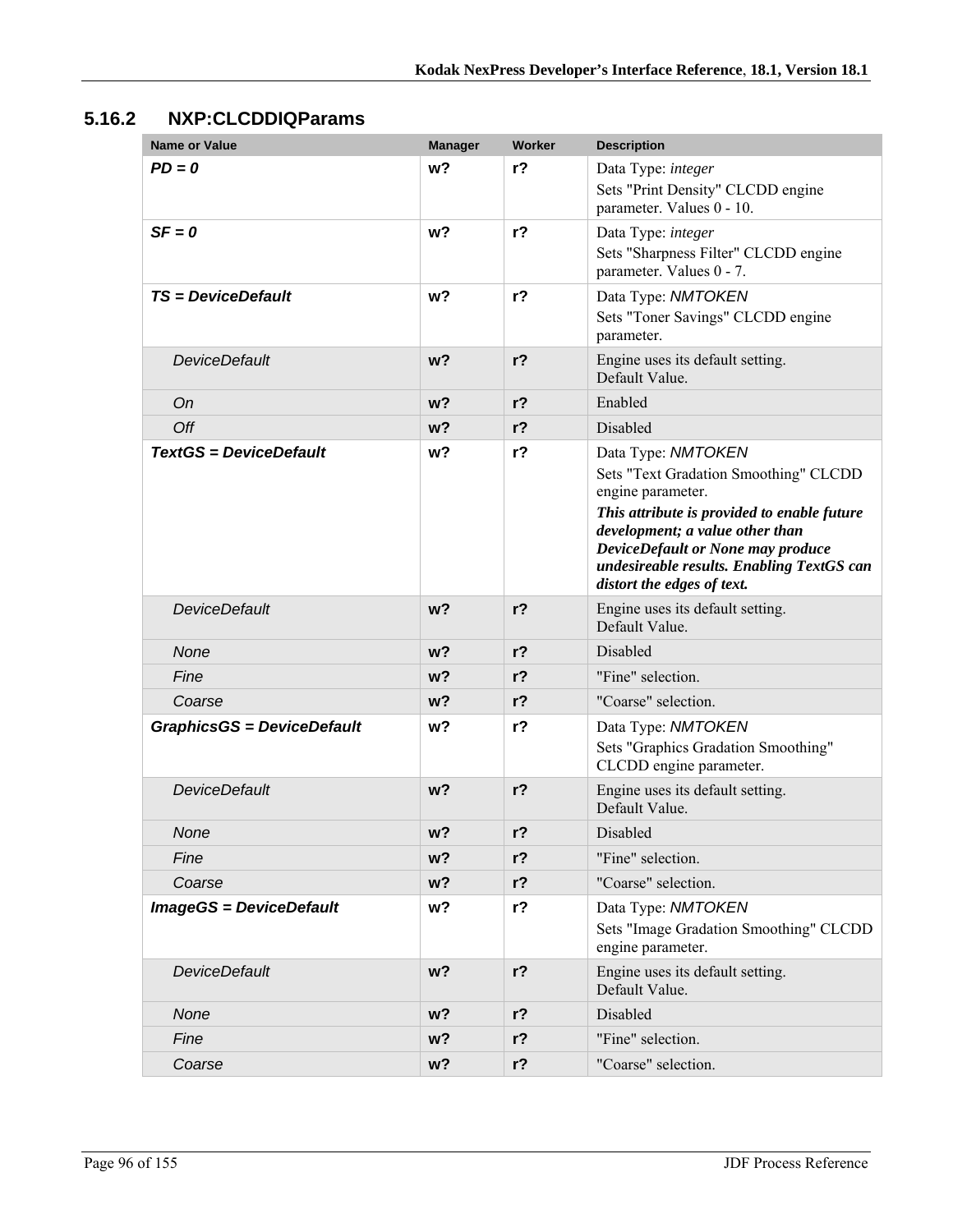| <b>Name or Value</b>                  | <b>Manager</b> | Worker         | <b>Description</b>                                                                            |
|---------------------------------------|----------------|----------------|-----------------------------------------------------------------------------------------------|
| <b>HTTextBW</b> = DeviceDefault       | w?             | $r$ ?          | Data Type: NMTOKEN                                                                            |
|                                       |                |                | Sets "Halftone Mode for Black-Only Text"<br>CLCDD engine parameter.                           |
| <b>DeviceDefault</b>                  | W <sup>2</sup> | $r$ ?          | Same as "Gradation" selection.<br>Default Value.                                              |
| Resolution                            | $w$ ?          | $r$ ?          | "Resolution" selection.                                                                       |
| Gradation                             | $w$ ?          | r <sub>2</sub> | "Gradation" selection.                                                                        |
| ErrorDiffusion                        | w?             | $r$ ?          | "ErrorDiffusion" selection.                                                                   |
| <b>HTGraphicsBW = DeviceDefault</b>   | w <sub>2</sub> | $r$ ?          | Data Type: NMTOKEN<br>Sets "Halftone Mode for Black-Only<br>Graphics" CLCDD engine parameter. |
| <b>DeviceDefault</b>                  | $w$ ?          | r <sub>2</sub> | Same as "Gradation" selection.<br>Default Value.                                              |
| Resolution                            | $w$ ?          | $r$ ?          | "Resolution" selection.                                                                       |
| Gradation                             | $w$ ?          | r <sub>2</sub> | "Gradation" selection.                                                                        |
| ErrorDiffusion                        | $w$ ?          | $r$ ?          | "ErrorDiffusion" selection.                                                                   |
| <b>HTImageBW = DeviceDefault</b>      | w?             | $r$ ?          | Data Type: NMTOKEN<br>Sets "Halftone Mode for Black-Only<br>Images" CLCDD engine parameter.   |
| <b>DeviceDefault</b>                  | w <sub>2</sub> | $r$ ?          | Same as "Gradation" selection.<br>Default Value.                                              |
| Resolution                            | $w$ ?          | r <sub>2</sub> | "Resolution" selection.                                                                       |
| Gradation                             | w?             | $r$ ?          | "Gradation" selection.                                                                        |
| ErrorDiffusion                        | $w$ ?          | $r$ ?          | "ErrorDiffusion" selection.                                                                   |
| <b>HTTextCMYK = DeviceDefault</b>     | w?             | $r$ ?          | Data Type: NMTOKEN<br>Sets "Halftone Mode for Color Text"<br>CLCDD engine parameter.          |
| <b>DeviceDefault</b>                  | w <sub>2</sub> | r <sub>2</sub> | Same as "Gradation" selection.<br>Default Value.                                              |
| Resolution                            | $w$ ?          | $r$ ?          | "Resolution" selection.                                                                       |
| Gradation                             | w?             | $r$ ?          | "Gradation" selection.                                                                        |
| ErrorDiffusion                        | $w$ ?          | $r$ ?          | "ErrorDiffusion" selection.                                                                   |
| <b>HTGraphicsCMYK = DeviceDefault</b> | w?             | $r$ ?          | Data Type: NMTOKEN                                                                            |
|                                       |                |                | Sets "Halftone Mode for Color Graphics"<br>CLCDD engine parameter.                            |
| <b>DeviceDefault</b>                  | $w$ ?          | $r$ ?          | Same as "Gradation" selection.<br>Default Value.                                              |
| Resolution                            | $w$ ?          | $r$ ?          | "Resolution" selection.                                                                       |
| Gradation                             | w?             | r <sub>2</sub> | "Gradation" selection.                                                                        |
| ErrorDiffusion                        | $w$ ?          | $r$ ?          | "ErrorDiffusion" selection.                                                                   |
| <b>HTImageCMYK = DeviceDefault</b>    | w?             | $r$ ?          | Data Type: NMTOKEN<br>Sets "Halftone Mode for Color Images"<br>CLCDD engine parameter.        |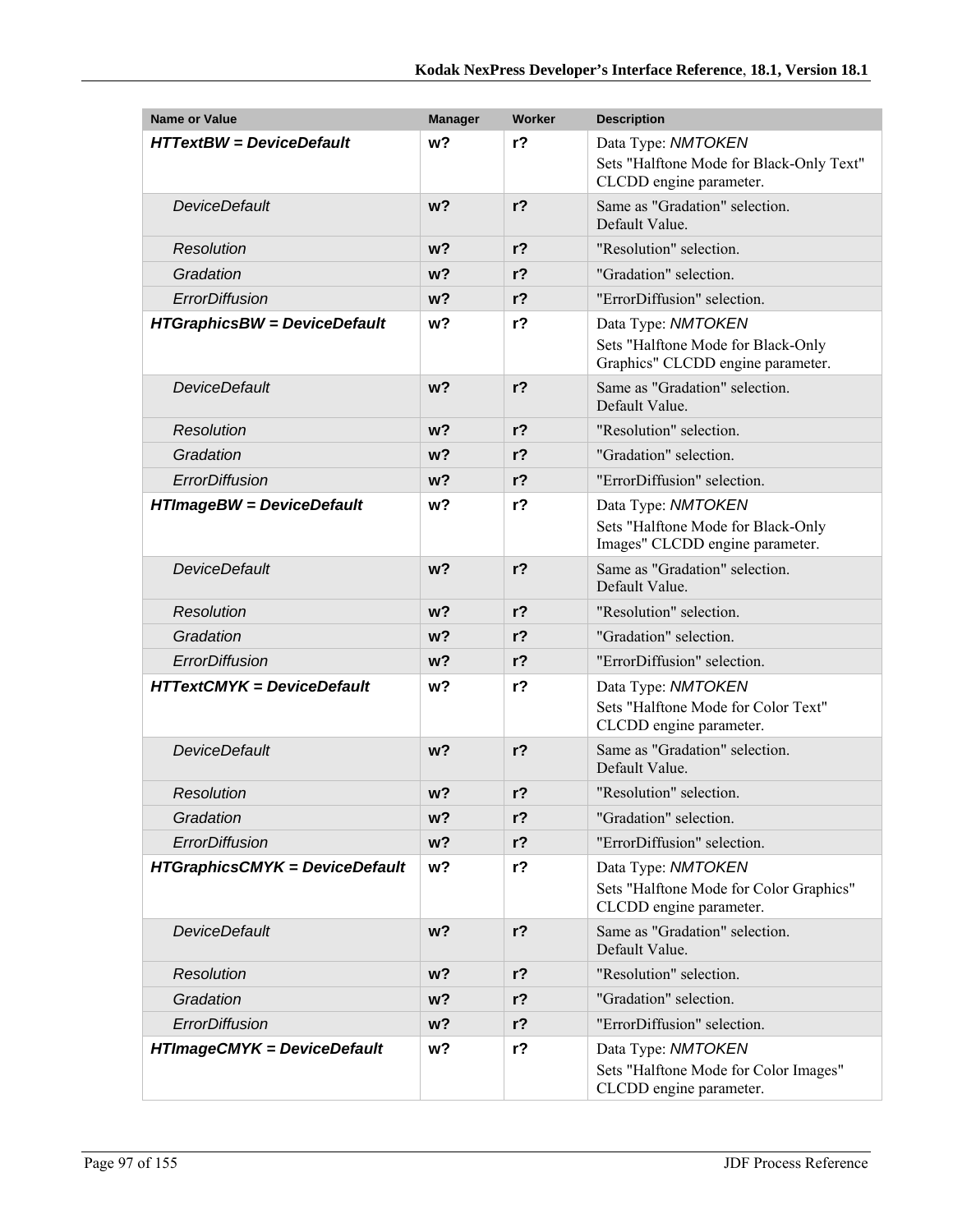| <b>Name or Value</b>               | <b>Manager</b> | Worker         | <b>Description</b>                                                                                                                                                                                                            |
|------------------------------------|----------------|----------------|-------------------------------------------------------------------------------------------------------------------------------------------------------------------------------------------------------------------------------|
| <b>DeviceDefault</b>               | w <sub>2</sub> | $r$ ?          | Same as "Gradation" selection.<br>Default Value.                                                                                                                                                                              |
| Resolution                         | w <sub>2</sub> | $r$ ?          | "Resolution" selection.                                                                                                                                                                                                       |
| Gradation                          | w <sub>2</sub> | r <sub>2</sub> | "Gradation" selection.                                                                                                                                                                                                        |
| ErrorDiffusion                     | w <sub>2</sub> | $r$ ?          | "ErrorDiffusion" selection.                                                                                                                                                                                                   |
| <b>HTLineCMYK = DeviceDefault</b>  | w <sub>2</sub> | $r$ ?          | Data Type: NMTOKEN<br>Sets "Halftone Mode for Color Lines"<br>CLCDD engine parameter.<br>This attribute is provided to enable future<br>development; a value other than<br>DeviceDefault may produce undesireable<br>results. |
| <b>DeviceDefault</b>               | w <sub>2</sub> | $r$ ?          | Same as "Gradation" selection.<br>Default Value.                                                                                                                                                                              |
| Resolution                         | w <sub>2</sub> | $r$ ?          | "Resolution" selection.                                                                                                                                                                                                       |
| Gradation                          | w?             | r <sub>2</sub> | "Gradation" selection.                                                                                                                                                                                                        |
| ErrorDiffusion                     | w <sub>2</sub> | $r$ ?          | "ErrorDiffusion" selection.                                                                                                                                                                                                   |
| <b>ASTText = DeviceDefault</b>     | w?             | $r$ ?          | Data Type: NMTOKEN<br>Sets "Adaptive Smoothing Technology for<br>Text" CLCDD engine parameter.                                                                                                                                |
| <b>DeviceDefault</b>               | w <sub>2</sub> | r <sub>2</sub> | Engine uses its default setting.<br>Default Value.                                                                                                                                                                            |
| None                               | w <sub>2</sub> | r <sub>2</sub> | Disabled                                                                                                                                                                                                                      |
| Fine                               | w?             | r <sub>2</sub> | "Fine" selection.                                                                                                                                                                                                             |
| Coarse                             | w <sub>2</sub> | $r$ ?          | "Coarse" selection.                                                                                                                                                                                                           |
| <b>ASTGraphics = DeviceDefault</b> | w <sub>2</sub> | $r$ ?          | Data Type: NMTOKEN<br>Sets "Adaptive Smoothing Technology for<br>Graphics" CLCDD engine parameter.                                                                                                                            |
| <b>DeviceDefault</b>               | w <sub>2</sub> | $r$ ?          | Engine uses its default setting.<br>Default Value.                                                                                                                                                                            |
| None                               | w?             | $r$ ?          | Disabled                                                                                                                                                                                                                      |
| Fine                               | $w$ ?          | $r$ ?          | "Fine" selection.                                                                                                                                                                                                             |
| Coarse                             | w?             | $r$ ?          | "Coarse" selection.                                                                                                                                                                                                           |
| <b>ASTImage = DeviceDefault</b>    | w?             | r <sub>2</sub> | Data Type: NMTOKEN<br>Sets "Adaptive Smoothing Technology for<br>Images" CLCDD engine parameter.                                                                                                                              |
| <b>DeviceDefault</b>               | w <sub>2</sub> | $r$ ?          | Engine uses its default setting.<br>Default Value.                                                                                                                                                                            |
| None                               | w?             | $r$ ?          | Disabled                                                                                                                                                                                                                      |
| Fine                               | $w$ ?          | $r$ ?          | "Fine" selection.                                                                                                                                                                                                             |
| Coarse                             | w <sub>2</sub> | r <sub>2</sub> | "Coarse" selection.                                                                                                                                                                                                           |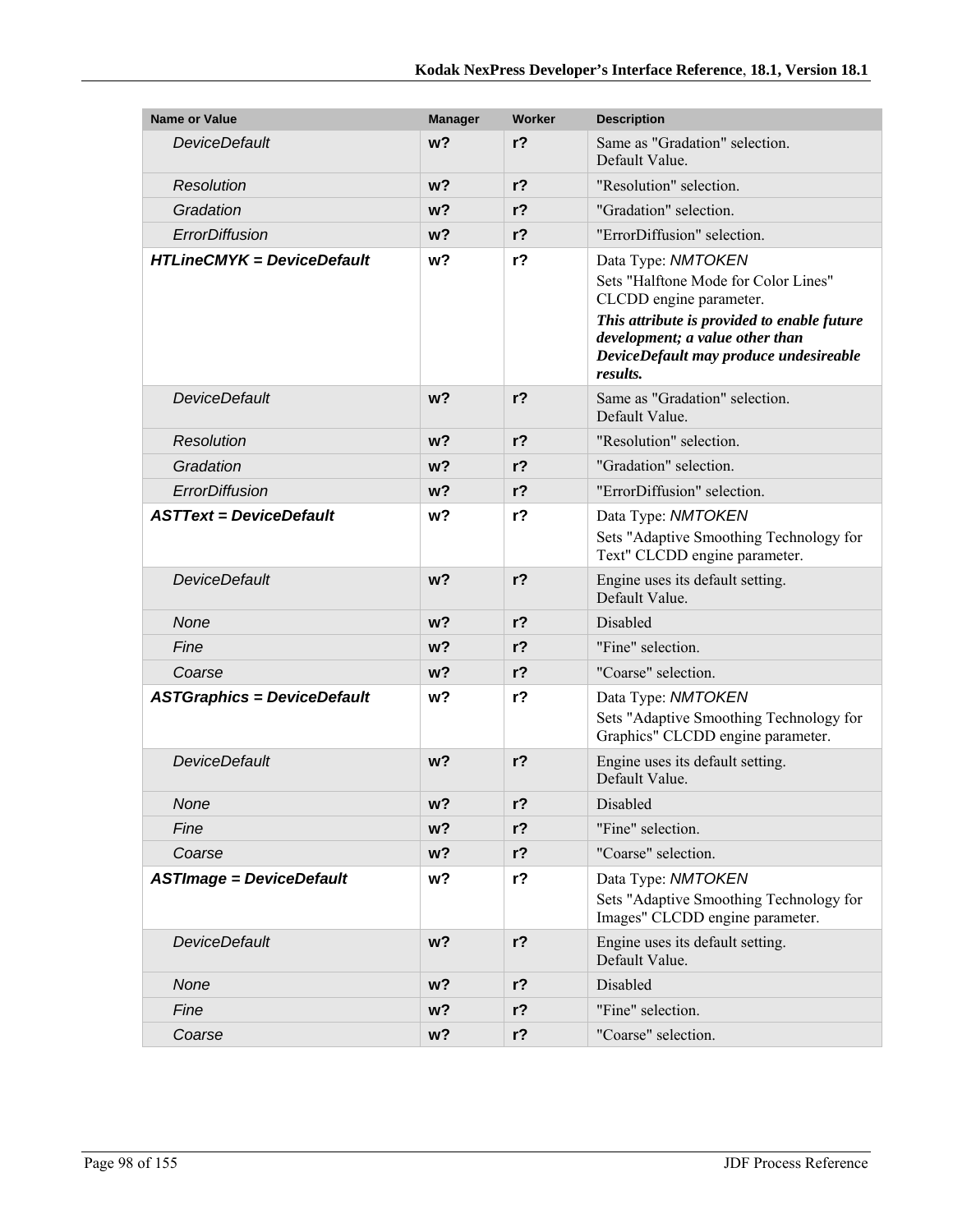| Name or Value                  | <b>Manager</b> | Worker         | <b>Description</b>                                                                                                                                                                                                                             |
|--------------------------------|----------------|----------------|------------------------------------------------------------------------------------------------------------------------------------------------------------------------------------------------------------------------------------------------|
| <b>ASTLine = DeviceDefault</b> | $w$ ?          | $r$ ?          | Data Type: NMTOKEN<br>Sets "Adaptive Smoothing Technology for<br>Lines" CLCDD engine parameter.<br>This attribute is provided to enable future<br>development; a value other than<br>DeviceDefault may produce undesireable<br><i>results.</i> |
| DeviceDefault                  | $w$ ?          | r <sub>2</sub> | Engine uses its default setting.<br>Default Value                                                                                                                                                                                              |
| <b>None</b>                    | $w$ ?          | r <sub>2</sub> | <b>Disabled</b>                                                                                                                                                                                                                                |
| Fine                           | $w$ ?          | r <sub>2</sub> | "Fine" selection.                                                                                                                                                                                                                              |
| Coarse                         | $w$ ?          | $r$ ?          | "Coarse" selection.                                                                                                                                                                                                                            |

## **5.17 RunList resource**

| <b>Name or Value</b>                      | <b>Manager</b> | Worker         | <b>Description</b>                                                                                                                                                                                                              |
|-------------------------------------------|----------------|----------------|---------------------------------------------------------------------------------------------------------------------------------------------------------------------------------------------------------------------------------|
| <b>Class</b>                              | W              | r              | Data Type: enumeration                                                                                                                                                                                                          |
| Parameter                                 | W              | r              |                                                                                                                                                                                                                                 |
| ComponentGranularity =<br><b>Document</b> | w <sub>2</sub> | r <sub>2</sub> | Data Type: enumeration<br>Specifies the grouping of PDL pages that<br>produce an output component instance.                                                                                                                     |
| Document                                  | $w$ ?          | r <sub>2</sub> | Required for PDF data. Default Value.                                                                                                                                                                                           |
| Set                                       | w <sub>2</sub> | r <sub>2</sub> | Required for PPML/VDX data.                                                                                                                                                                                                     |
| <b>Directory</b>                          | w <sub>2</sub> | $r$ ?          | Data Type: string<br>Defines a base path applicable to relative<br>URIs in<br>LayoutElement/FileSpec/@URL.<br>If <b>Directory</b> is not supplied, the JDF<br>Hotfolder location is used as a base path to<br>any relative URI. |
| ID                                        | W              | r              | Data Type: ID                                                                                                                                                                                                                   |
| <b>PartUsage</b>                          | w <sub>2</sub> | $r$ ?          | Data Type: enumeration                                                                                                                                                                                                          |
| <b>Implicit</b>                           | w <sub>2</sub> | r <sub>2</sub> | Required with RunList partitions using<br>SheetIndex or RunIndex.                                                                                                                                                               |
| <b>Sets</b>                               | w←             | r <sub>2</sub> | Data Type: IntegerRangeList<br>Zero-based list of document set indices in a<br>multi-document sets file. Only valid if<br>LayoutElement/@ElementType =<br>"MultiSet". If not present, all document sets<br>are selected.        |
| <b>Status</b>                             | W              | r              | Data Type: enumeration                                                                                                                                                                                                          |
| Available                                 | W              | r              |                                                                                                                                                                                                                                 |
| <b>LayoutElement</b>                      | W              | r              | Describes the document content file. See<br>LayoutElement below.                                                                                                                                                                |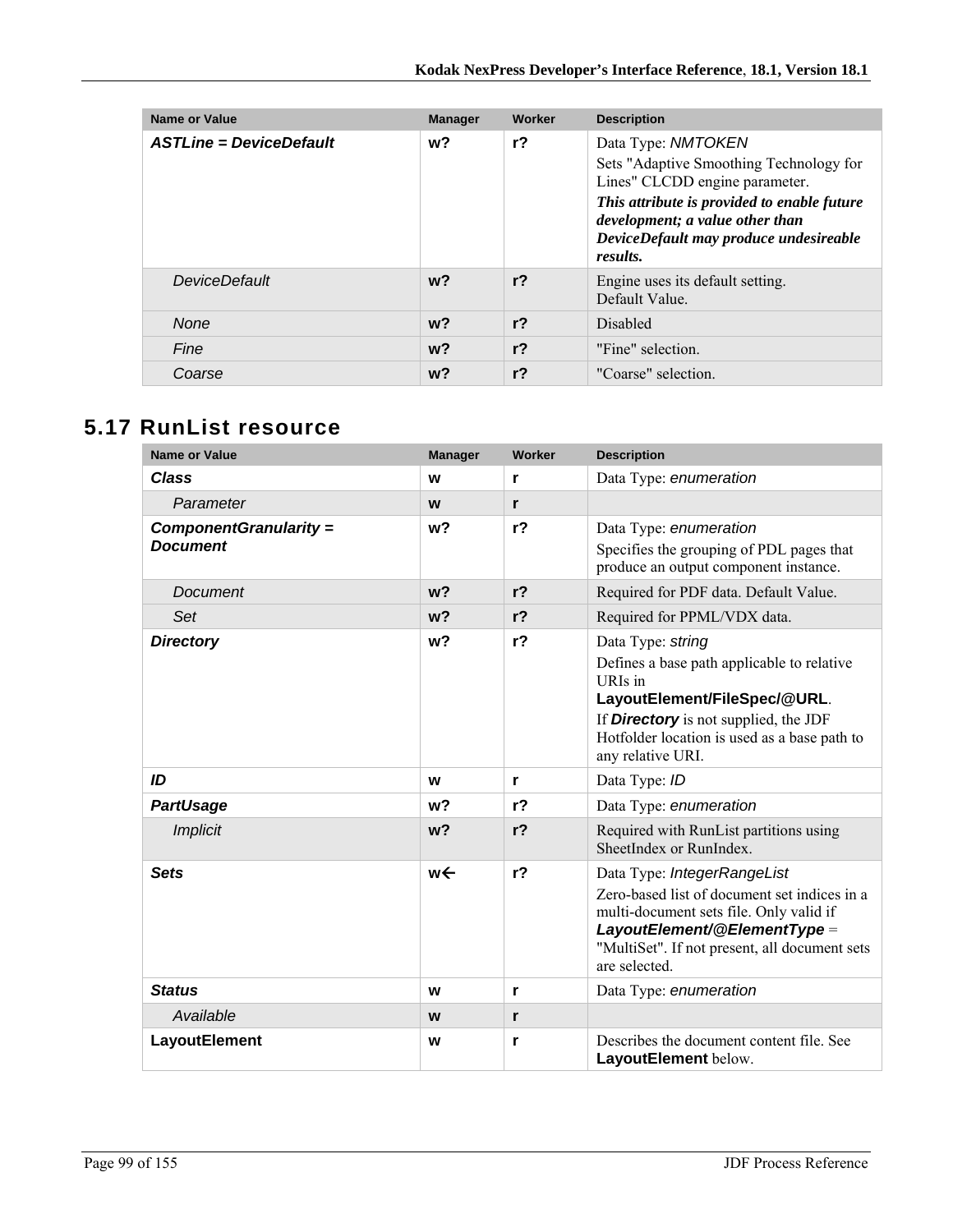| <b>Name or Value</b> | <b>Manager</b> | Worker | <b>Description</b>                                                                                                         |
|----------------------|----------------|--------|----------------------------------------------------------------------------------------------------------------------------|
| <b>Disposition</b>   | w?             | r?     | Controls deletion of the content file after the<br>JDF ticket has been processed. See<br><b>Disposition</b> element below. |

### **5.17.1 LayoutElement**

| Name or Value           | <b>Manager</b> | Worker         | <b>Description</b>                                                                              |
|-------------------------|----------------|----------------|-------------------------------------------------------------------------------------------------|
| $ElementType = Unknown$ | w?             | r?             | Data Type: enumeration                                                                          |
| Document                | $w$ ?          | r <sub>2</sub> | An ordered set of one or more pages, e.g.<br>Adobe PDF.                                         |
| <b>MultiDocument</b>    | $w$ ?          | ?              | An ordered set of one or more documents<br>including document breaks, e.g.<br>PPML/VDX.         |
| MultiSet                | $w$ ?          | $r$ ?          | An ordered set of one or more document<br>sets including document set breaks, e.g.<br>PPML/VDX. |
| Unknown                 | $w$ ?          | r <sub>2</sub> | The type will be ascertained from the<br>content. Default Value.                                |
| <b>FileSpec</b>         | w              |                | URL and metadata for content file.                                                              |

#### **5.17.1.1 FileSpec**

| <b>Name or Value</b> | <b>Manager</b> | Worker         | <b>Description</b>                                                                                                                                                                                                                                                                                                                                                                                                                                                                            |
|----------------------|----------------|----------------|-----------------------------------------------------------------------------------------------------------------------------------------------------------------------------------------------------------------------------------------------------------------------------------------------------------------------------------------------------------------------------------------------------------------------------------------------------------------------------------------------|
| <b>URL</b>           | W              |                | Location of the page content file as either<br>an Absolute or a Relative URI. Supported<br>schemes include <i>http:, ftp:, file:, and cid:. A</i><br>relative URI references content files within<br>subdirectories of the JDF HotFolder.<br>Relative URIs are located from the JDF<br>HotFolder directory, or the location<br>specified by <b>Runlist/@Directory</b> . NOTE:<br>DFE Server processes must have sufficient<br>read permissions to access resources<br>specified with "file:". |
| <b>Disposition</b>   | w?             | r <sub>2</sub> | Controls deletion of the content file after the<br>JDF ticket has been processed. See<br><b>Disposition</b> element below.                                                                                                                                                                                                                                                                                                                                                                    |

## **5.17.2 Disposition**

| Name or Value                | <b>Manager</b> | <b>Worker</b>  | <b>Description</b>                                                                                                            |
|------------------------------|----------------|----------------|-------------------------------------------------------------------------------------------------------------------------------|
| DispositionAction = "Delete" | w?             | r?             | Data Type: enumeration<br>Only Delete is supported.                                                                           |
| Delete                       | w?             | r <sub>2</sub> | Remove content file upon abort or<br>completion AND the date/time specified by<br><b>Until</b> has elapsed.<br>Default Value. |
| Until = $CurrentTime$        | w?             | r?             | Data Type: date Time<br>Date and Time when content file can be<br>removed.                                                    |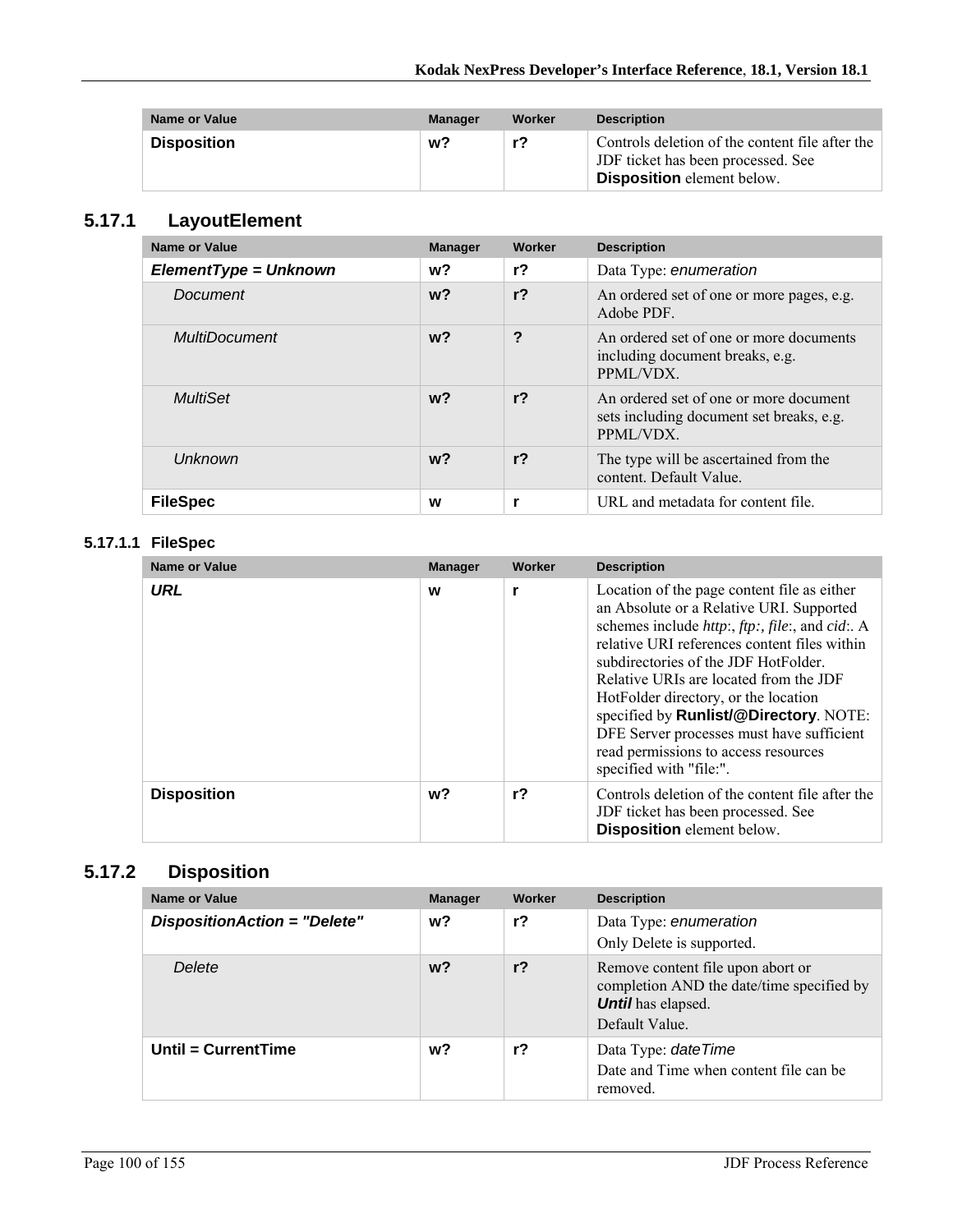| <b>Name or Value</b>   | <b>Manager</b> | <b>Worker</b>  | <b>Description</b>                                                                                                                                                                                                                                                                                                                                                                                                      |
|------------------------|----------------|----------------|-------------------------------------------------------------------------------------------------------------------------------------------------------------------------------------------------------------------------------------------------------------------------------------------------------------------------------------------------------------------------------------------------------------------------|
| <b>Class</b>           | W              | r              | Data Type: enumeration                                                                                                                                                                                                                                                                                                                                                                                                  |
| Parameter              | W              | $\mathbf{r}$   |                                                                                                                                                                                                                                                                                                                                                                                                                         |
| ID                     | W              | $\mathbf{r}$   | Data Type: ID                                                                                                                                                                                                                                                                                                                                                                                                           |
| <b>Status</b>          | W              | r              | Data Type: enumeration                                                                                                                                                                                                                                                                                                                                                                                                  |
| Available              | W              | r              |                                                                                                                                                                                                                                                                                                                                                                                                                         |
| NXP: ScreeningID = $1$ | w <sub>2</sub> | $r$ ?          | Data Type: string<br>Proprietary attribute to select the screening<br>style.<br>If not present, the default value is used.<br>NOTE: Beginning with System Release 8.5,<br>new screens are available only by name.<br>Legacy screen enumerations continue to be<br>supported in addition to the screen name for<br>older screens. Supported ScreeningID<br>names are listed in the NexPress Device<br>Capabilities File. |
| $\mathbf{1}$           | w <sub>2</sub> | r <sub>2</sub> | Classic screening system. Default Value.                                                                                                                                                                                                                                                                                                                                                                                |
| $\overline{c}$         | w <sub>2</sub> | $r$ ?          | Optimum screening system.                                                                                                                                                                                                                                                                                                                                                                                               |
| 3                      | w <sub>2</sub> | $r$ ?          | Line screening system.                                                                                                                                                                                                                                                                                                                                                                                                  |
| $\overline{4}$         | w <sub>2</sub> | $r$ ?          | Supra screening system.                                                                                                                                                                                                                                                                                                                                                                                                 |
| Classic                | w <sub>2</sub> | $r$ ?          | Classic screening system.                                                                                                                                                                                                                                                                                                                                                                                               |
| Optimum                | w <sub>2</sub> | $r$ ?          | Optimum screening system.                                                                                                                                                                                                                                                                                                                                                                                               |
| Line                   | w <sub>2</sub> | $r$ ?          | Line screening system.                                                                                                                                                                                                                                                                                                                                                                                                  |
| Supra                  | w <sub>2</sub> | $r$ ?          | Supra screening system.                                                                                                                                                                                                                                                                                                                                                                                                 |
| <b>Stochastic</b>      | w <sub>2</sub> | $r$ ?          | Stochastic screening system.                                                                                                                                                                                                                                                                                                                                                                                            |
| ClassicHD              | w?             | $r$ ?          | ClassicHD (High Definition) screening<br>system. Recommended for NexPress HD<br>Inks only.                                                                                                                                                                                                                                                                                                                              |
| Economy                | w <sub>2</sub> | $r$ ?          | Economy mode screening system.                                                                                                                                                                                                                                                                                                                                                                                          |

# **5.19 StitchingParams resource**

| <b>Name or Value</b> | <b>Manager</b> | Worker         | <b>Description</b>     |
|----------------------|----------------|----------------|------------------------|
| <b>Class</b>         | W              | r              | Data Type: enumeration |
| Parameter            | W              |                |                        |
| ID                   | W              |                | Data Type: ID          |
| $NoOp = false$       | W              | r              | Data Type: boolean     |
| false                | $w$ ?          | r <sub>2</sub> |                        |
| true                 | $w$ ?          | $r$ ?          | Ignore this process    |
| <b>Status</b>        | W              | r              | Data Type: enumeration |
| Available            | W              |                |                        |
| <b>StitchType</b>    | w?             | $r$ ?          | Data Type: enumeration |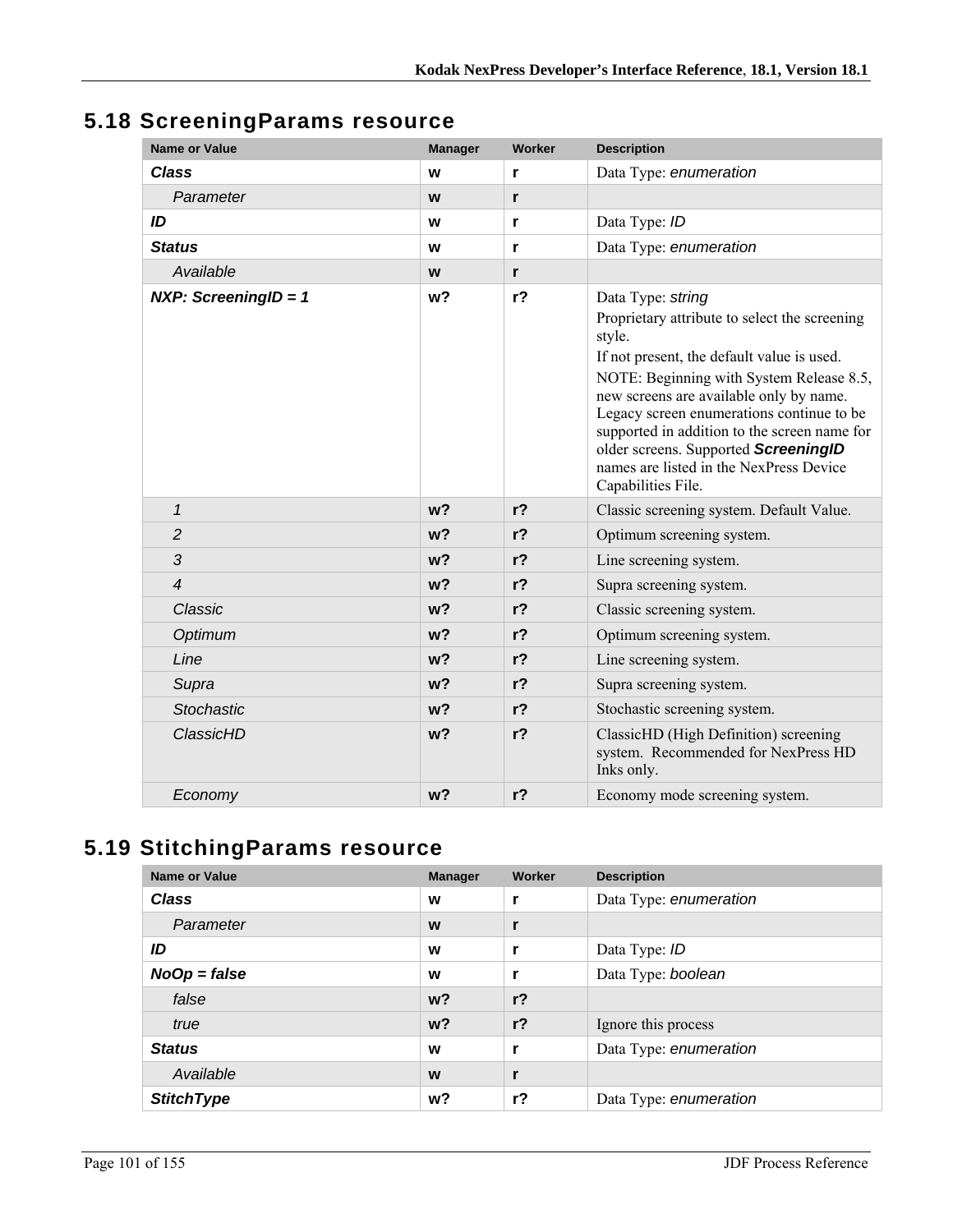| Name or Value | <b>Manager</b> | Worker | <b>Description</b>      |
|---------------|----------------|--------|-------------------------|
| Corner        | $w$ ?          | $r$ ?  | Angled corner stitching |
| Saddle        | $w$ ?          | $r$ ?  | Booklet stitching       |
| Side          | w?             | $r$ ?  | Edge stitching          |

Note: the usage of StitchingParams relies on the Component (exchange resource) for rotation assignment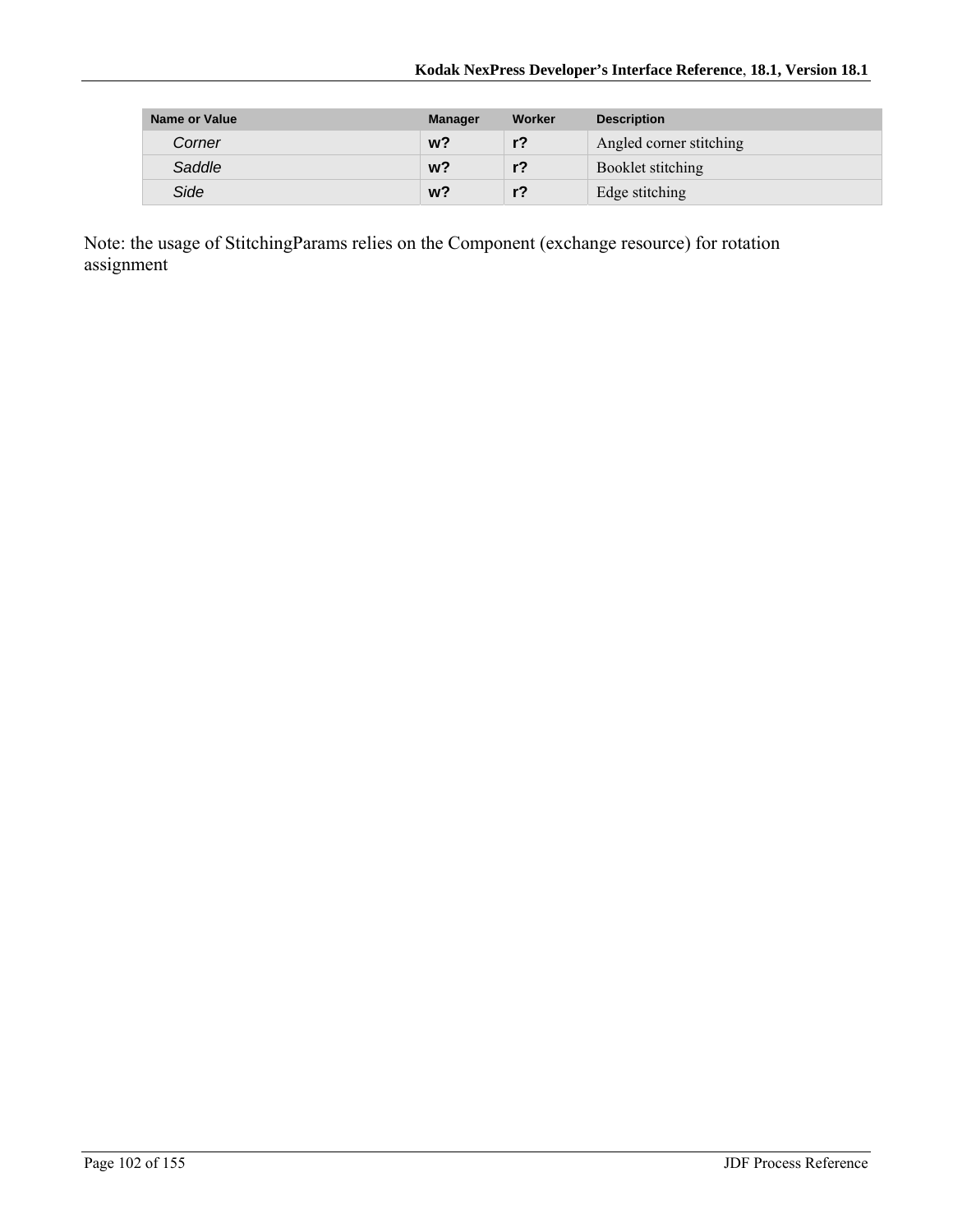# **6 JDF Portal Configuration File**

Some aspects of JDF Portal operation are specified by entries within the XML configuration file, "C:\CDFE\_CONFIG\InitialConfig\JDFPortal\_cfg.xml". It is not appropriate for most of these configuration entries to be changed from their installed default values. However, depending upon other tools in the JDF workflow, it may be desireable to change the following entries; others in the file should not be modified. These configurable entries are shown below with their default values:

```
<properties> 
… 
    <componentConfig type="BASE::idlJDFPortalCfgObjectData" elementtype="struct"> 
       <description>The JDFPortal's private configuration data</description> 
       <driverCount value="50" type="unsigned short" elementtype="simple"/> 
       <bDeleteWhenDone value="TRUE" type="boolean" elementtype="simple"/> 
      <LocatorTTL value="2" type="unsigned long" elementtype="simple"/> 
       … 
    </componentConfig>
```
</properties>

## **6.1 driverCount**

The JDF Portal assigns a driver thread to submit and subsequently monitor each active JDF job. A job is active after it is released from the Portal Job Queue to the Internal Job Queue for processing, until the job completes or has been aborted. "properties/componentConfig/driverCount/@value" determines the number of JDF submitted jobs that can simultaneously be active in the Device Queue. Poor performance may result from an excessively high driverCount value.

## **6.2 bDeleteWhenDone**

This attribute value controls whether the JDF Portal will remove a job submitted using the JDF Hotfolder upon completion or when the job is aborted.

Jobs submitted using the JDF Hotfolder are deleted automatically only if bDeleteWhenDone is TRUE.

Jobs submitted using JMF/SubmitQueueEntry use QueueSubmissionParams/Disposition to control whether a job is automatically deleted; bDeleteWhenDone is not used for these jobs.

A job can override bDeleteWhenDone by defining NodeInfo/NXP:DeleteWhenDone within the JDF ticket.

## **6.3 LocatorTTL**

The JDF Portal includes a multicast locator that supports integration with Creo Prinergy. The locator is enabled by default, but for installations that do not use Prinergy, this locator can be disabled by changing the LocatorTTL value to "0". When enabled, the portal broadcasts its JMF HTTP port location on multicast channel 234.5.6.7 using port 50006 with a Time-To-Live value determined by LocatorTTL.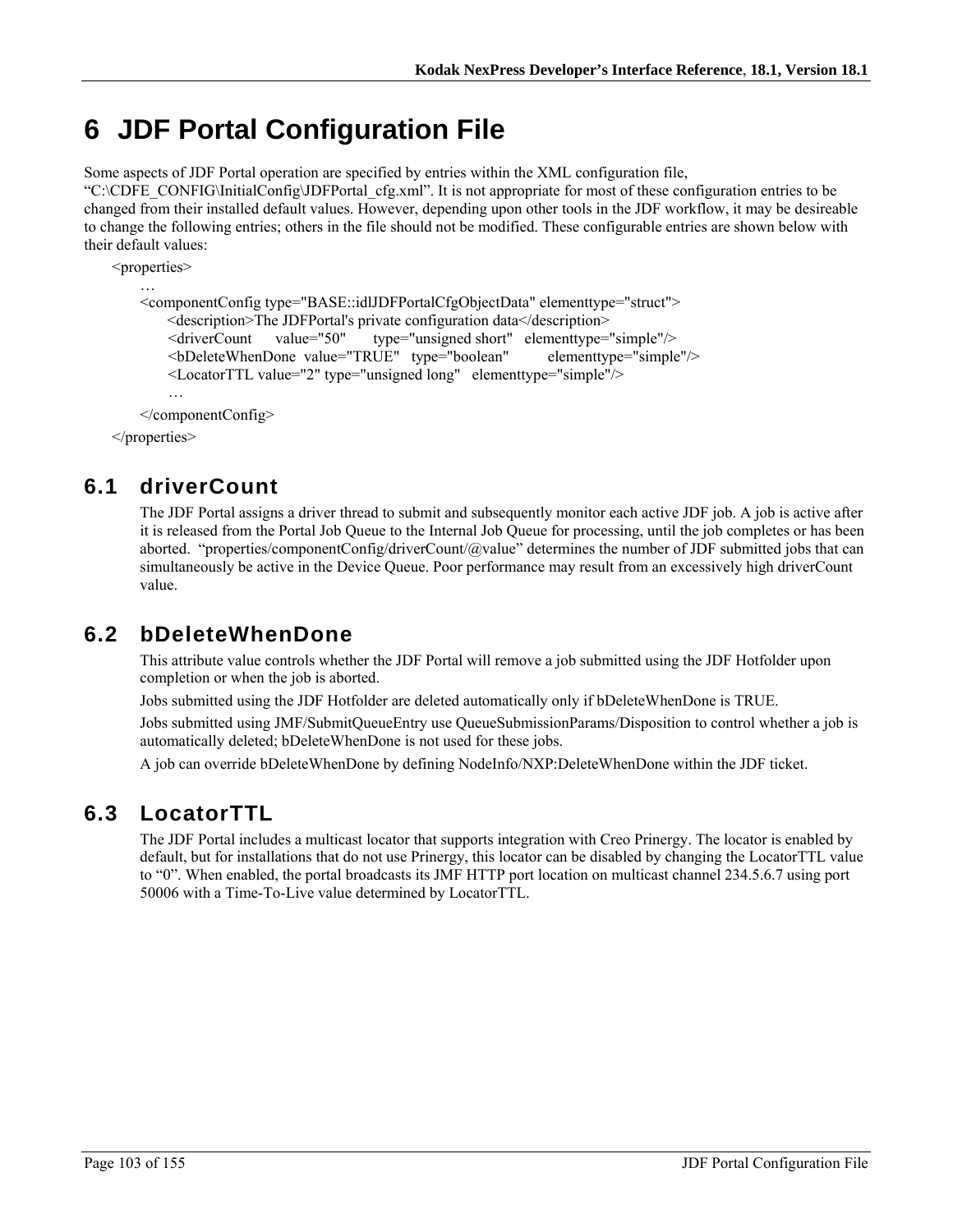# **7 PDF Reference**

This chapter describes NexPress support for extensions to PDF as referenced in the [KNDIG]. Use of the PDF extensions (e.g. job submission) for the NexPress front end is provided in [KNDIG] and not here. The NexPress front end aligns with [PDF]. The following identifies these extensions to PDF, specifically in the area of media mapping.

For all tables in this chapter, the Manager is the Client Application accessing the NexPress front end, and the Worker is the NexPress front end responding to the Client Application. "Client Application" is used in the broadest terms to indicate any entity accessing the NexPress front end.

*The NexPress front end and NexPress workflow tools support only the keys, values and sub-elements identified below. Any keys, values or sub-elements other then those defined below will be ignored. If an illegal or unsupported attribute value is identified, the rules identified above will be used.* 

# **7.1 PDF Stamp Annotations**

Up to three different substrates may be mapped to the various pages of a single PDF print job in the case of a PDFbased print job submitted to a NexPress digital production color press. In a workflow, the creator of the job ticket (i.e. the client to the NexPress front end) specifies this mapping.

The NexPress front end uses **PDF Stamp Annotation** to map specific PDF pages to specific physical media loaded in the NexPress digital production color press. **PDF Stamp Annotation** places specific meta-data, in the form of specialized PDF stamp annotations, within the PDF. The **PDF Stamp Annotation** method uses this meta-data to assign pages of a PDF file to logical media *Body*, *Cover*, or *Insert*. In a job ticket, the three supply trays of the NexPress digital production color press can be assigned a name that matches that of the logical media. The job ticket maps the stamp annotation meta-data to the physical substrate for the job. The names of the physical substrates are listed in the NexPress front end's media catalog; the media catalog is contained in the NexPress front end's Device Capabilities File.

The **PDF Stamp Annotation** method

- uses a combination of embedded PJTF, a Virtual Printer Job Ticket Template, and the PDF stamp annotations to define the media mapping.
- is associated with a specific page within the PDF file through a /**Page** object. The /**Page** object includes the /**Annots** object that represents the PDF stamp annotation as defined in [PDF].
- places a PDF stamp annotation in an annotation object (i.e. /**Annots**) inside a PDF file, per [PDF]. An /**Annots** object is a PDF dictionary that describes the type, appearance, position, and other attributes of an annotation on a page.

PDF stamp annotations used for the **PDF Stamp Annotation** method are visible and printable if their graphical representation overlaps any part of the page content area when displayed by the Adobe® Acrobat® viewer application, and they are also visible in the Acrobat® viewer when located in the gray area off the page content area. If the PDF stamp annotation overlaps the page area it may print as part of the page content. Because this is likely to be undesirable, it is recommended that PDF stamp annotations identifying logical substrates are placed in the gray area beside the page image. In this way, the annotations will never be printed regardless of the setting of the Annotations check box within the Adobe® Acrobat® print window. The rendered appearance of the PDF stamp annotation in Adobe® Acrobat® is not relevant to the NexPress front end; the NexPress front end only uses the PDF stamp annotation as it is placed in the PDF file.

| <b>Name or Value</b> | <b>Manager</b> | Worker | <b>Description</b>                      |
|----------------------|----------------|--------|-----------------------------------------|
| Type/                | W              |        | Type: name                              |
| /Annot               | W              |        |                                         |
| /Subtype             | W              |        | Type: name<br>Annotation subtype.       |
| /Stamp               | W              |        | Only the value of "Stamp" is supported. |

The following table describes usage of the PDF annotation object, /**Annots,** inside a PDF file: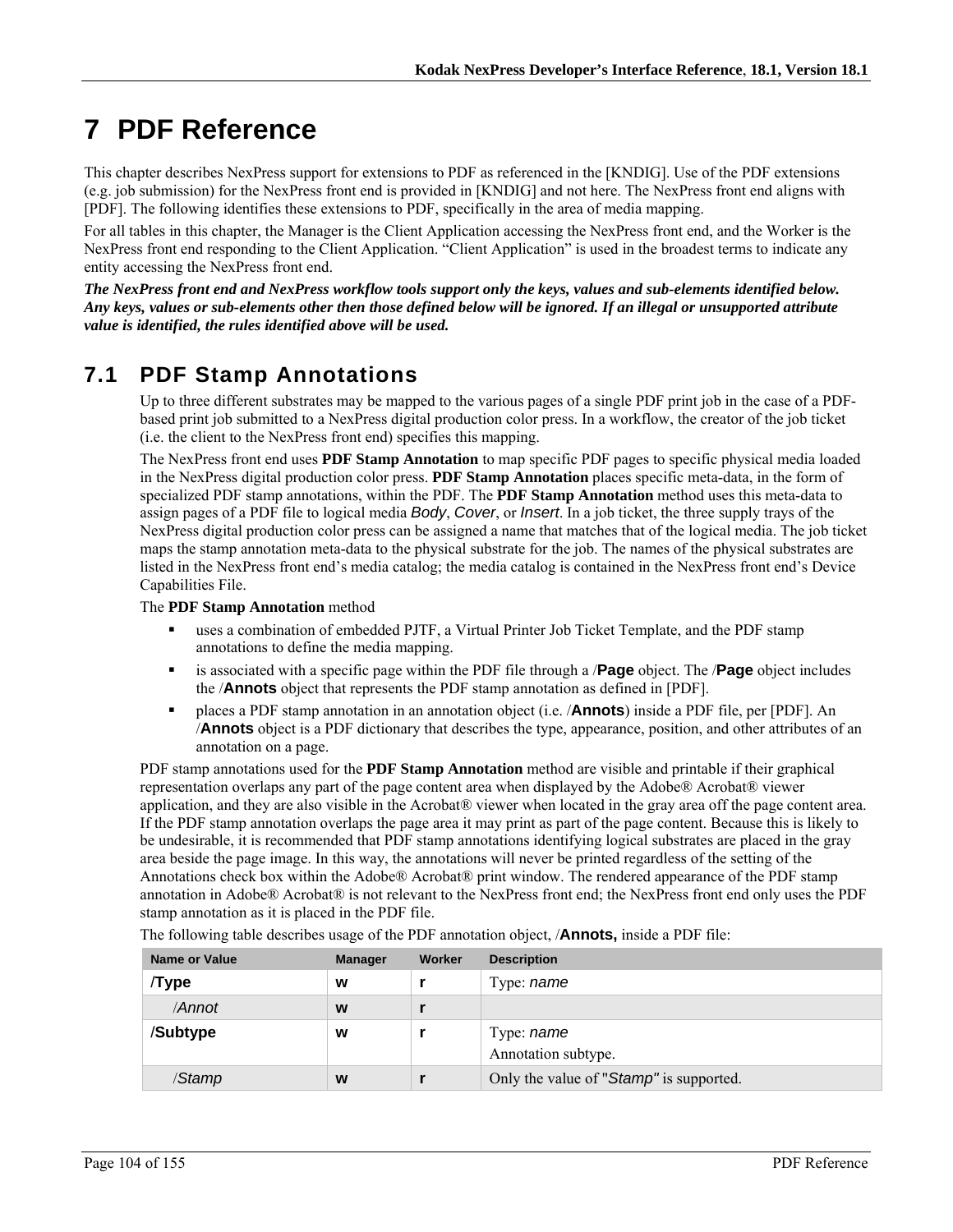| <b>Name or Value</b> | <b>Manager</b> | Worker         | <b>Description</b>                                                                                                                                                                                                                                                                                                                         |
|----------------------|----------------|----------------|--------------------------------------------------------------------------------------------------------------------------------------------------------------------------------------------------------------------------------------------------------------------------------------------------------------------------------------------|
| /Name                | w?             | r <sub>2</sub> | Type: <i>name</i><br>Identifies whether the page is to be rendered on Cover or<br>Insert substrate.<br>Only valid when the <b>SubType</b> key has a value of Stamp.<br>If not present, and <b>SubType</b> has the value Stamp, the<br>NexPress front end takes no action.<br>An explicit value for the body substrate is not defined; body |
|                      |                |                | is the default in the absence of a PDF stamp annotation on a<br>page.                                                                                                                                                                                                                                                                      |
| /SubstrateTypeCover  | $w$ ?          | $r$ ?          | The page is to be rendered on Cover stock.                                                                                                                                                                                                                                                                                                 |
| /SubstrateTypeInsert | $w$ ?          | $r$ ?          | The page is to be rendered on Insert stock.                                                                                                                                                                                                                                                                                                |
| /Rect                | W              | r              | Type: rectangle<br>An array of numbers defining the lower left and upper right<br>corner coordinates of the rectangular region of the page into<br>which the annotation is rendered.                                                                                                                                                       |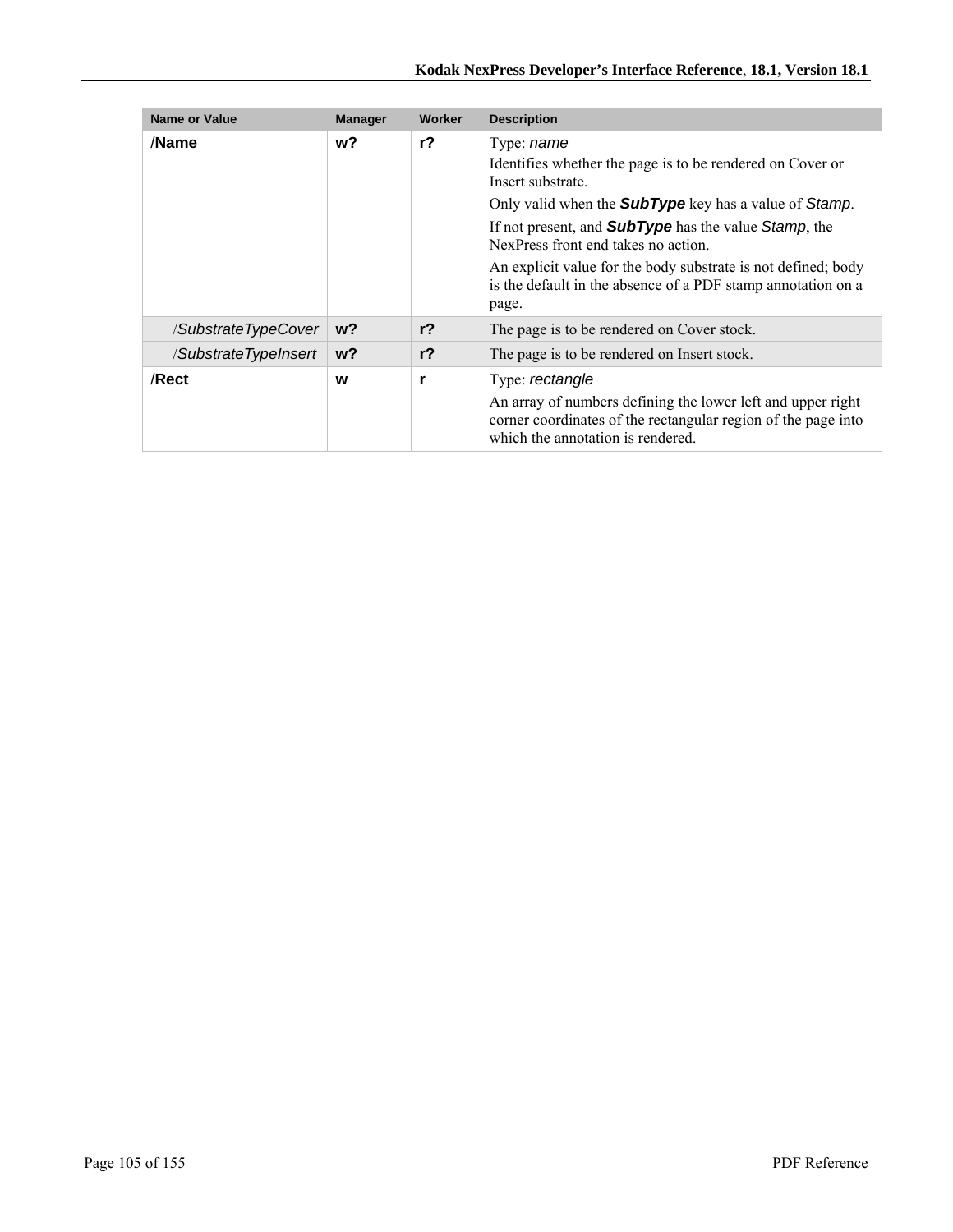# **8 PPML/VDX Reference**

The NexPress front end and NexPress workflow tools, such as the Imposition Viewer, support interpreting and processing of PPML/VDX-based data as defined by this document and supporting documents. Refer to [PPML/VDX] and [PPML/VDX-AN] for detailed information on the PPML syntax. Refer to [KNDIG] for detailed information on job submission methods for jobs containing PPML/VDX.

# **8.1 PPML/VDX Background**

PPML/VDX, formally known as ANSI CGATS.20:2002 or ANSI PPML/VDX, is based on the PODi Personalized Print Markup Language (PPML) standard. PPML specifies the use of PDF-based data in conjunction with PPML data as a complete data definition for specifying page content in variable data printing (VDP) applications. The PPML/VDX standard was developed by the Committee for Graphic Arts Technologies Standards (CGATS) and is accredited by the American National Standards Institute (ANSI).

A NexPress legacy format, NexPress Portable Digital Master (PDM), is an earlier draft standard that became the ANSI CGATS.20-2002 standard in July of 2002. Although PDM is suitable for VDP applications, the use of PPML/VDX is recommended due to the workflow advantages its features enable. PDM has been deprecated; support may be removed in future releases of the NexPress front end. An ANSI PPML/VDX document should use PPML/VDX:2002 as the value for the GTS PPMLVDXVersion key in its Info dictionary.

#### **8.1.1 PPML/VDX conformance levels**

PPML/VDX specifies two conformance levels known as PPML/VDX-Strict and PPML/VDX-Relaxed.

- **PPML/VDX-Strict** requires all PDF files to conform to either the PDF/X-1a or PDF/X-3 standards, and requires the PPML data to be embedded within the PPML/VDX layout file. It is also requires that all **Binding** references in the **ContentBindingTable** specify MD5 checksums and unique IDs for all referenced PPML/VDX-Content files. The purpose of this conformance level is to allow the specifier of the PPML/VDX job to maximize control over the integrity of the PPML/VDX instance. This relieves the receiver of the exchanged data from most liability issues related to the correctness of the exchanged data. The receiver is guaranteed that all color data is identified and that the completeness of the files set can be verified.
- **PPML/VDX-Relaxed** relaxes many of the restrictions of PPML/VDX-Strict. For example, the PPML data may be specified in a separate XML data file, and the MD5 Checksum and unique ID in **Binding** references in the **ContentBindingTable** are optional. The use of PDF is not limited to PDF/X-1a and PDF/X-3; any PDF data can be used. The purpose of this conformance level is to enable the use of PPML/VDX data in trusted exchange scenarios, as well as within environments with more controlled and integrated authoring and print production workflows. The degree of integrity verification support depends upon the liability requirements of the VDP application, and how tightly integrated the workflow.

#### **8.1.2 PPML/VDX exchange modes**

The two conformance levels of PPML/VDX accommodate multiple exchange modes, including Single file PPML/VDX and Multiple-file PPML/VDX transfer.

- A **Single-file PPML/VDX** instance consists of the PPML/VDX-Layout file with the PPML data embedded. This is the most compact and portable form of a PPML/VDX instance; no external PDF file references need to be resolved to obtain dependent PPML/VDX-Content files or PPML data. The PDF pages used as page content referenced by **EXTERNAL\_DATA\_ARRAY** elements in the PPML data are completely contained within the PPML/VDX-Layout file itself. In accordance with the PPML/VDX Standard [PPML/VDX], the **ContentBindingTable** element must only contain a **Self** sub-element whose *Src* attribute value must exactly match that of the *Src* attribute of all PPML **EXTERNAL\_DATA\_ARRAY** elements.
- **A Multiple-file PPML/VDX** instance consists of a single PPML/VDX-Layout file and one or more additional PPML/VDX-Content files. The **ContentBindingTable** element of the PPML/VDX-Layout file contains a **Binding** sub-element for each unique PPML/VDX-Content file that is referenced by **EXTERNAL DATA ARRAY** elements in the PPML data. Within each **Binding** element, a *Src* attribute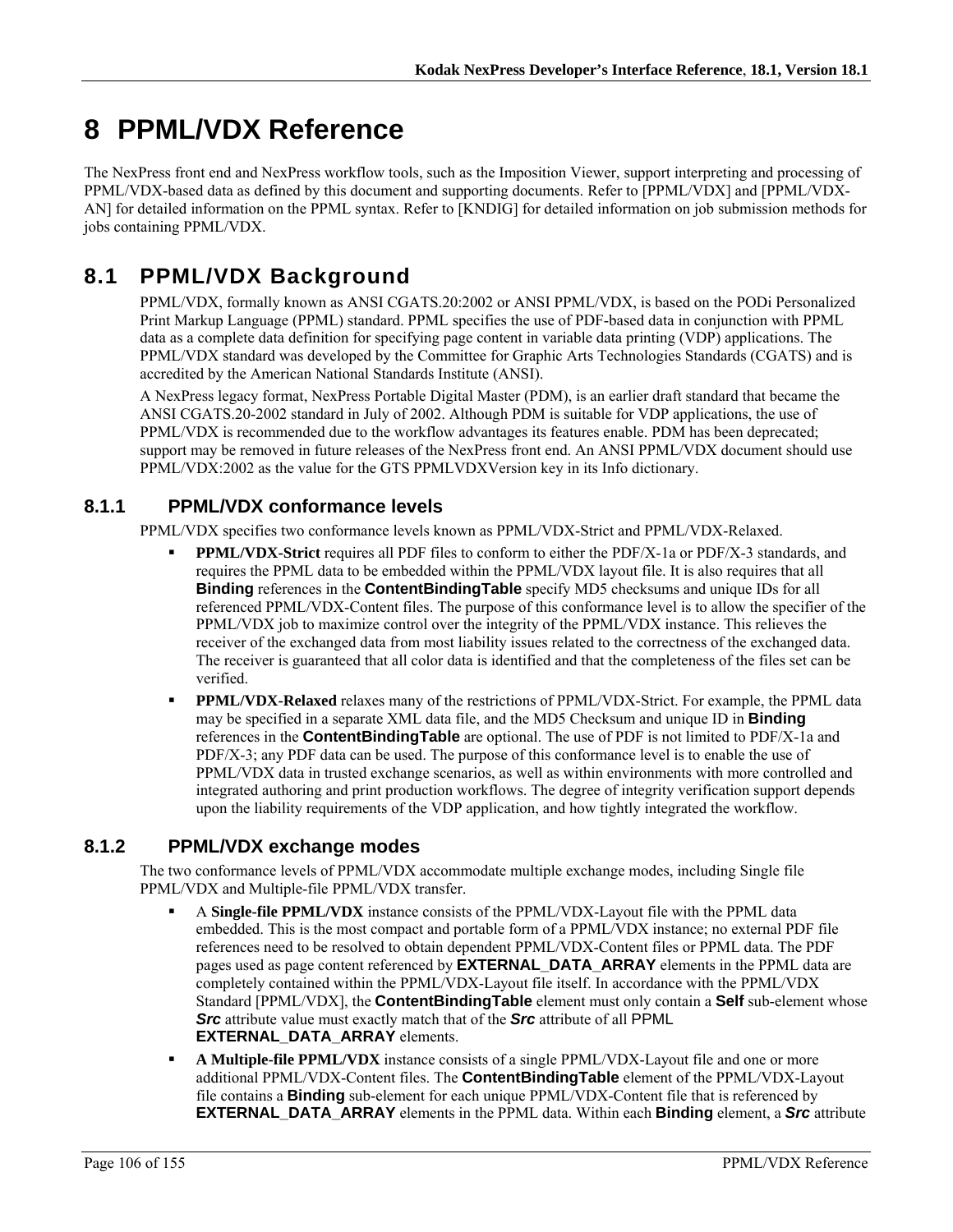contains a URL referencing a PPML/VDX-Content file. **The URL reference of the** *Src* **attribute must be resolveable in the receiving environment.** Specifically, the controller (such as the NexPress front-end) receiving the PPML/VDX-Layout file must have access to any referenced PPML/VDX content files. The *Src* value should not be black or have value of "SELF". Alternatively, *LocalSrc* can be used in **PPML/VDX-Relaxed** to define an alternate URL reference for *Src*.

#### **8.1.3 PPML/VDX Data Structure**

The ability to late-stage target a PPML/VDX job in a production workflow places additional requirements on the structure of the PPML/VDX data. These requirements include the need to guarantee page independence and efficiency of access to each PPML page definition and its associated PDL content data in order for it to be efficiently manipulated and reordered in preparation for print production. This is important because the order in which pages are utilized on a sequence of imposed sheets (printer spreads) is usually different from the reader order in which the PPML data specifies them.

VDP languages that combine layout information with actual content data cannot guarantee efficient parsing and manipulation as required by an imposition process. This is why embedding graphical content data within the PPML data is prohibited by the PPML/VDX standard. For similar reasons, PDF is used to specify graphical content data.

The PPML data of a PPML/VDX Instance defines a reader order set of Recipient Instances. A Recipient Instance can be thought of as the definition of one or more print products or components of print products to be manufactured. Each print product is customized for a single recipient, with no implied job ticket information

The term Recipient Instance, as it is used in this document, corresponds to the terms *record*, or *live* that are commonly used in VDP jargon today. A Recipient Instance therefore corresponds to the original recipient database record(s) used to drive the VDP composition engine in the creation of variable content pages described by the PPML/VDX data.

A PPML/VDX instance generated by a database-driven composition process can itself be thought of as a database of final form content pages. This PPML/VDX "database" of content pages is readily searchable and Recipient Instances and their structure components and pages can be efficiently located and selected. The PPML/VDX-Layout file must be structured in a way that allows different mediums, or print substrates, to be used in print product definitions. The semantic model is hierarchical for an individual Recipient Instance represented by the PPML data. The root of the hierarchy contains an ordered list of Recipient Instances; each Recipient Instance contains one or more sets of ordered pages in which each set of pages comprises the content of a structure component as shown in the diagram below:



A structure component must have the same page layout and medium (substrate) type. For example, if the front cover and body pages have the same layout but different media, at least two structure components are required: one for the front cover, and another for the body.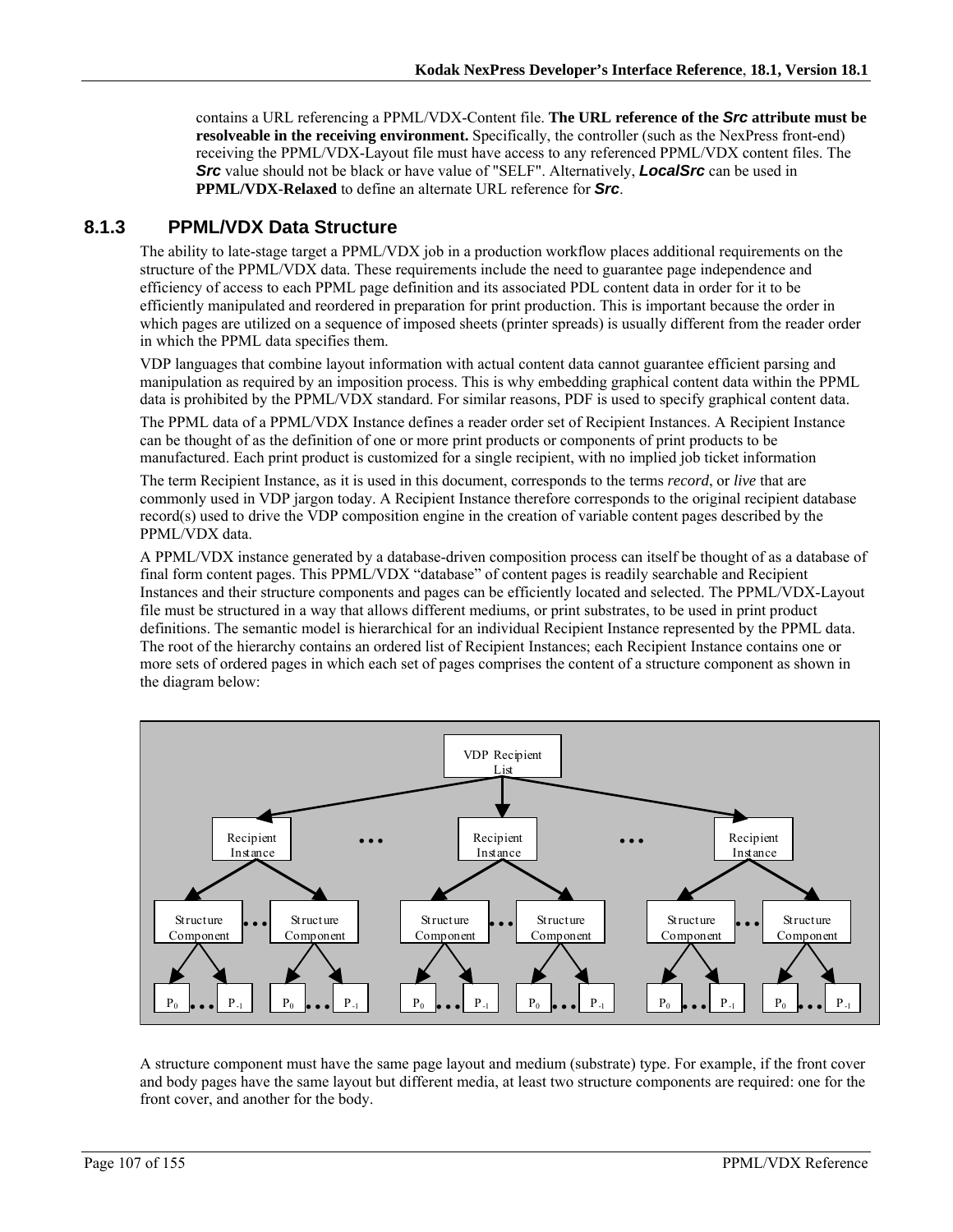To convey the mapping of content pages for a PPML/VDX instance to finished page surfaces, the structure of the PPML data is organized according to this same structure. For example, if a book had front cover, body and back cover components, separate structure components must be specified within each recipient instance. Replacing "Recipient Instance" with "Job" and "Structure Component" with "Document", the resulting PPML hierarchy is represented in the following diagram:



## **8.2 Use of PDF cropping and trimming boxes in PPML/VDX**

This section describes the rendering of PDF content pages in PPML/VDX by the NexPress. It explains how the PDF page boxes are interpreted and applied when rendered in the context of additional clipping boxes that may be present. The PDF content is referenced as compound elements in the PPML data.

- The value of the **/Page** dictionary's */MediaBox* key specifies the maximum rectangular extent of content that may contain visible marks if a */CropBox* key is not present. Content marks outside this region are clipped.
- In PPML/VDX, the content within the common rectangular region defined by the **/CropBox** and */MediaBox* rectangles may be further manipulated and clipped by PPML **TRANSFORM** and **CLIP\_RECT** elements.
- Regardless of the size and location of the */CropBox*, the lower left corner of the */MediaBox* is referenced by the PPML **OBJECT** element's *Position* attribute.
- The NexPress front end will ignore */CropBox*, */BleedBox*, */TrimBox*, and */ArtBox* if present in a PDF */Page* dictionary.
- The rectangle defined by the PPML/VDX PAGE\_DESIGN **/TrimBox** specifies the rectangular extent of the finished page and its content.
- To prevent the rendering of content marks defined outside of the **/TrimBox** rectangle without having to edit the PDF data, the application generating PPML/VDX should specify an appropriate PPML **CLIP\_RECT** that prevents such marks from being imaged. This **CLIP\_RECT** should be derived from the PDF page's */TrimBox*.
- The PPML CLIP\_RECT should be extended to include the bleed area when bleed content marks are defined outside the PDF **/Page** dictionary's **/TrimBox** rectangle, and the object occurs on the PPML page defined by the *PageDesign/@BleedBox* attribute with bleed on one or more edges. The CLIP\_RECT should be derived from the /BleedBox rather than the /TrimBox on those edges.
- If not specified, the */TrimBox* defaults to the */CropBox*. If */CropBox* is not specified, it defaults to */MediaBox*.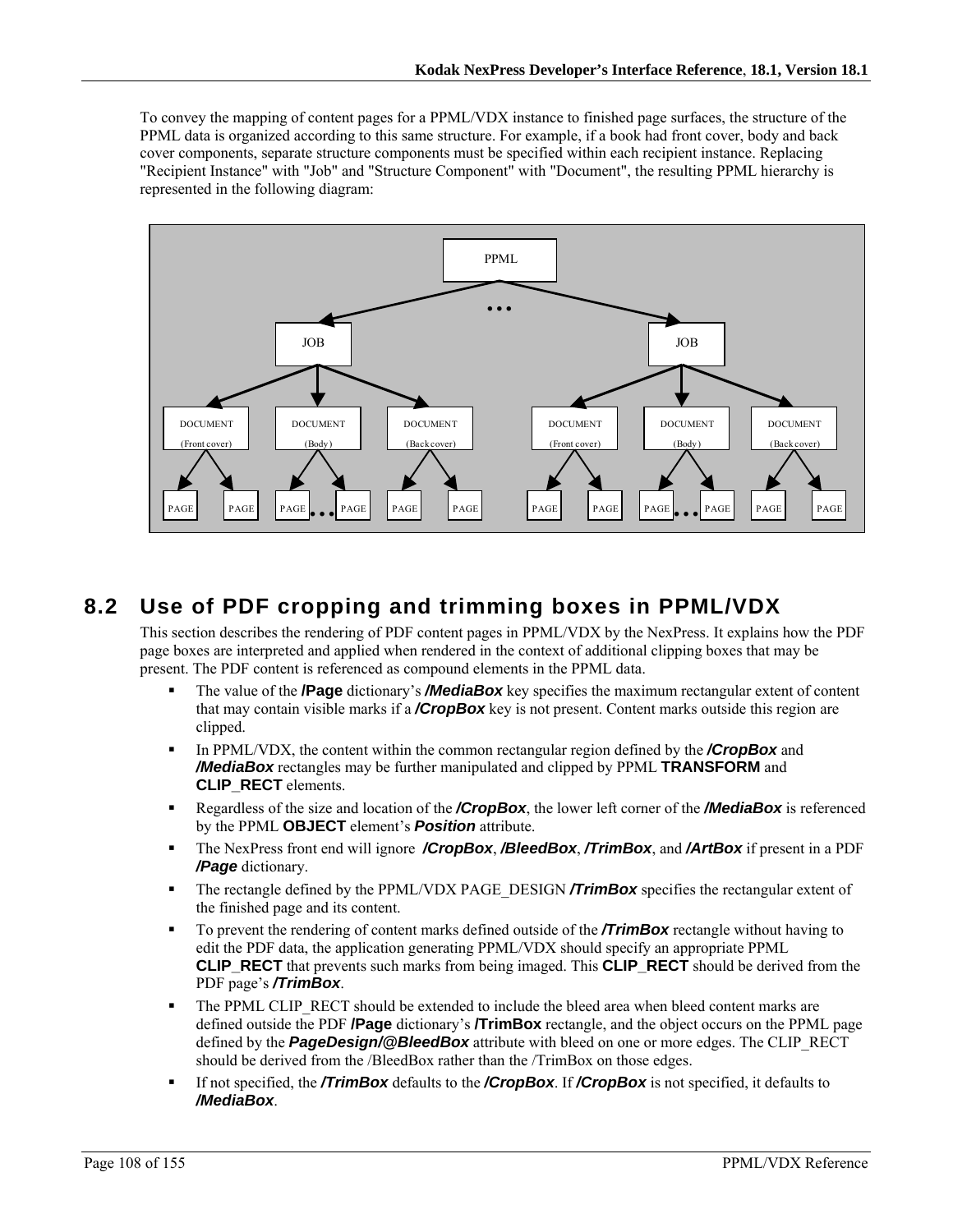The PPML/VDX standard requires that the */TrimBox* attribute within PPML **PAGE\_DESIGN** specify the rectangular dimensions of PPML pages. Note that this PPML *TrimBox* attribute is different from the PDF */Page* dictionary's */TrimBox*.

# **8.3 Specifying PPML/VDX**

The following describes the adherence of PPML/VDX for the NexPress front end and NexPress workflow tools:

- Only PPML elements **PPML**, **PAGE\_DESIGN**, **JOB**, **DOCUMENT** and **PAGE** are supported. Other PPML elements SHOULD NOT be used with a PPML/VDX job, and are ignored by NexPress products.
- Both PPML/VDX-Strict and PPML/VDX-Relaxed conformance levels are supported with the exception that only PDF content is consumed for PPML/VDX and not PDF/X as defined by [PPML/VDX]. Consequently, the NexPress front end does not interpret output rendering intents.
- **Single-file PPML/VDX data is supported.**
- Multiple-file PPML/VDX data is supported with the following exceptions:
	- o Externalization of the PPML data from the PPML/VDX-Layout file through the use of the **PPMLRef** element is not supported.
	- o The *MD5\_Checksum* and *UniqueID* attributes of each **Binding** element are ignored.
	- o Only the URL schemes *file:, ftp:,* and *http:* for the value of the *Src* attribute of **Binding** elements are supported for access to PPML/VDX-Content files.
		- **Example:** For a PPML/VDX-Content file accessable in the receiver's environment: file:///Acme/VDPJobs/assets/promo/ppmlvdxContent/version1.3/logo.pdf

**Example:** For a PPML/VDX-Content file in a different, or remote environment: "http://www.acme.com/VDPJobs/assets/promo/ppmlvdxContent/version1.3/logo.pdf".

- o All allowable URL schemes MUST be resolvable in the receiver's environment when needed.
- *Binding/@LocalSrc* is supported for entries in the **ContentBindingTable**. When supplied, *LocalSrc* will be resolved instead of *Binding/@Src*.
- In the case of a multiple-file PPML/VDX instance, the PPML/VDX-Layout file's **ContentBindingTable** element is examined, and all referenced PPML/VDX-Content files identified in the **Binding** element entries are resolved and fetched. Processing of the PPML/VDX job will be aborted if any PPML/VDX-Content file reference cannot be resolved.

#### **8.3.1 PPML element**

The **PPML** element is the top level of the PPML data and encompasses all other PPML data.

The **PPML** element MUST contain one **JOB** element for each Recipient Instance.

#### **8.3.2 PAGE\_DESIGN element**

A **PAGE\_DESIGN** element MUST be specified within the **PPML** element, ahead of any **JOB** sub-elements. **PAGE\_DESIGN** values are inherited by lower level elements of the PPML hierarchy and do not need to be respecified at lower levels unless the inherited values are overridden. To reduce redundant information and minimize the size of the PPML data, **PAGE\_DESIGN** elements SHOULD NOT be restated within the scope of a **PAGE DESIGN** with the same values.

#### **8.3.3 JOB element**

The **JOB** element is the container of all of the print product components and their pages particular to the finished print product specified for a single recipient.

- **JOB** elements MUST contain at least one **DOCUMENT** element.
- If multiple **DOCUMENT** elements occur in a **JOB** element and all specify pages that belong to the same bound print product, those **DOCUMENT** elements MUST be specified in reader order.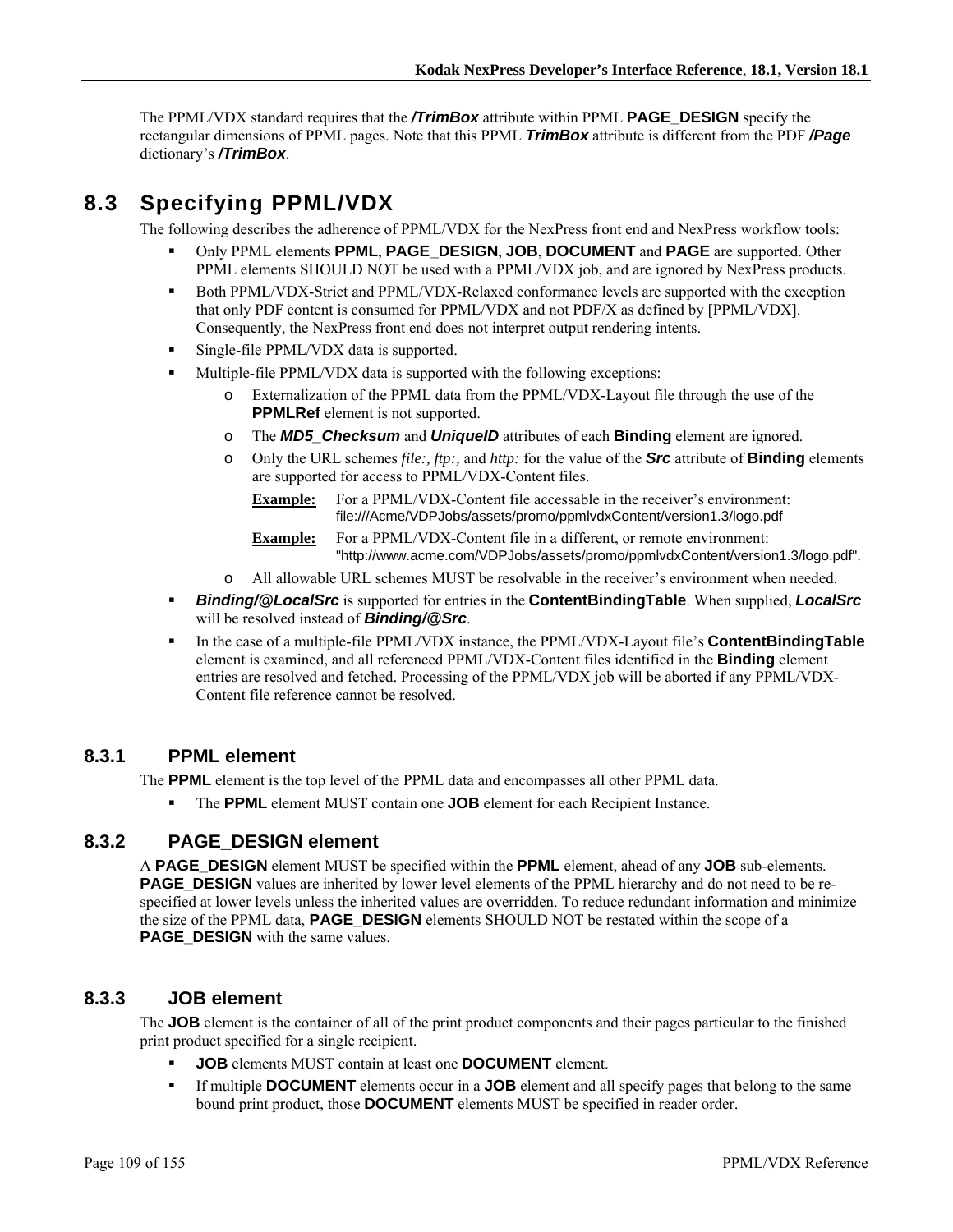- NOTE: This requirement allows simple PPML/VDX reader viewers to display the ordered sequence of related pages without processing job ticket information to obtain the reader order of the **DOCUMENT** element components.
- EXAMPLE: If a **JOB** element contains three **DOCUMENT** sub-elements in the definition of a single finished print product, one **DOCUMENT** sub-element each for Front Cover, Body, and Back Cover components respectively, the order of those **DOCUMENT** elements within the **JOB** element must match that reader order. Refer to the complete example below.
- The *Label* attribute for the **JOB** element MUST be present with a string value that is unique relative to the value of the *Label* attributes for all other **JOB** elements of the containing **PPML** element.
	- NOTE: The *Label* attribute of the **JOB** element is used by various processes in the production workflow to uniquely identify it for selection. Among other uses, named identification of Recipient Instances facilitates selective reprint of spoiled sheets. Its value may also match the primary key of the recipient database for accessing recipient record information. Such information as the recipient's gender, name and address can then be associated with the content pages.
- The value of the **JOB**/@*Label* attribute MUST be an *NMTOKEN* and thus not contain white space characters.

# **8.3.4 DOCUMENT element**

The **DOCUMENT** element is used to specify a reader ordered list of content pages specified as **PAGE** elements belonging to a single structure component.

- The **DOCUMENT** element MUST contain a reader order list of one or more **PAGE** sub-elements as required by [PPML].
- The orientation of each page MUST be consistent with the aspect ratio of its dimensions as specified by the **DOCUMENT** element. The page orientation must match that of the finished print product.
- The trim and bleed boxes specified by **PAGE\_DESIGN**/@*TrimBox* and **PAGE\_DESIGN**/@*BleedBox* MUST be homogeneous for all pages defined by the **DOCUMENT** element.
- The pages specified by a **DOCUMENT** element MUST have common product intent semantics.
	- NOTE: Even though the value of the **DOCUMENT**/@*Label* attribute may be descriptive and convey the meaning of the component, its use as the component's identifier requires that it be unique within the containing **DOCUMENT** element. Additional component characteristics including media selection are specified in the JDF Product Intent data or in the accompanying JDF Job Ticket. The value of **DOCUMENT**/@*Label* attribute must match that of a *RunTags* partition key in JDF media resources.
- The **DOCUMENT** element's *Label* attribute is an NMTOKEN and MUST be present. As such it cannot contain white space characters
- The value of the *Label* attribute of the **DOCUMENT** element, also referred to as the component name, MUST be unique among component names of all other **DOCUMENT** elements in the same containing **JOB** element.
- **The** *Label* attributes occurring in different **JOB** elements SHOULD have the same value for any **DOCUMENT** elements with equivalent product intent and print product component semantics.
	- EXAMPLE: If all recipients receive a wire comb bound book where the body components of all books require the same substrate (**MediaIntent**), page layout (**LayoutIntent**), and binding style (**BindingIntent**), all body components are homogeneous. In this case, the value of the **DOCUMENT** element **Label** attributes for each Recipient Instance should be the same (e.g. **DOCUMENT**/@*Label*="*Body*").

#### **8.3.5 PAGE element**

The following list specifies the technical requirements for the use of the **PAGE** element:

Binding style and media usage for all pages MUST be explicitly specified.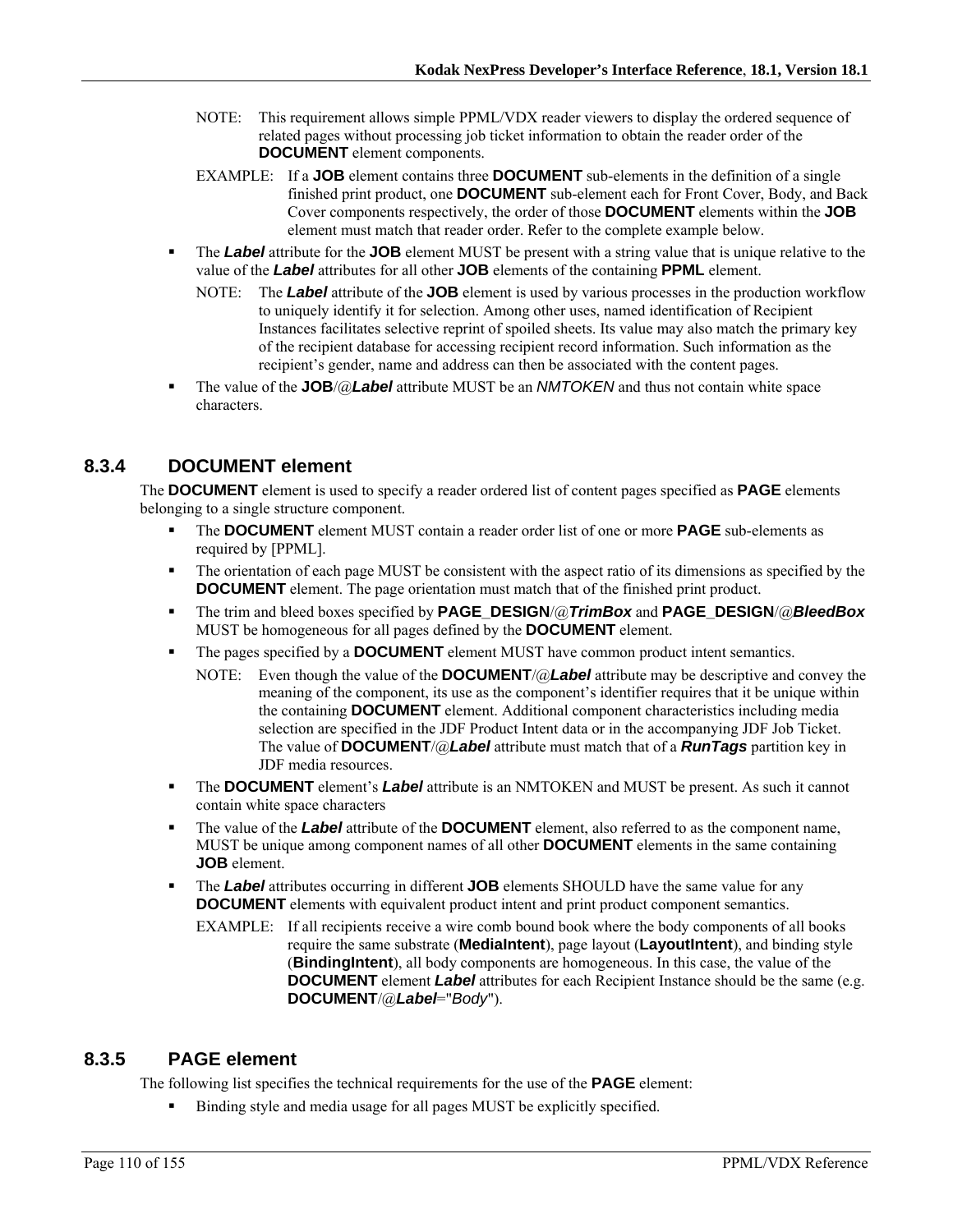NOTE: The PPML/VDX standard allows the use of JDF product intent in the definition of finished pages in which blank pages are implied based on media usage in the context of a binding style. The NexPress implementation of PPML/VDX requires that blank pages be included as **<PAGE/>** elements so that that the exact number of pages is specified for binding style and media usage. When specifying blank pages, care should be taken to not lay down a blank page the size of the TrimBox, as this could result in significantly greater memory usage than required.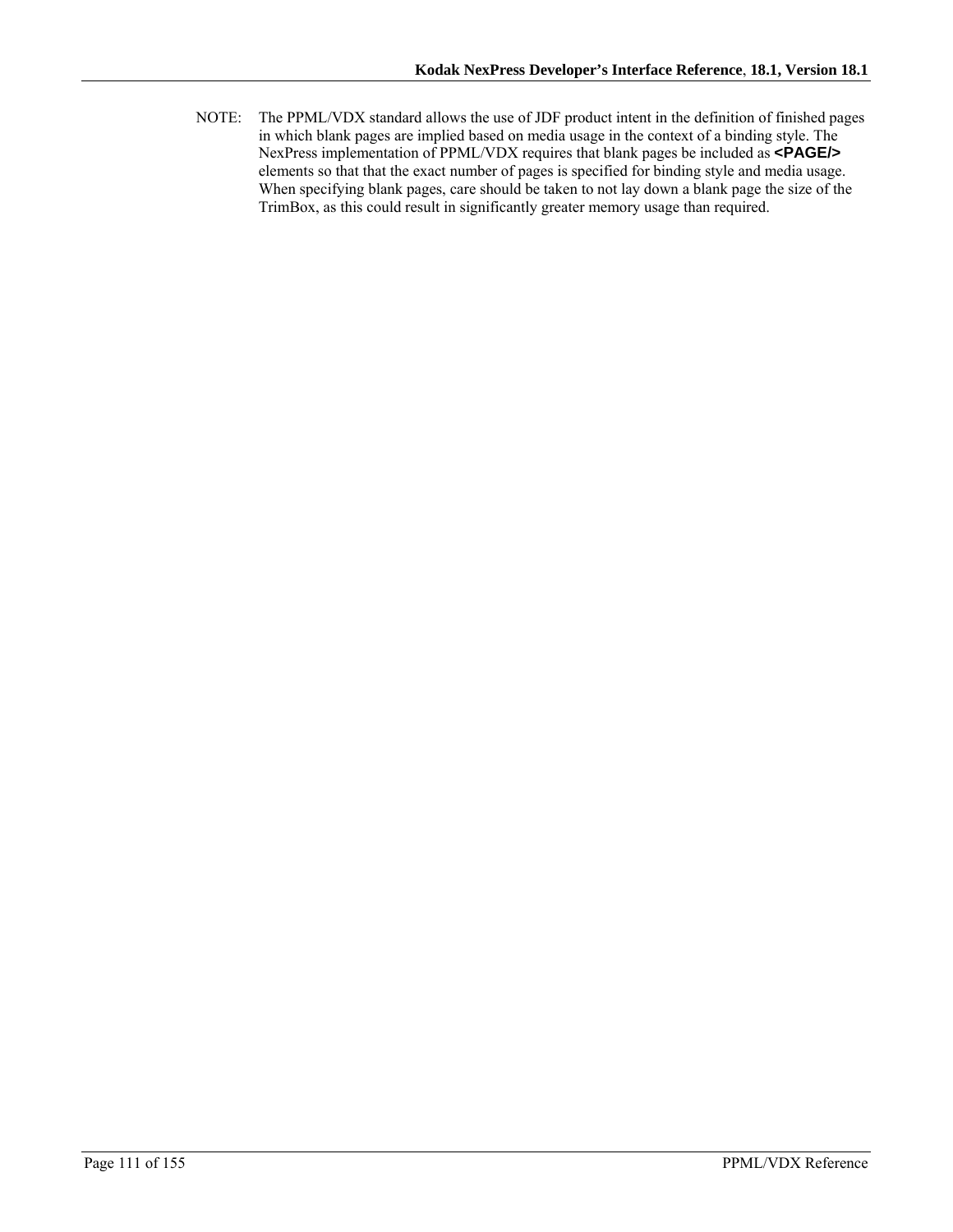# **9 Device Capabilities File Reference**

This chapter identifies NexPress support for its Device Capabilities File as referenced in the [KNDIG]. The NexPress maintains a single file to describe system capabilities. This file, DevCaps.xml, is written to \\\CDFExchg\DevCaps.xml on the DFE Server. It is also available as http://<SERVERNAME>/cdfeUisAccess/DevCaps.xml. Usage of this Device Capabilities File is provided in [KNDIG] and not here.

# **9.1 Understanding the Device Capabilities File**

The Device Capabilities File is written in XML; the legal elements and their structure are defined by a Document Type Definition (DTD). When reading the DTD, it is helpful to understand a few basic rules of syntax. Refer to Section 9.3 for the complete NexPress DevCaps.xml DTD.

- The DTD defines the structure of an XML file. Each element may contain other elements, and be characterized by one or more attributes. The Device Capabilities File often uses attributes to specify the units of an element, and to define an enumeration list of possible values. Attributes are identified as #IMPLIED or #REQUIRED indicating whether the attribute may be omitted from the element definition in the XML file.
- The relationship between elements is defined using a regular expression grammar. Each element is specified as a sequence of elements in which '\*' denotes "zero or more", '+' denotes "one or more", '?' denotes "zero or one", and the absence of a modifier denotes "precisely one". Root elements must be defined in the DTD before any sub-elements that reference them. Each element eventually resolves to either #PCDATA, #CDATA, or EMPTY representing parsed or non-parsed character data (text), or an empty element, respectively. When an element is defined as EMPTY, its value is described by the containing attribute.
- In the DTD, an element is defined as <!ELEMENT ElementName (ElementSequence)>. "ElementName" specifies a new element name. "ElementSequence" is a list of other elements comprising this new ElementName; it can also be #PCDATA, #CDATA, or EMPTY as appropriate.
- In the DTD, an attribute corresponds to a defined ElementName; each element can have any number of possible attributes. The attribute is defined as <!ATTLIST ElementName AttributeName (AttributeDefinition) RequiredTag>. "ElementName" specifies the element corresponding to this attribute. "AttributeName" is the identifying text string. In the Device Capabilities File, "AttributeDefinition" is usually an enumeration of one or more text strings, but can also be defined as CDATA if the attribute could contain a generic string. "RequiredTag" indicates whether the attribute is optional.
- The DTD indicates the possible content of the XML file it describes. The presence of #IMPLIED attribute tags, and "\*" or "?" on element sequence definitions, permits variability in the actual content and form of the Device Capabilities File. In practice much less variance is observed in the content of the Device Capabilities File than the DTD allows.

# **9.2 Device Capabilities Elements**

*The NexPress front end generates a DevCaps.xml that contains only the keys, values and sub-elements identified below.* 

# **9.2.1 BayID**

**BayID** defines the physical supply bay on the NexPress digital production color press identified by the containing **SubstrateSupply**. The association of a physical supply location to **BayID** is controlled by the print engine. The assigned value is provided as an attribute.

**BayID** occurs as a sub-element of **SubstrateSupply**.

| <b>Writer</b><br>Attribute Name or value | <b>Description</b> |
|------------------------------------------|--------------------|
|------------------------------------------|--------------------|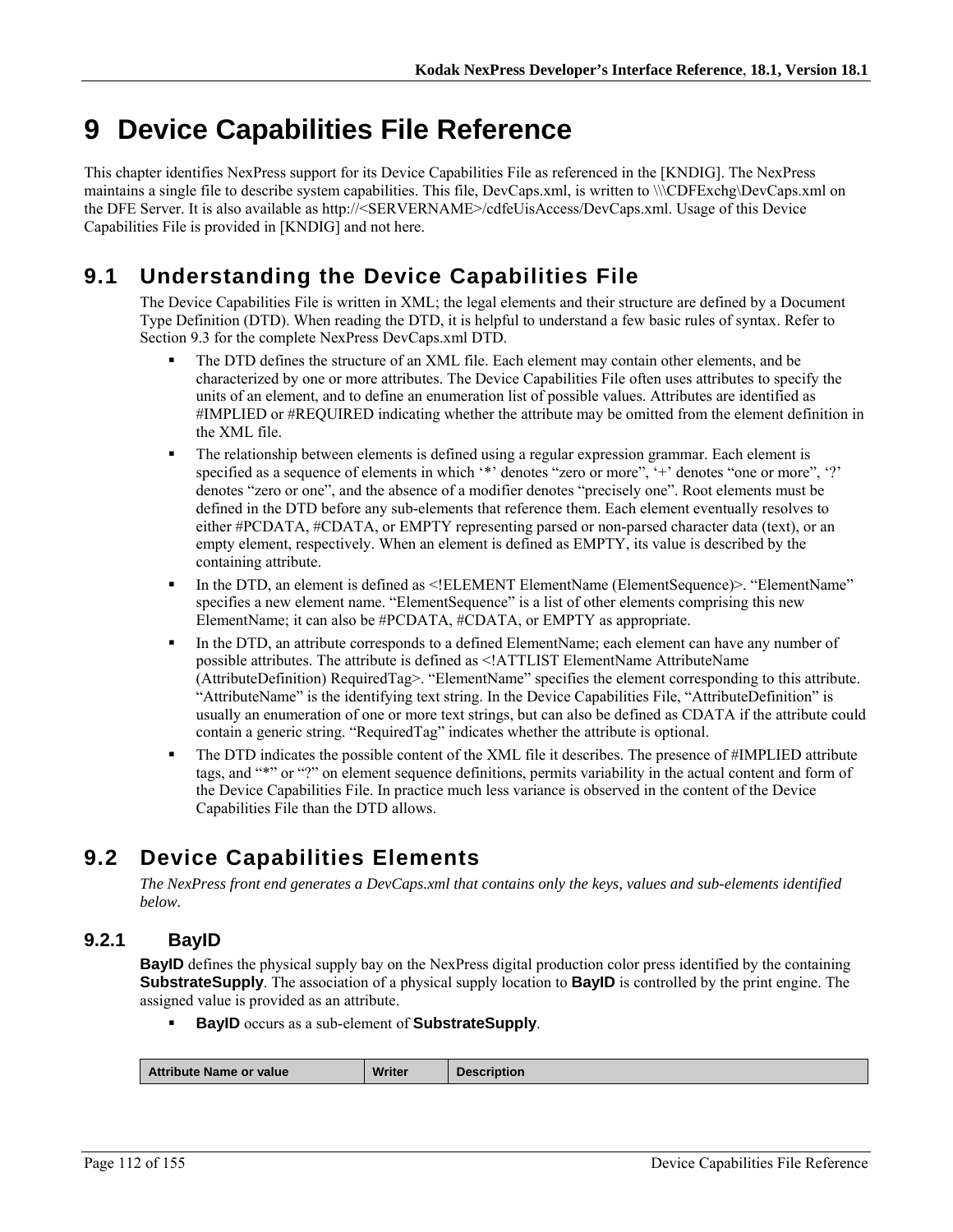| <b>Attribute Name or value</b> | Writer         | <b>Description</b>                                                                                                                 |
|--------------------------------|----------------|------------------------------------------------------------------------------------------------------------------------------------|
| <b>Enum</b>                    | W              | Type: Enumeration                                                                                                                  |
|                                |                | Defines the physical supply bay on the NexPress digital<br>production color press identified by the containing<br>SubstrateSupply. |
| bayA                           | W <sup>2</sup> |                                                                                                                                    |
| bayB                           | W <sup>2</sup> |                                                                                                                                    |
| bayC                           | w <sub>2</sub> |                                                                                                                                    |
| bayD                           | W <sup>2</sup> |                                                                                                                                    |
| bayE                           | W <sup>2</sup> |                                                                                                                                    |
| bayF                           | W <sup>2</sup> |                                                                                                                                    |
| bayG                           | W <sup>2</sup> |                                                                                                                                    |
| bayH                           | W <sup>2</sup> |                                                                                                                                    |
| ClassicMain                    | W <sup>2</sup> | Main Supply of a Classic NexPress 2100                                                                                             |
| ClassicUpper                   | W <sup>2</sup> | Upper Supply of a Classic NexPress 2100                                                                                            |
| ClassicLower                   | W <sup>2</sup> | Lower Supply of a Classic NexPress 2100                                                                                            |
| <b>InserterUpper</b>           | W <sup>2</sup> |                                                                                                                                    |
| <i><b>InserterLower</b></i>    | W <sup>2</sup> |                                                                                                                                    |
| <b>Unknown</b>                 | W <sup>2</sup> |                                                                                                                                    |

<!ELEMENT BayID EMPTY>

<!ATTLIST BayID Enum (bayA|bayB|bayC|bayD|bayE|bayF|bayG|bayH|ClassicMain|ClassicUpper|ClassicLower| InserterUpper|InserterLower|Unknown) #REQUIRED>

# **9.2.2 BoundedMediumData**

**BoundedMediumData** defines the characteristics of a substrate medium and their permitted value ranges.

- **BoundedMediumData** may occur as a sub-element of **SystemMedium**, **MinMediumData**, and **MaxMediumData**.
- **BoundedMediumData** may contain sub-elements **Length**, **Width**, **MediumWeight**, **Transparency**, **Thickness**, and **Creep**.

DTD Representation:

<!ELEMENT BoundedMediumData (Length?, Width?, SubstrateSizeName?, MediumWeight?, Transparency?, Thickness?, Creep?)>

# **9.2.3 Capacity**

**Capacity** defines the sheet capacity of the substrate tray identified by the containing **SubstrateSupply**. Capacity is specified as an integer quantity of sheets. The basis weight of the substrate used in defining capacity is print engine dependent, and not specified by this interface.

**Capacity** occurs as a sub-element of **SubstrateSupply**.

DTD Representation:

<!ELEMENT Capacity (#PCDATA)>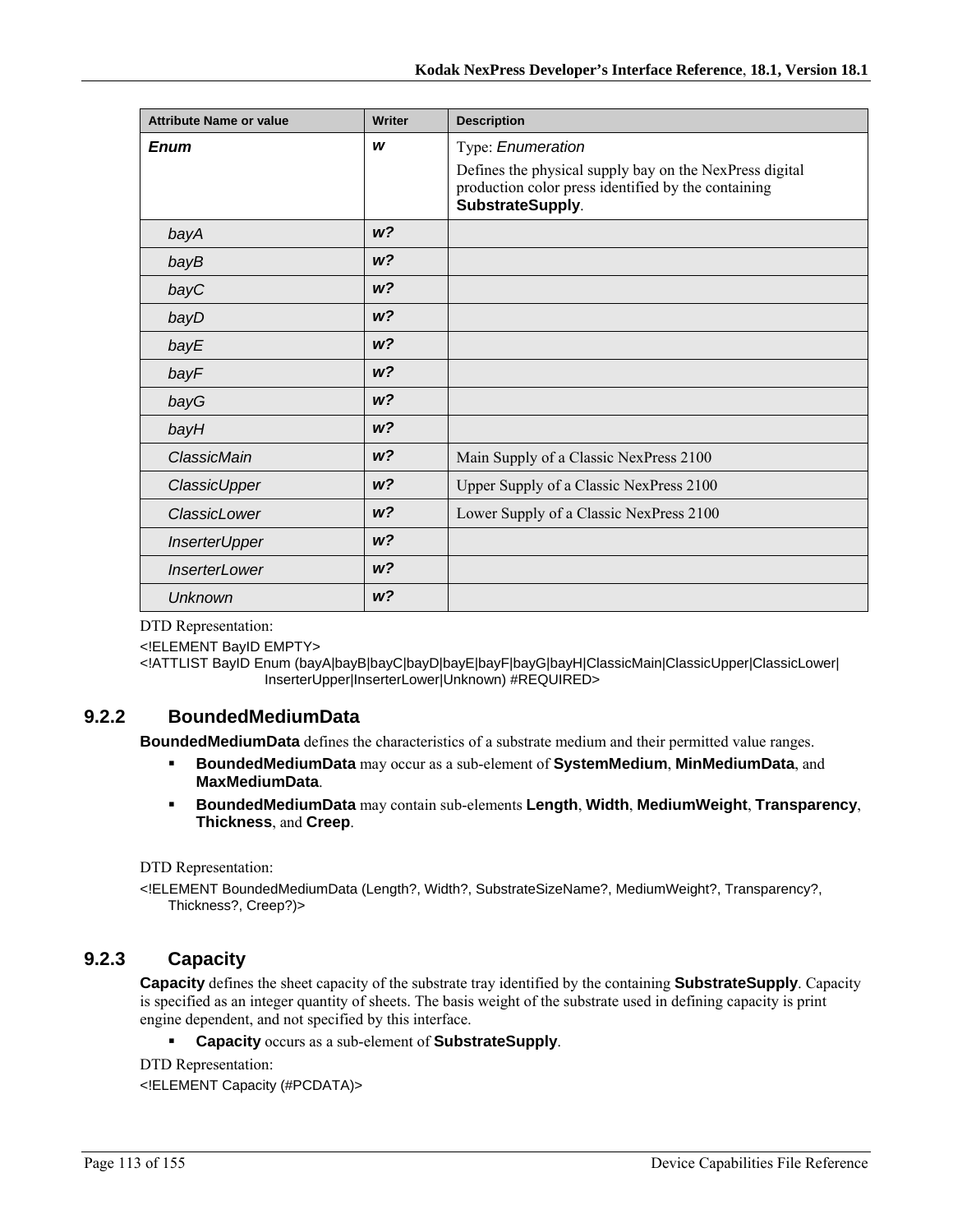# **9.2.4 CertifiedMedium**

**CertifiedMedium** defines the certification status of the containing **PrinterMedium**. The values defining characteristics of a certified medium have been validated by NexPress; the medium has been certified for use in the NexPress digital production color press.

**CertifiedMedium** may occur as a sub-element of the **PrinterMedium** element.

NOTE: When **CertifiedMedium** is defined for a **PrinterMedium**, the medium is certified. In practice the Device Capabilities File does not specify an attribute value for *Present*, so the default value of *True* applies.

| <b>Attribute Name or value</b> | <b>Writer</b>  | <b>Description</b>                                                                            |
|--------------------------------|----------------|-----------------------------------------------------------------------------------------------|
| <b>Present = True</b>          | w?             | Type: Boolean                                                                                 |
|                                |                | Defines the certification status of the containing<br><b>PrinterMedium.</b>                   |
| True                           | w?             | Medium is certified for use on the NexPress digital production<br>color press. Default Value. |
| False                          | W <sup>2</sup> | Medium is not certified for use on the NexPress digital<br>production color press.            |

DTD Representation:

<!ELEMENT CertifiedMedium EMPTY>

<!ATTLIST CertifiedMedium

Present (True | False) #IMPLIED>

# **9.2.5 CMYKGraphicICCProfile**

**CMYKGraphicICCProfile** defines the name of an input ICC profile suitable for use with four component PDF graphics and text data that are specified using the **DeviceCMYK** color space. This name should correspond to an entry in **ICCProfileList**. Its value is a character string.

**CMYKGraphicICCProfile** occurs as a sub-element of **SystemDefaults**.

DTD Representation: <!ELEMENT CMYKGraphicICCProfile (#PCDATA)>

# **9.2.6 CMYKImageICCProfile**

**CMYKImageICCProfile** element defines the name of an input ICC profile suitable for use with four component PDF image data that are specified using the **DeviceCMYK** color space. This name should correspond to an entry in **ICCProfileList**. Its value is a character string.

**CMYKImageICCProfile** occurs as a sub-element of **SystemDefaults**.

DTD Representation:

<!ELEMENT CMYKImageICCProfile (#PCDATA)>

# **9.2.7 Collate**

**Collate** defines the supported job collate options. Available collate options and their values are defined as attributes.

**Collate** may occur as a sub-element of **Collation**.

| <b>Attribute Name or value</b> | <b>Writer</b> | <b>Description</b>                         |
|--------------------------------|---------------|--------------------------------------------|
| <i>Enable</i> = <i>True</i>    | w?            | Type: Boolean                              |
|                                |               | Defines the supported job collate options. |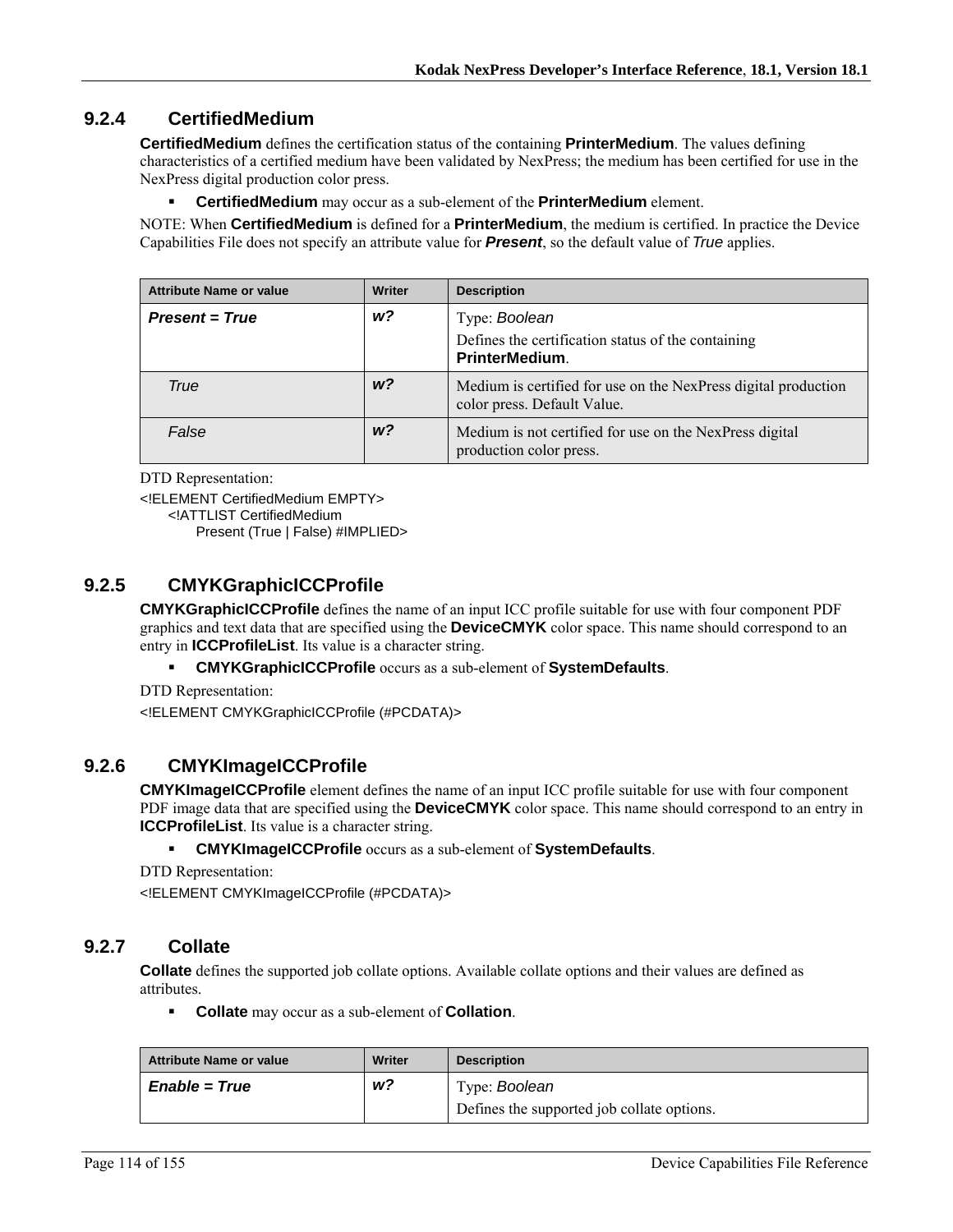| <b>Attribute Name or value</b> | Writer         | <b>Description</b>                                         |
|--------------------------------|----------------|------------------------------------------------------------|
| True                           | W <sup>2</sup> | Printing system supports enabling collation. Default Value |
| False                          | W <sup>2</sup> | Printing system supports disabling collation.              |

<!ELEMENT Collate EMPTY>

<!ATTLIST Collate

Enable (True | False) #IMPLIED>

# **9.2.8 Collation**

**Collation** defines a list of collate options that are available to a print job. When collation is enabled, a document remains a single set during printing; the number of sets produced is the requested count. When collation is disabled, the requested count is applied to each page and printed as a set; the number of sets produced is the number of pages in the document.

- **Collation** may occur as a sub-element of **FinishingOptions**.
- **Collation** may contain the sub-element **Collate**.

DTD Representation:

<!ELEMENT Collation (Collate\*)>

# **9.2.9 ColorSpace**

**ColorSpace** defines a color space. A color space is characterized by an ICC profile. Its value is supplied as an attribute.

**ColorSpace** may occur as a sub-element of **ICCProfile** and **ColorSpaceList**.

| <b>Attribute Name or value</b> | <b>Writer</b>  | <b>Description</b>                                                                |
|--------------------------------|----------------|-----------------------------------------------------------------------------------|
| $Enum = Gray$                  | W <sup>2</sup> | Type: Enumeration                                                                 |
|                                |                | The name of an input or output color-space as characterized by<br>an ICC profile. |
| Gray                           | W <sup>2</sup> | Default Value                                                                     |
| <b>CMYK</b>                    | W <sup>2</sup> |                                                                                   |
| <b>RGB</b>                     | W <sup>2</sup> |                                                                                   |
| LAB                            | W <sup>2</sup> |                                                                                   |
| <b>XYZ</b>                     | W <sup>2</sup> |                                                                                   |
| LUV                            | W <sup>2</sup> |                                                                                   |
| <b>YXY</b>                     | W <sup>2</sup> |                                                                                   |
| 3CLR                           | W <sup>2</sup> |                                                                                   |
| 4CLR                           | W <sup>2</sup> |                                                                                   |
| 5CLR                           | W <sup>2</sup> |                                                                                   |
| <b>Present</b>                 | !w             | Type: Boolean                                                                     |
|                                |                | Not supported                                                                     |

DTD Representation:

<!ELEMENT ColorSpace EMPTY>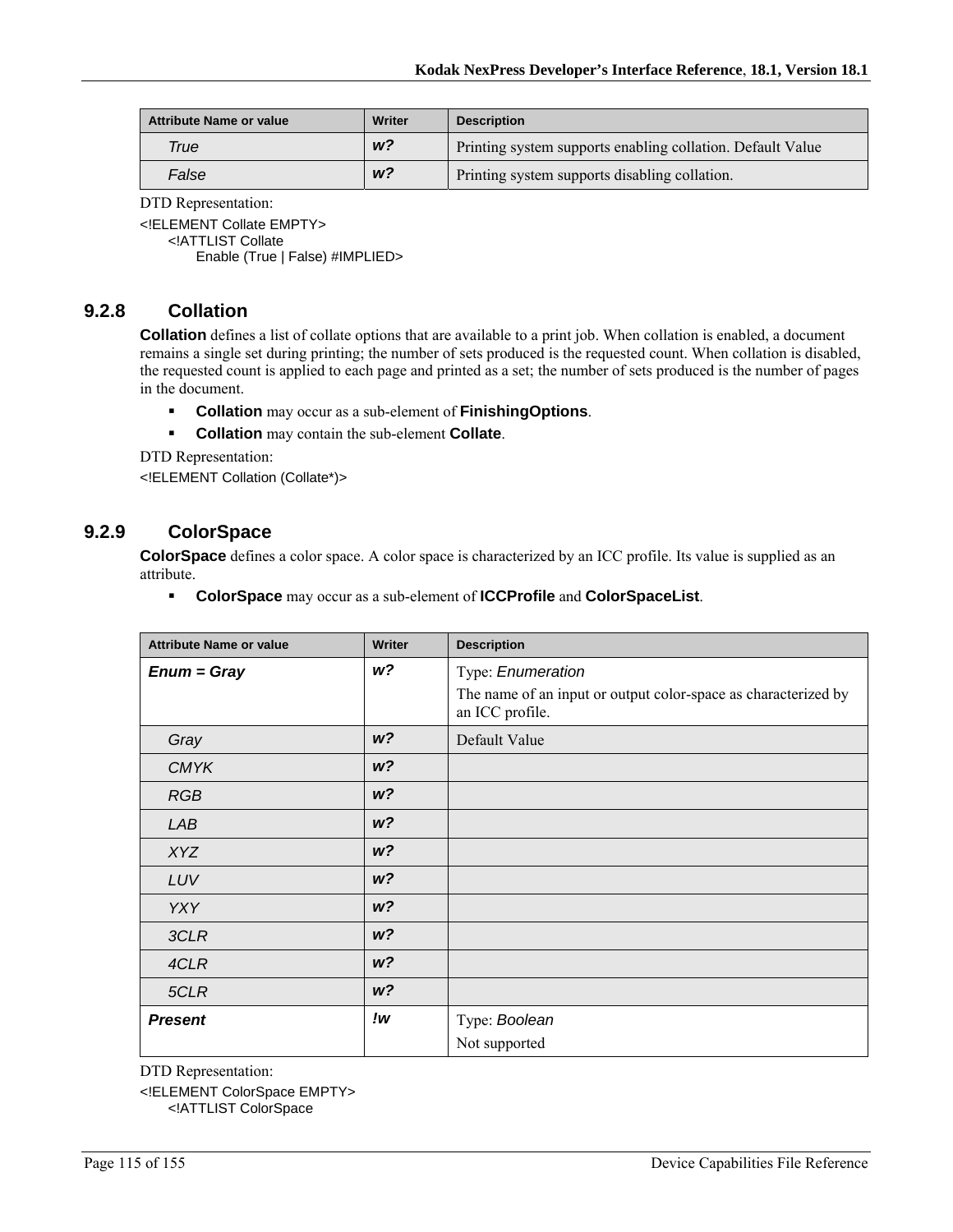Enum (Gray | CMYK | RGB | LAB | XYZ | LUV | YXY | 3CLR | 4CLR | 5CLR) #IMPLIED Present (True | False) #IMPLIED>

#### **9.2.10 ColorList**

**ColorList** enumerates the set of substrate color types supported by the substrate catalog.

- **ColorList** may occur as a sub-element of **MediumConstraints**.
- **ColorList** may contain sub-elements of **ColorType**.

DTD Representation: <!ELEMENT ColorSpaceList (ColorSpace\*)>

#### **9.2.11 ColorSpaceList (Obsolete)**

**ColorSpaceList** defines the set of color spaces used by the printer.

NOTE: Use of **ColorSpaceList** is obsolete. It is included in the Device Capabilities File, but the contents of **ColorSpaceList** do not convey meaningful device capability information.

- **ColorSpaceList** may occur as a sub-element of **Printer**.
- **ColorSpaceList** may contain the sub-element **ColorSpace**.

DTD Representation:

<!ELEMENT ColorSpaceList (ColorSpace\*)>

#### **9.2.12 ColorType**

**ColorType** defines the substrate color.

**ColorType** may occur as a sub-element of **ColorList** and **SystemMedium**.

| <b>Attribute Name or value</b> | <b>Writer</b>  | <b>Description</b>      |
|--------------------------------|----------------|-------------------------|
| $Enum = White$                 | w?             | Type: Enumeration       |
|                                |                | Color of the substrate. |
| <b>Unknown</b>                 | W <sup>2</sup> |                         |
| <b>WhiteNeutral</b>            | W <sup>2</sup> |                         |
| <b>GrayNeutral</b>             | W <sup>2</sup> |                         |
| Yellowish                      | W <sup>2</sup> |                         |
| <b>Blueish</b>                 | W <sup>2</sup> |                         |
| Reddish                        | W <sup>2</sup> |                         |
| Greenish                       | W <sup>2</sup> |                         |
| White                          | W <sup>2</sup> | Default Value           |
| Blue                           | W <sup>2</sup> |                         |
| Cream                          | W <sup>2</sup> |                         |
| <b>BrightYellow</b>            | W <sup>2</sup> |                         |
| Gray                           | W <sup>2</sup> |                         |
| Green                          | W <sup>2</sup> |                         |
| <b>Ivory</b>                   | W <sup>2</sup> |                         |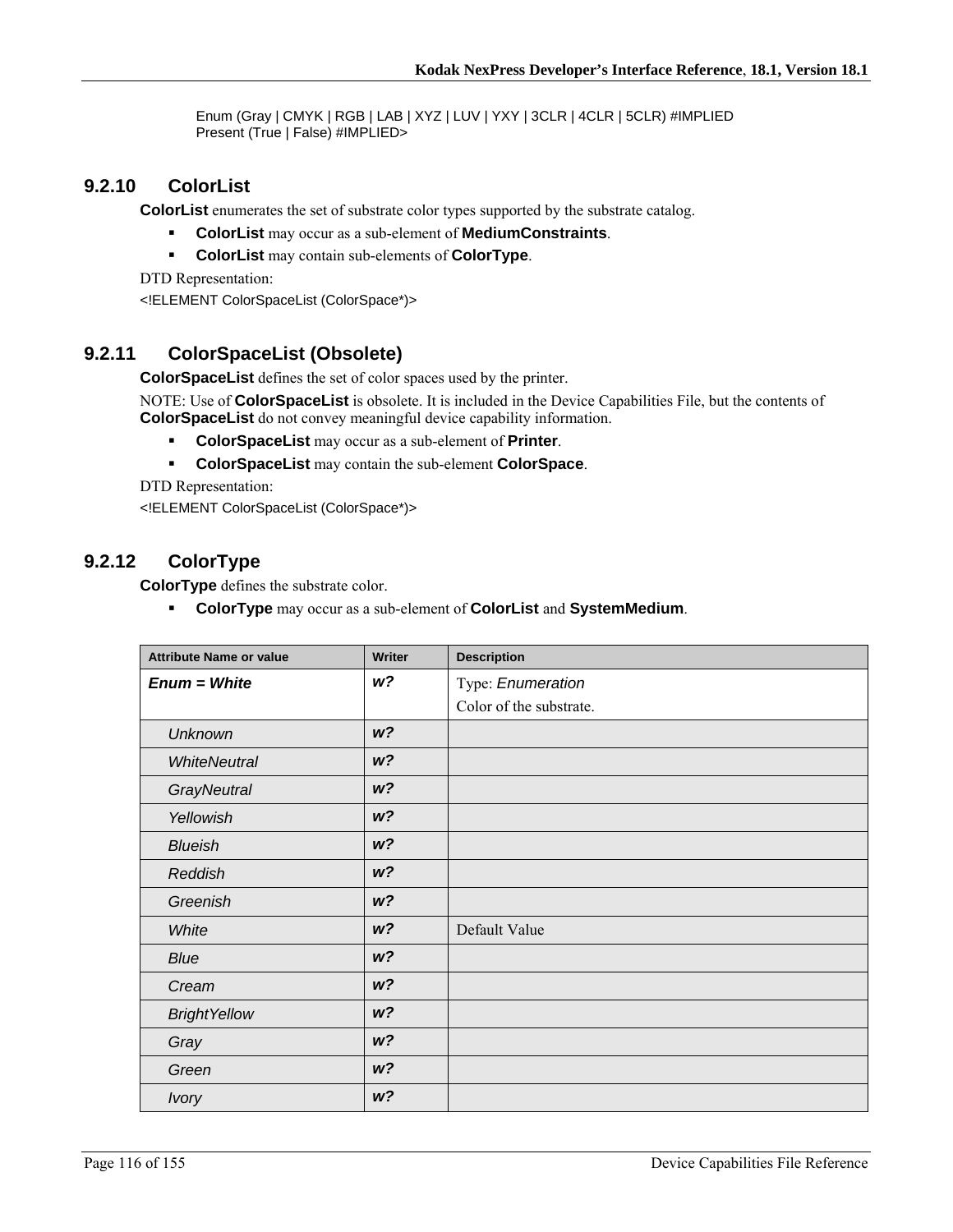| Orange         | W <sup>2</sup> |                                |
|----------------|----------------|--------------------------------|
| Pink           | W <sup>2</sup> |                                |
| Red            | W <sup>2</sup> |                                |
| Yellow         | W <sup>2</sup> |                                |
| Transparency   | W <sup>2</sup> |                                |
| Other          | W <sup>2</sup> |                                |
| <b>Present</b> | !w             | Type: Boolean<br>Not supported |
|                |                |                                |

<!ELEMENT ColorType EMPTY>

<!ATTLIST ColorType

Enum (Unknown | WhiteNeutral | GrayNeutral | Yellowish | Blueish | Reddish | Greenish | White | Blue | Cream | BrightYellow | Gray | Green | Ivory | Orange | Pink | Red | Yellow | Transparency | Other) #IMPLIED Present (True | False) #IMPLIED>

#### **9.2.13 Comment**

**Comment** contains a human-readable comment. **Comment** is usually free-form descriptive text that provides a more detailed explanation of the containing element. Its value is an ASCII string.

**Comment** may occur as a sub-element of **Printer**, **SystemMedium**, **Font**, and **ImpositionTemplate**.

DTD Representation:

<!ELEMENT Comment (#PCDATA)>

#### **9.2.14 CoreFont**

**CoreFont** defines whether the font is a member of the standard set of Adobe® core fonts.

**CoreFont** may occur as a sub-element of **Font**.

NOTE: Defining the **CoreFont** element is sufficient to designate a core font. In practice the Device Capabilities File does not specify an attribute value for *Present*, so the default value of *True* applies.

| <b>Attribute Name or value</b> | <b>Writer</b>  | <b>Description</b>                                                               |
|--------------------------------|----------------|----------------------------------------------------------------------------------|
| <b>Present = True</b>          | w?             | Type: CDATA                                                                      |
|                                |                | Defines whether the font is a member of the standard set of<br>Adobe core fonts. |
| True                           | W <sup>2</sup> | Font is a core font. Default Value.                                              |
| False                          | w <sub>2</sub> | Font is not a core font.                                                         |

DTD Representation:

<!ELEMENT CoreFont EMPTY> <!ATTLIST CoreFont Present (True | False) #IMPLIED>

#### **9.2.15 CoverList**

**CoverList** defines a list of cover mode media mapping options that are available to a print job.

**CoverList** may occur as a sub-element of **FinishingOptions**.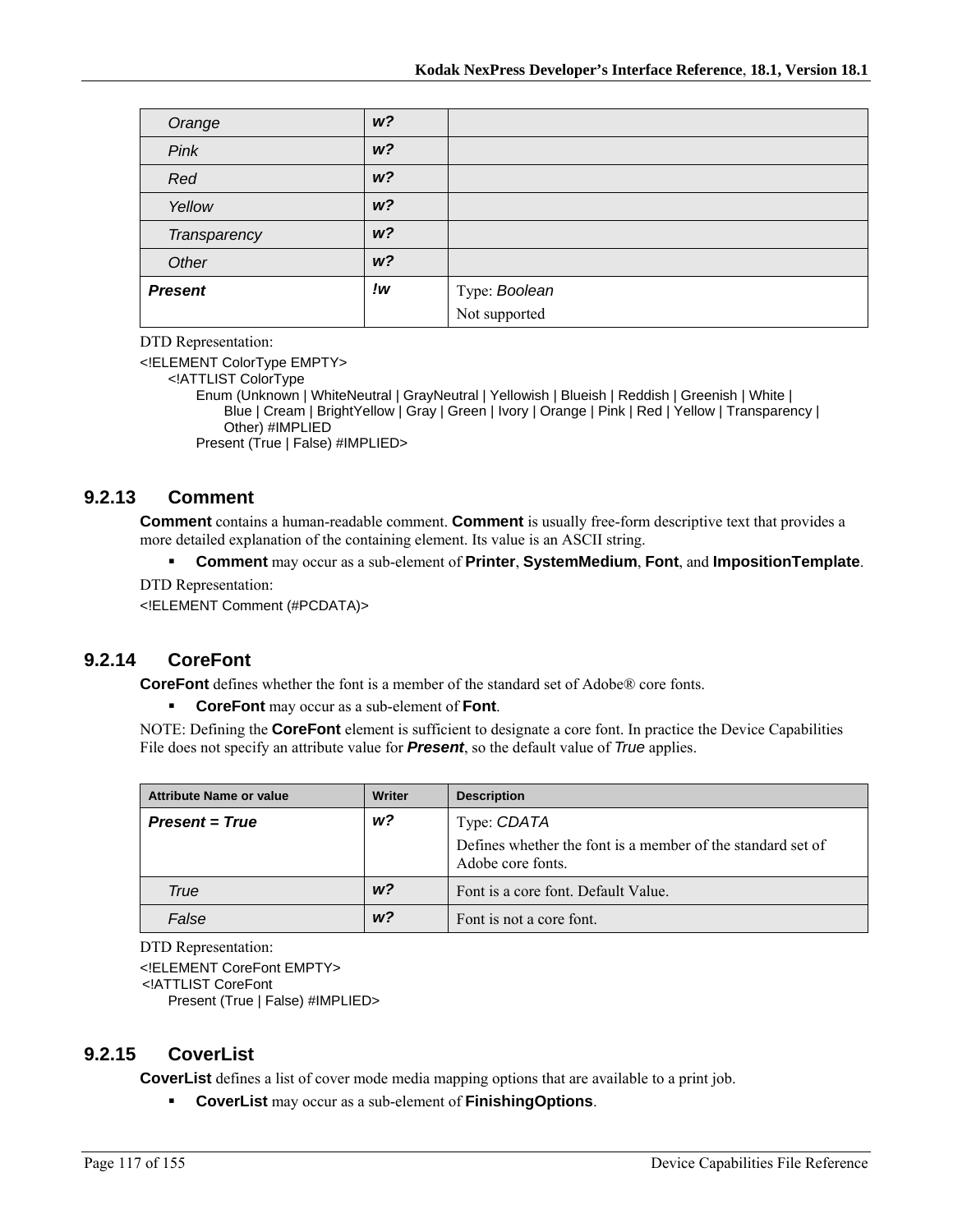**CoverList** may contain the sub-element **CoverType**.

DTD Representation:

<!ELEMENT CoverList (CoverType\*)>

# **9.2.16 CoverType**

**CoverType** defines a type of cover that can be produced in the printed document. Available types of covers are defined as attributes.

**CoverType** may occur as a sub-element of **CoverList**.

| <b>Attribute Name or value</b> | Writer         | <b>Description</b>                                                     |
|--------------------------------|----------------|------------------------------------------------------------------------|
| $Enum = None$                  | $w$ ?          | Type: Enumeration                                                      |
|                                |                | Defines type of cover that can be produced in the printed<br>document. |
| <b>None</b>                    | W <sup>2</sup> | The print product has no cover. Default Value.                         |
| Front                          | W <sup>2</sup> | The print product only has a front cover.                              |
| Back                           | W <sup>2</sup> | The print product only has a back cover.                               |
| <b>Both</b>                    | W <sup>2</sup> | The print product has both a front and a back cover.                   |
| <b>Present</b>                 | !w             | Type: Boolean                                                          |
|                                |                | Not supported.                                                         |

DTD Representation:

<!ELEMENT CoverType EMPTY>

<!ATTLIST CoverType

Enum (None | Front | Back | Both) #IMPLIED Present (True | False) #IMPLIED>

# **9.2.17 Creep**

**Creep** defines the creep value of a substrate as it pertains to perceived image movement during gather/fold finishing. **Creep** can be in units of millimeters or inches; units are provided as an attribute.

**Creep** may occur as a sub-element of **BoundedMediumData**.

| Attribute Name or value | Writer         | <b>Description</b>                 |
|-------------------------|----------------|------------------------------------|
| $Unit = UM$             | w?             | Type: <i>Enumeration</i>           |
|                         |                | Unit of measure for <b>Creep</b> . |
| UM                      | W <sup>2</sup> | Micrometers. Default Value         |
| IN                      | W <sup>2</sup> | Inches.                            |

DTD Representation:

<!ELEMENT Creep (#PCDATA)> <!ATTLIST Creep Unit (UM|IN) #IMPLIED>

# **9.2.18 CurrentColorMode (Obsolete)**

**CurrentColorMode** defines the current color policy of the printing system. Its value is provided as an attribute.

**CurrentColorMode** may occur as a sub-element of **FifthColor**.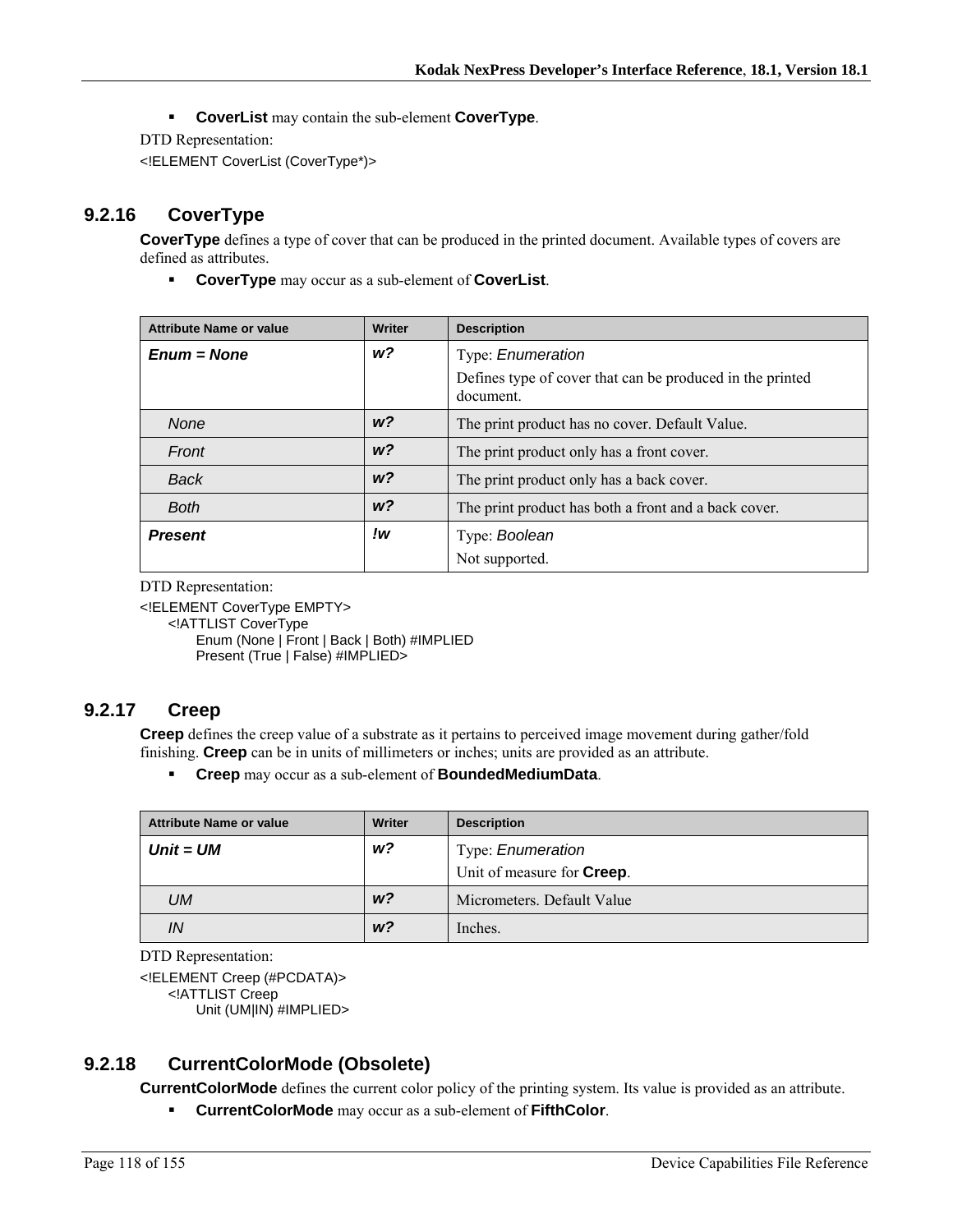NOTE: **CurrentColorMode** is obsolete. Historically it was used to report the color policy in use by the printer because changing from four to five color printing required a significant changeover interval. The press now operates in an *Auto* color mode using four or five dry-ink printing stations as appropriate.

| <b>Attribute Name or value</b> | <b>Writer</b>  | <b>Description</b>                                                              |
|--------------------------------|----------------|---------------------------------------------------------------------------------|
| $Enum = Auto$                  | $w$ ?          | Type: Enumeration                                                               |
|                                |                | Defines the current color policy of the printing system.                        |
| Auto                           | w <sub>2</sub> | The current color mode is set to automatic. Default Value.                      |
| <b>Black</b>                   | W <sup>2</sup> | The current color mode of operation is black printing only.                     |
| <b>CMYK</b>                    | w <sub>2</sub> | The current color mode of operation is 4-color CMYK.                            |
| 5CLR                           | W <sup>2</sup> | The current color mode 5 color printing – CMYK and a fifth<br>process colorant. |
| Unknown                        | w <sub>2</sub> | The current color mode is undefined.                                            |

DTD Representation:

<!ELEMENT CurrentColorMode EMPTY>

<!ATTLIST CurrentColorMode

Enum (Auto | Black | CMYK | 5CLR | Unknown) #IMPLIED>

#### **9.2.19 CurrentLoadedFifthColor**

**CurrentLoadedFifthColor** identifies the fifth dry-ink printing station installed and loaded in the printing system. The color must be a member of the **InstalledFifthColorList** for it to be loaded.

- **CurrentLoadedFifthColor** may occur as a sub-element of **FifthColor**.
- **CurrentLoadedFifthColor** may contain the sub-element **FifthColorName**.

DTD Representation:

<!ELEMENT CurrentLoadedFifthColor (FifthColorName, SupportedEngineSpeedList)>

# **9.2.20 DefaultDestination**

When **DefaultDestination** is defined for a **Delivery**, the **DeliveryLocation** is the device default.

**DefaultDestination** may occur as a sub-element of **Delivery**.

#### **9.2.21 Delivery**

**Delivery** defines a set of print output destinations available to the printing system and their capabilities. Each **Delivery** element has a unique identifier, ID, provided as an attribute.

- **Delivery** may occur as a sub-element of **SubstrateDeliveryList**.
- **Delivery** contains the sub-elements **DeliveryType**, **OffsetCapable**, **StapleCapable**, **OperatorSelectable**, **OutputDelivery**, **MinSize**, **MaxSize, SupportedEngineSpeedList, DefaultDestination**.

| <b>Attribute Name or value</b> | Writer | <b>Description</b>                                                                                                                                                                         |
|--------------------------------|--------|--------------------------------------------------------------------------------------------------------------------------------------------------------------------------------------------|
| ID                             | W      | Type: CDATA                                                                                                                                                                                |
|                                |        | Unique identifier for delivery element. The format of ID is not<br>defined by this interface. Hex string values (such as $0x11$ and<br>$0x41$ ) are typical, but may change in the future. |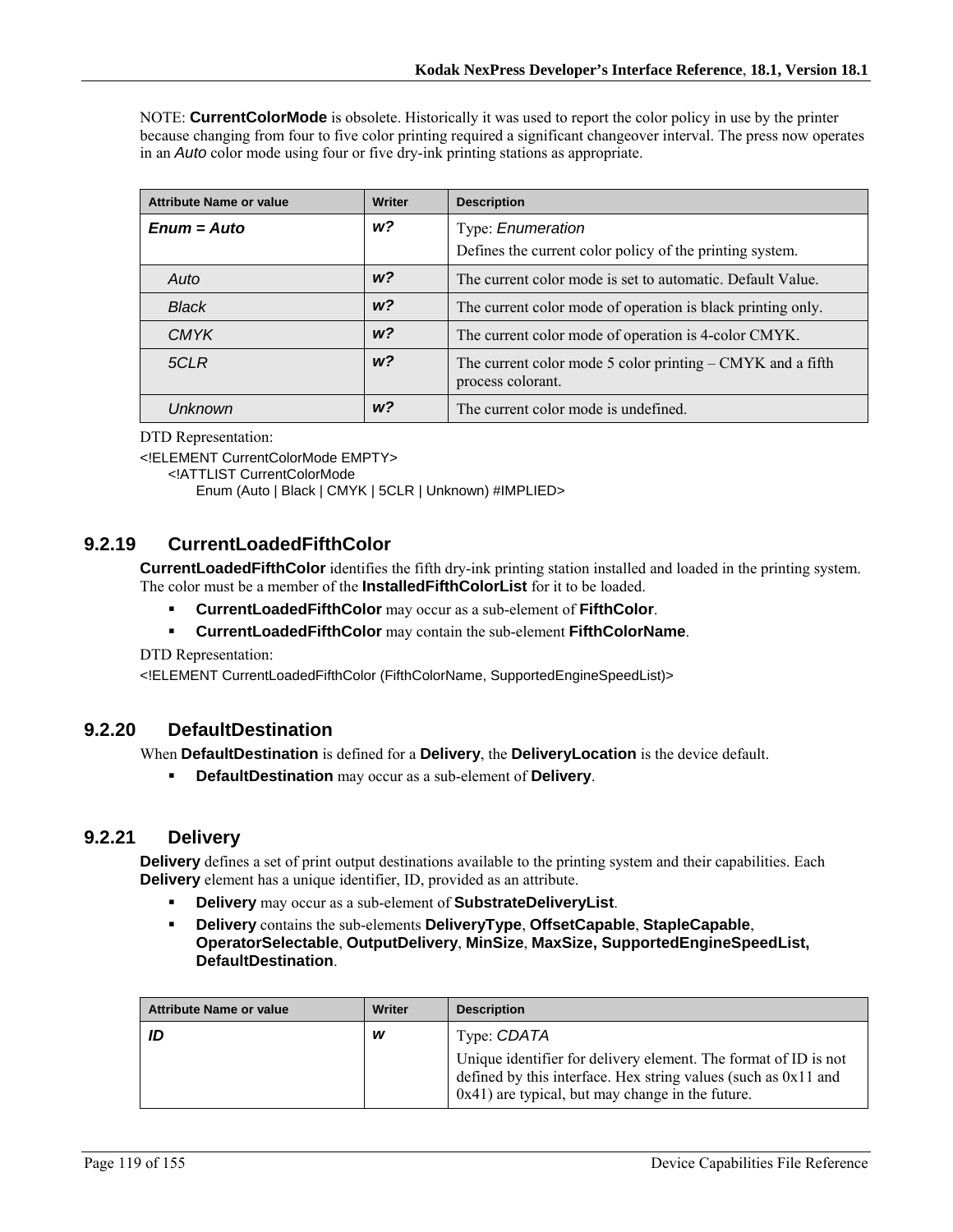<!ELEMENT Delivery (DeliveryType, OffsetCapable, StapleCapable, OperatorSelectable, OutputDelivery, MinSize, MaxSize, SupportedEngineSpeedList, DefaultDestination)> <!ATTLIST Delivery ID CDATA #REQUIRED>

#### **9.2.22 DeliveryLocation**

**DeliveryLocation** defines an enumeration of all output destinations across the NexPress product line.

**Delivery** may occur as a sub-element of **SubstrateDeliveryList**.

DTD Representation:

<!ELEMENT DeliveryLocation EMPTY>

<!ATTLIST DeliveryLocation Enum (Main | Main2 | Proof | Proof2 | InlineFinisher | FinisherUpper | FinisherLower | FinisherSaddle | Hidden | Unknown) #REQUIRED>

#### **9.2.23 DeliveryType**

**DeliveryType** defines a substrate output location. The location can be a tray or bin on the printer or output accessory.

- **DeliveryType** may occur as a sub-element of **Delivery**.
- **DeliveryType** contains the sub-element **DeliveryTypeDetails**.

| <b>Attribute Name or value</b> | <b>Writer</b>  | <b>Description</b>                         |
|--------------------------------|----------------|--------------------------------------------|
| <b>Enum</b>                    | W              | Type: Enumeration                          |
|                                |                | Defines a substrate output location.       |
| stacker                        | w <sub>2</sub> | High capacity output stacker.              |
| proof                          | w <sub>2</sub> | Proof output tray.                         |
| waste                          | w <sub>2</sub> | Output tray for discarding spoiled sheets. |
| finisher                       | W <sup>2</sup> | Finisher device.                           |
| unknown                        | W <sup>2</sup> | Unknown device.                            |

DTD Representation:

<!ELEMENT DeliveryType (DeliveryTypeDetails)>

<!ATTLIST DeliveryType

Enum (stacker | proof | waste | finisher | unknown) #REQUIRED>

# **9.2.24 DeliveryTypeDetails**

**DeliveryTypeDetails** provides more specific information about the **DeliveryType** location; such information is useful for differentiating between multiple locations on the output device. The value of **DeliveryTypeDetails** is provided as an attribute.

- **DeliveryTypeDetails** may occur as a sub-element of **DeliveryType**.
- **DeliveryTypeDetails** contains the sub-element **SupportedEngineSpeedList.**

| <b>Attribute Name or value</b> | <b>Writer</b>  | <b>Description</b>                           |
|--------------------------------|----------------|----------------------------------------------|
| <b>Enum</b>                    | W              | Type: <i>Enumeration</i>                     |
|                                |                | Provides detailed DeliveryType capabilities. |
| Deposit                        | W <sup>2</sup> | Has no special capability.                   |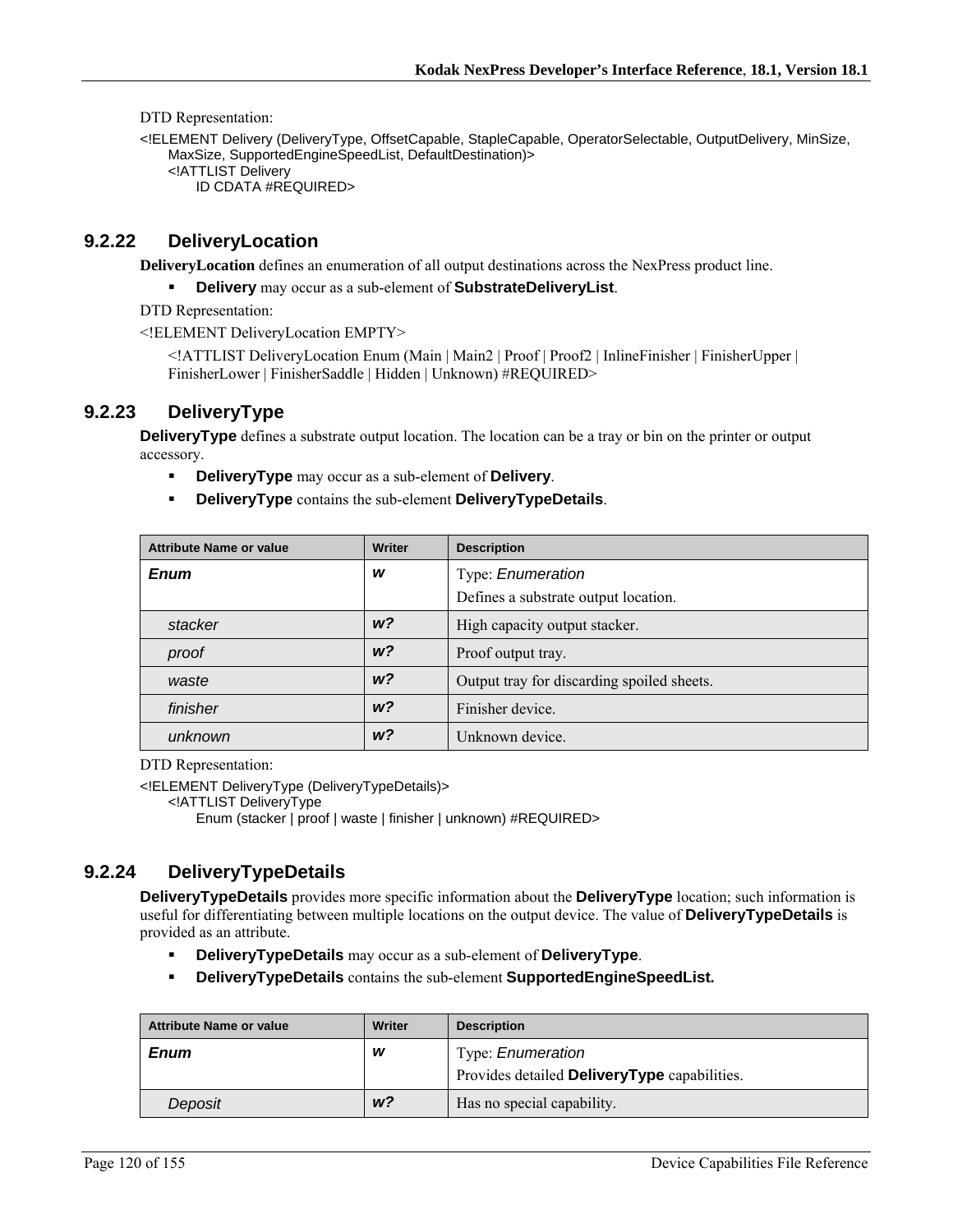| <b>Attribute Name or value</b> | <b>Writer</b>  | <b>Description</b>                                                                                              |
|--------------------------------|----------------|-----------------------------------------------------------------------------------------------------------------|
| Rotary                         | W <sup>2</sup> | Has rotary capability.                                                                                          |
| <b>High Volume Tray</b>        | W <sup>2</sup> | Proof output tray has high capacity (in terms of quantity of<br>sheets it can hold).                            |
| LowCapacityProofWaste          | W <sup>2</sup> | Proof and waste output trays have low capacity (in terms of<br>quantity of sheets it can hold).                 |
| LowCapacityProof               | W <sup>2</sup> | Proof output tray has low capacity (in terms of quantity of<br>sheets it can hold).                             |
| Vertical                       | W <sup>2</sup> | Has vertical stacking capability.                                                                               |
| Dfa                            | W <sup>2</sup> | Inline finisher that uses the DFA interface.                                                                    |
| <b>HighCapacity</b>            | w <sub>2</sub> | High Capacity Stacker (NexPress M700 only)                                                                      |
| ProofWaste                     | W <sup>2</sup> | Proof Tray (NexPress M700 only)                                                                                 |
| Saddle                         | W <sup>2</sup> |                                                                                                                 |
| Invalid                        | W <sup>2</sup> |                                                                                                                 |
| <b>Unknown</b>                 | W <sup>2</sup> |                                                                                                                 |
| <b>Position</b>                | W              | Type: CDATA                                                                                                     |
|                                |                | A numerical assignment designated by the print engine. Position<br>assignment is not defined by this interface. |

<!ELEMENT DeliveryTypeDetails (SupportedEngineSpeedList?)>

<!ATTLIST DeliveryTypeDetails

Enum (Deposit | Rotary | HighVolumeTray | LowCapacityProofWaste | LowCapacityProof | Vertical | Dfa | HighCapacity | ProofWaste | Saddle | Invalid | Unknown) #REQUIRED Position CDATA #REQUIRED>

# **9.2.25 DeviceID**

**DeviceID** identifies the NexPress front end from which the Device Capabilities File was obtained. It is the name of the NexPress front end on a computer network domain. Its value is an ASCII string.

- **DeviceID** may occur as a sub-element of **ManufacturingCapabilities**.
- DTD Representation:

<!ELEMENT DeviceID (#PCDATA)>

# **9.2.26 DiscreteSize**

**DiscreteSize** describes the size constraint (Width, Height) of a medium element.

**DiscreteSize** occurs as a sub-element of **SupportedSizeList**.

DTD Representation:

<!ELEMENT DiscreteSize (Width, Height)>

<!ATTLIST DiscreteSize Unit (MM) #IMPLIED>

#### **9.2.27 DoorNumber**

**DoorNumber** defines the door number assigned to the containing **SubstrateSupply**. Assignment of a value to **DoorNumber** is print engine-dependent and not specified by this interface; the value is an integer.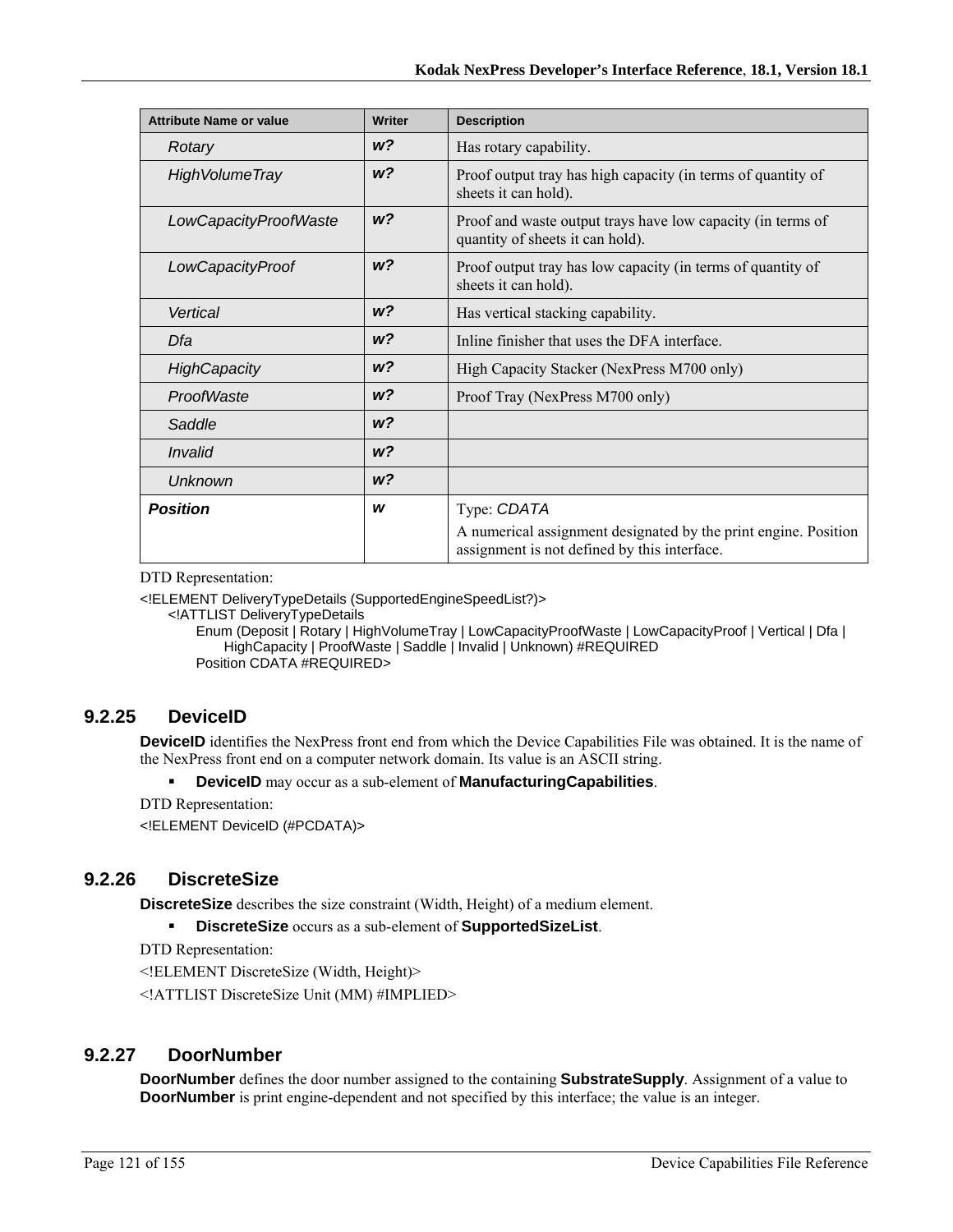**DoorNumber** occurs as a sub-element of **SubstrateSupply**.

DTD Representation:

<!ELEMENT DoorNumber (#PCDATA)>

# **9.2.28 EngineSpeed**

**EngineSpeed** identifies the speed in A4 pages/minute which the NexPress can run.

 **EngineSpeed** may occur as a sub-element of **SupportedEngineSpeedList, MaxLicensedEngineSpeed**.

| <b>Attribute Name or value</b> | <b>Writer</b>  | <b>Description</b>                       |
|--------------------------------|----------------|------------------------------------------|
| <b>Enum</b>                    | W              | Type: Enumeration                        |
|                                |                | Engine printing speed in A4 pages/minute |
| 70                             | W <sup>2</sup> |                                          |
| 83                             | W <sup>2</sup> |                                          |
| 100                            | W <sup>2</sup> |                                          |
| 120                            | W <sup>2</sup> |                                          |
| <b>Unknown</b>                 | W <sup>2</sup> |                                          |

DTD Representation:

<!ELEMENT EngineSpeed EMPTY> <!ATTLIST EngineSpeed Enum (70 | 83 | 100 | 120 | Unknown) #REQUIRED>

# **9.2.29 ExternalControllerType**

**ExternalControllerType** defines the type of DFE attached to the printing station.

**ExternalControllerType** may occur as a sub-element of **Printer**.

| <b>Attribute Name or value</b> | <b>Writer</b>  | <b>Description</b>                                            |
|--------------------------------|----------------|---------------------------------------------------------------|
| $Enum = None$                  | W              | Type: Enumeration<br>Defines type of the external controller. |
| <b>NONE</b>                    | w?             | Default Value.                                                |
| <b>FIERY</b>                   | W <sup>2</sup> |                                                               |
| <b>BRISQUE</b>                 | w?             |                                                               |
| CREO PODS                      | w?             |                                                               |

DTD Representation:

<!ELEMENT ExternalControllerType EMPTY>

<!ATTLIST ExternalControllerType

Enum (NONE | FIERY | BRISQUE | CREO\_PODS) #REQUIRED>

#### **9.2.30 FeedEdge**

**FeedEdge** identifies the leading edge of the substrate as it travels through the paper path.

**FeedEdge** may occur as a sub-element of **PrinterMedium**.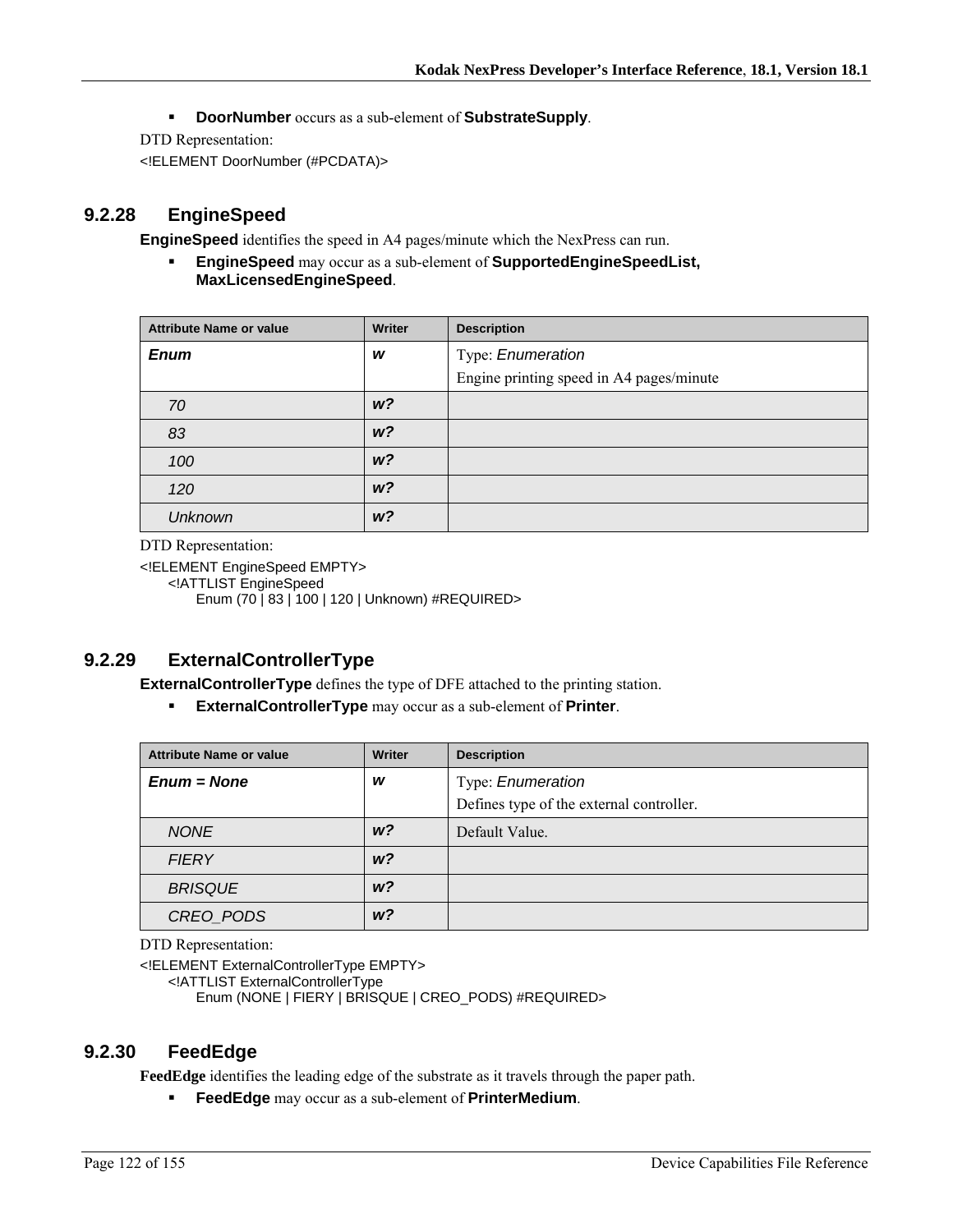<!ELEMENT FeedEdge EMPTY>

<!ATTLIST FeedEdge Enum (ShortEdge|LongEdge) #IMPLIED>

#### **9.2.31 FeederType**

**FeederType** identifies the type of substrate supply.

**FeederType** may occur as a sub-element of **SubstrateSupply**.

| <b>Attribute Name or value</b> | <b>Writer</b>  | <b>Description</b>       |
|--------------------------------|----------------|--------------------------|
| <b>Enum</b>                    | W <sup>2</sup> | Type: Enumeration        |
|                                |                | No Default               |
| 1K Drawer                      | W <sup>2</sup> | 1000 sheet supply drawer |
| 4.5K Drawer                    | w?             | 4500 sheet supply drawer |
| RollFeed                       | W <sup>2</sup> | Roll Feeder              |
| <b>Unknown</b>                 | w?             |                          |

DTD Representation:

<!ELEMENT FeederType EMPTY>

<!ATTLIST FeederType

Enum (1K\_Drawer | 4.5K\_Drawer | RollFeed | Unknown) #IMPLIED

#### **9.2.32 FifthColor**

**FifthColor** defines the printing system's support for fifth color dry-ink printing stations. Support for a fifth dry-ink printing station is reported as an attribute.

- **FifthColor** may occur as a sub-element of Printer.
- **FifthColor** may contain sub-elements **InstalledFifthColorList**, **CurrentColorMode**, and **CurrentLoadedFifthColor**.

| <b>Attribute Name or value</b> | <b>Writer</b>  | <b>Description</b>                                                            |
|--------------------------------|----------------|-------------------------------------------------------------------------------|
| Supported = True               | w?             | Type: Boolean                                                                 |
|                                |                | Defines support for a fifth dry-ink printing station.                         |
| True                           | W <sup>2</sup> | Printing system supports a fifth, dry-ink printing station. Default<br>Value. |
| False                          | w?             | Printing system does not support a fifth, dry-ink printing station.           |

DTD Representation:

<!ELEMENT FifthColor (InstalledFifthColorList\*, CurrentColorMode?, CurrentLoadedFifthColor?)> <!ATTLIST FifthColor

Supported (True | False) #IMPLIED>

#### **9.2.33 FifthColorName**

**FifthColorName** defines the name of a fifth dry-ink printing station. The name is an attribute.

 **FifthColorName** may occur as a sub-element of **InstalledFifthColorList** and **CurrentLoadedFifthColor**.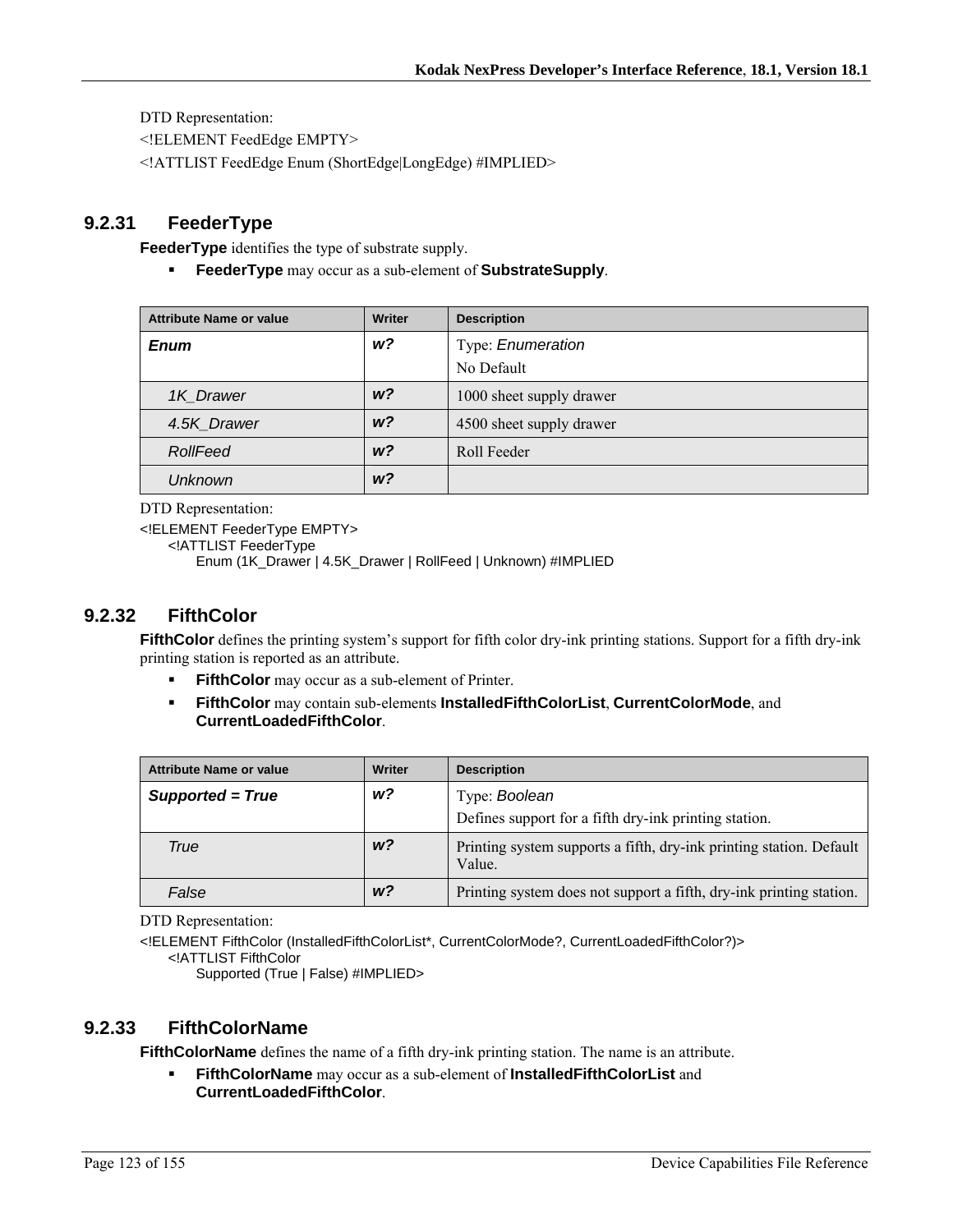**FifthColorName** may contain sub-element **SecuredColorant**.

| <b>Attribute Name or value</b> | Writer | <b>Description</b>                                                                                                        |
|--------------------------------|--------|---------------------------------------------------------------------------------------------------------------------------|
| <b>Enum</b>                    | w?     | Type: <i>Enumeration</i><br>Defines name of a fifth dry-ink printing station. Enumeration<br>values are system-dependent. |

DTD Representation:

<!ELEMENT FifthColorName (SecuredColorant?)> <!ATTLIST FifthColorName Enum (#PCDATA) #IMPLIED>

#### **9.2.34 FinishingOptions**

**FinishingOptions** defines supported finishing available on the printing system. Finishing options pertain to the handling of printed output.

- **FinishingOptions** may occur as a sub-element of **ManufacturingCapabilities**.
- **FinishingOptions** may contain sub-elements **CoverList**, **InsertList**, **Collation**, **Jogging**, **SubstrateDeliveryList**, and **PageOrderList**.

DTD Representation:

<!ELEMENT FinishingOptions (CoverList?, InsertList?, Collation?, Jogging?, SubstrateDeliveryList?, PageOrderList?)>

#### **9.2.35 Font**

**Font** defines the characteristics of a font installed on the printing system.

- **Font** may occur as a sub-element of **FontList**.
- **Font** contains sub-element **Name**. It may also contain sub-elements **Comment**, **FontType**, and **CoreFont**.

DTD Representation:

<!ELEMENT Font (Name, Comment?, FontType?, CoreFont?)>

#### **9.2.36 FontDefaults**

**FontDefaults** defines default values for all font characteristics in the containing **FontList**. The default is only used if the defaulted element is not explicitly defined in **Font**.

- **FontDefaults** may occur as a sub-element of **FontList**.
- **FontDefaults** contains sub-element **Font**.

NOTE: **FontDefaults** does not define a default value for **Name**. Each **Font** element within **FontList** must have a unique name.

DTD Representation:

<!ELEMENT FontDefaults (Font)>

# **9.2.37 FontList**

**FontList** defines the list of installed fonts. These fonts are available to any submitted JDF ticket or Virtual Printer Hot Folder. Each listed font defines only those elements for which the value differs from that in **FontDefaults**.

- **FontList** may only occur as a sub-element of **ManufacturingCapabilities**.
- **FontList** may contain sub-elements **FontDefaults** and **Font**.

DTD Representation: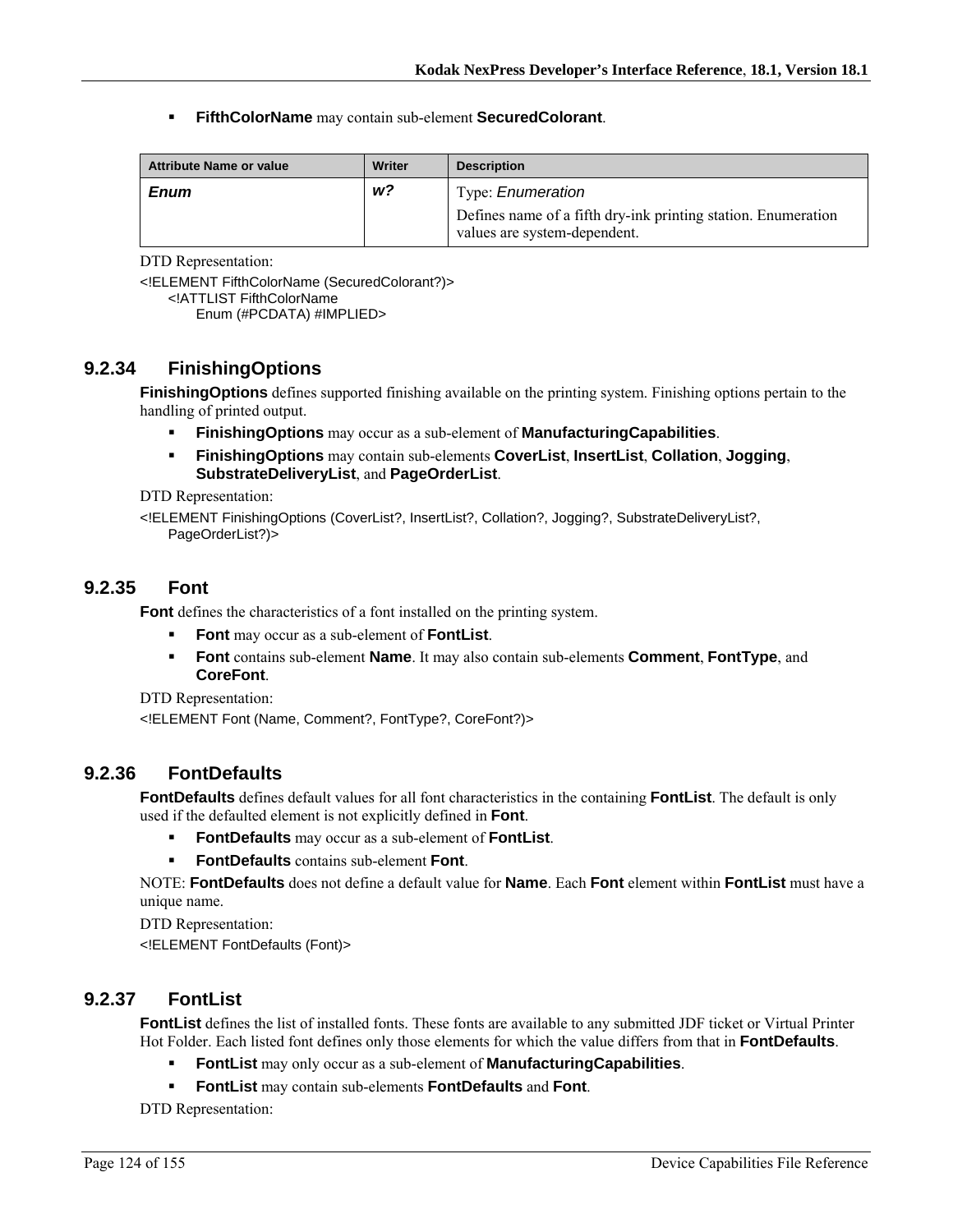<!ELEMENT FontList (FontDefaults?, Font\*)>

# **9.2.38 FontType**

**FontType** defines the data format of a font. Its value is supplied as an attribute.

**FontType** may occur as a sub-element of **Font**.

| <b>Attribute Name or value</b> | <b>Writer</b>  | <b>Description</b>                 |
|--------------------------------|----------------|------------------------------------|
| $Enum = PostScriptType1$       | w?             | Type: Enumeration                  |
|                                |                | Defines the data format of a font. |
| PostScriptType1                | W <sup>2</sup> | Default Value.                     |
| PostScriptType1MM              | W <sup>2</sup> |                                    |
| PostScriptType3                | W <sup>2</sup> |                                    |
| PostScriptType42               | W <sup>2</sup> |                                    |
| PostScriptTTF                  | W <sup>2</sup> |                                    |
| PostScriptType0CID             | W <sup>2</sup> |                                    |
| <b>Present</b>                 | !w             | Type: Boolean                      |
|                                |                | Not supported.                     |

DTD Representation:

<!ELEMENT FontType EMPTY>

<!ATTLIST FontType

Enum (PostScriptType1 | PostScriptType1MM | PostScriptType3 | PostScriptType42 | PostScriptTTF | PostScriptType0CID) #IMPLIED Present (True | False) #IMPLIED>

# **9.2.39 GlossUnitCompatible**

**GlossUnitCompatible** indicates containing **PrinterMedium** is compatible with the external glosser.

**GlossUnitCompatible** may occur as a sub-element of **PrinterMedium**.

DTD Representation:

<!ELEMENT GlossUnitCompatible EMPTY>

#### **9.2.40 HasGlosserSettings**

**HasGlosserSettings** indicates glosser settings are defined for containing **PrinterMedium**.

**HasGlosserSettings** may occur as a sub-element of **PrinterMedium**.

DTD Representation:

<!ELEMENT HasGlosserSettings EMPTY>

#### **9.2.41 Height**

**Height** defines the height/length component of a rectangular dimension. **Height** can be in units of millimeters or inches.

**Height** may occur as a sub-element of **MinSize** and **MaxSize**.

| <b>Writer</b><br><b>Attribute Name or value</b><br><b>Description</b> |
|-----------------------------------------------------------------------|
|-----------------------------------------------------------------------|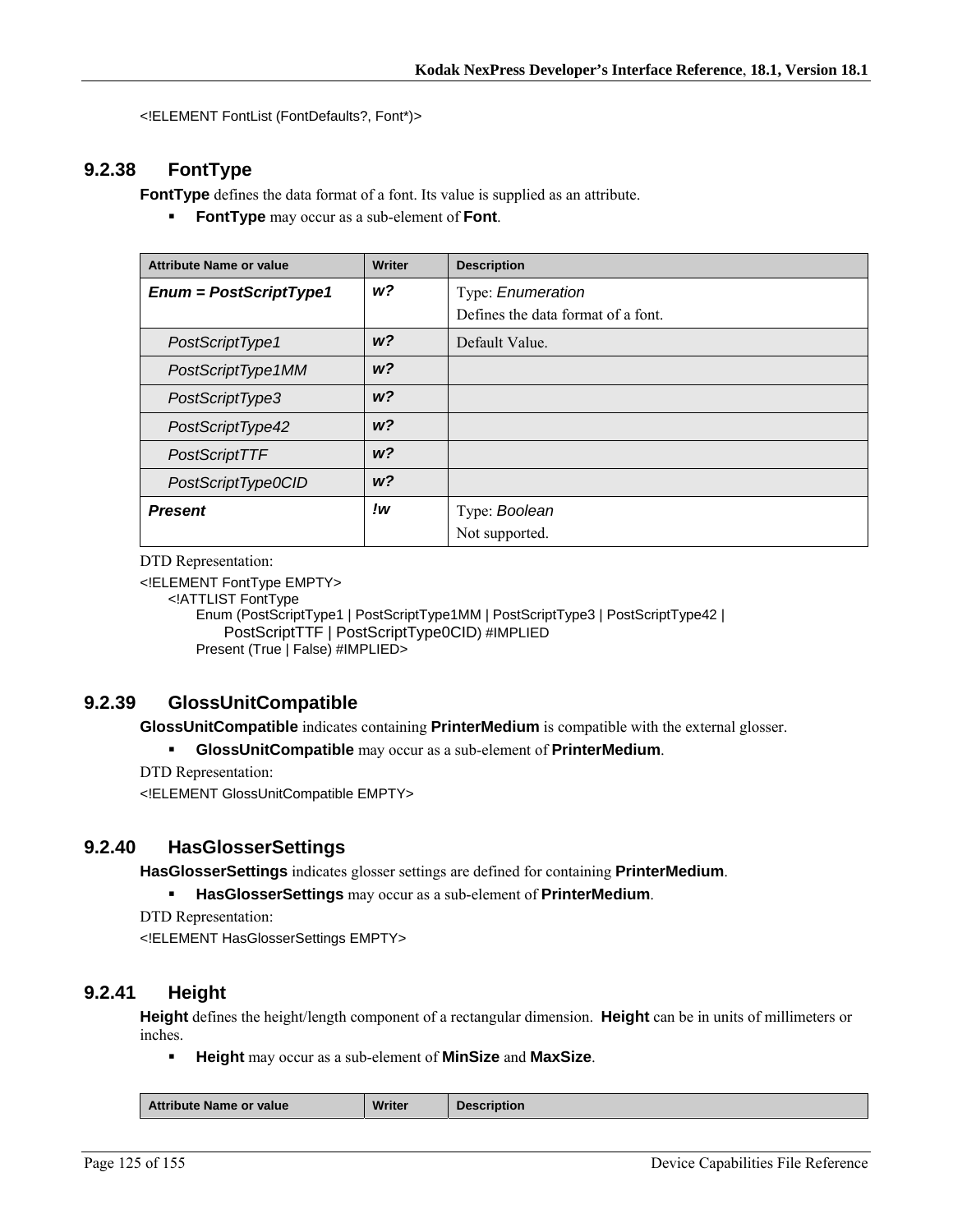| Attribute Name or value | <b>Writer</b>  | <b>Description</b>                 |
|-------------------------|----------------|------------------------------------|
| $Unit = MM$             | w?             | Type: Enumeration                  |
|                         |                | Unit of measure for <b>Width</b> . |
| МM                      | W <sup>2</sup> | Millimeters. Default Value         |
| ΙN                      | W <sup>2</sup> | Inches.                            |

<!ELEMENT Height (#PCDATA)>

#### **9.2.42 I2PPlatform**

**I2PPlatform** reports the I2P platform type used within the printing system.

**I2PPlatform** may occur as a sub-element of **Printer**.

| <b>Attribute Name or value</b> | <b>Writer</b>  | <b>Description</b>             |
|--------------------------------|----------------|--------------------------------|
| <b>Enum</b>                    | w              | Type: Enumeration              |
|                                |                | Printing system platform type. |
| 12P                            | w <sub>2</sub> | First generation I2P.          |
| I2P2                           | w <sup>2</sup> | Second generation I2P.         |
| <b>Unknown</b>                 | W <sup>2</sup> | Unknown.                       |

DTD Representation:

<!ELEMENT I2PPlatform EMPTY>

<!ATTLIST I2PPlatform

Enum (I2P | I2P2 | Unknown) #REQUIRED>

# **9.2.43 ICCProfile**

**ICCProfile** defines the name and color space definition of an ICC profile. An attribute identifies those profiles mapped to a substrate.

- **ICCProfile** may occur as a sub-element of **ICCProfileList**.
- **ICCProfile** contains sub-element **Name**. It may also contain sub-element **ColorSpace**.

| <b>Attribute Name or value</b> | Writer         | <b>Description</b>                                                                                                                                     |
|--------------------------------|----------------|--------------------------------------------------------------------------------------------------------------------------------------------------------|
| SubstratelCCProfile = True     | w <sub>2</sub> | Type: Boolean                                                                                                                                          |
|                                |                | Indicates whether or not the ICC profile is an output ICC profile<br>characterizing a supported medium from a substrate entry of the<br>Media Catalog. |
| True                           | w?             | The ICC profile is and output ICC profile and is referenced from<br>a Media Catalog entry. Default Value.                                              |
| False                          | w?             | The ICC profile is not an output pro-file and is not referenced<br>from a Media Catalog entry.                                                         |

DTD Representation:

<!ELEMENT ICCProfile (Name, ColorSpace?)>

<!ATTLIST ICCProfile

SubstrateICCProfile (True | False) #IMPLIED>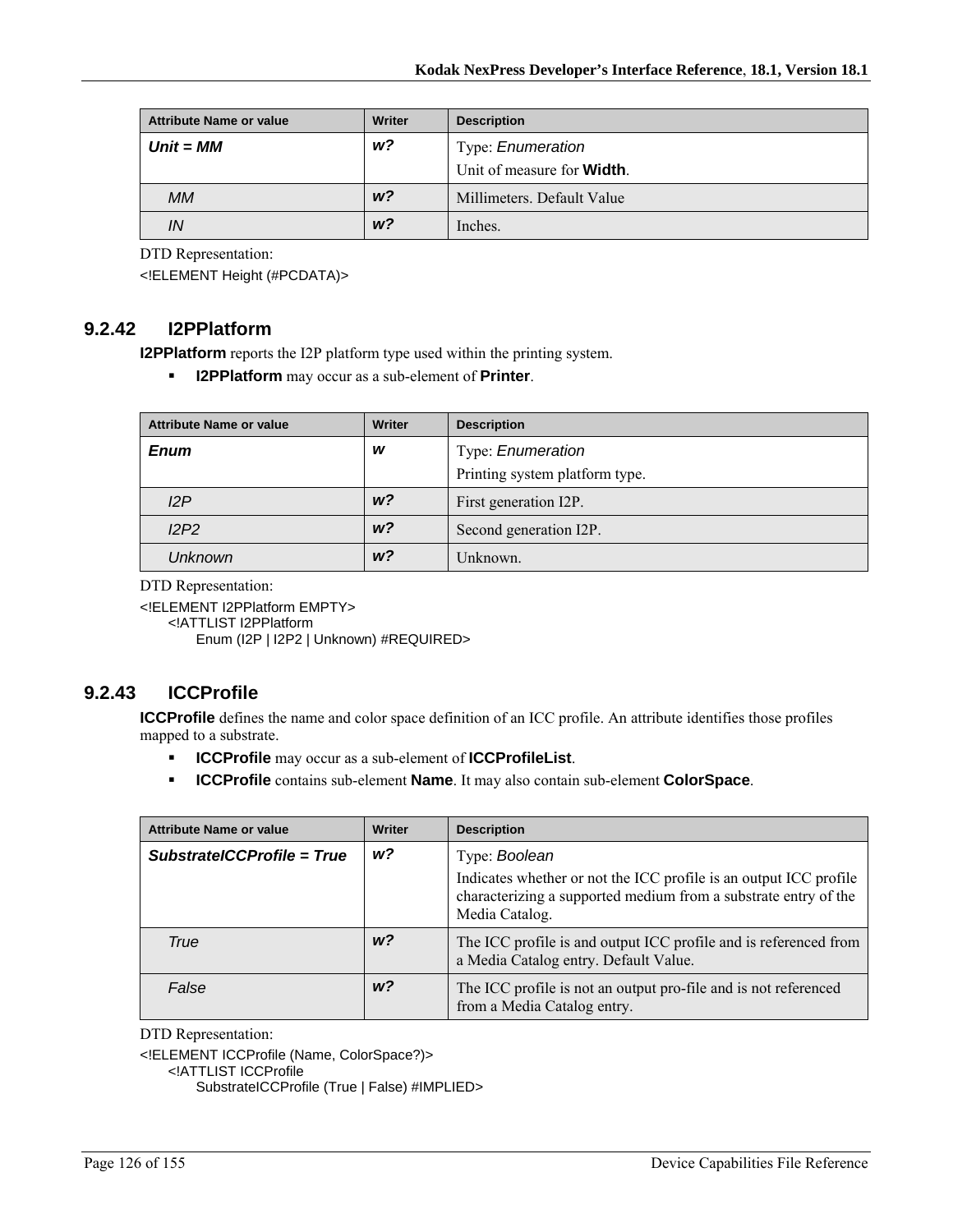### **9.2.44 ICCProfileDefaults**

**ICCProfileDefaults** defines default values for all ICC profile characteristics in the containing **ICCProfileList**. The default is only used if the defaulted element is not explicitly defined in **ICCProfile**.

- **ICCProfileDefaults** may occur as a sub-element of **ICCProfileList**.
- **ICCProfileDefaults** contains the sub-element **ICCProfile**.

NOTE: **ICCProfileDefaults** does not define a default value for **Name**. Each **ICCProfile** element within **ICCProfileList** must have a unique name.

DTD Representation: <!ELEMENT ICCProfileDefaults (ICCProfile)>

#### **9.2.45 ICCProfileList**

**ICCProfileList** defines ICC profile resources available on the printing system. All ICC profiles in this list are available to any Virtual Printer Hot Folder. Each listed **ICCProfile** defines only those elements for which the value differs from that in **ICCProfileDefaults**.

- **ICCProfileList** may occur as a sub-element of **ManufacturingCapabilities**.
- **ICCProfileList** contains the sub-element **ICCProfileDefaults**. It may also contain the sub-element **ICCProfile**.

DTD Representation:

<!ELEMENT ICCProfileList (ICCProfileDefaults, ICCProfile\*)>

#### **9.2.46 ImpositionTemplate**

**ImpositionTemplate** defines properties of an imposition template.

- **ImpositionTemplate** occurs as a sub-element of **ImpositionTemplateDefaults**. It may also occur as a sub-element of **ImpositionTemplateList**.
- **ImpositionTemplate** contains the sub-element **Name**. It may also contain sub-elements **Comment**, **PagesPerSheet**, **SheetsPerSignature**, and **LayoutMode**.

NOTE: **Name** identifies the imposition template resource stored on the NexPress front end. This name was provided during template installation. The NexPress front end's installation includes a set of predefined imposition templates that are stored as system resources.

DTD Representation:

<!ELEMENT ImpositionTemplate (Name, Comment?, PagesPerSheet?, SheetsPerSignature?, LayoutMode?)>

# **9.2.47 ImpositionTemplateDefaults**

**ImpositionTemplateDefaults** defines default values for all imposition template characteristics in the containing ImpositionTemplateList. The default is only used if the defaulted element is not explicitly defined in ImpositionTemplate.

- **ImpositionTemplateDefaults** may occur as a sub-element of **ImpositionTemplateList**.
- **ImpositionTemplateDefaults** contains the sub-element **ImpositionTemplate**.

NOTE: **ImpositionTemplateDefaults** does not define a default value for **Name**. Each **ImpositionTemplate** element within **ImpositionTemplateList** must have a unique name.

DTD Representation:

<!ELEMENT ImpositionTemplateDefaults (ImpositionTemplate)>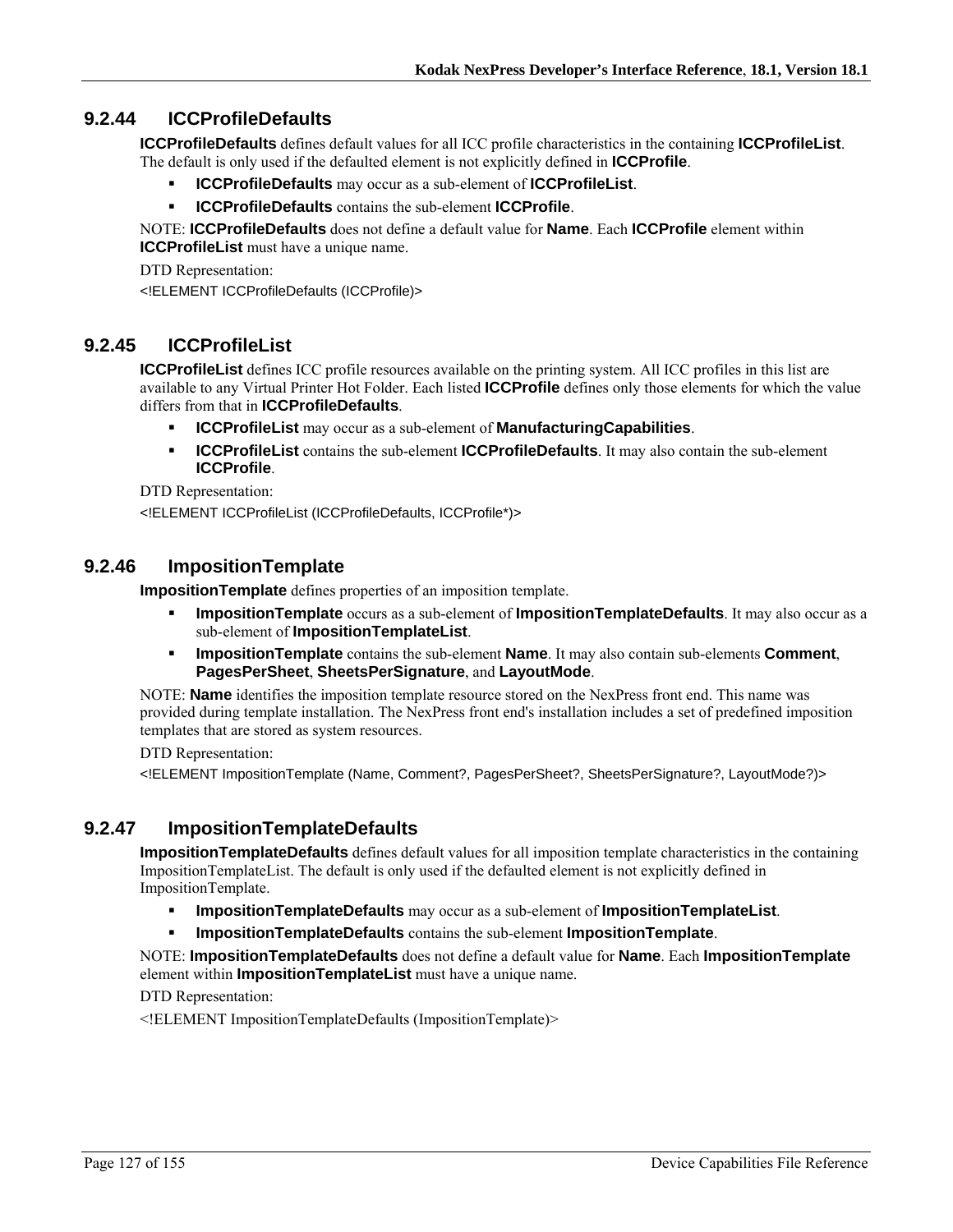#### **9.2.48 ImpositionTemplateList**

**ImpositionTemplateList** defines the imposition template resources available on the printing system. All imposition templates in this list are available to any submitted JDF ticket or Virtual Printer Hot Folder. Imposition templates are used to place multiple images from the document onto one printed substrate. Each listed **ImpositionTemplate** defines only those elements for which the value differs from that in **ImpositionTemplateDefaults**.

- **ImpositionTemplateList** may occur as a sub-element of **ManufacturingCapabilities**.
- **ImpositionTemplateList** may contain sub-elements **ImpositionTemplateDefaults** and **ImpositionTemplate**.

DTD Representation:

<!ELEMENT ImpositionTemplateList (ImpositionTemplateDefaults?,

ImpositionTemplate\*)>

#### **9.2.49 InsertCapable**

**InsertCapable** signifies whether or not an Inserter device is supported by the press.

DTD Representation:

<!ELEMENT InsertCapable EMPTY>

<!ATTLIST InsertCapable Enum (True|False) #REQUIRED>

#### **9.2.50 InsertList**

**InsertList** defines a list of insert options that are available to a print job.

- **InsertList** may occur as a sub-element of **FinishingOptions**.
- **InsertList** may contain the sub-element **Inserts**.

DTD Representation:

<!ELEMENT InsertList (Inserts\*)>

#### **9.2.51 Inserts**

**Inserts** defines the supported insert. Available insert options and their values are defined as attributes.

**Inserts** may occur as a sub-element of **InsertList**.

| <b>Attribute Name or value</b> | Writer         | <b>Description</b>                                        |
|--------------------------------|----------------|-----------------------------------------------------------|
| <b>Present = True</b>          | w?             | Type: Boolean                                             |
|                                |                | Defines the supported insert options.                     |
| True                           | W <sup>2</sup> | Printing system supports enabling inserts. Default Value. |
| False                          | W <sup>2</sup> | Printing system supports disabling inserts.               |

DTD Representation:

<!ELEMENT Inserts EMPTY> <ATTLIST Inserts

Present (True | False) #IMPLIED>

# **9.2.52 InstalledFifthColorList**

**InstalledFifthColorList** defines the list of supported colors for the fifth dry-ink printing station. This list contains those colors that have been set-up for use on the printer. A color must be installed before it can be loaded and used.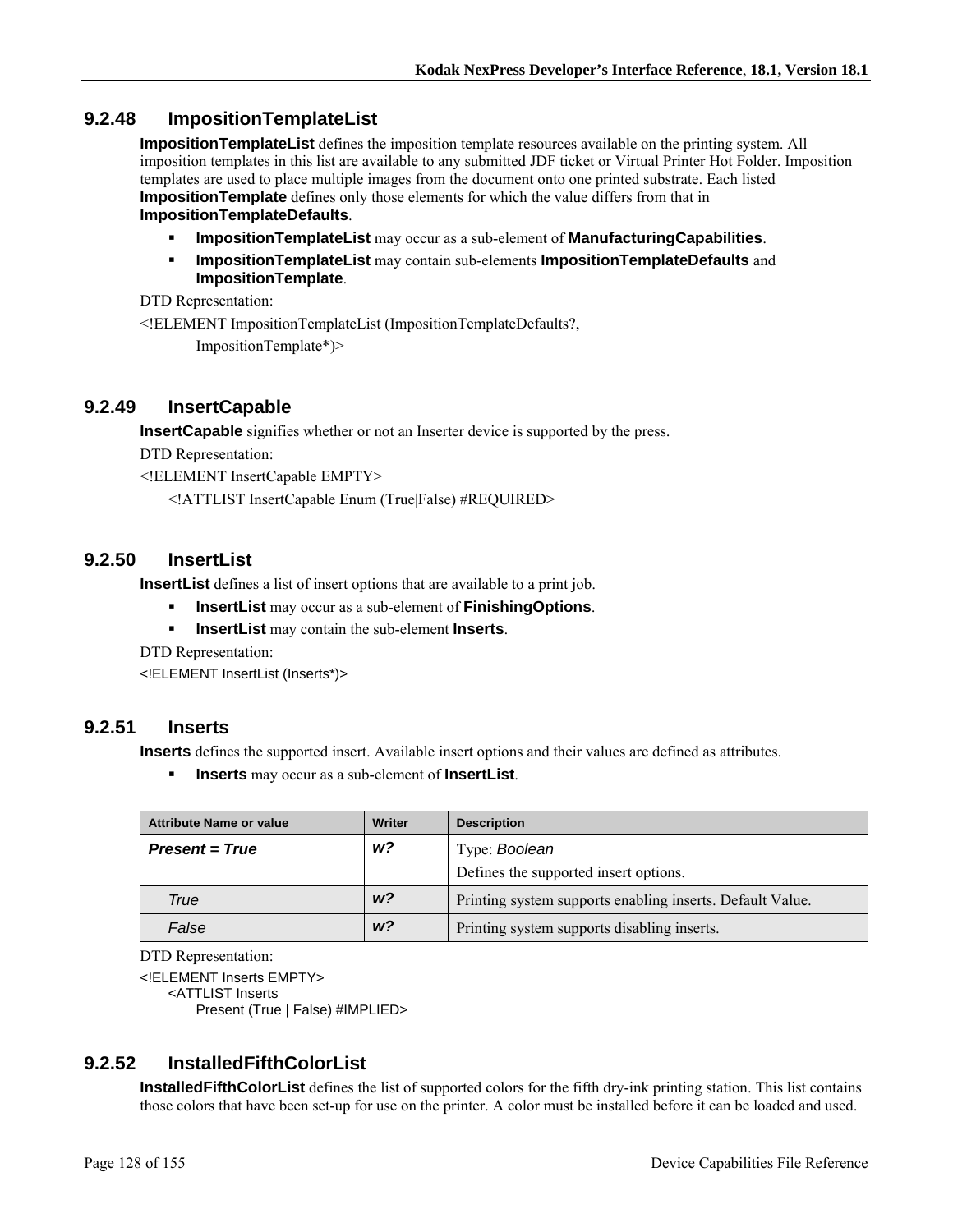#### **InstalledFifthColorList** may occur as a sub-element of **FifthColor**.

DTD Representation:

<!ELEMENT InstalledFifthColorList (FifthColorName\*)>

#### **9.2.53 JobTicketTemplate**

**JobTicketTemplate** defines the name of the default job ticket. On the NexPress front end, job ticket templates are stored as PJTF files in \\\CDFE\_DATA\Resources\jobticket-templates\<value>. <value> is a string.

#### **JobTicketTemplate** occurs as a sub-element of **SystemDefaults**.

DTD Representation:

<!ELEMENT JobTicketTemplate (#PCDATA)>

## **9.2.54 Jog**

**Jog** identifies the supported jog-offset options. Available jog options and their values are defined as attributes.

**Jog** may occur as a sub-element of **Jogging**.

| <b>Attribute Name or value</b> | Writer         | <b>Description</b>                                       |
|--------------------------------|----------------|----------------------------------------------------------|
| $Enable = True$                | w?             | Type: Boolean                                            |
|                                |                | Defines the supported jog offset options.                |
| True                           | W <sup>2</sup> | Printing system supports enabling jogging. Default Value |
| False                          | W <sup>2</sup> | Printing system supports disabling jogging.              |

DTD Representation:

<!ELEMENT Jog EMPTY> <!ATTLIST Jog Enable (True | False) #IMPLIED>

#### **9.2.55 Jogging**

**Jogging** defines a list of jog options available to a print job. When jogging is enabled and the job is sent to an output that supports offset stacking, each set of print job output will be jog-offset from the preceding set. Refer to **Collation** for details about set collation.

**Jogging** may occur as a sub-element of **FinishingOptions**.

**Jogging** may contain the sub-element **Jog**.

DTD Representation:

<!ELEMENT Jogging (Jog\*)>

#### **9.2.56 LayoutMode**

LayoutMode defines whether page content is to be printed on one or both sides of a sheet for the containing **ImpositionTemplate**. Its value is supplied as an attribute.

**LayoutMode** may occur as a sub-element of **ImpositionTemplate**.

| <b>Attribute Name or value</b> | Writer | <b>Description</b>                                                                                                               |
|--------------------------------|--------|----------------------------------------------------------------------------------------------------------------------------------|
| $Enum = Simplex$               | w?     | Type: <i>Enumeration</i>                                                                                                         |
|                                |        | Defines whether page content is to be printed on one or both<br>sides of a sheet for the containing <b>Imposition Template</b> . |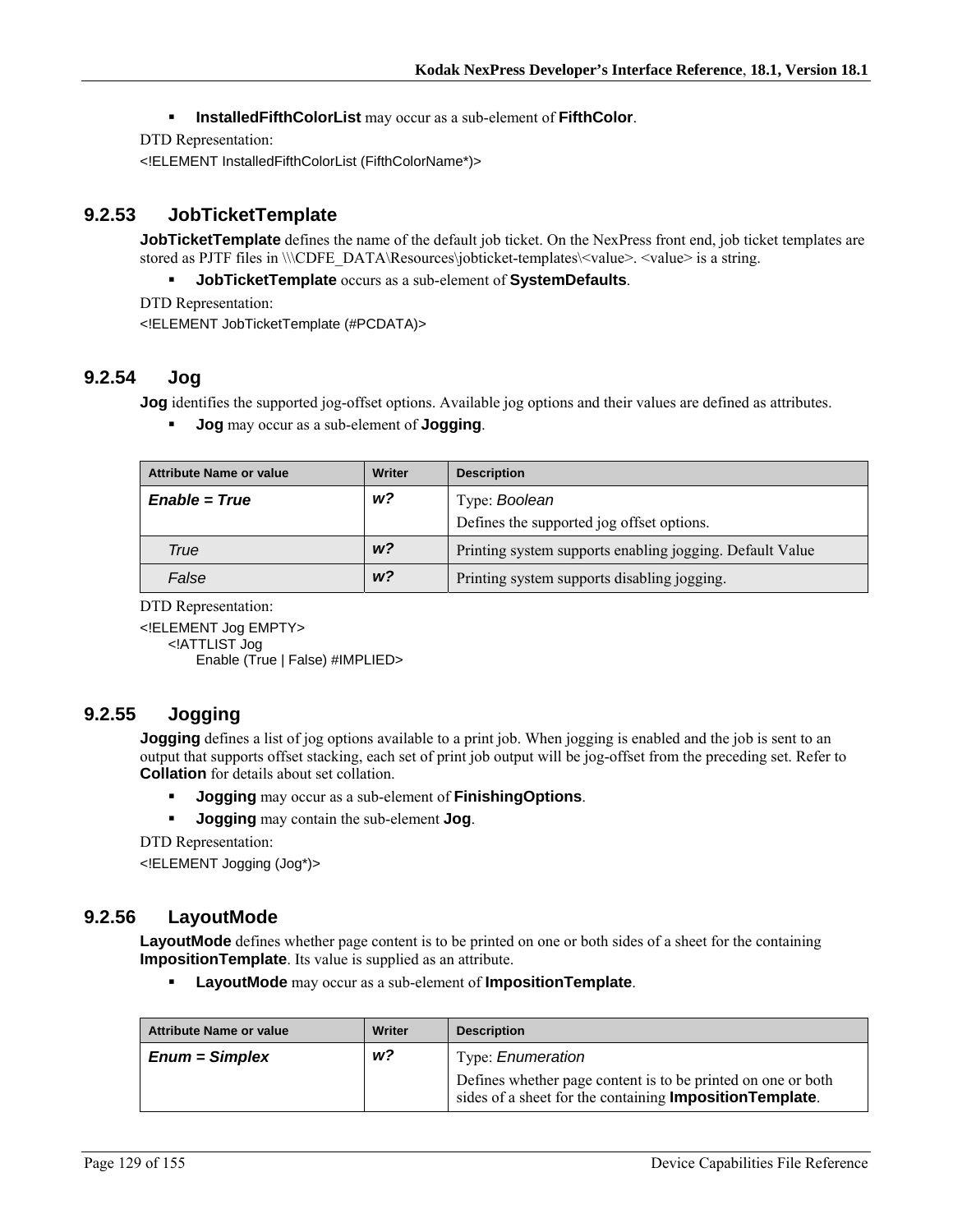| <b>Attribute Name or value</b> | Writer         | <b>Description</b>                    |
|--------------------------------|----------------|---------------------------------------|
| <b>Simplex</b>                 | W <sup>2</sup> | Single sided printing. Default Value. |
| <b>Duplex</b>                  | w <sup>2</sup> | Two sided printing.                   |
| <b>Present</b>                 | w!             | Type: Boolean                         |
|                                |                | Not supported.                        |

<!ELEMENT LayoutMode EMPTY> <!ATTLIST LayoutMode Enum (Simplex | Duplex) #IMPLIED Present (True | False) #IMPLIED>

#### **9.2.57 Length**

**Length** defines the length/height component of a rectangular dimension. **Length** can be in units of millimeters or inches; units are provided as an attribute.

#### **Length** may occur as a sub-element of **BoundedMediumData**.

| <b>Attribute Name or value</b> | <b>Writer</b>  | <b>Description</b>                  |
|--------------------------------|----------------|-------------------------------------|
| $Unit = MM$                    | w?             | Type: Enumeration                   |
|                                |                | Unit of measure for <b>Length</b> . |
| <b>MM</b>                      | W <sup>2</sup> | Millimeters. Default Value          |
| IN                             | W <sup>2</sup> | Inches.                             |

DTD Representation:

<!ELEMENT Length (#PCDATA)> <!ATTLIST Length Unit (MM|IN) #IMPLIED>

# **9.2.58 ManufacturingCapabilities**

**ManufacturingCapabilities** is the outermost element of the XML hierarchy in the Device Capabilities File. It contains all other elements. There is only one occurrence of **ManufacturingCapabilities**.

 **ManufacturingCapabilities** may contain sub-elements **DeviceID**, **PrinterList**, **MediumList**, **SubstrateSupplyList**, **FontList**, **ImpositionTemplateList**, **ICCProfileList**, **ResourceCheckProfileList**, **ScreeningSystems**, **SpotColorTableList**, **WorkFlow**, **SystemDefaults**, and **FinishingOptions**.

DTD Representation:

<!ELEMENT ManufacturingCapabilities (DeviceID?, PrinterList?, MediumList?, SubstrateSupplyList?, FontList?, ImpositionTemplateList?, ICCProfileList?, ResourceCheckProfileList?, ScreeningSystems? SpotColorTableList?, Workflow?, SystemDefaults?, FinishingOptions?)\*>

#### **9.2.59 MaxLicensedEngineSpeed**

**MaxLicensedEngineSpeed** defines the maximum speed for which the press is licensed. If this speed is lower than the maximum value found in **EngineSpeeds** the higher speeds will not be used.

**MaxLicensedEngineSpeed** may occur as a sub-element of **Printer**.

DTD Representation:

<!ELEMENT MaxLicensedEngineSpeed (EngineSpeed)>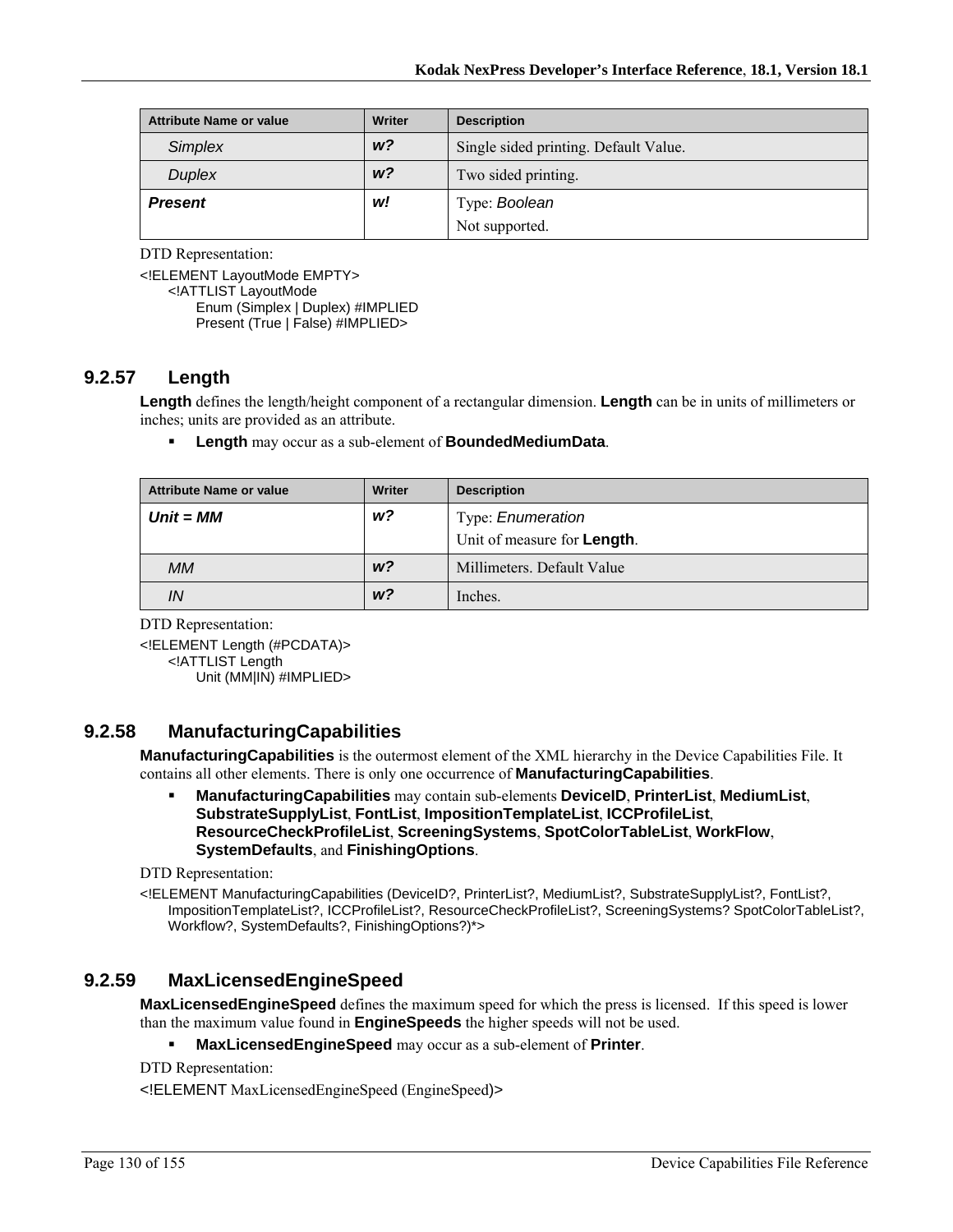# **9.2.60 MaxMediumData**

**MaxMediumData** defines the maximum range values for a medium supported by the printer.

- **MaxMediumData** may occur as a sub-element of **MediumConstraints**.
- **MaxMediumData** contains sub-element **BoundedMediumData**.

DTD Representation:

<!ELEMENT MaxMediumData (BoundedMediumData)>

# **9.2.61 MaxSize**

**MaxSize** defines the maximum supported rectangular dimensions (width and height) for a sheet of substrate. **MaxSize** is used to characterize both supply and output locations.

- **MaxSize** occurs as a sub-element of **SubstrateSupply** and **Delivery**.
- **MaxSize** contains the sub-elements **Width** and **Height**.

DTD Representation:

<!ELEMENT MaxSize (Width, Height)> <!ATTLIST MaxSize Unit (MM) #IMPLIED>

#### **9.2.62 Medium**

**Medium** defines the characteristics of a substrate known to the printing system.

- **Medium** may occur as a sub-element of **MediumList**.
- **Medium** contains sub-element **Name**. It may also contain sub-elements **SystemMedium**, **PrinterMediumDefaults**, and **PrinterMedium**.

DTD Representation:

<!ELEMENT Medium (Name, SystemMedium?, PrinterMediumDefaults?, PrinterMedium\*)>

# **9.2.63 MediumConstraints**

**MediumConstraints** defines the range of medium sizes, substrate types and surface types supported by the printer.

- **MediumConstraints** may occur as a sub-element of Printer.
- **MediumConstraints** may contain sub-elements **MinMediumData**, **MaxMediumData**, **SubstrateList**, **SurfaceList**, **ColorList, SupportedSizeList**.

DTD Representation:

<!ELEMENT MediumConstraints (MinMediumData?, MaxMediumData?, SubstrateList?, SurfaceList?, ColorList?, SupportedSizeList?)>

# **9.2.64 MediumList**

**MediumList** defines all printable substrates, or mediums, known to the printing system. Each listed **Medium** defines only those elements for which the value differs from that in **SystemMediumDefaults**.

- **MediumList** may occur as a sub-element of **ManufacturingCapabilities**.
- **MediumList** may contain sub-elements **SystemMediumDefaults** and **Medium**.

NOTE: The contents of **MediumList** are available to all Virtual Printer Hot Folders defined for the printing system.

#### DTD Representation:

<!ELEMENT MediumList (SystemMediumDefaults?, Medium\*)>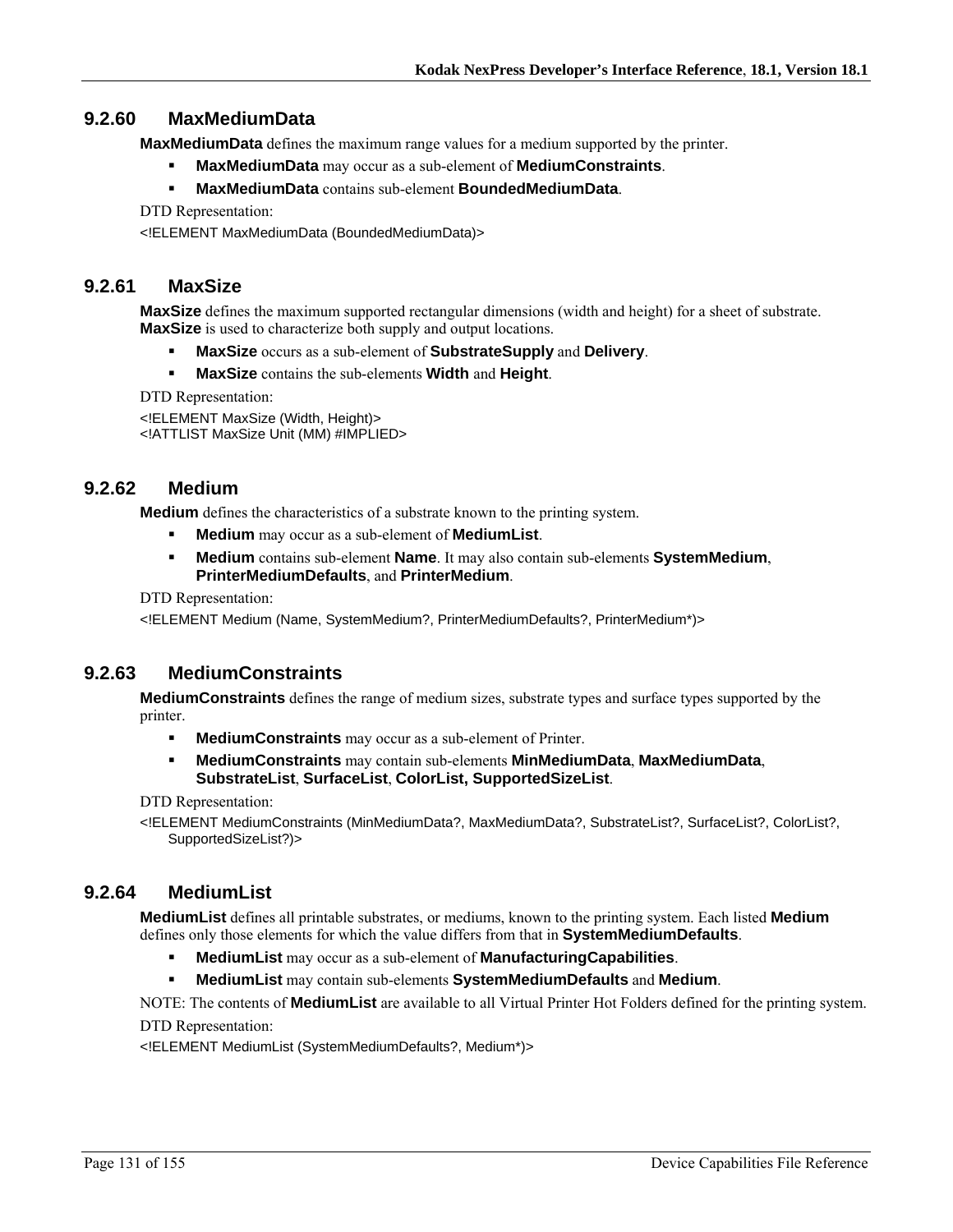#### **9.2.65 MediumWeight**

**MediumWeight** defines the basis weight of a print substrate. Weight can be in units of grams per square meter, or pounds; units are provided as an attribute.

**MediumWeight** may occur as a sub-element of **BoundedMediumData**.

| <b>Attribute Name or value</b> | Writer         | <b>Description</b>                        |
|--------------------------------|----------------|-------------------------------------------|
| $Unit = GSM$                   | w?             | Type: Enumeration                         |
|                                |                | Unit of measure for <b>MediumWeight</b> . |
| <b>GSM</b>                     | W <sup>2</sup> | Grams per square meter. Default Value     |
| LВ                             | W <sup>2</sup> | Pound.                                    |

DTD Representation:

<!ELEMENT MediumWeight (#PCDATA)> <!ATTLIST MediumWeight

Unit (GSM|LB) #IMPLIED>

#### **9.2.66 MinMediumData**

**MinMediumData** defines the minimum range values for a medium supported by the printer.

- **MinMediumData** may occur as a sub-element of **MediumConstraints**.
- **MinMediumData** contains sub-element **BoundedMediumData**.

DTD Representation:

<!ELEMENT MinMediumData (BoundedMediumData)>

#### **9.2.67 MinSize**

**MinSize** defines the minimum supported rectangular dimensions (width and height) for a sheet of substrate. **MinSize** is used to characterize both supply and output locations.

- **MinSize** occurs as a sub-element of **SubstrateSupply** and **Delivery**.
- **MinSize** contains the sub-elements **Width** and **Height**.

DTD Representation:

<!ELEMENT MinSize (Width, Height)> <!ATTLIST MinSize Unit (MM) #IMPLIED>

#### **9.2.68 Name**

**Name** identifies a resource known to the printing system. Its value is an ASCII string.

 **Name** occurs as a sub-element of **Medium**, **Font**, **ImpositionTemplate**, **ICCProfile**, **ResourceCheckProfile**, and **SpotColorTable**.

DTD Representation:

<!ELEMENT Name (#PCDATA)>

#### **9.2.69 OffsetCapable**

**OffsetCapable** defines whether the output location of the containing **Delivery** element supports offset stacking. Its value is provided as an attribute.

**OffsetCapable** may occur as a sub-element of **Delivery**.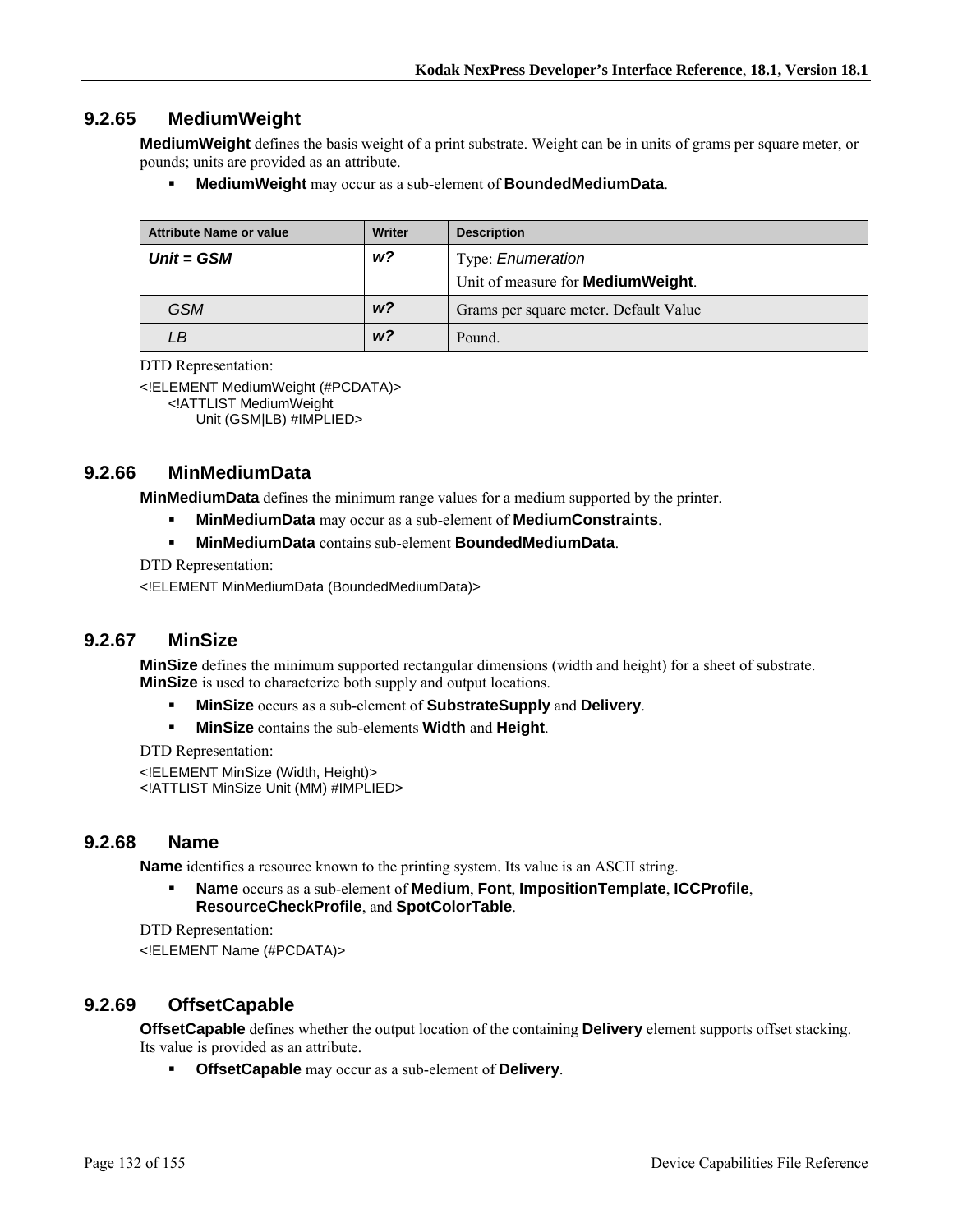| <b>Attribute Name or value</b> | Writer         | <b>Description</b>                               |
|--------------------------------|----------------|--------------------------------------------------|
| <b>Enum</b>                    | W              | Type: Boolean                                    |
|                                |                | Indicates support for stacker offset capability. |
| True                           | w <sup>2</sup> | Has offset stacking capability.                  |
| False                          | w <sup>2</sup> | Has no offset stacking capability.               |

<!ELEMENT OffsetCapable EMPTY>

<!ATTLIST OffsetCapable

Enum (True | False) #REQUIRED>

# **9.2.70 OperatorSelectable**

**OperatorSelectable** specifies whether the output location of the containing **Delivery** element is operatorselectable at the NexPress Client. Its value is provided as an attribute.

**OperatorSelectable** may occur as a sub-element of **Delivery**.

| <b>Attribute Name or value</b> | <b>Writer</b>  | <b>Description</b>                                                                                     |
|--------------------------------|----------------|--------------------------------------------------------------------------------------------------------|
| <b>Enum</b>                    | W              | Type: Boolean                                                                                          |
|                                |                | Indicates support for operator selection of an output delivery<br>capability from the NexPress Client. |
| True                           | W <sup>2</sup> | Has support for operator selection of an output delivery<br>capability.                                |
| False                          | W <sup>2</sup> | Has no support for operator selection of an output delivery<br>capability.                             |

DTD Representation:

<!ELEMENT OperatorSelectable EMPTY> <!ATTLIST OperatorSelectable

Enum (True | False) #REQUIRED>

# **9.2.71 OutputDelivery**

**OutputDelivery** specifies the sheet orientation characteristics of the containing **Delivery** location. **OutputDelivery** is a characteristic of device construction and paper path design.

**OutputDelivery** occurs as a sub-element of **Delivery**.

| <b>Attribute Name or value</b> | <b>Writer</b>  | <b>Description</b>                                                                       |
|--------------------------------|----------------|------------------------------------------------------------------------------------------|
| <b>Enum</b>                    | w              | Type: <i>Enumeration</i><br>Indicates orientation of printed surface in the output tray. |
| <b>SheetFlip</b>               | W <sup>2</sup> | Printed sheets are flipped as they are placed into the output<br>location.               |
| NoSheetFlip                    | w?             | Printed sheets are not flipped as they are placed into the output<br>location.           |

DTD Representation:

<!ELEMENT OutputDelivery EMPTY>

<!ATTLIST OutputDelivery

Enum (SheetFlip | NoSheetFlip) #REQUIRED>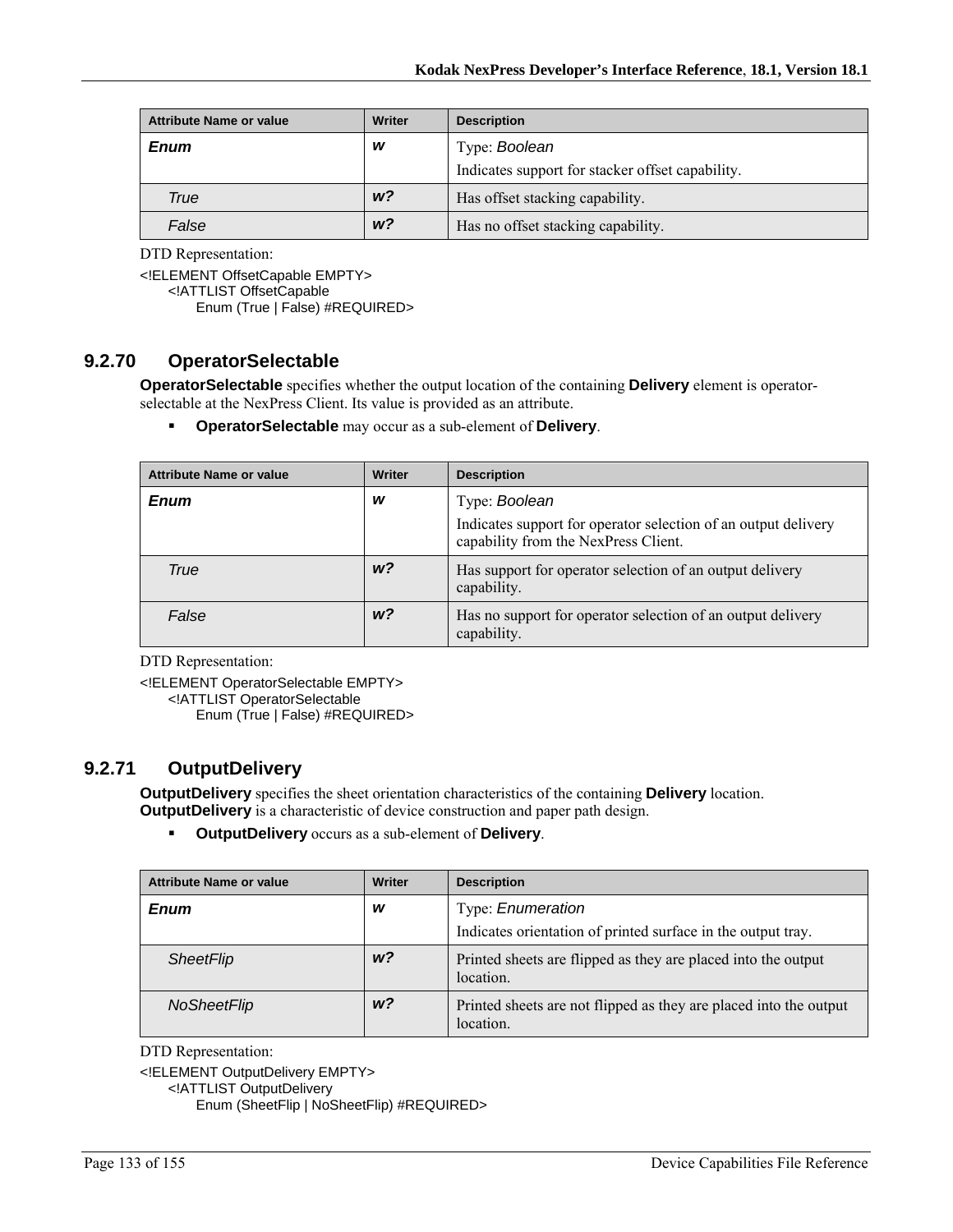# **9.2.72 PageOrder**

**PageOrder** identifies the supported page order and orientation options. Available page ordering options and values are defined as attributes.

**PageOrder** may occur as a sub-element of **PageOrderList**.

| <b>Attribute Name or value</b> | <b>Writer</b>  | <b>Description</b>                                   |
|--------------------------------|----------------|------------------------------------------------------|
| Enum                           | W              | Type: Enumeration                                    |
|                                |                | Defines the supported <b>PageOrder</b> options.      |
| FaceUp                         | w?             | Sheets can be output face-up and in forward order.   |
| FaceDown                       | W <sup>2</sup> | Sheets can be output facedown and in forward order.  |
| FaceUpReverseOrder             | w?             | Sheets can be output face up and in reverse order.   |
| FaceDownReverseOrder           | w?             | Sheets can be output face down and in reverse order. |

DTD Representation:

<!ELEMENT PageOrder EMPTY>

<!ATTLIST PageOrder

Enum (FaceUp | FaceDown | FaceUpReverseOrder | FaceDownReverseOrder) #REQUIRED>

# **9.2.73 PageOrderList**

**PageOrderList** defines the combinations of face-up or facedown, and forward or reverse sheet ordering that are available to a print job.

- **PageOrderList** may occur as a sub-element of **FinishingOptions**.
- **PageOrderList** may contain the sub-element **PageOrder**.

DTD Representation:

<!ELEMENT PageOrderList (PageOrder\*)>

#### **9.2.74 PagesPerSheet**

**PagesPerSheet** defines the number of PDL pages consumed by a single application of the containing **ImpositionTemplate**. Its value is an integer.

**PagesPerSheet** may occur as a sub-element of **ImpositionTemplate**.

NOTE: As an example, if the imposition template is defined as a two-sided, two-up imposition; **PagesPerSheet** would be 4 because it requires two placed objects, or pages, per side.

DTD Representation:

<!ELEMENT PagesPerSheet (#PCDATA)>

# **9.2.75 PixelRectangle**

**PixelRectangle** contains the dimensions of a rectangular imaged area and its offset from the substrate edges. It is used when defining a printing medium or substrate tray. Sub-elements of **PixelRectangle** are specified in units of pixels.

- **PixelRectangle** occurs as a sub-element of **PrinterMedium**.
- **PixelRectangle** may contain sub-elements **PixelsPerUnit**, **RectLengthOffset**, **RectLengthCount**, **RectWidthOffset**, and **RectWidthCount**.

DTD Representation: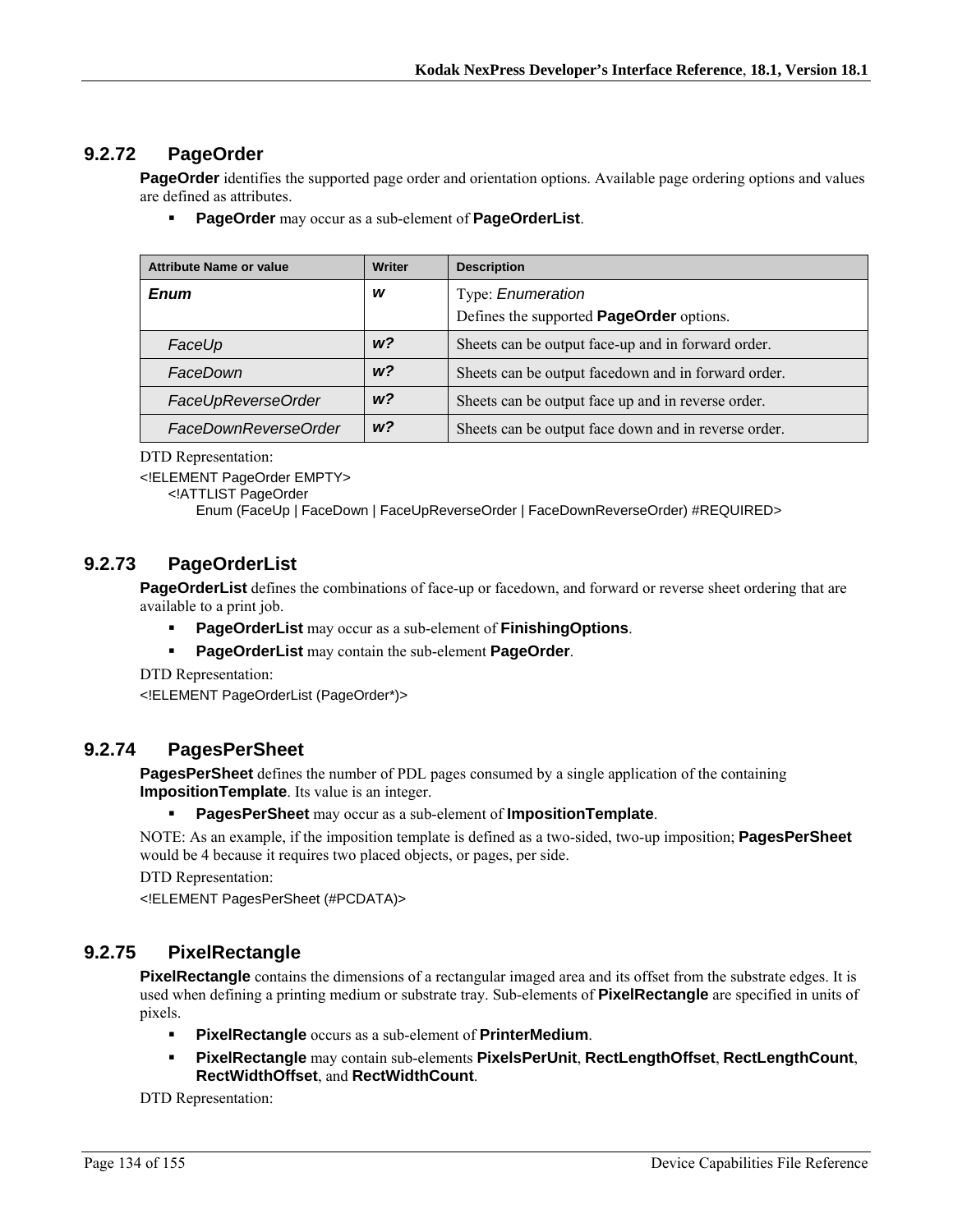<!ELEMENT PixelRectangle (PixelsPerUnit?, RectLengthOffset?, RectLengthCount?, RectWidthOffset?, RectWidthCount?)>

## **9.2.76 PixelsPerUnit**

**PixelsPerUnit** defines the vertical and horizontal resolution of the printing system as it pertains to the other elements of this **PixelRectangle**. **PixelsPerUnit** can be in units of pixels per inch, or pixels per centimeter; units are provided as an attribute. To convert other elements of **PixelRectangle** to inches or centimeters as appropriate, divide the corresponding element by the value of **PixelsPerUnit**.

**PixelsPerUnit** may occur as a sub-element of **PixelRectangle**.

| <b>Attribute Name or value</b> | Writer         | <b>Description</b>                        |
|--------------------------------|----------------|-------------------------------------------|
| $Unit = CM$                    | w?             | Type: Enumeration                         |
|                                |                | Unit of measure for <b>PixelPerUnit</b> . |
| CМ                             | W <sup>2</sup> | Pixels per centimeter. Default Value      |
| IN                             | W <sup>2</sup> | Pixels per inch.                          |

```
DTD Representation:
```
<!ELEMENT PixelsPerUnit (#PCDATA)> <!ATTLIST PixelsPerUnit Unit(CM | IN) #IMPLIED>

#### **9.2.77 PrecollatedSetSize**

**PrecollatedSetSize** defines the set size when a **PrinterMedium** is collated

**PrecollatedSetSize** may occur as a sub-element of **PrinterMedium**.

#### **9.2.78 Printer**

**Printer** defines a Virtual Printer and Virtual Printer Hot Folder configured on the NexPress front end.

- **Printer** may occur as a sub-element of **PrinterList** and **PrinterDefaults**.
- **Printer** contains sub-element **PrinterName**. It may also contain sub-elements **Comment**, **PrinterType**, **PrinterPlatform, PrinterSerialNumber**, **I2PPlatform***,* **PrinterVersion**, **PrinterSpeed**, **ExternalControllerType**, **ColorSpaceList**, **FifthColor**, **MediumConstraints, SupportedEngineSpeedList** and **MaxLicensedEngineSpeed.**

DTD Representation:

<!ELEMENT Printer (PrinterName, Comment?, PrinterType?, PrinterPlatform?, PrinterSerialNumber? I2PPlatform?, PrinterVersion?, PrinterSpeed?, ExternalControllerType?, ColorSpaceList?, FifthColor?, MediumConstraints?, SupportedEngineSpeedList?, MaxLicensedEngineSpeed?)>

#### **9.2.79 PrinterDefaults**

**PrinterDefaults** defines capabilities common to all Virtual Printers and their Virtual Printer Hot Folders in the containing **PrinterList**.

- **PrinterDefaults** may occur as a sub-element of **PrinterList**.
- **PrinterDefaults** contains sub-element **Printer**.

NOTE: **PrinterDefaults** is different from other patterns of **ItemList** (**ItemDefaults**, **Item**\*) found in the Device Capabilities File. Each Virtual Printer shares all common elements of **Printer**, as defined in **PrinterDefaults**,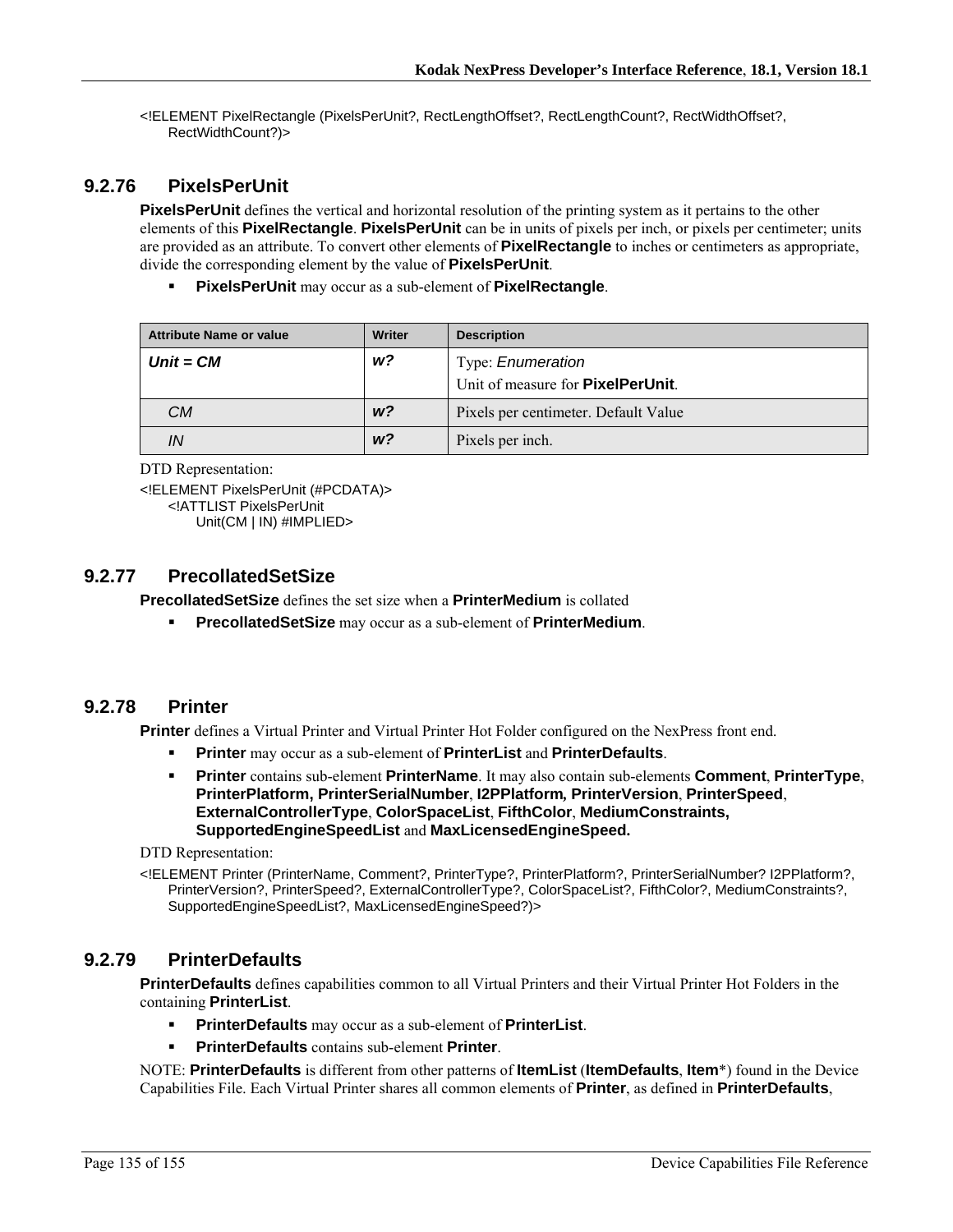except **PrinterName** and **Comment**. None of the remaining elements are redefined; each **Printer** shares this same configuration.

NOTE: **PrinterName** will be empty within **PrinterDefaults**. Each Virtual Printer must have a unique name; a default value for **PrinterName** is not applicable.

DTD Representation:

<!ELEMENT PrinterDefaults(Printer)>

# **9.2.80 PrinterList**

**PrinterList** defines the printer configuration and a list of available Virtual Printers and their Virtual Printer Hot Folders.

- **PrinterList** may occur as a sub-element of **ManufacturingCapabilities**.
- **PrinterList** may contain sub-elements **PrinterDefaults** and **Printer**.

NOTE: All Virtual Printers identified in **PrinterList** have identical capabilities in terms of the resources available to them.

DTD Representation:

<!ELEMENT PrinterList (PrinterDefaults?, Printer\*)>

# **9.2.81 PrinterMedium**

**PrinterMedium** defines substrate-specific imaging characteristics. For historical reasons it is distinct from **PrinterMediumDefaults**, but in practice **PrinterMedium** exists only as a sub-element of **PrinterMediumDefaults**.

- **PrinterMedium** may occur as a sub-element of **PrinterMediumDefaults** and **Medium**.
- **PrinterMedium** may contain sub-elements **CertifiedMedium, GlossUnitCompatible**, **PixelRectangle, HasGlosserSettings, PrecollatedSetSize, FeedEdge** and **SupportedEngineSpeedList.**

DTD Representation:

<!ELEMENT PrinterMedium (CertifiedMedium?, GlossUnitCompatible?, PixelRectangle?, HasGlosserSettings?, PrecollatedSetSize?, FeedEdge?, SupportedEngineSpeedList?)>

# **9.2.82 PrinterMediumDefaults**

**PrinterMediumDefaults** defines substrate-specific imaging characteristics. For historical reasons it is distinct from **PrinterMedium**, but in practice **PrinterMedium** exists only as a sub-element of **PrinterMediumDefaults**.

- **PrinterMediumDefaults** may occur as a sub-element of **Medium**.
- **PrinterMediumDefaults** contains sub-element **PrinterMedium**.

DTD Representation:

<!ELEMENT PrinterMediumDefaults (PrinterMedium)>

# **9.2.83 PrinterName**

**PrinterName** provides the name of a Virtual Printer and its Virtual Printer Hot Folder. Its value is an ASCII string.

**PrinterName** occurs as a sub-element of **Printer** and **PrinterMedium**.

DTD Representation:

<!ELEMENT PrinterName (#PCDATA)>

#### **9.2.84 PrinterPlatform**

**PrinterPlatform** identifies the NexPress product model or model series.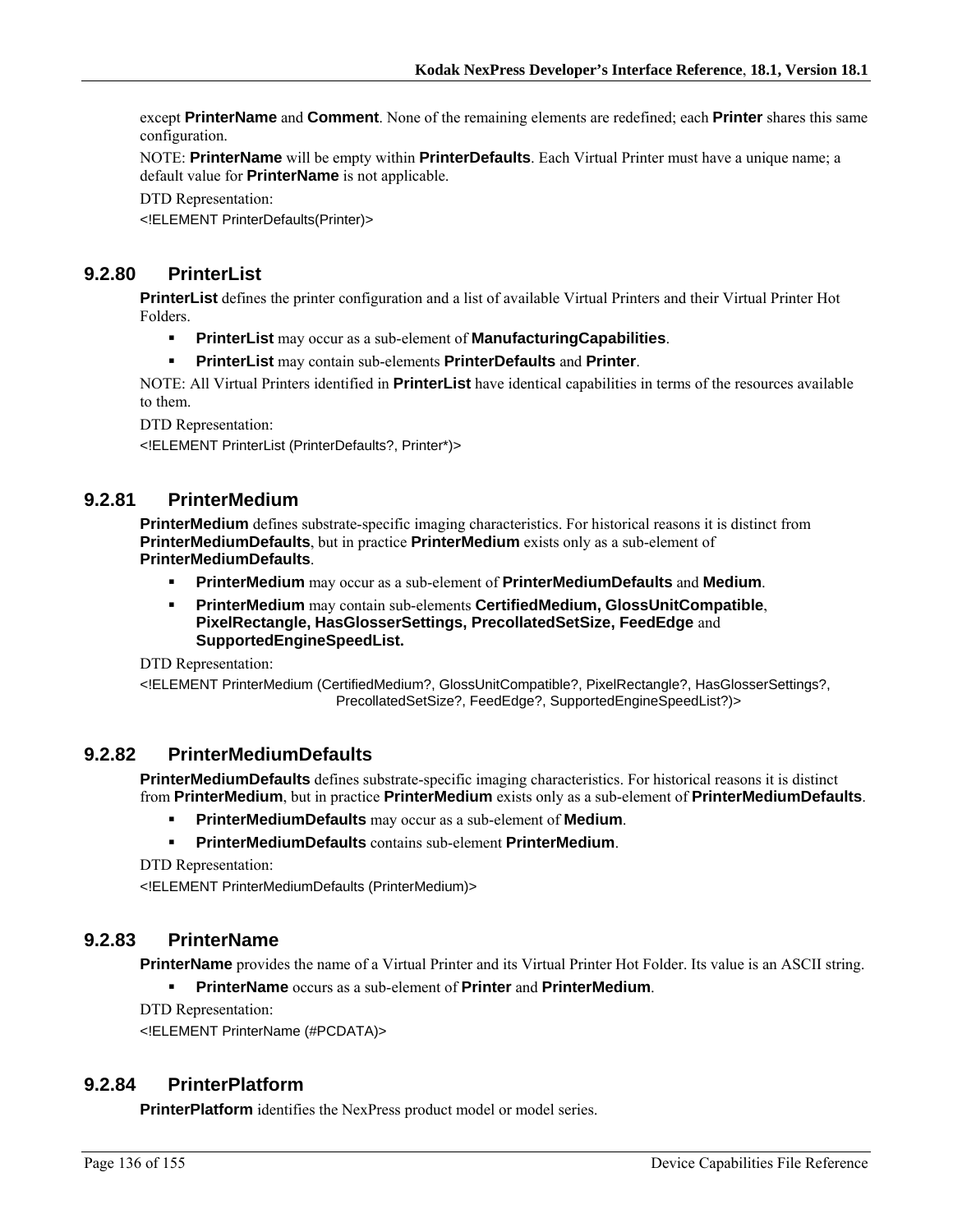**PrinterPlatform** may occur as a sub-element of **Printer**.

| <b>Attribute Name or value</b> | <b>Writer</b>  | <b>Description</b>                          |
|--------------------------------|----------------|---------------------------------------------|
| <b>Enum</b>                    | w              | Type: Enumeration                           |
|                                |                | Printing system platform type.              |
| <b>NexPress Classic</b>        | W <sup>2</sup> | NexPress Classic 2100                       |
| <b>NexPress NPP</b>            | w?             | NexPress NPP Series with New Paper Platform |
| NexPress M700                  | w?             | NexPress M700                               |
| Unknown                        | w?             |                                             |

DTD Representation:

<!ELEMENT PrinterPlatform EMPTY>

<!ATTLIST PrinterPlatform

Enum (NexPress\_Classic | NexPress\_NPP | NexPress\_M700 | Unknown) #REQUIRED>

# **9.2.85 PrinterSerialNumber**

**PrinterSerialNumber** reports the serial number from the engine to which the DFE is connected.

**PrinterSerialNumber** may occur as a sub-element of **Printer**.

DTD Representation:

<!ELEMENT PrinterType (#PCDATA)>

#### **9.2.86 PrinterSpeed**

**PrinterSpeed** reports the printing system productivity. Productivity is reported as the number of A4-simplex pages printed per minute; units are provided as an attribute.

**PrinterSpeed** may occur as a sub-element of **Printer**.

| <b>Attribute Name or value</b> | Writer | <b>Description</b>                             |
|--------------------------------|--------|------------------------------------------------|
| $Unit = PPM$                   | w?     | Type: <i>Enumeration</i>                       |
|                                |        | Unit of measure for <b>PrinterSpeed</b> .      |
| <b>PPM</b>                     | W      | A4 Equivalent Pages Per Minute. Default Value. |

DTD Representation:

<!ELEMENT PrinterSpeed (#PCDATA)> <!ATTLIST PrinterSpeed Unit (PPM) #IMPLIED>

# **9.2.87 PrinterType**

**PrinterType** contains an ASCII string supplied by the print engine to identify model or platform. The format and content of this string are not specified by this interface.

**PrinterType** may occur as a sub-element of **Printer**.

```
DTD Representation: 
<!ELEMENT PrinterType (#PCDATA)>
```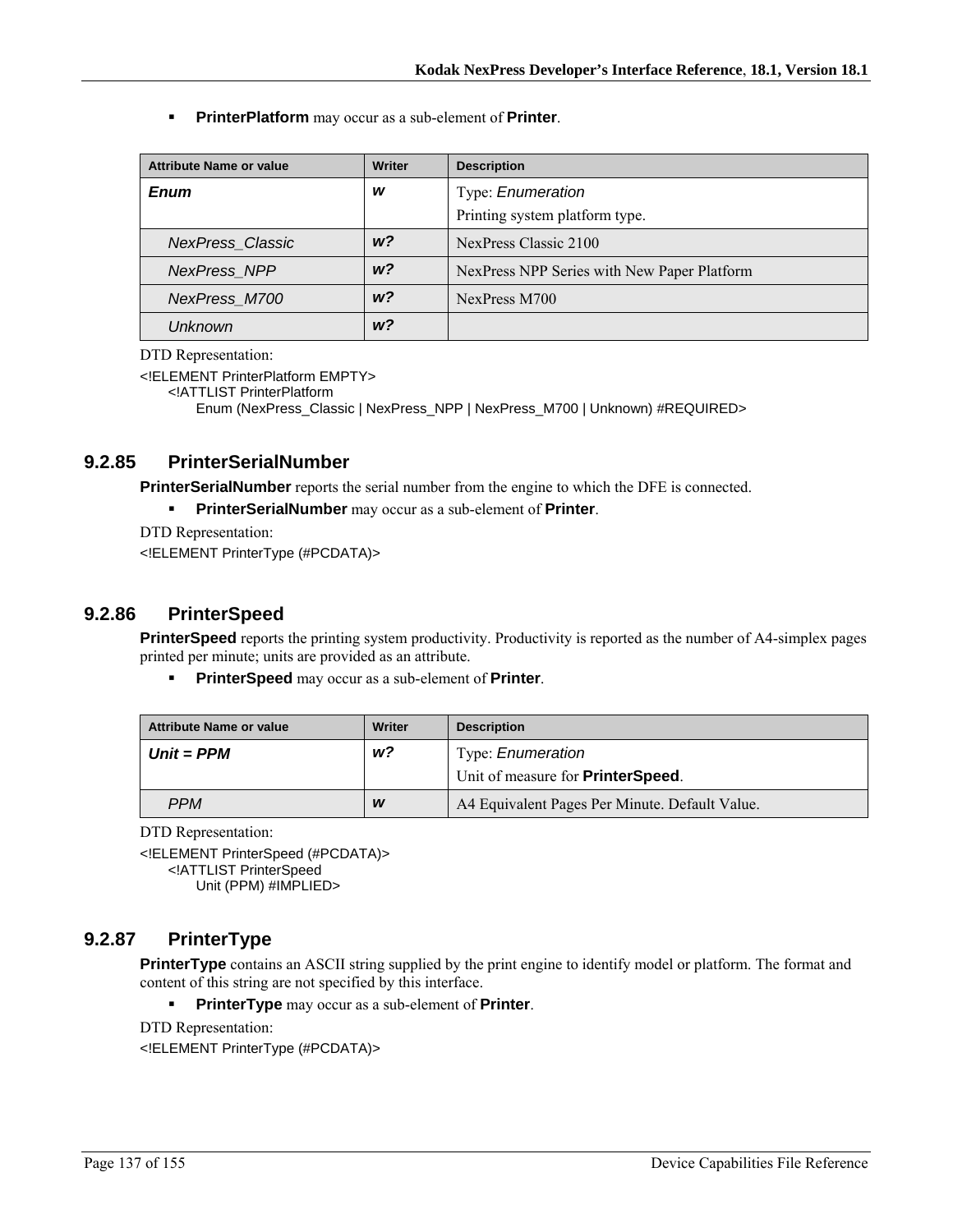#### **9.2.88 PrinterVersion**

**PrinterVersion** contains firmware version and machine configuration information. Firmware version is supplied as an ASCII string. The format and content of this string are not specified by this interface. Machine configuration information is provided as an attribute.

#### **PrinterVersion** may occur as a sub-element of **Printer**.

NOTE: The format and content of **PrinterVersion** is controlled by the print engine firmware. The content reported in a simulation environment differs from that reported by an actual print engine.

| Attribute Name or value     | Writer | <b>Description</b>                                                                                                                                               |
|-----------------------------|--------|------------------------------------------------------------------------------------------------------------------------------------------------------------------|
| <b>MachineConfiguration</b> | W      | Type: CDATA                                                                                                                                                      |
|                             |        | A bit-encoded description of selected machine configuration<br>information from the printer. The format of this description is<br>not defined by this interface. |

DTD Representation:

<!ELEMENT PrinterVersion (#PCDATA)>

<!ATTLIST PrinterVersion

MachineConfiguration CDATA #REQUIRED>

#### **9.2.89 PunchPattern**

**PunchPattern** describes the punching pattern of an attached finisher if punching is supported by the finishing device.

DTD Representation:

<!ELEMENT PunchPattern EMPTY>

 $\le$ !ATTLIST PunchPattern Enum (None | 2\_Hole | 2\_AND\_3\_Hole | 4\_Hole France | 4\_Hole\_Sweden | Unknown) #REQUIRED>

# **9.2.90 RectLengthCount**

**RectLengthCount** specifies the length for a rectangular imageable area defining the containing **PixelRectangle**. The edge of the cut sheet media corresponding to **RectLengthCount** depends upon the size of the media. As a rule, length corresponds to the dimension of the media that is along the in-track direction (not the lead edge) as it is fed through the printer. Since the smaller media sizes of A4 and Letter are fed through the NexPress digital production color press with long edge as the lead edge, the short edge corresponds to the value of **RectLengthCount**. For larger size cut sheet media, including A3, Tabloid, and A3+, the short edge is the lead edge as it is fed through the print engine, so the long edge of these larger media corresponds to the value of **RectLengthCount**. **RectLengthCount** is specified in units of pixels as defined by **PixelsPerUnit**.

**RectLengthCount** may occur as a sub-element of **PixelRectangle**.

DTD Representation: <!ELEMENT RectLengthCount (#PCDATA)>

#### **9.2.91 RectLengthOffset**

**RectLengthOffset** specifies the length-dimension offset for the rectangular imageable area of the enclosing **PixelRectangle**. This offset is in the same dimension as **RectLengthCount**; refer to the description of **RectLengthCount** for a description of which edge of the physical media corresponds to the length dimension. **RectLengthOffset** is specified in units of pixels as defined by **PixelsPerUnit.**

**RecLengthOffset** may occur as a sub-element of **PixelRectangle**.

```
DTD Representation:
```
<!ELEMENT RectLengthOffset (#PCDATA)>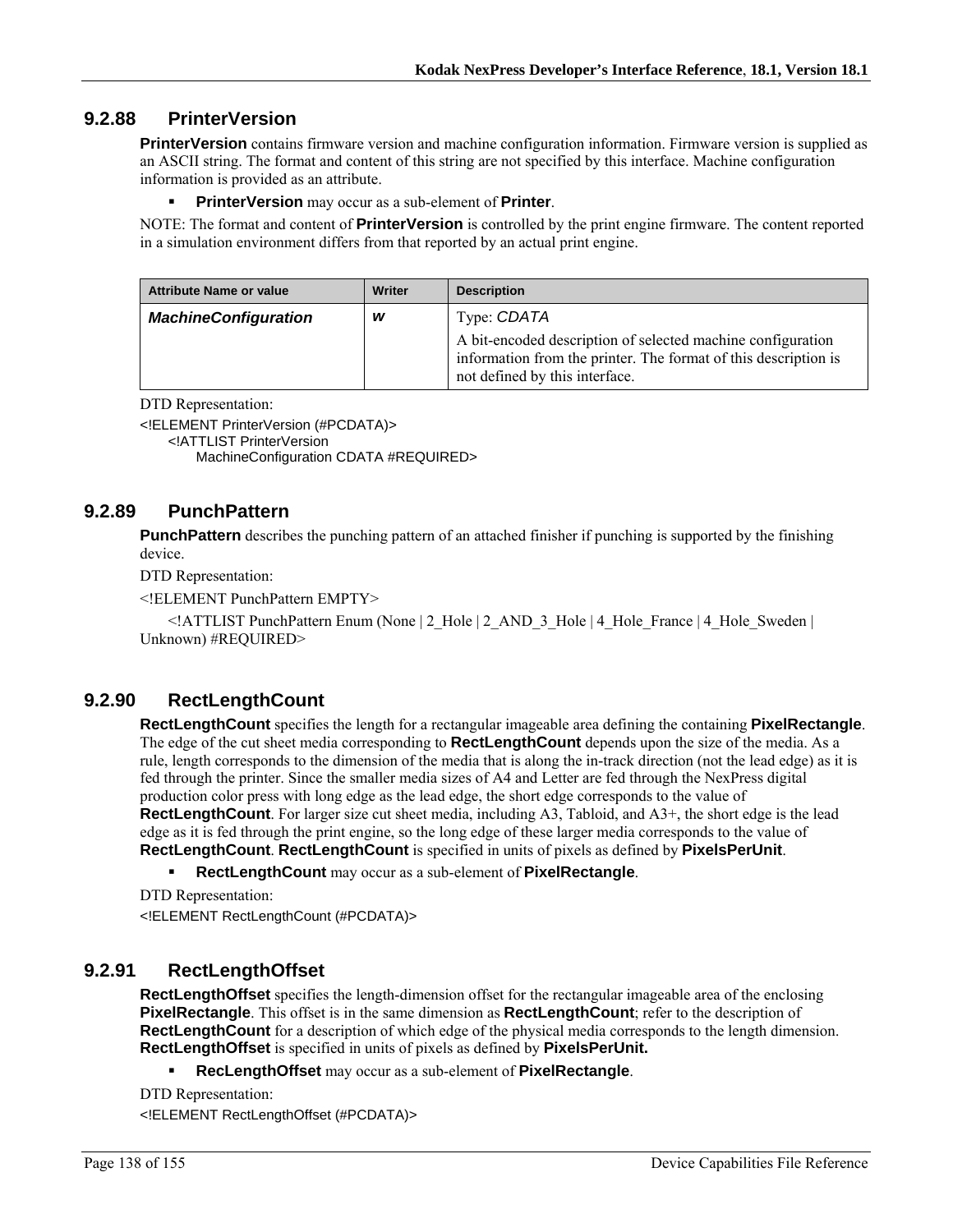# **9.2.92 RectWidthCount**

**RectWidthCount** specifies the width for a rectangular imageable area defining the containing **PixelRectangle**. The edge of the cut sheet media corresponding to **RectWidthCount** depends upon the size of the media. As a rule, width corresponds to the dimension of the media that is the lead edge as it is fed through the printer. Since the smaller media sizes of A4 and Letter are fed through the NexPress digital production color press with long edge as the lead edge, the long edge corresponds to the value of **RectWidthCount**. For larger size cut sheet media, including A3, Tabloid, and A3+, the short edge is the lead edge as it is fed through the print engine, so the short edge of these larger media corresponds to the value of **RectWidthCount**. **RectWidthCount** is specified in units of pixels as defined by **PixelsPerUnit**.

- **RectWidthCount** may occur as a sub-element of **PixelRectangle**.
- DTD Representation:

<!ELEMENT RectWidthCount (#PCDATA)>

#### **9.2.93 RectWidthOffset**

**RectWidthOffset** specifies the width-dimension offset for the rectangular imageable area of the enclosing **PixelRectangle**. This offset is in the same dimension as **RectWidthCount**; refer to the description of **RectWidthCount** for a description of which edge of the physical media corresponds to the width dimension. **PixelsPerUnit** defines the resolution of **RectWidthOffset** in units of pixels.

- **RectWidthOffset** may occur as a sub-element of **PixelRectangle**.
- DTD Representation:

<!ELEMENT RectWidthOffset (#PCDATA)>

## **9.2.94 ResourceCheckProfile**

**ResourceCheckProfile** identifies the name of an available resource check profile.

- **ResourceCheckProfile** may occur as a sub-element of **ResourceCheckProfileList**.
- **ResourceCheckProfile** contains the sub-element **Name**.

NOTE: Names of resource check profiles are not specified by this interface. Typical names include "*Medium*", "*Severe*", and "*Tolerant*".

DTD Representation:

<!ELEMENT ResourceCheckProfile (Name)>

# **9.2.95 ResourceCheckProfileList**

**ResourceCheckProfileList** defines a list of severity options that control resource check. The job-specified profile determines which resouce checks are performed during job submission. The resource check profile of a Virtual Printer and its Virtual Printer Hot Folder can be set to one of the values lised in

**ResourceCheckProfileList**. JDF jobs always use the resource check profile of the default Job Ticket, which is not configurable.

- **ResourceCheckProfileList** occurs as a sub-element of **ManufacturingCapabilities**.
- **ResourceCheckProfileList** may contain sub-element **ResourceCheckProfile**.

DTD Representation:

<!ELEMENT ResourceCheckProfileList (ResourceCheckProfile\*)>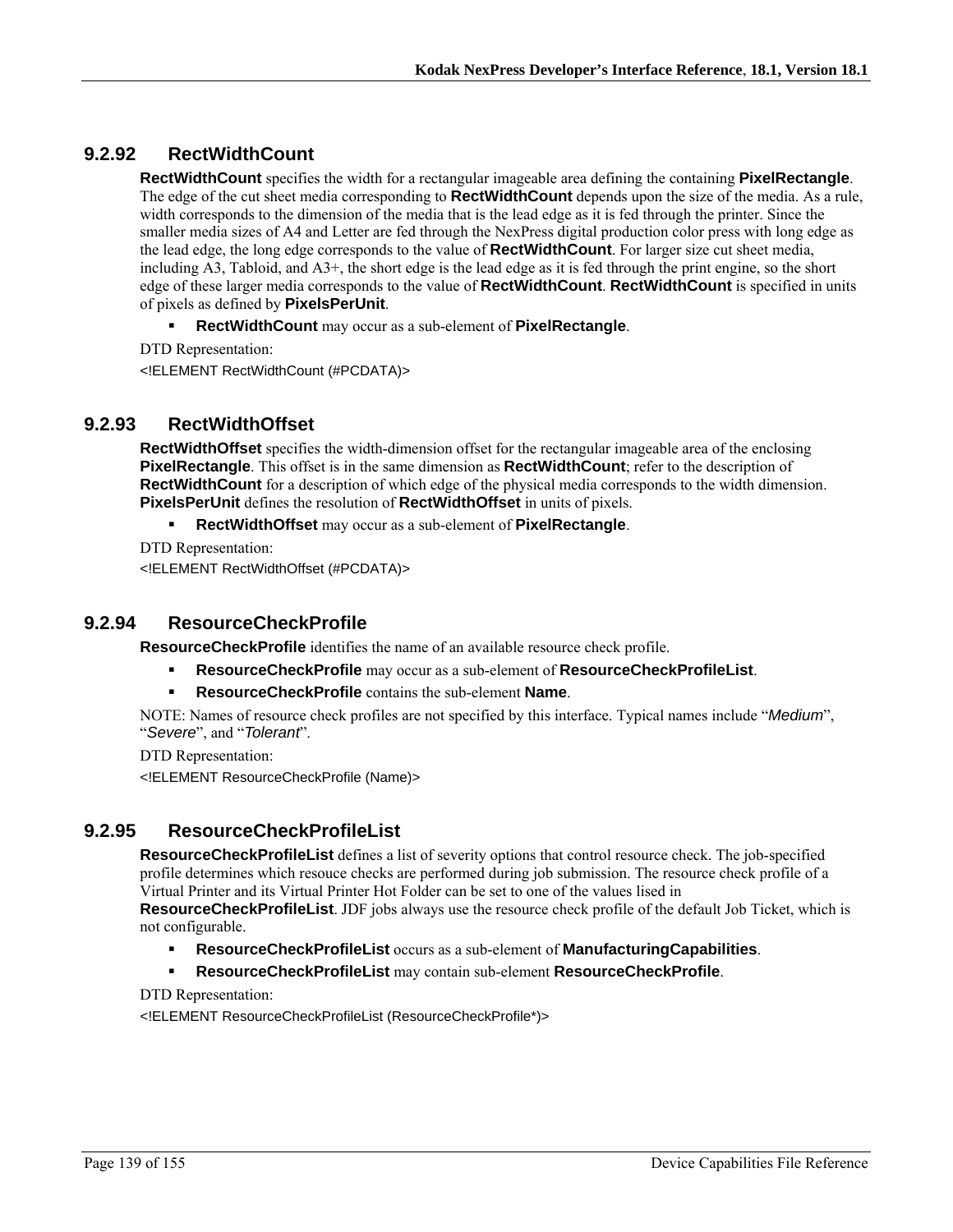## **9.2.96 RGBGraphicICCProfile**

**RGBGraphicICCProfile** defines the name of an input ICC profile suitable for use with three component PDF graphics and text data that are specified using the *DeviceRGB* color space. This name should correspond to an entry in **ICCProfileList**. Its value is a character string.

#### **RGBGraphicICCProfile** occurs as a sub-element of **SystemDefaults**.

```
DTD Representation:
```
<!ELEMENT RGBGraphicICCProfile (#PCDATA)>

#### **9.2.97 RGBImageICCProfile**

**RGBImageICCProfile** defines the name of an input ICC profile suitable for use with three component PDF image data that are specified using the *DeviceRGB* color space. This name should correspond to an entry in **ICCProfileList**. Its value is a character string.

#### **RGBImageICCProfile** occurs as a sub-element of **SystemDefaults**.

DTD Representation:

<!ELEMENT RGBImageICCProfile (#PCDATA)>

#### **9.2.98 ScreeningSystems**

**ScreeningSystems** defines half-tone screen types supported by the printing system. Each screen type is selectable from a job ticket.

- **ScreeningSystems** may occur as a sub-type of **ManufacturingCapabilities**.
- **ScreeningSystems** may contain the sub-type **ScreenType**.

DTD Representation:

<!ELEMENT ScreeningSystems (ScreenType\*)>

#### **9.2.99 ScreenType**

**ScreenType** defines a half-tone screen type. Its identity and type are supplied as attributes.

**ScreenType** may occur as a sub-element of **ScreeningSystems**.

| <b>Attribute Name or value</b> | <b>Writer</b>  | <b>Description</b>               |
|--------------------------------|----------------|----------------------------------|
| ScreenType = Classic           | w?             | Type: Enumeration                |
|                                |                | Defines a half-tone screen type. |
| Classic                        | W <sup>2</sup> | Default Value.                   |
| Optimum                        | W <sup>2</sup> |                                  |
| Line                           | W <sup>2</sup> |                                  |
| Supra                          | W <sup>2</sup> |                                  |
| Staccato DX                    | W <sup>2</sup> |                                  |
| ClassicHD                      | W <sup>2</sup> |                                  |
| None                           | W <sup>2</sup> |                                  |
| Other                          | W <sup>2</sup> |                                  |

DTD Representation:

<!ELEMENT ScreenType EMPTY> <!ATTLIST ScreenType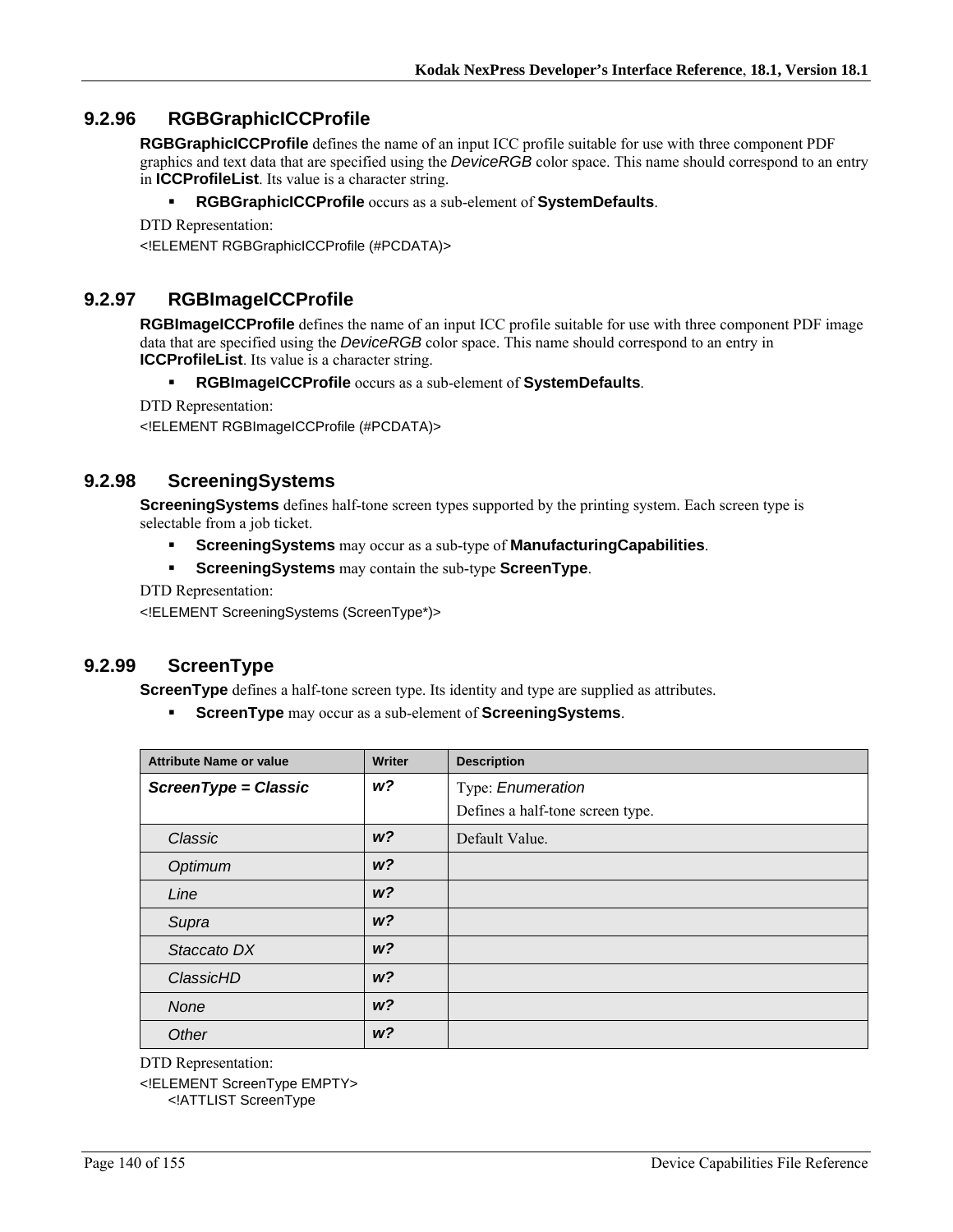Enum (Classic | Optimum | Line | Supra | Stochastic | None | Other) #IMPLIED>

#### **9.2.100 SecuredColorant**

**SecuredColorant** identifies colorants that support secure printing. When **SecuredColorant** is defined for a **FifthColorName** in the **InstalledFifthColorList**, the colorant is available for use with secured printing modes. **SecuredColorant** is not repeated for **CurrentLoadedFifthColor** even if the loaded colorant is a secured colorant.

**SecuredColorant** may occur as a sub-element of **FifthColorName**.

DTD Representation:

<!ELEMENT SecuredColorant EMPTY>

<!ELEMENT FifthColorName (SecuredColorant?)>

<!ATTLIST FifthColorName Enum (#PCDATA) #IMPLIED>

<!ELEMENT InstalledFifthColorList (FifthColorName\*)>

#### **9.2.101 SheetsPerSignature**

**SheetsPerSignature** defines the number of sheets generated by a single application of the containing **ImpositionTemplate**. Its value is an integer.

#### **SheetsPerSignature** may occur as a sub-element of **ImpositionTemplate**.

DTD Representation:

<!ELEMENT SheetsPerSignature (#PCDATA)>

#### **9.2.102 SpotColorTable**

**SpotColorTable** defines a spot color to CMYK process color translation table.

- **SpotColorTable** may occur as a sub-element of **SpotColorTableList**.
- **SpotColorTable** contains the sub-element **Name**.

DTD Representation:

<!ELEMENT SpotColorTable (Name)>

#### **9.2.103 SpotColorTableList**

**SpotColorTableList** defines the list of named spot color to CMYK process color translation tables available on the printing system.

- **SpotColorTableList** may occur as a sub-element of **ManufacturingCapabilities**.
- **SpotColorTableList** may contain the sub-element **SpotColorTable**.

```
DTD Representation:
```
<!ELEMENT SpotColorTableList (SpotColorTable\*)>

#### **9.2.104 StapleCapable**

**StapleCapable** specifies whether the output location of the containing **Delivery** element supports stapling. Its value is provided as an attribute.

**StapleCapable** may occur as a sub-element of **Delivery**.

| <b>Attribute Name or value</b> | Writer | <b>Description</b> |
|--------------------------------|--------|--------------------|
|                                |        |                    |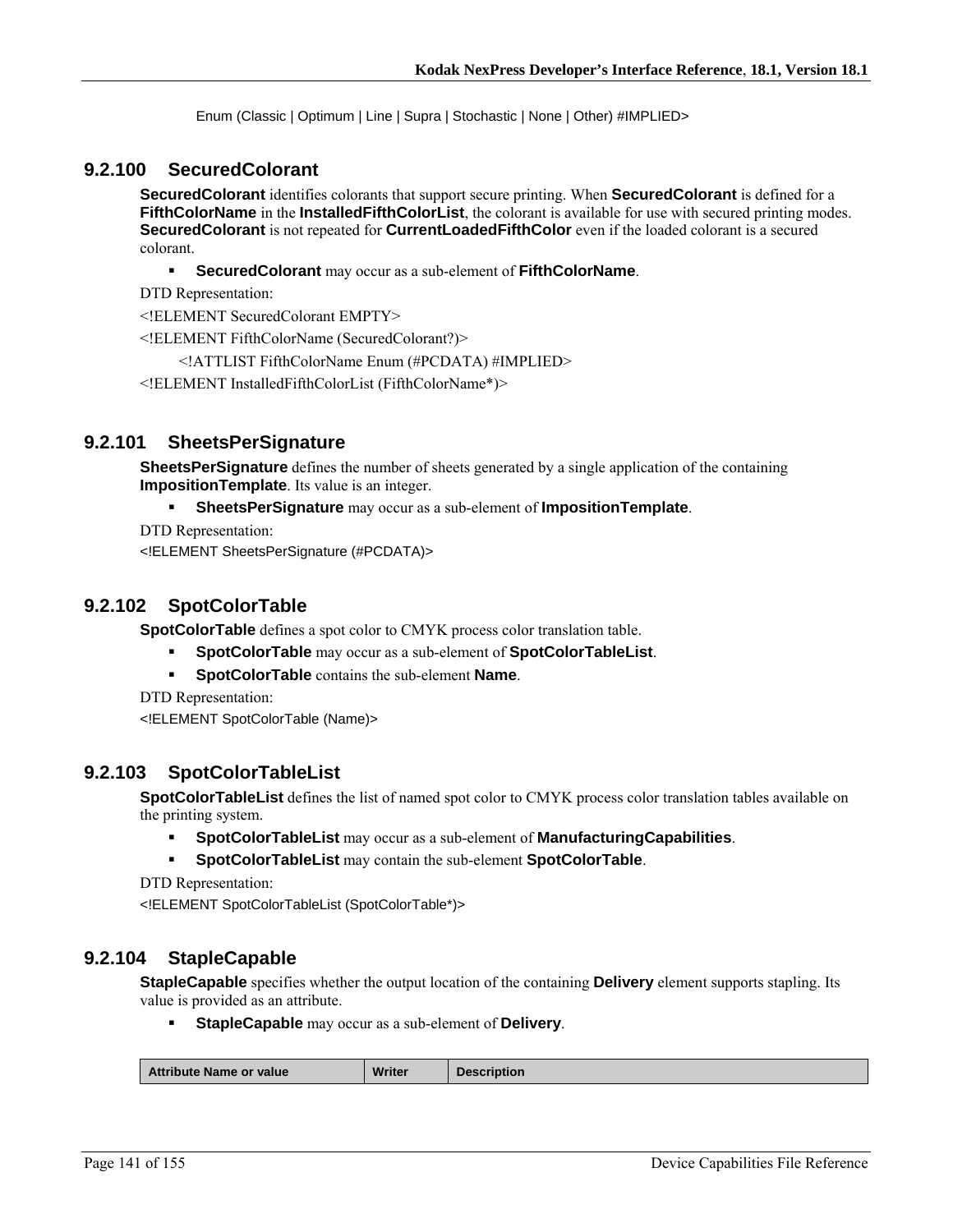| <b>Attribute Name or value</b> | Writer         | <b>Description</b>                         |
|--------------------------------|----------------|--------------------------------------------|
| <b>Enum</b>                    | w              | Type: Boolean                              |
|                                |                | Indicates support for stapling capability. |
| True                           | w?             | Has stapling capability.                   |
| False                          | W <sup>2</sup> | Has no stapling capability.                |

<!ELEMENT StapleCapable EMPTY> <!ATTLIST StapleCapable Enum (True | False) #REQUIRED>

# **9.2.105 StopPoint**

**StopPoint** defines the conditions under which the printing system stops execution of a job and requires operator intervention. Its value is supplied as an attribute.

**StopPoint** occurs as a sub-element of **StopPointList**.

| <b>Attribute Name or value</b> | <b>Writer</b>  | <b>Description</b>                                                                                                                                                                      |
|--------------------------------|----------------|-----------------------------------------------------------------------------------------------------------------------------------------------------------------------------------------|
| <b>Enum</b>                    | w              | Type: <i>Enumeration</i>                                                                                                                                                                |
|                                |                | Job execution policy option. Indicates condition for which<br>execution of a job is stopped and requires operator intervention.<br><b>StopPoint</b> may be specified in the job ticket. |
| <b>StopAfterSubmission</b>     | w <sub>2</sub> | Stop execution of the job immediately after job ticket<br>submission.                                                                                                                   |
| <b>StopWhenPDFAvailable</b>    | w <sub>2</sub> | Stop execution of the job immediately after all PDF files<br>referenced by the submitted job ticket have been made<br>available.                                                        |
| <b>StopAfterResourceCheck</b>  | w <sub>2</sub> | Stop execution of the job immediately after the resource checker<br>has verified resource files required by the job ticket.                                                             |
| <b>StopAfterRIP</b>            | W <sup>2</sup> | Stop execution of the job immediately after the job has been<br>ripped.                                                                                                                 |

DTD Representation:

<!ELEMENT StopPoint EMPTY>

<!ATTLIST StopPoint

Enum (StopAfterSubmission | StopWhenPDFAvailable | StopAfterResourceCheck | StopAfterRIP) #REQUIRED>

# **9.2.106 StopPointList**

**StopPointList** defines a list of job execution policy options supported by the printing system. These policies control the conditions under which execution of a job is stopped.

- **StopPointList** occurs as a sub-element of **Workflow**.
- **StopPointList** may contain the sub-element **StopPoint**.

DTD Representation:

<!ELEMENT StopPointList (StopPoint\*)>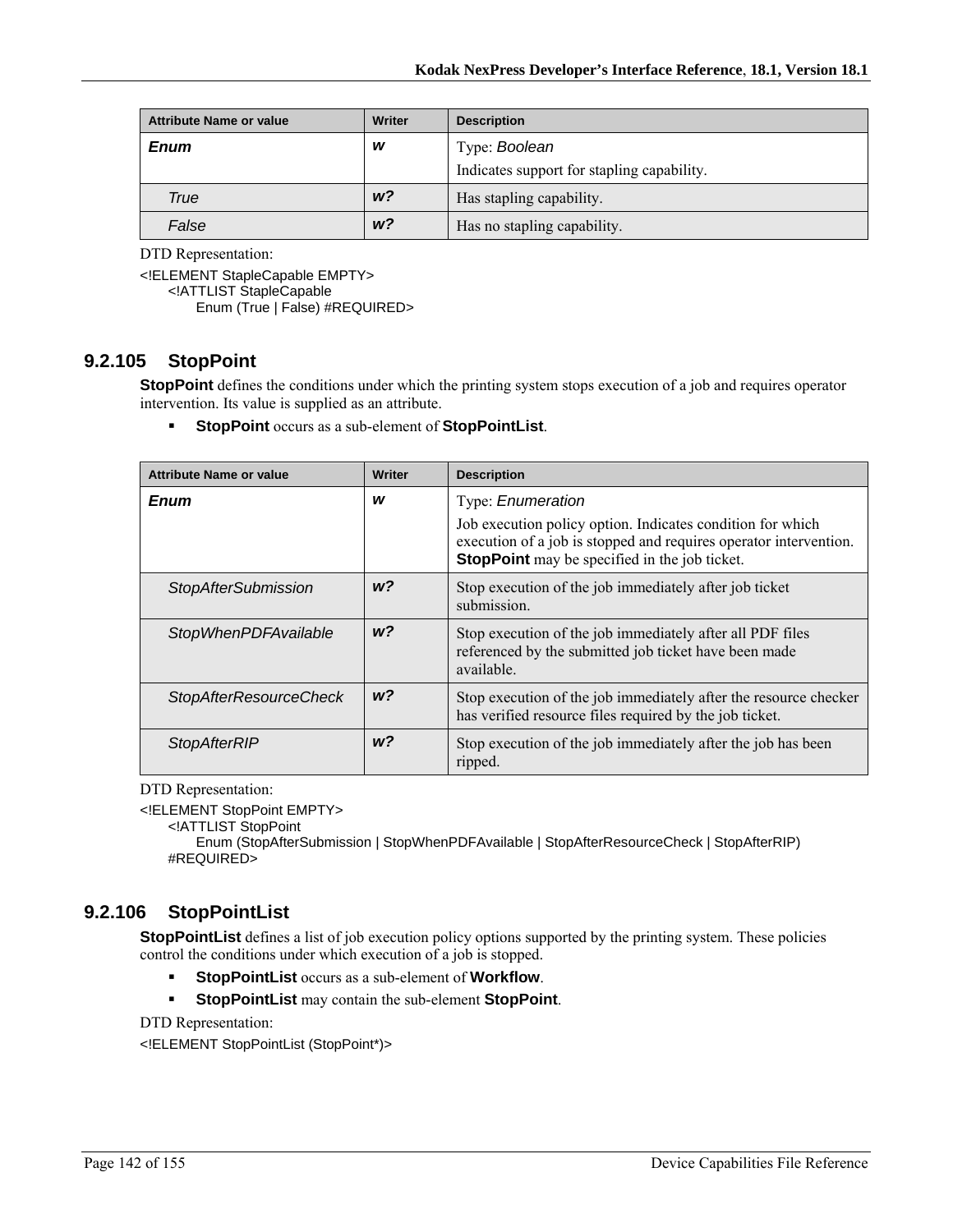# **9.2.107 SubstrateDeliveryList**

**SubstrateDeliveryList** defines a list of delivery options for printed output.

- **SubstrateDeliveryList** may occur as a sub-element of **FinishingOptions**.
- **SubstrateDeliveryList** may contain the sub-element **Delivery**.

DTD Representation:

<!ELEMENT SubstrateDeliveryList (Delivery\*)>

#### **9.2.108 SubstrateList**

**SubstrateList** defines the set of **SubstrateType** used by the printer when characterizing a medium. This is different from **MediumList** that identifies the complete list of media available and qualified for use in the printer.

- **SubstrateList** may occur as a sub-element of a **MediumConstraints**.
- **SubstrateList** may contain sub-element **SubstrateType**.

DTD Representation:

<!ELEMENT SubstrateList (SubstrateType\*)>

# **9.2.109 SubstrateSizeName**

**SubstrateSizeName** identifies a name associated with a substrate's size. Values of **SubstrateSizeName** are not specified by this interface.

#### **SubstrateSizeName** may occur as a sub-element of **BoundedMediumData**.

DTD Representation:

<!ELEMENT SubstrateSizeName (#PCDATA)>

# **9.2.110 SubstrateSupply**

**SubstrateSupply** defines the characteristics of an input substrate supply in the printing system. The ID identifying the **SubstrateSupply** is provided as an attribute.

- **SubstrateSupply** may occur as a sub-element of **SubstrateSupplyList**.
- **SubstrateSupply** contains sub-elements **MinSize**, **MaxSize**, **Capacity**, **BayID**, **DoorNumber**, **FeederType, SupportedEngineSpeedList**.

| <b>Attribute Name or value</b> | Writer | <b>Description</b>                                                                                   |
|--------------------------------|--------|------------------------------------------------------------------------------------------------------|
|                                | W      | Type: CDATA                                                                                          |
|                                |        | The unique identifier of the supply tray as known by the<br>NexPress digital production color press. |

DTD Representation:

<!ELEMENT SubstrateSupply (MinSize, MaxSize, Capacity, BayID, DoorNumber, FeederType?, SupportedEngineSpeedList?)>

<!ATTLIST SubstrateSupply

ID CDATA #REQUIRED>

# **9.2.111 SubstrateSupplyList**

**SubstrateSupplyList** defines the substrate supply trays installed on the printing system. The identity and capabilities of each supply are provided.

- **SubstrateSupplyList** may occur as a sub-element of **ManufacturingCapabilities**.
- **SubstrateSupplyList** may contain the sub-element **SubstrateSupply**.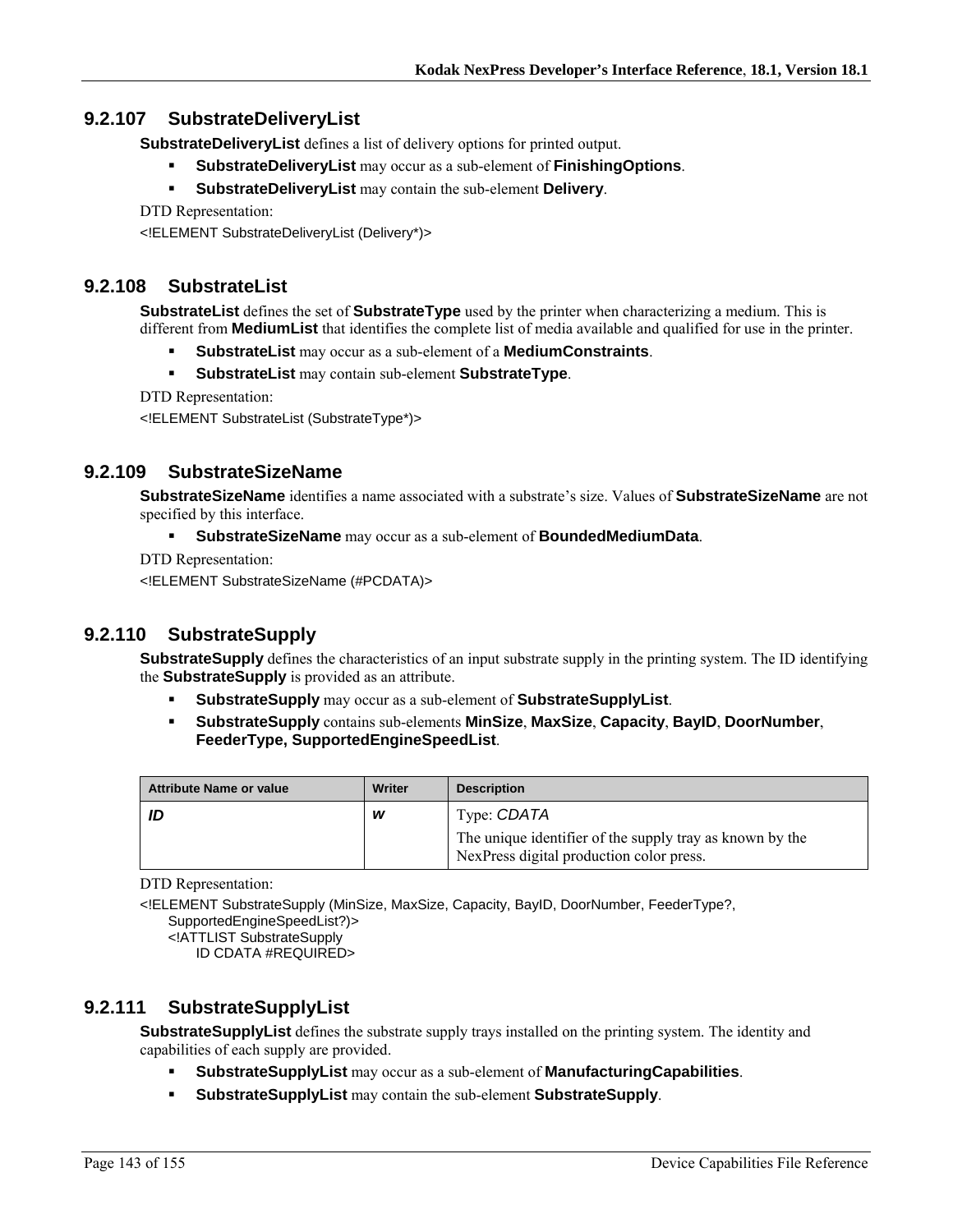<!ELEMENT SubstrateSupplyList (SubstrateSupply\*)>

# **9.2.112 SubstrateType**

**SubstrateType** defines basic characteristics of a substrate. The value of **SubstrateType** is supplied as an attribute.

**SubstrateType** may occur as a sub-element of **SubstrateList** and **SystemMedium**.

| <b>Attribute Name or value</b> | Writer         | <b>Description</b>               |
|--------------------------------|----------------|----------------------------------|
| $Enum = Paper$                 | W <sup>2</sup> | Type: Enumeration                |
|                                |                | Defines the type of a substrate. |
| Paper                          | W <sup>2</sup> | Default Value                    |
| Foil                           | W <sup>2</sup> |                                  |
| Transparency                   | W <sup>2</sup> |                                  |
| <b>OpaqueFoil</b>              | W <sup>2</sup> |                                  |
| Self-AdhesivePaper             | W <sup>2</sup> |                                  |
| <b>TranslucentFoil</b>         | W <sup>2</sup> |                                  |
| <b>SyntheticPaper</b>          | W <sup>2</sup> |                                  |
| <b>TranslucentPaper</b>        | W <sup>2</sup> |                                  |
| Plain                          | W <sup>2</sup> |                                  |
| <b>SingleCoated</b>            | W <sup>2</sup> |                                  |
| <b>DoubleCoated</b>            | W <sup>2</sup> |                                  |
| Recycled                       | W <sup>2</sup> |                                  |
| <b>Texture</b>                 | W <sup>2</sup> |                                  |
| Film                           | W <sup>2</sup> |                                  |
| Label                          | W <sup>2</sup> |                                  |
| Vellium                        | W <sup>2</sup> |                                  |
| <b>Bond</b>                    | W <sup>2</sup> |                                  |
| Other                          | W <sup>2</sup> |                                  |
| <b>Present</b>                 | !w             | Type: Boolean                    |
|                                |                | Not supported.                   |

DTD Representation:

<!ELEMENT SubstrateType EMPTY>

<!ATTLIST SubstrateType

Enum (Paper | Foil | Transparency | OpaqueFoil | Self-AdhesivePaper | TranslucentFoil | SyntheticPaper | TranslucentPaper | Plain | SingleCoated | DoubleCoated | Recycled | Texture | Film | Label | Vellium | Bond | Other) #IMPLIED Present (True | False) #IMPLIED>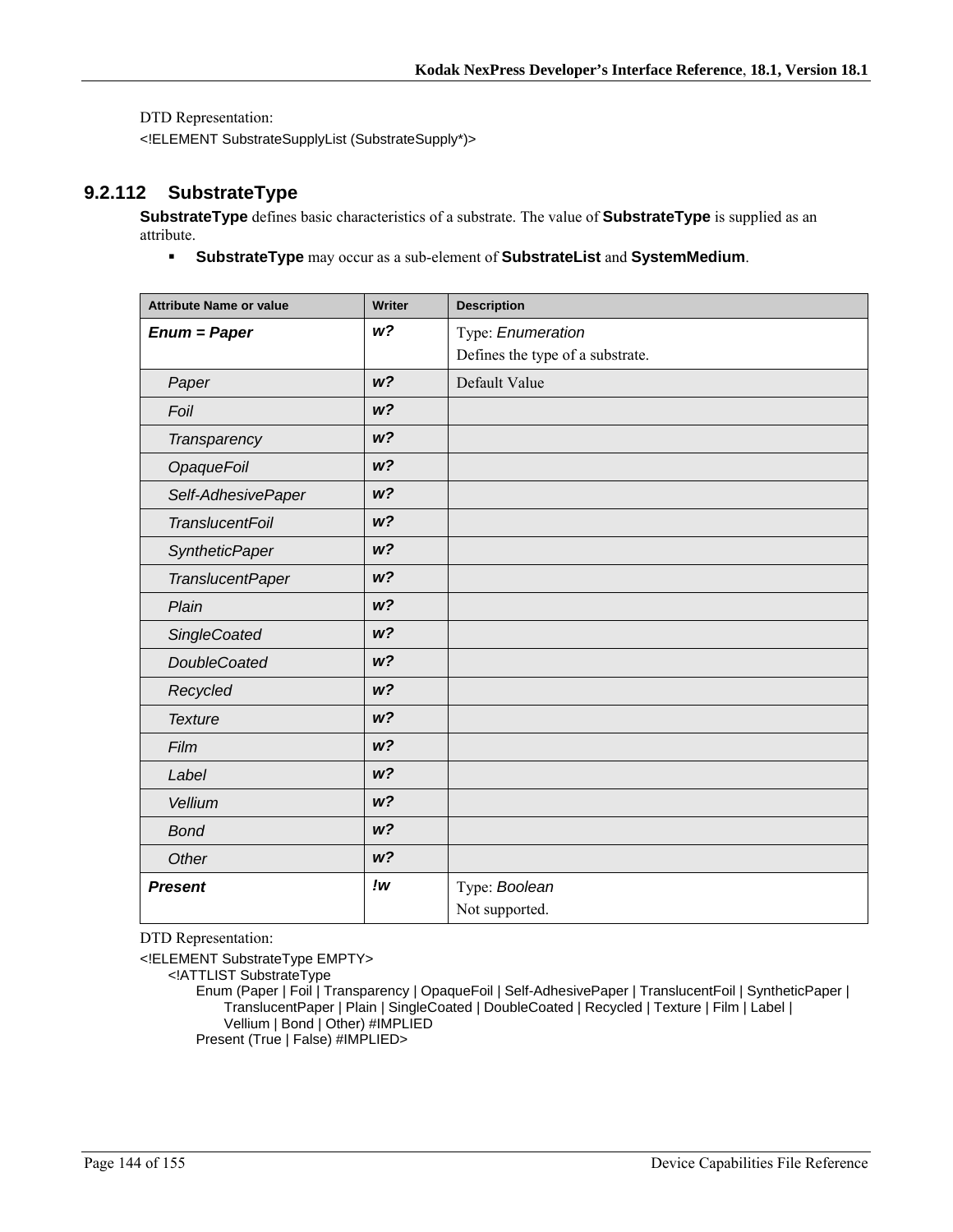# **9.2.113 SupportedEngineSpeedList**

**SupportedEngineSpeedList** defines the set of **EngineSpeed** for which the **PrinterMedium** is supported. If a job selects a substrate not supported at the configured engine speed the job will not be permitted to print.

- **SupportedEngineSpeedList** may occur as a sub-element of **Printer, PrinterMedium, CurrentlyLoadedFifthColor, SubstrateSupply, DeliveryTypeDetails, Delivery**.
- **SupportedEngineSpeedList** may contain zero or more **EngineSpeed** enumerations.

DTD Representation:

<!ELEMENT SubstrateEngineSpeedList (EngineSpeed\*)>

#### **9.2.114 SurfaceList**

**SurfaceList** defines the set of **SurfaceType** used by the printer when characterizing a medium. This is different from **MediumList** that identifies the complete list of media available and qualified for use in the printer.

- **SurfaceList** may occur as a sub-element of a **MediumConstraints**.
- **SurfaceList** may contain sub-element **SurfaceType**.

DTD Representation:

<!ELEMENT SurfaceList (SurfaceType\*)>

# **9.2.115 SurfaceType**

**SurfaceType** defines the surface characteristics of a print medium. The value of **SurfaceType** is supplied as an attribute.

**SurfaceType** may occur as a sub-element of **SurfaceList** and **SystemMedium**.

| <b>Attribute Name or value</b> | <b>Writer</b>  | <b>Description</b>               |
|--------------------------------|----------------|----------------------------------|
| <b>Enum = Uncoated</b>         | w?             | Type: Enumeration                |
|                                |                | Defines the type of a substrate. |
| <b>Uncoated</b>                | W <sup>2</sup> | Default Value                    |
| Parchment                      | W <sup>2</sup> |                                  |
| CastCoated                     | W <sup>2</sup> |                                  |
| <b>SingleSideCastCoated</b>    | W <sup>2</sup> |                                  |
| TransparentWatermarked         | W <sup>2</sup> |                                  |
| LatexImpregnated               | W <sup>2</sup> |                                  |
| Carbonless                     | W <sup>2</sup> |                                  |
| <b>LabelStock</b>              | W <sup>2</sup> |                                  |
| <b>Transfer</b>                | W <sup>2</sup> |                                  |
| <b>Tinted</b>                  | W <sup>2</sup> |                                  |
| Embossed                       | W <sup>2</sup> |                                  |
| <b>SatinCoated</b>             | W <sup>2</sup> |                                  |
| <b>MatteCoated</b>             | W <sup>2</sup> |                                  |
| GlossyCoated                   | W <sup>2</sup> |                                  |
| <b>Textured</b>                | W <sup>2</sup> |                                  |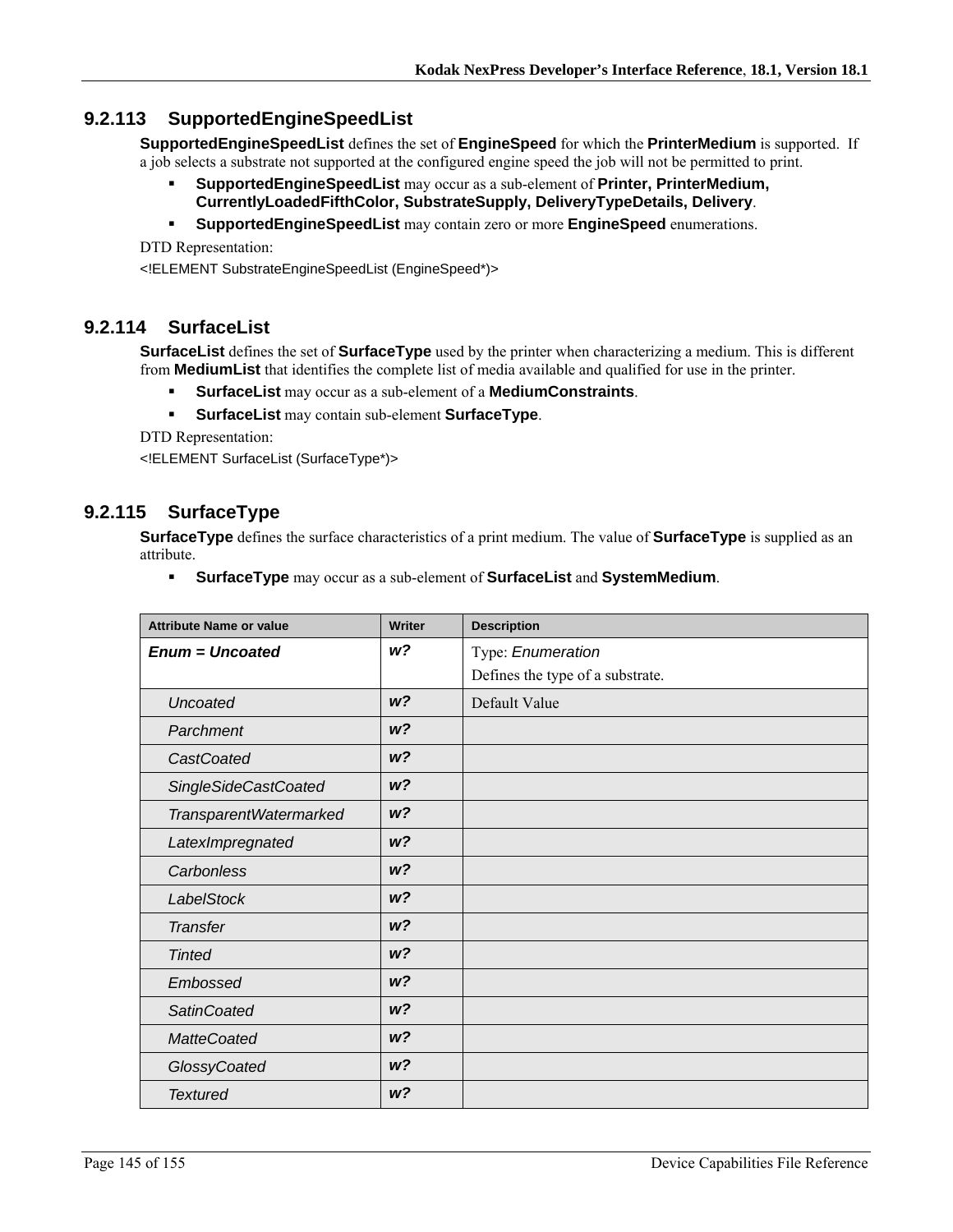| <b>Attribute Name or value</b> | Writer         | <b>Description</b> |
|--------------------------------|----------------|--------------------|
| FeltMarked                     | W <sup>2</sup> |                    |
| Colored                        | W <sup>2</sup> |                    |
| Normal                         | W <sup>2</sup> |                    |
| <b>Tabbed</b>                  | W <sup>2</sup> |                    |
| Punched                        | W <sup>2</sup> |                    |
| Other                          | W <sup>2</sup> |                    |
| <b>Present</b>                 | !w             | Type: Boolean      |
|                                |                | Not supported.     |

DTD Representation:

<!ELEMENT SurfaceType EMPTY>

<!ATTLIST SurfaceType

Enum (Uncoated | Parchment | CastCoated | SingleSideCastCoated | TransparentWatermarked | LatexImpregnated | Carbonless | LabelStock | Transfer | Tinted | Embossed | SatinCoated | MatteCoated | GlossyCoated | Textured | FeltMarked | Colored | Normal | Tabbed | Punched | Other) #IMPLIED

Present (True | False) #IMPLIED>

### **9.2.116 SystemDefaults**

**SystemDefaults** defines default settings for options not explicitly controlled or specified in a job ticket. When a job-specific value is not supplied, default settings determine system behavior.

- **SystemDefaults** may occur as a sub-element of ManufacturingCapabilities.
- **SystemDefaults** contains sub-elements **CMYKGraphicICCProfile**, **CMYKImageICCProfile**, **RGBGraphicICCProfile**, **and RGBImageICCProfile**. It may contain the sub-element **JobTicketTemplate**.

DTD Representation:

<!ELEMENT SystemDefaults (CMYKGraphicICCProfile, CMYKImageICCProfile, RGBGraphicICCProfile, RGBImageICCProfile, JobTicketTemplate?)>

### **9.2.117 SystemMedium**

**SystemMedium** defines the physical characteristics of a print media.

- **SystemMedium** may occur as a sub-element of **Medium**.
- **SystemMedium** may contain sub-elements **Comment**, **ColorName**, **BoundedMediumData**, **SubstrateType**, **SurfaceType**, and **ColorType**.

DTD Representation:

<!ELEMENT SystemMedium (Comment?,ColorName?,BoundedMediumData?,SubstrateType?,SurfaceType?, ColorType?)>

### **9.2.118 SystemMediumDefaults**

**SystemMediumDefaults** defines default values for elements within **SystemMedium**..

- **SystemMediumDefaults** occurs as a sub-element of **MediumList**.
- **SystemMediumDefaults** contains sub-element **SystemMedium**.

NOTE: In general the "*Unit*" attribute of elements within **SystemMedium** is the same as the default, and will only be defined within **SystemMediumDefaults**.

DTD Representation: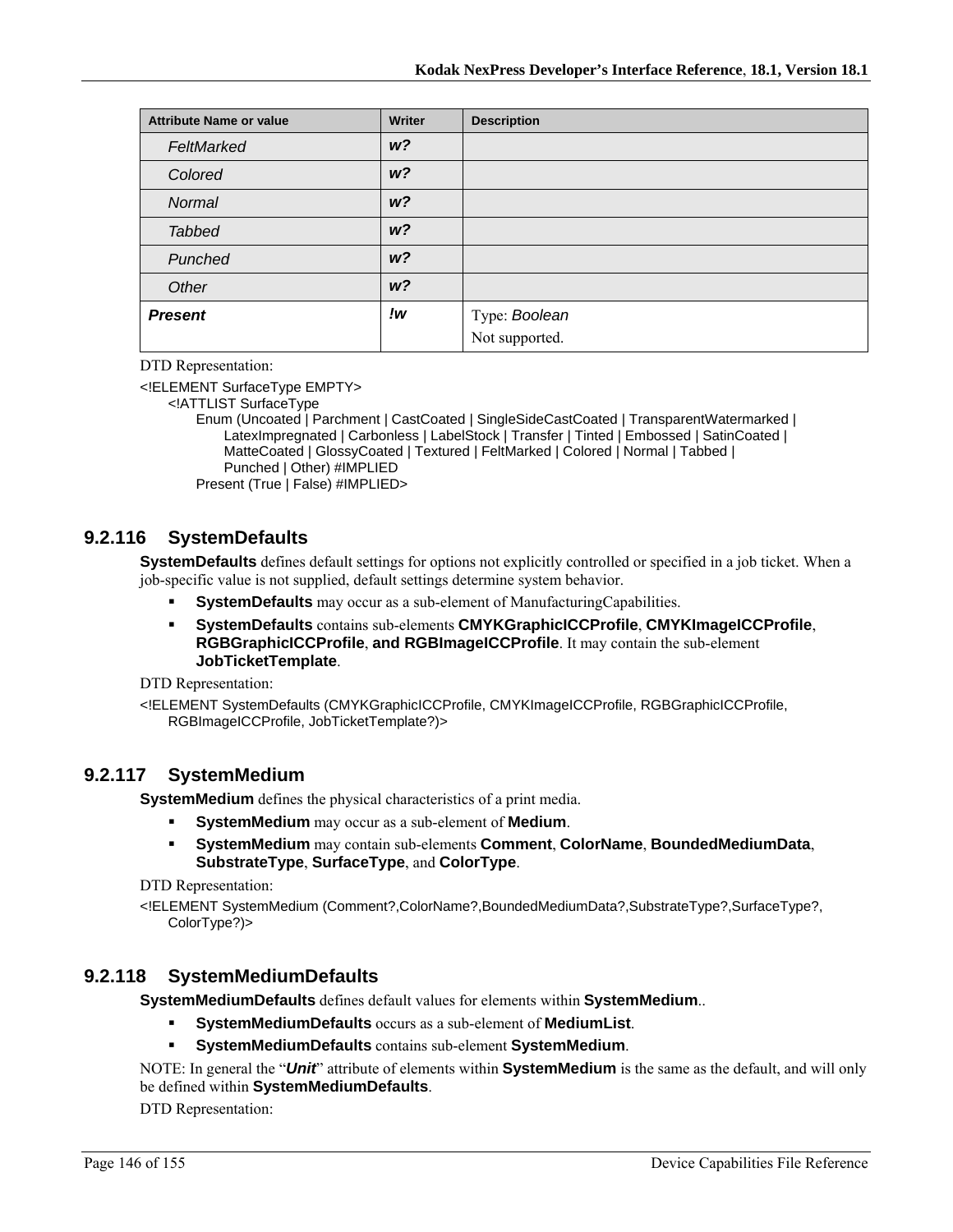<!ELEMENT SystemMediumDefaults (SystemMedium)>

# **9.2.119 Thickness**

**Thickness** defines the thickness of a print substrate. It is reported in micrometers; units are provided as an attribute.

**Thickness** may occur as a sub-element of **BoundedMediumData**.

| <b>Attribute Name or value</b> | Writer | <b>Description</b>                     |
|--------------------------------|--------|----------------------------------------|
| Unit = UM                      | w?     | Type: <i>Enumeration</i>               |
|                                |        | Unit of measure for <b>Thickness</b> . |
| UМ                             | W      | Micrometers. Default Value             |

DTD Representation:

<!ELEMENT Thickness (#PCDATA)> <!ATTLIST Thickness Unit (UM) #IMPLIED>

### **9.2.120 Transparency**

**Transparency** defines the opacity of a print substrate. It is expressed as a percentage of transmittance; units are provided as an attribute. Value may range from 0 to 100; 0 is opaque and 100 is transparent. Values between 0 and 100 indicate the substrate is semitransparent.

**Transparency** may occur as a sub-element of **BoundedMediumData**.

| <b>Attribute Name or value</b> | Writer | <b>Description</b>                        |
|--------------------------------|--------|-------------------------------------------|
| $Unit = PCT$                   | w?     | Type: <i>Enumeration</i>                  |
|                                |        | Unit of measure for <b>Transparency</b> . |
| <b>PCT</b>                     | W      | Percent opacity. Default Value            |

DTD Representation:

<!ELEMENT Transparency (#PCDATA)> <!ATTLIST Transparency Unit (PCT) #IMPLIED>

### **9.2.121 Trap**

**Trap** defines a control option for the raster trapping engine. Its value is supplied as an attribute.

**Trap** may occur as a sub-element of **Trapping**.

| <b>Attribute Name or value</b> | <b>Writer</b>  | <b>Description</b>                                       |
|--------------------------------|----------------|----------------------------------------------------------|
| <b>Enable</b>                  | w              | Type: Boolean                                            |
|                                |                | Defines a control option for the raster trapping engine. |
| True                           | W <sup>2</sup> | The job ticket can enable the raster-trapping engine.    |
| False                          | W <sup>2</sup> | The job ticket can disable the raster-trapping engine.   |

DTD Representation:

<!ELEMENT Trap EMPTY> <!ATTLIST Trap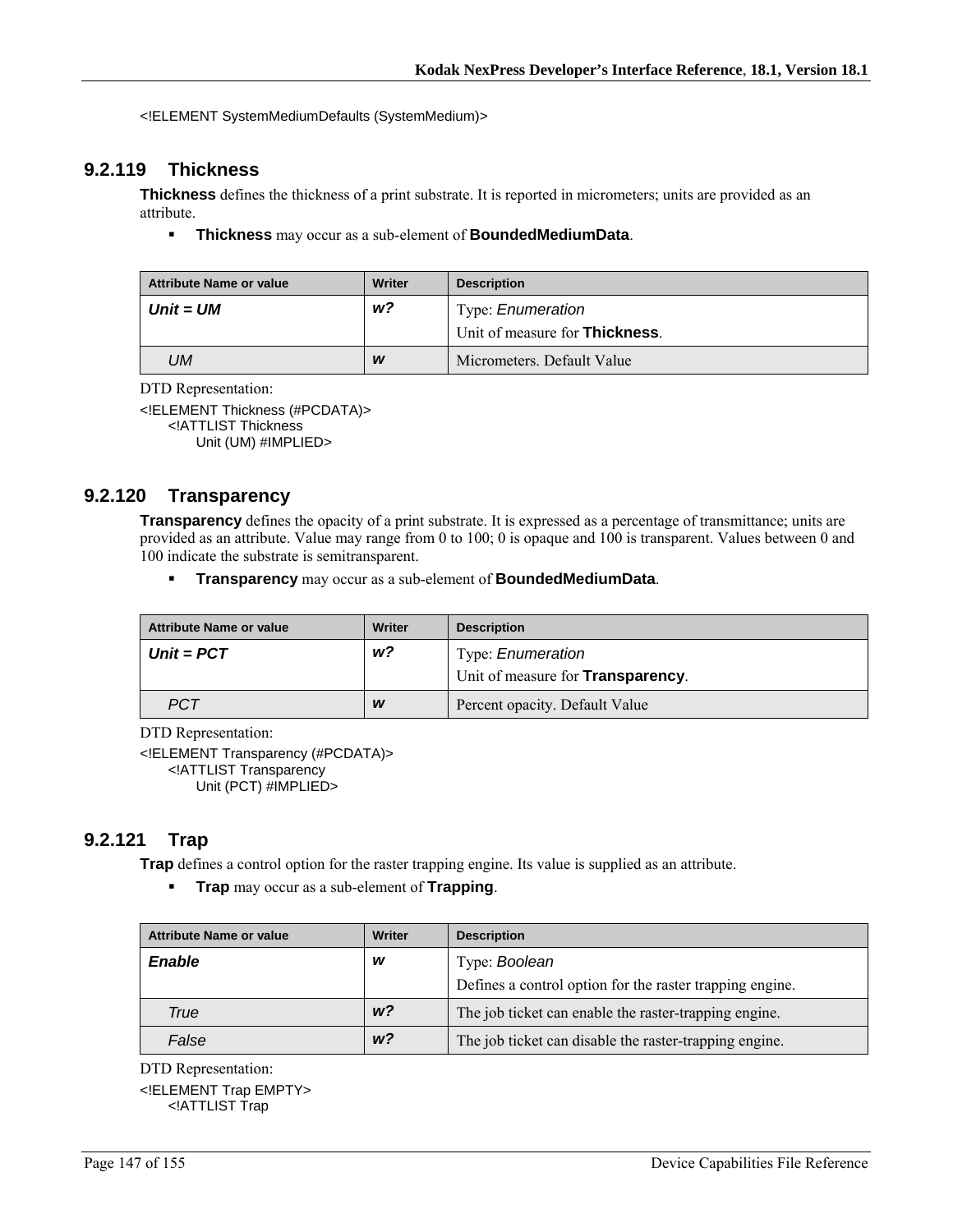Enable (True | False) #REQUIRED>

#### 9.2.122 **Trapping**

**Trapping** defines a list of trapping control options supported by the raster-trapping engine of the printing system. Trapping results in an altered image to accommodate registration variability in the print engine.

- **Trapping** occurs as a sub-element of **Workflow**.
- $\blacksquare$ Trapping may contain the sub-element Trap.

DTD Representation:

<! ELEMENT Trapping (Trap\*)>

### 9.2.123 Width

Width defines the width component of a rectangular dimension. Width can be in units of millimeters or inches.

 $\blacksquare$ Width may occur as a sub-element of BoundedMediumData, MinSize, and MaxSize.

| <b>Attribute Name or value</b> | Writer         | <b>Description</b>                 |
|--------------------------------|----------------|------------------------------------|
| $Unit = MM$                    | w?             | Type: <i>Enumeration</i>           |
|                                |                | Unit of measure for <b>Width</b> . |
| МM                             | w <sup>2</sup> | Millimeters. Default Value         |
| IN                             | W <sup>2</sup> | Inches.                            |

DTD Representation:

<! ELEMENT Width (#PCDATA)>

#### 9.2.124 **Workflow**

**Workflow** defines some of the printing system supported workflow options that can be controlled by the job ticket. These job execution policies and processes include control of the conditions under which job execution is stopped, and availability of raster-based trapping control.

Workflow may occur as a sub-element of Manufacturing Capabilities.

#### Workflow contains sub-elements StopPointList and Trapping.

DTD Representation:

<!ELEMENT Workflow (StopPointList, Trapping)>

#### **Device Capabilities File DTD**  $9.3$

<?xml version="1.0" encoding="UTF-8"?>

\* This is the DTD for the Device Manufacturing Capabilities XML data

- \* structure.
- \* Values used to specify units of measure:
- \* UM: Micrometer
- \* MM: Millimeter
- \* CM: Centimeter
- \* IN: Inch
- \* PCT: Percent
- \* GSM: Grams per square meter
- \* LB: Pound
- \* KB: Kilobyte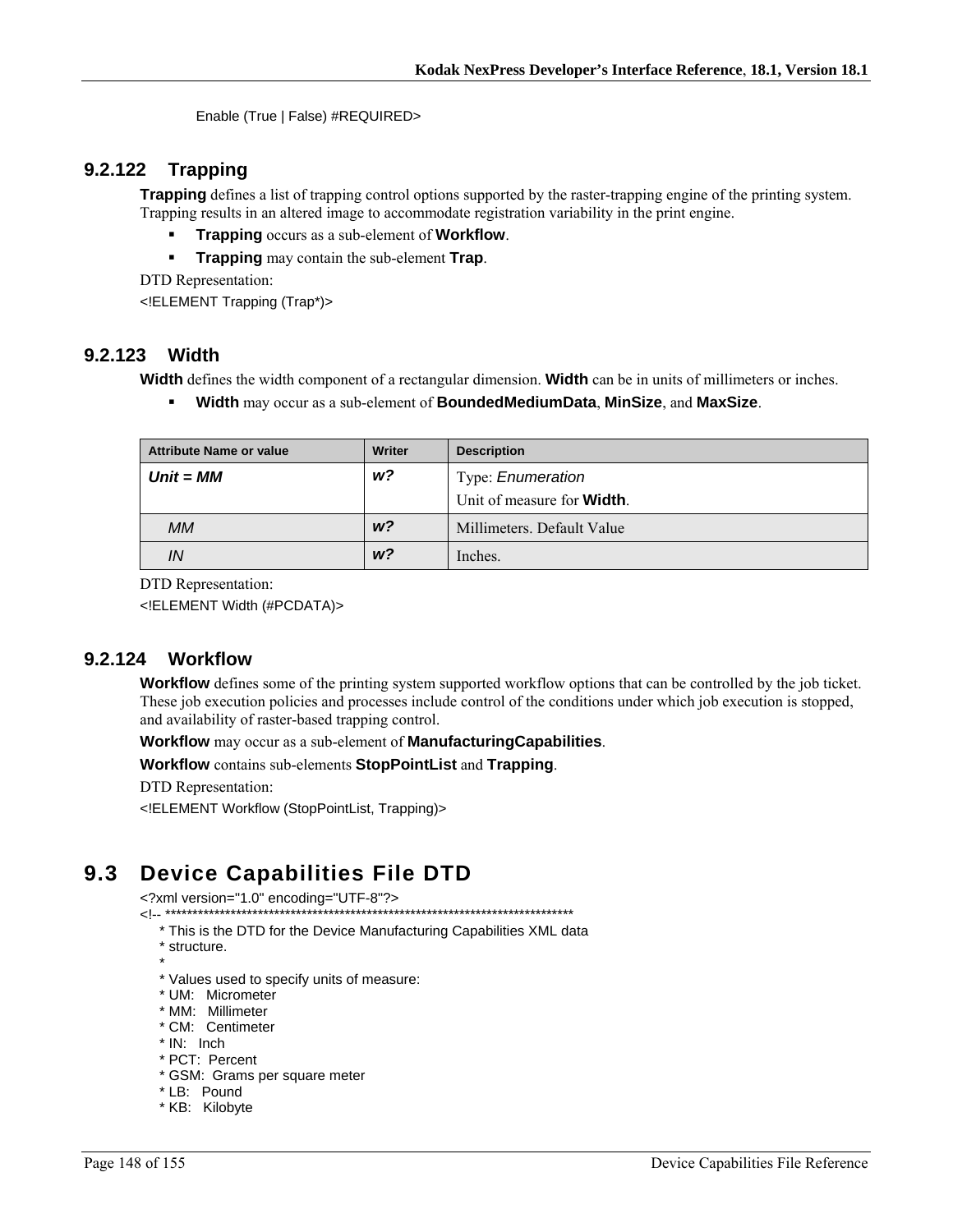| * PPM: Pages per minute                                                                               |
|-------------------------------------------------------------------------------------------------------|
| * NUM: Number                                                                                         |
|                                                                                                       |
|                                                                                                       |
|                                                                                                       |
| ELEMENT DeviceID (#PCDATA)                                                                            |
| ELEMENT Name (#PCDATA)                                                                                |
| ELEMENT PrinterName (#PCDATA)                                                                         |
| ELEMENT Comment (#PCDATA)<br>ELEMENT SubstrateSizeName (#PCDATA)                                      |
| ELEMENT Length (#PCDATA)                                                                              |
| ATTLIST Length Unit (MM IN) #IMPLIED                                                                  |
| ELEMENT Width (#PCDATA)                                                                               |
| ATTLIST Width Unit (MM IN) #IMPLIED                                                                   |
| ELEMENT Transparency (#PCDATA)<br>ATTLIST Transparency Unit (PCT) #IMPLIED                            |
| ELEMENT Thickness (#PCDATA)                                                                           |
| ATTLIST Thickness Unit (UM) #IMPLIED                                                                  |
| ELEMENT ColorSpace EMPTY                                                                              |
| ATTLIST ColorSpace Enum (Gray CMYK RGB LAB XYZ </td                                                   |
| LUV YXY 3CLR 4CLR 5CLR) #IMPLIED<br>Present (True False) #IMPLIED>                                    |
|                                                                                                       |
| * Define the remaining elements to specify a medium's physical                                        |
| * characteristics.                                                                                    |
| ELEMENT MediumWeight (#PCDATA)                                                                        |
| ATTLIST Medium Weight Unit (GSM LB) #IMPLIED                                                          |
| ELEMENT Creep (#PCDATA)                                                                               |
| ATTLIST Creep Unit (UM IN) #IMPLIED                                                                   |
| ELEMENT Substrate Type EMPTY<br>ATTLIST SubstrateType Enum (Paper Foil Transparency OpaqueFoil </td   |
| Self-AdhesivePaper TranslucentFoil                                                                    |
| SyntheticPaper TranslucentPaper                                                                       |
| Plain SingleCoated DoubleCoated                                                                       |
| Recycled Texture Film Label Vellium                                                                   |
| Bond Other) #IMPLIED<br>Present (True False) #IMPLIED>                                                |
| ELEMENT SurfaceType EMPTY                                                                             |
| ATTLIST SurfaceType Enum (Uncoated Parchment CastCoated </td                                          |
| SingleSideCastCoated TransparentWatermarked                                                           |
| LatexImpregnated Carbonless LabelStock                                                                |
| Transfer Tinted Embossed SatinCoated <br>MatteCoated GlossyCoated Textured                            |
| FeltMarked Colored Normal Tabbed Punched                                                              |
| Other) #IMPLIED                                                                                       |
| Present (True False) #IMPLIED>                                                                        |
| ELEMENT ColorType EMPTY                                                                               |
| ATTLIST ColorType Enum (Unknown WhiteNeutral GrayNeutral <br Yellowish Blueish Reddish Greenish White |
| Blue Cream BrightYellow Gray Green                                                                    |
| Ivory Orange Pink Red Yellow Transparency                                                             |
| Other) #IMPLIED                                                                                       |
|                                                                                                       |
|                                                                                                       |
|                                                                                                       |
| ELEMENT BoundedMediumData</td                                                                         |
| (Length?, Width?, SubstrateSizeName?, MediumWeight?, Transparency?, Thickness?,<br>Creep?             |
|                                                                                                       |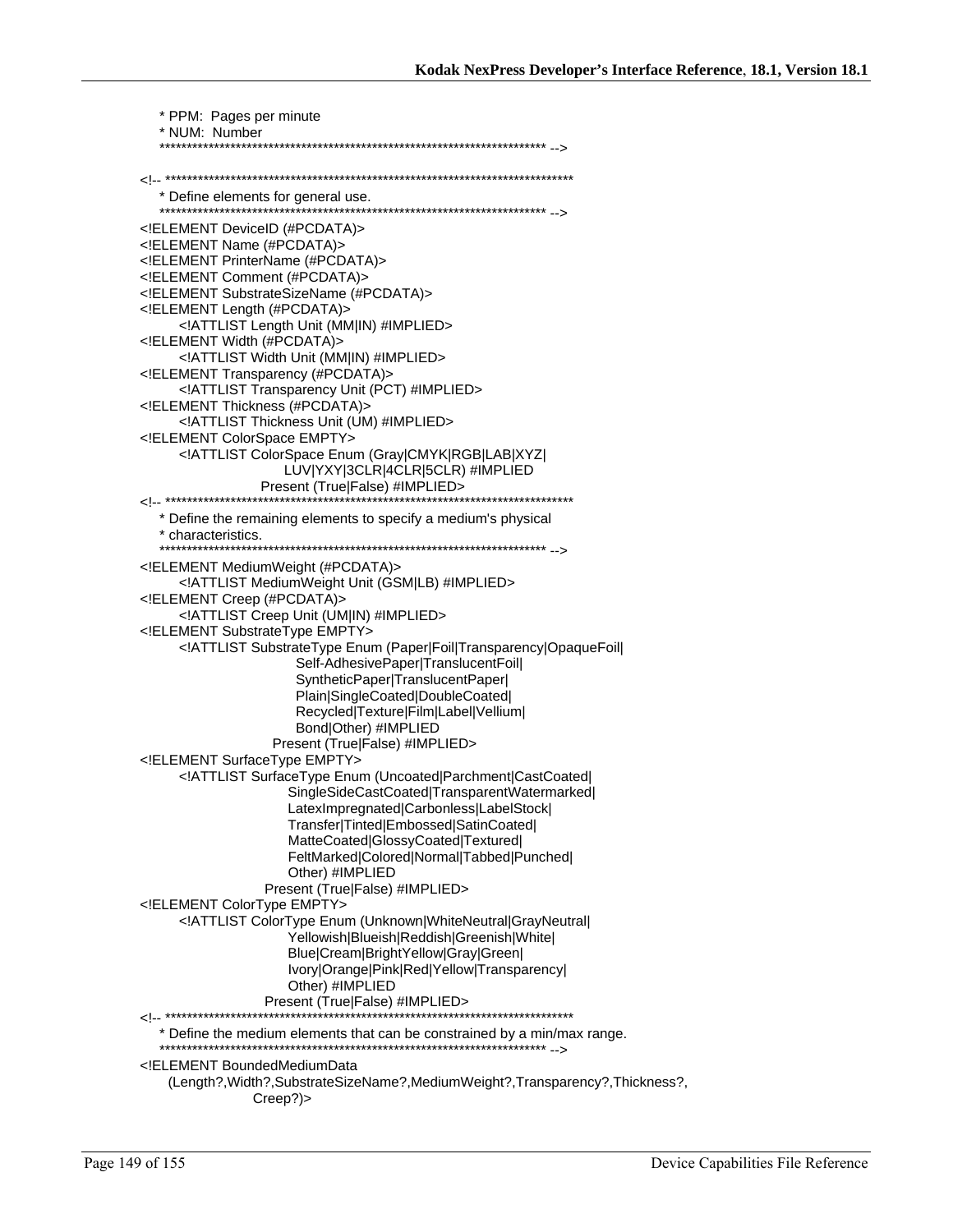<!ELEMENT MinMediumData (BoundedMediumData)> <!ELEMENT MaxMediumData (BoundedMediumData)> \* Define the medium elements that can be constrained by a list of valid \* values. <!ELEMENT SubstrateList (SubstrateType\*)> <!ELEMENT SurfaceList (SurfaceType\*)> <! ELEMENT ColorList (ColorType\*)> \* Define element MediumConstraints as an aggregate of elements that \* constrain the media that can be used on a particular printer. <!ELEMENT MediumConstraints (MinMediumData?, MaxMediumData?, SubstrateList?,SurfaceList?,ColorList?)> \* Define the remaining elements that make up the Printer Element. <!ELEMENT PrinterType (#PCDATA)> <! ELEMENT PrinterPlatform EMPTY> <!ATTLIST PrinterPlatform Enum (NexPress\_Classic|NexPress\_NPP|NexPress\_M700|Unknown) #REQUIRED> <! ELEMENT I2PPlatform EMPTY> <!ATTLIST I2PPlatform Enum (I2P|I2P2|Unknown) #REQUIRED> <!ELEMENT PrinterVersion (#PCDATA)> <! ATTLIST Printer Version Machine Configuration CDATA #REQUIRED> \* Legacy support for element PrinterSpeed is supported. Engines capable of \* multiple speeds are characterized by SupportedEngineSpeedList and \* MaxLicensedEngineSpeed. PrinterSpeed is derived from MaxLicensedEngineSpeed. <!ELEMENT PrinterSpeed (#PCDATA)> <! ATTLIST PrinterSpeed Unit (PPM) #IMPLIED> <! ELEMENT EngineSpeed EMPTY> <!ATTLIST EngineSpeed Enum (70|83|100|120|150|Auto|Unknown|Other) #REQUIRED> <!ELEMENT SupportedEngineSpeedList (EngineSpeed\*)> <! ELEMENT MaxLicensed EngineSpeed (EngineSpeed) > <!ELEMENT ColorSpaceList (ColorSpace\*)> \* When SecuredColorant is defined for a FifthColorName in the \* InstalledFifthColorList, the colorant is available for use with Secured \* printing modes. It is not repeated in CurrentLoadedFifthColor even if \* the loaded colorant is a Secured colorant. <! ELEMENT Secured Colorant EMPTY> <!ELEMENT FifthColorName (SecuredColorant?)> <! ATTLIST Fifth ColorName Enum (#PCDATA) #IMPLIED> <!ELEMENT InstalledFifthColorList (FifthColorName\*)> <! ELEMENT CurrentColorMode EMPTY> <!ATTLIST CurrentColorMode Enum (Auto|Black|CMYK|5CLR|Unknown) #IMPLIED> <!ELEMENT CurrentLoadedFifthColor (FifthColorName, SupportedEngineSpeedList?)> <!ELEMENT FifthColor (InstalledFifthColorList\*,CurrentColorMode?,CurrentLoadedFifthColor?)> <! ATTLIST Fifth Color Supported (True | False) #IMPLIED> <! ELEMENT External Controller Type EMPTY> <!ATTLIST ExternalControllerType Enum (NONE|FIERY|BRISQUE|CREO\_PODS) #REQUIRED>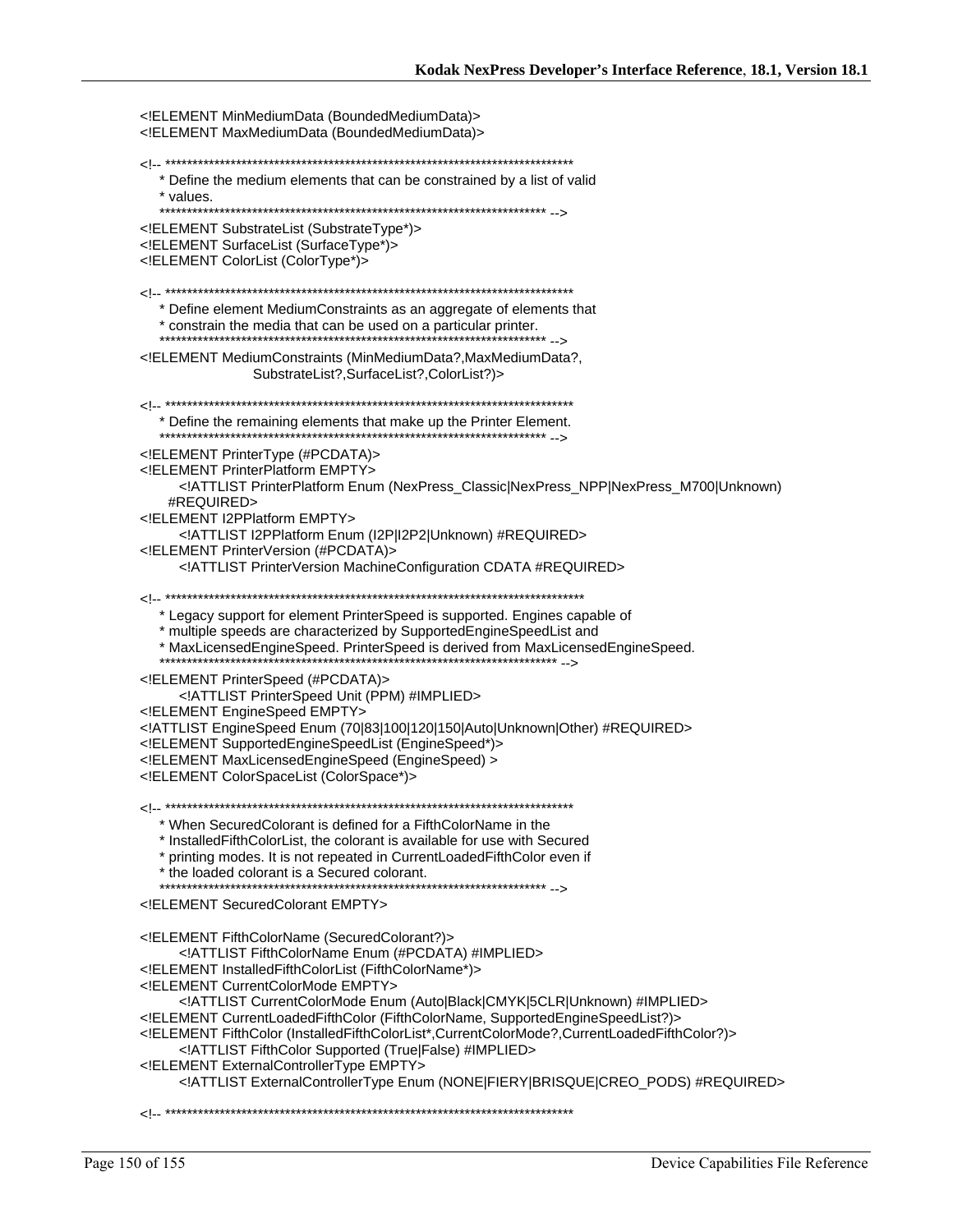\* Define the Printer element as an aggregate element, and the PrinterList \* element as a list of Printer elements. Allow a printer list to \* specify default printer settings. <!ELEMENT Printer (PrinterName,Comment?,PrinterType?, PrinterPlatform?, I2PPlatform?, PrinterVersion?, PrinterSpeed?, ExternalControllerType?, ColorSpaceList?, FifthColor?, MediumConstraints?, SupportedEngineSpeedList?, MaxLicensedEngineSpeed?)> <! ELEMENT PrinterDefaults (Printer)> <!ELEMENT PrinterList (PrinterDefaults?, Printer\*)> \* Define an aggregate element that specifies a medium's physical \* characteristics. <!ELEMENT SystemMedium (Comment?,ColorName?,BoundedMediumData?,SubstrateType?, SurfaceType?,ColorType?)> \* Define the elements that make up a pixel rectangle. ,...<br>\*\*\*\*\*\*\*\*\*\*\*\*\*\*\* --> <! ELEMENT Pixels PerUnit (#PCDATA)> <! ATTLIST Pixels PerUnit Unit (CM|IN) #IMPLIED> <!ELEMENT RectLengthOffset (#PCDATA)> <!ELEMENT RectLengthCount (#PCDATA)> <! ELEMENT RectWidthOffset (#PCDATA)> <! ELEMENT RectWidthCount (#PCDATA)> <!ELEMENT PixelRectangle (PixelsPerUnit?, RectLengthOffset?, RectLengthCount?, RectWidthOffset?, RectWidthCount?)> \* Define the remaining elements that specify printer-dependent \* characteristics of a medium for a particular printer. <! ELEMENT CertifiedMedium EMPTY> <!ATTLIST CertifiedMedium Present (True|False) #IMPLIED> \* When HasGlosserSettings is defined for a PrinterMedium, \* glosser settings are defined for this substrate/medium. <! ELEMENT Has Glosser Settings EMPTY> \* When GlossUnitCompatible is defined for a PrinterMedium, \* the medium is compatible with the external glosser. <! ELEMENT GlossUnitCompatible EMPTY> \* Define an aggregate element that specifies printable characteristics \* of a medium. <!ELEMENT PrinterMedium (CertifiedMedium?,GlossUnitCompatible?,PixelRectangle?, HasGlosserSettings?, PrecollatedSetSize?, FeedEdge?, SupportedEngineSpeedList?)> \* Define the Medium element as an aggregate element, and the MediumList \* element as a list of Medium elements. Allow a Medium element to specify

\* default PrinterMedium elements. Allow a MediumList element to specify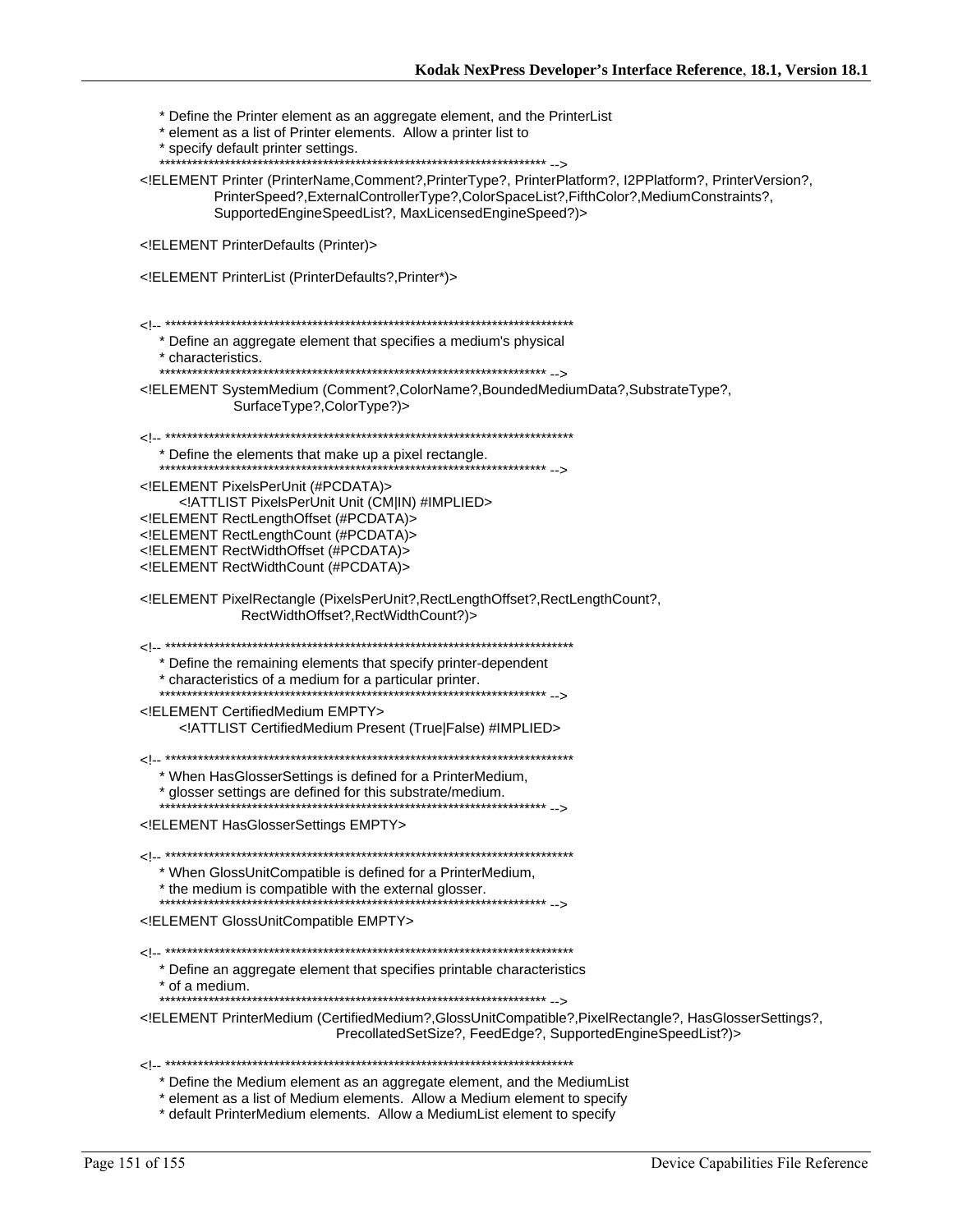\* default SystemMedium elements. <!ELEMENT PrinterMediumDefaults (PrinterMedium)> <!ELEMENT Medium (Name, SystemMedium?, PrinterMediumDefaults?, PrinterMedium\*)> <!ELEMENT SystemMediumDefaults (SystemMedium)> <!ELEMENT MediumList (SystemMediumDefaults?, Medium\*)> \* Define the SubstrateSupply element as an aggregate element, and the \* SubstrateSupplyList element as a list of SubstrateSupply elements. <!ELEMENT Height (#PCDATA)> <! ATTLIST Width Unit (MM|IN) #IMPLIED> <! ELEMENT MinSize (Width, Height)> <! ELEMENT MaxSize (Width, Height)> <! ELEMENT Capacity (#PCDATA)> <! ELEMENT BayID EMPTY> <!ATTLIST BayID Enum (bayA|bayB|bayC|bayD|bayE|bayF|bayG|bayH|ClassicMain|ClassicUpper|ClassicLower| Unknown) #REQUIRED> <! ELEMENT FeederType EMPTY> <!ATTLIST FeederType Enum (1K\_Drawer|4.5KDrawer|RollFeed|Unknown) #IMPLIED> <! ELEMENT DoorNumber (#PCDATA)> <!ELEMENT SubstrateSupply (SupportedSizeList?, MinSize,MaxSize,Capacity,BayID,DoorNumber,FeederType?, SupportedEngineSpeedList?)> <! ATTLIST Substrate Supply ID CDATA #REQUIRED> <!ELEMENT SubstrateSupplyList (SubstrateSupply\*)> \* Define the remaining elements that make up a Font Element. <! ELEMENT FontType EMPTY> <! ATTLIST FontType Enum (PostScriptType1|PostScriptType1MM| PostScriptType3|PostScriptType42| PostScriptTTF|PostScriptType0CID) #IMPLIED Present (True|False) #IMPLIED> <! ELEMENT CoreFont EMPTY> <! ATTLIST CoreFont Present (True|False) #IMPLIED> \* Define the Font element as an aggregate element, and the FontList \* element as a list of Font elements. Allow a font list to specify \* default font settings. <!ELEMENT Font (Name,Comment?,FontType?,CoreFont?)> <!ELEMENT FontDefaults (Font)> <!ELEMENT FontList (FontDefaults?,Font\*)> \* Define the remaining elements that make up the Imposition Template \* Element. <! ELEMENT PagesPerSheet (#PCDATA)> <!ELEMENT SheetsPerSignature (#PCDATA)> <! ELEMENT LayoutMode EMPTY> <! ATTLIST LayoutMode Enum (Simplex|Duplex) #IMPLIED Present (True|False) #IMPLIED> \* Define the ImpositionTemplate element as an aggregate element,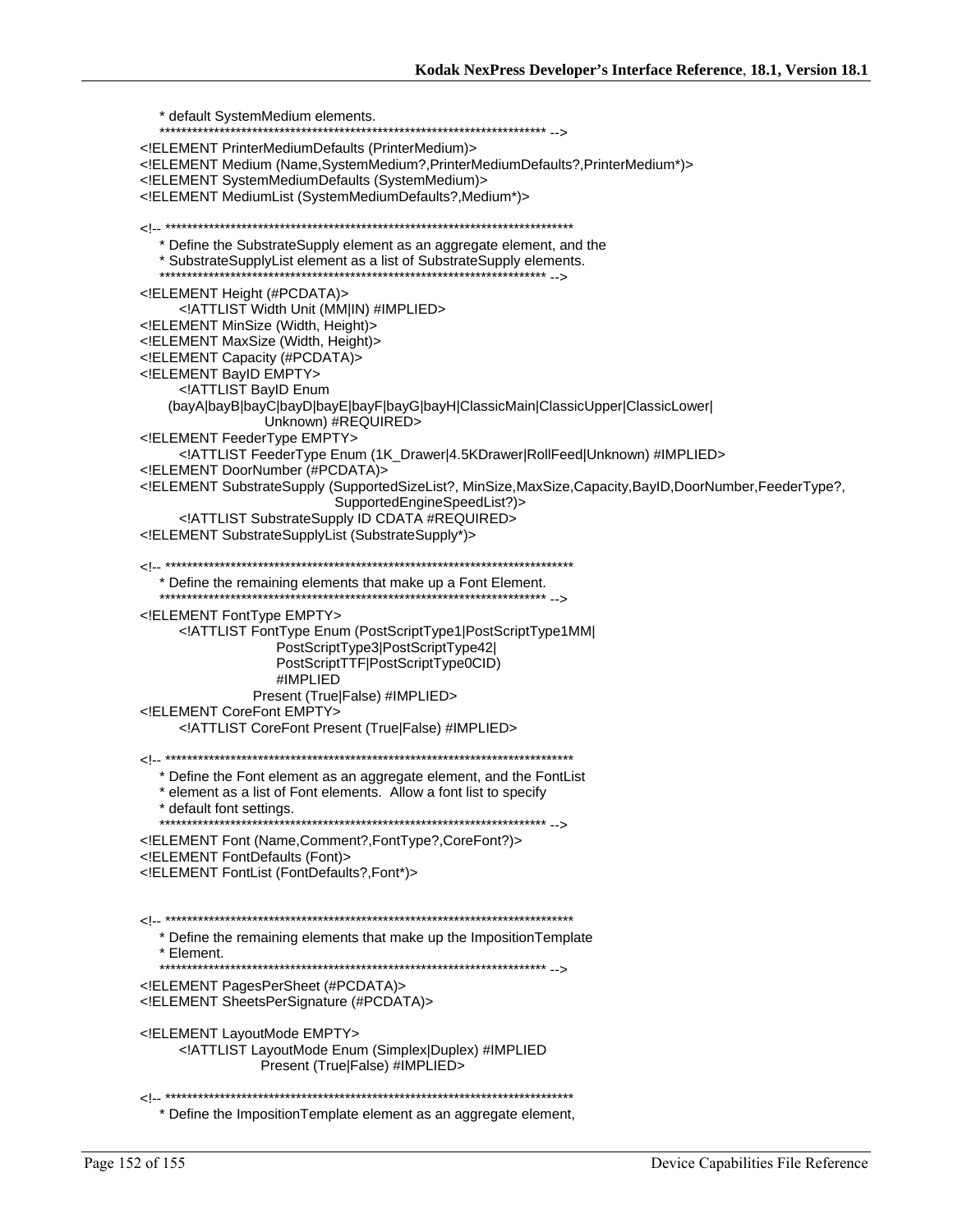\* and the Imposition TemplateList element as a list of Imposition Template \* elements. Allow an imposition template list to specify default \* imposition template settings. <!ELEMENT ImpositionTemplate (Name,Comment?,PagesPerSheet?,SheetsPerSignature?, LayoutMode?)> <!ELEMENT ImpositionTemplateDefaults (ImpositionTemplate)> <!ELEMENT ImpositionTemplateList (ImpositionTemplateDefaults?, ImpositionTemplate\*)> \* Define the ICCProfile element as an aggregate element, \* and the ICCProfileList element as a list of ICCProfile \* elements. <!ELEMENT ICCProfile (Name,ColorSpace?)> <!ATTLIST ICCProfile SubstrateICCProfile (True|False) #IMPLIED> <!ELEMENT ICCProfileDefaults (ICCProfile)> <!ELEMENT ICCProfileList (ICCProfileDefaults, ICCProfile\*)> \* Define the ResourceCheckProfileList element as an aggregate element. <! ELEMENT Resource Check Profile (Name)> <! ELEMENT ResourceCheckProfileList (ResourceCheckProfile\*)> \* Define the ScreeningSystems element as an aggregate element. <! ELEMENT ScreenType EMPTY> <!ATTLIST ScreenType Enum (Classic|Optimum|Line| Supra|Stochastic|None|Other) #IMPLIED> <!ELEMENT ScreeningSystems (ScreenType\*)> \* Define the SpotColorTableList element as an aggregate element. <! ELEMENT SpotColorTable (Name)> <!ELEMENT SpotColorTableList (SpotColorTable\*)> \* Define the Workflow element as an aggregate element. <! ELEMENT StopPoint EMPTY> <!ATTLIST StopPoint Enum (StopAfterSubmission|StopWhenPDFAvailable) StopAfterResourceCheck|StopAfterRIP) #REQUIRED> <! ELEMENT StopPointList (StopPoint\*)> <!ELEMENT Trap EMPTY> <!ATTLIST Trap Enable (True|False) #REQUIRED> <! ELEMENT Trapping (Trap\*)> <!ELEMENT Workflow (StopPointList, Trapping)> \* Define the SystemDefaults element and its sub-elements. <!ELEMENT CMYKGraphicICCProfile (#PCDATA)> <!ELEMENT CMYKImageICCProfile (#PCDATA)> <! ELEMENT RGBGraphicICCProfile (#PCDATA)> <! ELEMENT RGBImageICCProfile (#PCDATA)> <!ELEMENT JobTicketTemplate (#PCDATA)> <!ELEMENT SystemDefaults (CMYKGraphicICCProfile,CMYKImageICCProfile,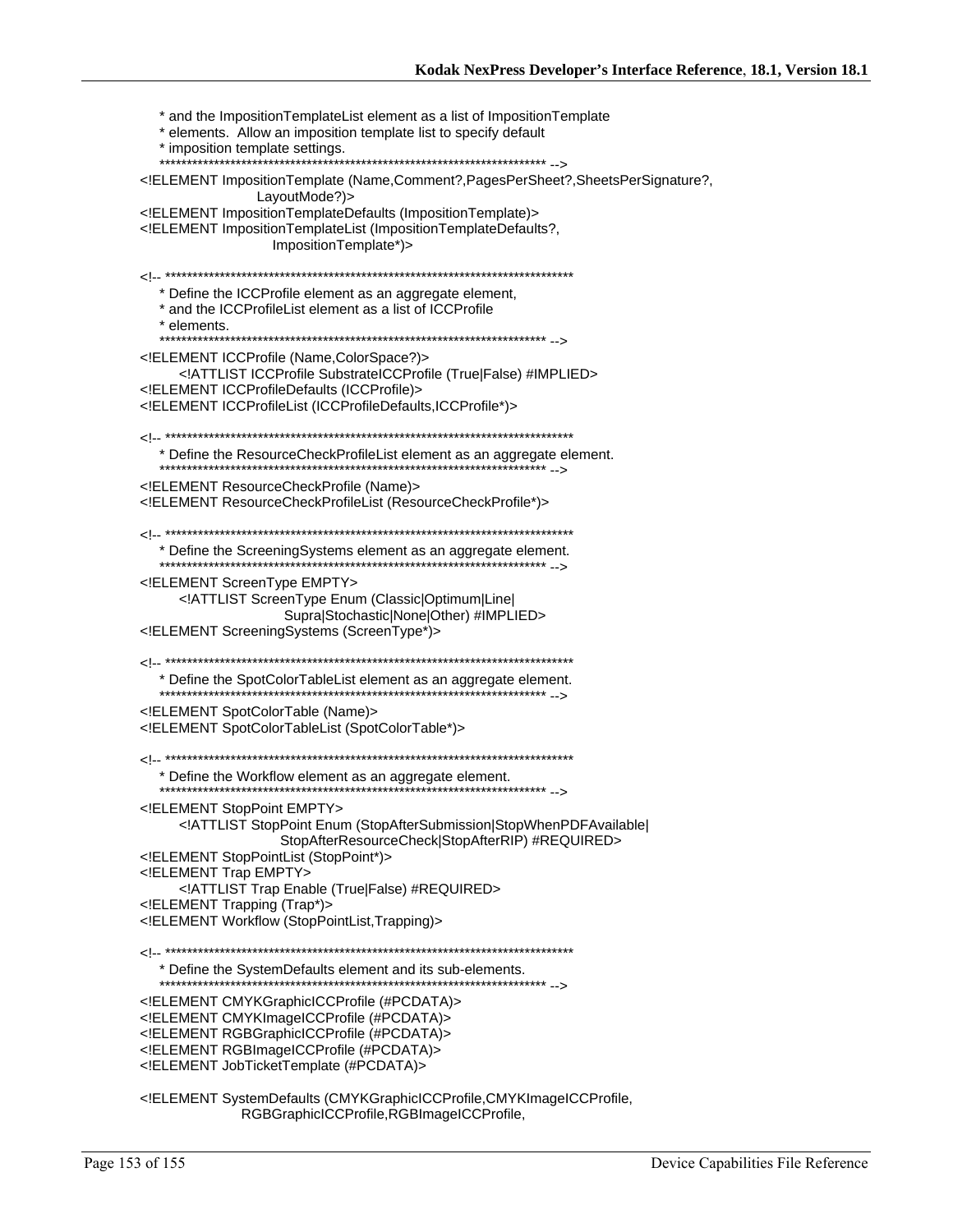JobTicketTemplate?)>

\* Define the elements that make up the FinishingOptions Element. 

<! ELEMENT CoverType EMPTY> <! ATTLIST CoverType Enum (None|Front|Back|Both) #IMPLIED Present (True|False) #IMPLIED>

<!ELEMENT CoverList (CoverType\*)>

<! ELEMENT Inserts EMPTY> <! ATTLIST Inserts Present (True|False) #IMPLIED>

<! ELEMENT InsertList (Inserts\*)>

<! ELEMENT Collate EMPTY> <! ATTLIST Collate Enable (True|False) #IMPLIED>

<!ELEMENT Collation (Collate\*)>

<!ELEMENT Jog EMPTY> <!ATTLIST Jog Enable (True|False) #IMPLIED>

<!ELEMENT Jogging (Jog\*)>

<!ELEMENT DeliveryTypeDetails SupportedEngineSpeedList?> <!ATTLIST DeliveryTypeDetails Enum (Deposit|Rotary|HighVolumeTray| LowCapacityProofWaste|LowCapacityProof| Vertical|Dfa|HighCapacity|ProofWaste| Invalid|Unknown) #REQUIRED Position CDATA #REQUIRED>

<!ELEMENT DeliveryType (DeliveryTypeDetails)> <!ATTLIST DeliveryType Enum (stacker|proof|waste|finisher|unknown) #REQUIRED>

<!ELEMENT OffsetCapable EMPTY> <! ATTLIST Offset Capable Enum (True | False) #REQUIRED>

<! ELEMENT Staple Capable EMPTY> <! ATTLIST Staple Capable Enum (True|False) #REQUIRED>

<! ELEMENT OperatorSelectable EMPTY> <!ATTLIST OperatorSelectable Enum (True|False) #REQUIRED>

<! ELEMENT Output Delivery EMPTY> <!ATTLIST OutputDelivery Enum (SheetFlip|NoSheetFlip) #REQUIRED>

<!ELEMENT Delivery (DeliveryType, DeliveryLocation, OffsetCapable, StapleCapable, InsertCapable, OperatorSelectable, OutputDelivery, SupportedSizeList?, MinSize, MaxSize, DefaultDestination?, PunchPattern?, SupportedEngineSpeedList?)> <! ATTLIST Delivery ID CDATA #REQUIRED>

<! ELEMENT Substrate Delivery List (Delivery\*)>

<! ELEMENT PageOrder EMPTY> <!ATTLIST PageOrder Enum (FaceUp|FaceDown| FaceUpReverseOrder|FaceDownReverseOrder) #REQUIRED>

<!ELEMENT PageOrderList (PageOrder\*)>

\* Define the FinishingOptions element as an aggregate element.